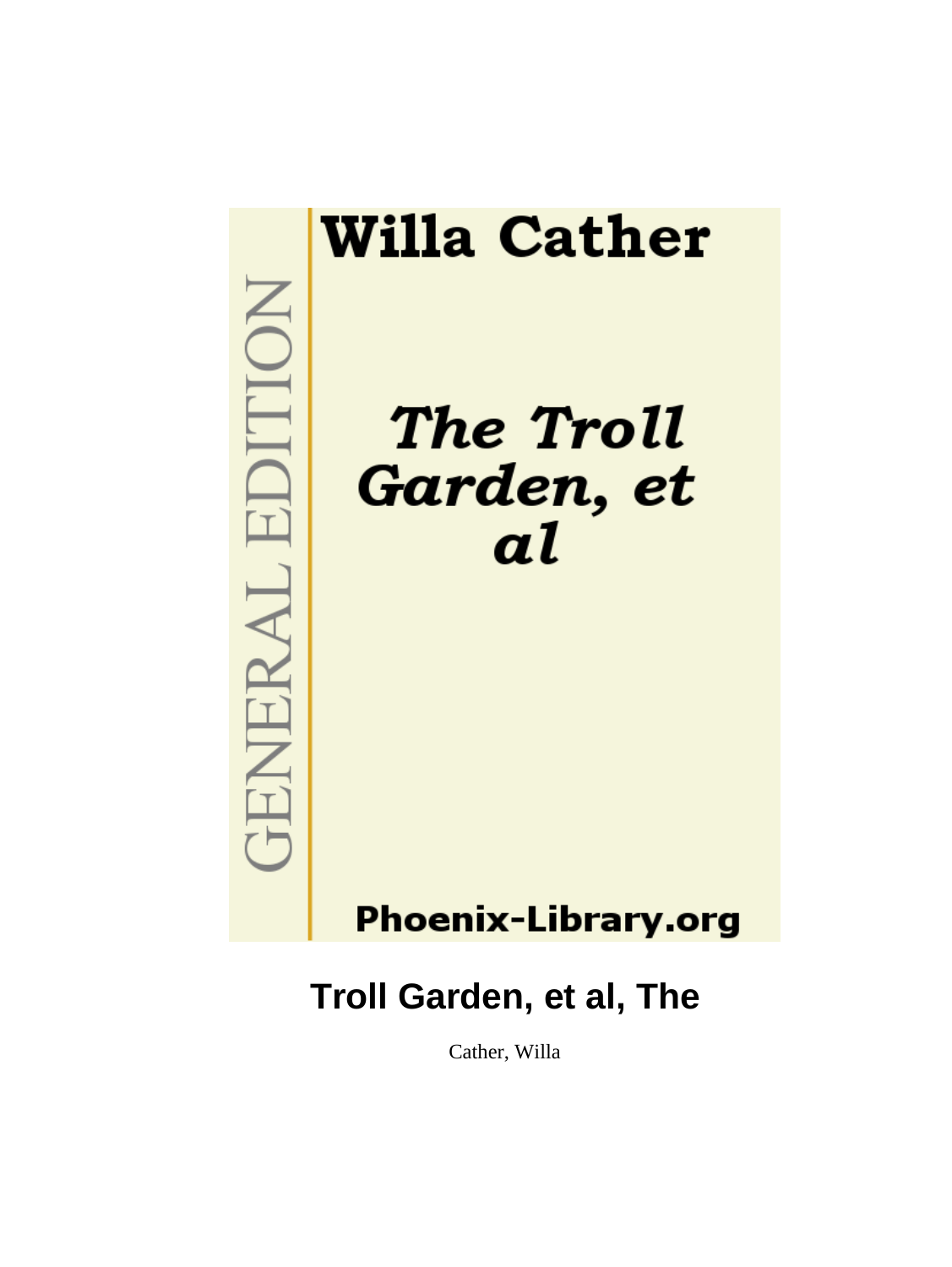[About Phoenix−Edition](#page-167-0) **[Copyright](#page-168-0)**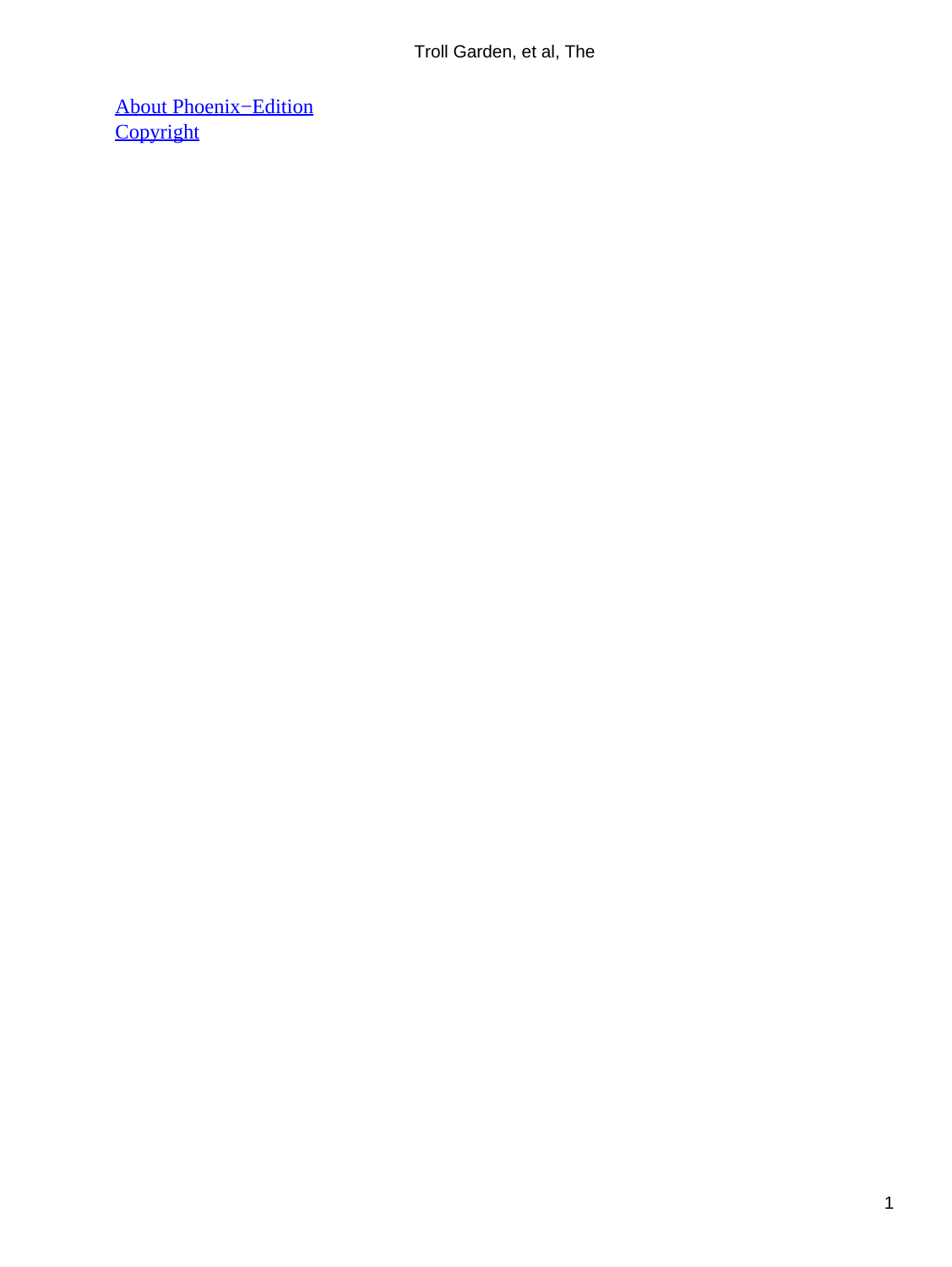Troll Garden, et al, The

*The Troll Garden*

*and*

*Selected Stories*

*by Willa Cather*

*S*elected Stories

On the Divide

 Near Rattlesnake Creek, on the side of a little draw stood Canute's shanty. North, east, south, stretched the level Nebraska plain of long rust−red grass that undulated constantly in the wind. To the west the ground was broken and rough, and a narrow strip of timber wound along the turbid, muddy little stream that had scarcely ambition enough to crawl over its black bottom. If it had not been for the few stunted cottonwoods and elms that grew along its banks, Canute would have shot himself years ago. The Norwegians are a timber−loving people, and if there is even a turtle pond with a few plum bushes around it they seem irresistibly drawn toward it.

 As to the shanty itself, Canute had built it without aid of any kind, for when he first squatted along the banks of Rattlesnake Creek there was not a human being within twenty miles. It was built of logs split in halves, the chinks stopped with mud and plaster. The roof was covered with earth and was supported by one gigantic beam curved in the shape of a round arch. It was almost impossible that any tree had ever grown in that shape. The Norwegians used to say that Canute had taken the log across his knee and bent it into the shape he wished. There were two rooms, or rather there was one room with a partition made of ash saplings interwoven and bound together like big straw basket work. In one corner there was a cook stove, rusted and broken. In the other a bed made of unplaned planks and poles. it was fully eight feet long, and upon it was a heap of dark bed clothing. There was a chair and a bench of colossal proportions. There was an ordinary kitchen cupboard with a few cracked dirty dishes in it, and beside it on a tall box a tin washbasin. Under the bed was a pile of pint flasks, some broken, some whole, all empty. On the wood box lay a pair of shoes of almost incredible dimensions. On the wall hung a saddle, a gun, and some ragged clothing, conspicuous among which was a suit of dark cloth, apparently new, with a paper collar carefully wrapped in a red silk handkerchief and pinned to the sleeve. Over the door hung a wolf and a badger skin, and on the door itself a brace of thirty or forty snake skins whose noisy tails rattled ominously every time it opened. The strangest things in the shanty were the wide windowsills. At first glance they looked as though they had been ruthlessly hacked and mutilated with a hatchet, but on closer inspection all the notches and holes in the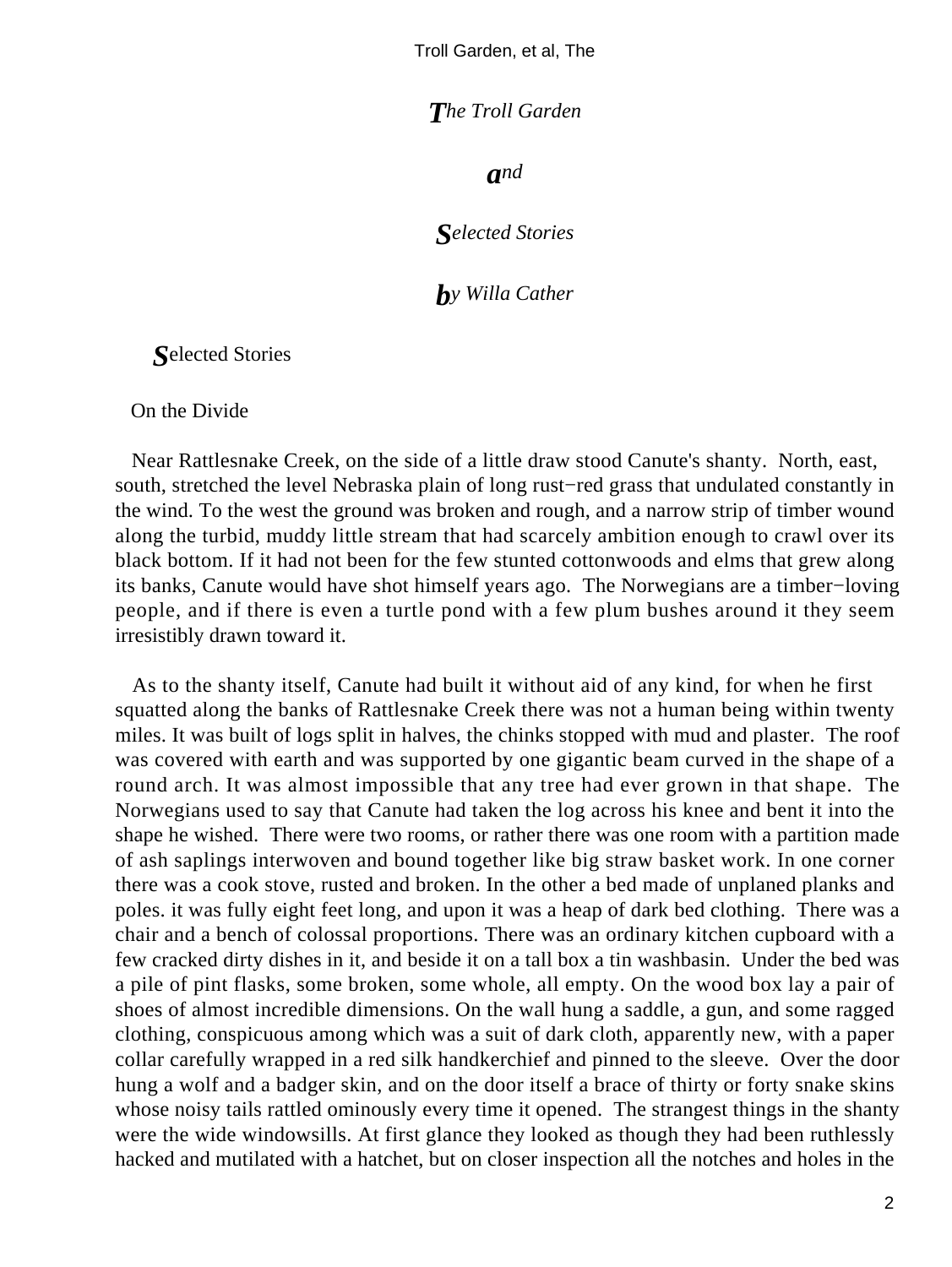wood took form and shape. There seemed to be a series of pictures. They were, in a rough way, artistic, but the figures were heavy and labored, as though they had been cut very slowly and with very awkward instruments. There were men plowing with little horned imps sitting on their shoulders and on their horses' heads. There were men praying with a skull hanging over their heads and little demons behind them mocking their attitudes. There were men fighting with big serpents, and skeletons dancing together. All about these pictures were blooming vines and foliage such as never grew in this world, and coiled among the branches of the vines there was always the scaly body of a serpent, and behind every flower there was a serpent's head. It was a veritable Dance of Death by one who had felt its sting. In the wood box lay some boards, and every inch of them was cut up in the same manner. Sometimes the work was very rude and careless, and looked as though the hand of the workman had trembled. It would sometimes have been hard to distinguish the men from their evil geniuses but for one fact, the men were always grave and were either toiling or praying, while the devils were always smiling and dancing. Several of these boards had been split for kindling and it was evident that the artist did not value his work highly.

 It was the first day of winter on the Divide. Canute stumbled into his shanty carrying a basket of. cobs, and after filling the stove, sat down on a stool and crouched his seven foot frame over the fire, staring drearily out of the window at the wide gray sky. He knew by heart every individual clump of bunch grass in the miles of red shaggy prairie that stretched before his cabin. He knew it in all the deceitful loveliness of its early summer, in all the bitter barrenness of its autumn. He had seen it smitten by all the plagues of Egypt. He had seen it parched by drought, and sogged by rain, beaten by hail, and swept by fire, and in the grasshopper years he had seen it eaten as bare and clean as bones that the vultures have left. After the great fires he had seen it stretch for miles and miles, black and smoking as the floor of hell.

 He rose slowly and crossed the room, dragging his big feet heavily as though they were burdens to him. He looked out of the window into the hog corral and saw the pigs burying themselves in the straw before the shed. The leaden gray clouds were beginning to spill themselves, and the snow flakes were settling down over the white leprous patches of frozen earth where the hogs had gnawed even the sod away. He shuddered and began to walk, trampling heavily with his ungainly feet. He was the wreck of ten winters on the Divide and he knew what that meant. Men fear the winters of the Divide as a child fears night or as men in the North Seas fear the still dark cold of the polar twilight. His eyes fell upon his gun, and he took it down from the wall and looked it over. He sat down on the edge of his bed and held the barrel towards his face, letting his forehead rest upon it, and laid his finger on the trigger. He was perfectly calm, there was neither passion nor despair in his face, but the thoughtful look of a man who is considering. Presently he laid down the gun, and reaching into the cupboard, drew out a pint bottle of raw white alcohol. Lifting it to his lips, he drank greedily. He washed his face in the tin basin and combed his rough hair and shaggy blond beard. Then he stood in uncertainty before the suit of dark clothes that hung on the wall. For the fiftieth time he took them in his hands and tried to summon courage to put them on. He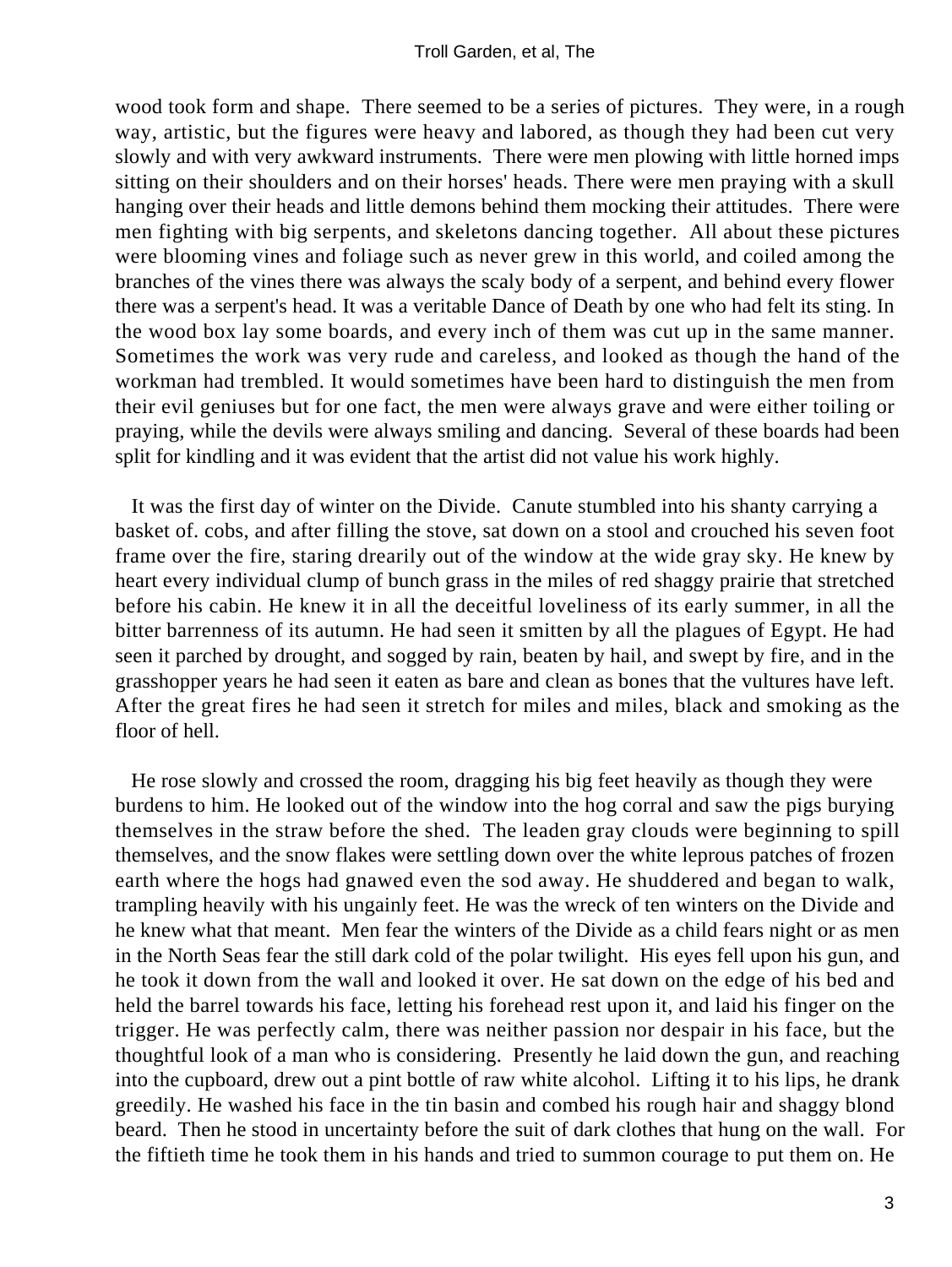took the paper collar that was pinned to the sleeve of the coat and cautiously slipped it under his rough beard, looking with timid expectancy into the cracked, splashed glass that hung over the bench. With a short laugh he threw it down on the bed, and pulling on his old black hat, he went out, striking off across the level.

 It was a physical necessity for him to get away from his cabin once in a while. He had been there for ten years, digging and plowing and sowing, and reaping what little the hail and the hot winds and the frosts left him to reap. Insanity and suicide are very common things on the Divide. They come on like an epidemic in the hot wind season. Those scorching dusty winds that blow up over the bluffs from Kansas seem to dry up the blood in men's veins as they do the sap in the corn leaves. Whenever the yellow scorch creeps down over the tender inside leaves about the ear, then the coroners prepare for active duty; for the oil of the country is burned out and it does not take long for the flame to eat up the wick. It causes no great sensation there when a Dane is found swinging to his own windmill tower, and most of the Poles after they have become too careless and discouraged to shave themselves keep their razors to cut their throats with.

 It may be that the next generation on the Divide will be very happy, but the present one came too late in life. It is useless for men that have cut hemlocks among the mountains of Sweden for forty years to try to be happy in a country as flat and gray and naked as the sea. It is not easy for men that have spent their youth fishing in the Northern seas to be content with following a plow, and men that have served in the Austrian army hate hard work and coarse clothing on the loneliness of the plains, and long for marches and excitement and tavern company and pretty barmaids. After a man has passed his fortieth birthday it is not easy for him to change the habits and conditions of his life. Most men bring with them to the Divide only the dregs of the lives that they have squandered in other lands and among other peoples.

 Canute Canuteson was as mad as any of them, but his madness did not take the form of suicide or religion but of alcohol. He had always taken liquor when he wanted it, as all Norwegians do, but after his first year of solitary life he settled down to it steadily. He exhausted whisky after a while, and went to alcohol, because its effects were speedier and surer. He was a big man and with a terrible amount of resistant force, and it took a great deal of alcohol even to move him. After nine years of drinking, the quantities he could take would seem fabulous to an ordinary drinking man. He never let it interfere with his work, he generally drank at night and on Sundays. Every night, as soon as his chores were done, he began to drink. While he was able to sit up he would play on his mouth harp or hack away at his window sills with his jackknife. When the liquor went to his head he would lie down on his bed and stare out of the window until he went to sleep. He drank alone and in solitude not for pleasure or good cheer, but to forget the awful loneliness and level of the Divide. Milton made a sad blunder when he put mountains in hell. Mountains postulate faith and aspiration. All mountain peoples are religious. It was the cities of the plains that, because of their utter lack of spirituality and the mad caprice of their vice, were cursed of God.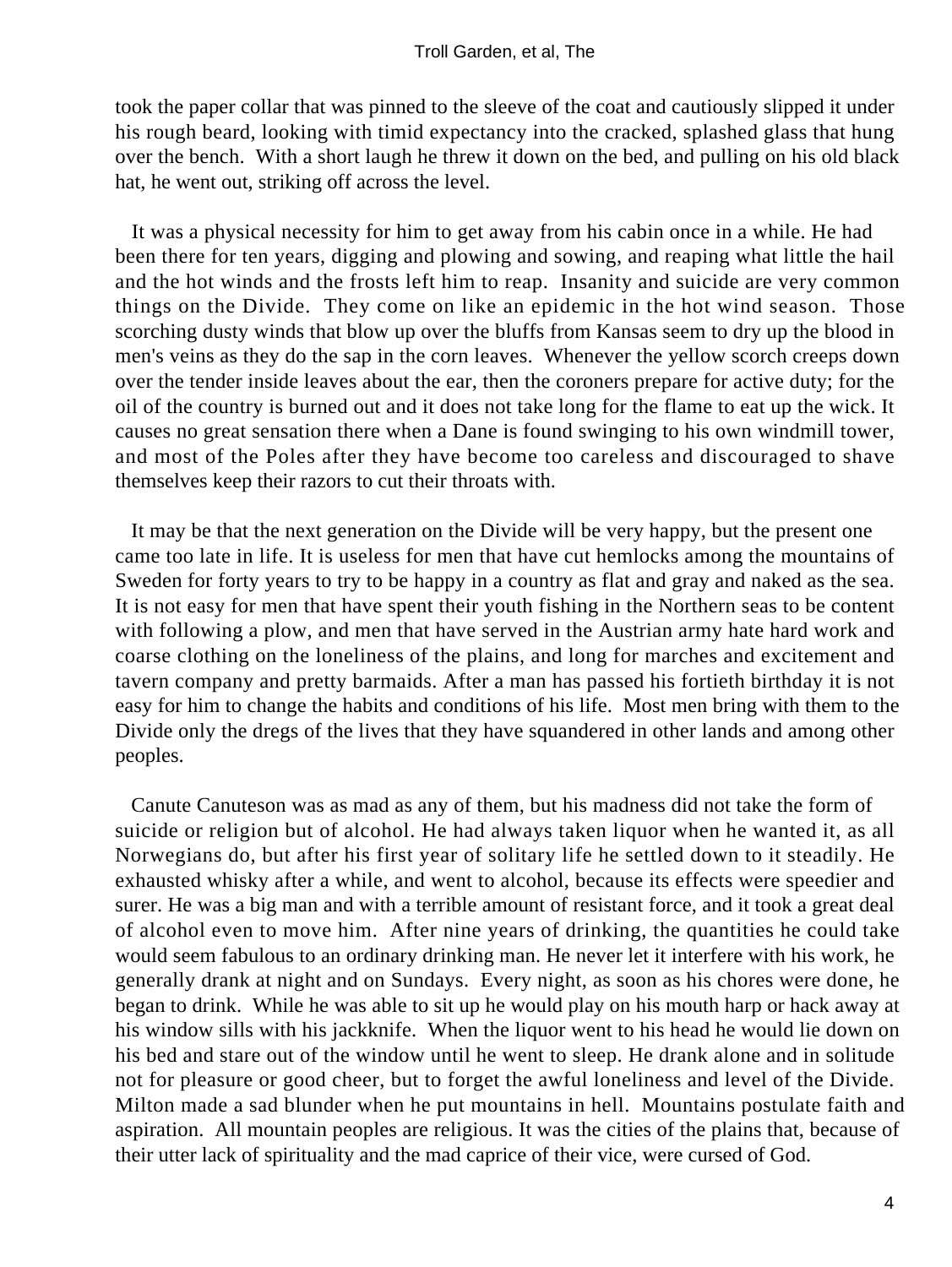Alcohol is perfectly consistent in its effects upon man. Drunkenness is merely an exaggeration. A foolish man drunk becomes maudlin; a bloody man, vicious; a coarse man, vulgar. Canute was none of these, but he was morose and gloomy, and liquor took him through all the hells of Dante. As he lay on his giant's bed all the horrors of this world and every other were laid bare to his chilled senses. He was a man who knew no joy, a man who toiled in silence and bitterness. The skull and the serpent were always before him, the symbols of eternal futileness and of eternal hate.

 When the first Norwegians near enough to be called neighbors came, Canute rejoiced, and planned to escape from his bosom vice. But he was not a social man by nature and had not the power of drawing out the social side of other people. His new neighbors rather feared him because of his great strength and size, his silence and his lowering brows. Perhaps, too, they knew that he was mad, mad from the eternal treachery of the plains, which every spring stretch green and rustle with the promises of Eden, showing long grassy lagoons full of clear water and cattle whose hoofs are stained with wild roses. Before autumn the lagoons are dried up, and the ground is burnt dry and hard until it blisters and cracks open.

 So instead of becoming a friend and neighbor to the men that settled about him, Canute became a mystery and a terror. They told awful stories of his size and strength and of the alcohol he drank.

 They said that one night, when he went out to see to his horses just before he went to bed, his steps were unsteady and the rotten planks of the floor gave way and threw him behind the feet of a fiery young stallion. His foot was caught fast in the floor, and the nervous horse began kicking frantically. When Canute felt the blood trickling down into his eyes from a scalp wound in his head, he roused himself from his kingly indifference, and with the quiet stoical courage of a drunken man leaned forward and wound his arms about the horse's hind legs and held them against his breast with crushing embrace. All through the darkness and cold of the night he lay there, matching strength against strength. When little Jim Peterson went over the next morning at four o'clock to go with him to the Blue to cut wood, he found him so, and the horse was on its fore knees, trembling and whinnying with fear. This is the story the Norwegians tell of him, and if it is true it is no wonder that they feared and hated this Holder of the Heels of Horses.

 One spring there moved to the next «eighty» a family that made a great change in Canute's life. Ole Yensen was too drunk most of the time to be afraid of any one, and his wife Mary was too garrulous to be afraid of any one who listened to her talk, and Lena, their pretty daughter, was not afraid of man nor devil. So it came about that Canute went over to take his alcohol with Ole oftener than he took it alone, After a while the report spread that he was going to marry Yensen's daughter, and the Norwegian girls began to tease Lena about the great bear she was going to keep house for. No one could quite see how the affair had come about, for Canute's tactics of courtship were somewhat peculiar. He apparently never spoke to her at all: he would sit for hours with Mary chattering on one side of him and Ole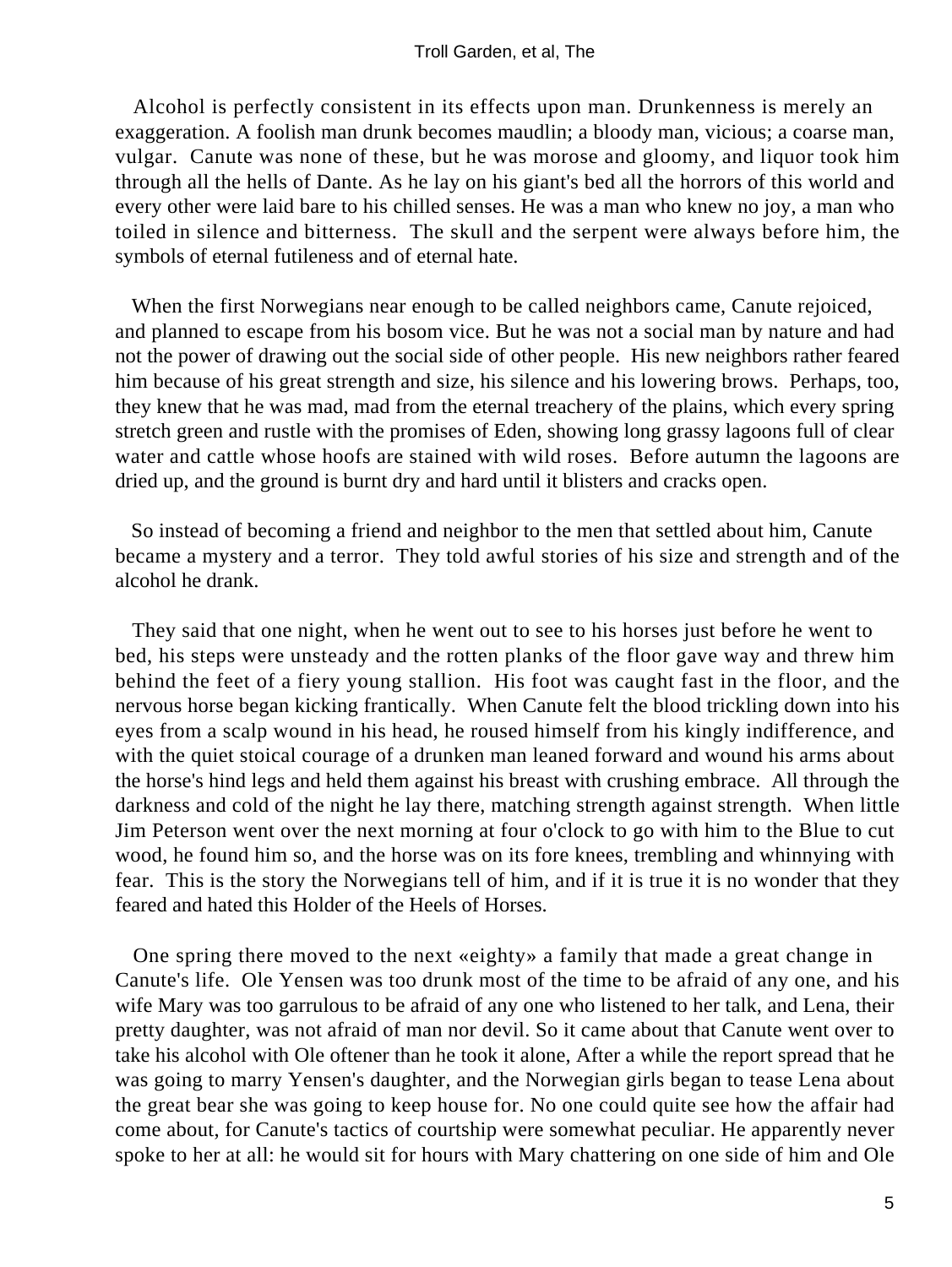drinking on the other and watch Lena at her work. She teased him, and threw flour in his face and put vinegar in his coffee, but he took her rough jokes with silent wonder, never even smiling. He took her to church occasionally, but the most watchful and curious people never saw him speak to her. He would sit staring at her while she giggled and flirted with the other men.

 Next spring Mary Lee went to town to work in a steam laundry. She came home every Sunday, and always ran across to Yensens to startle Lena with stories of ten cent theaters, firemen's dances, and all the other esthetic delights of metropolitan life. In a few weeks Lena's head was completely turned, and she gave her father no rest until he let her go to town to seek her fortune at the ironing board. From the time she came home on her first visit she began to treat Canute with contempt. She had bought a plush cloak and kid gloves, had her clothes made by the dress maker, and assumed airs and graces that made the other women of the neighborhood cordially detest her. She generally brought with her a young man from town who waxed his mustache and wore a red necktie, and she did not even introduce him to Canute.

 The neighbors teased Canute a good deal until he knocked one of them down. He gave no sign of suffering from her neglect except that he drank more and avoided the other Norwegians more carefully than ever, He lay around in his den and no one knew what he felt or thought, but little Jim Peterson, who had seen him glowering at Lena in church one Sunday when she was there with the town man, said that he would not give an acre of his wheat for Lena's life or the town chap's either; and Jim's wheat was so wondrously worthless that the statement was an exceedingly strong one.

 Canute had bought a new suit of clothes that looked as nearly like the town man I s as possible. They had cost him half a millet crop; for tailors are not accustomed to fitting giants and they charge for it. He had hung those clothes in his shanty two months ago and had never put them on, partly from fear of ridicule, partly from discouragement, and partly because there was something in his own soul that revolted at the littleness of the device.

 Lena was at home just at this time. Work was slack in the laundry and Mary had not been well, so Lena stayed at home, glad enough to get an opportunity to torment Canute once more.

 She was washing in the side kitchen, singing loudly as she worked. Mary was on her knees, blacking the stove and scolding violently about the young man who was coming out from town that night. The young man had committed the fatal error of laughing at Mary's ceaseless babble and had never been forgiven.

 «He is no good, and you will come to a bad end by running with him! I do not see why a daughter of mine should act so. I do not see why the Lord should visit such a punishment upon me as to give me such a daughter. There are plenty of good men you can marry.»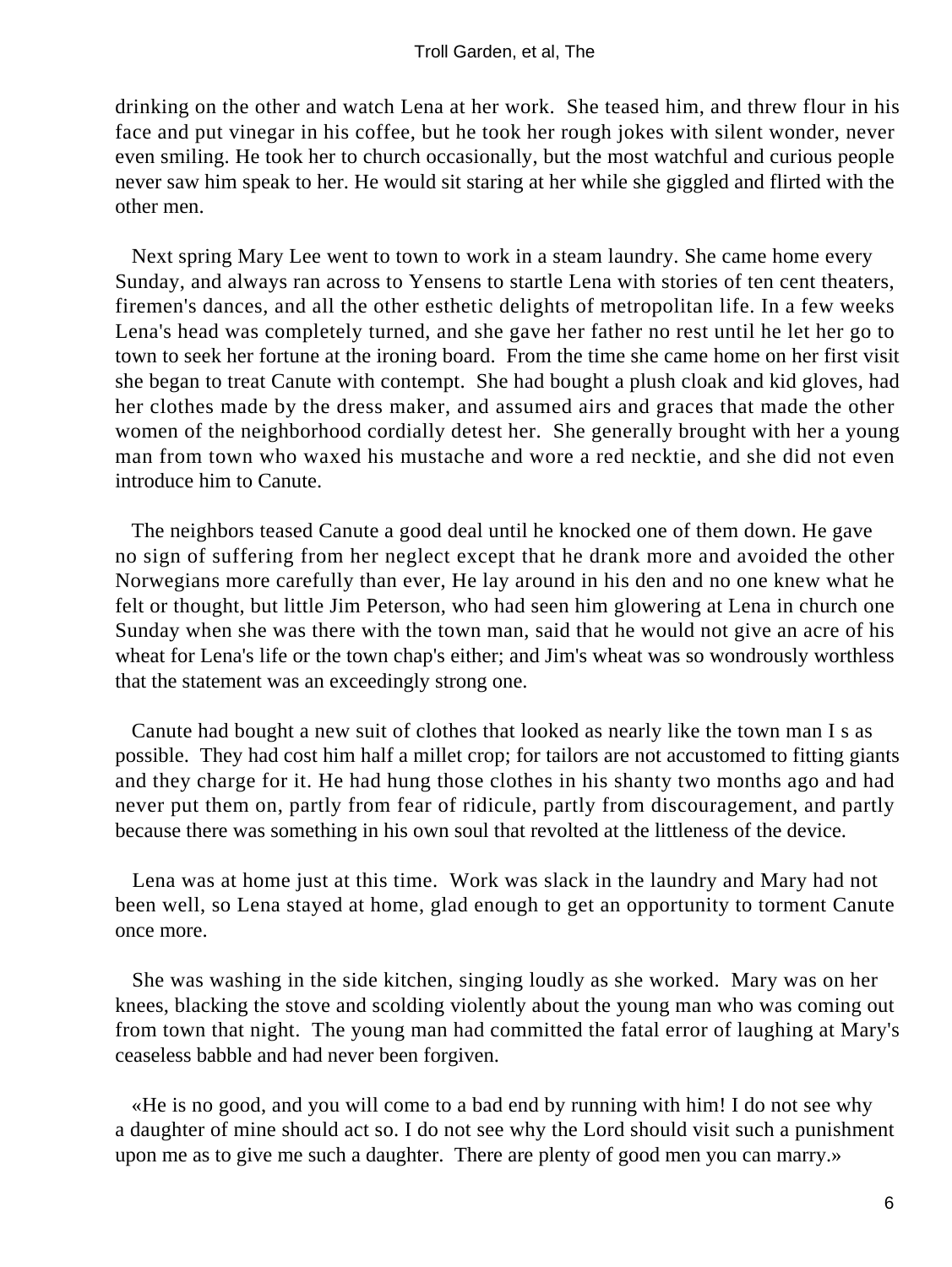Lena tossed her head and answered curtly, «I don't happen to want to marry any man right away, and so long as Dick dresses nice and has plenty of money to spend, there is no harm in my going with him.»

 «Money to spend? Yes, and that is all he does with it I'll be bound. You think it very fine now, but you will change your tune when you have been married five years and see your children running naked and your cupboard empty. Did Anne Hermanson come to any good end by marrying a town man?»

 «I don't know anything about Anne Hermanson, but I know any of the laundry girls would have Dick quick enough if they could get him.»

 «Yes, and a nice lot of store clothes huzzies you are too. Now there is Canuteson who has an 'eighty' proved up and fifty head of cattle and  $-\infty$ 

 "And hair that ain't been cut since he was a baby, and a big dirty beard, and he wears overalls on Sundays, and drinks like a pig. Besides he will keep. I can have all the fun I want, and when I am old and ugly like you he can have me and take care of me.

The Lord knows there ain't nobody else going to marry him."

 Canute drew his hand back from the latch as though it were red hot. He was not the kind of man to make a good eavesdropper, and he wished he had knocked sooner. He pulled himself together and struck the door like a battering ram. Mary jumped and opened it with a screech.

 «God! Canute, how you scared us! I thought it was crazy Lou – he has been tearing around the neighborhood trying to convert folks. I am afraid as death of him. He ought to be sent off, I think. He is just as liable as not to kill us all, or burn the barn, or poison the dogs. He has been worrying even the poor minister to death, and he laid up with the rheumatism, too! Did you notice that he was too sick to preach last Sunday? But don't stand there in the cold, come in. Yensen isn't here, but he just went over to Sorenson's for the mail; he won't be gone long. Walk right in the other room and sit down.»

 Canute followed her, looking steadily in front of him and not noticing Lena as he passed her. But Lena's vanity would not allow him to pass unmolested. She took the wet sheet she was wringing out and cracked him across the face with it, and ran giggling to the other side of the room. The blow stung his cheeks and the soapy water flew in his eves, and he involuntarily began rubbing them with his hands. Lena giggled with delight at his discomfiture, and the wrath in Canute's face grew blacker than ever. A big man humiliated is vastly more undignified than a little one. He forgot the sting of his face in the bitter consciousness that he had made a fool of himself He stumbled blindly into the living room, knocking his head against the door jamb because he forgot to stoop. He dropped into a chair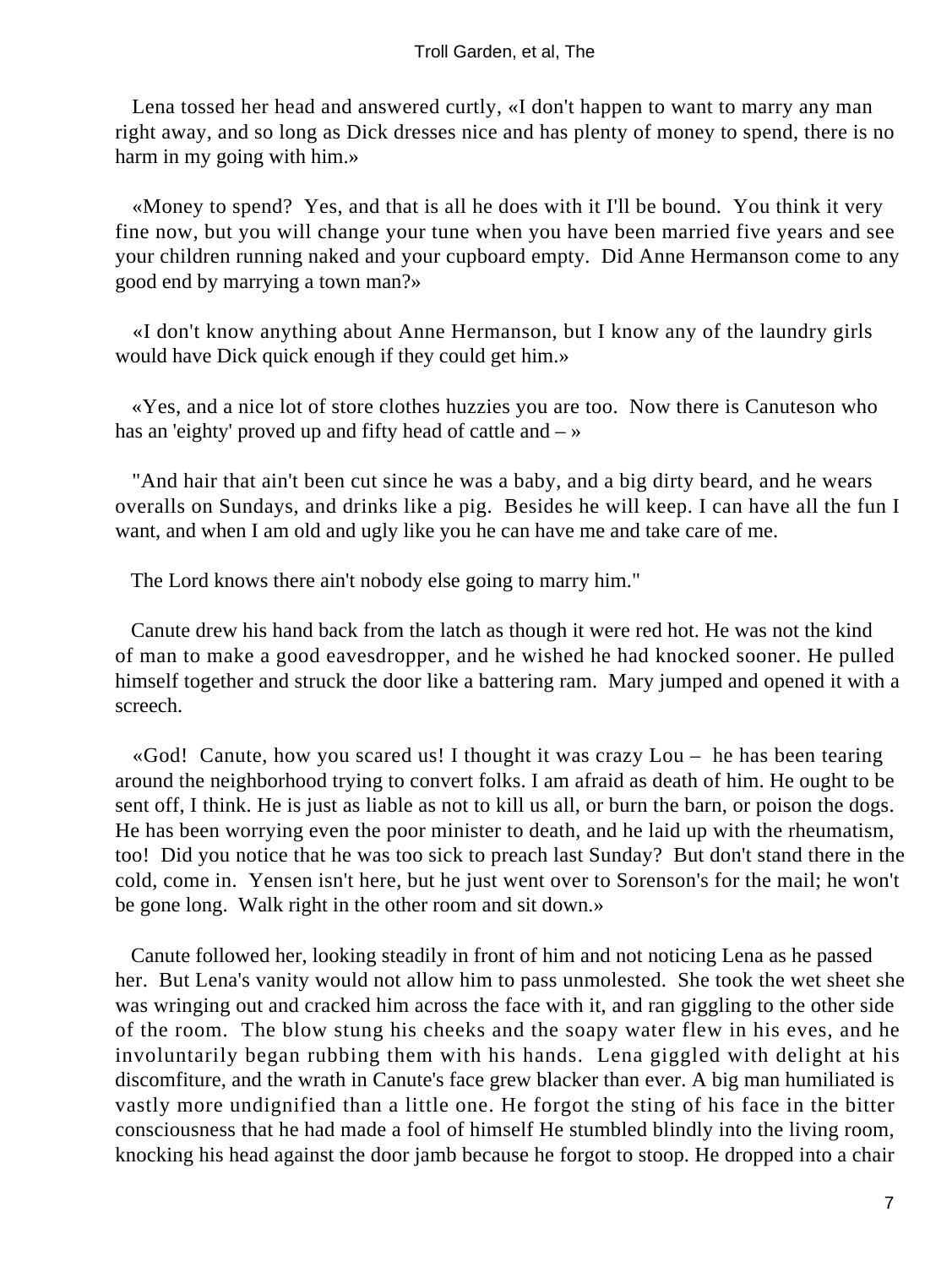## Troll Garden, et al, The

behind the stove, thrusting his big feet back helplessly on either side of him.

 Ole was a long time in coming, and Canute sat there, still and silent, with his hands clenched on his knees, and the skin of his face seemed to have shriveled up into little wrinkles that trembled when he lowered his brows. His life had been one long lethargy of solitude and alcohol, but now he was awakening, and it was as when the dumb stagnant heat of summer breaks out into thunder.

When Ole came staggering in, heavy with liquor, Canute rose at once.

 «Yensen,» he said quietly, «I have come to see if you will let me marry your daughter today.»

«Today!» gasped Ole.

«Yes, I will not wait until tomorrow. I am tired of living alone.»

 Ole braced his staggering knees against the bedstead, and stammered eloquently: «Do you think I will marry my daughter to a drunkard? a man who drinks raw alcohol? a man who sleeps with rattle snakes? Get out of my house or I will kick you out for your impudence.» And Ole began looking anxiously for his feet.

 Canute answered not a word, but he put on his hat and went out into the kitchen. He went up to Lena and said without looking at her, «Get your things on and come with me!»

 The tones of his voice startled her, and she said angrily, dropping the soap, «Are you drunk?»

 «If you do not come with me, I will take you – you had better come,» said Canute quietly.

 She lifted a sheet to strike him, but he caught her arm roughly and wrenched the sheet from her. He turned to the wall and took down a hood and shawl that hung there, and began wrapping her up. Lena scratched and fought like a wild thing. Ole stood in the door, cursing, and Mary howled and screeched at the top of her voice. As for Canute, he lifted the girl in his arms and went out of the house. She kicked and struggled, but the helpless wailing of Mary and Ole soon died away in the distance, and her face was held down tightly on Canute's shoulder so that she could not see whither he was taking her. She was conscious only of the north wind whistling in her ears, and of rapid steady motion and of a great breast that heaved beneath her in quick, irregular breaths. The harder she struggled the tighter those iron arms that had held the heels of horses crushed about her, until she felt as if they would crush the breath from her, and lay still with fear. Canute was striding across the level fields at a pace at which man never went before, drawing the stinging north winds into his lungs in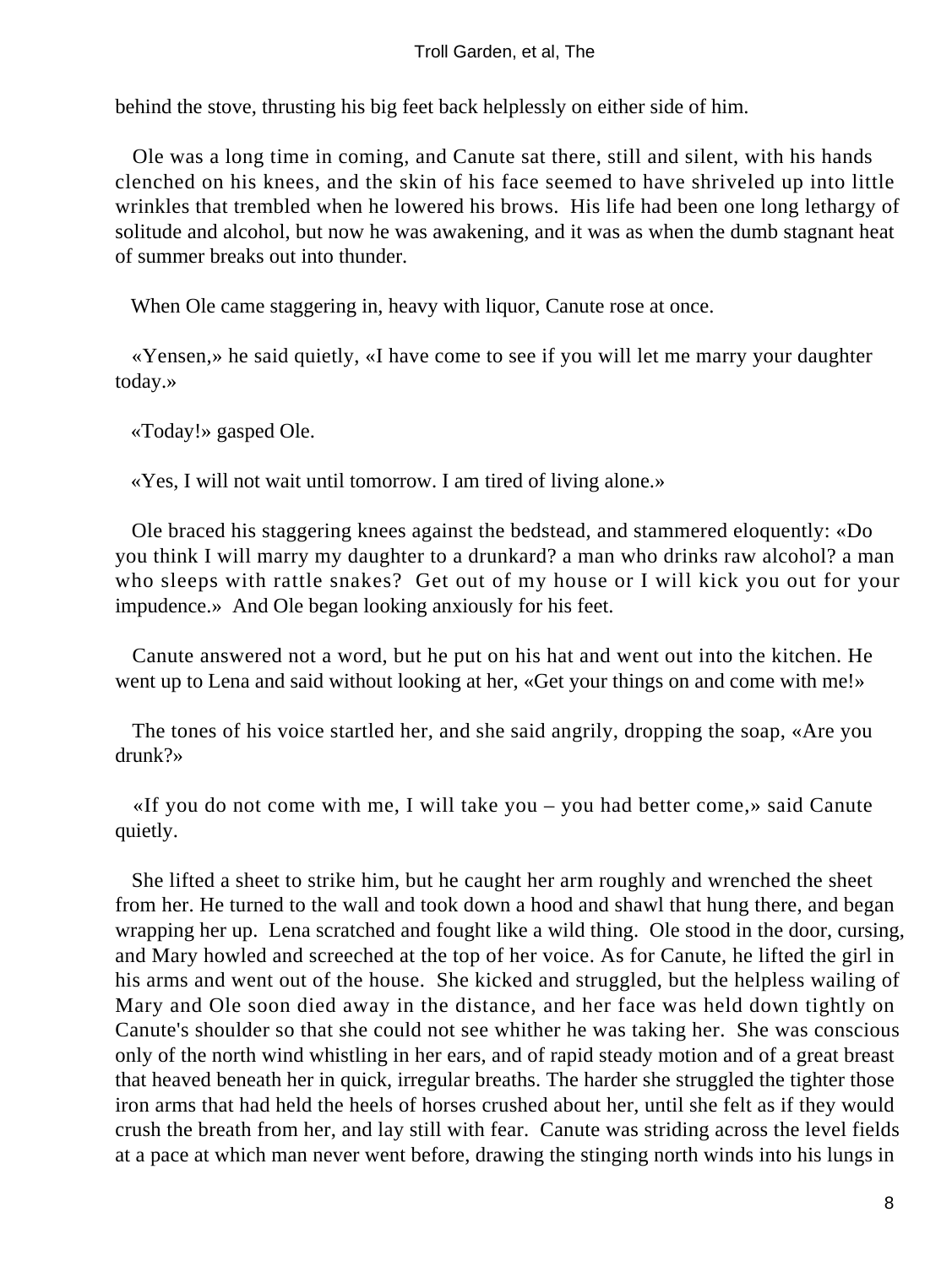great gulps. He walked with his eyes half closed and looking straight in front of him, only lowering them when he bent his head to blow away the snow flakes that settled on her hair. So it was that Canute took her to his home, even as his bearded barbarian ancestors took the fair frivolous women of the South in their hairy arms and bore them down to their war ships. For ever and anon the soul becomes weary of the conventions that are not of it, and with a single stroke shatters the civilized lies with which it is unable to cope, and the strong arm reaches out and takes by force what it cannot win by cunning.

 When Canute reached his shanty he placed the girl upon a chair, where she sat sobbing. He stayed only a few minutes. He filled the stove with wood and lit the lamp, drank a huge swallow of alcohol and put the bottle in his pocket. He paused a moment, staring heavily at the weeping girl, then he went off and locked the door and disappeared in the gathering gloom of the night.

 Wrapped in flannels and soaked with turpentine, the little Norwegian preacher sat reading his Bible, when he heard a thundering knock at his door, and Canute entered, covered with snow and his beard frozen fast to his coat.

 «Come in, Canute, you must be frozen,» said the little man, shoving a chair towards his visitor.

 Canute remained standing with his hat on and said quietly, «I want you to come over to my house tonight to marry me to Lena Yensen.»

«Have you got a license, Canute?»

«No, I don't want a license. I want to be married.»

«But I can't marry you without a license, man. it would not be legal.»

 A dangerous light came in the big Norwegian's eye. «I want you to come over to my house to marry me to Lena Yensen.»

 «No, I can't, it would kill an ox to go out in a storm like this, and my rheumatism is bad tonight.»

«Then if you will not go I must take you,» said Canute with a sigh.

 He took down the preacher's bearskin coat and bade him put it on while he hitched up his buggy. He went out and closed the door softly after him. Presently he returned and found the frightened minister crouching before the fire with his coat lying beside him. Canute helped him put it on and gently wrapped his head in his big muffler. Then he picked him up and carried him out and placed him in his buggy. As he tucked the buffalo robes around him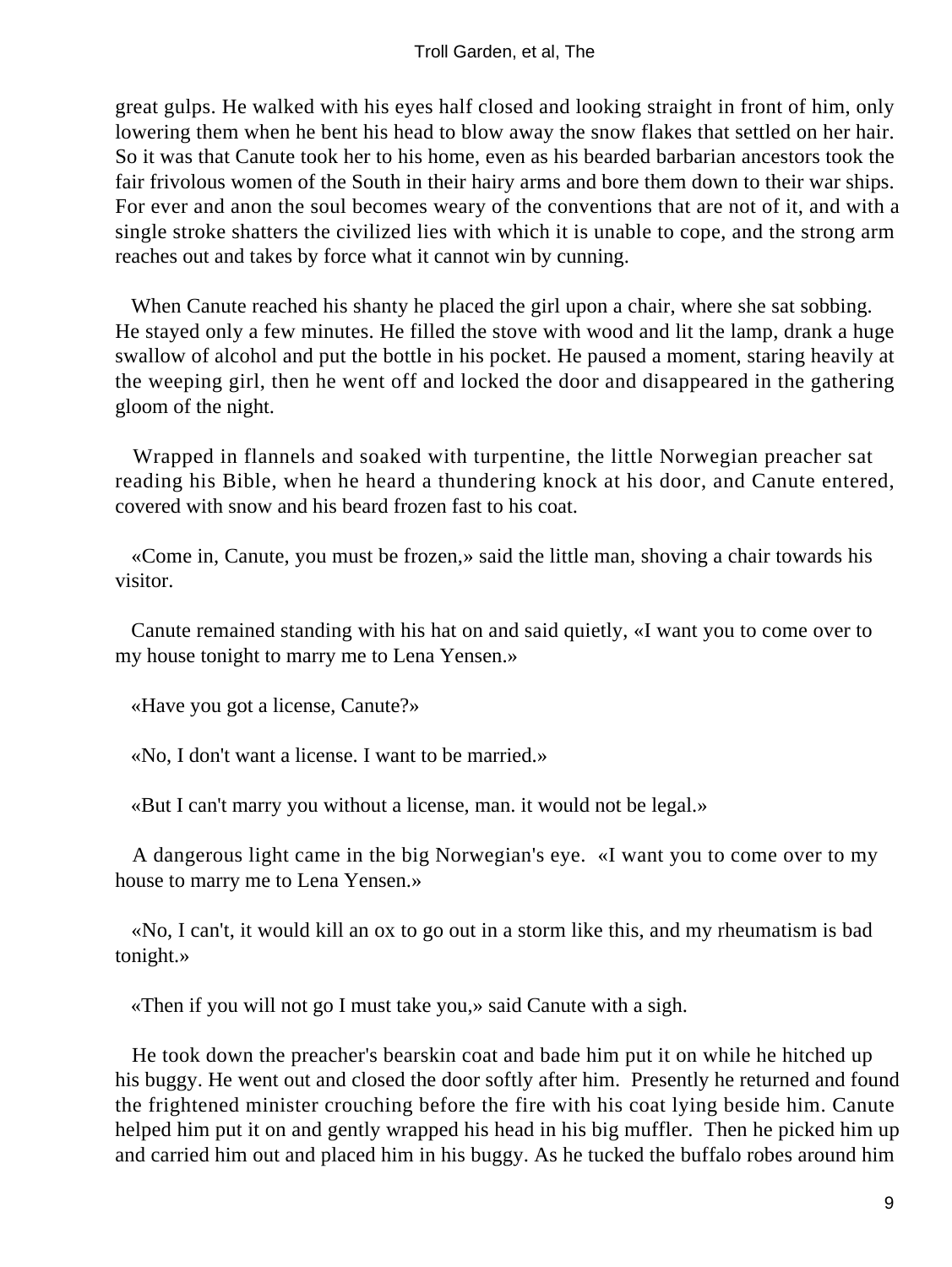be said: «Your horse is old, he might flounder or lose his way in this storm. I will lead him.»

 The minister took the reins feebly in his hands and sat shivering with the cold. Sometimes when there was a lull in the wind, he could see the horse struggling through the snow with the man plodding steadily beside him. Again the blowing snow would hide them from him altogether. He had no idea where they were or what direction they were going. He felt as though he were being whirled away in the heart of the storm, and he said all the prayers he knew. But at last the long four miles were over, and Canute set him down in the snow while he unlocked the door. He saw the bride sitting by the fire with her eyes red and swollen as though she had been weeping. Canute placed a huge chair for him, and said roughly, –

«Warm yourself.»

 Lena began to cry and moan afresh, begging the minister to take her home. He looked helplessly at Canute. Canute said simply,

«If you are warm now, you can marry us.»

 «My daughter, do you take this step of your own free will?» asked the minister in a trembling voice.

«No, sir, I don't, and it is disgraceful he should force me into it! I won't marry him.»

 «Then, Canute, I cannot marry you,» said the minister, standing as straight as his rheumatic limbs would let him.

 «Are you ready to marry us now, sir?» said Canute, laying one iron hand on his stooped shoulder. The little preacher was a good man, but like most men of weak body he was a coward and had a horror of physical suffering, although he had known so much of it. So with many qualms of conscience he began to repeat the marriage service. Lena sat sullenly in her chair, staring at the fire. Canute stood beside her, listening with his head bent reverently and his hands folded on his breast. When the little man had prayed and said amen, Canute began bundling him up again.

 «I will take you home, now,» he said as he carried him out and placed him in his buggy, and started off with him through the fury of the storm, floundering among the snow drifts that brought even the giant himself to his knees.

 After she was left alone, Lena soon ceased weeping. She was not of a particularly sensitive temperament, and had little pride beyond that of vanity. After the first bitter anger wore itself out, she felt nothing more than a healthy sense of humiliation and defeat. She had no inclination to run away, for she was married now, and in her eyes that was final and all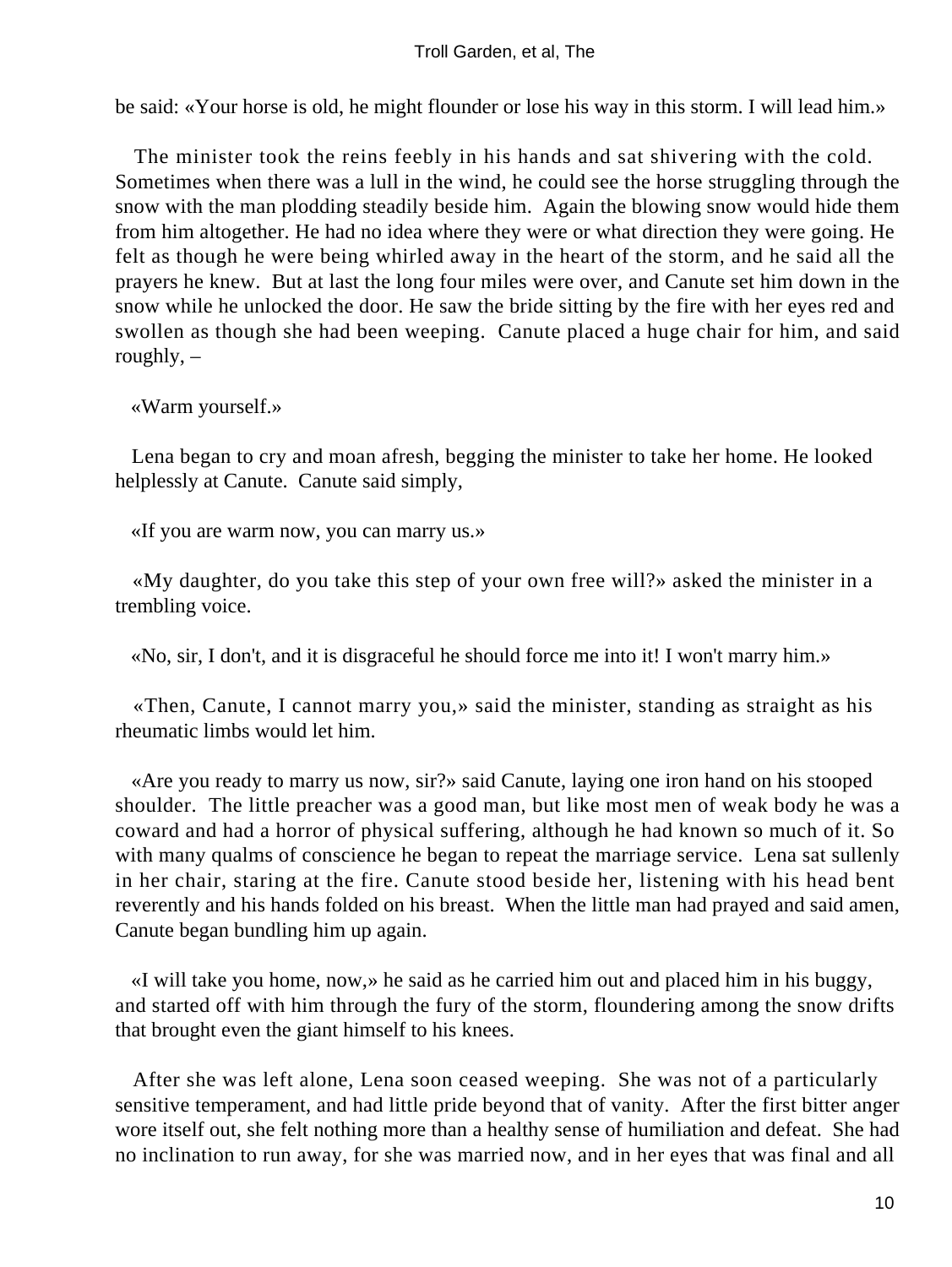rebellion was useless. She knew nothing about a license, but she knew that a preacher married folks. She consoled herself by thinking that she had always intended to marry Canute someday, anyway.

 She grew tired of crying and looking into the fire, so she got up and began to look about her. She had heard queer tales about the inside of Canute's shanty, and her curiosity soon got the better of her rage. One of the first things she noticed was the new black suit of clothes hanging on the wall. She was dull, but it did not take a vain woman long to interpret anything so decidedly flattering, and she was pleased in spite of herself. As she looked through the cupboard, the general air of neglect and discomfort made her pity the man who lived there.

 «Poor fellow, no wonder he wants to get married to get somebody to wash up his dishes. Batchin's pretty hard on a man.»

 It is easy to pity when once one's vanity has been tickled. She looked at the windowsill and gave a little shudder and wondered if the man were crazy. Then she sat down again and sat a long time wondering what her Dick and Ole would do.

 «It is queer Dick didn't come right over after me. He surely came, for he would have left town before the storm began and he might just as well come right on as go back. If he'd hurried he would have gotten here before the preacher came. I suppose he was afraid to come, for he knew Canuteson could pound him to jelly, the coward!» Her eyes flashed angrily.

 The weary hours wore on and Lena began to grow horribly lonesome. It was an uncanny night and this was an uncanny place to be in. She could hear the coyotes howling hungrily a little way from the cabin, and more terrible still were all the unknown noises of the storm. She remembered the tales they told of the big log overhead and she was afraid of those snaky things on the windowsills. She remembered the man who had been killed in the draw, and she wondered what she would do if she saw crazy Lou's white face glaring into the window. The rattling of the door became unbearable, she thought the latch must be loose and took the lamp to look at it. Then for the first time she saw the ugly brown snake skins whose death rattle sounded every time the wind jarred the door.

«Canute, Canute!» she screamed in terror.

 Outside the door she heard a heavy sound as of a big dog getting up and shaking himself. The door opened and Canute stood before her, white as a snow drift.

«What is it?» he asked kindly.

«I am cold,» she faltered.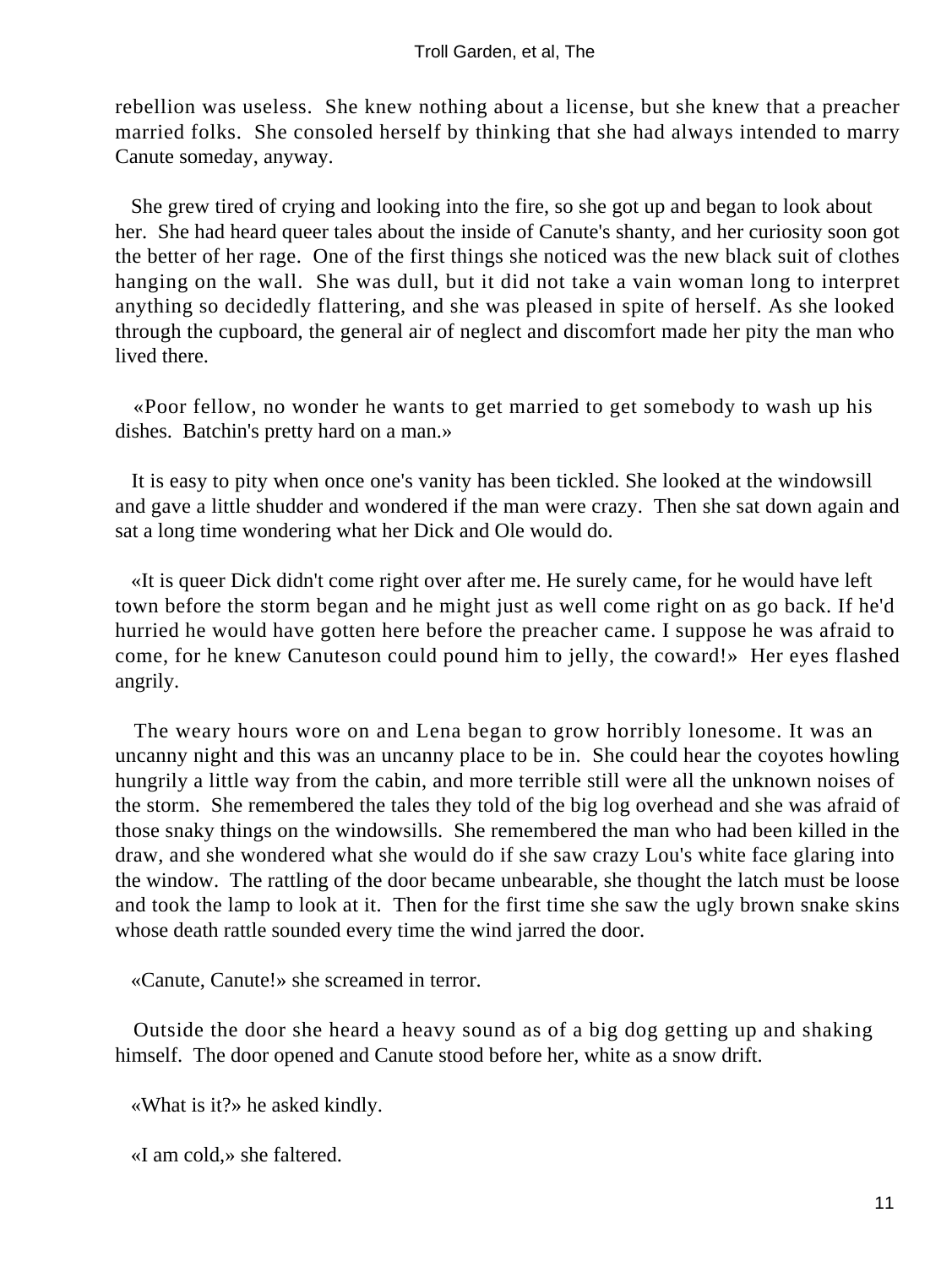He went out and got an armful of wood and a basket of cobs and filled the stove. Then he went out and lay in the snow before the door. Presently he heard her calling again.

«What is it?» he said, sitting up.

«I'm so lonesome, I'm afraid to stay in here all alone.»

«I will go over and get your mother.» And he got up.

«She won't come.»

«I'll bring her,» said Canute grimly.

«No, no. I don't want her, she will scold all the time.»

«Well, I will bring your father.»

 She spoke again and it seemed as though her mouth was close up to the key−hole. She spoke lower than he had ever heard her speak before, so low that he had to put his ear up to the lock to hear her.

«I don't want him either, Canute, – I'd rather have you.»

 For a moment she heard no noise at all, then something like a groan. With a cry of fear she opened the door, and saw Canute stretched in the snow at her feet, his face in his hands, sobbing on the doorstep.

Eric Hermannson's Soul

 It was a great night at the Lone Star schoolhouse – a night when the Spirit was present with power and when God was very near to man. So it seemed to Asa Skinner, servant of God and Free Gospeller. The schoolhouse was crowded with the saved and sanctified, robust men and women, trembling and quailing before the power of some mysterious psychic force. Here and there among this cowering, sweating multitude crouched some poor wretch who had felt the pangs of an awakened conscience, but had not yet experienced that complete divestment of reason, that frenzy born of a convulsion of the mind, which, in the parlance of the Free Gospellers, is termed «the Light.» On the floor before the mourners' bench lay the unconscious figure of a man in whom outraged nature had sought her last resort. This «trance» state is the highest evidence of grace among the Free Gospellers, and indicates a close walking with God.

 Before the desk stood Asa Skinner, shouting of the mercy and vengeance of God, and in his eyes shone a terrible earnestness, an almost prophetic flame. Asa was a converted train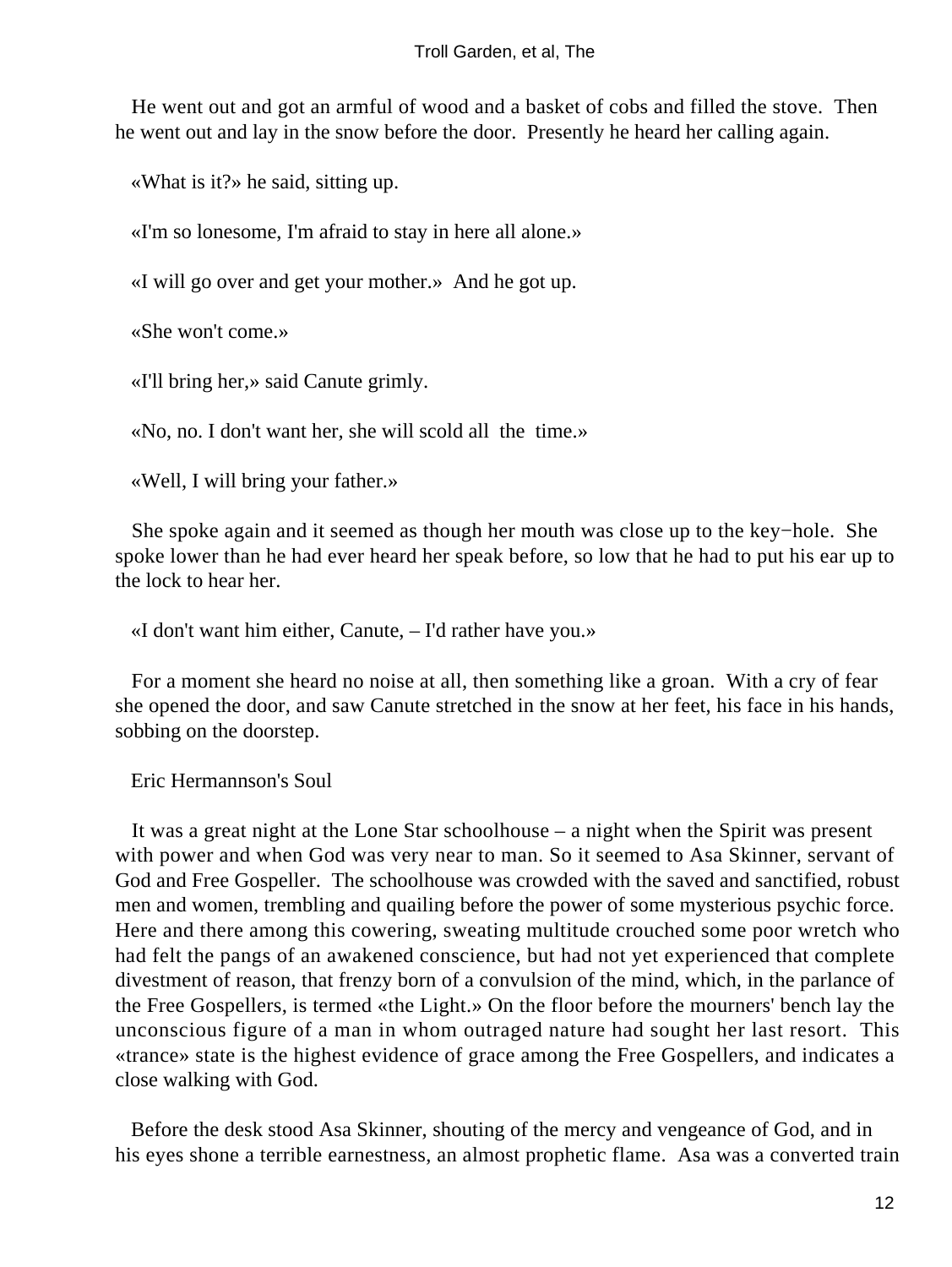gambler who used to run between Omaha and Denver. He was a man made for the extremes of life; from the most debauched of men he had become the most ascetic. His was a bestial face, a. face that bore the stamp of Nature's eternal injustice. The forehead was low, projecting over the eyes, and the sandy hair was plastered down over it and then brushed back at an abrupt right angle. The chin was heavy, the nostrils were low and wide, and the lower lip hung loosely except in his moments of spasmodic earnestness, when it shut like a steel trap. Yet about those coarse features there were deep, rugged furrows, the scars of many a hand−to−hand struggle with the weakness of the flesh, and about that drooping lip were sharp, strenuous lines that had conquered it and taught it to pray. Over those seamed cheeks there was a certain pallor, a greyness caught from many a vigil. It was as though, after Nature had done her worst with that face, some fine chisel had gone over it, chastening and almost transfiguring it. Tonight, as his muscles twitched with emotion, and the perspiration dropped from his hair and chin, there was a certain convincing power in the man. For Asa Skinner was a man possessed of a belief, of that sentiment of the sublime before which all inequalities are leveled, that transport of conviction which seems superior to all laws of condition, under which debauchees have become martyrs; which made a tinker an artist and a camel−driver the founder of an empire. This was with Asa Skinner tonight, as he stood proclaiming the vengeance of God.

 It might have occurred to an impartial observer that Asa Skinner's God was indeed a vengeful God if he could reserve vengeance for those of his creatures who were packed into the Lone Star schoolhouse that night. Poor exiles of all nations; men from the south and the north, peasants from almost every country of Europe, most of them from the mountainous, night−bound coast of Norway. Honest men for the most part, but men with whom the world had dealt hardly; the failures of all countries, men sobered by toil and saddened by exile, who had been driven to fight for the dominion of an untoward soil, to sow where others should gather, the advance guard of a mighty civilization to be.

 Never had Asa Skinner spoken more earnestly than now. He felt that the Lord had this night a special work for him to do. Tonight Eric Hermannson, the wildest lad on all the Divide, sat in his audience with a fiddle on his knee, just as he had dropped in on his way to play for some dance. The violin is an object of particular abhorrence to the Free Gospellers. Their antagonism to the church organ is bitter enough, but the fiddle they regard as a very incarnation of evil desires, singing forever of worldly pleasures and inseparably associated with all forbidden things.

 Eric Hermannson had long been the object of the prayers of the revivalists. His mother had felt the power of the Spirit weeks ago, and special prayer−meetings had been held at her house for her son. But Eric had only gone his ways laughing, the ways of youth, which are short enough at best, and none too flowery on the Divide.

 He slipped away from the prayer−meetings to meet the Campbell boys in Genereau's saloon, or hug the plump little French girls at Chevalier's dances, and sometimes, of a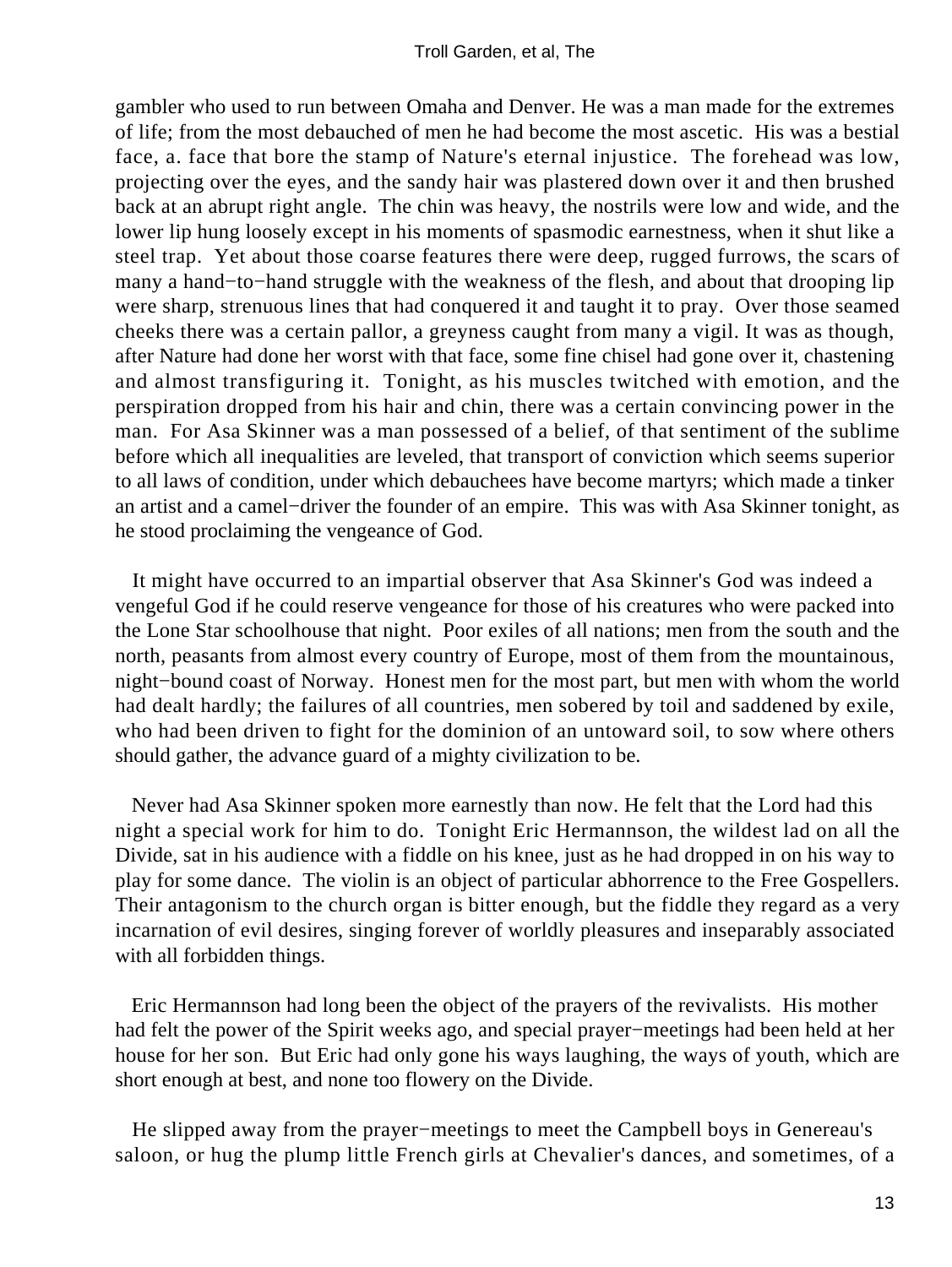summer night, he even went across the dewy cornfields and through the wild−plum thicket to play the fiddle for Lena Hanson, whose name was a reproach through all the Divide country, where the women are usually too plain and too busy and too tired to depart from the ways of virtue. On such occasions Lena, attired in a pink wrapper and silk stockings and tiny pink slippers, would sing to him, accompanying herself on a battered guitar. It gave him a delicious sense of freedom and experience to be with a woman who, no matter how, had lived in big cities and knew the ways of town folk, who had never worked in the fields and had kept her hands white and soft, her throat fair and tender, who had heard great singers in Denver and Salt Lake, and who knew the strange language of flattery and idleness and mirth.

 Yet, careless as he seemed, the frantic prayers of his mother were not altogether without their effect upon Eric. For days he had been fleeing before them as a criminal from his pursuers, and over his pleasures had fallen the shadow of something dark and terrible that dogged his steps. The harder he danced, the louder he sang, the more was he conscious that this phantom was gaining upon him, that in time it would track him down. One Sunday afternoon, late in the fall, when he had been drinking beer with Lena Hanson and listening to a song which made his cheeks burn, a rattlesnake had crawled out of the side of the sod house and thrust its ugly head in under the screen door. He was not afraid of snakes, but he knew enough of Gospellism to feel the significance of the reptile lying coiled there upon her doorstep. His lips were cold when he kissed Lena goodbye, and he went there no more.

 The final barrier between Eric and his mother's faith was his violin, and to that he clung as a man sometimes will cling to his dearest sin, to the weakness more precious to him than all his strength, In the great world beauty comes to men in many guises, and art in a hundred forms, but for Eric there was only his violin.

 It stood, to him, for all the manifestations of art; it was his only bridge into the kingdom of the soul.

 It was to Eric Hermannson that the evangelist directed his impassioned pleading that night.

 «*Saul, Saul, why persecutest thou me?* Is there a Saul here tonight who has stopped his ears to that gentle pleading, who has thrust a spear into that bleeding side? Think of it, my brother; you are offered this wonderful love and you prefer the worm that dieth not and the fire which will not be quenched. What right have you to lose one of God's precious souls? *Saul, Saul, why persecutest thou me?*»

 A great joy dawned in Asa Skinner's pale face, for he saw that Eric Hermannson was swaying to and fro in his seat. The minister fell upon his knees and threw his long arms up over his head.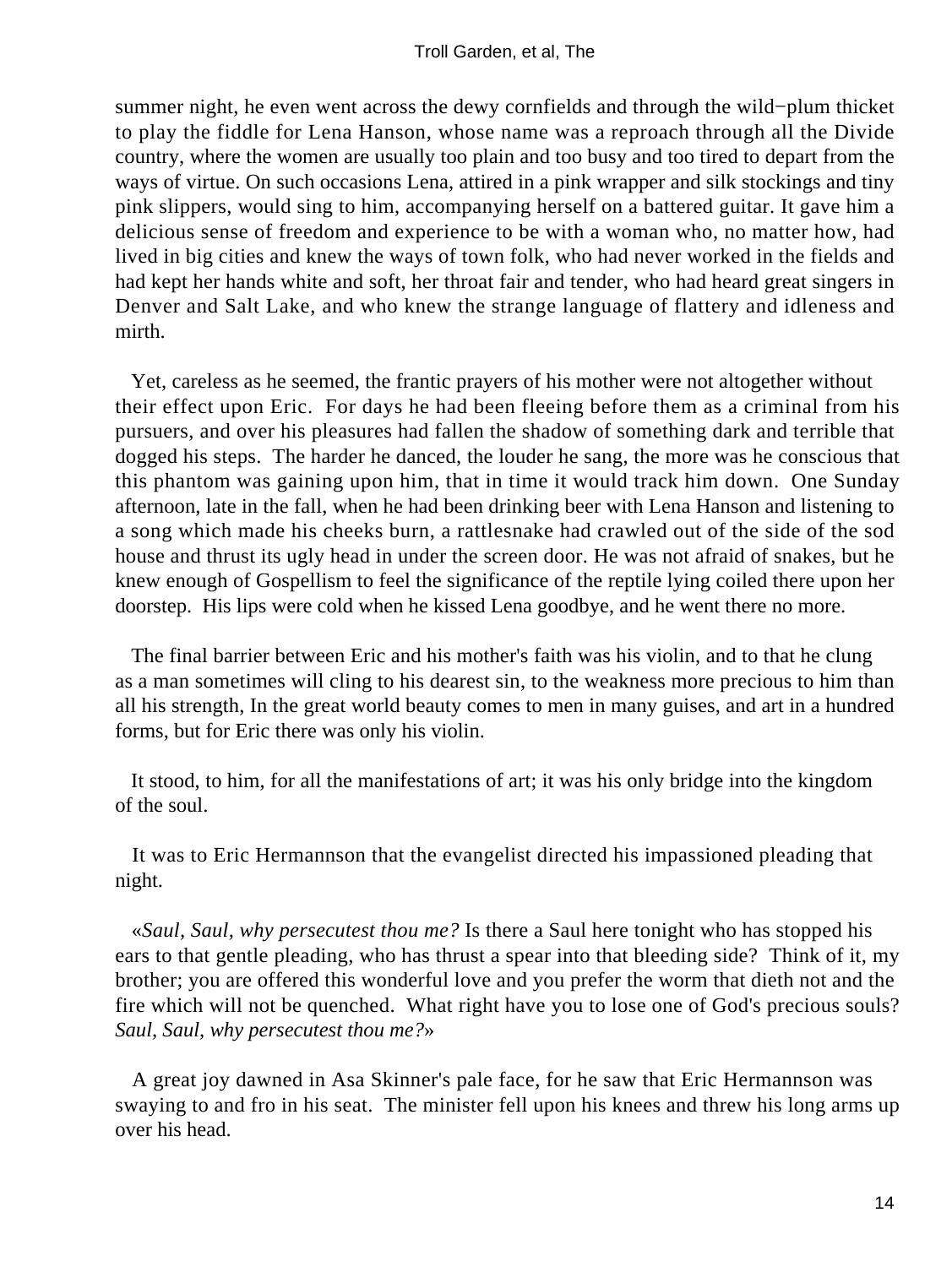«O my brothers! I feel it coming, the blessing we have prayed for. I tell you the Spirit is coming! just a little more prayer, brothers, a little more zeal, and he will be here. I can feel his cooling wing upon my brow. Glory be to God forever and ever, amen!»

 The whole congregation groaned under the pressure of this spiritual panic. Shouts and hallelujahs went up from every lip. Another figure fell prostrate upon the floor. From the mourners' bench rose a chant of terror and rapture:

 «Eating honey and drinking wine, *Glory to the bleeding Lamb!* I am my Lord's and he is mine, *Glory to the bleeding Lamb!»*

 The hymn was sung in a dozen dialects and voiced all the vague yearning of these hungry lives, of these people who had starved all the passions so long, only to fall victims to the barest of them all, fear.

 A groan of ultimate anguish rose from Eric Hermannson's bowed head, and the sound was like the groan of a great tree when it falls in the forest.

The minister rose suddenly to his feet and threw back his head, crying in a loud voice:

 «*Lazarus, come forth!* Eric Hermannson, you are lost, going down at sea. In the name of God, and Jesus Christ his Son, I throw you the life line. Take hold! Almighty God, my soul for his!» The minister threw his arms out and lifted his quivering face.

 Eric Hermannson rose to his feet; his lips were set and the lightning was in his eyes. He took his violin by the neck and crushed it to splinters across his knee, and to Asa Skinner the sound was like the shackles of sin broken audibly asunder.

*II*

 For more than two years Eric Hermannson kept the austere faith to which he had sworn himself, kept it until a girl from the East came to spend a week on the Nebraska Divide. She was a girl of other manners and conditions, and there were greater distances between her life and Eric's than all the miles which separated Rattlesnake Creek from New York City. Indeed, she had no business to be in the West at all; but ah! across what leagues of land and sea, by what improbable chances, do the unrelenting gods bring to us our fate!

 It was in a year of financial depression that Wyllis Elliot came to Nebraska to buy cheap land and revisit the country where he had spent a year of his youth. When he had graduated from Harvard it was still customary for moneyed gentlemen to send their scapegrace sons to rough it on ranches in the wilds of Nebraska or Dakota, or to consign them to a living death in the sagebrush of the Black Hills. These young men did not always return to the ways of civilized life. But Wyllis Elliot had not married a half−breed, nor been shot in a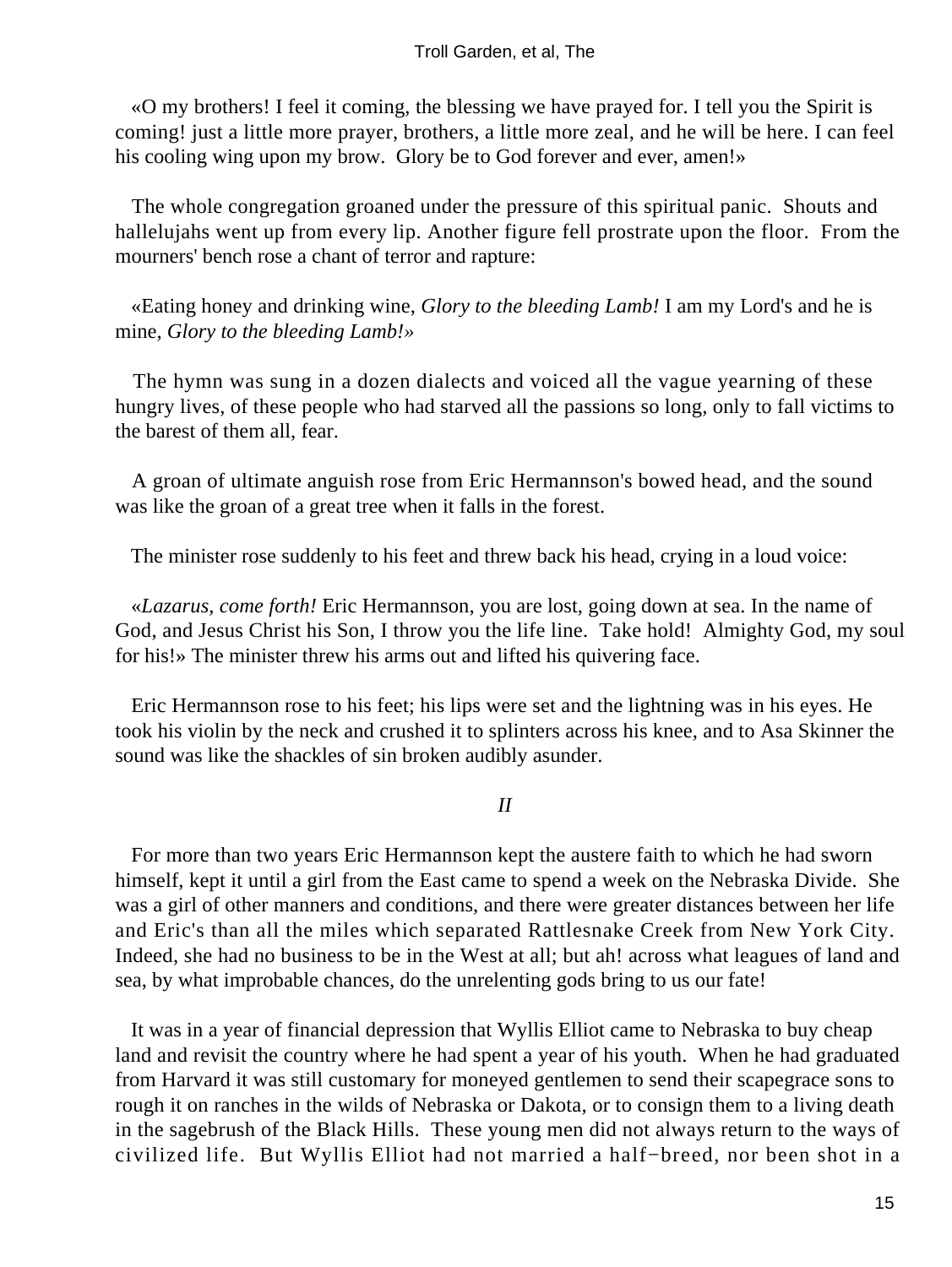cowpunchers' brawl, nor wrecked by bad whisky, nor appropriated by a smirched adventuress. He had been saved from these things by a girl, his sister, who had been very near to his life ever since the days when they read fairy tales together and dreamed the dreams that never come true. On this, his first visit to his father's ranch since he left it six years before, he brought her with him. She had been laid up half the winter from a sprain received while skating, and had had too much time for reflection during those months. She was restless and filled with a desire to see something of the wild country of which her brother had told her so much. She was to be married the next winter, and Wyllis understood her when she begged him to take her with him on this long, aimless jaunt across the continent, to taste the last of their freedom together. it comes to all women of her type – that desire to taste the unknown which allures and terrifies, to run one's whole soul's length out to the wind  $-$  just once.

 It had been an eventful journey. Wyllis somehow understood that strain of gypsy blood in his sister, and he knew where to take her. They had slept in sod houses on the Platte River, made the acquaintance of the personnel of a third−rate opera company on the train to Deadwood, dined in a camp of railroad constructors at the world's end beyond New Castle, gone through the Black Hills on horseback, fished for trout in Dome Lake, watched a dance at Cripple Creek, where the lost souls who hide in the hills gathered for their besotted revelry. And now, last of all, before the return to thraldom, there was this little shack, anchored on the windy crest of the Divide, a little black dot against the flaming sunsets, a scented sea of cornland bathed in opalescent air and blinding sunlight.

 Margaret Elliot was one of those women of whom there are so many in this day, when old order, passing, giveth place to new; beautiful, talented, critical, unsatisfied, tired of the world at twenty−four. For the moment the life and people of the Divide interested her. She was there but a week; perhaps had she stayed longer, that inexorable ennui which travels faster even than the Vestibule Limited would have overtaken her. The week she tarried there was the week that Eric Hermannson was helping Jerry Lockhart thresh; a week earlier or a week later, and there would have been no story to write.

 It was on Thursday and they were to leave on Saturday. Wyllis and his sister were sitting on the wide piazza of the ranchhouse, staring out into the afternoon sunlight and protesting against the gusts of hot wind that blew up from the sandy riverbottom twenty miles to the southward.

The young man pulled his cap lower over his eyes and remarked:

 «This wind is the real thing; you don't strike it anywhere else. You remember we had a touch of it in Algiers and I told you it came from Kansas. It's the keynote of this country.»

Wyllis touched her hand that lay on the hammock and continued gently: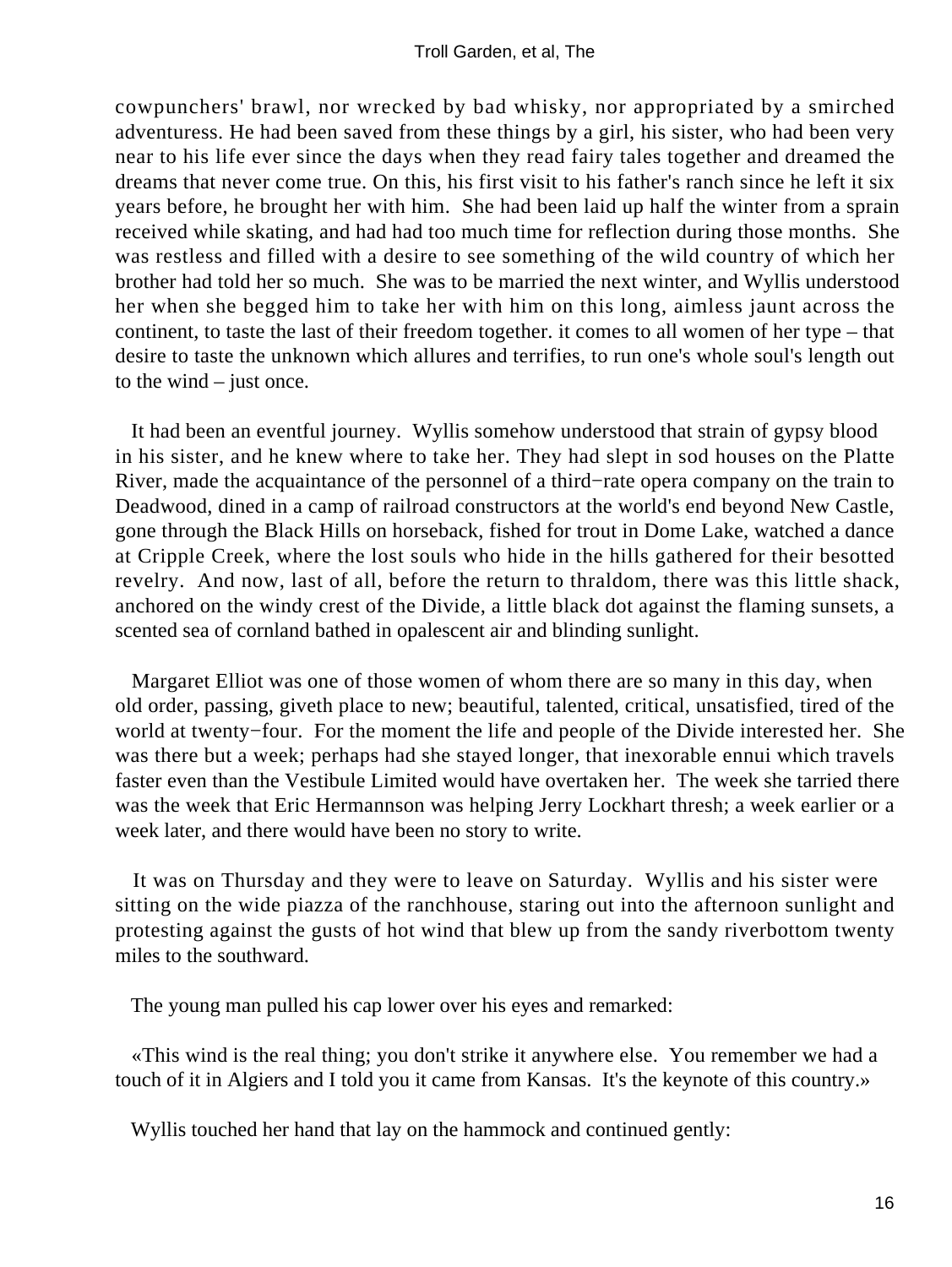«I hope it's paid you, Sis. Roughing it's dangerous business; it takes the taste out of things.»

She shut her fingers firmly over the brown hand that was so like her own.

 «Paid? Why, Wyllis, I haven't been so happy since we were children and were going to discover the ruins of Troy together some day. Do you know, I believe I could just stay on here forever and let the world go on its own gait. It seems as though the tension and strain we used to talk of last winter were gone for good, as though one could never give one's strength out to such petty things any more.»

 Wyllis brushed the ashes of his pipe away from the silk handkerchief that was knotted about his neck and stared moodily off at the skyline.

 «No, you're mistaken. This would bore you after a while. You can't shake the fever of the other life. I've tried it. There was a time when the gay fellows of Rome could trot down into the Thebaid and burrow into the sandhills and get rid of it. But it's all too complex now. You see we've made our dissipations so dainty and respectable that they've gone further in than the flesh, and taken hold of the ego proper. You couldn't rest, even here. The war cry would follow you.»

 «You don't waste words, Wyllis, but you never miss fire. I talk more than you do, without saying half so much. You must have learned the art of silence from these taciturn Norwegians. I think I like silent men.»

 «Naturally,» said Wyllis, «since you have decided to marry the most brilliant talker you know.»

 Both were silent for a time, listening to the sighing of the hot wind through the parched morning−glory vines. Margaret spoke first.

 «Tell me, Wyllis, were many of the Norwegians you used to know as interesting as Eric Hermannson?»

 «Who, Siegfried? Well, no. He used to be the flower of the Norwegian youth in my day, and he's rather an exception, even now. He has retrograded, though. The bonds of the soil have tightened on him, I fancy.»

 «Siegfried? Come, that's rather good, Wyllis. He looks like a dragon−slayer. What is it that makes him so different from the others? I can talk to him; he seems quite like a human being.»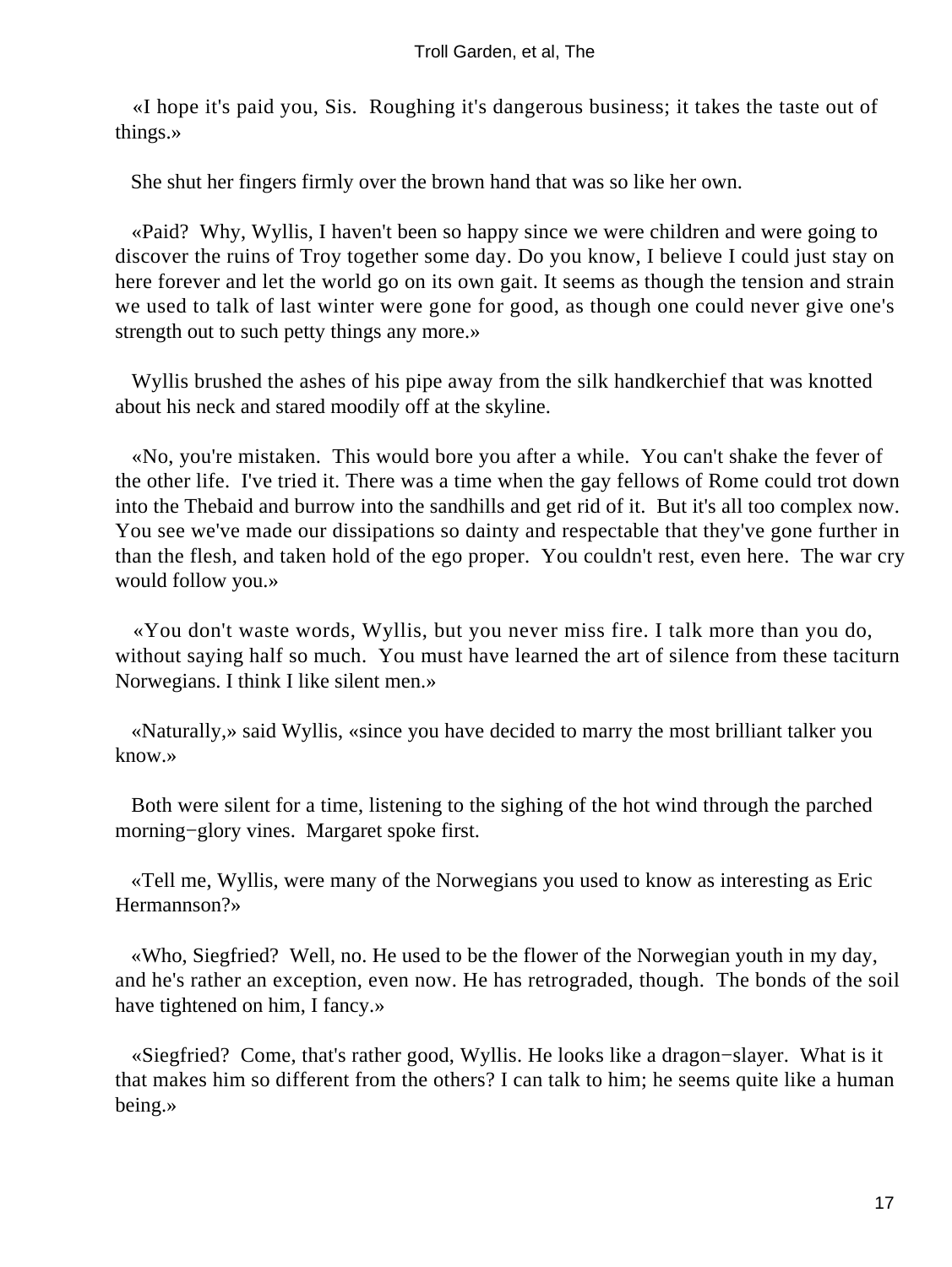#### Troll Garden, et al, The

 «Well,» said Wyllis, meditatively, «I don't read Bourget as much as my cultured sister, and I'm not so well up in analysis, but I fancy it's because one keeps cherishing a perfectly unwarranted suspicion that under that big, hulking anatomy of his, he may conceal a soul somewhere. *Nicht wahr?*»

 «Something like that,» said Margaret, thoughtfully, «except that it's more than a suspicion, and it isn't groundless. He has one, and he makes it known, somehow, without speaking.»

 «I always have my doubts about loquacious souls,» Wyllis remarked, with the unbelieving smile that had grown habitual with him.

 Margaret went on, not heeding the interruption. «I knew it from the first, when he told me about the suicide of his cousin, the Bernstein boy. That kind of blunt pathos can't be summoned at will in anybody. The earlier novelists rose to it, sometimes, unconsciously. But last night when I sang for him I was doubly sure. Oh, I haven't told you about that yet! Better light your pipe again. You see, he stumbled in on me in the dark when I was pumping away at that old parlour organ to please Mrs. Lockhart It's her household fetish and I've forgotten how many pounds of butter she made and sold to buy it. Well, Eric stumbled in, and in some inarticulate manner made me understand that he wanted me to sing for him. I sang just the old things, of course. It's queer to sing familiar things here at the world's end. It makes one think how the hearts of men have carried them around the world, into the wastes of Iceland and the jungles of Africa and the islands of the Pacific. I think if one lived here long enough one would quite forget how to be trivial, and would read only the great books that we never get time to read in the world, and would remember only the great music, and the things that are really worth while would stand out clearly against that horizon over there. And of course I played the intermezzo from *Cavalleria Rusticana* for him; it goes rather better on an organ than most things do. He shuffled his feet and twisted his big hands up into knots and blurted out that he didn't know there was any music like that in the world. Why, there were tears in his voice, Wyllis! Yes, like Rossetti, I *heard* his tears. Then it dawned upon me that it was probably the first good music be had ever heard in all his life. Think of it, to care for music as he does and never to hear it, never to know that it exists on earth! To long for it as we long for other perfect experiences that never come. I can't tell you what music means to that man. I never saw any one so susceptible to it. It gave him speech, he became alive. When I had finished the intermezzo, he began telling me about a little crippled brother who died and whom he loved and used to carry everywhere in his arms. He did not wait for encouragement. He took up the story and told it slowly, as if to himself, just sort of rose up and told his own woe to answer Mascagni's. It overcame me.»

 «Poor devil,» said Wyllis, looking at her with mysterious eyes, «and so you've given him a new woe. Now he'll go on wanting Grieg and Schubert the rest of his days and never getting them. That's a girl's philanthropy for you!»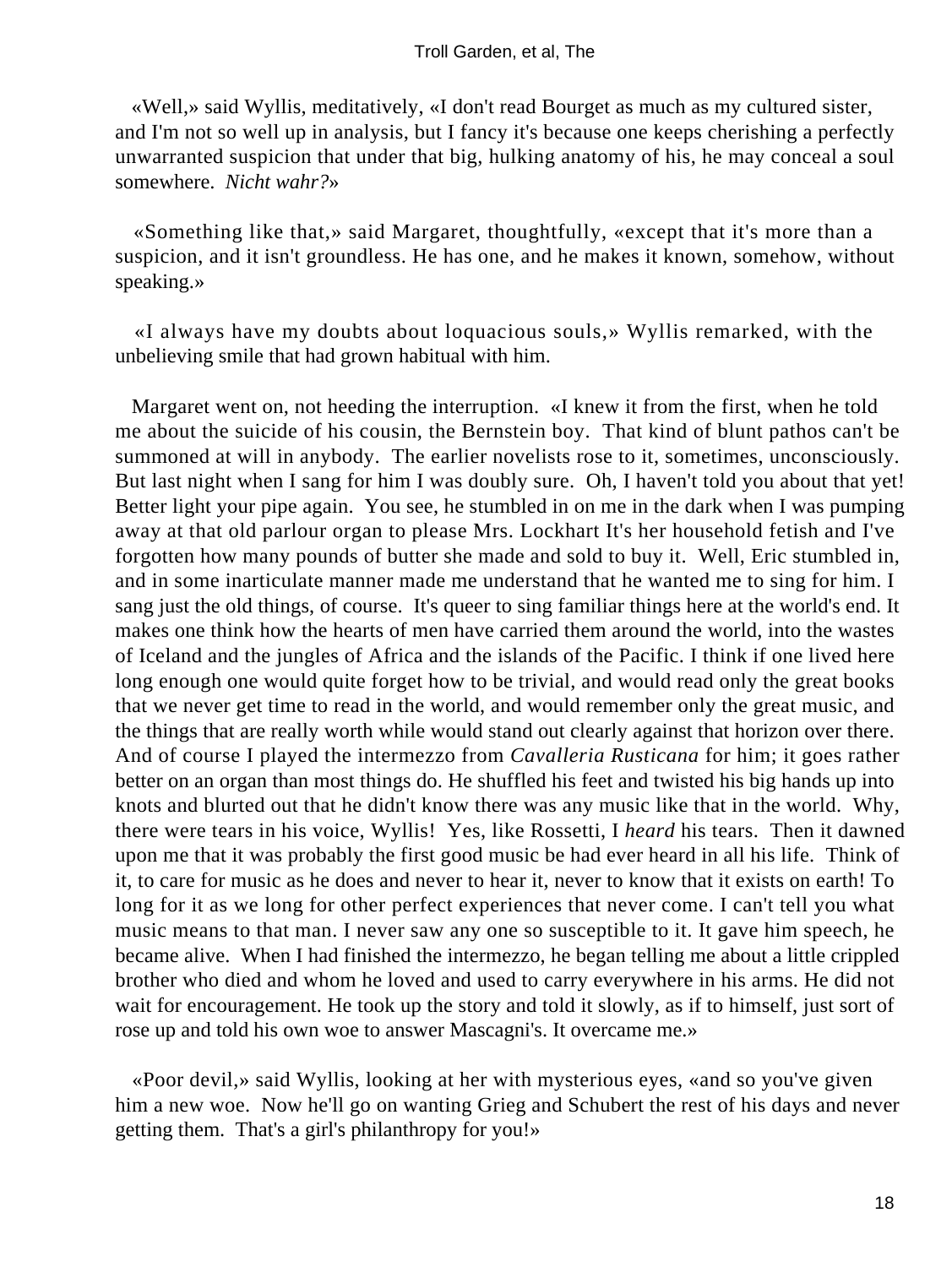#### Troll Garden, et al, The

 Jerry Lockhart came out of the house screwing his chin over the unusual luxury of a stiff white collar, which his wife insisted upon as a necessary article of toilet while Miss Elliot was at the house. Jerry sat down on the step and smiled his broad, red smile at Margaret.

 «Well, I've got the music for your dance, Miss Elliot. Olaf Oleson will bring his accordion and Mollie will play the organ, when she isn't lookin' after the grub, and a little chap from Frenchtown will bring his fiddle – though the French don't mix with the Norwegians much.»

 «Delightful! Mr. Lockhart, that dance will be the feature of our trip, and it's so nice of you to get it up for us. We'll see the Norwegians in character at last,» cried Margaret, cordially.

 «See here, Lockhart, I'll settle with you for backing her in this scheme,» said Wyllis, sitting up and knocking the ashes out of his pipe. «She's done crazy things enough on this trip, but to talk of dancing all night with a gang of half−mad Norwegians and taking the carriage at four to catch the six o'clock train out of Riverton – well, it's tommyrot, that's what it is!»

 «Wyllis, I leave it to your sovereign power of reason to decide whether it isn't easier to stay up all night than to get up at three in the morning. To get up at three, think what that means! No, sir, I prefer to keep my vigil and then get into a sleeper.»

«But what do you want with the Norwegians? I thought you were tired of dancing.»

 «So I am, with some people. But I want to see a Norwegian dance, and I intend to. Come, Wyllis, you know how seldom it is that one really wants to do anything nowadays. I wonder when I have really wanted to go to a party before. It will be something to remember next month at Newport, when we have to and don't want to. Remember your own theory that contrast is about the only thing that makes life endurable. This is my party and Mr. Lockhart's; your whole duty tomorrow night will consist in being nice to the Norwegian girls. I'll warrant you were adept enough at it once. And you'd better be very nice indeed, for if there are many such young Valkyries as Eric's sister among them, they would simply tie you up in a knot if they suspected you were guying them.»

 Wyllis groaned and sank back into the hammock to consider his fate, while his sister went on.

«And the guests, Mr. Lockhart, did they accept?»

Lockhart took out his knife and began sharpening it on the sole of his plowshoe.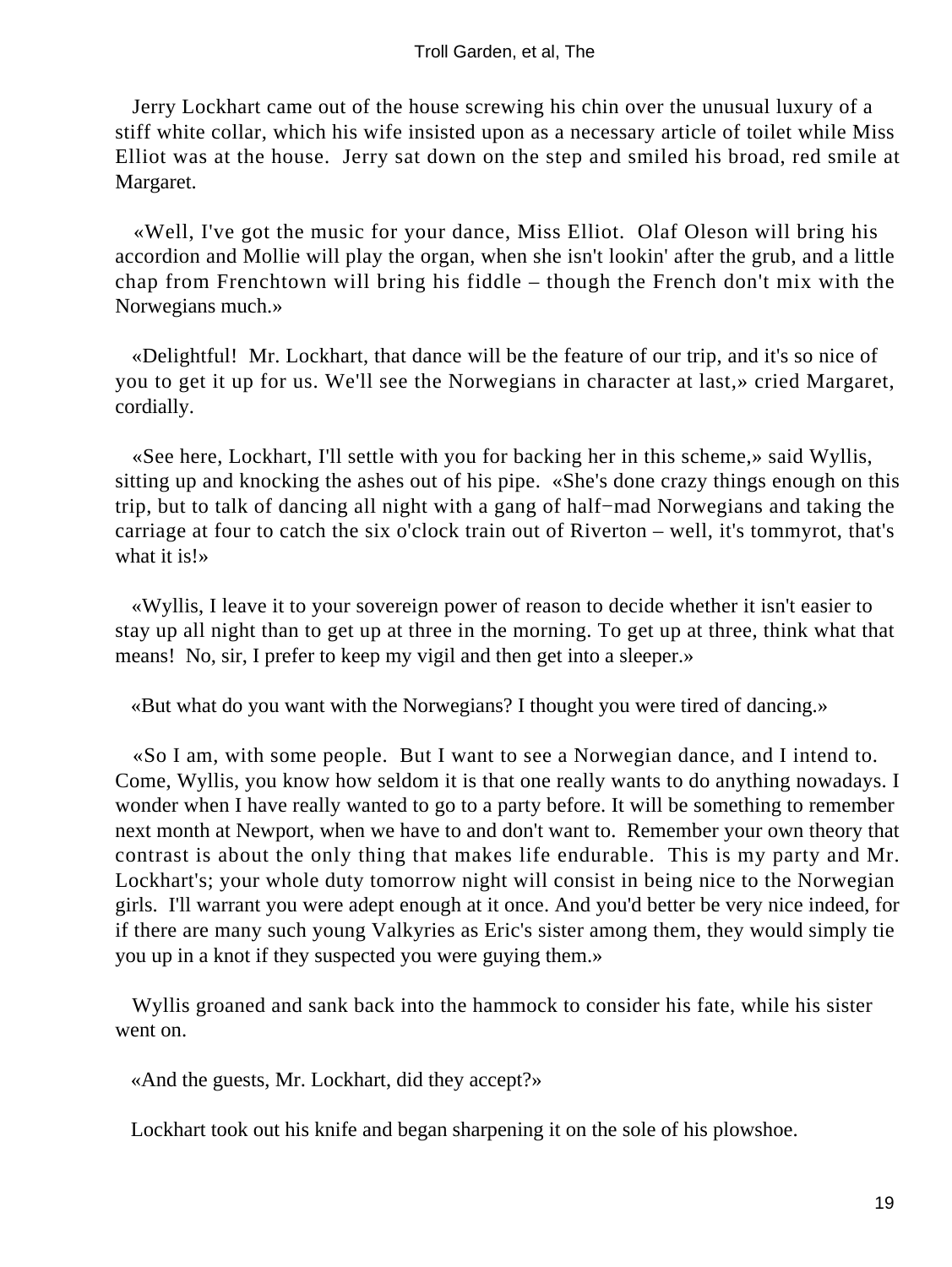«Well, I guess we'll have a couple dozen. You see it's pretty hard to get a crowd together here any more. Most of 'em have gone over to the Free Gospellers, and they'd rather put their feet in the fire than shake 'em to a fiddle.»

 Margaret made a gesture of impatience. «Those Free Gospellers have just cast an evil spell over this country, haven't they?»

 «Well,» said Lockhart, cautiously, «I don't just like to pass judgment on any Christian sect, but if you're to know the chosen by their works, the Gospellers can't make a very proud showin', an' that's a fact. They're responsible for a few suicides, and they've sent a good−sized delegation to the state insane asylum, an' I don't see as they've made the rest of us much better than we were before. I had a little herdboy last spring, as square a little Dane as I want to work for me, but after the Gospellers got hold of him and sanctified him, the little beggar used to get down on his knees out on the prairie and pray by the hour and let the cattle get into the corn, an' I had to fire him. That's about the way it goes. Now there's Eric; that chap used to be a hustler and the spryest dancer in all this section−called all the dances. Now he's got no ambition and he's glum as a preacher. I don't suppose we can even get him to come in tomorrow night.»

 «Eric? Why, he must dance, we can't let him off,» said Margaret, quickly. «Why, I intend to dance with him myself.»

 «I'm afraid he won't dance. I asked him this morning if he'd help us out and he said, 'I don't dance now, any more,' » said Lockhart, imitating the laboured English of the Norwegian.

 «'The Miller of Hofbau, the Miller of Hofbau, O my Princess!'» chirped Wyllis, cheerfully, from his hammock.

 The red on his sister's cheek deepened a little, and she laughed mischievously. «We'll see about that, sir. I'll not admit that I am beaten until I have asked him myself.»

 Every night Eric rode over to St. Anne, a little village in the heart of the French settlement, for the mail. As the road lay through the most attractive part of the Divide country, on several occasions Margaret Elliot and her brother had accompanied him. Tonight Wyllis had business with Lockhart, and Margaret rode with Eric, mounted on a frisky little mustang that Mrs. Lockhart had broken to the sidesaddle. Margaret regarded her escort very much as she did the servant who always accompanied her on long rides at home, and the ride to the village was a silent one. She was occupied with thoughts of another world, and Eric was wrestling with more thoughts than had ever been crowded into his head before.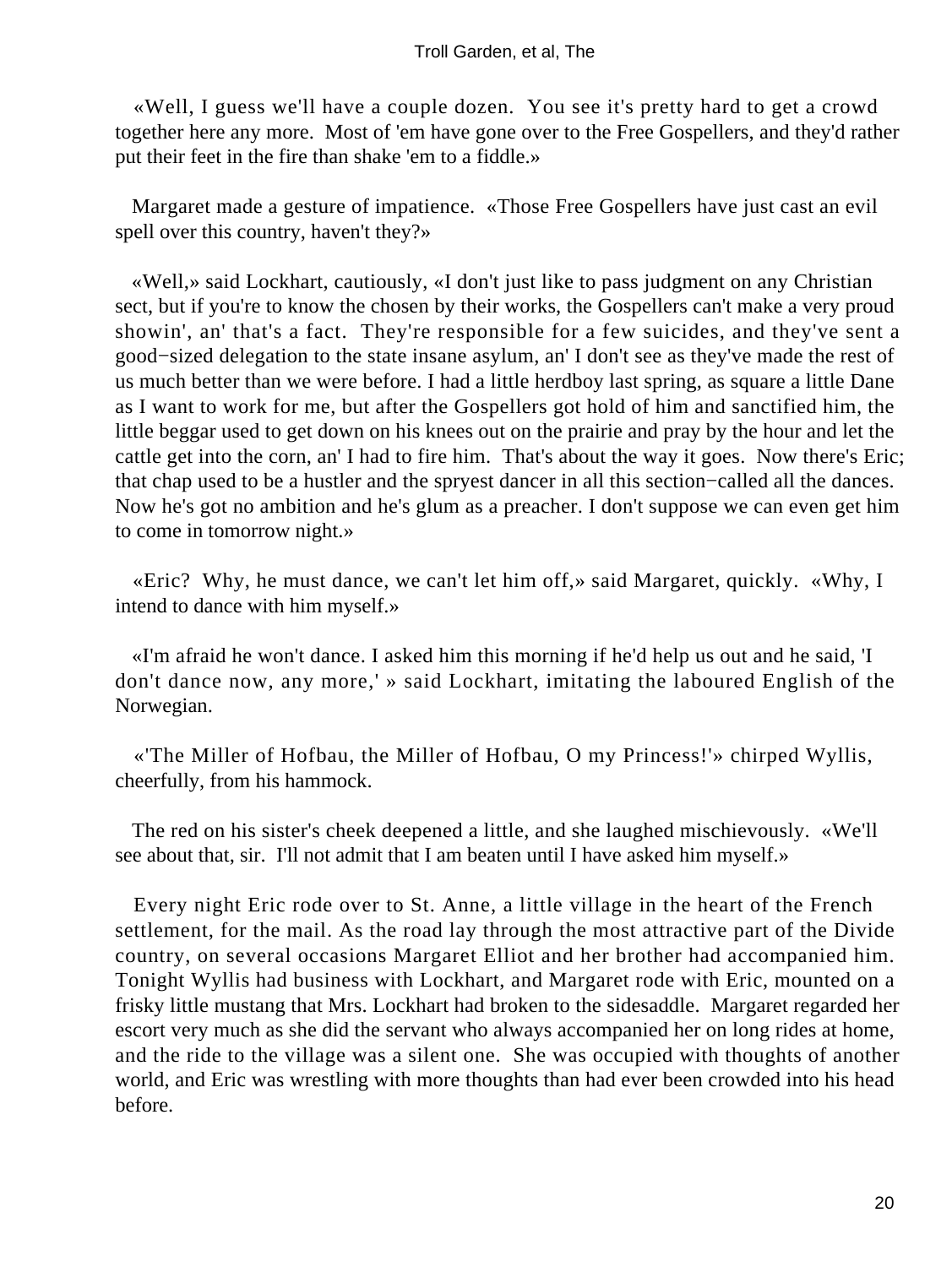He rode with his eyes riveted on that slight figure before him, as though he wished to absorb it through the optic nerves and hold it in his brain forever. He understood the situation perfectly. His brain worked slowly, but he had a keen sense of the values of things. This girl represented an entirely new species of humanity to him, but he knew where to place her. The prophets of old, when an angel first appeared unto them, never doubted its high origin.

 Eric was patient under the adverse conditions of his life, but he was not servile. The Norse blood in him had not entirely lost its self−reliance. He came of a proud fisher line, men who were not afraid of anything but the ice and the devil, and he had prospects before him when his father went down off the North Cape in the long Arctic night, and his mother, seized by a violent horror of seafaring life, had followed her brother to America. Eric was eighteen then, handsome as young Siegfried, a giant in stature, with a skin singularly pure and delicate, like a Swede's; hair as yellow as the locks of Tennyson's amorous Prince, and eyes of a fierce, burning blue, whose flash was most dangerous to women.

 He had in those days a certain pride of bearing, a certain confidence of approach, that usually accompanies physical perfection. It was even said of him then that he was in love with life, and inclined to levity, a vice most unusual on the Divide. But the sad history of those Norwegian exiles, transplanted in an arid soil and under a scorching sun, had repeated itself in his case. Toil and isolation had sobered him, and he grew more and more like the clods among which he laboured. It was as though some red−hot instrument had touched for a moment those delicate fibers of the brain which respond to acute pain or pleasure, in which lies the power of exquisite sensation, and had seared them quite away. It is a painful thing to watch the light die out of the eyes of those Norsemen, leaving an expression of impenetrable sadness, quite passive, quite hopeless, a shadow that is never lifted. With some this change comes almost at once, in the first bitterness of homesickness, with others it comes more slowly, according to the time it takes each man's heart to die.

 Oh, those poor Northmen of the Divide! They are dead many a year before they are put to rest in the little graveyard on the windy hill where exiles of all nations grow akin.

 The peculiar species of hypochondria to which the exiles of his people sooner or later succumb had not developed in Eric until that night at the Lone Star schoolhouse, when he had broken his violin across his knee. After that, the gloom of his people settled down upon him, and the gospel of maceration began its work.

## *«If thine eye offend thee, pluck it out,»* et cetera. The

 pagan smile that once hovered about his lips was gone, and he was one with sorrow. Religion heals a hundred hearts for one that it embitters, but when it destroys, its work is quick and deadly, and where the agony of the cross has been, joy will not come again. This man understood things literally: one must live without pleasure to die without fear; to save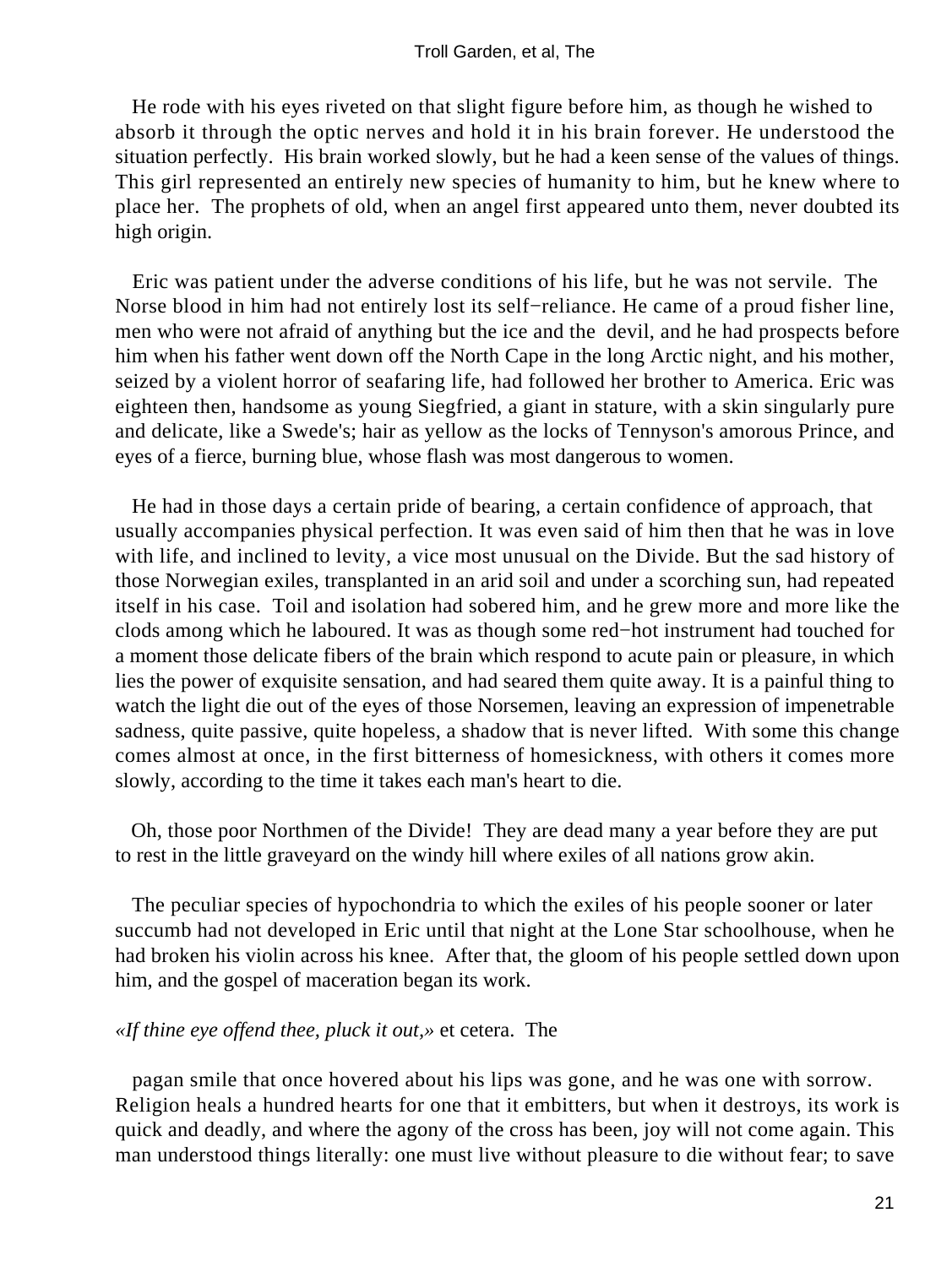the soul, it was necessary to starve the soul.

 The sun hung low above the cornfields when Margaret and her cavalier left St. Anne. South of the town there is a stretch of road that runs for some three miles through the French settlement, where the prairie is as level as the surface of a lake. There the fields of flax and wheat and rye are bordered by precise rows of slender, tapering Lombard poplars. It was a yellow world that Margaret Elliot saw under the wide light of the setting sun.

 The girl gathered up her reins and called back to Eric, «It will be safe to run the horses here, won't it?»

 «Yes, I think so, now,» he answered, touching his spur to his pony's flank. They were off like the wind. It is an old saying in the West that newcomers always ride a horse or two to death before they get broken in to the country. They are tempted by the great open spaces and try to outride the horizon, to get to the end of something. Margaret galloped over the level road, and Eric, from behind, saw her long veil fluttering in the wind. It had fluttered just so in his dreams last night and the night before. With a sudden inspiration of courage he overtook her and rode beside her, looking intently at her half−averted face. Before, he had only stolen occasional glances at it, seen it in blinding flashes, always with more or less embarrassment, but now he determined to let every line of it sink into his memory. Men of the world would have said that it was an unusual face, nervous, finely cut, with clear, elegant lines that betokened ancestry. Men of letters would have called it a historic face, and would have conjectured at what old passions, long asleep, what old sorrows forgotten time out of mind, doing battle together in ages gone, had curved those delicate nostrils, left their unconscious memory in those eyes. But Eric read no meaning in these details. To him this beauty was something more than colour and line; it was a flash of white light, in which one cannot distinguish colour because all colours are there. To him it was a complete revelation, an embodiment of those dreams of impossible loveliness that linger by a young man's pillow on midsummer nights; yet, because it held something more than the attraction of health and youth and shapeliness, it troubled him, and in its presence he felt as the Goths before the white marbles in the Roman Capitol, not knowing whether they were men or gods. At times he felt like uncovering his head before it, again the fury seized him to break and despoil, to find the clay in this spirit−thing and stamp upon it. Away from her, he longed to strike out with his arms, and take and hold; it maddened him that this woman whom he could break in his hands should be so much stronger than he. But near her, he never questioned this strength; he admitted its potentiality as he admitted the miracles of the Bible; it enervated and conquered him.

 Tonight, when he rode so close to her that he could have touched her, he knew that he might as well reach out his hand to take a star.

Margaret stirred uneasily under his gaze and turned questioningly in her saddle.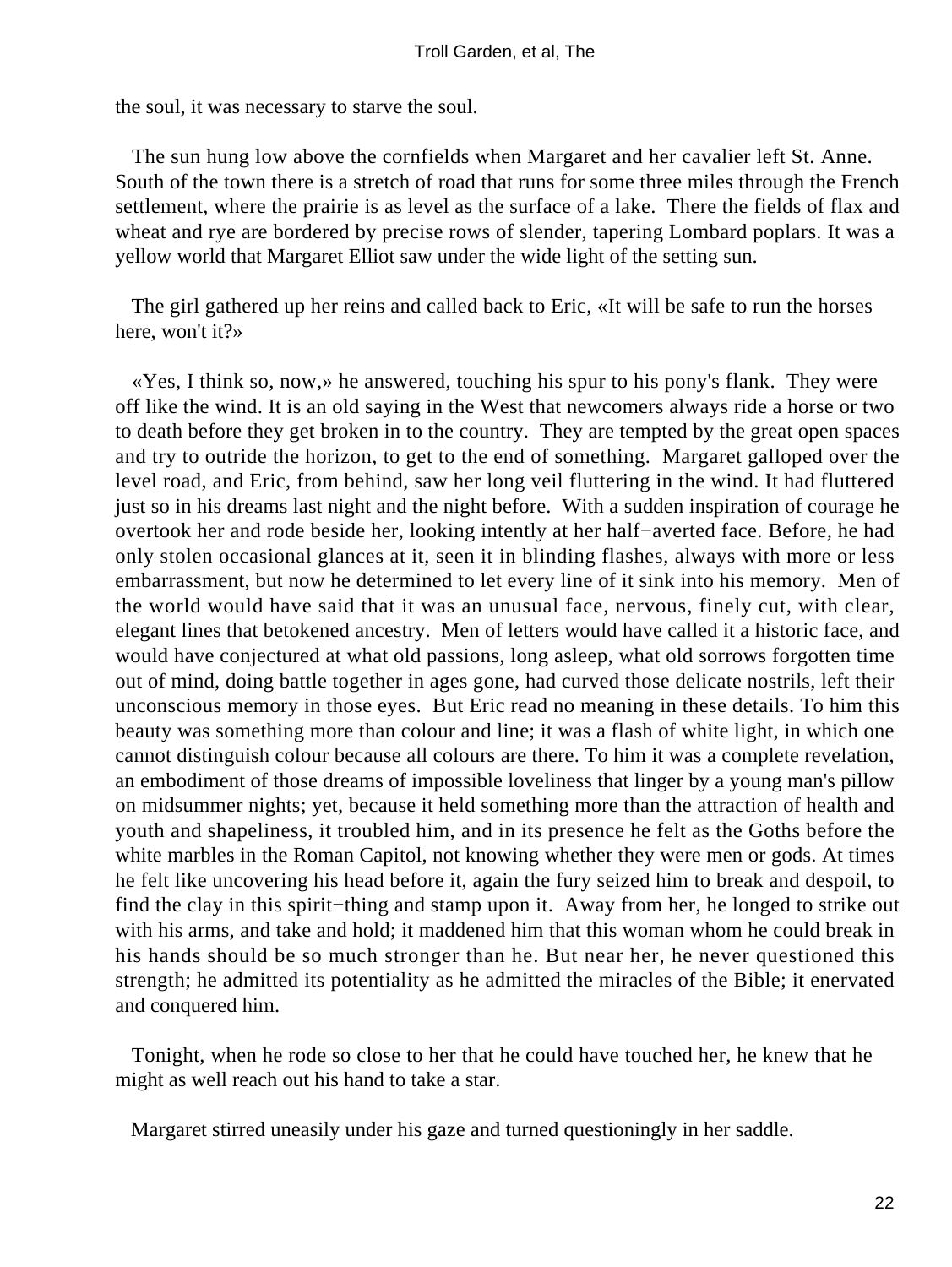«This wind puts me a little out of breath when we ride fast,» she said.

Eric turned his eyes away.

 «I want to ask you if I go to New York to work, if I maybe hear music like you sang last night? I been a purty good hand to work,» he asked, timidly.

 Margaret looked at him with surprise, and then, as she studied the outline of his face, pityingly.

 «Well, you might – but you'd lose a good deal else. I shouldn't like you to go to New York – and be poor, you'd be out of atmosphere, some way,» she said, slowly. Inwardly she was thinking: *There he would be altogether sordid, impossible – a machine who would carry one's trunks upstairs, perhaps. Here he is every inch a man, rather picturesque; why is it?* «No,» she added aloud, «I shouldn't like that.»

«Then I not go,» said Eric, decidedly.

 Margaret turned her face to hide a smile. She was a trifle amused and a trifle annoyed. Suddenly she spoke again.

 «But I'll tell you what I do want you to do, Eric. I want you to dance with us tomorrow night and teach me some of the Norwegian dances; they say you know them all. Won't you?»

 Eric straightened himself in his saddle and his eyes flashed as they had done in the Lone Star schoolhouse when he broke his violin across his knee.

 «Yes, I will,» he said, quietly, and he believed that he delivered his soul to hell as he said it.

 They had reached the rougher country now, where the road wound through a narrow cut in one of the bluffs along the creek, when a beat of hoofs ahead and the sharp neighing of horses made the ponies start and Eric rose in his stirrups. Then down the gulch in front of them and over the steep clay banks thundered a herd of wild ponies, nimble as monkeys and wild as rabbits, such as horse− traders drive east from the plains of Montana to sell in the farming country. Margaret's pony made a shrill sound, a neigh that was almost a scream, and started up the clay bank to meet them, all the wild blood of the range breaking out in an instant. Margaret called to Eric just as he threw himself out of the saddle and caught her pony's bit. But the wiry little animal had gone mad and was kicking and biting like a devil. Her wild brothers of the range were all about her, neighing, and pawing the earth, and striking her with their forefeet and snapping at her flanks. It was the old liberty of the range that the little beast fought for.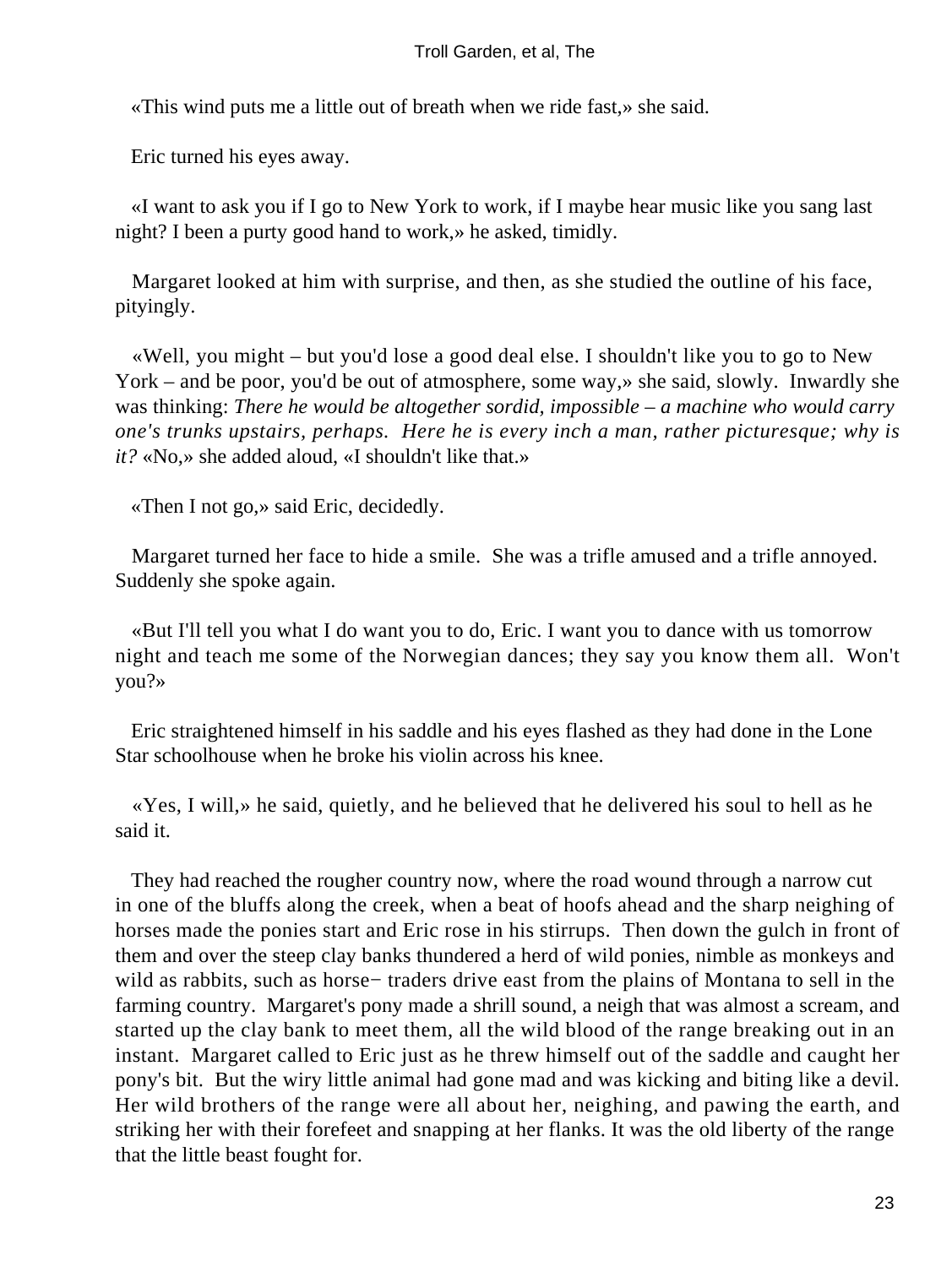«Drop the reins and hold tight, tight!» Eric called, throwing all his weight upon the bit, struggling under those frantic forefeet that now beat at his breast, and now kicked at the wild mustangs that surged and tossed about him. He succeeded in wrenching the pony's head toward him and crowding her withers against the clay bank, so that she could not roll.

 «Hold tight, tight!» he shouted again, launching a kick at a snorting animal that reared back against Margaret's saddle. If she should lose her courage and fall now, under those hoofs – He struck out again and again, kicking right and left with all his might. Already the negligent drivers had galloped into the cut, and their long quirts were whistling over the heads of the herd. As suddenly as it had come, the struggling, frantic wave of wild life swept up out of the gulch and on across the open prairie, and with a long despairing whinny of farewell the pony dropped her head and stood trembling in her sweat, shaking the foam and blood from her bit.

 Eric stepped close to Margaret's side and laid his hand on her saddle. «You are not hurt?» he asked, hoarsely. As he raised his face in the soft starlight she saw that it was white and drawn and that his lips were working nervously.

 «No, no, not at all. But you, you are suffering; they struck you!» she cried in sharp alarm.

He stepped back and drew his hand across his brow.

 «No, it is not that,» he spoke rapidly now, with his hands clenched at his side. «But if they had hurt you, I would beat their brains out with my hands. I would kill them all. I was never afraid before. You are the only beautiful thing that has ever come close to me. You came like an angel out of the sky. You are like the music you sing, you are like the stars and the snow on the mountains where I played when I was a little boy. You are like all that I wanted once and never had, you are all that they have killed in me. I die for you tonight, tomorrow, for all eternity. I am not a coward; I was afraid because I love you more than Christ who died for me, more than I am afraid of hell, or hope for heaven. I was never afraid before. If you had fallen – oh, my God!» He threw his arms out blindly and dropped his head upon the pony's mane, leaning limply against the animal like a man struck by some sickness. His shoulders rose and fell perceptibly with his laboured breathing. The horse stood cowed with exhaustion and fear. Presently Margaret laid her hand on Eric's head and said gently:

«You are better now, shall we go on? Can you get your horse?»

 «No, he has gone with the herd. I will lead yours, she is not safe. I will not frighten you again.» His voice was still husky, but it was steady now. He took hold of the bit and tramped home in silence.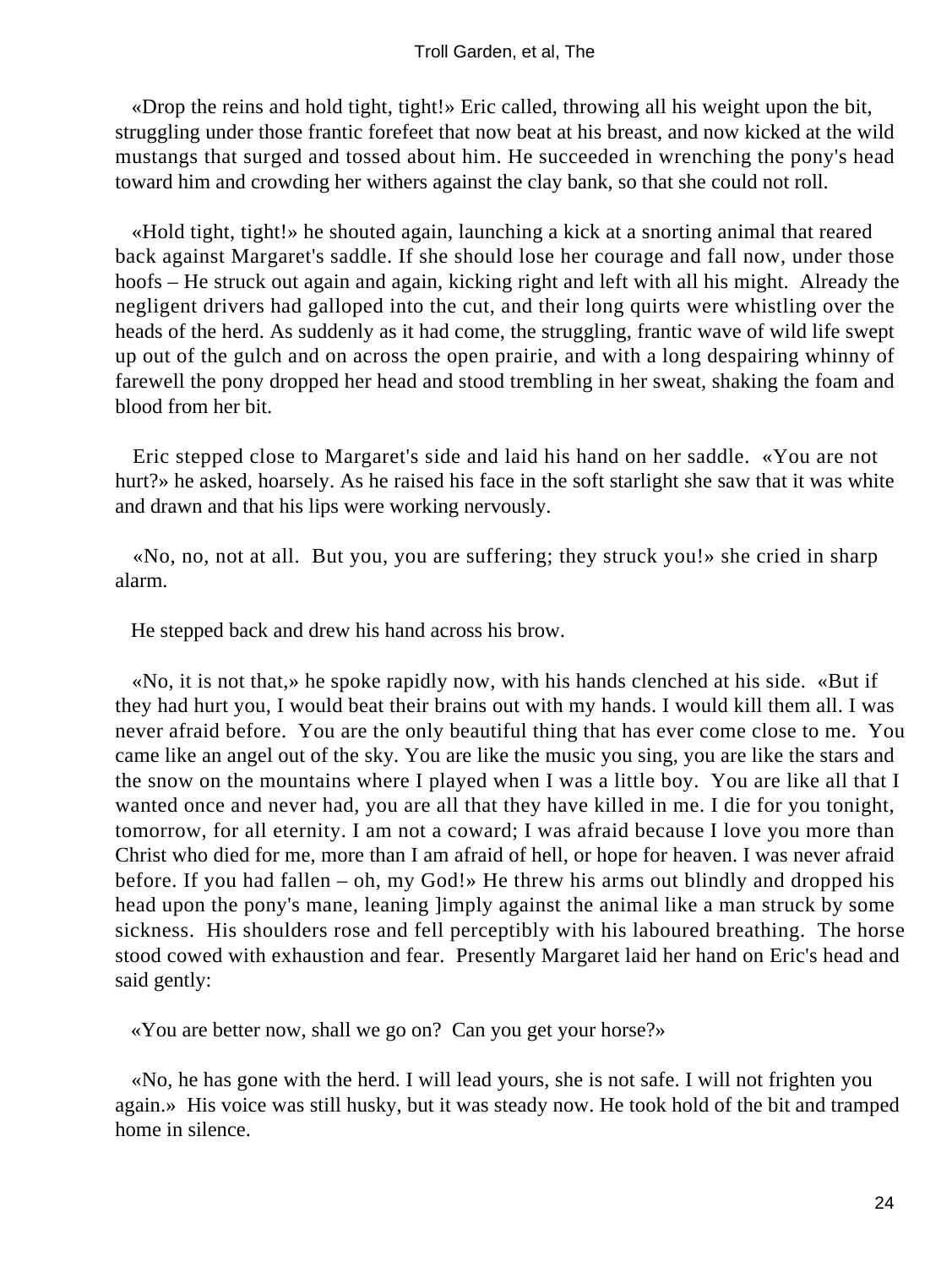When they reached the house, Eric stood stolidly by the pony's head until Wyllis came to lift his sister from the saddle.

 «The horses were badly frightened, Wyllis. I think I was pretty thoroughly scared myself,» she said as she took her brother's arm and went slowly up the hill toward the house. «No, I'm not hurt, thanks to Eric. You must thank him for taking such good care of me. He's a mighty fine fellow. I'll tell you all about it in the morning, dear. I was pretty well shaken up and I'm going right to bed now. Good night.»

When she reached the low room in which she slept, she sank upon the bed in her riding dress, face downward.

 «Oh, I pity him! I pity him!» she murmured, with a long sigh of exhaustion. She must have slept a little. When she rose again, she took from her dress a letter that had been waiting for her at the village post−office. It was closely written in a long, angular hand, covering a dozen pages of foreign note−paper, and began:

 My Dearest Margaret: if I should attempt to say *how like a winter hath thine absence been*, I should incur the risk of being tedious. Really, it takes the sparkle out of everything. Having nothing better to do, and not caring to go anywhere in particular without you, I remained in the city until Jack Courtwell noted my general despondency and brought me down here to his place on the sound to manage some open−air theatricals he is getting up. *As You Like It* is of course the piece selected. Miss Harrison plays Rosalind. I wish you had been here to take the part. Miss Harrison reads her lines well, but she is either a maiden−all−forlorn or a tomboy; insists on reading into the part all sorts of deeper meanings and highly coloured suggestions wholly out of harmony with the pastoral setting. Like most of the professionals, she exaggerates the emotional element and quite fails to do justice to Rosalind's facile wit and really brilliant mental qualities. Gerard will do Orlando, but rumor says he is *epris* of your sometime friend, Miss Meredith, and his memory is treacherous and his interest fitful.

 My new pictures arrived last week on the *Gascogne*. The Puvis de Chavannes is even more beautiful than I thought it in Paris. A pale dream−maiden sits by a pale dream−cow and a stream of anemic water flows at her feet. The Constant, you will remember, I got because you admired it. It is here in all its florid splendour, the whole dominated by a glowing sensuosity. The drapery of the female figure is as wonderful as you said; the fabric all barbaric pearl and gold, painted with an easy, effortless voluptuousness, and that white, gleaming line of African coast in the background recalls memories of you very precious to me. But it is useless to deny that Constant irritates me. Though I cannot prove the charge against him, his brilliancy always makes me suspect him of cheapness.

 Here Margaret stopped and glanced at the remaining pages of this strange love−letter. They seemed to be filled chiefly with discussions of pictures and books, and with a slow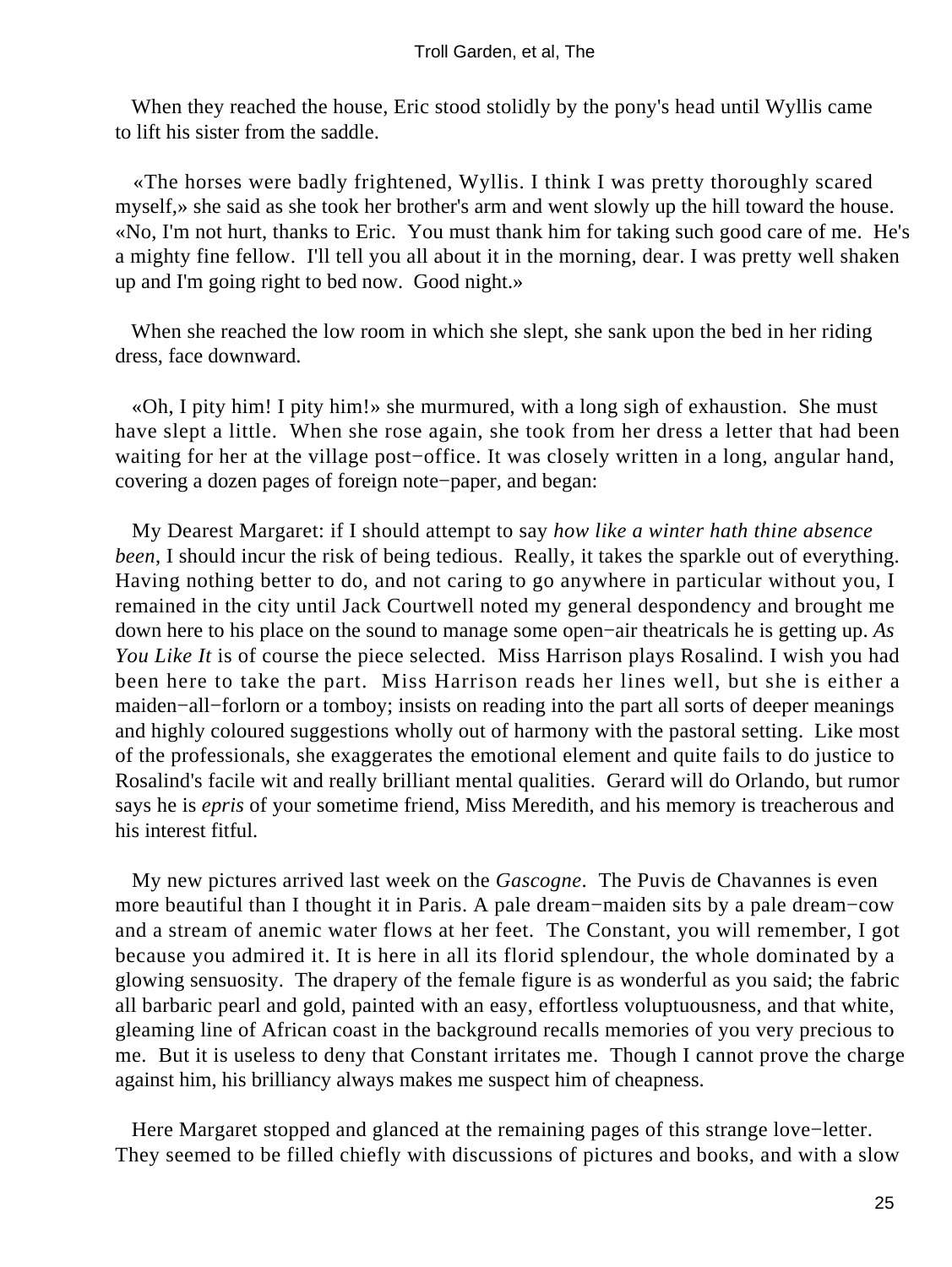#### Troll Garden, et al, The

smile she laid them by.

 She rose and began undressing. Before she lay down she went to open the window. With her hand on the sill, she hesitated, feeling suddenly as though some danger were lurking outside, some inordinate desire waiting to spring upon her in the darkness. She stood there for a long time, gazing at the infinite sweep of the sky.

 «Oh, it is all so little, so little there,» she murmured. «When everything else is so dwarfed, why should one expect love to be great? Why should one try to read highly coloured suggestions into a life like that? If only I could find one thing in it all that mattered greatly, one thing that would warm me when I am alone! Will life never give me that one great moment?»

 As she raised the window, she heard a sound in the plum bushes outside. It was only the house−dog roused from his sleep, but Margaret started violently and trembled so that she caught the foot of the bed for support. Again she felt herself pursued by some overwhelming longing, some desperate necessity for herself, like the outstretching of helpless, unseen arms in the darkness, and the air seemed heavy with sighs of yearning. She fled to her bed with the words, «I love you more than Christ who died for me!» ringing in her ears.

## *III*

 About midnight the dance at Lockhart's was at its height. Even the old men who had come to «look on» caught the spirit of revelry and stamped the floor with the vigor of old Silenus. Eric took the violin from the Frenchmen, and Minna Oleson sat at the organ, and the music grew more and more characteristic – rude, half mournful music, made up of the folksongs of the North, that the villagers sing through the long night in hamlets by the sea, when they are thinking of the sun, and the spring, and the fishermen so long away. To Margaret some of it sounded like Grieg's *Peer Gynt* music. She found something irresistibly infectious in the mirth of these people who were so seldom merry, and she felt almost one of them. Something seemed struggling for freedom in them tonight, something of the joyous childhood of the nations which exile had not killed. The girls were all boisterous with delight. Pleasure came to them but rarely, and when it came, they caught at it wildly and crushed its fluttering wings in their strong brown fingers. They had a hard life enough, most of them. Torrid summers and freezing winters, labour and drudgery and ignorance, were the portion of their girlhood; a short wooing, a hasty, loveless marriage, unlimited maternity, thankless sons, premature age and ugliness, were the dower of their womanhood. But what matter? Tonight there was hot liquor in the glass and hot blood in the heart; tonight they danced.

 Tonight Eric Hermannson had renewed his youth. He was no longer the big, silent Norwegian who had sat at Margaret's feet and looked hopelessly into her eyes. Tonight he was a man, with a man's rights and a man's power. Tonight he was Siegfried indeed. His hair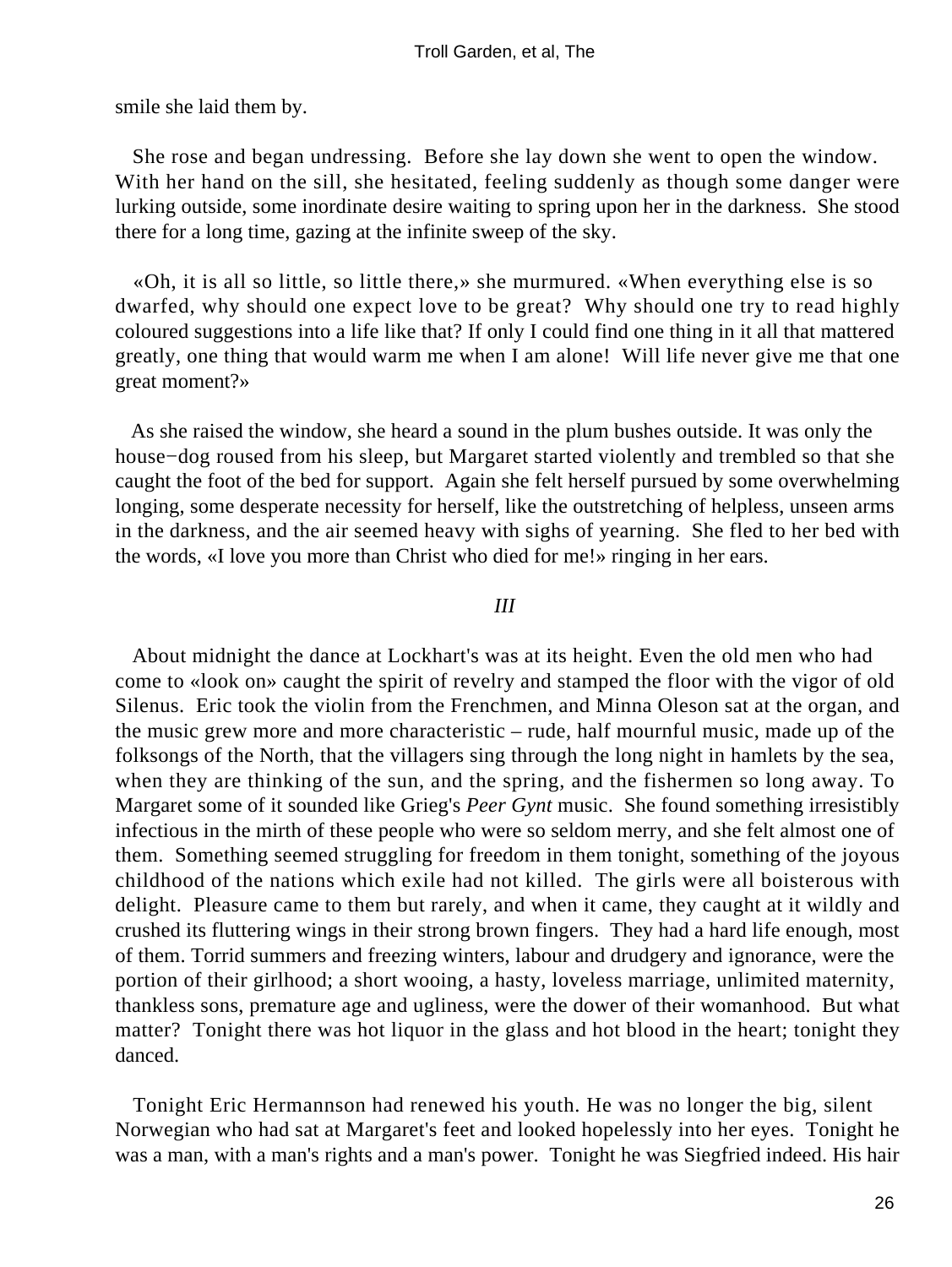was yellow as the heavy wheat in the ripe of summer, and his eyes flashed like the blue water between the ice packs in the north seas. He was not afraid of Margaret tonight, and when he danced with her he held her firmly. She was tired and dragged on his arm a little, but the strength of the man was like an all− pervading fluid, stealing through her veins, awakening under her heart some nameless, unsuspected existence that had slumbered there all these years and that went out through her throbbing fingertips to his that answered. She wondered if the hoydenish blood of some lawless ancestor, long asleep, were calling out in her tonight, some drop of a hotter fluid that the centuries had failed to cool, and why, if this curse were in her, it had not spoken before. But was it a curse, this awakening, this wealth before undiscovered, this music set free? For the first time in her life her heart held something stronger than herself, was not this worthwhile? Then she ceased to wonder. She lost sight of the lights and the faces and the music was drowned by the beating of her own arteries. She saw only the blue eyes that flashed above her, felt only the warmth of that throbbing hand which held hers and which the blood of his heart fed. Dimly, as in a dream, she saw the drooping shoulders, high white forehead and tight, cynical mouth of the man she was to marry in December. For an hour she had been crowding back the memory of that face with all her strength.

 «Let us stop, this is enough,» she whispered. His only answer was to tighten the arm behind her. She sighed and let that masterful strength bear her where it would. She forgot that this man was little more than a savage, that they would part at dawn. The blood has no memories, no reflections, no regrets for the past, no consideration of the future.

 «Let us go out where it is cooler,» she said when the music stopped; thinking, *I am growing faint here, I shall be all right in the open air*. They stepped out into the cool, blue air of the night.

 Since the older folk had begun dancing, the young Norwegians had been slipping out in couples to climb the windmill tower into the cooler atmosphere, as is their custom.

«You like to go up?» asked Eric, close to her ear.

She turned and looked at him with suppressed amusement. «How high is it?»

 «Forty feet, about. I not let you fall.» There was a note of irresistible pleading in his voice, and she felt that he tremendously wished her to go. Well, why not? This was a night of the unusual, when she was not herself at all, but was living an unreality. Tomorrow, yes, in a few hours, there would be the Vestibule Limited and the world.

 «Well, if you'll take good care of me. I used to be able to climb, when I was a little girl.»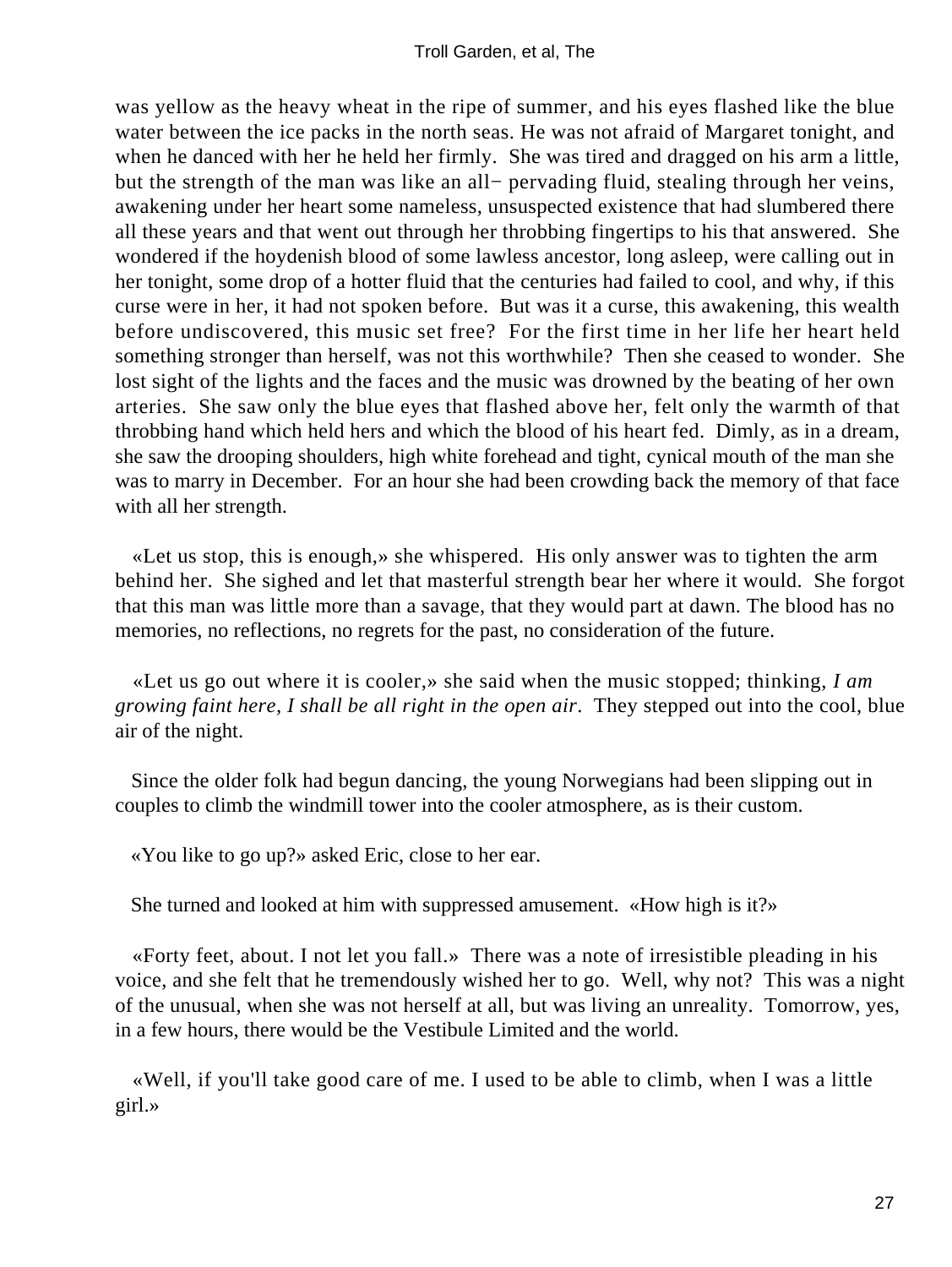Once at the top and seated on the platform, they were silent. Margaret wondered if she would not hunger for that scene all her life, through all the routine of the days to come. Above them stretched the great Western sky, serenely blue, even in the night, with its big, burning stars, never so cold and dead and far away as in denser atmospheres. The moon would not be up for twenty minutes yet, and all about the horizon, that wide horizon, which seemed to reach around the world, lingered a pale white light, as of a universal dawn. The weary wind brought up to them the heavy odours of the cornfields. The music of the dance sounded faintly from below. Eric leaned on his elbow beside her, his legs swinging down on the ladder. His great shoulders looked more than ever like those of the stone Doryphorus, who stands in his perfect, reposeful strength in the Louvre, and had often made her wonder if such men died forever with the youth of Greece.

«How sweet the corn smells at night,» said Margaret nervously.

«Yes, like the flowers that grow in paradise, I think.»

 She was somewhat startled by this reply, and more startled when this taciturn man spoke again.

«You go away tomorrow?»

«Yes, we have stayed longer than we thought to now.»

«You not come back any more?»

«No, I expect not. You see, it is a long trip halfway across the continent.»

 «You soon forget about this country, I guess.» It seemed to him now a little thing to lose his soul for this woman, but that she should utterly forget this night into which he threw all his life and all his eternity, that was a bitter thought.

 «No, Eric, I will not forget. You have all been too kind to me for that. And you won't be sorry you danced this one night, will you?»

 «I never be sorry. I have not been so happy before. I not be so happy again, ever. You will be happy many nights yet, I only this one. I will dream sometimes, maybe.»

 The mighty resignation of his tone alarmed and touched her. It was as when some great animal composes itself for death, as when a great ship goes down at sea.

She sighed, but did not answer him. He drew a little closer and looked into her eyes.

«You are not always happy, too?» he asked.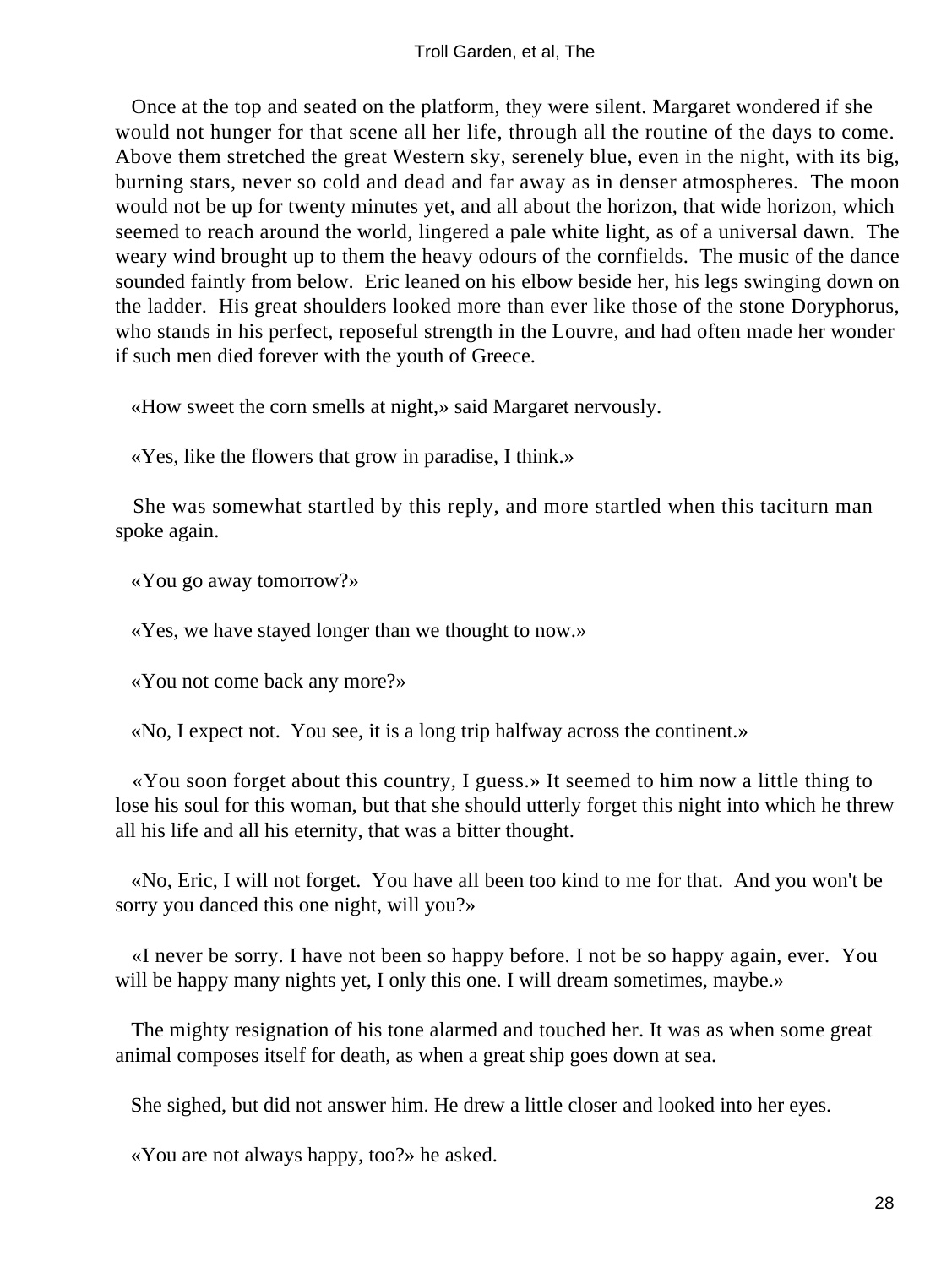«No, not always, Eric; not very often, I think.»

«You have a trouble?»

«Yes, but I cannot put it into words. Perhaps if I could do that, I could cure it.»

 He clasped his hands together over his heart, as children do when they pray, and said falteringly, «If I own all the world, I give him you.»

Margaret felt a sudden moisture in her eyes, and laid her hand on his.

 «Thank you, Eric; I believe you would. But perhaps even then I should not be happy. Perhaps I have too much of it already.»

 She did not take her hand away from him; she did not dare. She sat still and waited for the traditions in which she had always believed to speak and save her. But they were dumb. She belonged to an ultra−refined civilization which tries to cheat nature with elegant sophistries. Cheat nature? Bah! One generation may do it, perhaps two, but the third – Can we ever rise above nature or sink below her? Did she not turn on Jerusalem as upon Sodom, upon St. Anthony in his desert as upon Nero in his seraglio? Does she not always cry in brutal triumph: «I am here still, at the bottom of things, warming the roots of life; you cannot starve me nor tame me nor thwart me; I made the world, I rule it, and I am its destiny.»

 This woman, on a windmill tower at the world's end with a giant barbarian, heard that cry tonight, and she was afraid! Ah! the terror and the delight of that moment when first we fear ourselves! Until then we have not lived.

«Come, Eric, let us go down; the moon is up and the music has begun again,» she said.

 He rose silently and stepped down upon the ladder, putting his arm about her to help her. That arm could have thrown Thor's hammer out in the cornfields yonder, yet it scarcely touched her, and his hand trembled as it had done in the dance. His face was level with hers now and the moonlight fell sharply upon it. All her life she had searched the faces of men for the look that lay in his eyes. She knew that that look had never shone for her before, would never shine for her on earth again, that such love comes to one only in dreams or in impossible places like this, unattainable always. This was Love's self, in a moment it would die. Stung by the agonized appeal that emanated from the man's whole being, she leaned forward and laid her lips on his. Once, twice and again she heard the deep respirations rattle in his throat while she held them there, and the riotous force under her head became an engulfing weakness. He drew her up to him until he felt all the resistance go out of her body, until every nerve relaxed and yielded. When she drew her face back from his, it was white with fear.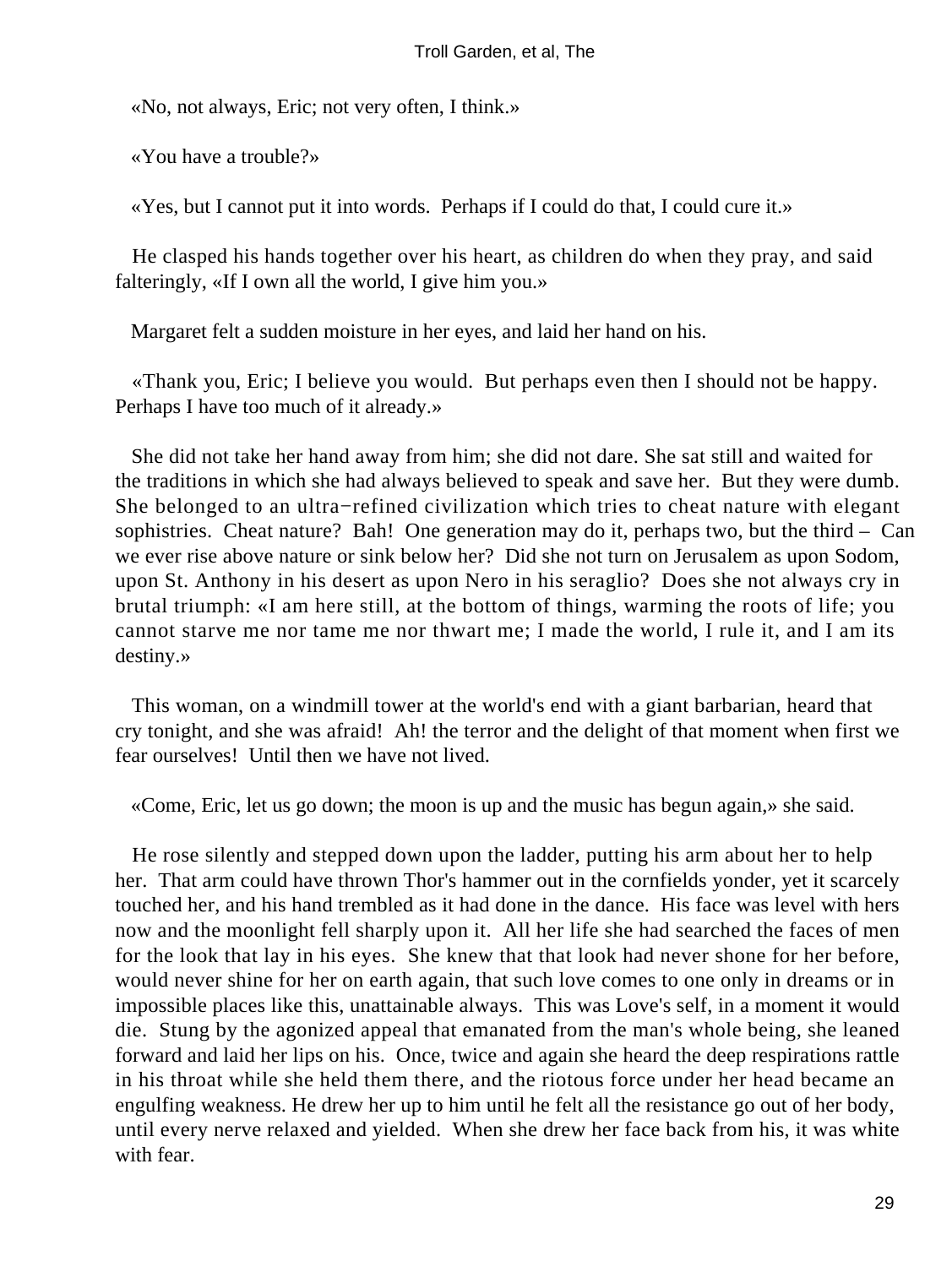«Let us go down, oh, my God! let us go down!» she muttered. And the drunken stars up yonder seemed reeling to some appointed doom as she clung to the rounds of the ladder. All that she was to know of love she had left upon his lips.

 «The devil is loose again,» whispered Olaf Oleson, as he saw Eric dancing a moment later, his eyes blazing.

 But Eric was thinking with an almost savage exultation of the time when he should pay for this. Ah, there would be no quailing then! if ever a soul went fearlessly, proudly down to the gates infernal, his should go. For a moment he fancied he was there already, treading down the tempest of flame, hugging the fiery hurricane to his breast. He wondered whether in ages gone, all the countless years of sinning in which men had sold and lost and flung their souls away, any man had ever so cheated Satan, had ever bartered his soul for so great a price.

It seemed but a little while till dawn.

 The carriage was brought to the door and Wyllis Elliot and his sister said goodbye. She could not meet Eric's eyes as she gave him her hand, but as he stood by the horse's head, just as the carriage moved off, she gave him one swift glance that said, «I will not forget.» In a moment the carriage was gone.

 Eric changed his coat and plunged his head into the water tank and went to the barn to hook up his team. As he led his horses to the door, a shadow fell across his path, and he saw Skinner rising in his stirrups. His rugged face was pale and worn with looking after his wayward flock, with dragging men into the way of salvation.

«Good morning, Eric. There was a dance here last night?» he asked, sternly.

«A dance? Oh, yes, a dance,» replied Eric, cheerfully.

«Certainly you did not dance, Eric?»

«Yes, I danced. I danced all the time.»

 The minister's shoulders drooped, and an expression of profound discouragement settled over his haggard face. There was almost anguish in the yearning he felt for this soul.

 «Eric, I didn't look for this from you. I thought God had set his mark on you if he ever had on any man. And it is for things like this that you set your soul back a thousand years from God. 0 foolish and perverse generation!»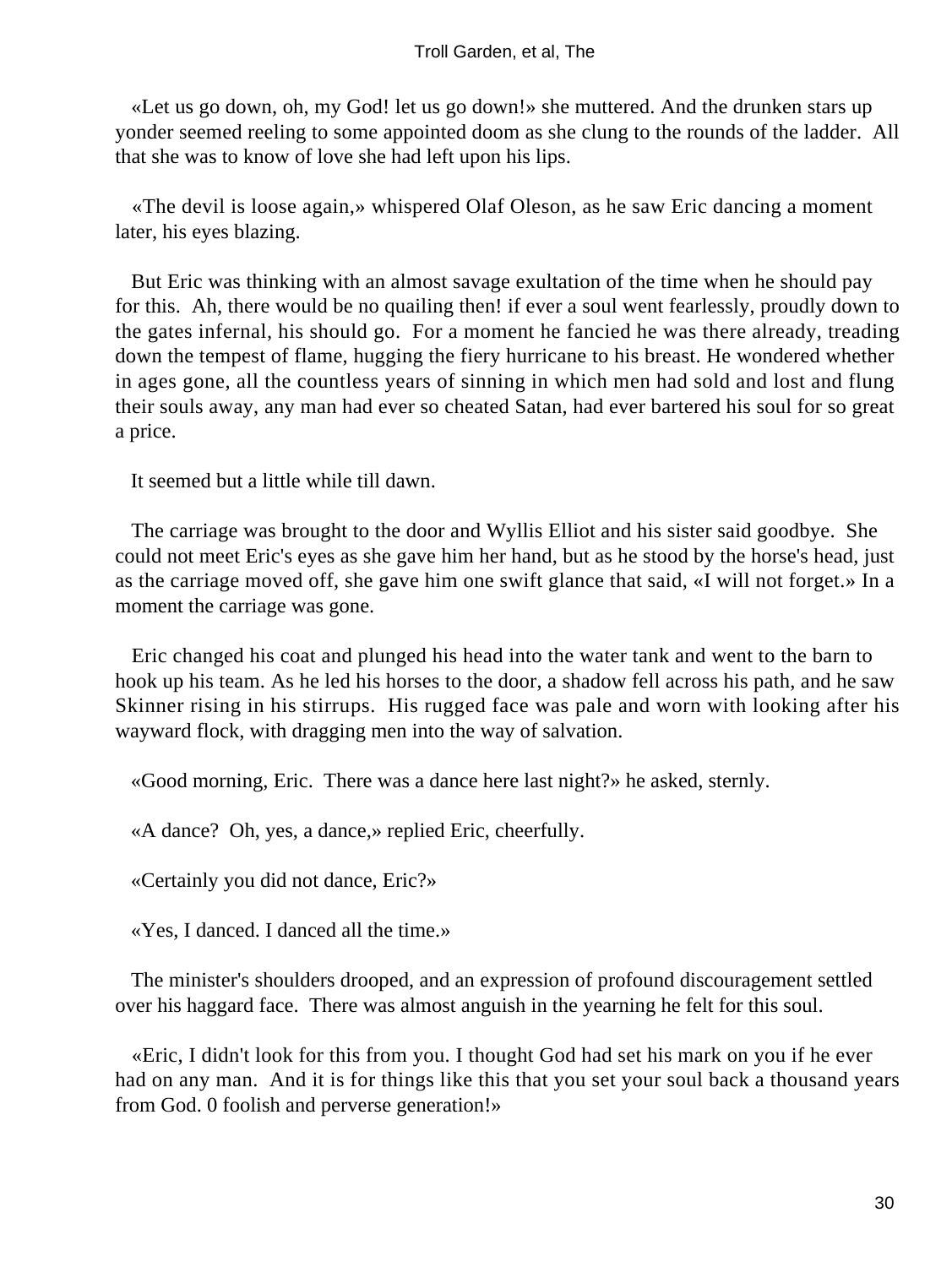Eric drew himself up to his full height and looked off to where the new day was gilding the corn−tassels and flooding the uplands with light. As his nostrils drew in the breath of the dew and the morning, something from the only poetry he had ever read flashed across his mind, and he murmured, half to himself, with dreamy exultation:

«'And a day shall be as a thousand years, and a thousand years as a day.'»

# The Enchanted Bluff

We had our swim before sundown, and while we were cooking our supper the oblique rays of light made a dazzling glare on the white sand about us. The translucent red ball itself sank behind the brown stretches of cornfield as we sat down to eat, and the warm layer of air that had rested over the water and our clean sand bar grew fresher and smelled of the rank ironweed and sunflowers growing on the flatter shore. The river was brown and sluggish, like any other of the half−dozen streams that water the Nebraska corn lands. On one shore was an irregular line of bald clay bluffs where a few scrub oaks with thick trunks and flat, twisted tops threw light shadows on the long grass. The western shore was low and level, with cornfields that stretched to the skyline, and all along the water's edge were little sandy coves and beaches where slim cottonwoods and willow saplings flickered.

 The turbulence of the river in springtime discouraged milling, and, beyond keeping the old red bridge in repair, the busy farmers did not concern themselves with the stream; so the Sandtown boys were left in undisputed possession. In the autumn we hunted quail through the miles of stubble and fodder land along the flat shore, and, after the winter skating season was over and the ice had gone out, the spring freshets and flooded bottoms gave us our great excitement of the year. The channel was never the same for two successive seasons. Every spring the swollen stream undermined a bluff to the east, or bit out a few acres of cornfield to the west and whirled the soil away, to deposit it in spumy mud banks somewhere else. When the water fell low in midsummer, new sand bars were thus exposed to dry and whiten in the August sun. Sometimes these were banked so firmly that the fury of the next freshet failed to unseat them; the little willow seedlings emerged triumphantly from the yellow froth, broke into spring leaf, shot up into summer growth, and with their mesh of roots bound together the moist sand beneath them against the batterings of another April. Here and there a cottonwood soon glittered among them, quivering in the low current of air that, even on breathless days when the dust hung like smoke above the wagon road, trembled along the face of the water.

 It was on such an island, in the third summer of its yellow green, that we built our watch fire; not in the thicket of dancing willow wands, but on the level terrace of fine sand which had been added that spring; a little new bit of world, beautifully ridged with ripple marks, and strewn with the tiny skeletons of turtles and fish, all as white and dry as if they had been expertly cured. We had been careful not to mar the freshness of the place, although we often swam to it on summer evenings and lay on the sand to rest.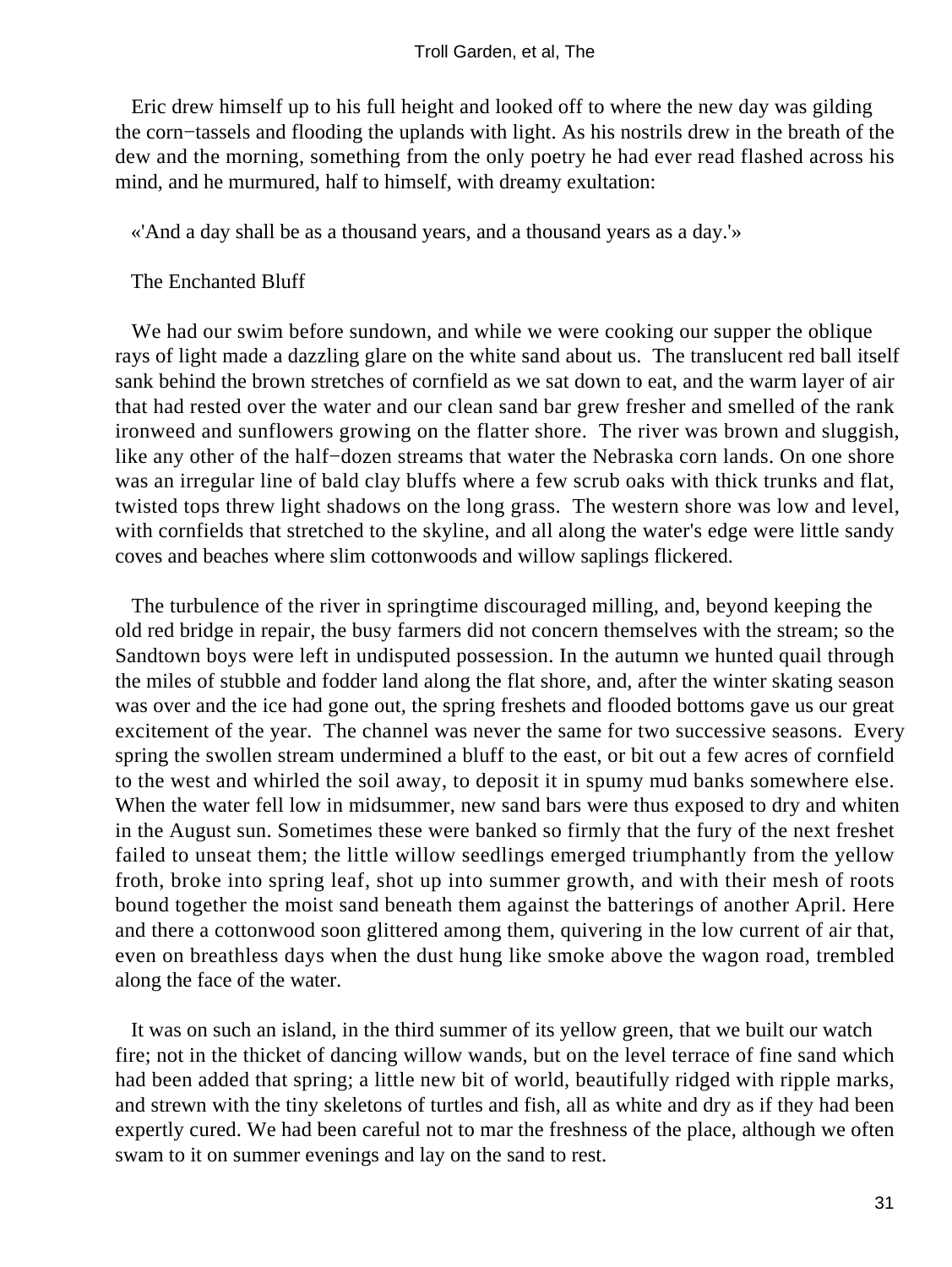This was our last watch fire of the year, and there were reasons why I should remember it better than any of the others. Next week the other boys were to file back to their old places in the Sandtown High School, but I was to go up to the Divide to teach my first country school in the Norwegian district. I was already homesick at the thought of quitting the boys with whom I had always played; of leaving the river, and going up into a windy plain that was all windmills and cornfields and big pastures; where there was nothing wilful or unmanageable in the landscape, no new islands, and no chance of unfamiliar birds – such as often followed the watercourses.

 Other boys came and went and used the river for fishing or skating, but we six were sworn to the spirit of the stream, and we were friends mainly because of the river. There were the two Hassler boys, Fritz and Otto, sons of the little German tailor. They were the youngest of us; ragged boys of ten and twelve, with sunburned hair, weather−stained faces, and pale blue eyes. Otto, the elder, was the best mathematician in school, and clever at his books, but he always dropped out in the spring term as if the river could not get on without him. He and Fritz caught the fat, horned catfish and sold them about the town, and they lived so much in the water that they were as brown and sandy as the river itself.

 There was Percy Pound, a fat, freckled boy with chubby cheeks, who took half a dozen boys' story−papers and was always being kept in for reading detective stories behind his desk. There was Tip Smith, destined by his freckles and red hair to be the buffoon in all our games, though he walked like a timid little old man and had a funny, cracked laugh. Tip worked hard in his father's grocery store every afternoon, and swept it out before school in the morning. Even his recreations were laborious. He collected cigarette cards and tin tobacco−tags indefatigably, and would sit for hours humped up over a snarling little scroll−saw which he kept in his attic. His dearest possessions were some little pill bottles that purported to contain grains of wheat from the Holy Land, water from the Jordan and the Dead Sea, and earth from the Mount of Olives. His father had bought these dull things from a Baptist missionary who peddled them, and Tip seemed to derive great satisfaction from their remote origin.

 The tall boy was Arthur Adams. He had fine hazel eves that were almost too reflective and sympathetic for a boy, and such a pleasant voice that we all loved to hear him read aloud. Even when he had to read poetry aloud at school, no one ever thought of laughing. To be sure, he was not at school very much of the time. He was seventeen and should have finished the High School the year before, but he was always off somewhere with his gun. Arthur's mother was dead, and his father, who was feverishly absorbed in promoting schemes, wanted to send the boy away to school and get him off his hands; but Arthur always begged off for another year and promised to study. I remember him as a tall, brown boy with an intelligent face, always lounging among a lot of us little fellows, laughing at us oftener than with us, but such a soft, satisfied laugh that we felt rather flattered when we provoked it. In after−years people said that Arthur had been given to evil ways as a ]ad, and it is true that we often saw him with the gambler's sons and with old Spanish Fanny's boy,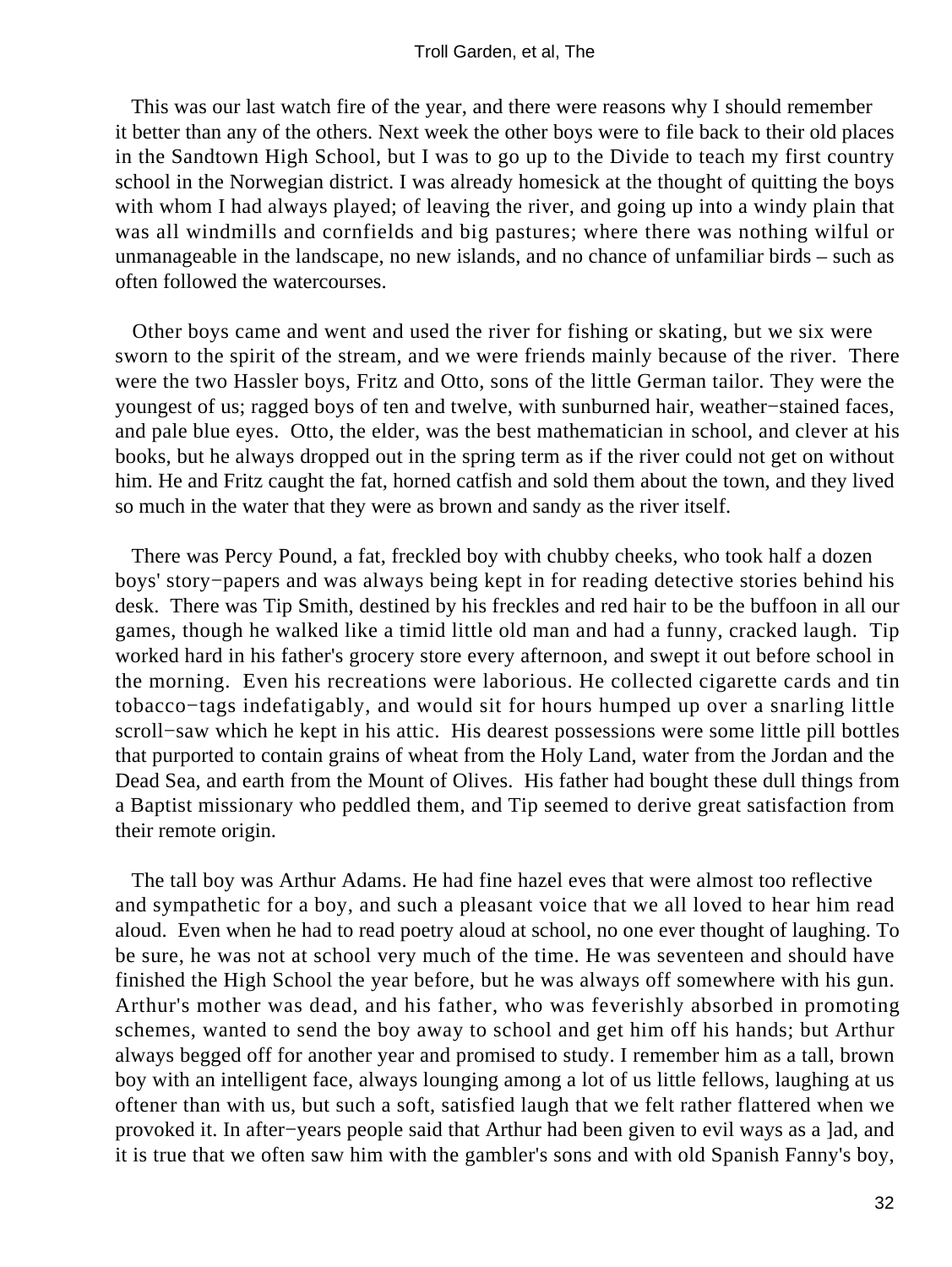but if he learned anything ugly in their company he never betrayed it to us. We would have followed Arthur anywhere, and I am bound to say that he led us into no worse places than the cattail marshes and the stubble fields. These, then, were the boys who camped with me that summer night upon the sand bar.

 After we finished our supper we beat the willow thicket for driftwood. By the time we had collected enough, night had fallen, and the pungent, weedy smell from the shore increased with the coolness. We threw ourselves down about the fire and made another futile effort to show Percy Pound the Little Dipper. We had tried it often before, but he could never be got past the big one.

 «You see those three big stars just below the handle, with the bright one in the middle?» said Otto Hassler; «that's Orion's belt, and the bright one is the clasp.» I crawled behind Otto's shoulder and sighted up his arm to the star that seemed perched upon the tip of his steady forefinger. The Hassler boys did seine−fishing at night, and they knew a good many stars.

 Percy gave up the Little Dipper and lay back on the sand, his hands clasped under his head. «I can see the North Star,» he announced, contentedly, pointing toward it with his big toe. «Anyone might get lost and need to know that.»

We all looked up at it.

 «How do you suppose Columbus felt when his compass didn't point north any more?» Tip asked.

 Otto shook his head. «My father says that there was another North Star once, and that maybe this one won't last always. I wonder what would happen to us down here if anything went wrong with it?»

 Arthur chuckled. «I wouldn't worry, Ott. Nothing's apt to happen to it in your time. Look at the Milky Way! There must be lots of good dead Indians.»

 We lay back and looked, meditating, at the dark cover of the world. The gurgle of the water had become heavier. We had often noticed a mutinous, complaining note in it at night, quite different from its cheerful daytime chuckle, and seeming like the voice of a much deeper and more powerful stream. Our water had always these two moods: the one of sunny complaisance, the other of inconsolable, passionate regret.

 «Queer how the stars are all in sort of diagrams,» remarked Otto. «You could do most any proposition in geometry with 'em. They always look as if they meant something. Some folks say everybody's fortune is all written out in the stars, don't they?»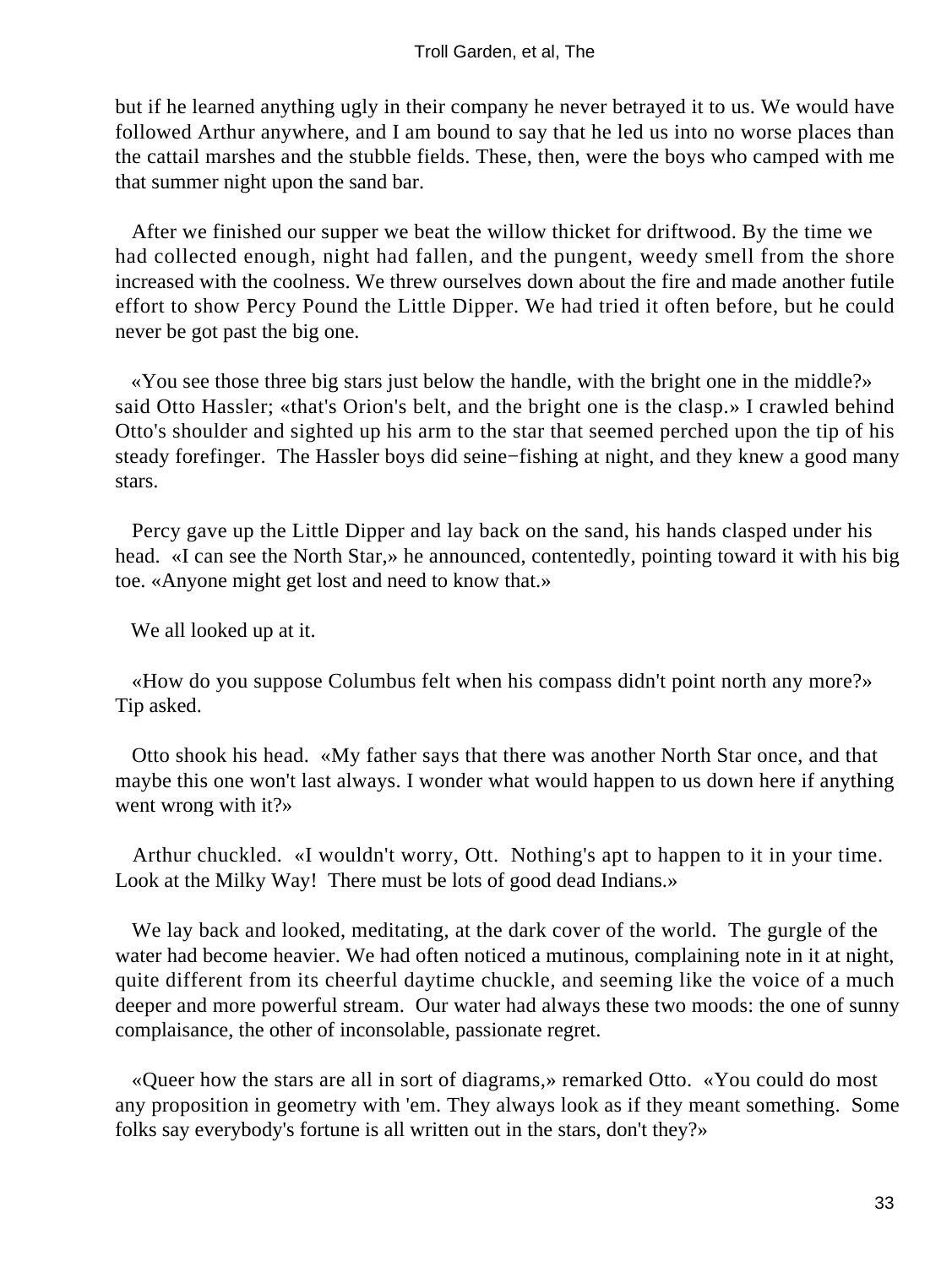«They believe so in the old country,» Fritz affirmed.

 But Arthur only laughed at him. «You're thinking of Napoleon, Fritzey. He had a star that went out when he began to lose battles. I guess the stars don't keep any close tally on Sandtown folks.»

We were speculating on how many times we could count a hundred before the evening star went down behind the cornfields, when someone cried, «There comes the moon, and it's as big as a cart wheel!»

 We all jumped up to greet it as it swam over the bluffs behind us. It came up like a galleon in full sail; an enormous, barbaric thing, red as an angry heathen god.

 «When the moon came up red like that, the Aztecs used to sacrifice their prisoners on the temple top,» Percy announced.

 «Go on, Perce. You got that out of *Golden Days*. Do you believe that, Arthur?» I appealed.

 Arthur answered, quite seriously: «Like as not. The moon was one of their gods. When my father was in Mexico City he saw the stone where they used to sacrifice their prisoners.»

 As we dropped down by the fire again some one asked whether the Mound−Builders were older than the Aztecs. When we once got upon the Mound−Builders we never willingly got away from them, and we were still conjecturing when we heard a loud splash in the water.

 «Must have been a big cat jumping,» said Fritz. «They do sometimes. They must see bugs in the dark. Look what a track the moon makes!»

 There was a long, silvery streak on the water, and where the current fretted over a big log it boiled up like gold pieces.

 «Suppose there ever *was* any gold hid away in this old river?» Fritz asked. He lay like a little brown Indian, close to the fire, his chin on his hand and his bare feet in the air. His brother laughed at him, but Arthur took his suggestion seriously.

 «Some of the Spaniards thought there was gold up here somewhere. Seven cities chuck full of gold, they had it, and Coronado and his men came up to hunt it. The Spaniards were all over this country once.»

Percy looked interested. «Was that before the Mormons went through?»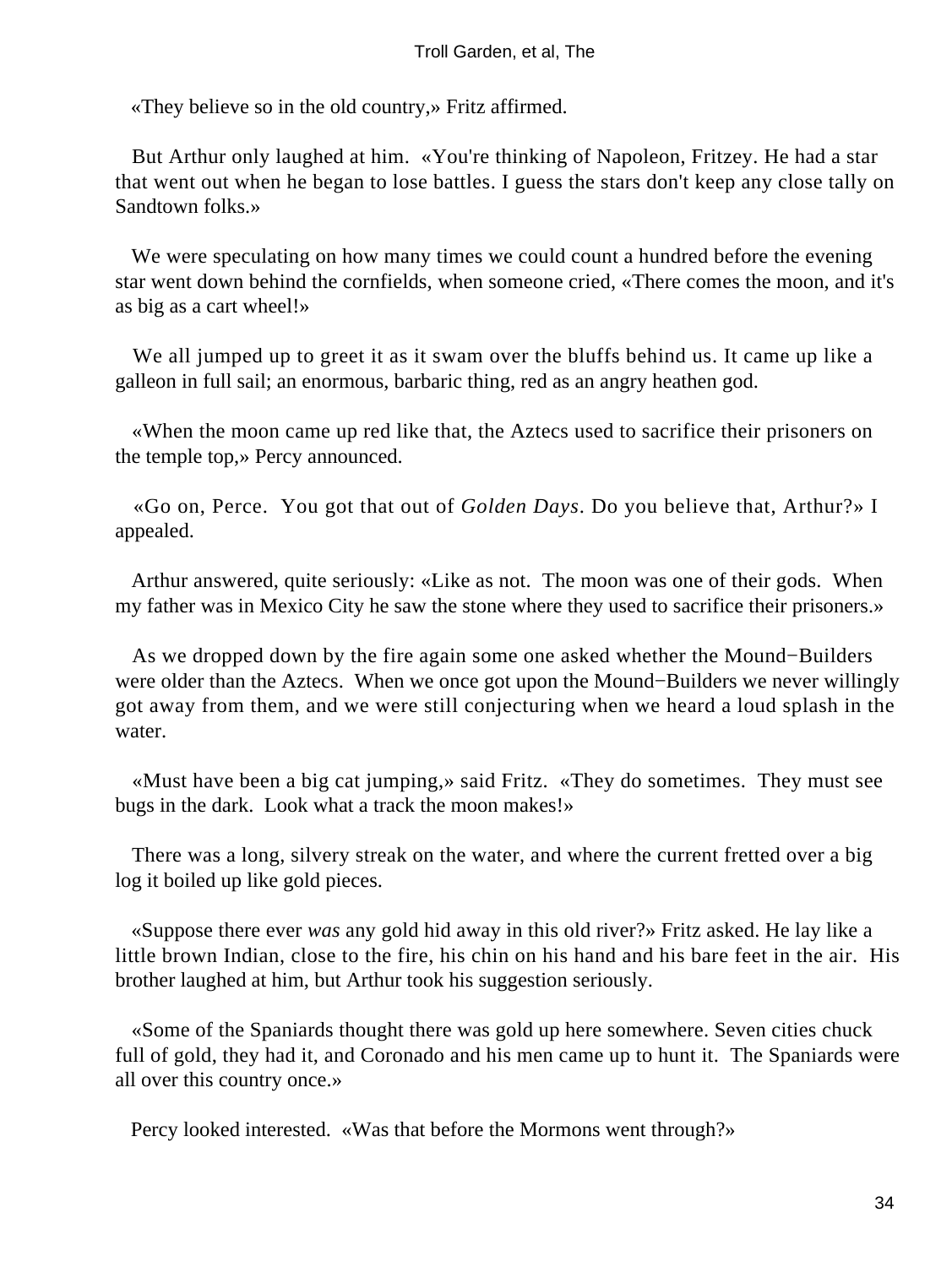We all laughed at this.

 «Long enough before. Before the Pilgrim Fathers, Perce. Maybe they came along this very river. They always followed the watercourses.»

 «I wonder where this river really does begin?» Tip mused. That was an old and a favorite mystery which the map did not clearly explain. On the map the little black line stopped somewhere in western Kansas; but since rivers generally rose in mountains, it was only reasonable to suppose that ours came from the Rockies. Its destination, we knew, was the Missouri, and the Hassler boys always maintained that we could embark at Sandtown in floodtime, follow our noses, and eventually arrive at New Orleans. Now they took up their old argument. «If us boys had grit enough to try it, it wouldn't take no time to get to Kansas City and St. Joe.»

 We began to talk about the places we wanted to go to. The Hassler boys wanted to see the stockyards in Kansas City, and Percy wanted to see a big store in Chicago. Arthur was interlocutor and did not betray himself.

«Now it's your turn, Tip.»

 Tip rolled over on his elbow and poked the fire, and his eyes looked shyly out of his queer, tight little face. «My place is awful far away. My Uncle Bill told me about it.»

 Tip's Uncle Bill was a wanderer, bitten with mining fever, who had drifted into Sandtown with a broken arm, and when it was well had drifted out again.

«Where is it?»

 «Aw, it's down in New Mexico somewheres. There aren't no railroads or anything. You have to go on mules, and you run out of water before you get there and have to drink canned tomatoes.»

«Well, go on, kid. What's it like when you do get there?»

Tip sat up and excitedly began his story.

 "There's a big red rock there that goes right up out of the sand for about nine hundred feet. The country's flat all around it, and this here rock goes up all by itself, like a monument. They call it the Enchanted Bluff down there, because no white man has ever been on top of it. The sides are smooth rock, and straight up, like a wall. The Indians say that hundreds of years ago, before the Spaniards came, there was a village away up there in the air. The tribe that lived there had some sort of steps, made out of wood and bark, bung down over the face of the bluff, and the braves went down to hunt and carried water up in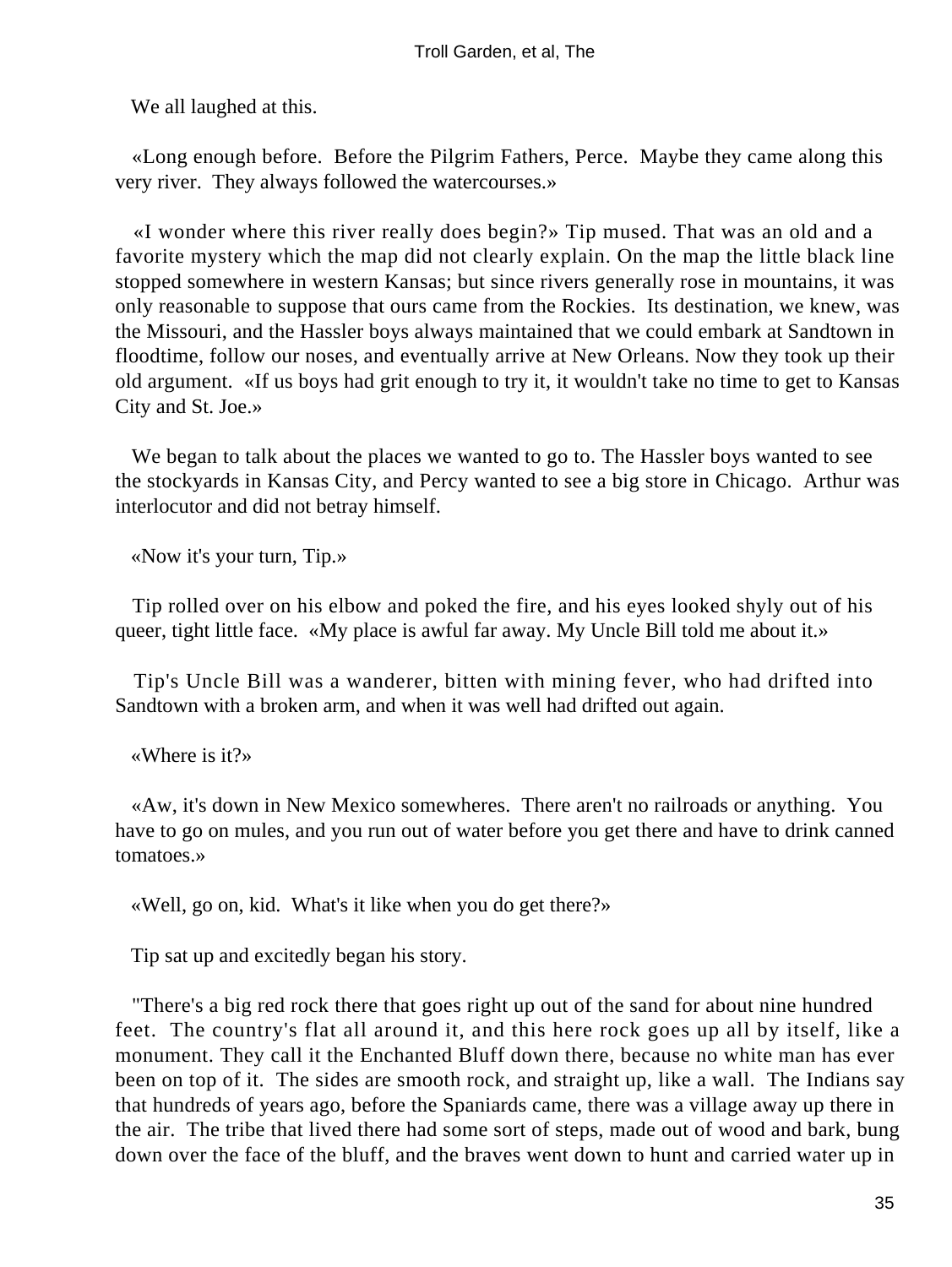big jars swung on their backs. They kept a big supply of water and dried meat up there, and never went down except to hunt. They were a peaceful tribe that made cloth and pottery, and they went up there to get out of the wars. You see, they could pick off any war party that tried to get up their little steps. The Indians say they were a handsome people, and they had some sort of queer religion. Uncle Bill thinks they were Cliff−Dwellers who had got into trouble and left home. They weren't fighters, anyhow.

«One time the braves were down hunting and an awful storm came  $up - a$  kind of waterspout – and when they got back to their rock they found their little staircase had been all broken to pieces, and only a few steps were left hanging away up in the air. While they were camped at the foot of the rock, wondering what to do, a war party from the north came along and massacred 'em to a man, with all the old folks and women looking on from the rock. Then the war party went on south and left the village to get down the best way they could. Of course they never got down. They starved to death up there, and when the war party came back on their way north, they could hear the children crying from the edge of the bluff where they had crawled out, but they didn't see a sign of a grown Indian, and nobody has ever been up there since.»

We exclaimed at this dolorous legend and sat up.

 «There couldn't have been many people up there,» Percy demurred. «How big is the top, Tip?»

 «Oh, pretty big. Big enough so that the rock doesn't look nearly as tall as it is. The top's bigger than the base. The bluff is sort of worn away for several hundred feet up. That's one reason it's so hard to climb.»

I asked how the Indians got up, in the first place.

 «Nobody knows how they got up or when. A hunting party came along once and saw that there was a town up there, and that was all.»

 Otto rubbed his chin and looked thoughtful. «Of course there must be some way to get up there. Couldn't people get a rope over someway and pull a ladder up?»

 Tip's little eyes were shining with excitement. «I know a way. Me and Uncle Bill talked it over. There's a kind of rocket that would take a rope over – lifesavers use 'em – and then you could hoist a rope ladder and peg it down at the bottom and make it tight with guy ropes on the other side. I'm going to climb that there bluff, and I've got it all planned out.»

Fritz asked what he expected to find when he got up there.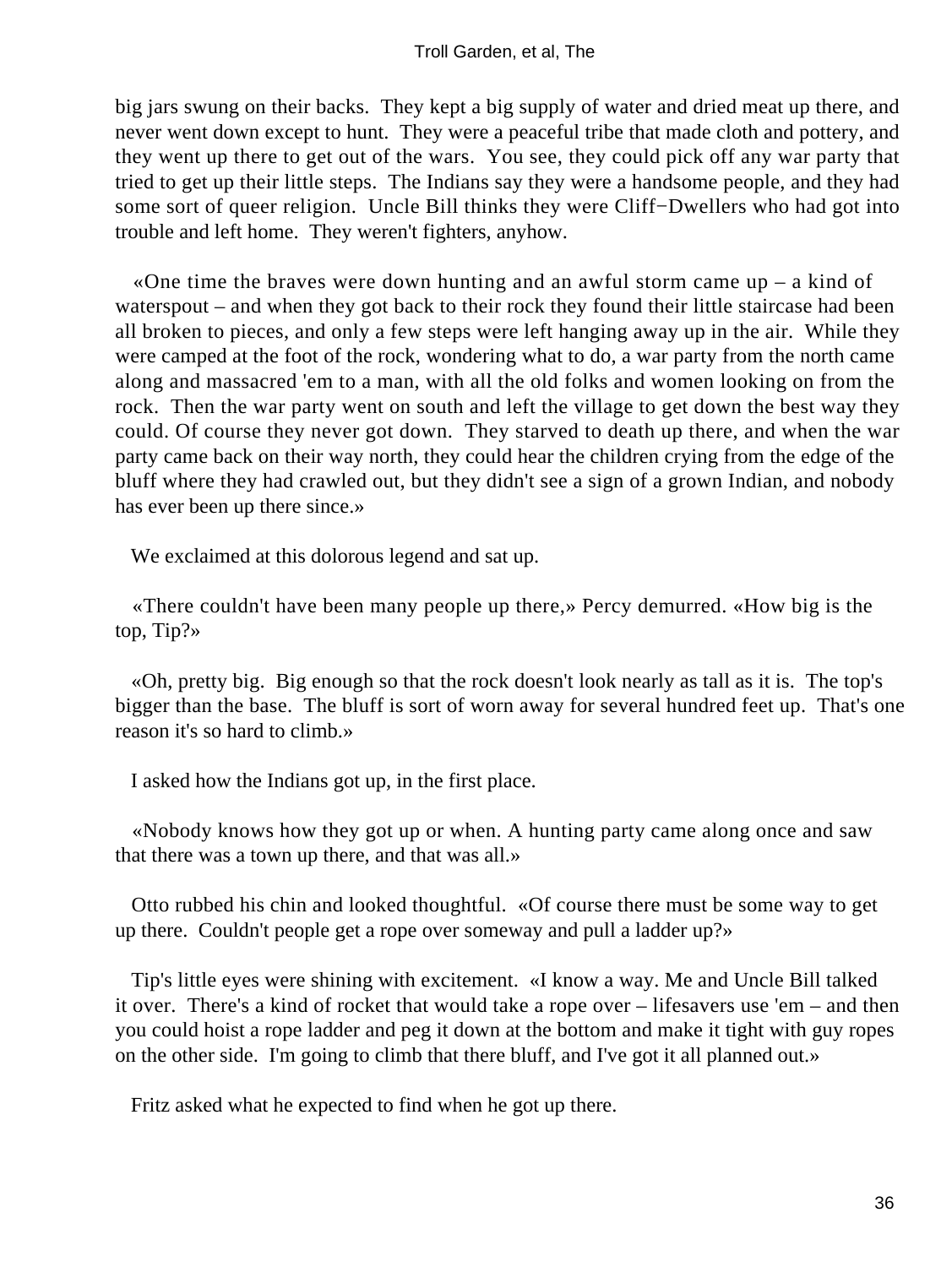«Bones, maybe, or the ruins of their town, or pottery, or some of their idols. There might be 'most anything up there. Anyhow, I want to see.»

«Sure nobody else has been up there, Tip?» Arthur asked.

 «Dead sure. Hardly anybody ever goes down there. Some hunters tried to cut steps in the rock once, but they didn't get higher than a man can reach. The Bluff's all red granite, and Uncle Bill thinks it's a boulder the glaciers left. It's a queer place, anyhow. Nothing but cactus and desert for hundreds of miles, and yet right under the Bluff there's good water and plenty of grass. That's why the bison used to go down there.»

 Suddenly we heard a scream above our fire, and jumped up to see a dark, slim bird floating southward far above us – a whooping crane, we knew by her cry and her long neck. We ran to the edge of the island, hoping we might see her alight, but she wavered southward along the rivercourse until we lost her. The Hassler boys declared that by the look of the heavens it must be after midnight, so we threw more wood on our fire, put on our jackets, and curled down in the warm sand. Several of us pretended to doze, but I fancy we were really thinking about Tip's Bluff and the extinct people. Over in the wood the ring doves were calling mournfully to one another, and once we heard a dog bark, far away. «Somebody getting into old Tommy's melon patch,» Fritz murmured sleepily, but nobody answered him. By and by Percy spoke out of the shadows.

«Say, Tip, when you go down there will you take me with you?»

«Maybe.»

«Suppose one of us beats you down there, Tip?»

 «Whoever gets to the Bluff first has got to promise to tell the rest of us exactly what he finds,» remarked one of the Hassler boys, and to this we all readily assented.

 Somewhat reassured, I dropped off to sleep. I must have dreamed about a race for the Bluff, for I awoke in a kind of fear that other people were getting ahead of me and that I was losing my chance. I sat up in my damp clothes and looked at the other boys, who lay tumbled in uneasy attitudes about the dead fire. It was still dark, but the sky was blue with the last wonderful azure of night. The stars glistened like crystal globes, and trembled as if they shone through a depth of clear water. Even as I watched, they began to pale and the sky brightened. Day came suddenly, almost instantaneously. I turned for another look at the blue night, and it was gone. Everywhere the birds began to call, and all manner of little insects began to chirp and hop about in the willows. A breeze sprang up from the west and brought the heavy smell of ripened corn. The boys rolled over and shook themselves. We stripped and plunged into the river just as the sun came up over the windy bluffs.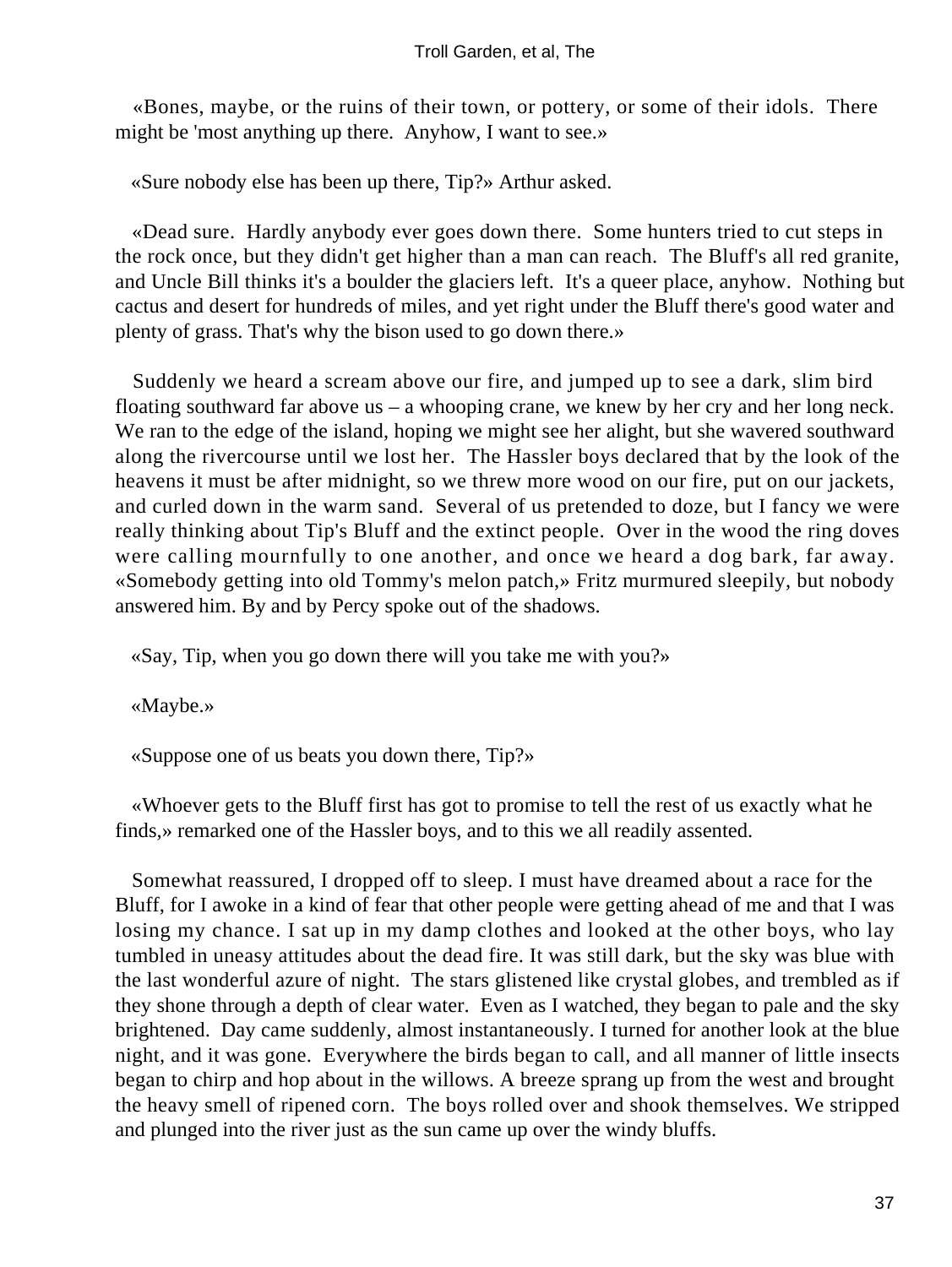#### Troll Garden, et al, The

 When I came home to Sandtown at Christmas time, we skated out to our island and talked over the whole project of the Enchanted Bluff, renewing our resolution to find it.

 Although that was twenty years ago, none of us have ever climbed the Enchanted Bluff. Percy Pound is a stockbroker in Kansas City and will go nowhere that his red touring car cannot carry him. Otto Hassler went on the railroad and lost his foot braking; after which he and Fritz succeeded their father as the town tailors.

 Arthur sat about the sleepy little town all his life – he died before he was twenty−five. The last time I saw him, when I was home on one of my college vacations, he was sitting in a steamer chair under a cottonwood tree in the little yard behind one of the two Sandtown saloons. He was very untidy and his hand was not steady, but when he rose, unabashed, to greet me, his eyes were as clear and warm as ever. When I had talked with him for an hour and heard him laugh again, I wondered how it was that when Nature had taken such pains with a man, from his hands to the arch of his long foot, she had ever lost him in Sandtown. He joked about Tip Smith's Bluff, and declared he was going down there just as soon as the weather got cooler; he thought the Grand Canyon might be worth while, too.

 I was perfectly sure when I left him that he would never get beyond the high plank fence and the comfortable shade of the cottonwood. And, indeed, it was under that very tree that he died one summer morning.

 Tip Smith still talks about going to New Mexico. He married a slatternly, unthrifty country girl, has been much tied to a perambulator, and has grown stooped and grey from irregular meals and broken sleep. But the worst of his difficulties are now over, and he has, as he says, come into easy water. When I was last in Sandtown I walked home with him late one moonlight night, after he had balanced his cash and shut up his store. We took the long way around and sat down on the schoolhouse steps, and between us we quite revived the romance of the lone red rock and the extinct people. Tip insists that he still means to go down there, but he thinks now he will wait until his boy Bert is old enough to go with him. Bert has been let into the story, and thinks of nothing but the Enchanted Bluff.

## The Bohemian Girl

 The transcontinental express swung along the windings of the Sand River Valley, and in the rear seat of the observation car a young man sat greatly at his ease, not in the least discomfited by the fierce sunlight which beat in upon his brown face and neck and strong back. There was a look of relaxation and of great passivity about his broad shoulders, which seemed almost too heavy until he stood up and squared them. He wore a pale flannel shirt and a blue silk necktie with loose ends. His trousers were wide and belted at the waist, and his short sack coat hung open. His heavy shoes had seen good service. His reddish−brown hair, like his clothes, had a foreign cut. He had deep−set, dark blue eyes under heavy reddish eyebrows. His face was kept clean only by close shaving, and even the sharpest razor left a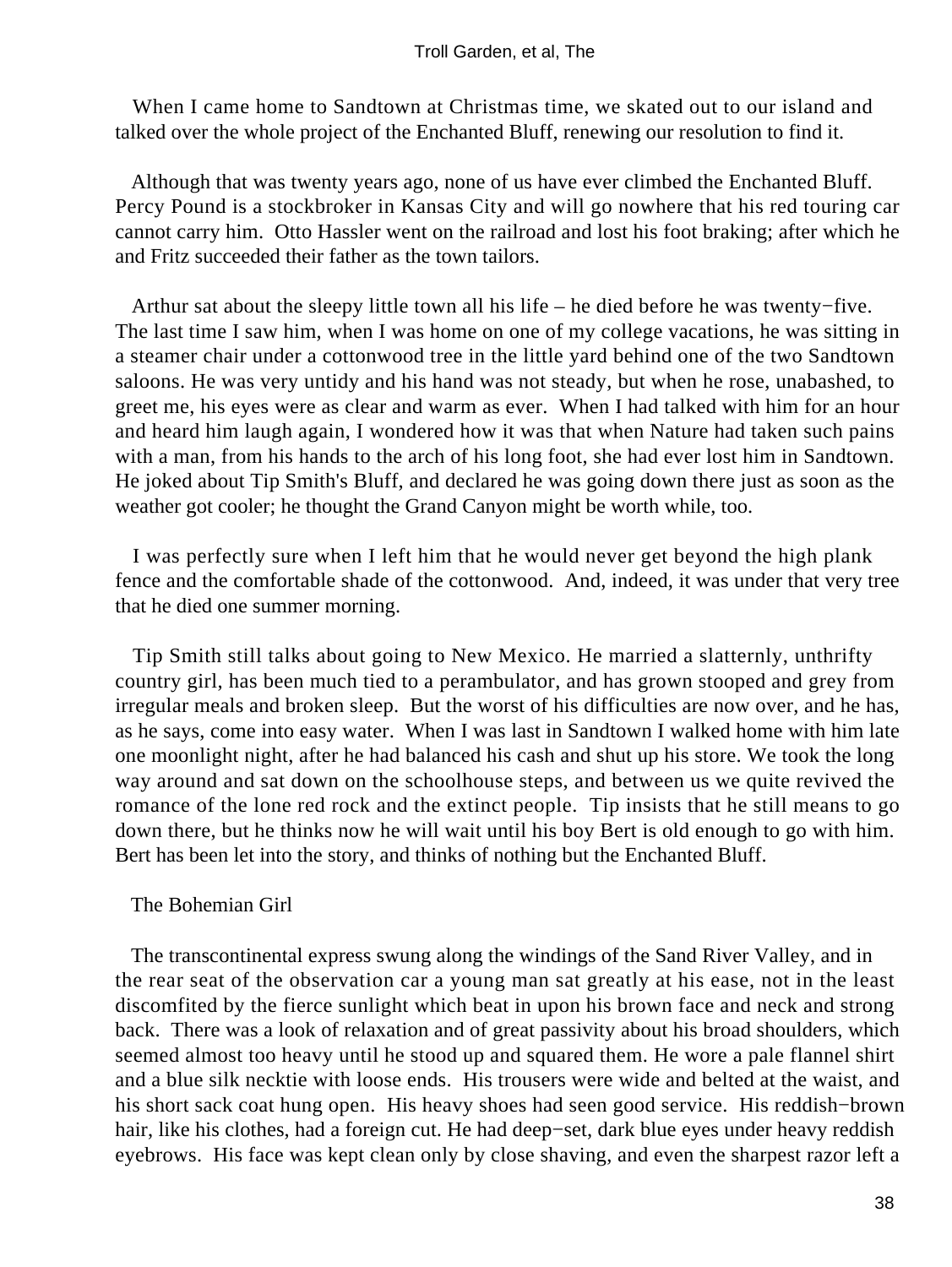glint of yellow in the smooth brown of his skin. His teeth and the palms of his hands were very white. His head, which looked hard and stubborn, lay indolently in the green cushion of the wicker chair, and as he looked out at the ripe summer country a teasing, not unkindly smile played over his lips. Once, as he basked thus comfortably, a quick light flashed in his eves, curiously dilating the pupils, and his mouth became a hard, straight line, gradually relaxing into its former smile of rather kindly mockery. He told himself, apparently, that there was no point in getting excited; and he seemed a master hand at taking his ease when he could. Neither the sharp whistle of the locomotive nor the brakeman's call disturbed him. It was not until after the train had stopped that he rose, put on a Panama hat, took from the rack a small valise and a flute case, and stepped deliberately to the station platform. The baggage was already unloaded, and the stranger presented a check for a battered sole−leather steamer trunk.

 «Can you keep it here for a day or two?» he asked the agent. «I may send for it, and I may not.»

 «Depends on whether you like the country, I suppose?» demanded the agent in a challenging tone.

# «Just so.»

 The agent shrugged his shoulders, looked scornfully at the small trunk, which was marked «N.E.,» and handed out a claim check without further comment. The stranger watched him as he caught one end of the trunk and dragged it into the express room. The agent's manner seemed to remind him of something amusing. «Doesn't seem to be a very big place,» he remarked, looking about.

«It's big enough for us,» snapped the agent, as he banged the trunk into a corner.

 That remark, apparently, was what Nils Ericson had wanted. He chuckled quietly as he took a leather strap from his pocket and swung his valise around his shoulder. Then he settled his Panama securely on his head, turned up his trousers, tucked the flute case under his arm, and started off across the fields. He gave the town, as he would have said, a wide berth, and cut through a great fenced pasture, emerging, when he rolled under the barbed wire at the farther corner, upon a white dusty road which ran straight up from the river valley to the high prairies, where the ripe wheat stood yellow and the tin roofs and weathercocks were twinkling in the fierce sunlight. By the time Nils had done three miles, the sun was sinking and the farm wagons on their way home from town came rattling by, covering him with dust and making him sneeze. When one of the farmers pulled up and offered to give him a lift, he clambered in willingly. The driver was a thin, grizzled old man with a long lean neck and a foolish sort of beard, like a goat's. «How fur ye goin'?» he asked, as he clucked to his horses and started off.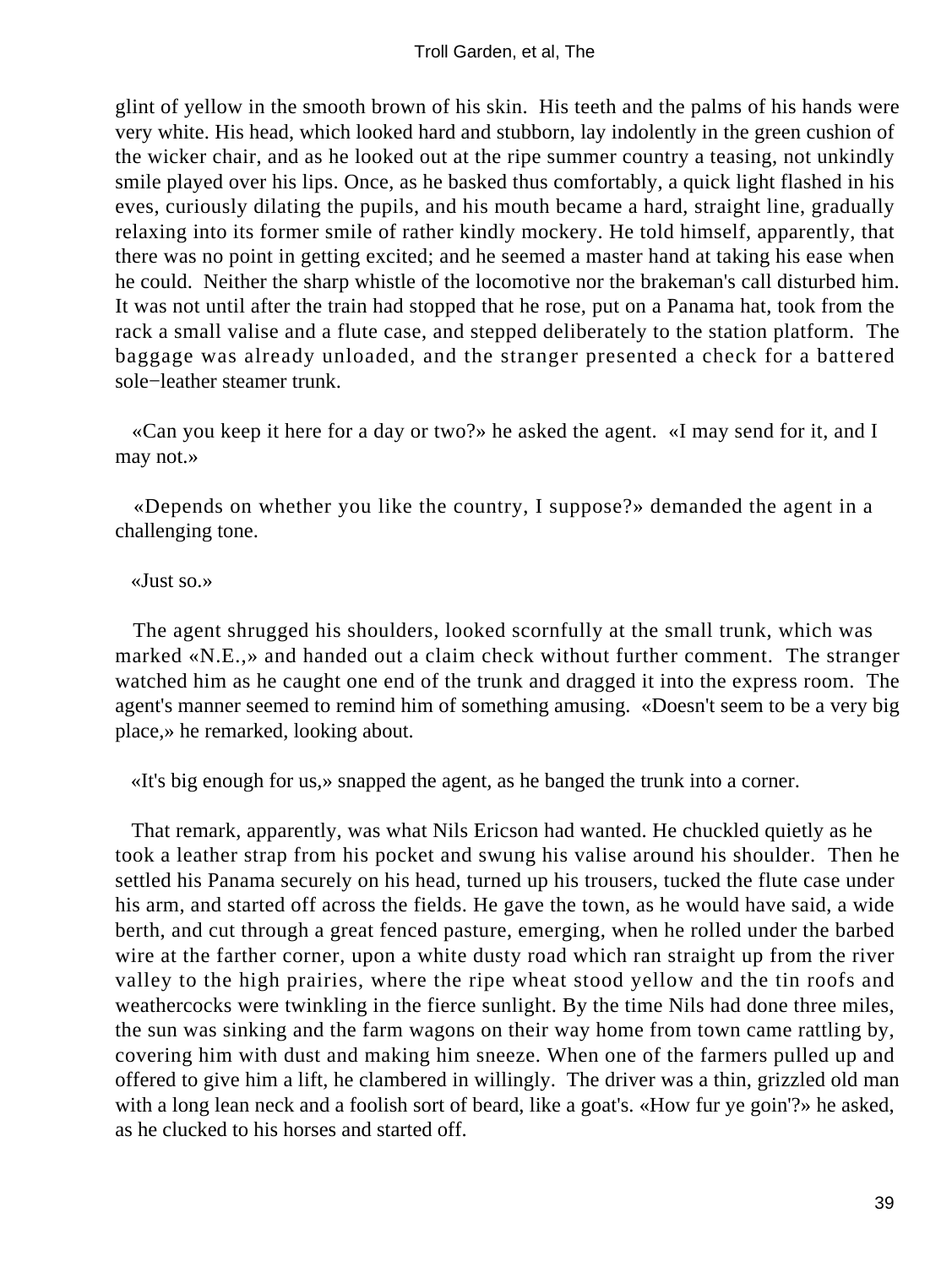«Do you go by the Ericson place?»

«Which Ericson?» The old man drew in his reins as if he expected to stop again.

«Preacher Ericson's.»

 «Oh, the Old Lady Ericson's!» He turned and looked at Nils. «La, me! If you're goin' out there you might a' rid out in the automobile. That's a pity, now. The Old Lady Ericson was in town with her auto. You might 'a' heard it snortin' anywhere about the post−office er the butcher shop.»

«Has she a motor?» asked the stranger absently.

 «'Deed an' she has! She runs into town every night about this time for her mail and meat for supper. Some folks say she's afraid her auto won't get exercise enough, but I say that's jealousy.»

«Aren't there any other motors about here?»

 «Oh, yes! we have fourteen in all. But nobody else gets around like the Old Lady Ericson. She's out, rain er shine, over the whole county, chargin' into town and out amongst her farms, an' up to her sons' places. Sure you ain't goin' to the wrong place?» He craned his neck and looked at Nils' flute case with eager curiosity. «The old woman ain't got any piany that I knows on. Olaf, he has a grand. His wife's musical: took lessons in Chicago.»

 «I'm going up there tomorrow,» said Nils imperturbably. He saw that the driver took him for a piano tuner.

 «Oh, I see!» The old man screwed up his eyes mysteriously. He was a little dashed by the stranger's noncommunicativeness, but he soon broke out again.

 «I'm one o' Miss Ericson's tenants. Look after one of her places. I did own the place myself once, but I lost it a while back, in the bad years just after the World's Fair. Just as well, too, I say. Lets you out o' payin' taxes. The Ericsons do own most of the county now. I remember the old preacher's favorite text used to be, 'To them that hath shall be given.' They've spread something wonderful – run over this here country like bindweed. But I ain't one that begretches it to 'em. Folks is entitled to what they kin git; and they're hustlers. Olaf, he's in the Legislature now, and a likely man fur Congress. Listen, if that ain't the old woman comin' now. Want I should stop her?»

 Nils shook his head. He heard the deep chug−chug of a motor vibrating steadily in the clear twilight behind them. The pale lights of the car swam over the hill, and the old man slapped his reins and turned clear out of the road, ducking his head at the first of three angry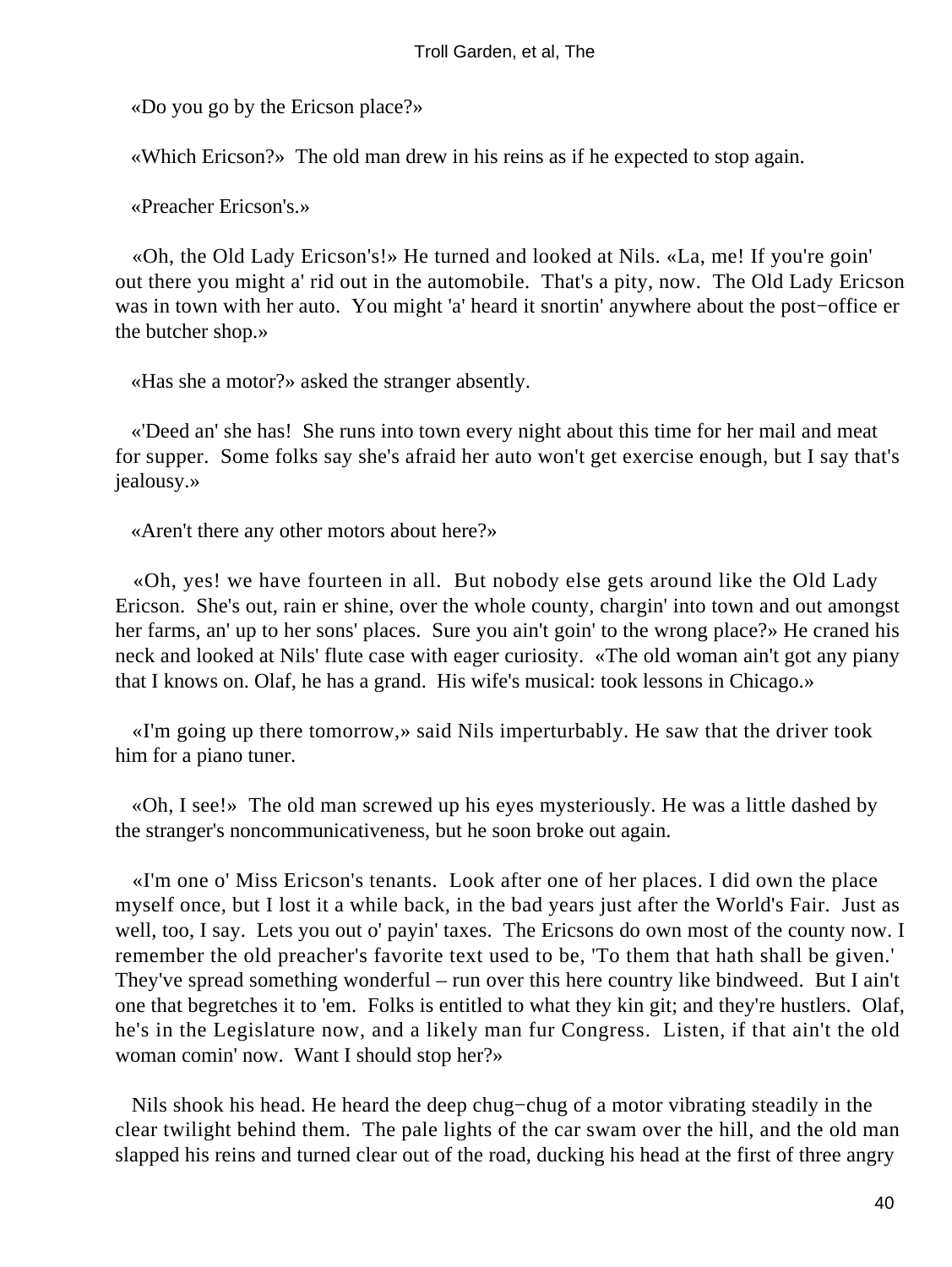snorts from behind. The motor was running at a hot, even speed, and passed without turning an inch from its course. The driver was a stalwart woman who sat at ease in the front seat and drove her car bareheaded. She left a cloud of dust and a trail of gasoline behind her. Her tenant threw back his head and sneezed.

 «Whew! I sometimes say I'd as lief be *before* Mrs. Ericson as behind her. She does beat all! Nearly seventy, and never lets another soul touch that car. Puts it into commission herself every morning, and keeps it tuned up by the hitch−bar all day. I never stop work for a drink o' water that I don't hear her a− churnin' up the road. I reckon her darter−in−laws never sets down easy nowadays. Never know when she'll pop in. Mis' Otto, she says to me: 'We're so afraid that thing'll blow up and do Ma some injury yet, she's so turrible venturesome.' Says I: 'I wouldn't stew, Mis' Otto; the old lady'll drive that car to the funeral of every darter−in−law she's got.' That was after the old woman had jumped a turrible bad culvert.»

 The stranger heard vaguely what the old man was saying. Just now he was experiencing something very much like homesickness, and he was wondering what had brought it about. The mention of a name or two, perhaps; the rattle of a wagon along a dusty road; the rank, resinous smell of sunflowers and ironweed, which the night damp brought up from the draws and low places; perhaps, more than all, the dancing lights of the motor that had plunged by. He squared his shoulders with a comfortable sense of strength.

 The wagon, as it jolted westward, climbed a pretty steady up−grade. The country, receding from the rough river valley, swelled more and more gently, as if it had been smoothed out by the wind. On one of the last of the rugged ridges, at the end of a branch road, stood a grim square house with a tin roof and double porches. Behind the house stretched a row of broken, wind−racked poplars, and down the hill slope to the left straggled the sheds and stables. The old man stopped his horses where the Ericsons' road branched across a dry sand creek that wound about the foot of the hill.

 «That's the old lady's place. Want I should drive in?» «No, thank you. I'll roll out here. Much obliged to you. Good night.»

 His passenger stepped down over the front wheel, and the old man drove on reluctantly, looking back as if he would like to see how the stranger would be received.

 As Nils was crossing the dry creek he heard the restive tramp of a horse coming toward him down the hill. Instantly he flashed out of the road and stood behind a thicket of wild plum bushes that grew in the sandy bed. Peering through the dusk, be saw a light horse, under tight rein, descending the hill at a sharp walk. The rider was a slender woman – barely visible against the dark hillside – wearing an old−fashioned derby hat and a long riding skirt. She sat lightly in the saddle, with her chin high, and seemed to be looking into the distance. As she passed the plum thicket her horse snuffed the air and shied. She struck him, pulling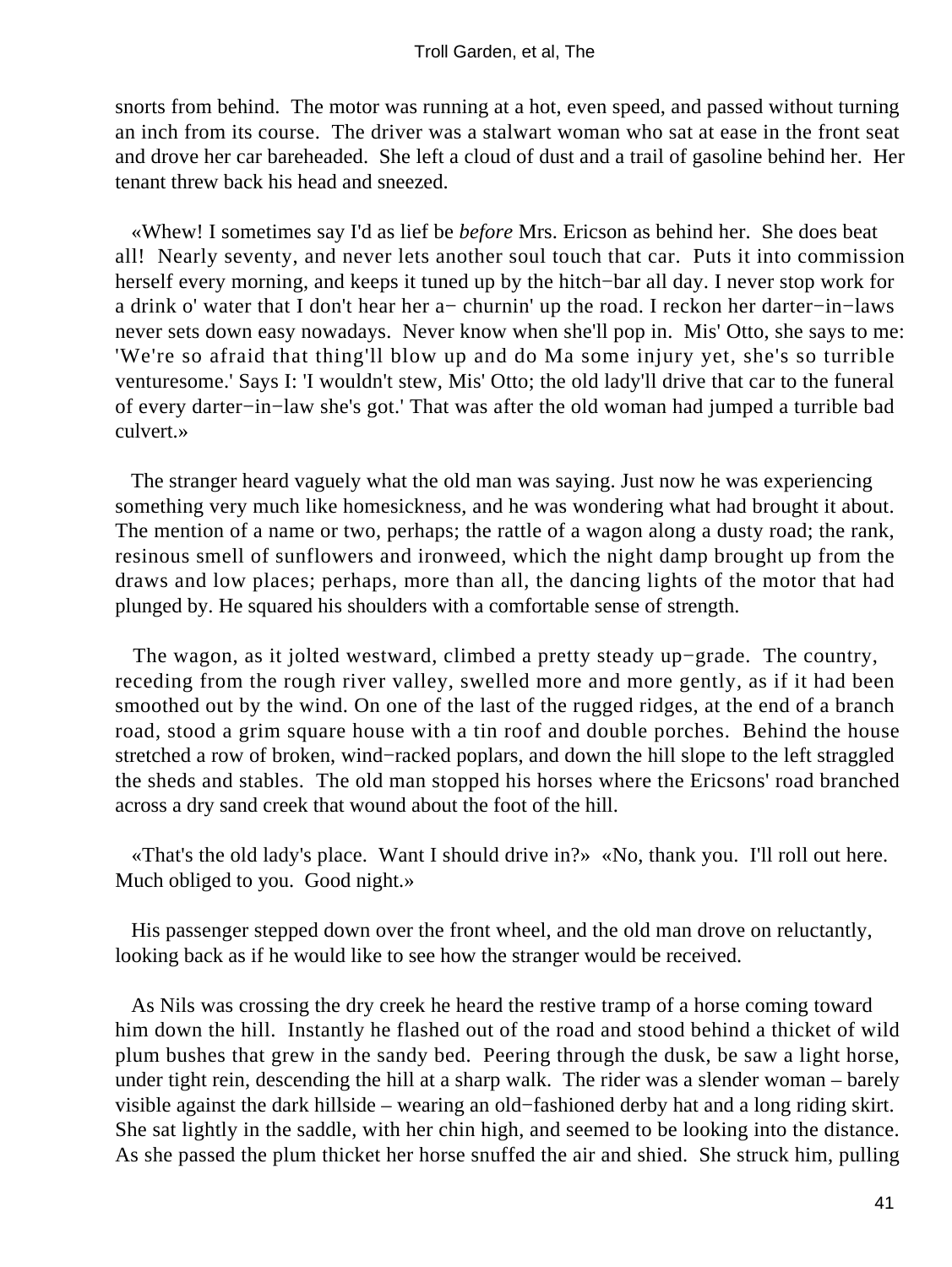him in sharply, with an angry exclamation, *«Blazne!»* in Bohemian. Once in the main road, she let him out into a lope, and they soon emerged upon the crest of high land, where they moved along the skyline, silhouetted against the band of faint colour that lingered in the west. This horse and rider, with their free, rhythmical gallop, were the only moving things to be seen on the face of the flat country. They seemed, in the last sad light of evening, not to be there accidentally, but as an inevitable detail of the landscape.

 Nils watched them until they had shrunk to a mere moving speck against the sky, then he crossed the sand creek and climbed the hill. When he reached the gate the front of the house was dark, but a light was shining from the side windows. The pigs were squealing in the hog corral, and Nils could see a tall boy, who carried two big wooden buckets, moving about among them. Halfway between the barn and the house, the windmill wheezed lazily. Following the path that ran around to the back porch, Nils stopped to look through the screen door into the lamplit kitchen. The kitchen was the largest room in the house; Nils remembered that his older brothers used to give dances there when he was a boy. Beside the stove stood a little girl with two light yellow braids and a broad, flushed face, peering anxiously into a frying pan. In the dining−room beyond, a large, broad−shouldered woman was moving about the table. She walked with an active, springy step. Her face was heavy and florid, almost without wrinkles, and her hair was black at seventy. Nils felt proud of her as he watched her deliberate activity; never a momentary hesitation, or a movement that did not tell. He waited until she came out into the kitchen and, brushing the child aside, took her place at the stove. Then he tapped on the screen door and entered.

«It's nobody but Nils, Mother. I expect you weren't looking for me.»

 Mrs. Ericson turned away from the stove and stood staring at him. «Bring the lamp, Hilda, and let me look.»

Nils laughed and unslung his valise. «What's the matter, Mother? Don't you know me?»

 Mrs. Ericson put down the lamp. «You must be Nils. You don't look very different, anyway.»

«Nor you, Mother. You hold your own. Don't you wear glasses yet?»

«Only to read by. Where's your trunk, Nils?»

 «Oh, I left that in town. I thought it might not be convenient for you to have company so near threshing−time.»

 «Don't be foolish, Nils.» Mrs. Ericson turned back to the stove. «I don't thresh now. I hitched the wheat land onto the next farm and have a tenant. Hilda, take some hot water up to the company room, and go call little Eric.»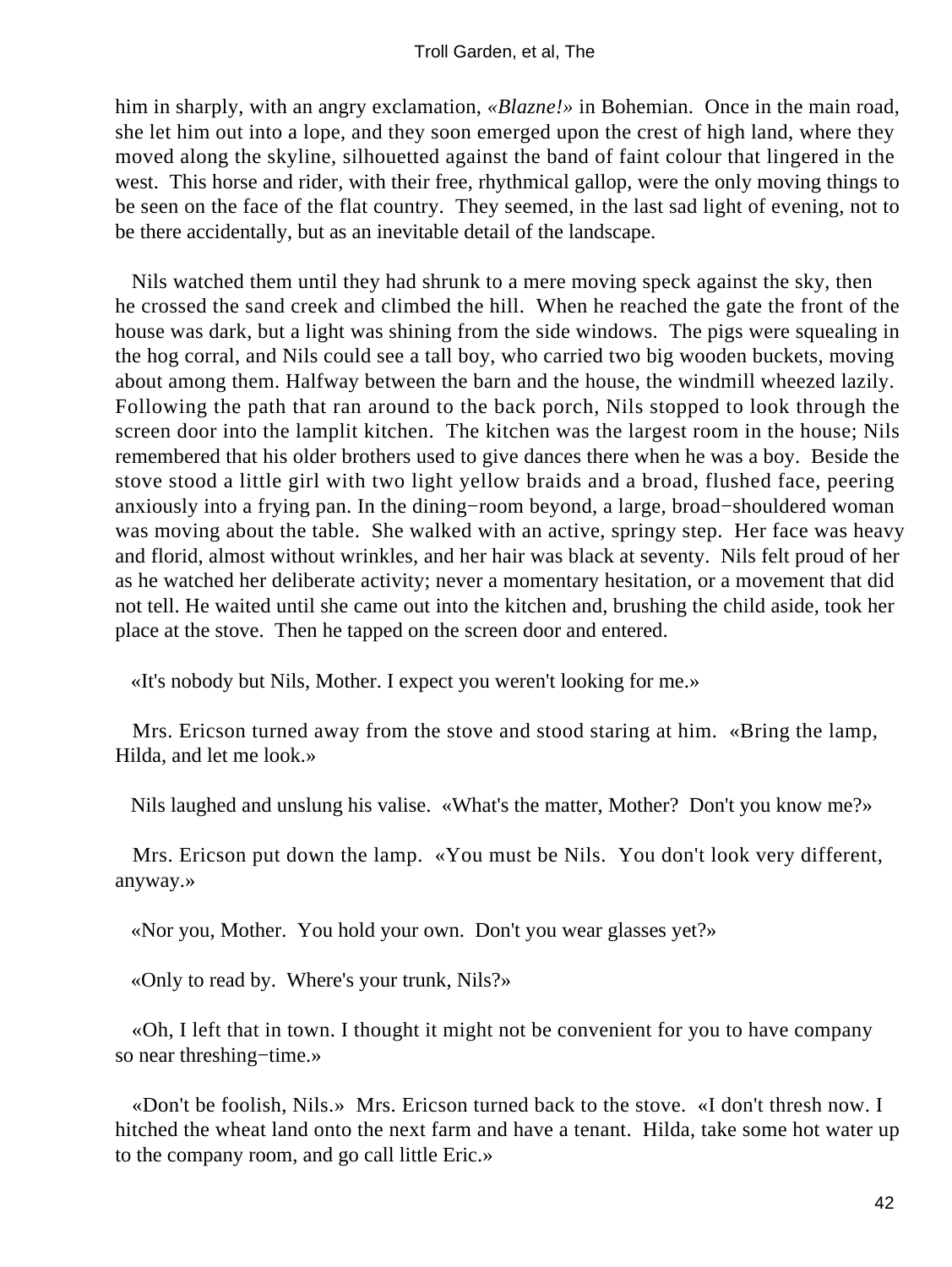#### Troll Garden, et al, The

 The tow−haired child, who had been standing in mute amazement, took up the tea−kettle and withdrew, giving Nils a long, admiring look from the door of the kitchen stairs.

 «Who's the youngster?» Nils asked, dropping down on the bench behind the kitchen stove.

«One of your Cousin Henrik's.»

«How long has Cousin Henrik been dead?»

 «Six years. There are two boys. One stays with Peter and one with Anders. Olaf is their guardeen.»

 There was a clatter of pails on the porch, and a tall, lanky boy peered wonderingly in through the screen door. He had a fair, gentle face and big grey eyes, and wisps of soft yellow hair hung down under his cap. Nils sprang up and pulled him into the kitchen, hugging him and slapping him on the shoulders. «Well, if it isn't my kid! Look at the size of him! Don't you know me, Eric?»

 The boy reddened tinder his sunburn and freckles, and hung his head. «I guess it's Nils,» he said shyly.

 «You're a good guesser,» laughed Nils giving the lad's hand a swing. To himself he was thinking: «That's why the little girl looked so friendly. He's taught her to like me. He was only six when I went away, and he's remembered for twelve years.»

 Eric stood fumbling with his cap and smiling. «You look just like I thought you would,» he ventured.

 «Go wash your hands, Eric,» called Mrs. Ericson. «I've got cob corn for supper, Nils. You used to like it. I guess you don't get much of that in the old country. Here's Hilda; she'll take you up to your room. You'll want to get the dust off you before you eat.»

 Mrs. Ericson went into the dining−room to lay another plate, and the little girl came up and nodded to Nils as if to let him know that his room was ready. He put out his hand and she took it, with a startled glance up at his face. Little Eric dropped his towel, threw an arm about Nils and one about Hilda, gave them a clumsy squeeze, and then stumbled out to the porch.

 During supper Nils heard exactly how much land each of his eight grown brothers farmed, how their crops were coming on, and how much livestock they were feeding. His mother watched him narrowly as she talked. «You've got better looking, Nils,» she remarked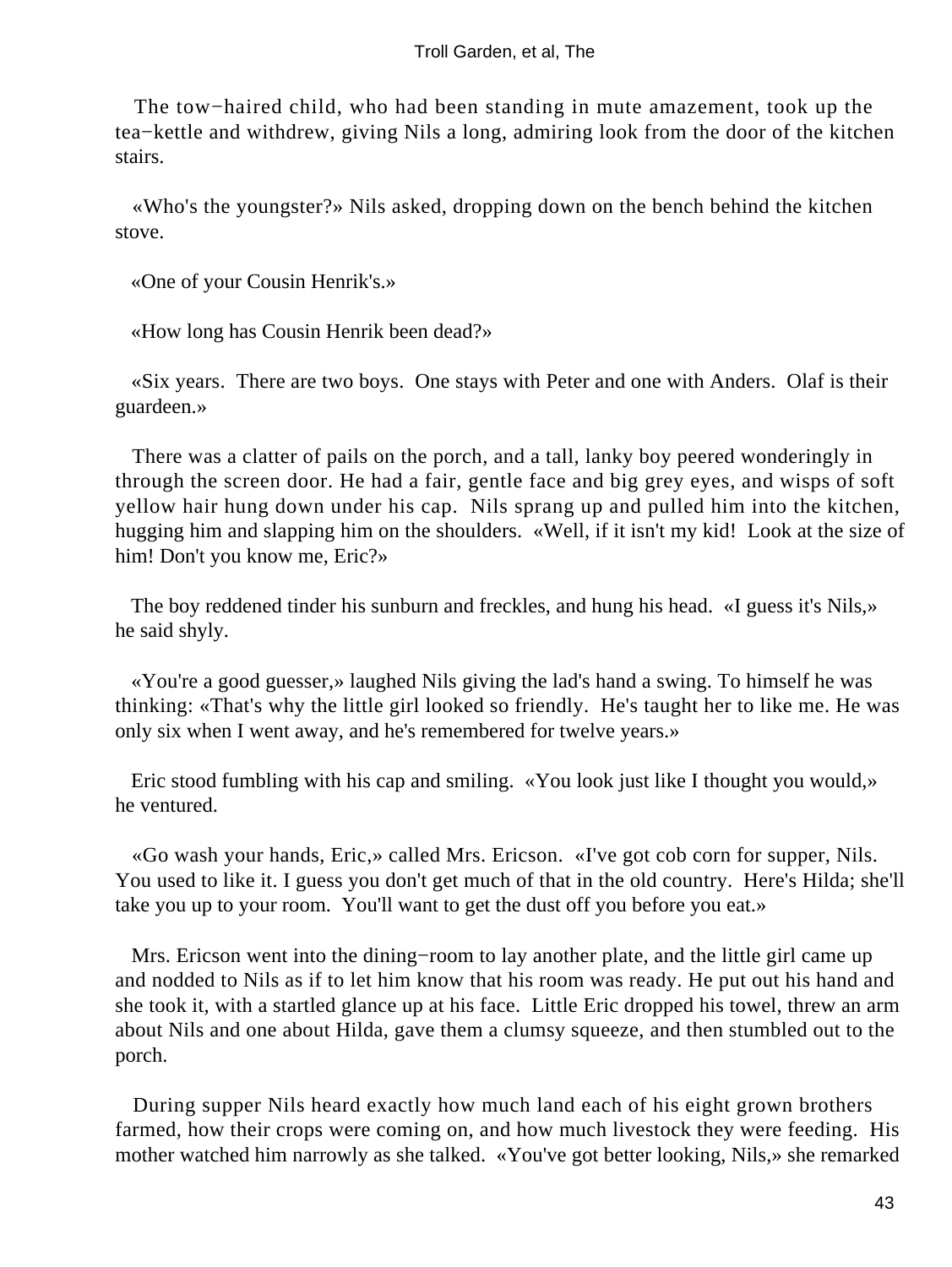abruptly, whereupon he grinned and the children giggled. Eric, although he was eighteen and as tall as Nils, was always accounted a child, being the last of so many sons. His face seemed childlike, too, Nils thought, and he had the open, wandering eves of a little boy. All the others had been men at his age.

 After supper Nils went out to the front porch and sat down on the step to smoke a pipe. Mrs. Ericson drew a rocking−chair up near him and began to knit busily. It was one of the few Old World customs she had kept up, for she could not bear to sit with idle hands.

«Where's little Eric, Mother?»

 «He's helping Hilda with the dishes. He does it of his own will; I don't like a boy to be too handy about the house.»

«He seems like a nice kid.»

«He's very obedient.»

 Nils smiled a little in the dark. It was just as well to shift the line of conversation. «What are you knitting there, Mother?»

 «Baby stockings. The boys keep me busy.» Mrs. Ericson chuckled and clicked her needles.

«How many grandchildren have you?»

«Only thirty−one now. Olaf lost his three. They were sickly, like their mother.»

«I supposed he had a second crop by this time!»

 «His second wife has no children. She's too proud. She tears about on horseback all the time. But she'll get caught up with, yet. She sets herself very high, though nobody knows what for. They were low enough Bohemians she came of. I never thought much of Bohemians; always drinking.»

 Nils puffed away at his pipe in silence, and Mrs. Ericson knitted on. In a few moments she added grimly: «She was down here tonight, just before you came. She'd like to quarrel with me and come between me and Olaf, but I don't give her the chance. I suppose you'll be bringing a wife home some day.»

«I don't know. I've never thought much about it.»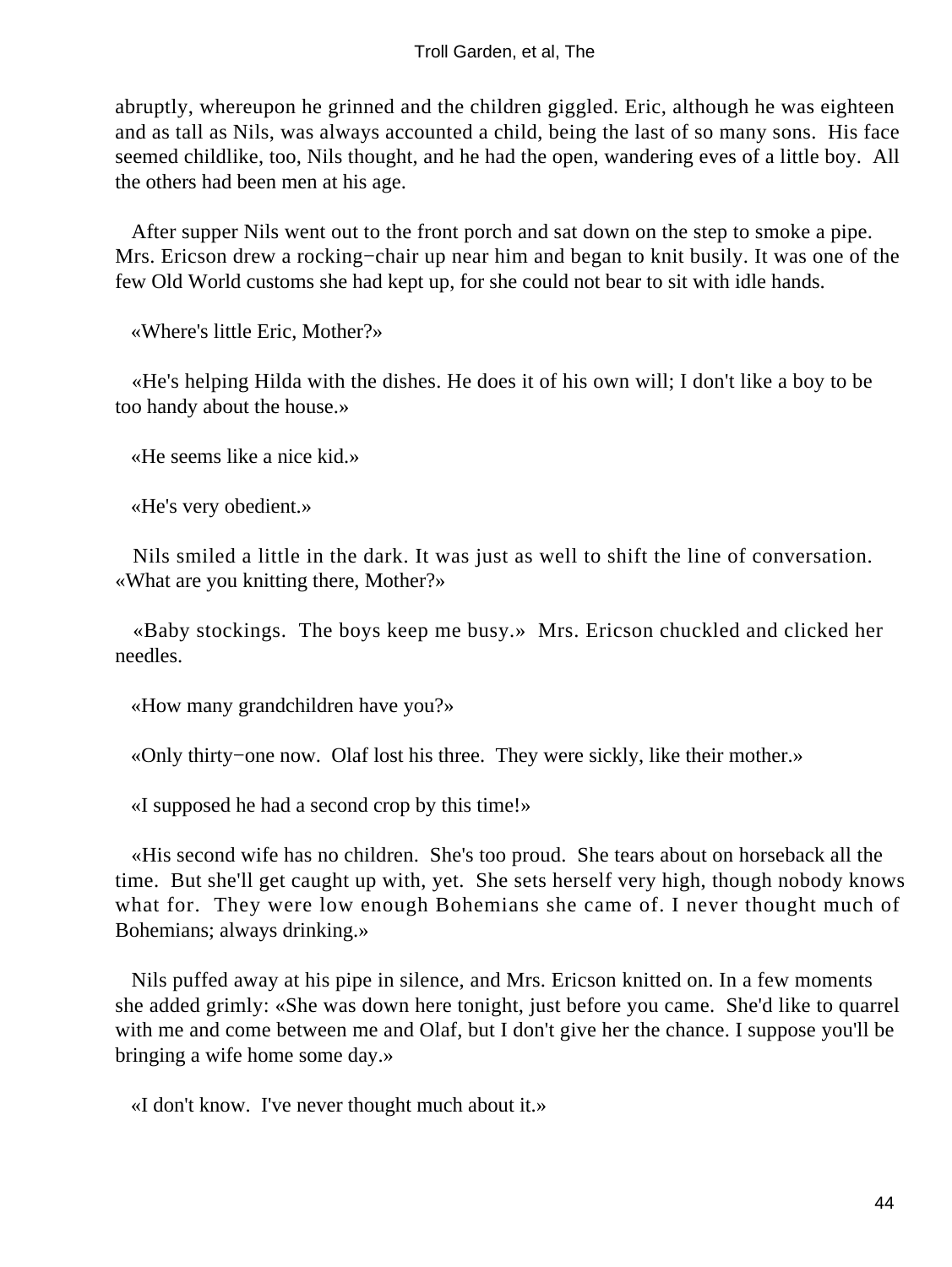«Well, perhaps it's best as it is,» suggested Mrs. Ericson hopefully. «You'd never be contented tied down to the land. There was roving blood in your father's family, and it's come out in you. I expect your own way of life suits you best.» Mrs. Ericson had dropped into a blandly agreeable tone which Nils well remembered. It seemed to amuse him a good deal and his white teeth flashed behind his pipe. His mother's strategies had always diverted him, even when he was a boy – they were so flimsy and patent, so illy proportioned to her vigor and force. «They've been waiting to see which way I'd jump,» he reflected. He felt that Mrs. Ericson was pondering his case deeply as she sat clicking her needles.

 «I don't suppose you've ever got used to steady work,» she went on presently. «Men ain't apt to if they roam around too long. It's a pity you didn't come back the year after the World's Fair. Your father picked up a good bit of land cheap then, in the hard times, and I expect maybe he'd have give you a farm. it's too bad you put off comin' back so long, for I always thought he meant to do something by you.»

 Nils laughed and shook the ashes out of his pipe. «I'd have missed a lot if I had come back then. But I'm sorry I didn't get back to see father.»

 «Well, I suppose we have to miss things at one end or the other. Perhaps you are as well satisfied with your own doings, now, as you'd have been with a farm,» said Mrs. Ericson reassuringly.

 «Land's a good thing to have,» Nils commented, as he lit another match and sheltered it with his hand.

 His mother looked sharply at his face until the match burned out. «Only when you stay on it!» she hastened to say.

 Eric came round the house by the path just then, and Nils rose, with a yawn. «Mother, if you don't mind, Eric and I will take a little tramp before bedtime. It will make me sleep.»

«Very well; only don't stay long. I'll sit up and wait for you. I like to lock up myself.»

 Nils put his hand on Eric's shoulder, and the two tramped down the hill and across the sand creek into the dusty highroad beyond. Neither spoke. They swung along at an even gait, Nils puffing at his pipe. There was no moon, and the white road and the wide fields lay faint in the starlight. Over everything was darkness and thick silence, and the smell of dust and sunflowers. The brothers followed the road for a mile or more without finding a place to sit down. Finally, Nils perched on a stile over the wire fence, and Eric sat on the lower step.

«I began to think you never would come back, Nils,» said the boy softly.

«Didn't I promise you I would?»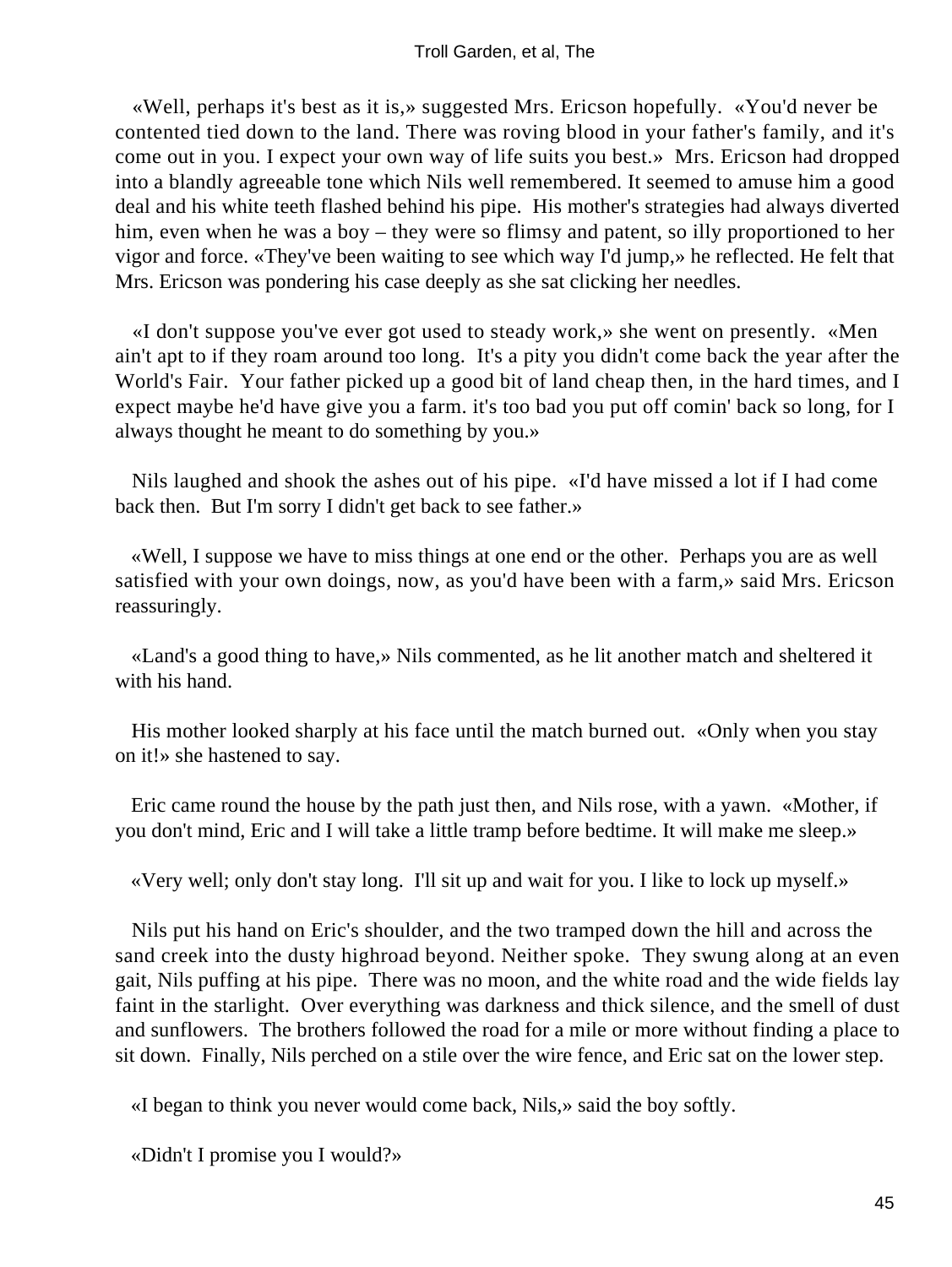«Yes; but people don't bother about promises they make to babies. Did you really know you were going away for good when you went to Chicago with the cattle that time?»

«I thought it very likely, if I could make my way.»

 «I don't see how you did it, Nils. Not many fellows could.» Eric rubbed his shoulder against his brother's knee.

 «The hard thing was leaving home you and father. It was easy enough, once I got beyond Chicago. Of course I got awful homesick; used to cry myself to sleep. But I'd burned my bridges.»

«You had always wanted to go, hadn't you?»

«Always. Do you still sleep in our little room? Is that cottonwood still by the window?»

Eric nodded eagerly and smiled up at his brother in the grey darkness.

 «You remember how we always said the leaves were whispering when they rustled at night? Well, they always whispered to me about the sea. Sometimes they said names out of the geography books. In a high wind they had a desperate sound, like someone trying to tear loose.»

 «How funny, Nils,» said Eric dreamily, resting his chin on his hand. «That tree still talks like that, and 'most always it talks to me about you.»

 They sat a while longer, watching the stars. At last Eric whispered anxiously: «Hadn't we better go back now? Mother will get tired waiting for us.» They rose and took a short cut home, through the pasture.

*II*

 The next morning Nils woke with the first flood of light that came with dawn. The white−plastered walls of his room reflected the glare that shone through the thin window shades, and he found it impossible to sleep. He dressed hurriedly and slipped down the hall and up the back stairs to the half−story room which be used to share with his little brother. Eric, in a skimpy nightshirt, was sitting on the edge of the bed, rubbing his eyes, his pale yellow hair standing up in tufts all over his head. When he saw Nils, he murmured something confusedly and hustled his long legs into his trousers. «I didn't expect you'd be up so early, Nils,» he said, as his head emerged from his blue shirt.

 «Oh, you thought I was a dude, did you?» Nils gave him a playful tap which bent the tall boy up like a clasp knife. «See here: I must teach you to box.» Nils thrust his hands into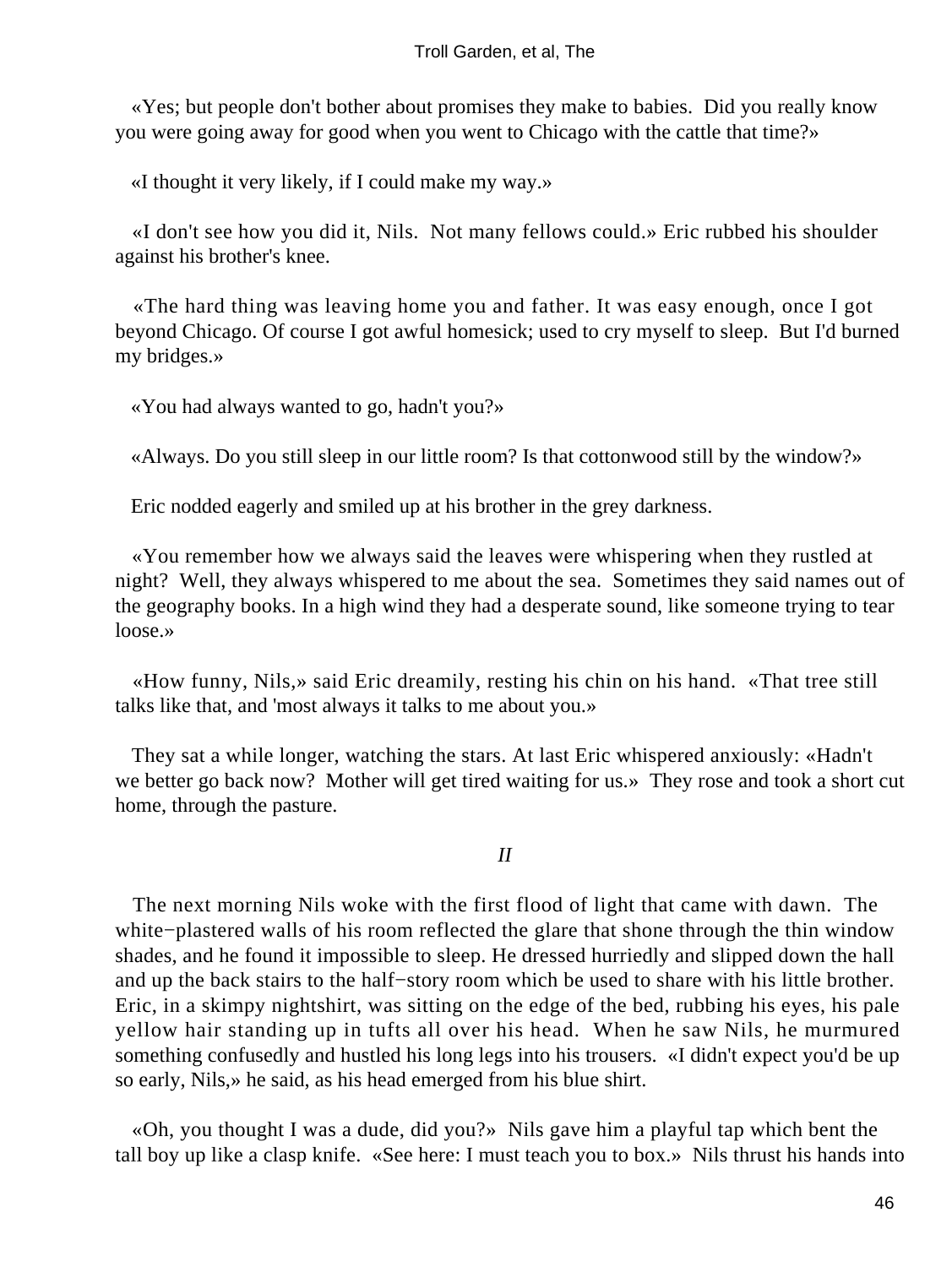his pockets and walked about. «You haven't changed things much up here. Got most of my old traps, haven't you?»

 He took down a bent, withered piece of sapling that hung over the dresser. «If this isn't the stick Lou Sandberg killed himself with!»

The boy looked up from his shoe−lacing.

 «Yes; you never used to let me play with that. Just how did he do it, Nils? You were with father when he found Lou, weren't you?»

 «Yes. Father was going off to preach somewhere, and, as we drove along, Lou's place looked sort of forlorn, and we thought we'd stop and cheer him up. When we found him father said he'd been dead a couple days. He'd tied a piece of binding twine round his neck, made a noose in each end, fixed the nooses over the ends of a bent stick, and let the stick spring straight; strangled himself.»

«What made him kill himself such a silly way?»

 The simplicity of the boy's question set Nils laughing. He clapped little Eric on the shoulder. «What made him such a silly as to kill himself at all, I should say!»

«Oh, well! But his hogs had the cholera, and all up and died on him, didn't they?»

 «Sure they did; but he didn't have cholera; and there were plenty of bogs left in the world, weren't there?»

 «Well, but, if they weren't his, how could they do him any good?» Eric asked, in astonishment.

 «Oh, scat! He could have had lots of fun with other people's hogs. He was a chump, Lou Sandberg. To kill yourself for a pig – think of that, now!» Nils laughed all the way downstairs, and quite embarrassed little Eric, who fell to scrubbing his face and hands at the tin basin. While he was parting his wet hair at the kitchen looking glass, a heavy tread sounded on the stairs. The boy dropped his comb. «Gracious, there's Mother. We must have talked too long.» He hurried out to the shed, slipped on his overalls, and disappeared with the milking pails.

 Mrs. Ericson came in, wearing a clean white apron, her black hair shining from the application of a wet brush.

«Good morning, Mother. Can't I make the fire for you?»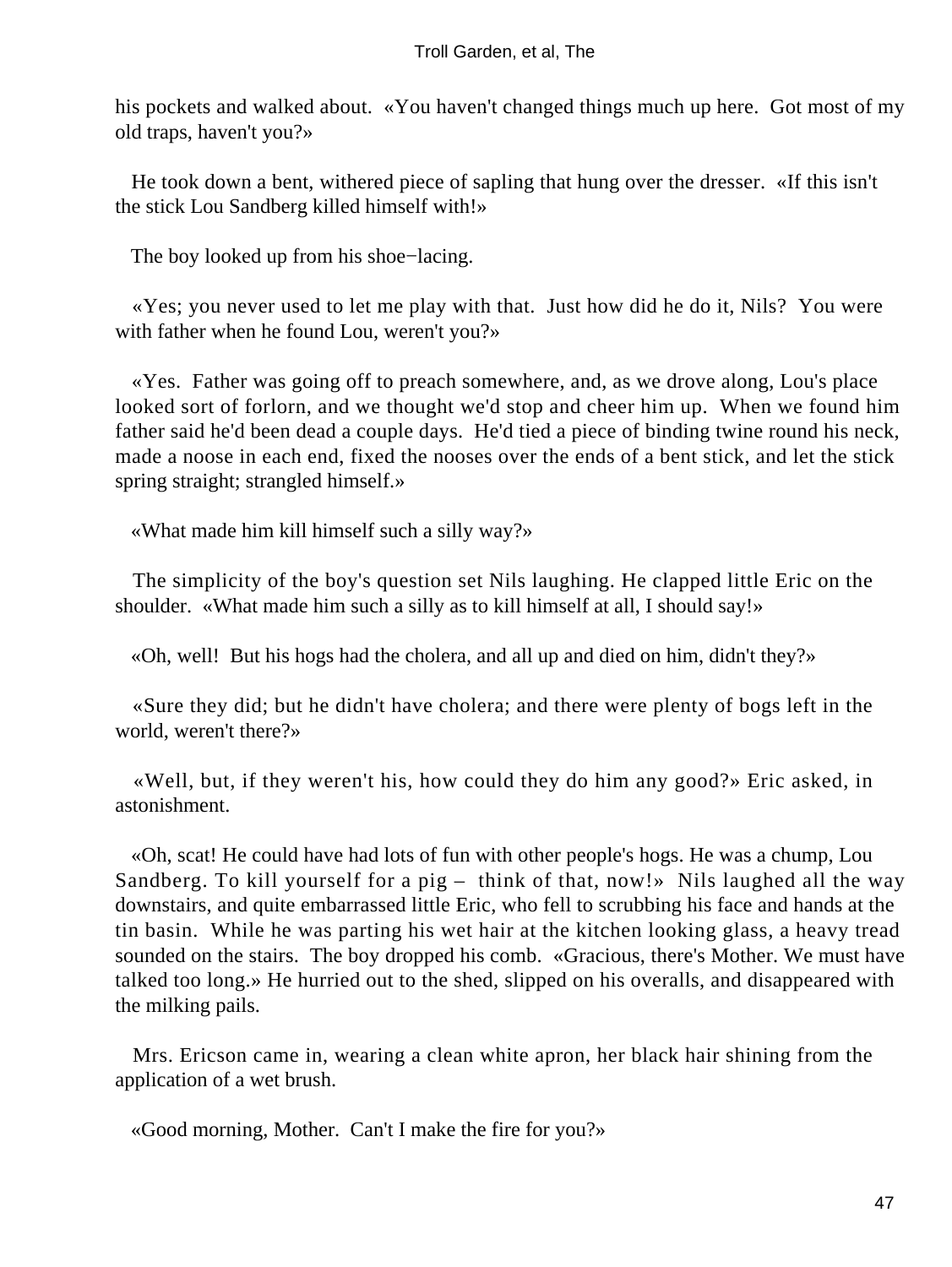«No, thank you, Nils. It's no trouble to make a cob fire, and I like to manage the kitchen stove myself» Mrs. Ericson paused with a shovel full of ashes in her hand. «I expect you will be wanting to see your brothers as soon as possible. I'll take you up to Anders' place this morning. He's threshing, and most of our boys are over there.»

«Will Olaf be there?»

 Mrs. Ericson went on taking out the ashes, and spoke between shovels. «No; Olaf's wheat is all in, put away in his new barn. He got six thousand bushel this year. He's going to town today to get men to finish roofing his barn.»

«So Olaf is building a new barn?» Nils asked absently.

 «Biggest one in the county, and almost done. You'll likely be here for the barn−raising. He's going to have a supper and a dance as soon as everybody's done threshing. Says it keeps the voters in good humour. I tell him that's all nonsense; but Olaf has a head for politics.»

«Does Olaf farm all Cousin Henrik's land?»

Mrs. Ericson frowned as she blew into the faint smoke curling up about the cobs. «Yes; he holds it in trust for the children, Hilda and her brothers. He keeps strict account of everything he raises on it, and puts the proceeds out at compound interest for them.»

 Nils smiled as he watched the little flames shoot up. The door of the back stairs opened, and Hilda emerged, her arms behind her, buttoning up her long gingham apron as she came. He nodded to her gaily, and she twinkled at him out of her little blue eyes, set far apart over her wide cheekbones.

 «There, Hilda, you grind the coffee – and just put in an extra handful; I expect your Cousin Nils likes his strong,» said Mrs. Ericson, as she went out to the shed.

 Nils turned to look at the little girl, who gripped the coffee grinder between her knees and ground so hard that her two braids bobbed and her face flushed under its broad spattering of freckles. He noticed on her middle finger something that had not been there last night, and that had evidently been put on for company: a tiny gold ring with a clumsily set garnet stone. As her hand went round and round he touched the ring with the tip of his finger, smiling.

 Hilda glanced toward the shed door through which Mrs. Ericson had disappeared. «My Cousin Clara gave me that,» she whispered bashfully. «She's Cousin Olaf's wife.»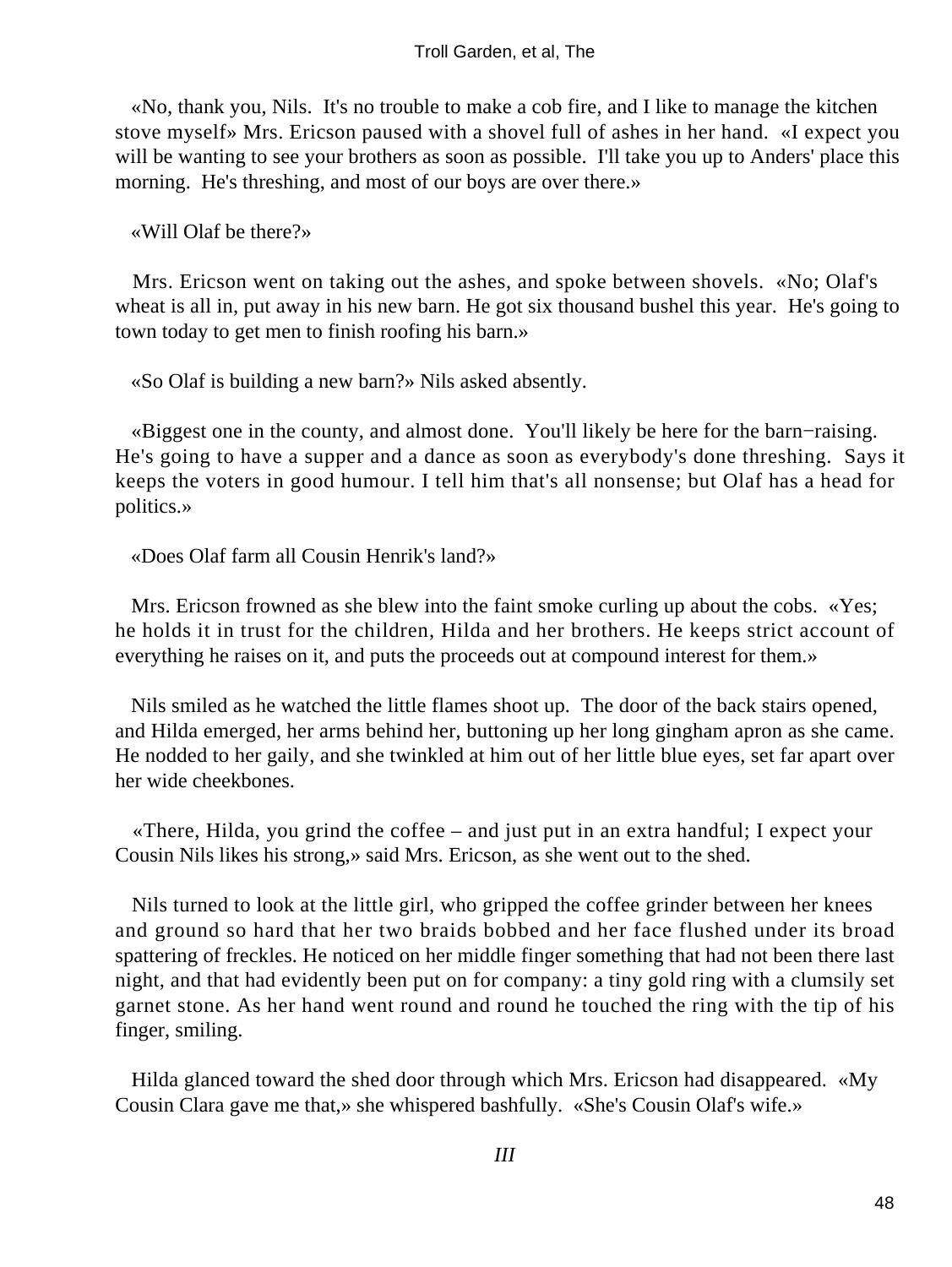Mrs. Olaf Ericson – Clara Vavrika, as many people still called her – was moving restlessly about her big bare house that morning. Her husband had left for the county town before his wife was out of bed – her lateness in rising was one of the many things the Ericson family had against her. Clara seldom came downstairs before eight o'clock, and this morning she was even later, for she had dressed with unusual care. She put on, however, only a tightfitting black dress, which people thereabouts thought very plain. She was a tall, dark woman of thirty, with a rather sallow complexion and a touch of dull salmon red in her cheeks, where the blood seemed to burn under her brown skin. Her hair, parted evenly above her low forehead, was so black that there were distinctly blue lights in it. Her black eyebrows were delicate half−moons and her lashes were long and heavy. Her eyes slanted a little, as if she had a strain of Tartar or gypsy blood, and were sometimes full of fiery determination and sometimes dull and opaque. Her expression was never altogether amiable; was often, indeed, distinctly sullen, or, when she was animated, sarcastic. She was most attractive in profile, for then one saw to advantage her small, well−shaped head and delicate ears, and felt at once that here was a very positive, if not an altogether pleasing, personality.

 The entire management of Mrs. Olaf's household devolved upon her aunt, Johanna Vavrika, a superstitious, doting woman of fifty. When Clara was a little girl her mother died, and Johanna's life had been spent in ungrudging service to her niece. Clara, like many self−willed and discontented persons, was really very apt, without knowing it, to do as other people told her, and to let her destiny be decided for her by intelligences much below her own. It was her Aunt Johanna who had humoured and spoiled her in her girlhood, who had got her off to Chicago to study piano, and who had finally persuaded her to marry Olaf Ericson as the best match she would be likely to make in that part of the country. Johanna Vavrika had been deeply scarred by smallpox in the old country. She was short and fat, homely and jolly and sentimental. She was so broad, and took such short steps when she walked, that her brother, Joe Vavrika, always called her his duck. She adored her niece because of her talent, because of her good looks and masterful ways, but most of all because of her selfishness.

 Clara's marriage with Olaf Ericson was Johanna's particular triumph. She was inordinately proud of Olaf's position, and she found a sufficiently exciting career in managing Clara's house, in keeping it above the criticism of the Ericsons, in pampering Olaf to keep him from finding fault with his wife, and in concealing from every one Clara's domestic infelicities. While Clara slept of a morning, Johanna Vavrika was bustling about, seeing that Olaf and the men had their breakfast, and that the cleaning or the butter− making or the washing was properly begun by the two girls in the kitchen. Then, at about eight o'clock, she would take Clara's coffee up to her, and chat with her while she drank it, telling her what was going on in the house. Old Mrs. Ericson frequently said that her daughter−in−law would not know what day of the week it was if Johanna did not tell her every morning. Mrs. Ericson despised and pitied Johanna, but did not wholly dislike her. The one thing she hated in her daughter−in−law above everything else was the way in which Clara could come it over people. It enraged her that the affairs of her son's big, barnlike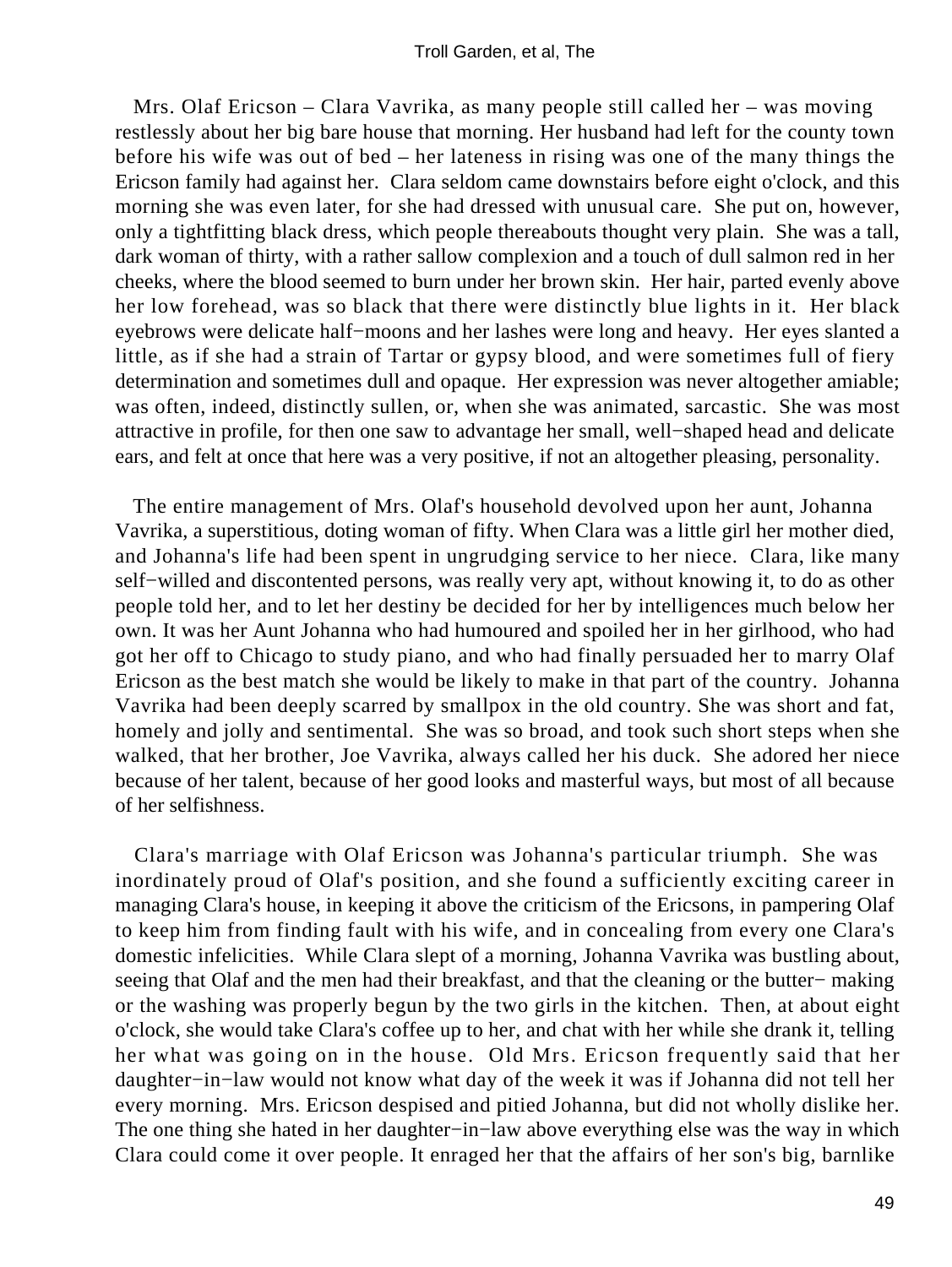## Troll Garden, et al, The

house went on as well as they did, and she used to feel that in this world we have to wait overlong to see the guilty punished. «Suppose Johanna Vavrika died or got sick?» the old lady used to say to Olaf. «Your wife wouldn't know where to look for her own dish−cloth.» Olaf only shrugged his shoulders. The fact remained that Johanna did not die, and, although Mrs. Ericson often told her she was looking poorly, she was never ill. She seldom left the house, and she slept in a little room off the kitchen. No Ericson, by night or day, could come prying about there to find fault without her knowing it. Her one weakness was that she was an incurable talker, and she sometimes made trouble without meaning to.

 This morning Clara was tying a wine−coloured ribbon about her throat when Johanna appeared with her coffee. After putting the tray on a sewing table, she began to make Clara's bed, chattering the while in Bohemian.

 «Well, Olaf got off early, and the girls are baking. I'm going down presently to make some poppy−seed bread for Olaf. He asked for prune preserves at breakfast, and I told him I was out of them, and to bring some prunes and honey and cloves from town.»

 Clara poured her coffee. «Ugh! I don't see how men can eat so much sweet stuff. In the morning, too!»

Her aunt chuckled knowingly. «Bait a bear with honey, as we say in the old country.»

«Was he cross?» her niece asked indifferently.

 «Olaf? Oh, no! He was in fine spirits. He's never cross if you know how to take him. I never knew a man to make so little fuss about bills. I gave him a list of things to get a yard long, and he didn't say a word; just folded it up and put it in his pocket.»

 «I can well believe he didn't say a word,» Clara remarked with a shrug. «Some day he'll forget how to talk.»

 «Oh, but they say he's a grand speaker in the Legislature. He knows when to keep quiet. That's why he's got such influence in politics. The people have confidence in him.» Johanna beat up a pillow and held it under her fat chin while she slipped on the case. Her niece laughed.

 «Maybe we could make people believe we were wise, Aunty, if we held our tongues. Why did you tell Mrs. Ericson that Norman threw me again last Saturday and turned my foot? She's been talking to Olaf.»

 Johanna fell into great confusion. «Oh, but, my precious, the old lady asked for you, and she's always so angry if I can't give an excuse. Anyhow, she needn't talk; she's always tearing up something with that motor of hers.»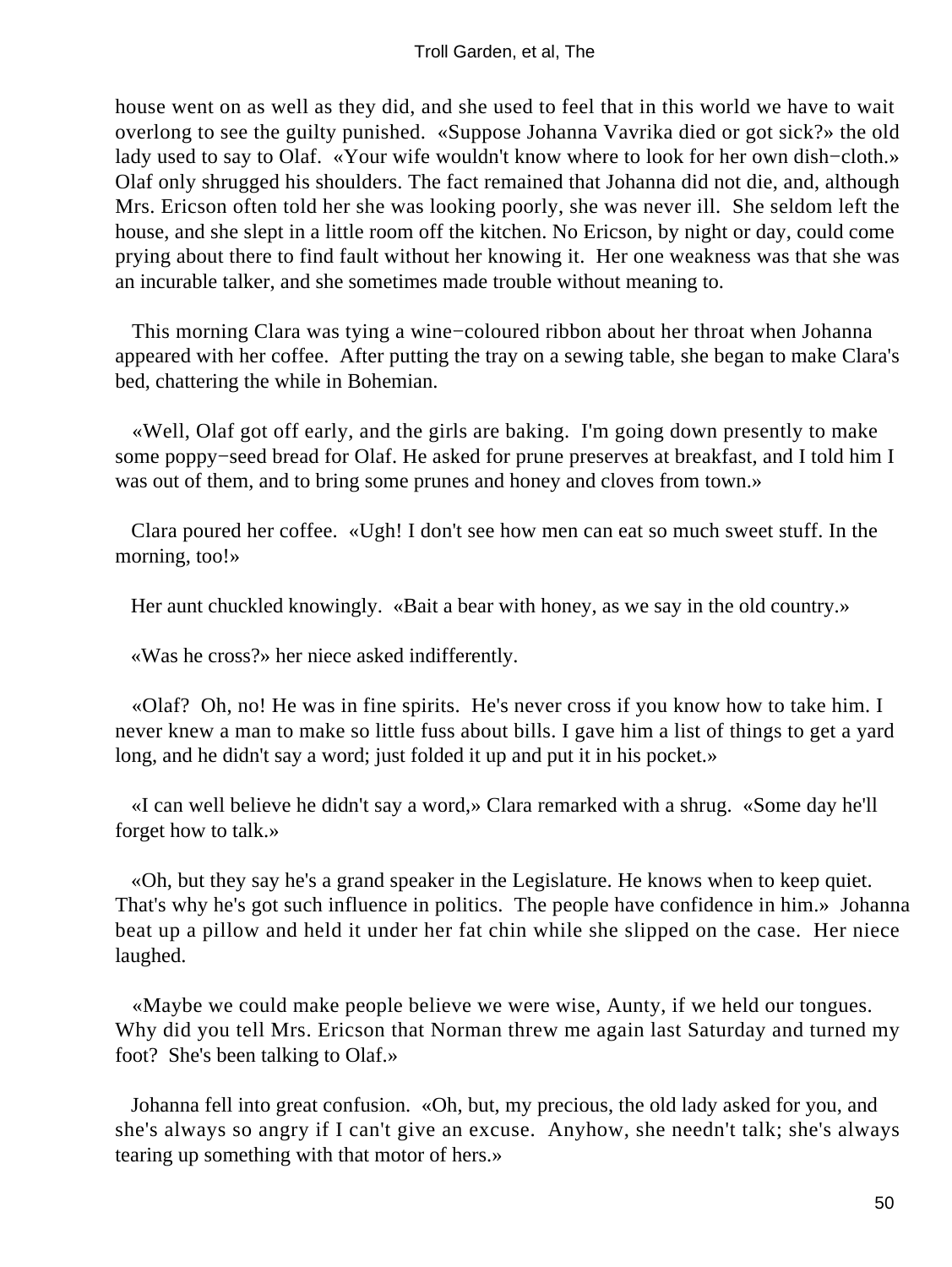When her aunt clattered down to the kitchen, Clara went to dust the parlour. Since there was not much there to dust, this did not take very long. Olaf had built the house new for her before their marriage, but her interest in furnishing it had been short− lived. It went, indeed, little beyond a bathtub and her piano. They had disagreed about almost even, other article of furniture, and Clara had said she would rather have her house empty than full of things she didn't want. The house was set in a hillside, and the west windows of the parlour looked out above the kitchen yard thirty feet below. The east windows opened directly into the front yard. At one of the latter, Clara, while she was dusting, heard a low whistle. She did not turn at once, but listened intently as she drew her cloth slowly along the round of a chair. Yes, there it was:

I dreamt that I dwelt in ma−a−arble halls.

 She turned and saw Nils Ericson laughing in the sunlight, his hat in his hand, just outside the window. As she crossed the room he leaned against the wire screen. «Aren't you at all surprised to see me, Clara Vavrika?»

 «No; I was expecting to see you. Mother Ericson telephoned Olaf last night that you were here.»

 Nils squinted and gave a long whistle. «Telephoned? That must have been while Eric and I were out walking. Isn't she enterprising? Lift this screen, won't you?»

 Clara lifted the screen, and Nils swung his leg across the window−sill. As he stepped into the room she said: «You didn't think you were going to get ahead of your mother, did you?»

 He threw his hat on the piano. «Oh, I do sometimes. You see, I'm ahead of her now. I'm supposed to be in Anders' wheat−field. But, as we were leaving, Mother ran her car into a soft place beside the road and sank up to the hubs. While they were going for the horses to pull her out, I cut away behind the stacks and escaped.» Nils chuckled. Clara's dull eyes lit up as she looked at him admiringly.

 «You've got them guessing already. 1 don't know what your mother said to Olaf over the telephone, but be came back looking as if he'd seen a ghost, and he didn't go to bed until a dreadful hour – ten o'clock, I should think. He sat out on the porch in the dark like a graven image. It had been one of his talkative days, too.» They both laughed, easily and lightly, like people who have laughed a great deal together; but they remained standing.

 «Anders and Otto and Peter looked as if they had seen ghosts, too, over in the threshing field. What's the matter with them all?»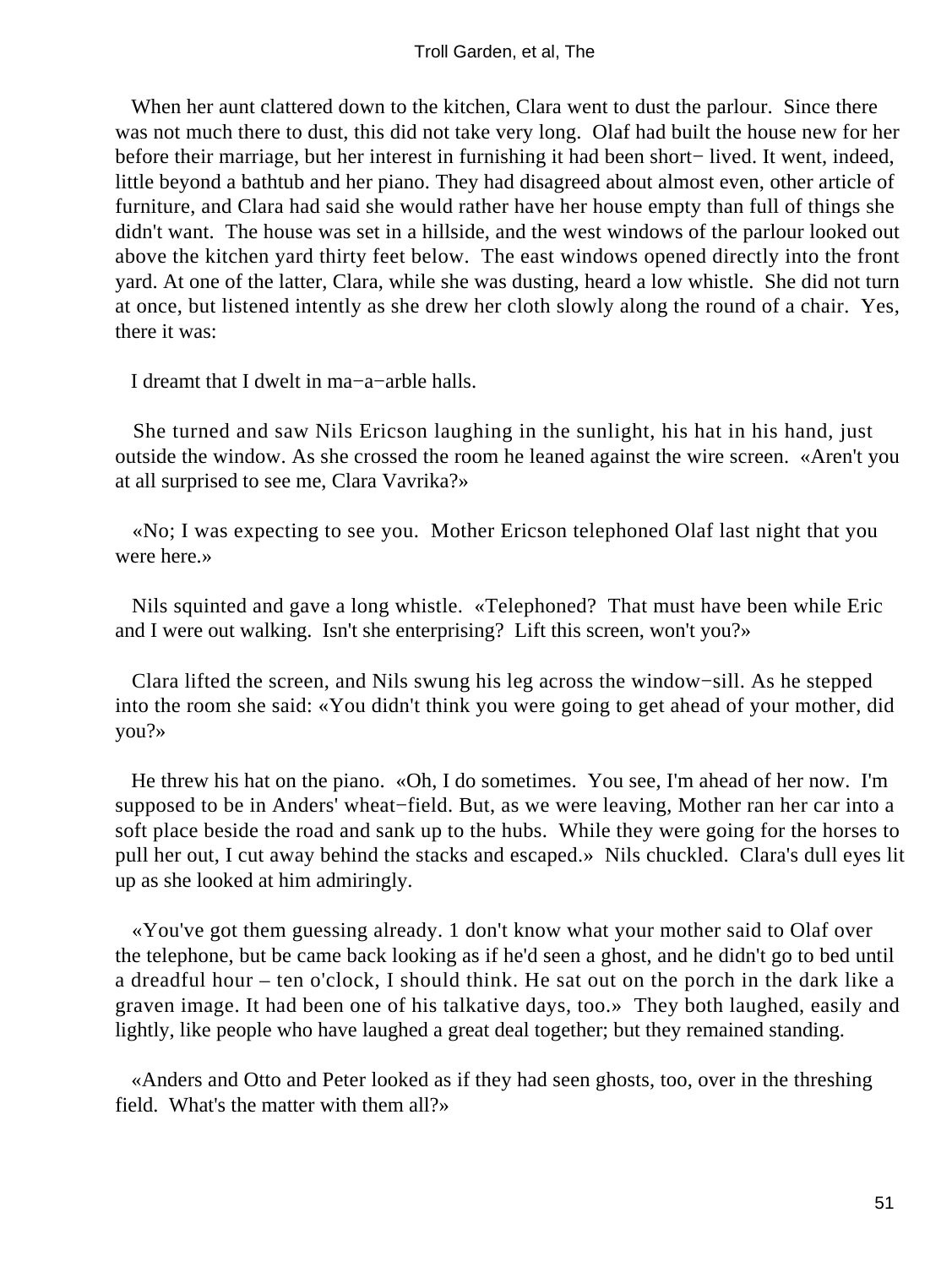Clara gave him a quick, searching look. «Well, for one thing, they've always been afraid you have the other will.»

Nils looked interested. «The other will?»

 «Yes. A later one. They knew your father made another, but they never knew what he did with it. They almost tore the old house to pieces looking for it. They always suspected that he carried on a clandestine correspondence with you, for the one thing he would do was to get his own mail himself. So they thought he might have sent the new will to you for safekeeping. The old one, leaving everything to your mother, was made long before you went away, and it's understood among them that it cuts you out – that she will leave all the property to the others. Your father made the second will to prevent that. I've been hoping you had it. It would be such fun to spring it on them.» Clara laughed mirthfully, a thing she did not often do now.

Nils shook his head reprovingly. «Come, now, you're malicious.»

 «No, I'm not. But I'd like something to happen to stir them all up, just for once. There never was such a family for having nothing ever happen to them but dinner and threshing. I'd almost be willing to die, just to have a funeral. *You* wouldn't stand it for three weeks.»

 Nils bent over the piano and began pecking at the keys with the finger of one hand. «I wouldn't? My dear young lady, how do you know what I can stand? *You* wouldn't wait to find out.»

Clara flushed darkly and frowned. «I didn't believe you would ever come back  $-$  » she said defiantly.

 «Eric believed I would, and he was only a baby when I went away. However, all's well that ends well, and I haven't come back to be a skeleton at the feast. We mustn't quarrel. Mother mill be here with a search warrant pretty soon.» He swung round and faced her, thrusting his hands into his coat pockets. «Come, you ought to be glad to see me, if you want something to happen. I'm something, even without a will. We can have a little fun, can't we? I think we can!»

 She echoed him, «I think we can!» They both laughed and their eyes sparkled. Clara Vavrika looked ten years younger than when she had put the velvet ribbon about her throat that morning.

 «You know, I'm so tickled to see mother,» Nils went on. «I didn't know I was so proud of her. A regular pile driver. How about little pigtails, down at the house? Is Olaf doing the square thing by those children?»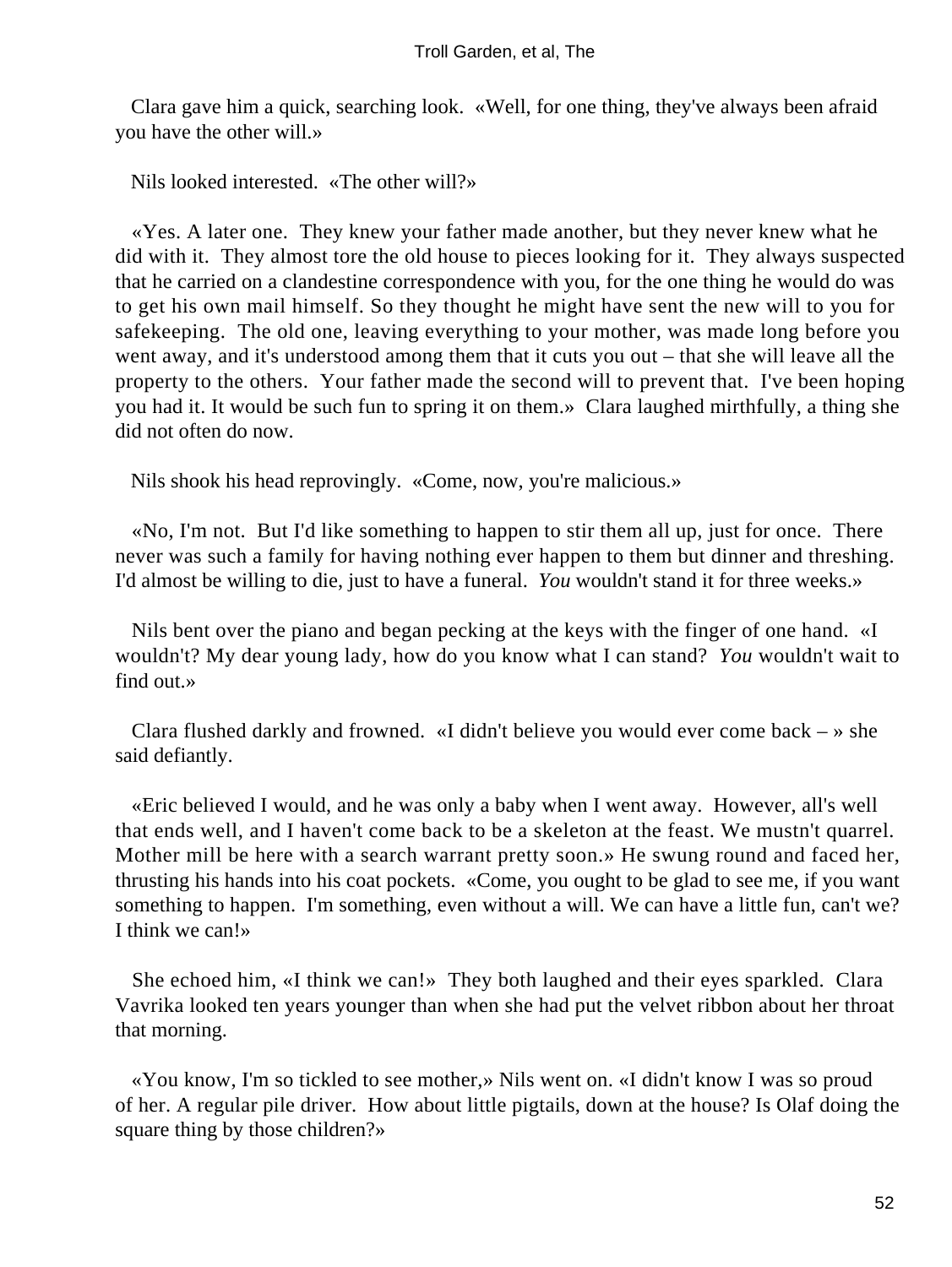Clara frowned pensively. «Olaf has to do something that looks like the square thing, now that he's a public man!» She glanced drolly at Nils. «But he makes a good commission out of it. On Sundays they all get together here and figure. He lets Peter and Anders put in big bills for the keep of the two boys, and he pays them out of the estate. They are always having what they call accountings. Olaf gets something out of it, too. I don't know just how they do it, but it's entirely a family matter, as they say. And when the Ericsons say that  $-\infty$ Clara lifted her eyebrows.

 Just then the angry *honk−honk* of an approaching motor sounded from down the road. Their eyes met and they began to laugh. They laughed as children do when they can not contain themselves, and can not explain the cause of their mirth to grown people, but share it perfectly together. When Clara Vavrika sat down at the piano after he was gone, she felt that she had laughed away a dozen years. She practised as if the house were burning over her head.

 When Nils greeted his mother and climbed into the front seat of the motor beside her, Mrs. Ericson looked grim, but she made no comment upon his truancy until she had turned her car and was retracing her revolutions along the road that ran by Olaf's big pasture. Then she remarked dryly:

 «If I were you I wouldn't see too much of Olaf's wife while you are here. She's the kind of woman who can't see much of men without getting herself talked about. She was a good deal talked about before he married her.»

«Hasn't Olaf tamed her?» Nils asked indifferently.

 Mrs. Ericson shrugged her massive shoulders. «Olaf don't seem to have much luck, when it comes to wives. The first one was meek enough, but she was always ailing. And this one has her own way. He says if he quarreled with her she'd go back to her father, and then he'd lose the Bohemian vote. There are a great many Bohunks in this district. But when you find a man under his wife's thumb you can always be sure there's a soft spot in him somewhere.»

 Nils thought of his own father, and smiled. «She brought him a good deal of money, didn't she, besides the Bohemian vote?»

 Mrs. Ericson sniffed. «Well, she has a fair half section in her own name, but I can't see as that does Olaf much good. She will have a good deal of property some day, if old Vavrika don't marry again. But I don't consider a saloonkeeper's money as good as other people's money,»

 Nils laughed outright. «Come, Mother, don't let your prejudices carry you that far. Money's money. Old Vavrika's a mighty decent sort of saloonkeeper. Nothing rowdy about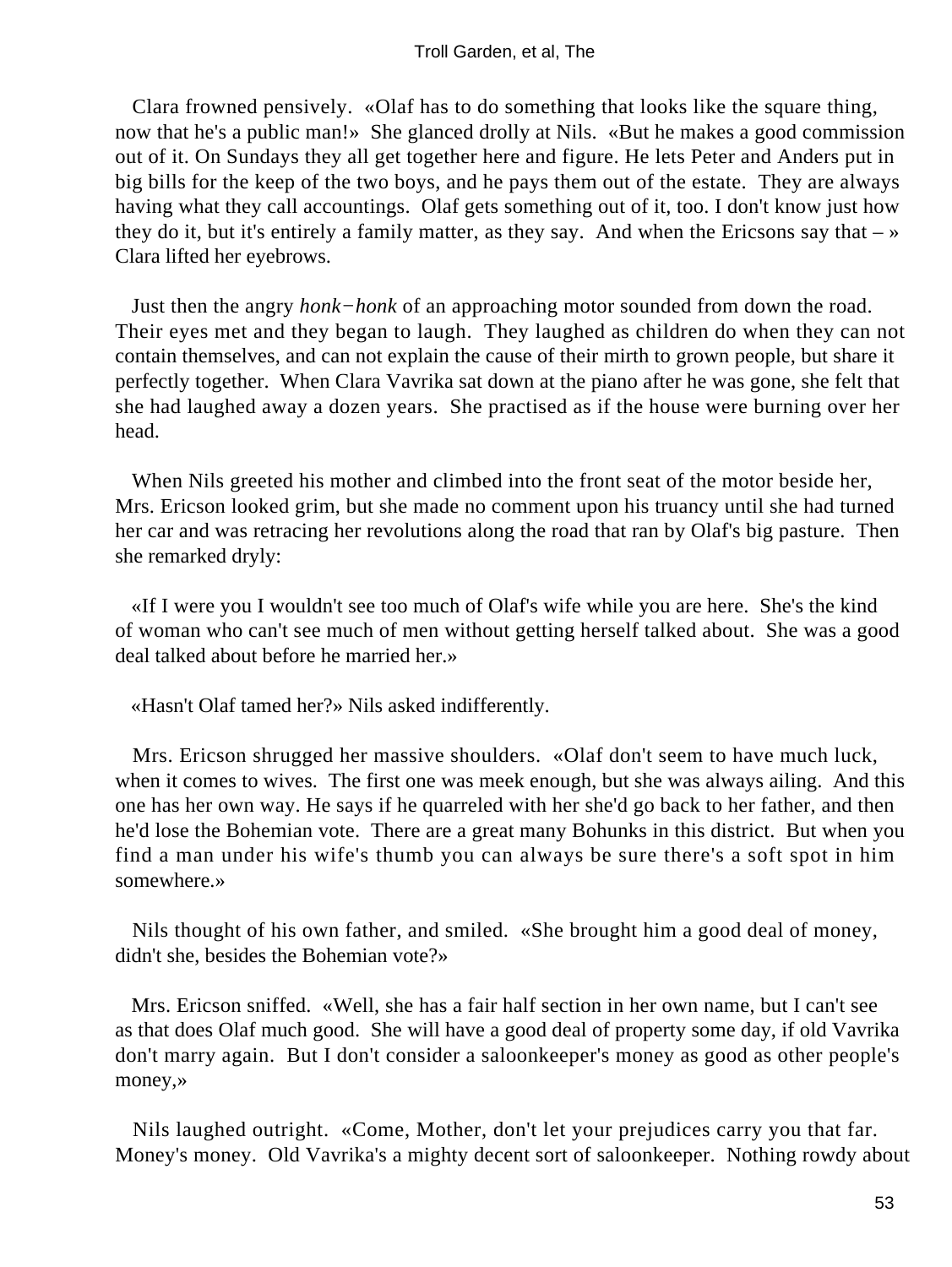him.»

 Mrs. Ericson spoke up angrily. «Oh, I know you always stood up for them! But hanging around there when you were a boy never did you any good, Nils, nor any of the other boys who went there. There weren't so many after her when she married Olaf, let me tell you. She knew enough to grab her chance.»

 Nils settled back in his seat. «Of course I liked to go there, Mother, and you were always cross about it. You never took the trouble to find out that it was the one jolly house in this country for a boy to go to. All the rest of you were working yourselves to death, and the houses were mostly a mess, full of babies and washing and flies. oh, it was all right – I understand that; but you are young only once, and I happened to be young then. Now, Vavrika's was always jolly. He played the violin, and I used to take my flute, and Clara played the piano, and Johanna used to sing Bohemian songs. She always had a big supper for us – herrings and pickles and poppy−seed bread, and lots of cake and preserves. Old Joe had been in the army in the old country, and he could tell lots of good stories. I can see him cutting bread, at the head of the table, now. I don't know what I'd have done when I was a kid if it hadn't been for the Vavrikas, really.»

 «And all the time he was taking money that other people had worked hard in the fields for,» Mrs. Ericson observed.

 «So do the circuses, Mother, and they're a good thing. People ought to get fun for some of their money. Even father liked old Joe.»

«Your father,» Mrs. Ericson said grimly, «liked everybody.»

 As they crossed the sand creek and turned into her own place, Mrs. Ericson observed, «There's Olaf's buggy. He's stopped on his way from town.» Nils shook himself and prepared to greet his brother, who was waiting on the porch.

 Olaf was a big, heavy Norwegian, slow of speech and movement. His head was large and square, like a block of wood. When Nils, at a distance, tried to remember what his brother looked like, he could recall only his heavy head, high forehead, large nostrils, and pale blue eyes, set far apart. Olaf's features were rudimentary: the thing one noticed was the face itself, wide and flat and pale; devoid of any expression, betraying his fifty years as little as it betrayed anything else, and powerful by reason of its very stolidness. When Olaf shook hands with Nils he looked at him from under his light eyebrows, but Nils felt that no one could ever say what that pale look might mean. The one thing he had always felt in Olaf was a heavy stubbornness, like the unyielding stickiness of wet loam against the plow. He had always found Olaf the most difficult of his brothers.

«How do you do, Nils? Expect to stay with us long?»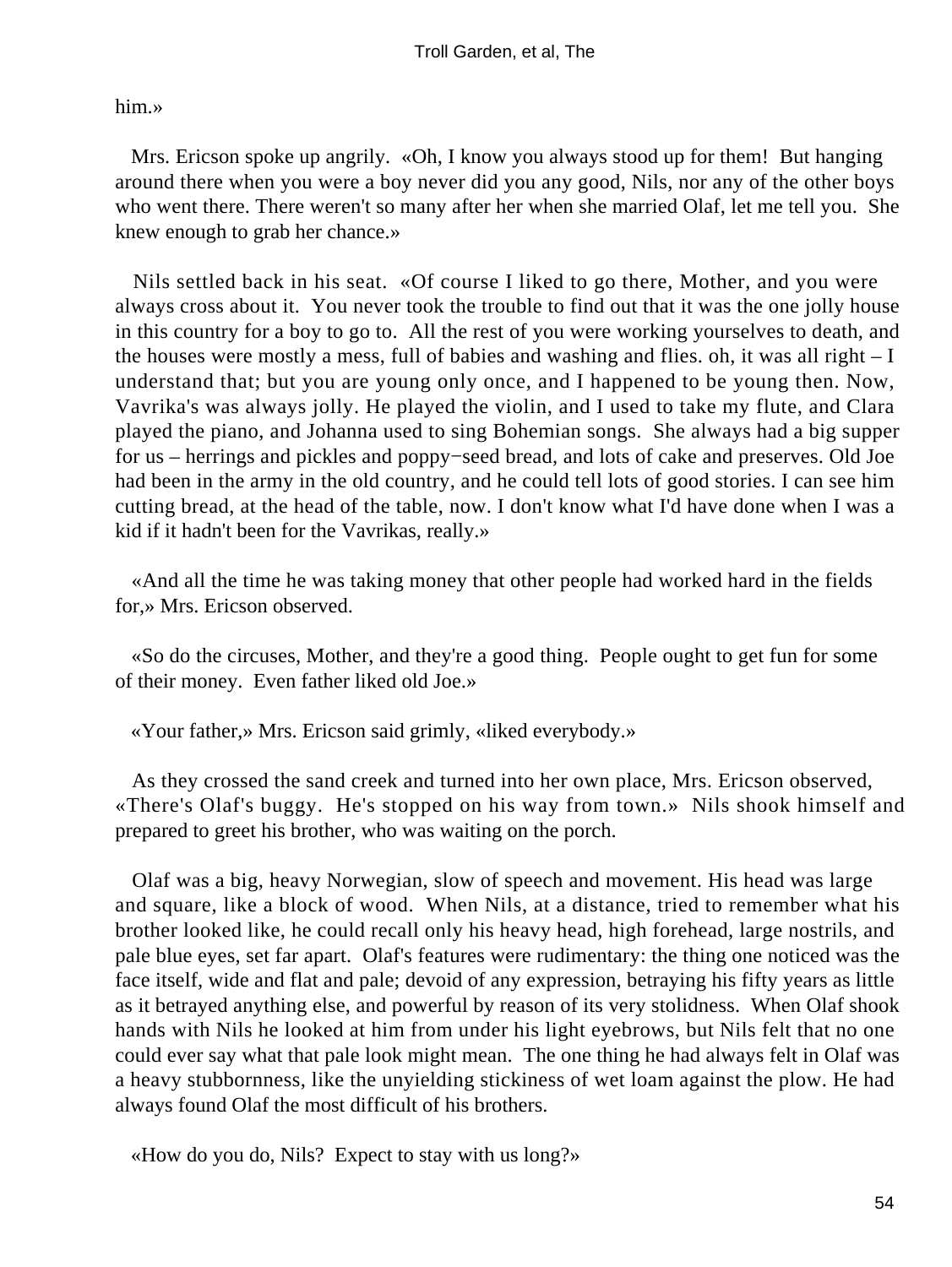«Oh, I may stay forever,» Nils answered gaily. «I like this country better than I used to.»

«There's been some work put into it since you left,» Olaf remarked.

 «Exactly. I think it's about ready to live in now – and I'm about ready to settle down.» Nils saw his brother lower his big head («Exactly like a bull,» he thought.) «Mother's been persuading me to slow down now, and go in for farming,» he went on lightly.

 Olaf made a deep sound in his throat. «Farming ain't learned in a day,» he brought out, still looking at the ground.

 «Oh, I know! But I pick things up quickly.» Nils had not meant to antagonize his brother, and he did not know now why he was doing it. «Of course,» he went on, «I shouldn't expect to make a big success, as you fellows have done. But then, I'm not ambitious. I won't want much. A little land, and some cattle, maybe.»

 Olaf still stared at the ground, his head down. He wanted to ask Nils what he had been doing all these years, that he didn't have a business somewhere he couldn't afford to leave; why he hadn't more pride than to come back with only a little sole−leather trunk to show for himself, and to present himself as the only failure in the family. He did not ask one of these questions, but he made them all felt distinctly.

 «Humph!» Nils thought. «No wonder the man never talks, when he can butt his ideas into you like that without ever saying a word. I suppose he uses that kind of smokeless powder on his wife all the time. But I guess she has her innings.» He chuckled, and Olaf looked up. «Never mind me, Olaf. I laugh without knowing why, like little Eric. He's another cheerful dog.»

 «Eric,» said Olaf slowly, "is a spoiled kid. He's just let his mother's best cow go dry because he don't milk her right. I was hoping you'd take him away somewhere and put him into business.

 If he don't do any good among strangers, he never will." This was a long speech for Olaf, and as he finished it he climbed into his buggy.

 Nils shrugged his shoulders. «Same old tricks,» he thought. «Hits from behind you every time. What a whale of a man!» He turned and went round to the kitchen, where his mother was scolding little Eric for letting the gasoline get low.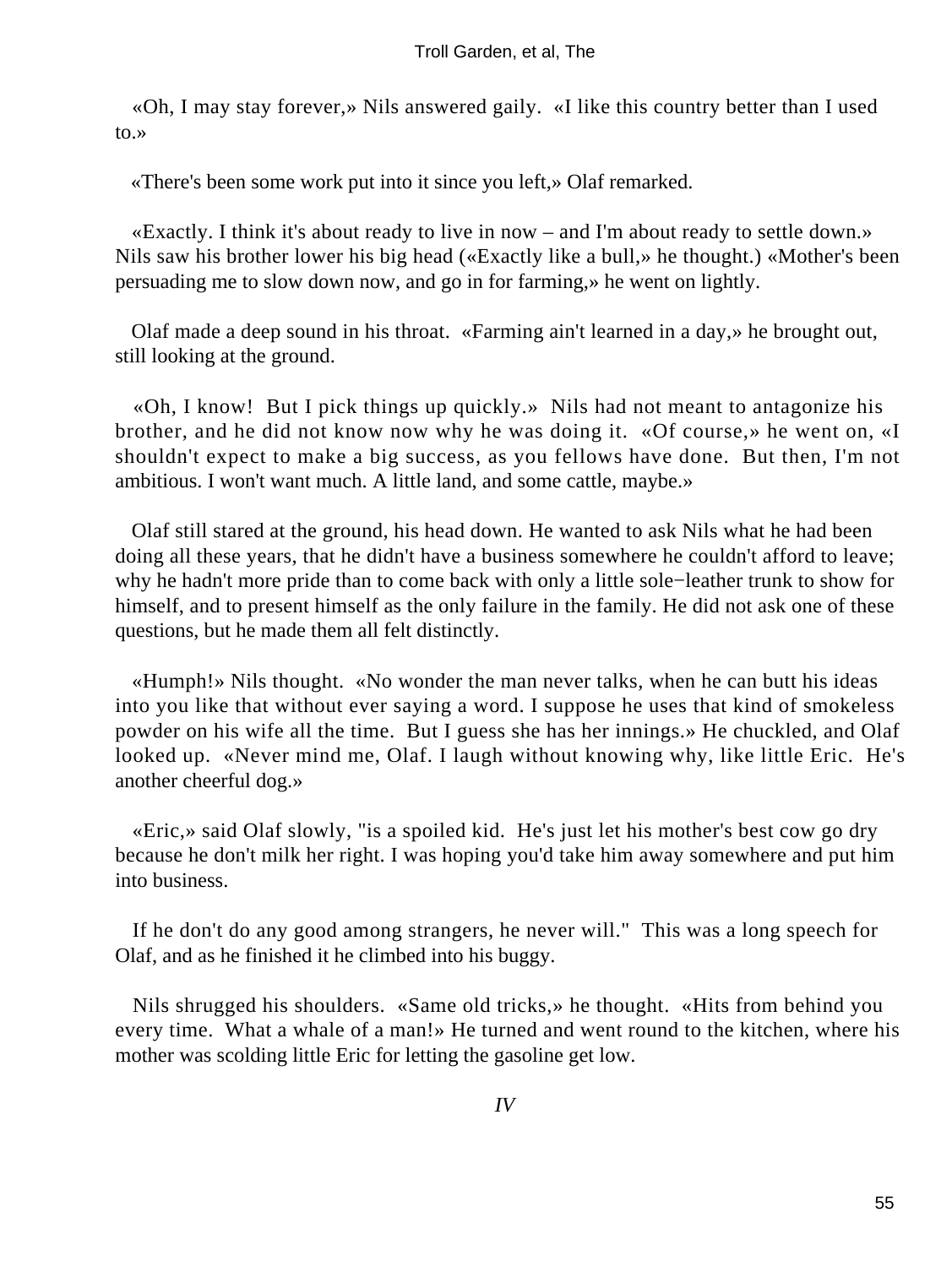Joe Vavrika's saloon was not in the county seat, where Olaf and Mrs. Ericson did their trading, but in a cheerfuller place, a little Bohemian settlement which lay at the other end of the county, ten level miles north of Olaf's farm. Clara rode up to see her father almost every day. Vavrika's house was, so to speak, in the back yard of his saloon. The garden between the two buildings was inclosed by a high board fence as tight as a partition, and in summer Joe kept beer tables and wooden benches among the gooseberry bushes under his little cherry tree. At one of these tables Nils Ericson was seated in the late afternoon, three days after his return home. Joe had gone in to serve a customer, and Nils was lounging on his elbows, looking rather mournfully into his half− emptied pitcher, when he heard a laugh across the little garden. Clara, in her riding habit, was standing at the back door of the house, under the grapevine trellis that old Joe had grown there long ago. Nils rose.

 «Come out and keep your father and me company. We've been gossiping all afternoon. Nobody to bother us but the flies.»

 She shook her head. «No, I never come out here any more. Olaf doesn't like it. I must live up to my position, you know.»

 «You mean to tell me you never come out and chat with the boys, as you used to? He *has* tamed you! Who keeps up these flower−beds?»

 «I come out on Sundays, when father is alone, and read the Bohemian papers to him. But I am never here when the bar is open. What have you two been doing?»

 «Talking, as I told you. I've been telling him about my travels. I find I can't talk much at home, not even to Eric.»

 Clara reached up and poked with her riding−whip at a white moth that was fluttering in the sunlight among the vine leaves. «I suppose you will never tell me about all those things.»

 «Where can I tell them? Not in Olaf's house, certainly. What's the matter with our talking here?» He pointed persuasively with his hat to the bushes and the green table, where the flies were singing lazily above the empty beer glasses.

Clara shook her head weakly. «No, it wouldn't do. Besides, I am going now.»

«I'm on Eric's mare. Would you be angry if I overtook you?»

 Clara looked back and laughed. «You might try and see. I can leave you if I don't want you. Eric's mare can't keep up with Norman.»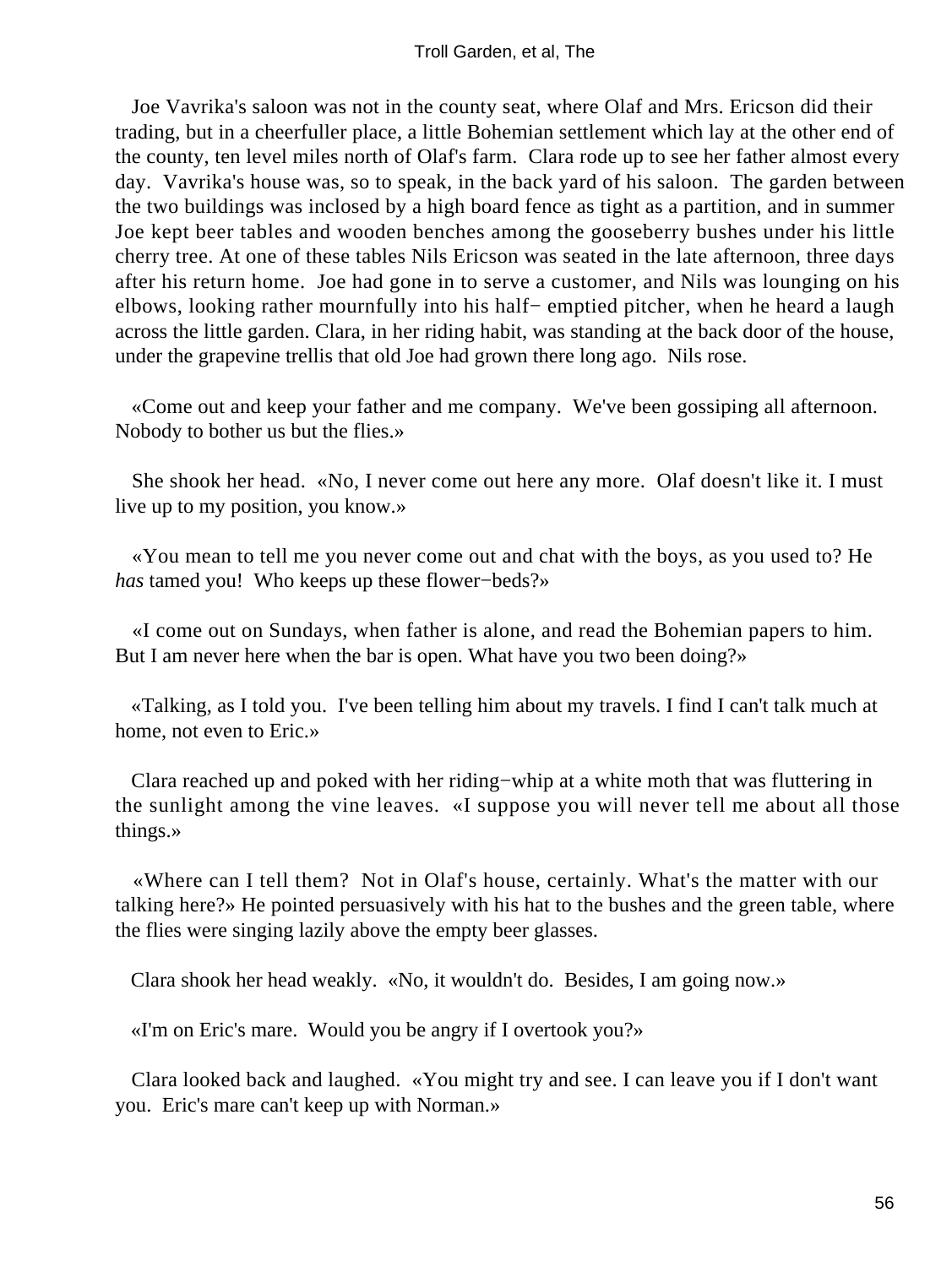#### Troll Garden, et al, The

 Nils went into the bar and attempted to pay his score. Big Joe, six feet four, with curly yellow hair and mustache, clapped him on the shoulder. «Not a Goddamn a your money go in my drawer, you hear? Only next time you bring your flute, te−te−te−te−te−ty.» Joe wagged his fingers in imitation of the flute player's position.

 «My Clara, she come all−a−time Sundays an' play for me. She not like to play at Ericson's place.» He shook his yellow curls and laughed. «Not a Goddamn a fun at Ericson's. You come a Sunday. You like−a fun. No forget de flute.» Joe talked very rapidly and always tumbled over his English. He seldom spoke it to his customers, and had never learned much.

 Nils swung himself into the saddle and trotted to the west of the village, where the houses and gardens scattered into prairie land and the road turned south. Far ahead of him, in the declining light, he saw Clara Vavrika's slender figure, loitering on horseback. He touched his mare with the whip, and shot along the white, level road, under the reddening sky. When he overtook Olaf's wife he saw that she had been crying. «What's the matter, Clara Vavrika?» he asked kindly.

 «Oh, I get blue sometimes. It was awfully jolly living there with father. I wonder why I ever went away.»

 Nils spoke in a low, kind tone that he sometimes used with women: «That's what I've been wondering these many years. You were the last girl in the country I'd have picked for a wife for Olaf. What made you do it, Clara?»

 «I suppose I really did it to oblige the neighbours» – Clara tossed her head. «People were beginning to wonder.»

«To wonder?»

 «Yes – why I didn't get married. I suppose I didn't like to keep them in suspense. I've discovered that most girls marry out of consideration for the neighbourhood.»

 Nils bent his head toward her and his white teeth flashed. «I'd have gambled that one girl I knew would say, 'Let the neighbourhood be damned.'»

 Clara shook her head mournfully. «You see, they have it on you, Nils; that is, if you're a woman. They say you're beginning to go off. That's what makes us get married: we can't stand the laugh.»

 Nils looked sidewise at her. He had never seen her head droop before. Resignation was the last thing he would have expected of her. «In your case, there wasn't something else?»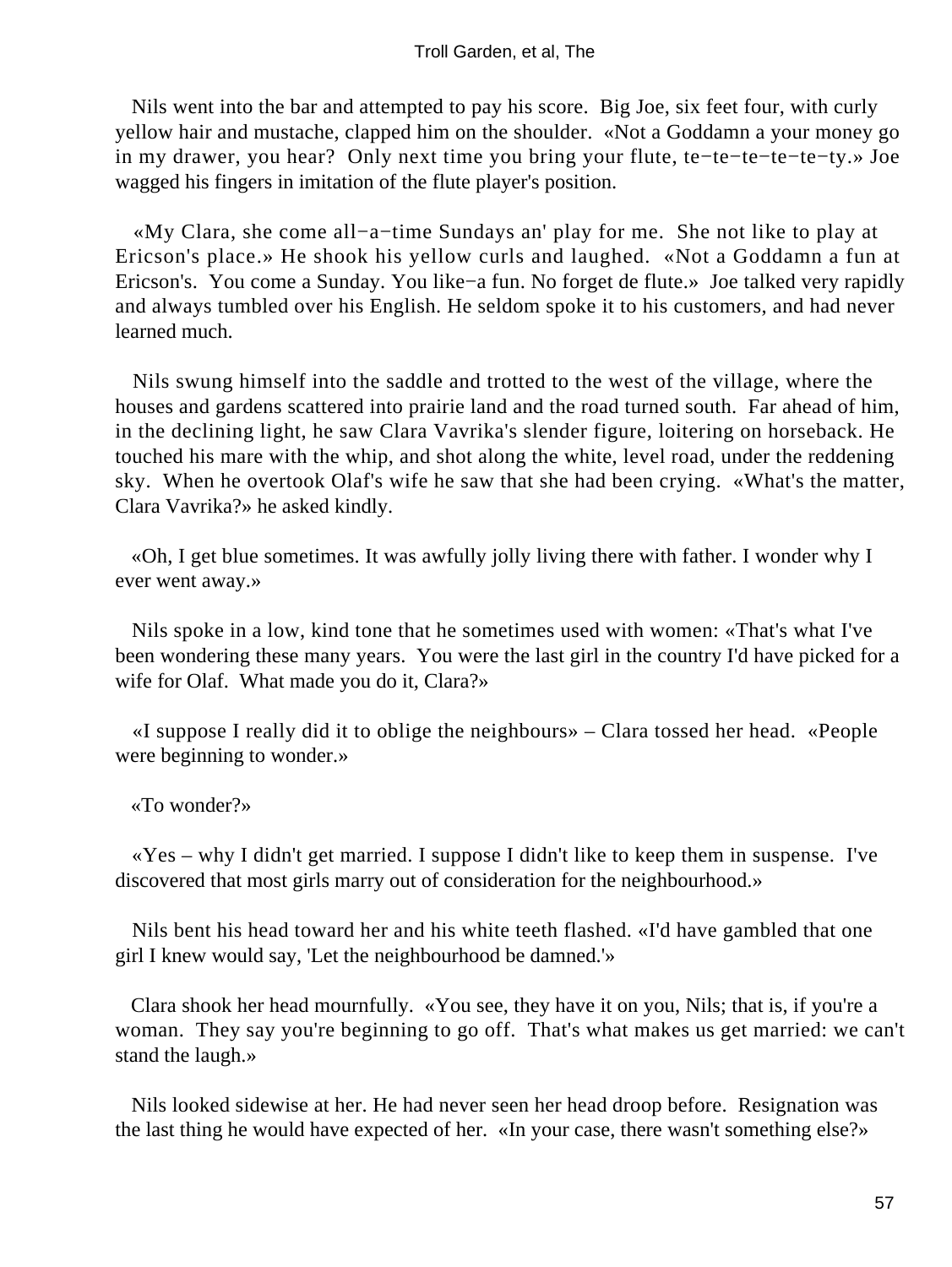«Something else?»

«I mean, you didn't do it to spite somebody? Somebody who didn't come back?»

 Clara drew herself up. «Oh, I never thought you'd come back. Not after I stopped writing to you, at least. *That* was all over, long before I married Olaf.»

 «It never occurred to you, then, that the meanest thing you could do to me was to marry Olaf?»

Clara laughed. «No; I didn't know you were so fond of Olaf.»

 Nils smoothed his horse's mane with his glove. «You know, Clara Vavrika, you are never going to stick it out. You'll cut away some day, and I've been thinking you might as well cut away with me.»

 Clara threw up her chin. «Oh, you don't know me as well as you think. I won't cut away. Sometimes, when I'm with father, I feel like it. But I can hold out as long as the Ericsons can. They've never got the best of me yet, and one can live, so long as one isn't beaten. If I go back to father, it's all up with Olaf in politics. He knows that, and he never goes much beyond sulking. I've as much wit as the Ericsons. I'll never leave them unless I can show them a thing or two.»

«You mean unless you can come it over them?»

 «Yes – unless I go away with a man who is cleverer than they are, and who has more money.»

 Nils whistled. «Dear me, you are demanding a good deal. The Ericsons, take the lot of them, are a bunch to beat. But I should think the excitement of tormenting them would have worn off by this time.»

«It has, I'm afraid,» Clara admitted mournfully.

 «Then why don't you cut away? There are more amusing games than this in the world. When I came home I thought it might amuse me to bully a few quarter sections out of the Ericsons; but I've almost decided I can get more fun for my money somewhere else.»

 Clara took in her breath sharply. «Ah, you have got the other will! That was why you came home!»

«No, it wasn't. I came home to see how you were getting on with Olaf.»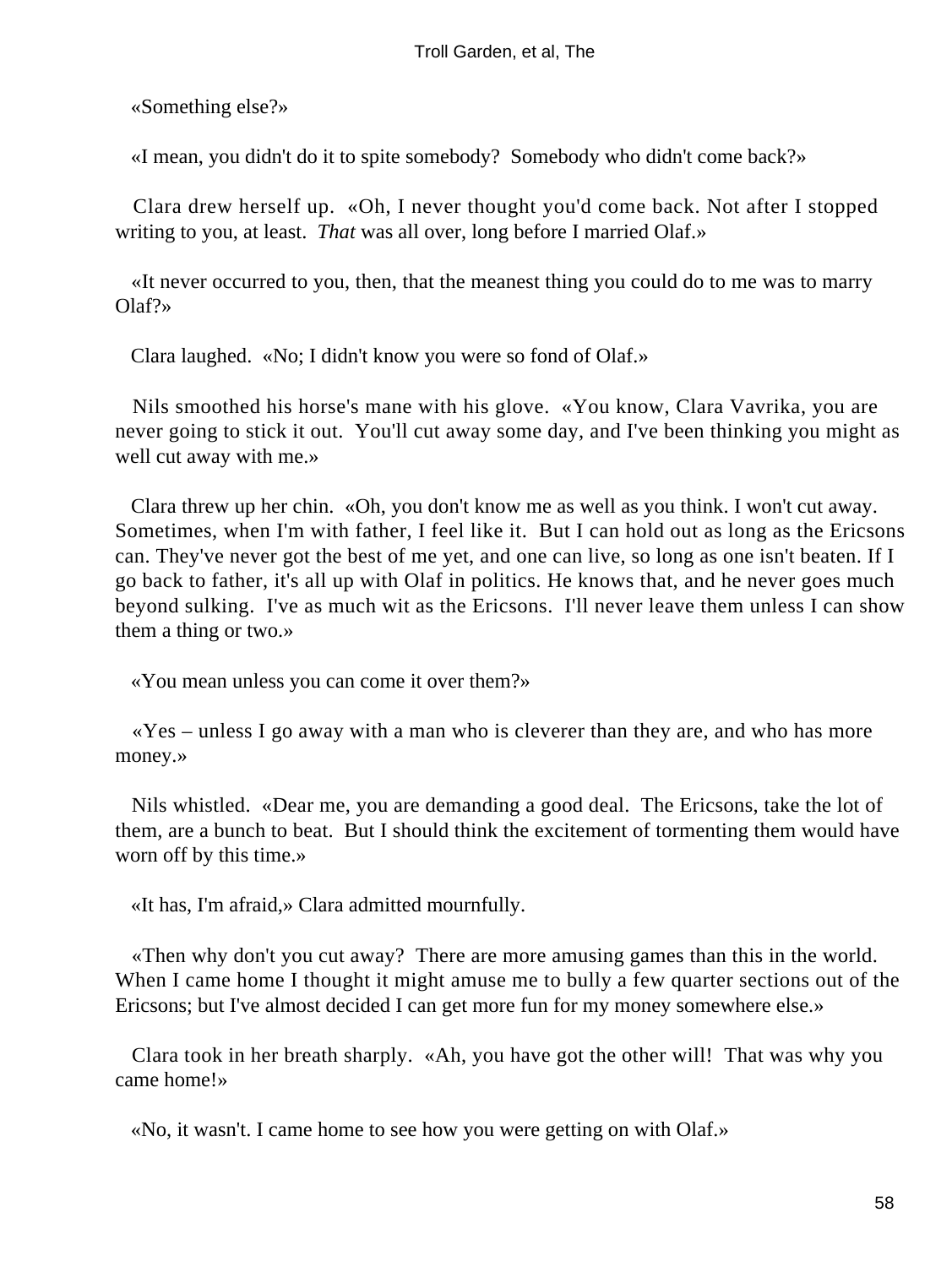Clara struck her horse with the whip, and in a bound she was far ahead of him. Nils dropped one word, «Damn!» and whipped after her; but she leaned forward in her saddle and fairly cut the wind. Her long riding skirt rippled in the still air behind her. The sun was just sinking behind the stubble in a vast, clear sky, and the shadows drew across the fields so rapidly that Nils could scarcely keep in sight the dark figure on the road. When he overtook her he caught her horse by the bridle. Norman reared, and Nils was frightened for her; but Clara kept her seat.

 «Let me go, Nils Ericson!» she cried. «I hate you more than any of them. You were created to torture me, the whole tribe of you – to make me suffer in every possible way.»

 She struck her horse again and galloped away from him. Nils set his teeth and looked thoughtful. He rode slowly home along the deserted road, watching the stars come out in the clear violet sky.

 They flashed softly into the limpid heavens, like jewels let fall into clear water. They were a reproach, he felt, to a sordid world. As he turned across the sand creek, he looked up at the North Star and smiled, as if there were an understanding between them. His mother scolded him for being late for supper.

*V*

 On Sunday afternoon Joe Vavrika, in his shirt sleeves arid carpet slippers, was sitting in his garden, smoking a long−tasseled porcelain pipe with a hunting scene painted on the bowl. Clara sat under the cherry tree, reading aloud to him from the, weekly Bohemian papers. She had worn a white muslin dress under her riding habit, and the leaves of the cherry tree threw a pattern of sharp shadows over her skirt. The black cat was dozing in the sunlight at her feet, and Joe's dachshund was scratching a hole under the scarlet geraniums and dreaming of badgers. Joe was filling his pipe for the third time since dinner, when he heard a knocking on the fence. He broke into a loud guffaw and unlatched the little door that led into the street. He did not call Nils by name, but caught him by the hand and dragged him in. Clara stiffened and the colour deepened under her dark skin. Nils, too, felt a little awkward. He had not seen her since the night when she rode away from him and left him alone on the level road between the fields. Joe dragged him to the wooden bench beside the green table.

 «You bring de flute,» he cried, tapping the leather case under Nils' arm. «Ah, das−a good' Now we have some liddle fun like old times. I got somet'ing good for you.» Joe shook his finger at Nils and winked his blue eye, a bright clear eye, full of fire, though the tiny bloodvessels on the ball were always a little distended. «I got somet'ing for you from» – he paused and waved his hand – «Hongarie. You know Hongarie? You wait!» He pushed Nils down on the bench, and went through the back door of his saloon.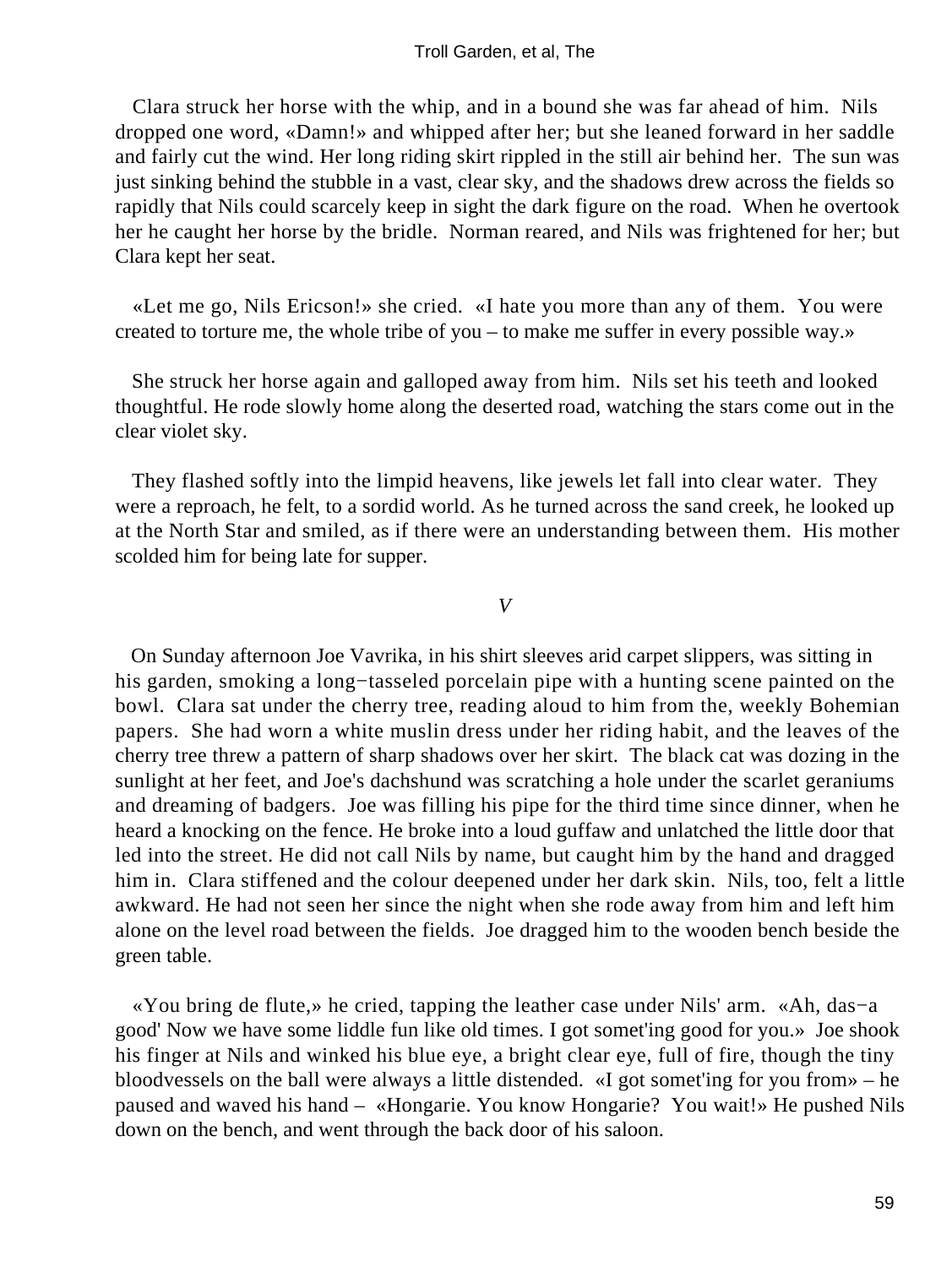## Troll Garden, et al, The

 Nils looked at Clara, who sat frigidly with her white skirts drawn tight about her. «He didn't tell you he had asked me to come, did he? He wanted a party and proceeded to arrange it. Isn't he fun? Don't be cross; let's give him a good time.»

 Clara smiled and shook out her skirt. «Isn't that like Father? And he has sat here so meekly all day. Well, I won't pout. I'm glad you came. He doesn't have very many good times now any more. There are so few of his kind left. The second generation are a tame lot.»

 Joe came back with a flask in one hand and three wine glasses caught by the stems between the fingers of the other. These he placed on the table with an air of ceremony, and, going behind Nils, held the flask between him and the sun, squinting into it admiringly. «You know dis, Tokai? A great friend of mine, he bring dis to me, a present out of Hongarie. You know how much it cost, dis wine? Chust so much what it weigh in gold. Nobody but de nobles drink him in Bohemie. Many, many years I save him up, dis Tokai.» Joe whipped out his official corkscrew and delicately removed the cork. «De old man die what bring him to me, an' dis wine he lay on his belly in my cellar an' sleep. An' now,» carefully pouring out the heavy yellow wine, «an' now he wake up; and maybe he wake us up, too!» He carried one of the glasses to his daughter and presented it with great gallantry.

 Clara shook her head, but, seeing her father's disappointment, relented. «You taste it first. I don't want so much.»

 Joe sampled it with a beatific expression, and turned to Nils. «You drink him slow, dis wine. He very soft, but he go down hot. You see!»

 After a second glass Nils declared that he couldn't take any more without getting sleepy. «Now get your fiddle, Vavrika,» he said as he opened his flute case.

 But Joe settled back in his wooden rocker and wagged his big carpet slipper. «No−no−no−no−no−no−no! No play fiddle now any more: too much ache in de finger,» waving them, «all−a−time rheumatic. You play de flute, te−tety−tetety−te. Bohemie songs.»

 «I've forgotten all the Bohemian songs I used to play with you and Johanna. But here's one that will make Clara pout. You remember how her eyes used to snap when we called her the Bohemian Girl?» Nils lifted his flute and began «When Other Lips and Other Hearts,» and Joe hummed the air in a husky baritone, waving his carpet slipper. «Oh−h−h, das−a fine music,» he cried, clapping his hands as Nils finished. «Now 'Marble Halls, Marble Halls'! Clara, you sing him.»

Clara smiled and leaned back in her chair, beginning softly:

I dreamt that I dwelt in ma−a−arble halls, With vassals and serfs at my knee,"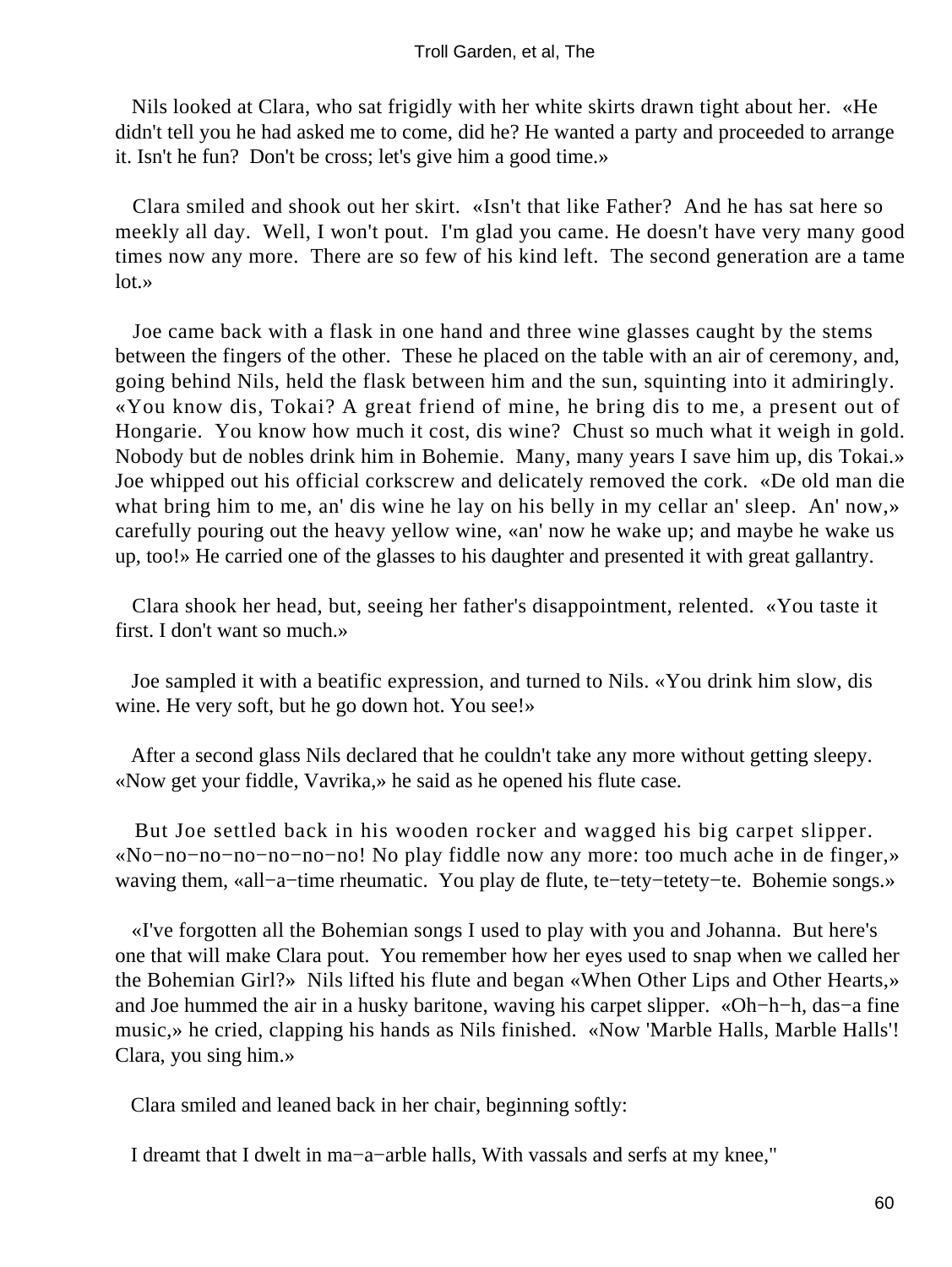and Joe hummed like a big bumblebee.

 «There's one more you always played,» Clara said quietly, «I remember that best.» She locked her hands over her knee and began «The Heart Bowed Down,» and sang it through without groping for the words. She was singing with a good deal of warmth when she came to the end of the old song:

«For memory is the only friend That grief can call its own.»

 Joe flashed out his red silk handkerchief and blew his nose, shaking his head. «No−no−no−no−no−no−no! Too sad, too sad! I not like−a dat. Play quick somet'ing gay now.»

 Nils put his lips to the instrument, and Joe lay back in his chair, laughing and singing, «Oh, Evelina, Sweet Evelina!» Clara laughed, too. Long ago, when she and Nils went to high school, the model student of their class was a very homely girl in thick spectacles. Her name was Evelina Oleson; she had a long, swinging walk which somehow suggested the measure of that song, and they used mercilessly to sing it at her.

 «Dat ugly Oleson girl, she teach in de school,» Joe gasped, «an' she still walks chust like dat, yup−a, yup−a, yup−a, chust like a camel she go! Now, Nils, we have some more li'l drink. Oh, yes−yes−yes−yes−yes−yes−*yes*! Dis time you haf to drink, and Clara she haf to, so she show she not jealous. So, we all drink to your girl. You not tell her name, eh? No−no−no, I no make you tell. She pretty, eh? She make good sweetheart? I bet!» Joe winked and lifted his glass. «How soon you get married?»

Nils screwed up his eyes. «That I don't know. When she says.»

 Joe threw out his chest. «Das−a way boys talks. No way for mans. Mans say, 'You come to de church, an' get a hurry on you.' Das−a way mans talks.»

 «Maybe Nils hasn't got enough to keep a wife,» put in Clara ironically. «How about that, Nils?» she asked him frankly, as if she wanted to know.

Nils looked at her coolly, raising one eyebrow. «oh, I can keep her, all right.»

«The way she wants to be kept?»

«With my wife, I'll decide that,» replied Nils calmly. «I'll give her what's good for her.»

 Clara made a wry face. «You'll give her the strap, I expect, like old Peter Oleson gave his wife.»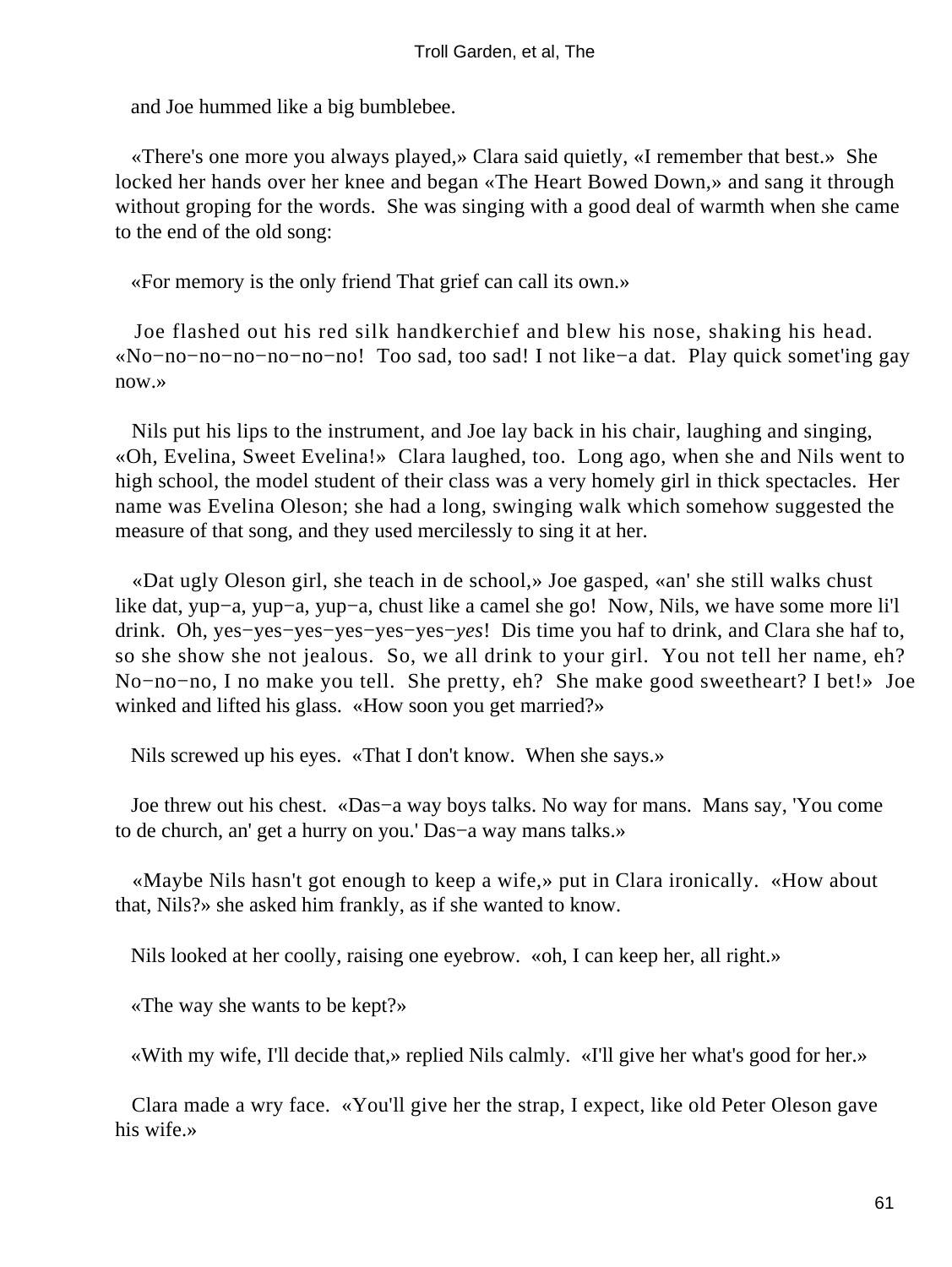«When she needs it,» said Nils lazily, locking his hands behind his head and squinting up through the leaves of the cherry tree. «Do you remember the time I squeezed the cherries all over your clean dress, and Aunt Johanna boxed my ears for me? My gracious, weren't you mad! You had both hands full of cherries, and I squeezed 'em and made the juice fly all over you. I liked to have fun with you; you'd get so mad.»

 «We *did* have fun, didn't we? None of the other kids ever had so much fun. We knew how to play.»

 Nils dropped his elbows on the table and looked steadily across at her. «I've played with lots of girls since, but I haven't found one who was such good fun.»

 Clara laughed. The late afternoon sun was shining full in her face, and deep in the back of her eyes there shone something fiery, like the yellow drops of Tokai in the brown glass bottle. «Can you still play, or are you only pretending?»

«I can play better than I used to, and harder.»

 «Don't you ever work, then?» She had not intended to say it. It slipped out because she was confused enough to say just the wrong thing.

 «I work between times.» Nils' steady gaze still beat upon her. «Don't you worry about my working, Mrs. Ericson. You're getting like all the rest of them.» He reached his brown, warm hand across the table and dropped it on Clara's, which was cold as an icicle. «Last call for play, Mrs. Ericson!» Clara shivered, and suddenly her hands and cheeks grew warm. Her fingers lingered in his a moment, and they looked at each other earnestly. Joe Vavrika had put the mouth of the bottle to his lips and was swallowing the last drops of the Tokai, standing. The sun, just about to sink behind his shop, glistened on the bright glass, on his flushed face and curly yellow hair. «Look,» Clara whispered, «that's the way I want to grow old.»

*VI*

 On the day of Olaf Ericson's barn−raising, his wife, for once in a way, rose early. Johanna Vavrika had been baking cakes and frying and boiling and spicing meats for a week beforehand, but it was not until the day before the party was to take place that Clara showed any interest in it. Then she was seized with one of her fitful spasms of energy, and took the wagon and little Eric and spent the day on Plum Creek, gathering vines and swamp goldenrod to decorate the barn.

 By four o'clock in the afternoon buggies and wagons began to arrive at the big unpainted building in front of Olaf's house. When Nils and his mother came at five, there were more than fifty people in the barn, and a great drove of children. On the ground floor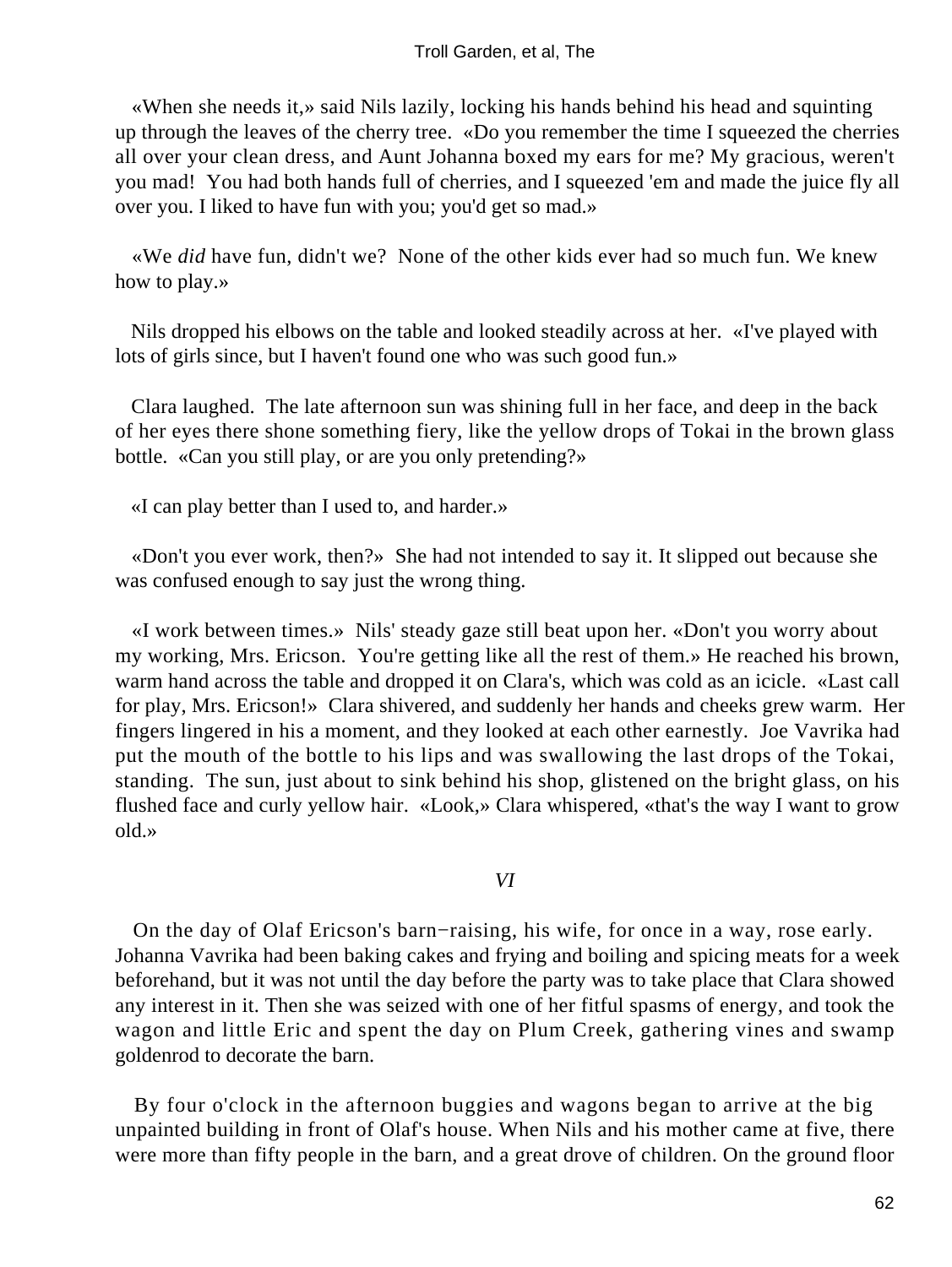stood six long tables, set with the crockery of seven flourishing Ericson families, lent for the occasion. In the middle of each table was a big yellow pumpkin, hollowed out and filled with woodbine. In one corner of the barn, behind a pile of green− and−white striped watermelons, was a circle of chairs for the old people; the younger guests sat on bushel measures or barbed−wire spools, and the children tumbled about in the haymow. The box stalls Clara had converted into booths. The framework was hidden by goldenrod and sheaves of wheat, and the partitions were covered 'With wild grapevines full of fruit. At one of these Johanna Vavrika watched over her cooked meats, enough to provision an army; and at the next her kitchen girls had ranged the ice−cream freezers, and Clara was already cutting pies and cakes against the hour of serving. At the third stall, little Hilda, in a bright pink lawn dress, dispensed lemonade throughout the afternoon. Olaf, as a public man, had thought it inadvisable to serve beer in his barn; but Joe Vavrika had come over with two demijohns concealed in his buggy, and after his arrival the wagon shed was much frequented by the men.

 «Hasn't Cousin Clara fixed things lovely?» little Hilda whispered, when Nils went up to her stall and asked for lemonade.

 Nils leaned against the booth, talking to the excited little girl and watching the people. The barn faced the west, and the sun, pouring in at the big doors, filled the whole interior with a golden light, through which filtered fine particles of dust from the haymow, where the children were romping. There was a great chattering from the stall where Johanna Vavrika exhibited to the admiring women her platters heaped with fried chicken, her roasts of beef, boiled tongues, and baked hams with cloves stuck in the crisp brown fat and garnished with tansy and parsley. The older women, having assured themselves that there were twenty kinds of cake, not counting cookies, and three dozen fat pies, repaired to the corner behind the pile of watermelons, put on their white aprons, and fell to their knitting and fancywork. They were a fine company of old women, and a Dutch painter would have loved to find them there together, where the sun made bright patches on the floor and sent long, quivering shafts of gold through the dusky shade up among the rafters. There were fat, rosy old women who looked hot in their best black dresses; spare, alert old women with brown, dark−veined hands; and several of almost heroic frame, not less massive than old Mrs. Ericson herself. Few of them wore glasses, and old Mrs. Svendsen, a Danish woman, who was quite bald, wore the only cap among them. Mrs. Oleson, who had twelve big grandchildren, could still show two braids of yellow hair as thick as her own wrists. Among all these grandmothers there were more brown heads than white. They all had a pleased, prosperous air, as if they were more than satisfied with themselves and with life. Nils, leaning against Hilda's lemonade stand, watched them as they sat chattering in four languages, their fingers never lagging behind their tongues.

 «Look at them over there,» he whispered, detaining Clara as she passed him. «Aren't they the Old Guard? I've just counted thirty hands. I guess they've wrung many a chicken's neck and warmed many a boy's jacket for him in their time.»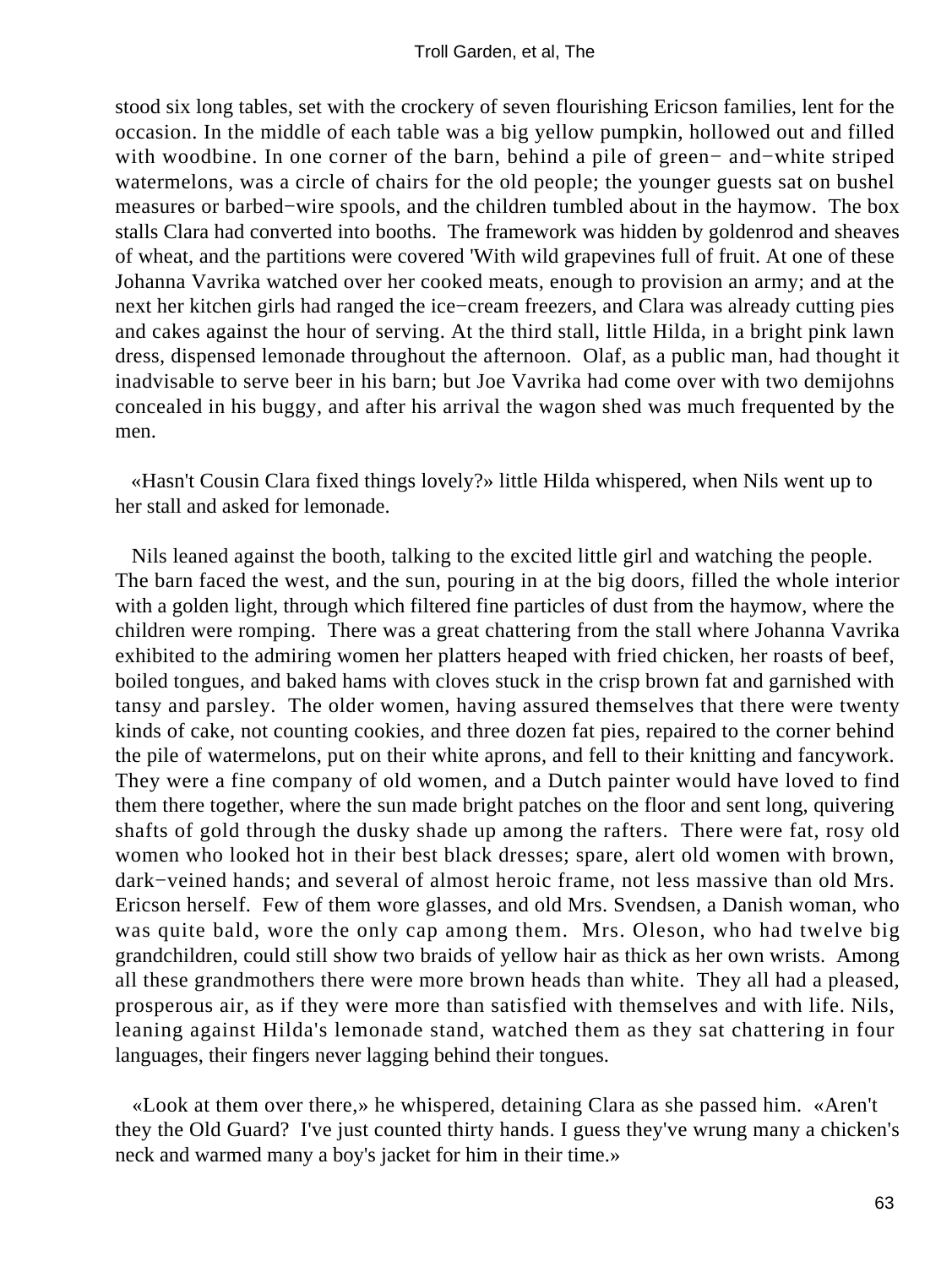In reality he fell into amazement when he thought of the Herculean labours those fifteen pairs of hands had performed: of the cows they had milked, the butter they had made, the gardens they had planted, the children and grandchildren they had tended, the brooms they had worn out, the mountains of food they had cooked. It made him dizzy. Clara Vavrika smiled a hard, enigmatical smile at him and walked rapidly away. Nils' eyes followed her white figure as she went toward the house. He watched her walking alone in the sunlight, looked at her slender, defiant shoulders and her little hard−set head with its coils of blue−black hair. «No,» he reflected; «she'd never be like them, not if she lived here a hundred years. She'd only grow more bitter. You can't tame a wild thing; you can only chain it. People aren't all alike. I mustn't lose my nerve.» He gave Hilda's pigtail a parting tweak and set out after Clara. «Where to?» he asked, as he came upon her in the kitchen.

«I'm going to the cellar for preserves.»

 «Let me go with you. I never get a moment alone with you. Why do you keep out of my way?»

Clara laughed. «I don't usually get in anybody's way.»

 Nils followed her down the stairs and to the far corner of the cellar, where a basement window let in a stream of light. From a swinging shelf Clara selected several glass jars, each labeled in Johanna's careful hand. Nils took up a brown flask. «What's this? It looks good.»

 «It is. It's some French brandy father gave me when I was married. Would you like some? Have you a corkscrew? I'll get glasses.»

 When she brought them, Nils took them from her and put them down on the window−sill. «Clara Vavrika, do you remember how crazy I used to be about you?»

 Clara shrugged her shoulders. «Boys are always crazy about somebody or another. I dare say some silly has been crazy about Evelina Oleson. You got over it in a hurry.»

 «Because I didn't come back, you mean? I had to get on, you know, and it was hard sledding at first. Then I heard you'd married Olaf.»

«And then you stayed away from a broken heart,» Clara laughed.

 «And then I began to think about you more than I had since I first went away. I began to wonder if you were really as you had seemed to me when I was a boy. I thought I'd like to see. I've had lots of girls, but no one ever pulled me the same way. The more I thought about you, the more I remembered how it used to be – like hearing a wild tune you can't resist, calling you out at night. It had been a long while since anything had pulled me out of my boots, and I wondered whether anything ever could again.» Nils thrust his hands into his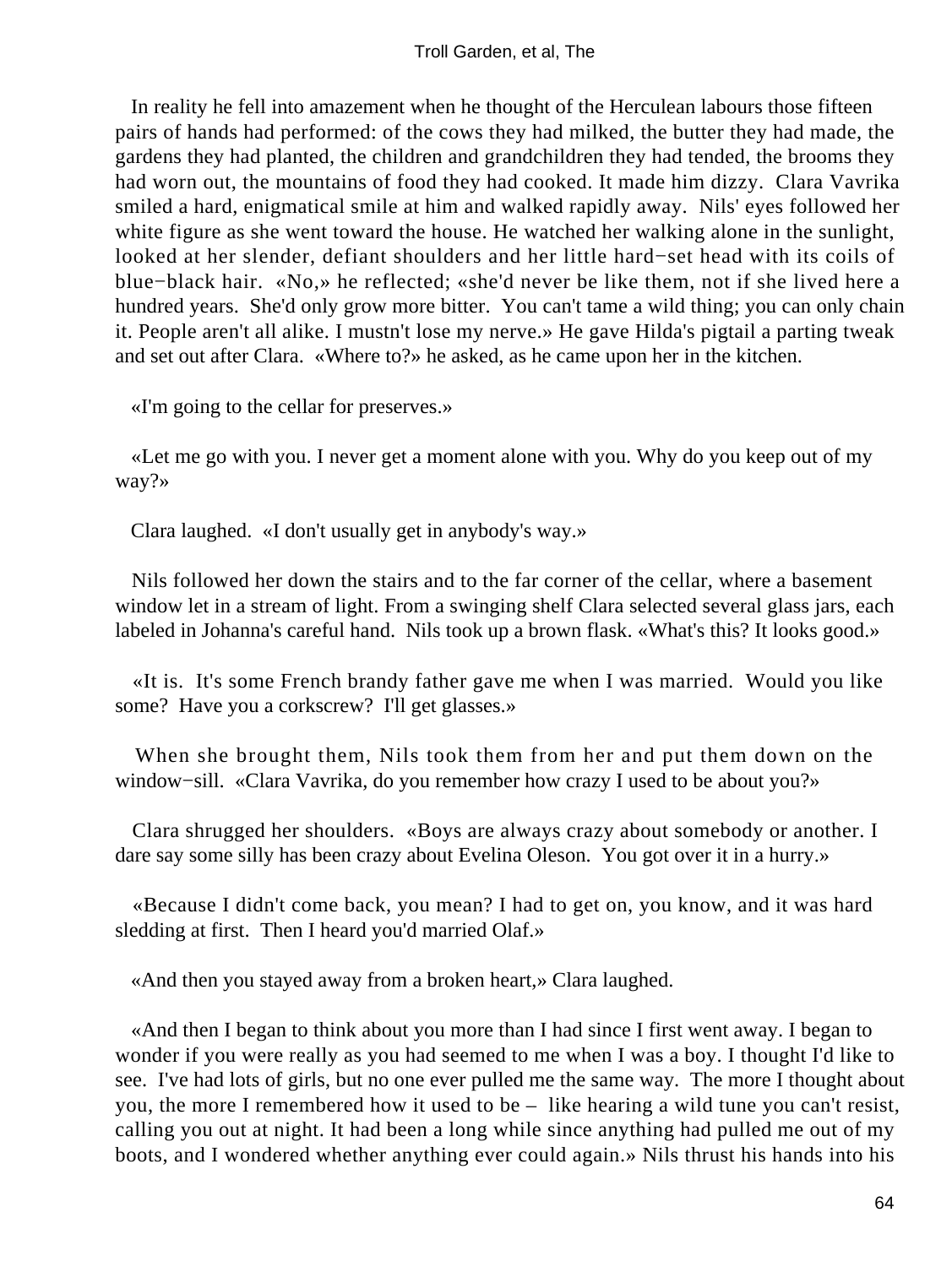coat pockets and squared his shoulders, as his mother sometimes squared hers, as Olaf, in a clumsier manner, squared his. «So I thought I'd come back and see. Of course the family have tried to do me, and I rather thought I'd bring out father's will and make a fuss. But they can have their old land; they've put enough sweat into it.» He took the flask and filled the two glasses carefully to the brim. «I've found out what I want from the Ericsons. Drink *skoal*, Clara.» He lifted his glass, and Clara took hers with downcast eyes. «Look at me, Clara Vavrika. *Skoal!*»

She raised her burning eyes and answered fiercely: «*Skoal!*»

 The barn supper began at six o'clock and lasted for two hilarious hours. Yense Nelson had made a wager that he could eat two whole fried chickens, and he did. Eli Swanson stowed away two whole custard pies, and Nick Hermanson ate a chocolate layer cake to the last crumb. There was even a cooky contest among the children, and one thin, slablike Bohemian boy consumed sixteen and won the prize, a gingerbread pig which Johanna Vavrika had carefully decorated with red candies and burnt sugar. Fritz Sweiheart, the German carpenter, won in the pickle contest, but he disappeared soon after supper and was not seen for the rest of the evening. Joe Vavrika said that Fritz could have managed the pickles all right, but he had sampled the demijohn in his buggy too often before sitting down to the table.

 While the supper was being cleared away the two fiddlers began to tune up for the dance. Clara was to accompany them on her old upright piano, which had been brought down from her father's. By this time Nils had renewed old acquaintances. Since his interview with Clara in the cellar, he had been busy telling all the old women how young they looked, and all the young ones how pretty they were, and assuring the men that they had here the best farmland in the world. He had made himself so agreeable that old Mrs. Ericson's friends began to come up to her and tell how lucky she was to get her smart son back again, and please to get him to play his flute. Joe Vavrika, who could still play very well when he forgot that he had rheumatism, caught up a fiddle from Johnny Oleson and played a crazy Bohemian dance tune that set the wheels going. When he dropped the bow every one was ready to dance.

 Olaf, in a frock coat and a solemn made−up necktie, led the grand march with his mother. Clara had kept well out of *that* by sticking to the piano. She played the march with a pompous solemnity which greatly amused the prodigal son, who went over and stood behind her.

 «Oh, aren't you rubbing it into them, Clara Vavrika? And aren't you lucky to have me here, or all your wit would be thrown away.»

«I'm used to being witty for myself. It saves my life.»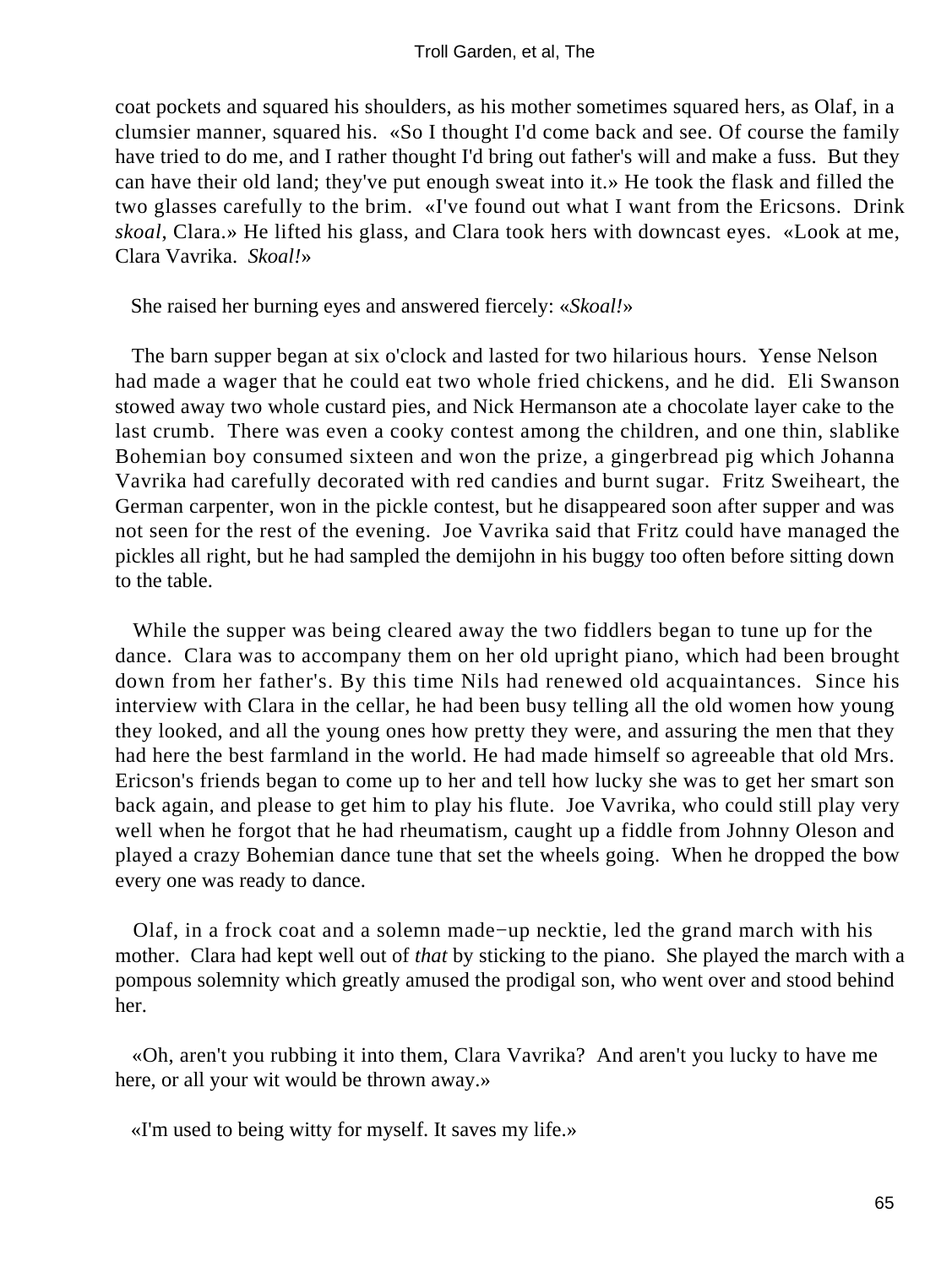The fiddles struck up a polka, and Nils convulsed Joe Vavrika by leading out Evelina Oleson, the homely schoolteacher. His next partner was a very fat Swedish girl, who, although she was an heiress, had not been asked for the first dance, but had stood against the wall in her tight, high−heeled shoes, nervously fingering a lace handkerchief. She was soon out of breath, so Nils led her, pleased and panting, to her seat, and went over to the piano, from which Clara had been watching his gallantry. «Ask Olena Yenson,» she whispered. «She waltzes beautifully.»

 Olena, too, was rather inconveniently plump, handsome in a smooth, heavy way, with a fine colour and good−natured, sleepy eyes. She was redolent of violet sachet powder, and had warm, soft, white hands, but she danced divinely, moving as smoothly as the tide coming in. «There, that's something like,» Nils said as he released her. «You'll give me the next waltz, won't you? Now I must go and dance with my little cousin.»

 Hilda was greatly excited when Nils went up to her stall and held out his arm. Her little eyes sparkled, but she declared that she could not leave her lemonade. Old Mrs. Ericson, who happened along at this moment, said she would attend to that, and Hilda came out, as pink as her pink dress. The dance was a schottische, and in a moment her yellow braids were fairly standing on end. «Bravo!» Nils cried encouragingly. «Where did you learn to dance so nicely?»

«My Cousin Clara taught me,» the little girl panted.

 Nils found Eric sitting with a group of boys who were too awkward or too shy to dance, and told him that he must dance the next waltz with Hilda.

 The boy screwed up his shoulders. «Aw, Nils, I can't dance. My feet are too big; I look silly.»

«Don't be thinking about yourself. It doesn't matter how boys look.»

 Nils had never spoken to him so sharply before, and Eric made haste to scramble out of his corner and brush the straw from his coat.

 Clara nodded approvingly. «Good for you, Nils. I've been trying to get hold of him. They dance very nicely together; I sometimes play for them.»

 «I'm obliged to you for teaching him. There's no reason why he should grow up to be a lout.»

 «He'll never be that. He's more like you than any of them. Only he hasn't your courage.» From her slanting eyes Clara shot forth one of those keen glances, admiring and at the same time challenging, which she seldom bestowed on any one, and which seemed to say, «Yes, I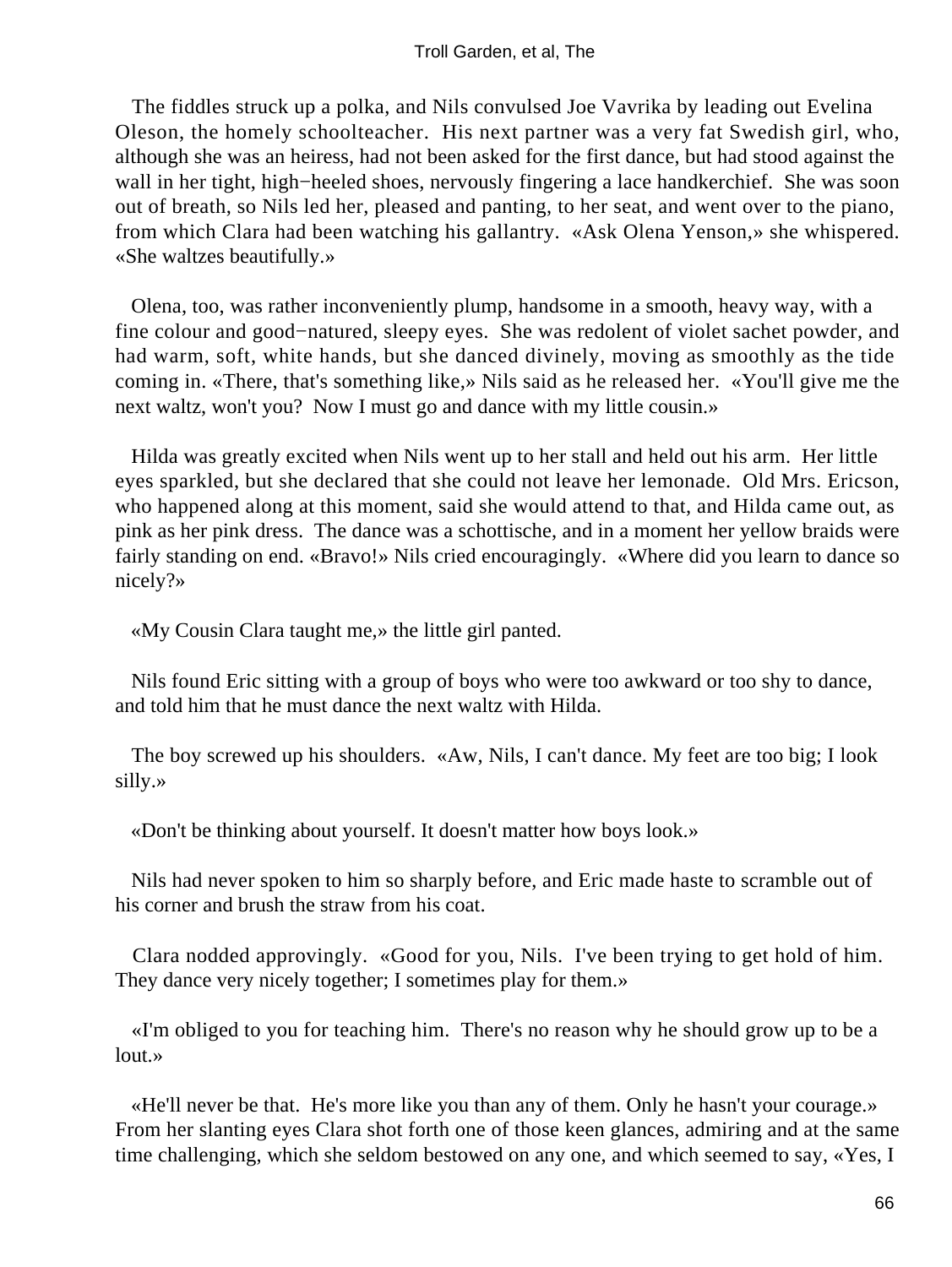admire you, but I am your equal.»

 Clara was proving a much better host than Olaf, who, once the supper was over, seemed to feel no interest in anything but the lanterns. He had brought a locomotive headlight from town to light the revels, and he kept skulking about as if he feared the mere light from it might set his new barn on fire. His wife, on the contrary, was cordial to every one, was animated and even gay. The deep salmon colour in her cheeks burned vividly, and her eyes were full of life. She gave the piano over to the fat Swedish heiress, pulled her father away from the corner where he sat gossiping with his cronies, and made him dance a Bohemian dance with her. In his youth Joe had been a famous dancer, and his daughter got him so limbered up that every one sat around and applauded them. The old ladies were particularly delighted, and made them go through the dance again. From their corner where they watched and commented, the old women kept time with their feet and hands, and whenever the fiddles struck up a new air old Mrs. Svendsen's white cap would begin to bob.

 Clara was waltzing with little Eric when Nils came up to them, brushed his brother aside, and swung her out among the dancers. "Remember how we used to waltz on rollers at the old skating rink in town? I suppose people don't do that any more. We used to keep it up for hours. You know, we never did moon around as other boys and girls did. It was dead serious with us from the beginning. When we were most in love with each other, we used to fight. You were always pinching people; your fingers were like little nippers.

 A regular snapping turtle, you were. Lord, how you'd like Stockholm! Sit out in the streets in front of cafes and talk all night in summer. just like a reception – officers and ladies and funny English people. Jolliest people in the world, the Swedes, once you get them going. Always drinking things – champagne and stout mixed, half−and−half, serve it out of big pitchers, and serve plenty. Slow pulse, you know; they can stand a lot. Once they light up, they're glowworms, I can tell you."

«All the same, you don't really like gay people.»

«*I* don't?»

 «No; I could tell that when you were looking at the old women there this afternoon. They're the kind you really admire, after all; women like your mother. And that's the kind you'll marry.»

 "Is it, Miss Wisdom? You'll see who I'll marry, and she won't have a domestic virtue to bless herself with. She'll be a snapping turtle, and she'll be a match for me. All the same, they're a fine bunch of old dames over there. You admire them yourself

«No, I don't; I detest them.»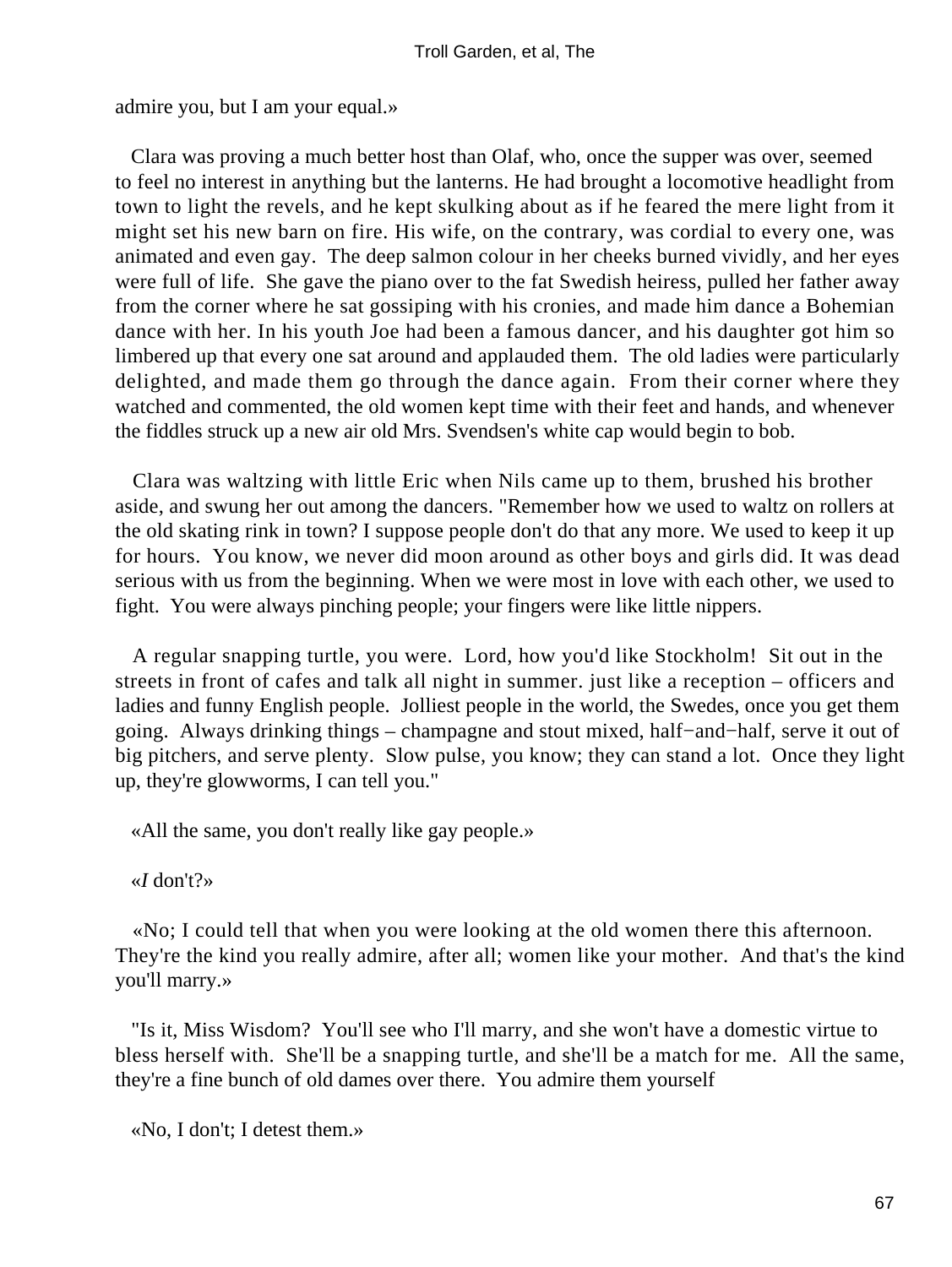«You won't, when you look back on them from Stockholm or Budapest. Freedom settles all that. Oh, but you're the real Bohemian Girl, Clara Vavrika!» Nils laughed down at her sullen frown and began mockingly to sing:

«Oh, how could a poor gypsy maiden like me Expect the proud bride of a baron to be?»

Clara clutched his shoulder. «Hush, Nils; every one is looking at you.»

 «I don't care. They can't gossip. It's all in the family, as the Ericsons say when they divide up little Hilda's patrimony amongst them. Besides, we'll give them something to talk about when we hit the trail. Lord, it will be a godsend to them! They haven't had anything so interesting to chatter about since the grasshopper year. It'll give them a new lease of life. And Olaf won't lose the Bohemian vote, either. They'll have the laugh on him so that they'll vote two apiece. They'll send him to Congress. They'll never forget his barn party, or us. They'll always remember us as we're dancing together now. We're making a legend. Where's my waltz, boys?» he called as they whirled past the fiddlers.

 The musicians grinned, looked at each other, hesitated, and began a new air; and Nils sang with them, as the couples fell from a quick waltz to a long, slow glide:

 «When other lips and other hearts Their tale of love shall tell, In language whose excess imparts The power they feel so well.»

 The old women applauded vigorously. «What a gay one he is, that Nils!» And old Mrs. Svendsen's cap lurched dreamily from side to side to the flowing measure of the dance.

Of days that have as ha−a−p−py been, And you'll remember me."

## *VII*

 The moonlight flooded that great, silent land. The reaped fields lay yellow in it. The straw stacks and poplar windbreaks threw sharp black shadows. The roads were white rivers of dust. The sky was a deep, crystalline blue, and the stars were few and faint. Everything seemed to have succumbed, to have sunk to sleep, under the great, golden, tender, midsummer moon. The splendour of it seemed to transcend human life and human fate. The senses were too feeble to take it in, and every time one looked up at the sky one felt unequal to it, as if one were sitting deaf under the waves of a great river of melody. Near the road, Nils Ericson was lying against a straw stack in Olaf's wheat field. His own life seemed strange and unfamiliar to him, as if it were something he had read about, or dreamed, and forgotten. He lay very still, watching the white road that ran in front of him, lost itself among the fields, and then, at a distance, reappeared over a little hill. At last, against this white band he saw something moving rapidly, and he got up and walked to the edge of the field. «She is passing the row of poplars now,» he thought. He heard the padded beat of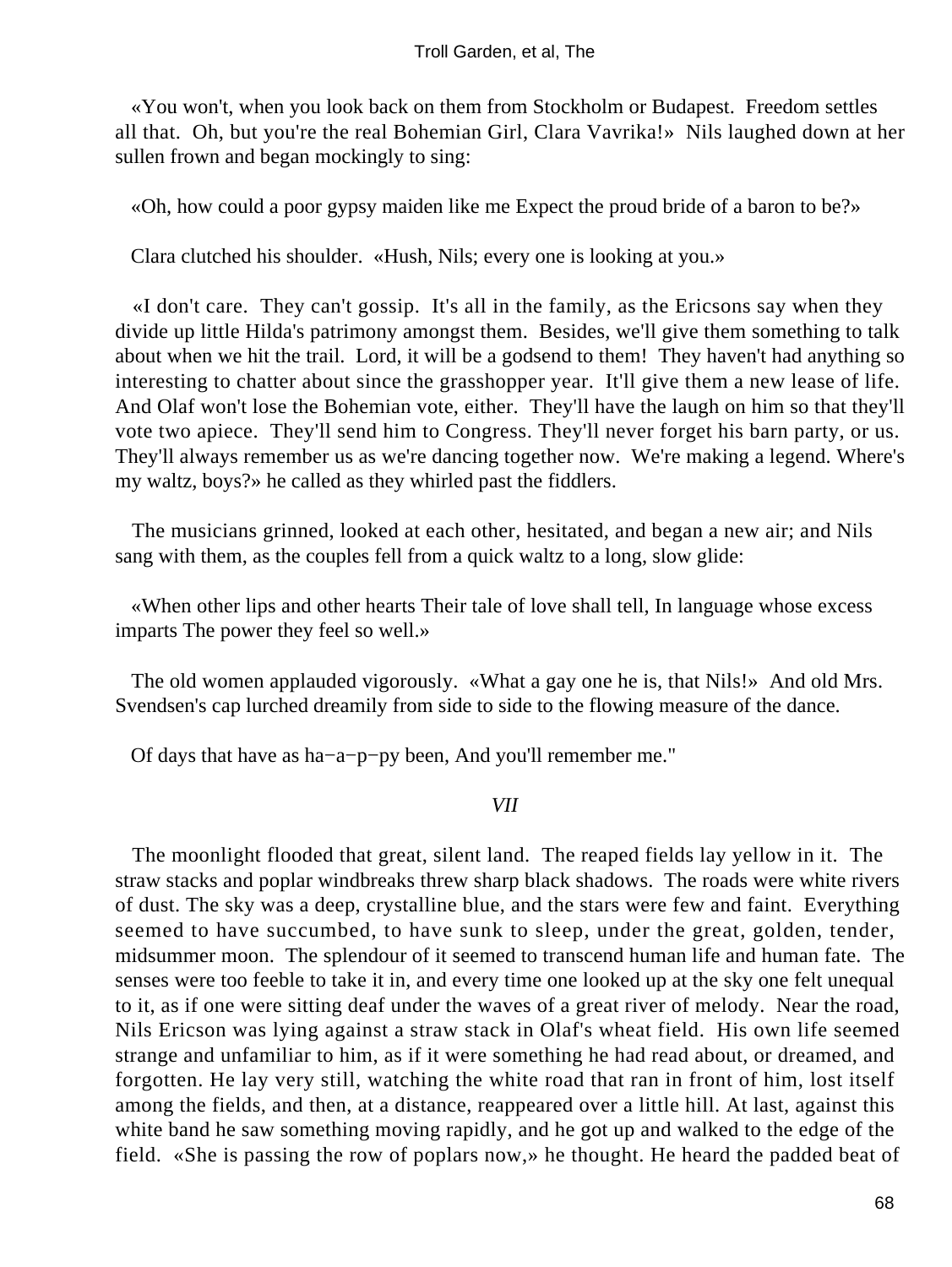hoofs along the dusty road, and as she came into sight he stepped out and waved his arms. Then, for fear of frightening the horse, he drew back and waited. Clara had seen him, and she came up at a walk. Nils took the horse by the bit and stroked his neck.

 «What are you doing out so late, Clara Vavrika? I went to the house, but Johanna told me you had gone to your father's.»

«Who can stay in the house on a night like this? Aren't you out yourself?»

«Ah, but that's another matter.»

Nils turned the horse into the field.

«What are you doing? Where are you taking Norman?»

 «Not far, but I want to talk to you tonight; I have something to say to you. I can't talk to you at the house, with Olaf sitting there on the porch, weighing a thousand tons.»

 Clara laughed. «He won't be sitting there now. He's in bed by this time, and asleep – weighing a thousand tons.»

 Nils plodded on across the stubble. «Are you really going to spend the rest of your life like this, night after night, summer after summer? Haven't you anything better to do on a night like this than to wear yourself and Norman out tearing across the country to your father's and back? Besides, your father won't live forever, you know. His little place will be shut up or sold, and then you'll have nobody but the Ericsons. You'll have to fasten down the hatches for the winter then.»

 Clara moved her head restlessly. «Don't talk about that. I try never to think of it. If I lost Father I'd lose everything, even my hold over the Ericsons.»

 «Bah! You'd lose a good deal more than that. You'd lose your race, everything that makes you yourself. You've lost a good deal of it now.»

«Of what?»

«Of your love of life, your capacity for delight.»

 Clara put her hands up to her face. «I haven't, Nils Ericson, I haven't! Say anything to me but that. I won't have it!» she declared vehemently.

 Nils led the horse up to a straw stack, and turned to Clara, looking at her intently, as he had looked at her that Sunday afternoon at Vavrika's. «But why do you fight for that so?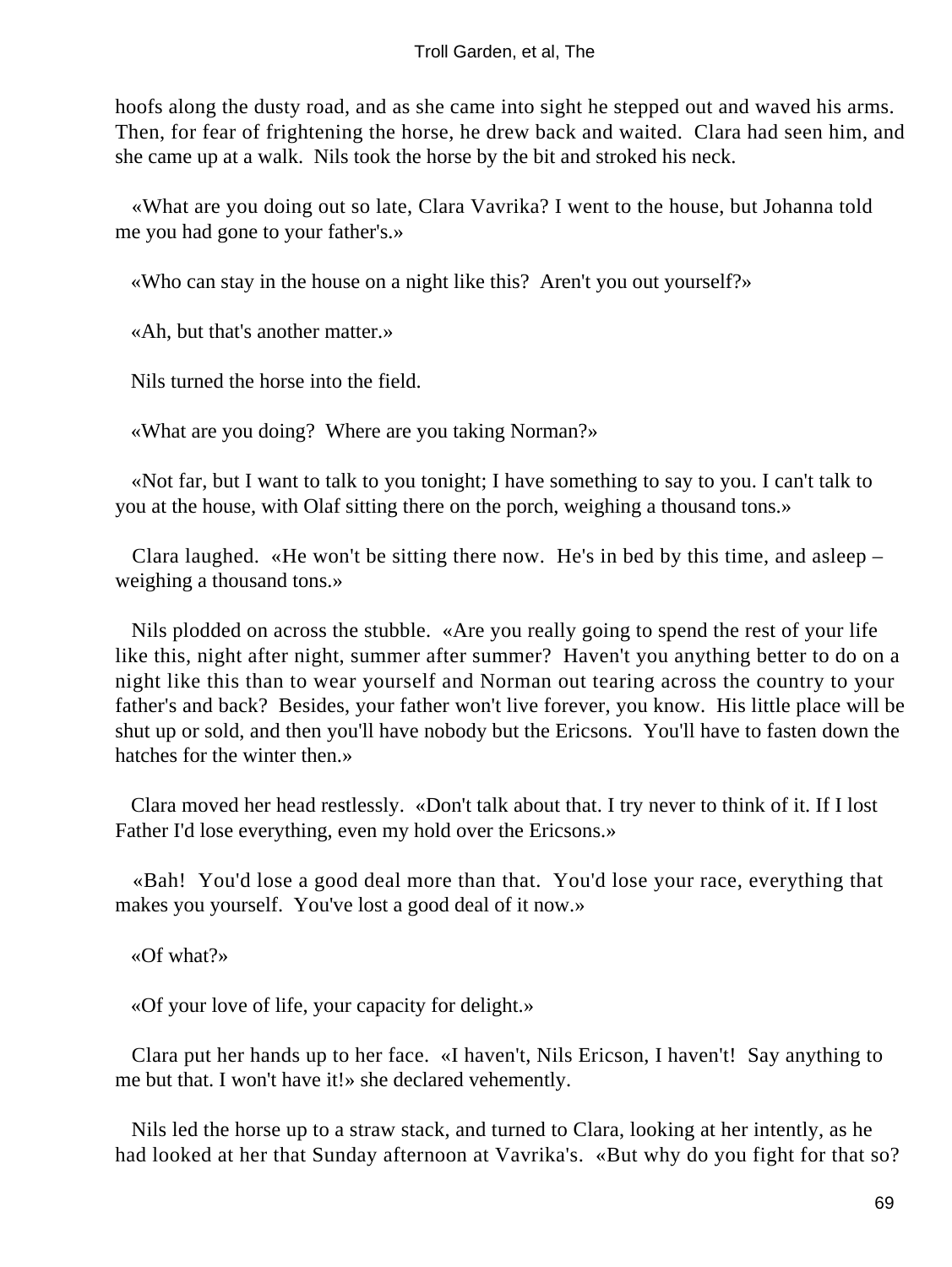## Troll Garden, et al, The

What good is the power to enjoy, if you never enjoy? Your hands are cold again; what are you afraid of all the time? Ah, you're afraid of losing it; that's what's the matter with you! And you will, Clara Vavrika, you will! When I used to know you – listen; you've caught a wild bird in your hand, haven't you, and felt its heart beat so hard that you were afraid it would shatter its little body to pieces? Well, you used to be just like that, a slender, eager thing with a wild delight inside you. That is how I remembered you. And I come back and find you – a bitter woman. This is a perfect ferret fight here; you live by biting and being bitten. Can't you remember what life used to be? Can't you remember that old delight? I've never forgotten it, or known its like, on land or sea.»

 He drew the horse under the shadow of the straw stack. Clara felt him take her foot out of the stirrup, and she slid softly down into his arms. He kissed her slowly. He was a deliberate man, but his nerves were steel when he wanted anything. Something flashed out from him like a knife out of a sheath. Clara felt everything slipping away from her; she was flooded by the summer night. He thrust his hand into his pocket, and then held it out at arm's length. «Look,» he said. The shadow of the straw stack fell sharp across his wrist, and in the palm of his hand she saw a silver dollar shining. «That's my pile,» he muttered; «will you go with me?»

Clara nodded, and dropped her forehead on his shoulder.

Nils took a deep breath. «Will you go with me tonight?»

«Where?» she whispered softly.

«To town, to catch the midnight flyer.»

 Clara lifted her head and pulled herself together. «Are you crazy, Nils? We couldn't go away like that.»

 «That's the only way we ever will go. You can't sit on the bank and think about it. You have to plunge. That's the way I've always done, and it's the right way for people like you and me. There's nothing so dangerous as sitting still. You've only got one life, one youth, and you can let it slip through your fingers if you want to; nothing easier. Most people do that. You'd be better off tramping the roads with me than you are here.» Nils held back her head and looked into her eyes. «But I'm not that kind of a tramp, Clara. You won't have to take in sewing. I'm with a Norwegian shipping line; came over on business with the New York offices, but now I'm going straight back to Bergen. I expect I've got as much money as the Ericsons. Father sent me a little to get started. They never knew about that. There, I hadn't meant to tell you; I wanted you to come on your own nerve.»

 Clara looked off across the fields. «It isn't that, Nils, but something seems to hold me. I'm afraid to pull against it. It comes out of the ground, I think.»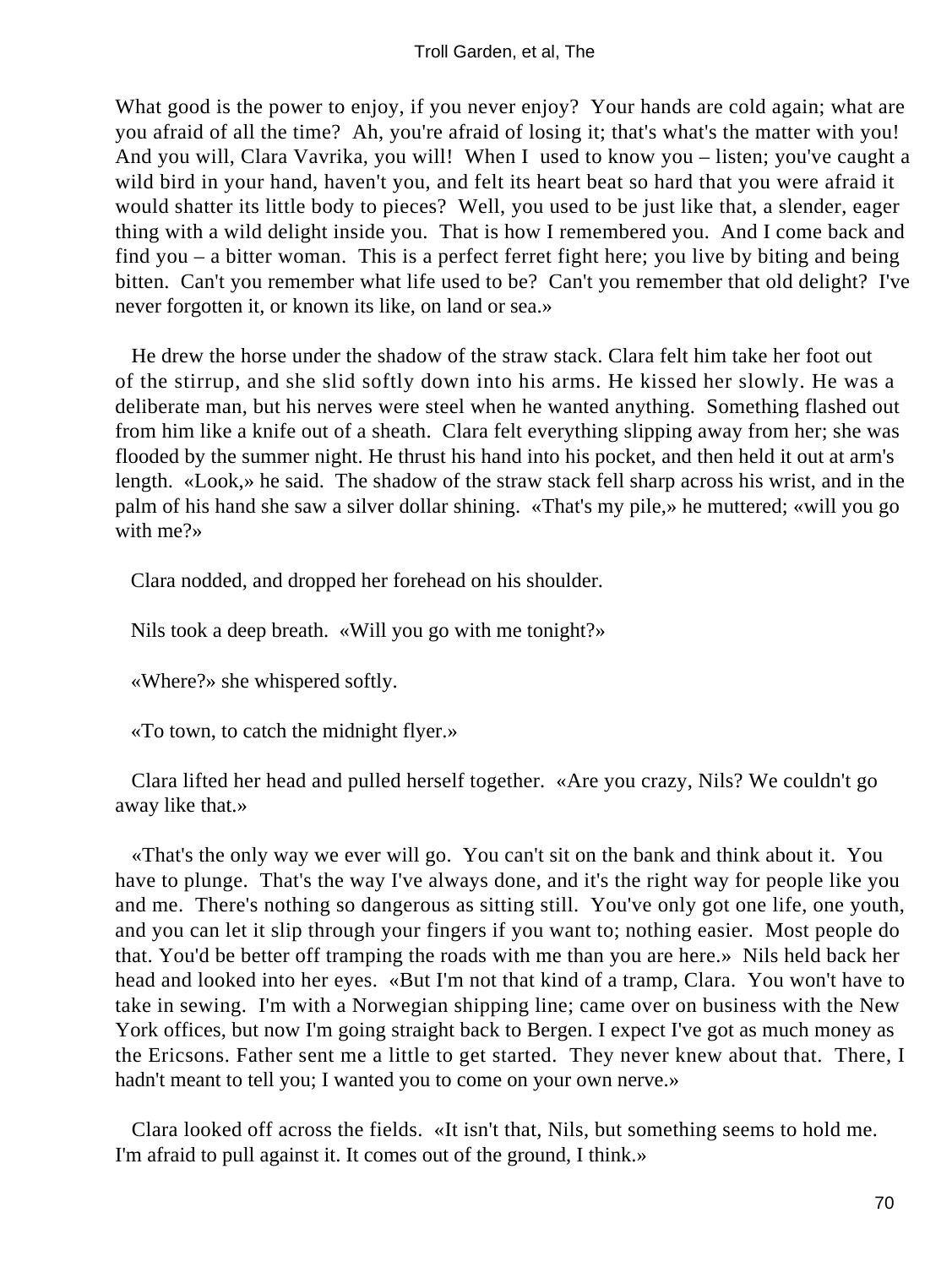#### Troll Garden, et al, The

 «I know all about that. One has to tear loose. You're not needed here. Your father will understand; he's made like us. As for Olaf, Johanna will take better care of him than ever you could. It's now or never, Clara Vavrika. My bag's at the station; I smuggled it there yesterday.»

 Clara clung to him and hid her face against his shoulder. «Not tonight,» she whispered. «Sit here and talk to me tonight. I don't want to go anywhere tonight. I may never love you like this again.»

 Nils laughed through his teeth. «You can't come that on me. That's not my way, Clara Vavrika. Eric's mare is over there behind the stacks, and I'm off on the midnight. It's goodbye, or off across the world with me. My carriage won't wait. I've written a letter to Olaf, I'll mail it in town. When he reads it he won't bother us – not if I know him. He'd rather have the land. Besides, I could demand an investigation of his administration of Cousin Henrik's estate, and that would be bad for a public man. You've no clothes, I know; but you can sit up tonight, and we can get everything on the way. Where's your old dash, Clara Vavrika? What's become of your Bohemian blood? I used to think you had courage enough for anything. Where's your nerve – what are you waiting for?»

 Clara drew back her head, and he saw the slumberous fire in her eyes. «For you to say one thing, Nils Ericson.»

 «I never say that thing to any woman, Clara Vavrika.» He leaned back, lifted her gently from the ground, and whispered through his teeth: «But I'll never, never let you go, not to any man on earth but me! Do you understand me? Now, wait here.»

 Clara sank down on a sheaf of wheat and covered her face with her hands. She did not know what she was going to do – whether she would go or stay. The great, silent country seemed to lay a spell upon her. The ground seemed to hold her as if by roots. Her knees were soft under her. She felt as if she could not bear separation from her old sorrows, from her old discontent. They were dear to her, they had kept her alive, they were a part of her. There would be nothing left of her if she were wrenched away from them. Never could she pass beyond that skyline against which her restlessness had beat so many times. She felt as if her soul had built itself a nest there on that horizon at which she looked every morning and every evening, and it was dear to her, inexpressibly dear. She pressed her fingers against her eyeballs to shut it out. Beside her she heard the tramping of horses in the soft earth. Nils said nothing to her. He put his hands under her arms and lifted her lightly to her saddle. Then he swung himself into his own.

 «We shall have to ride fast to catch the midnight train. A last gallop, Clara Vavrika. Forward!»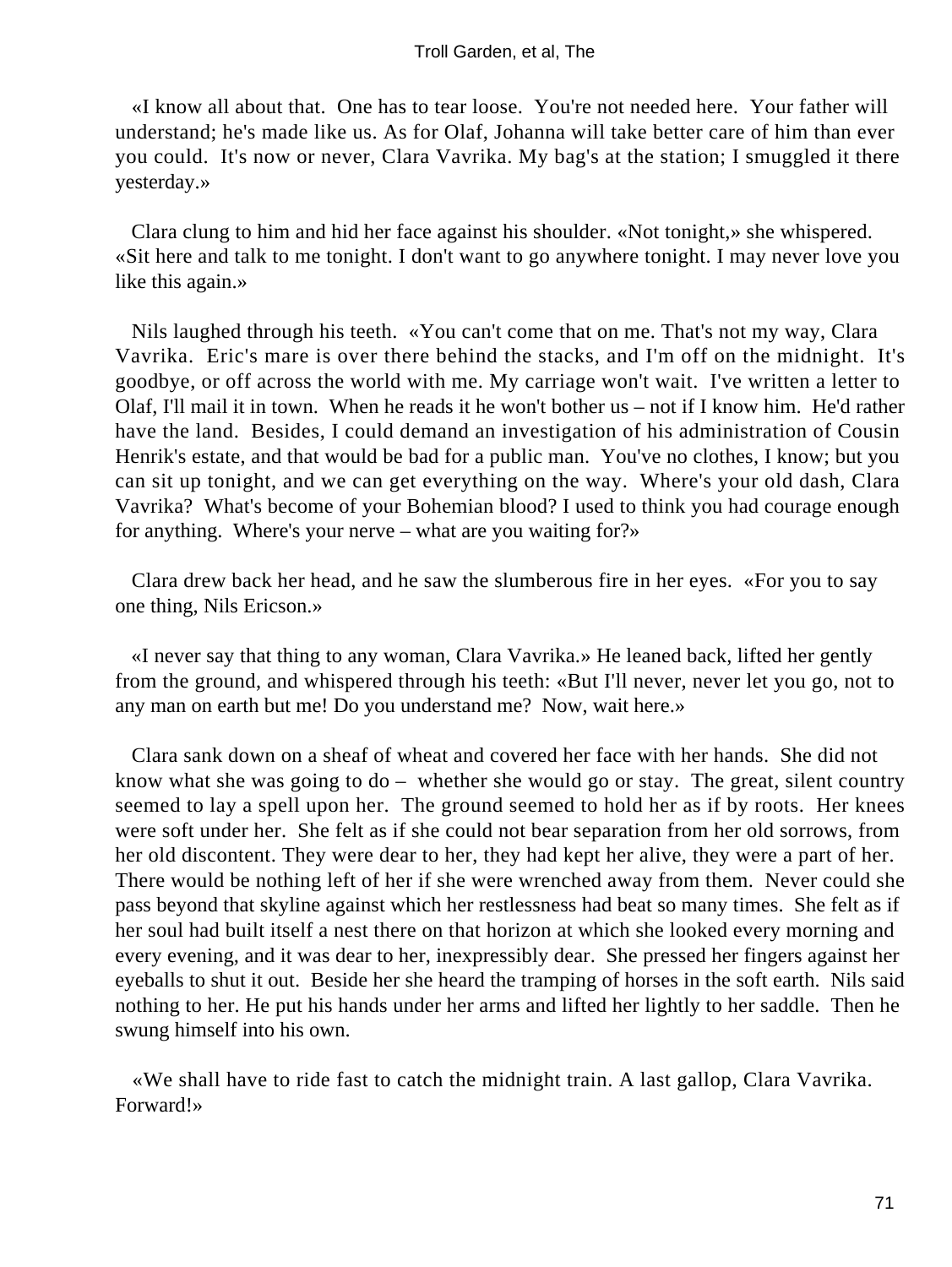There was a start, a thud of hoofs along the moonlit road, two dark shadows going over the hill; and then the great, still land stretched untroubled under the azure night. Two shadows had passed.

*VII*

 A year after the flight of Olaf Ericson's wife, the night train was steaming across the plains of Iowa. The conductor was hurrying through one of the day coaches, his lantern on his arm, when a lank, fair−haired boy sat up in one of the plush seats and tweaked him by the coat.

«What is the next stop, please, sir?»

 «Red Oak, Iowa. But you go through to Chicago, don't you?» He looked down, and noticed that the boy's eyes were red and his face was drawn, as if he were in trouble.

 «Yes. But I was wondering whether I could get off at the next place and get a train back to Omaha.»

«Well, I suppose you could. Live in Omaha?»

«No. In the western part of the State. How soon do we get to Red Oak?»

 «Forty minutes. You'd better make up your mind, so I can tell the baggageman to put your trunk off.»

«Oh, never mind about that! I mean, I haven't got any,» the boy added, blushing.

«Run away,» the conductor thought, as he slammed the coach door behind him.

 Eric Ericson crumpled down in his seat and put his brown hand to his forehead. He had been crying, and he had had no supper, and his head was aching violently. «Oh, what shall I do?» he thought, as he looked dully down at his big shoes. «Nils will be ashamed of me; I haven't got any spunk.»

 Ever since Nils had run away with his brother's wife, life at home had been hard for little Eric. His mother and Olaf both suspected him of complicity. Mrs. Ericson was harsh and faultfinding, constantly wounding the boy's pride; and Olaf was always setting her against him.

 Joe Vavrika heard often from his daughter. Clara had always been fond of her father, and happiness made her kinder. She wrote him long accounts of the voyage to Bergen, and of the trip she and Nils took through Bohemia to the little town where her father had grown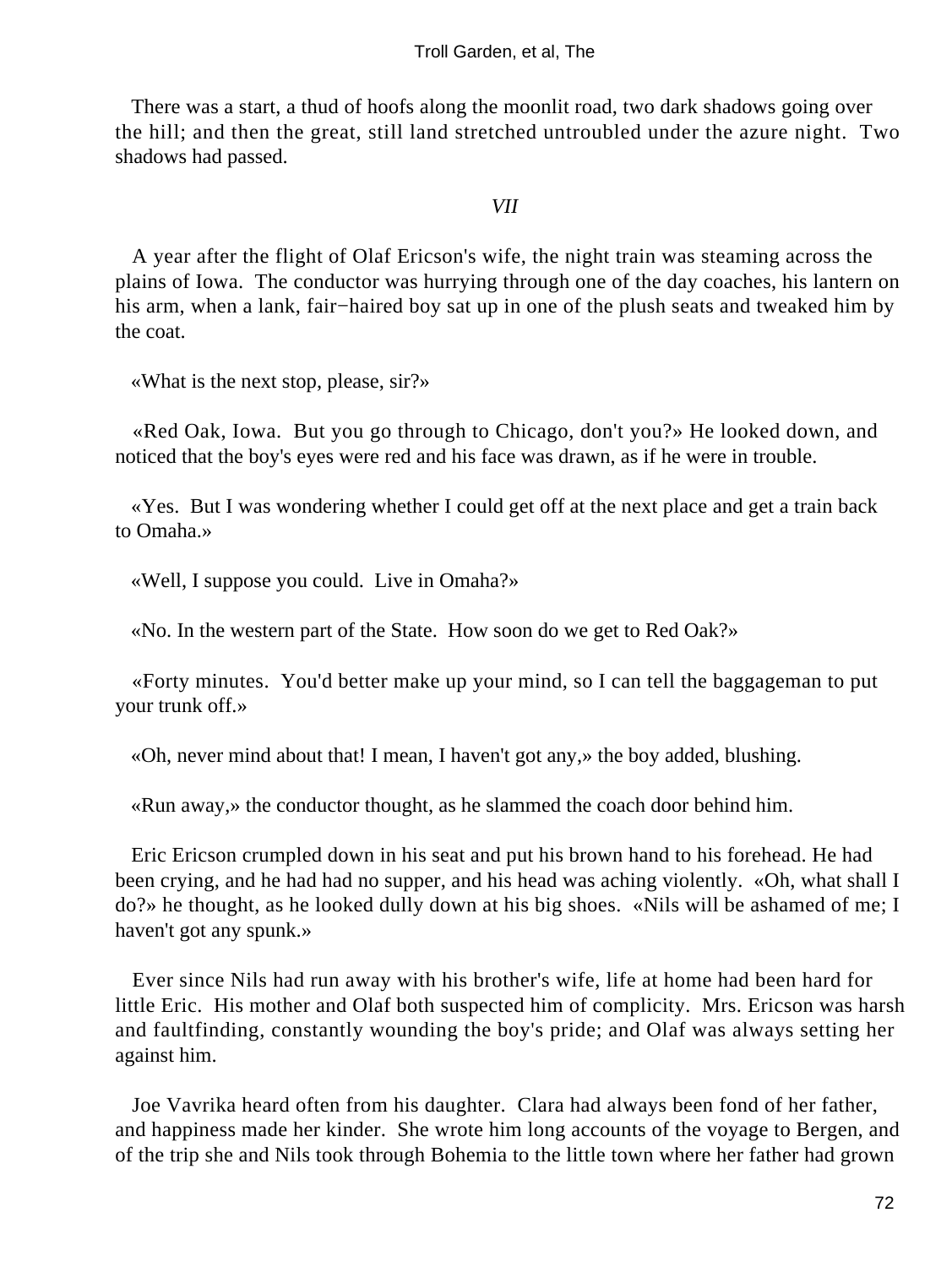up and where she herself was born. She visited all her kinsmen there, and sent her father news of his brother, who was a priest; of his sister, who had married a horse−breeder – of their big farm and their many children. These letters Joe always managed to read to little Eric. They contained messages for Eric and Hilda. Clara sent presents, too, which Eric never dared to take home and which poor little Hilda never even saw, though she loved to hear Eric tell about them when they were out getting the eggs together. But Olaf once saw Eric coming out of Vavrika's house – the old man had never asked the boy to come into his saloon – and Olaf went straight to his mother and told her. That night Mrs. Ericson came to Eric's room after he was in bed and made a terrible scene. She could be very terrifying when she was really angry. She forbade him ever to speak to Vavrika again, and after that night she would not allow him to go to town alone. So it was a long while before Eric got any more news of his brother. But old Joe suspected what was going on, and he carried Clara's letters about in his pocket. One Sunday he drove out to see a German friend of his, and chanced to catch sight of Eric, sitting by the cattle pond in the big pasture. They went together into Fritz Oberlies' barn, and read the letters and talked things over. Eric admitted that things were getting hard for him at home. That very night old Joe sat down and laboriously penned a statement of the case to his daughter.

 Things got no better for Eric. His mother and Olaf felt that, however closely he was watched, he still, as they said, «heard.» Mrs. Ericson could not admit neutrality. She had sent Johanna Vavrika packing back to her brother's, though Olaf would much rather have kept her than Anders' eldest daughter, whom Mrs. Ericson installed in her place. He was not so highhanded as his mother, and he once sulkily told her that she might better have taught her granddaughter to cook before she sent Johanna away. Olaf could have borne a good deal for the sake of prunes spiced in honey, the secret of which Johanna had taken away with her.

 At last two letters came to Joe Vavrika: one from Nils, enclosing a postal order for money to pay Eric's passage to Bergen, and one from Clara, saying that Nils had a place for Eric in the offices of his company, that he was to live with them, and that they were only waiting for him to come. He was to leave New York on one of the boats of Nils' own line; the captain was one of their friends, and Eric was to make himself known at once.

 Nils' directions were so explicit that a baby could have followed them, Eric felt. And here he was, nearing Red Oak, Iowa, and rocking backward and forward in despair. Never had he loved his brother so much, and never had the big world called to him so hard. But there was a lump in his throat which would not go down. Ever since nightfall he had been tormented by the thought of his mother, alone in that big house that had sent forth so many men. Her unkindness now seemed so little, and her loneliness so great. He remembered everything she had ever done for him: how frightened she had been when he tore his hand in the corn−sheller, and how she wouldn't let Olaf scold him. When Nils went away he didn't leave his mother all alone, or he would never have gone. Eric felt sure of that.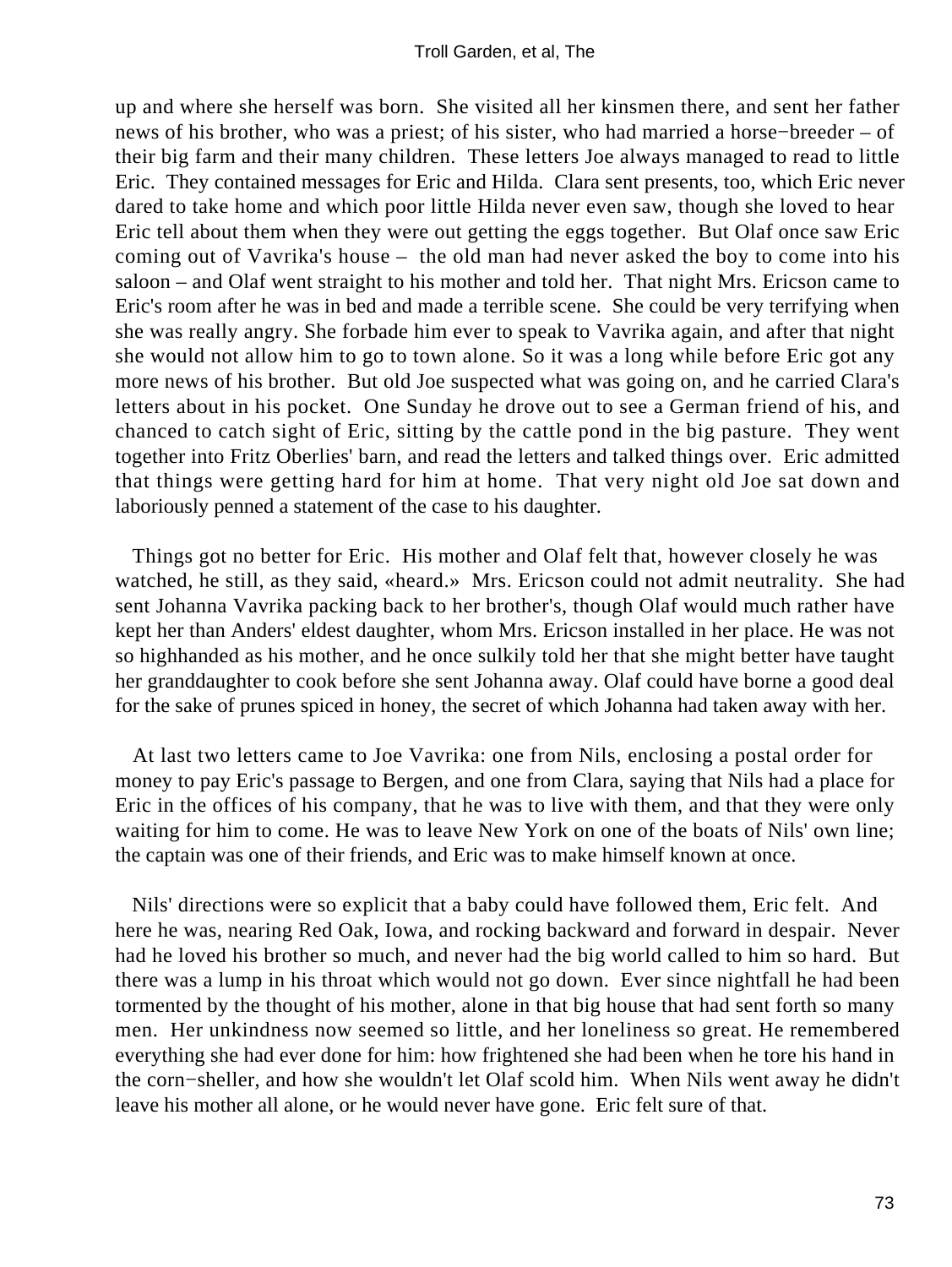The train whistled. The conductor came in, smiling not unkindly. «Well, young man, what are you going to do? We stop at Red Oak in three minutes.»

 «Yes, thank you. I'll let you know.» The conductor went out, and the boy doubled up with misery. He couldn't let his one chance go like this. He felt for his breast pocket and crackled Nils' letter to give him courage. He didn't want Nils to be ashamed of him. The train stopped. Suddenly he remembered his brother's kind, twinkling eyes, that always looked at you as if from far away. The lump in his throat softened. «Ah, but Nils, Nils would *understand*!» he thought. «That's just it about Nils; he always understands.»

 A lank, pale boy with a canvas telescope stumbled off the train to the Red Oak siding, just as the conductor called, «All aboard!»

 The next night Mrs. Ericson was sitting alone in her wooden rocking−chair on the front porch. Little Hilda had been sent to bed and had cried herself to sleep. The old woman's knitting was on her lap, but her hands lay motionless on top of it. For more than an hour she had not moved a muscle. She simply sat, as only the Ericsons and the mountains can sit. The house was dark, and there was no sound but the croaking of the frogs down in the pond of the little pasture.

 Eric did not come home by the road, but across the fields, where no one could see him. He set his telescope down softly in the kitchen shed, and slipped noiselessly along the path to the front porch. He sat down on the step without saying anything. Mrs. Ericson made no sign, and the frogs croaked on. At last the boy spoke timidly.

«I've come back, Mother.»

«Very well,» said Mrs. Ericson.

Eric leaned over and picked up a little stick out of the grass.

«How about the milking?» he faltered.

«That's been done, hours ago.»

«Who did you get?»

«Get? I did it myself. I can milk as good as any of you.»

 Eric slid along the step nearer to her. «Oh, Mother, why did you?» he asked sorrowfully. «Why didn't you get one of Otto's boys?»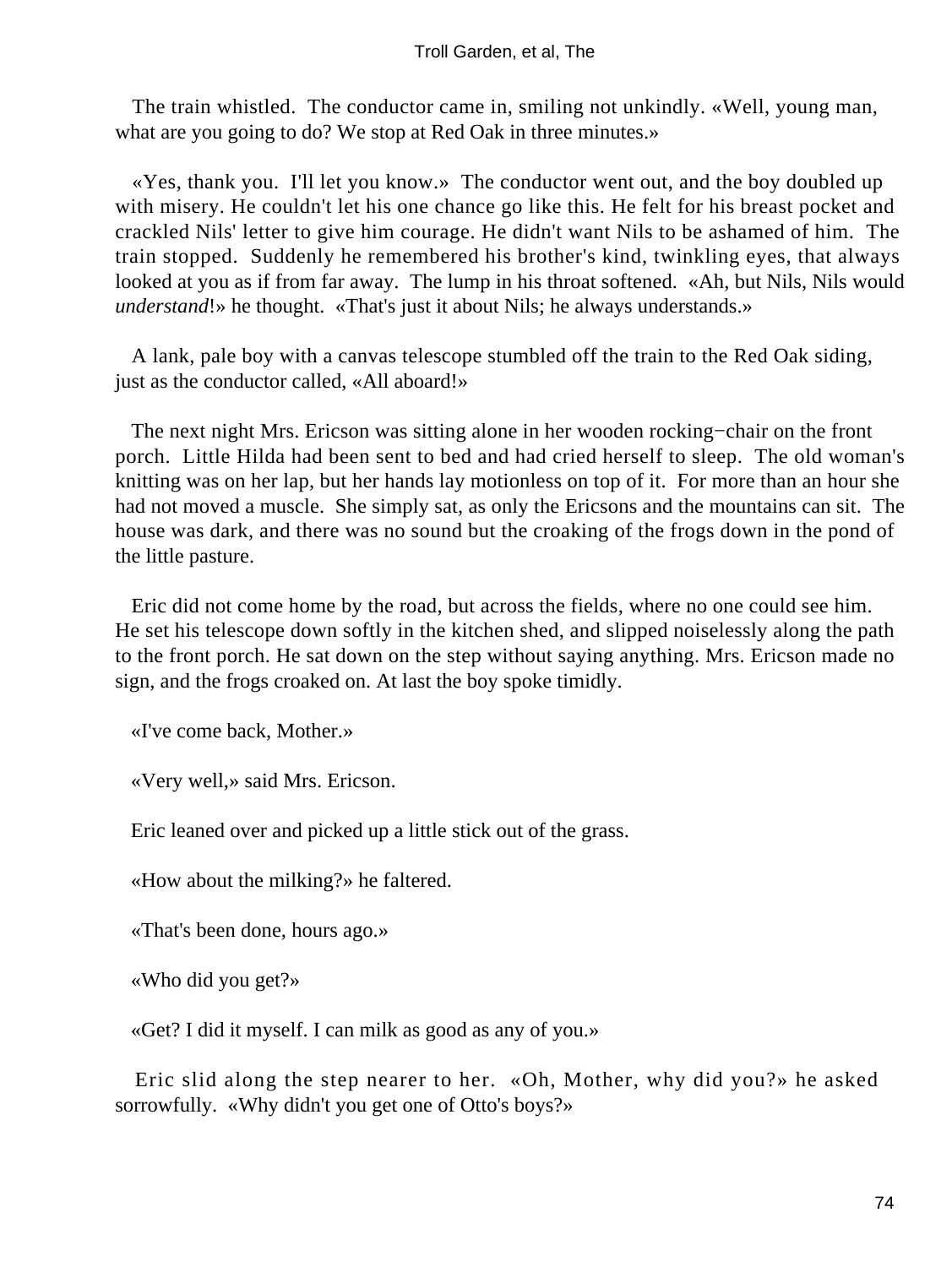«I didn't want anybody to know I was in need of a boy,» said Mrs. Ericson bitterly. She looked straight in front of her and her mouth tightened. «I always meant to give you the home farm,» she added.

 The boy stared and slid closer. «Oh, Mother,» he faltered, «I don't care about the farm. I came back because I thought you might be needing me, maybe.» He hung his head and got no further.

 «Very well,» said Mrs. Ericson. Her hand went out from her suddenly and rested on his head. Her fingers twined themselves in his soft, pale hair. His tears splashed down on the boards; happiness filled his heart.

The Troll Garden

Flavia and Her Artists

 As the train neared Tarrytown, Imogen Willard began to wonder why she had consented to be one of Flavia's house party at all. She had not felt enthusiastic about it since leaving the city, and was experiencing a prolonged ebb of purpose, a current of chilling indecision, under which she vainly sought for the motive which had induced her to accept Flavia's invitation.

 Perhaps it was a vague curiosity to see Flavia's husband, who had been the magician of her childhood and the hero of innumerable Arabian fairy tales. Perhaps it was a desire to see M. Roux, whom Flavia had announced as the especial attraction of the occasion. Perhaps it was a wish to study that remarkable woman in her own setting.

 Imogen admitted a mild curiosity concerning Flavia. She was in the habit of taking people rather seriously, but somehow found it impossible to take Flavia so, because of the very vehemence and insistence with which Flavia demanded it. Submerged in her studies, Imogen had, of late years, seen very little of Flavia; but Flavia, in her hurried visits to New York, between her excursions from studio to studio – her luncheons with this lady who had to play at a matinee, and her dinners with that singer who had an evening concert – had seen enough of her friend's handsome daughter to conceive for her an inclination of such violence and assurance as only Flavia could afford. The fact that Imogen had shown rather marked capacity in certain esoteric lines of scholarship, and had decided to specialize in a well− sounding branch of philology at the Ecole des Chartes, had fairly placed her in that category of «interesting people» whom Flavia considered her natural affinities, and lawful prey.

 When Imogen stepped upon the station platform she was immediately appropriated by her hostess, whose commanding figure and assurance of attire she had recognized from a distance. She was hurried into a high tilbury and Flavia, taking the driver's cushion beside her, gathered up the reins with an experienced hand.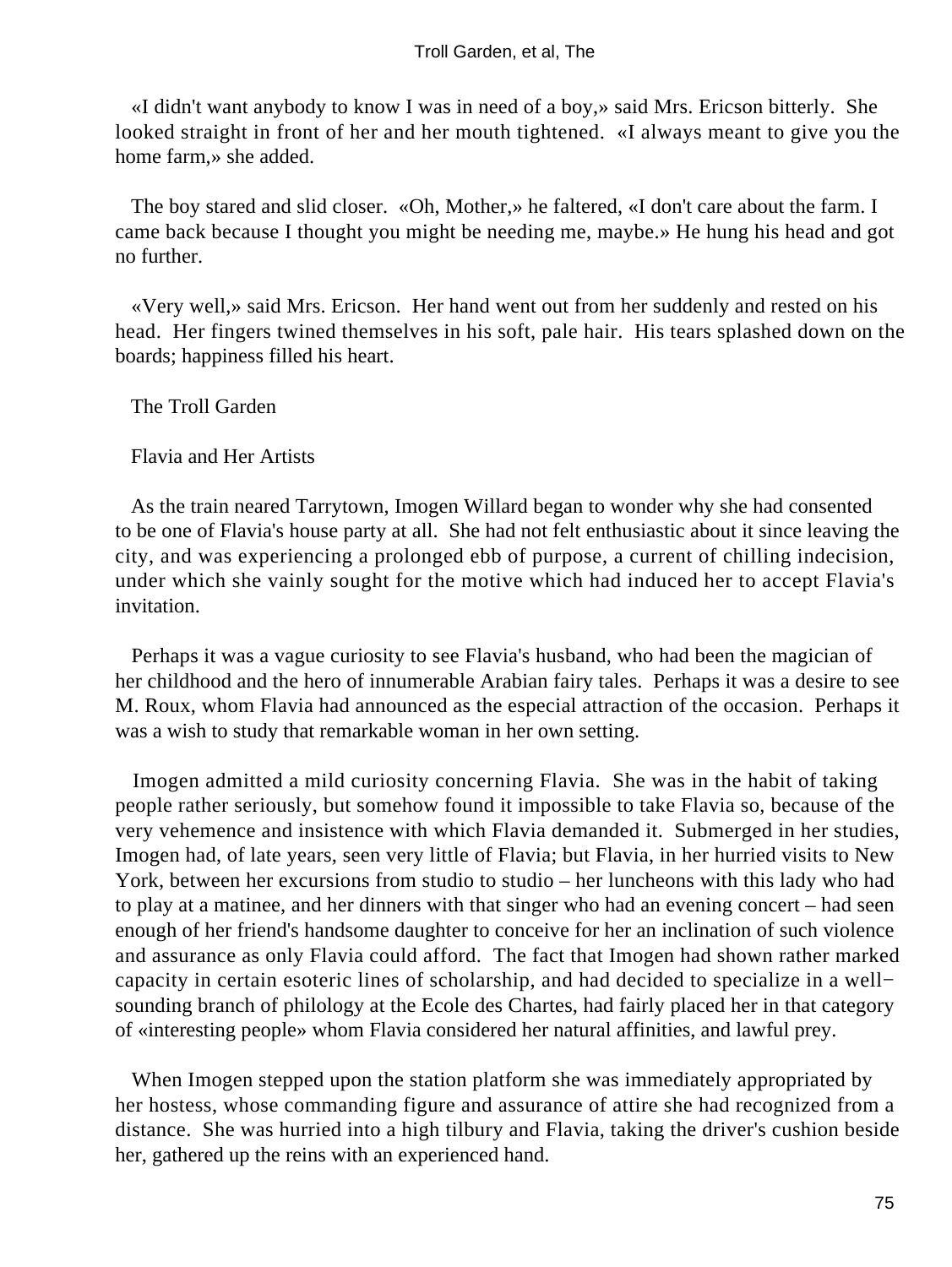«My dear girl,» she remarked, as she turned the horses up the street, «I was afraid the train might be late. M. Roux insisted upon coming up by boat and did not arrive until after seven.»

 «To think of M. Roux's being in this part of the world at all, and subject to the vicissitudes of river boats! Why in the world did he come over?» queried Imogen with lively interest. «He is the sort of man who must dissolve and become a shadow outside of Paris.»

 «Oh, we have a houseful of the most interesting people,» said Flavia, professionally. «We have actually managed to get Ivan Schemetzkin. He was ill in California at the close of his concert tour, you know, and he is recuperating with us, after his wearing journey from the coast. Then there is Jules Martel, the painter; Signor Donati, the tenor; Professor Schotte, who has dug up Assyria, you know; Restzhoff, the Russian chemist; Alcee Buisson, the philologist; Frank Wellington, the novelist; and Will Maidenwood, the editor of *Woman*. Then there is my second cousin, Jemima Broadwood, who made such a hit in Pinero's comedy last winter, and Frau Lichtenfeld. *Have* you read her?»

Imogen confessed her utter ignorance of Frau Lichtenfeld, and Flavia went on.

 «Well, she is a most remarkable person; one of those advanced German women, a militant iconoclast, and this drive will not be long enough to permit of my telling you her history. Such a story! Her novels were the talk of all Germany when I was there last, and several of them have been suppressed – an honor in Germany, I understand. 'At Whose Door' has been translated. I am so unfortunate as not to read German.»

 «I'm all excitement at the prospect of meeting Miss Broadwood,» said Imogen. «I've seen her in nearly everything she does. Her stage personality is delightful. She always reminds me of a nice, clean, pink−and−white boy who has just had his cold bath, and come down all aglow for a run before breakfast.»

 «Yes, but isn't it unfortunate that she will limit herself to those minor comedy parts that are so little appreciated in this country? One ought to be satisfied with nothing less than the best, ought one?» The peculiar, breathy tone in which Flavia always uttered that word «best,» the most worn in her vocabulary, always jarred on Imogen and always made her obdurate.

 «I don't at all agree with you,» she said reservedly. «I thought everyone admitted that the most remarkable thing about Miss Broadwood is her admirable sense of fitness, which is rare enough in her profession.»

 Flavia could not endure being contradicted; she always seemed to regard it in the light of a defeat, and usually colored unbecomingly. Now she changed the subject.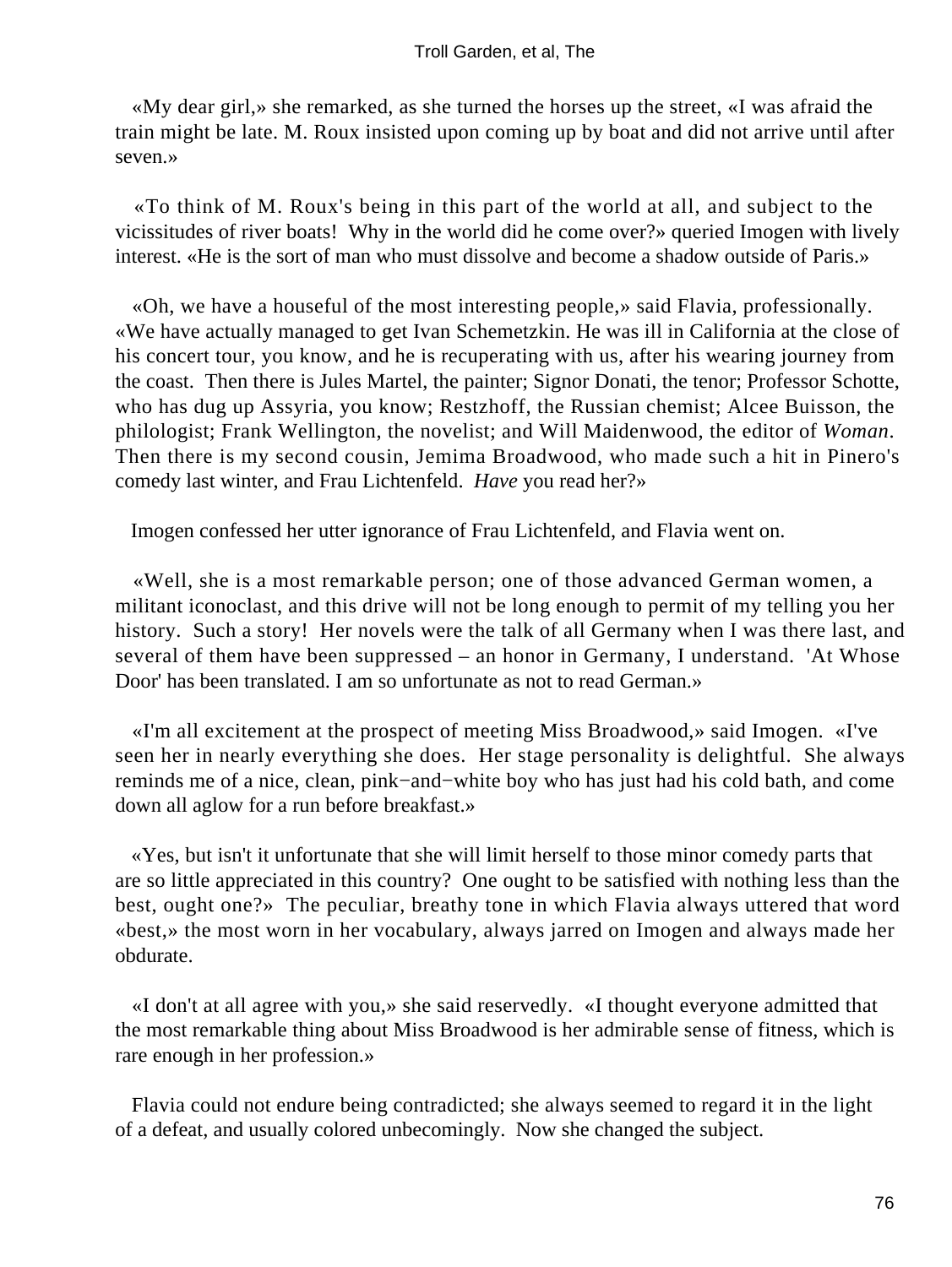«Look, my dear,» she cried, «there is Frau Lichtenfeld now, coming to meet us. Doesn't she look as if she had just escaped out of Valhalla? She is actually over six feet.»

 Imogen saw a woman of immense stature, in a very short skirt and a broad, flapping sun hat, striding down the hillside at a long, swinging gait. The refugee from Valhalla approached, panting. Her heavy, Teutonic features were scarlet from the rigor of her exercise, and her hair, under her flapping sun hat, was tightly befrizzled about her brow. She fixed her sharp little eves upon Imogen and extended both her hands.

«So this is the little friend?» she cried, in a rolling baritone.

 Imogen was quite as tall as her hostess; but everything, she reflected, is comparative. After the introduction Flavia apologized.

«I wish I could ask you to drive up with us, Frau Lichtenfeld.»

 «Ah, no!» cried the giantess, drooping her head in humorous caricature of a time−honored pose of the heroines of sentimental romances. «It has never been my fate to be fitted into corners. I have never known the sweet privileges of the tiny.»

 Laughing, Flavia started the ponies, and the colossal woman, standing in the middle of the dusty road, took off her wide hat and waved them a farewell which, in scope of gesture, recalled the salute of a plumed cavalier.

 When they arrived at the house, Imogen looked about her with keen curiosity, for this was veritably the work of Flavia's hands, the materialization of hopes long deferred. They passed directly into a large, square hall with a gallery on three sides, studio fashion. This opened at one end into a Dutch breakfast room, beyond which was the large dining room. At the other end of the hall was the music room. There was a smoking room, which one entered through the library behind the staircase. On the second floor there was the same general arrangement: a square hall, and, opening from it, the guest chambers, or, as Miss Broadwood termed them, the «cages.»

 When Imogen went to her room, the guests had begun to return from their various afternoon excursions. Boys were gliding through the halls with ice water, covered trays, and flowers, colliding with maids and valets who carried shoes and other articles of wearing apparel. Yet, all this was done in response to inaudible bells, on felt soles, and in hushed voices, so that there was very little confusion about it.

 Flavia had at last built her house and hewn out her seven pillars; there could be no doubt, now, that the asylum for talent, the sanatorium of the arts, so long projected, was an accomplished fact. Her ambition had long ago outgrown the dimensions of her house on Prairie Avenue; besides, she had bitterly complained that in Chicago traditions were against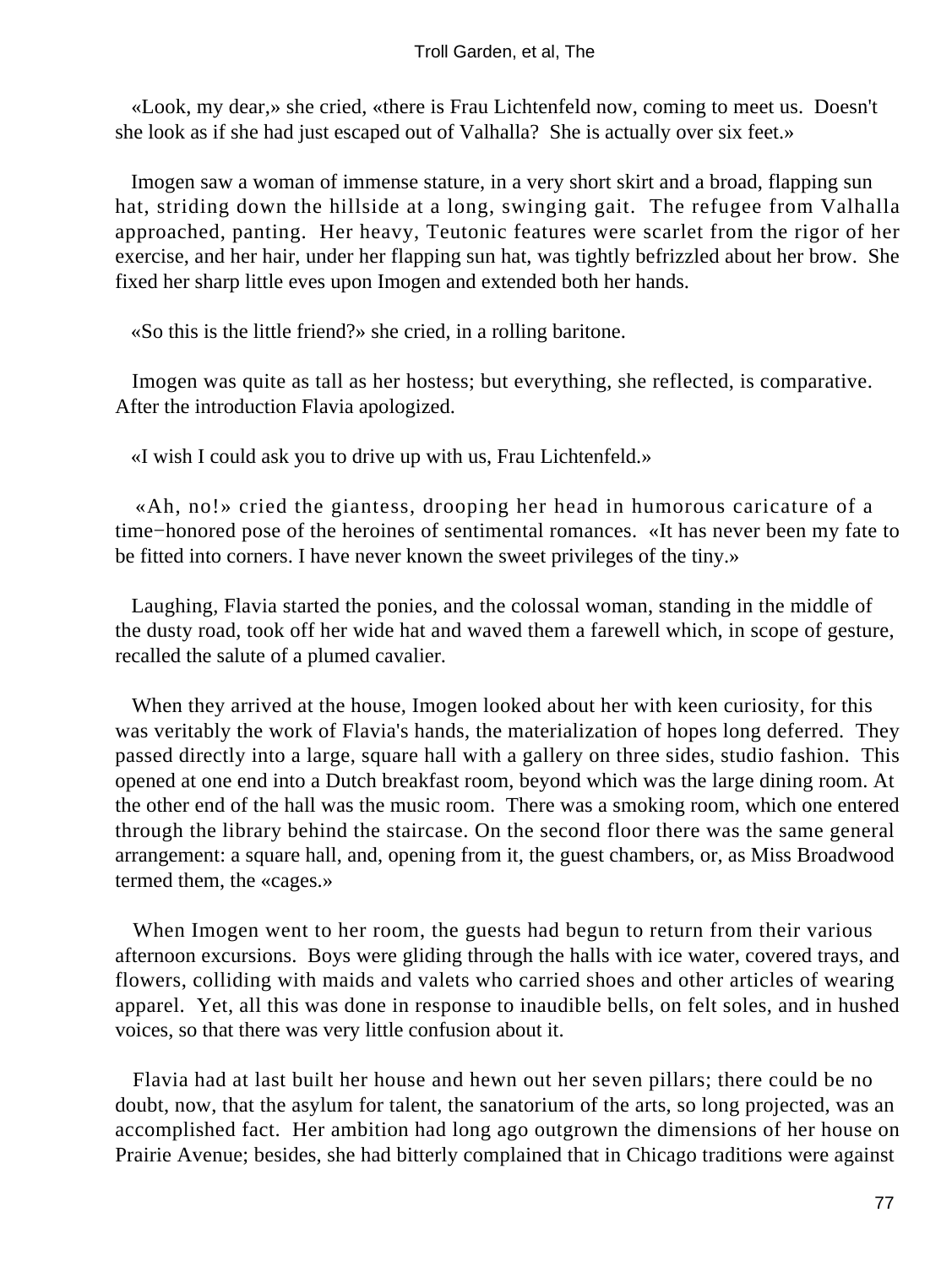her. Her project had been delayed by Arthur's doggedly standing out for the Michigan woods, but Flavia knew well enough that certain of the *rarae aves* – «the best» – could not be lured so far away from the seaport, so she declared herself for the historic Hudson and knew no retreat. The establishing of a New York office had at length overthrown Arthur's last valid objection to quitting the lake country for three months of the year; and Arthur could be wearied into anything, as those who knew him knew.

 Flavia's house was the mirror of her exultation; it was a temple to the gods of Victory, a sort of triumphal arch. In her earlier days she had swallowed experiences that would have unmanned one of less torrential enthusiasm or blind pertinacity. But, of late years, her determination had told; she saw less and less of those mysterious persons with mysterious obstacles in their path and mysterious grievances against the world, who had once frequented her house on Prairie Avenue. In the stead of this multitude of the unarrived, she had now the few, the select, «the best.» Of all that band of indigent retainers who had once fed at her board like the suitors in the halls of Penelope, only Alcee Buisson still retained his right of entree. He alone had remembered that ambition hath a knapsack at his back, wherein he puts alms to oblivion, and he alone had been considerate enough to do what Flavia had expected of him, and give his name a current value in the world. Then, as Miss Broadwood put it, «he was her first real one,» – and Flavia, like Mohammed, could remember her first believer.

 «The House of Song,» as Miss Broadwood had called it, was the outcome of Flavia's more exalted strategies. A woman who made less a point of sympathizing with their delicate organisms, might have sought to plunge these phosphorescent pieces into the tepid bath of domestic life; but Flavia's discernment was deeper. This must be a refuge where the shrinking soul, the sensitive brain, should be unconstrained; where the caprice of fancy should outweigh the civil code, if necessary. She considered that this much Arthur owed her; for she, in her turn, had made concessions. Flavia had, indeed, quite an equipment of epigrams to the effect that our century creates the iron genii which evolve its fairy tales: but the fact that her husband's name was annually painted upon some ten thousand threshing machines in reality contributed very little to her happiness.

 Arthur Hamilton was born and had spent his boyhood in the West Indies, and physically he had never lost the brand of the tropics. His father, after inventing the machine which bore his name, had returned to the States to patent and manufacture it. After leaving college, Arthur had spent five years ranching in the West and traveling abroad. Upon his father's death he had returned to Chicago and, to the astonishment of all his friends, had taken up the business – without any demonstration of enthusiasm, but with quiet perseverance, marked ability, and amazing industry. Why or how a self−sufficient, rather ascetic man of thirty, indifferent in manner, wholly negative in all other personal relations, should have doggedly wooed and finally married Flavia Malcolm was a problem that had vexed older heads than Imogen's.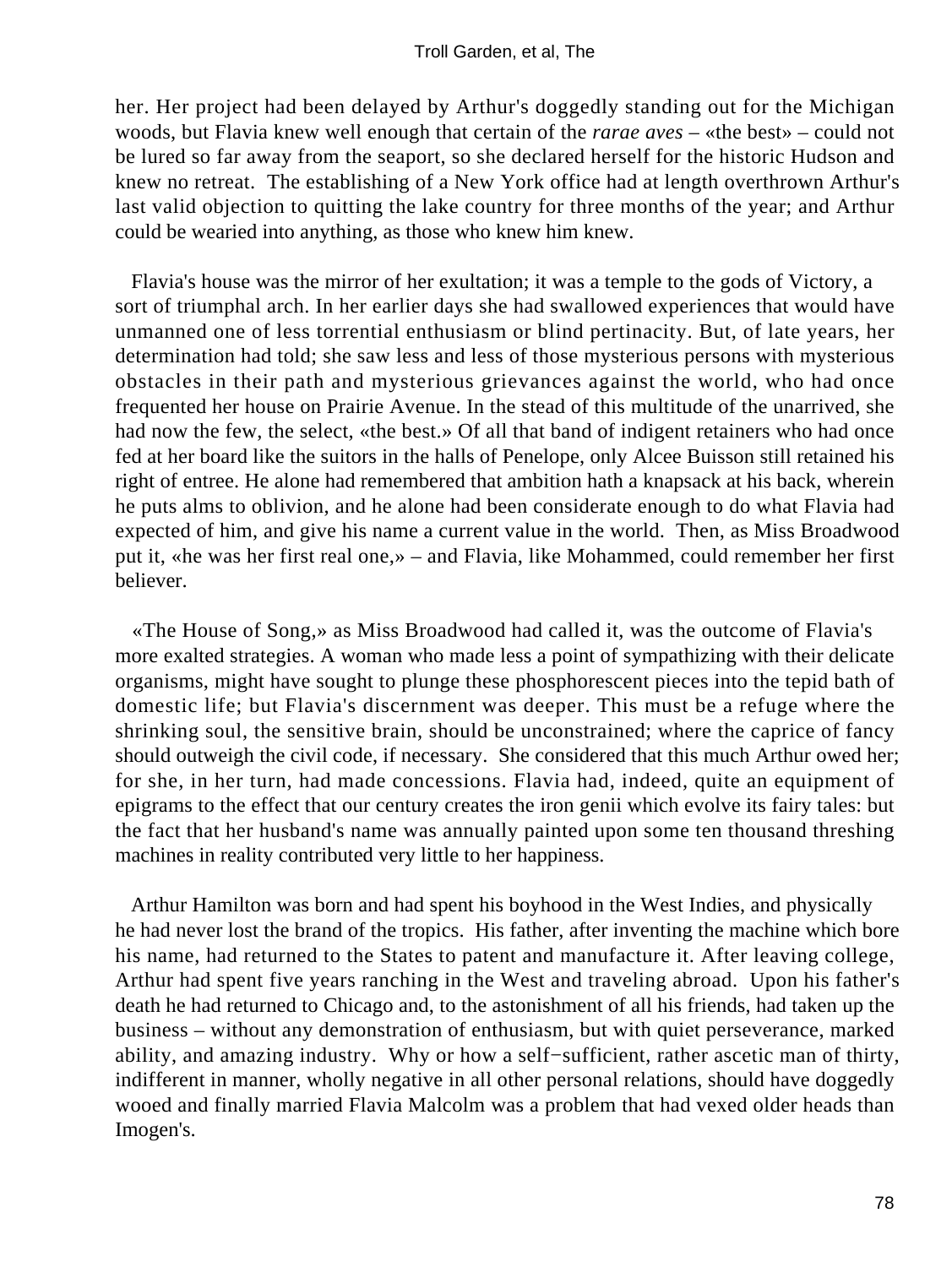While Imogen was dressing she heard a knock at her door, and a young woman entered whom she at once recognized as Jemima Broadwood – «Jimmy» Broadwood she was called by people in her own profession. While there was something unmistakably professional in her frank *savoir−faire*, «Jimmy's» was one of those faces to which the rouge never seems to stick. Her eyes were keen and gray as a windy April sky, and so far from having been seared by calcium lights, you might have fancied they had never looked on anything less bucolic than growing fields and country fairs. She wore her thick, brown hair short and parted at the side; and, rather than hinting at freakishness, this seemed admirably in keeping with her fresh, boyish countenance. She extended to Imogen a large, well−shaped hand which it was a pleasure to clasp.

 «Ah! You are Miss Willard, and I see I need not introduce myself. Flavia said you were kind enough to express a wish to meet me, and I preferred to meet you alone. Do you mind if I smoke?»

 «Why, certainly not,» said Imogen, somewhat disconcerted and looking hurriedly about for matches.

 «There, be calm, I'm always prepared,» said Miss Broadwood, checking Imogen's flurry with a soothing gesture, and producing an oddly fashioned silver match−case from some mysterious recess in her dinner gown. She sat down in a deep chair, crossed her patent−leather Oxfords, and lit her cigarette. «This matchbox,» she went on meditatively, «once belonged to a Prussian officer. He shot himself in his bathtub, and I bought it at the sale of his effects.»

 Imogen had not yet found any suitable reply to make to this rather irrelevant confidence, when Miss Broadwood turned to her cordially: «I'm awfully glad you've come, Miss Willard, though I've not quite decided why you did it. I wanted very much to meet you. Flavia gave me your thesis to read.»

«Why, how funny!» ejaculated Imogen.

«On the contrary,» remarked Miss Broadwood. «I thought it decidedly lacked humor.»

 «I meant,» stammered Imogen, beginning to feel very much like Alice in Wonderland, «I meant that I thought it rather strange Mrs. Hamilton should fancy you would be interested.»

 Miss Broadwood laughed heartily. «Now, don't let my rudeness frighten you. Really, I found it very interesting, and no end impressive. You see, most people in my profession are good for absolutely nothing else, and, therefore, they have a deep and abiding conviction that in some other line they might have shone. Strange to say, scholarship is the object of our envious and particular admiration. Anything in type impresses us greatly; that's why so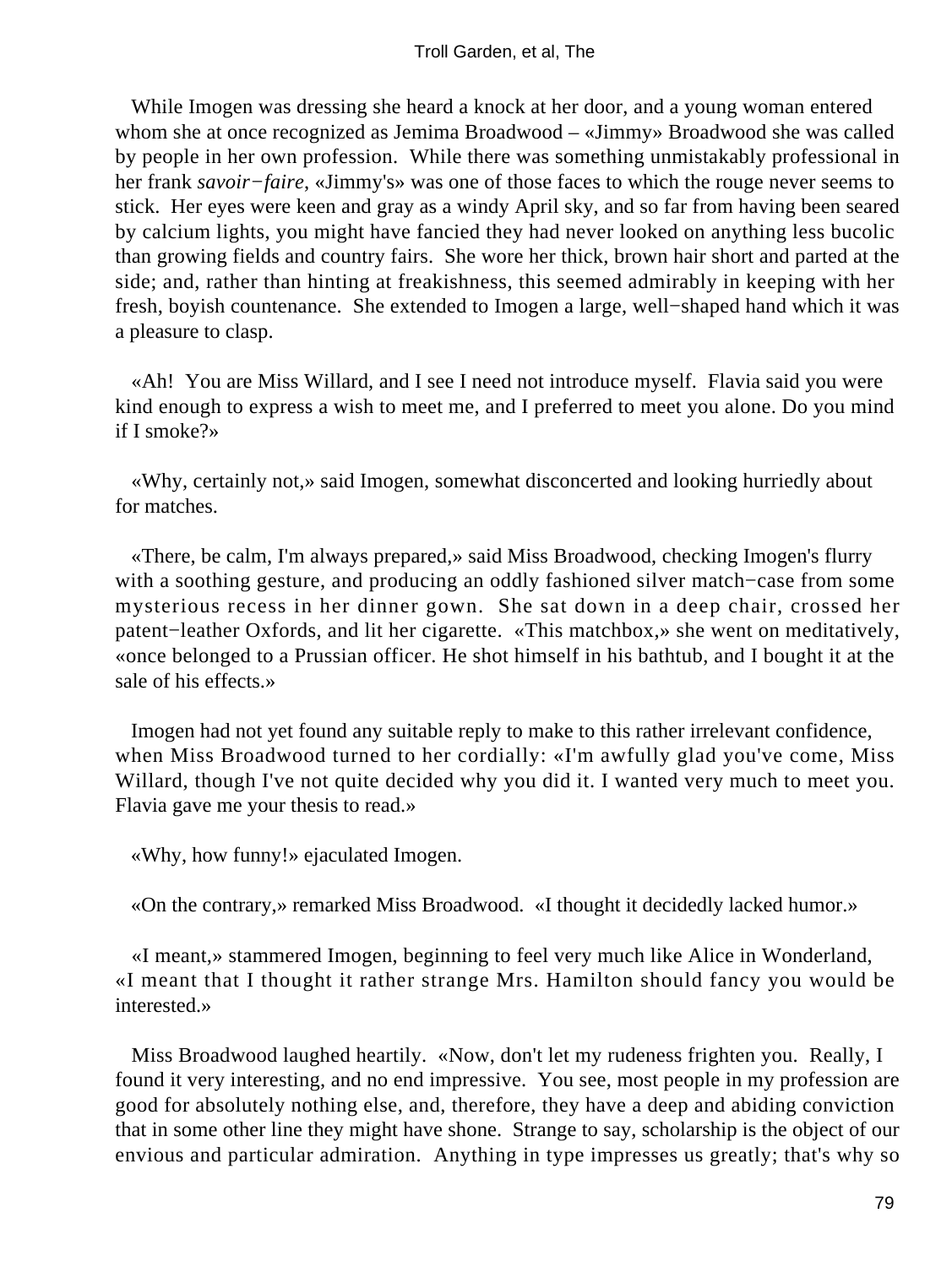many of us marry authors or newspapermen and lead miserable lives.» Miss Broadwood saw that she had rather disconcerted Imogen, and blithely tacked in another direction. «You see,» she went on, tossing aside her half−consumed cigarette, «some years ago Flavia would not have deemed me worthy to open the pages of your thesis – nor to be one of her house party of the chosen, for that matter. I've Pinero to thank for both pleasures. It all depends on the class of business I'm playing whether I'm in favor or not. Flavia is my second cousin, you know, so I can say whatever disagreeable things I choose with perfect good grace. I'm quite desperate for someone to laugh with, so I'm going to fasten myself upon you – for, of course, one can't expect any of these gypsy−dago people to see anything funny. I don't intend you shall lose the humor of the situation. What do you think of Flavia's infirmary for the arts, anyway?»

 «Well, it's rather too soon for me to have any opinion at all,» said Imogen, as she again turned to her dressing. «So far, you are the only one of the artists I've met.»

 «One of them?» echoed Miss Broadwood. «One of the *artists*? My offense may be rank, my dear, but I really don't deserve that. Come, now, whatever badges of my tribe I may bear upon me, just let me divest you of any notion that I take myself seriously.»

 Imogen turned from the mirror in blank astonishment and sat down on the arm of a chair, facing her visitor. «I can't fathom you at all, Miss Broadwood,» she said frankly. «Why shouldn't you take yourself seriously? What's the use of beating about the bush? Surely you know that you are one of the few players on this side of the water who have at all the spirit of natural or ingenuous comedy?»

 «Thank you, my dear. Now we are quite even about the thesis, aren't we? Oh, did you mean it? Well, you *are* a clever girl. But you see it doesn't do to permit oneself to look at it in that light. If we do, we always go to pieces and waste our substance astarring as the unhappy daughter of the Capulets. But there, I hear Flavia coming to take you down; and just remember I'm not one of them – the artists, I mean.»

 Flavia conducted Imogen and Miss Broadwood downstairs. As they reached the lower hall they heard voices from the music room, and dim figures were lurking in the shadows under the gallery, but their hostess led straight to the smoking room. The June evening was chilly, and a fire had been lighted in the fireplace. Through the deepening dusk, the firelight flickered upon the pipes and curious weapons on the wall and threw an orange glow over the Turkish hangings. One side of the smoking room was entirely of glass, separating it from the conservatory, which was flooded with white light from the electric bulbs. There was about the darkened room some suggestion of certain chambers in the Arabian Nights, opening on a court of palms. Perhaps it was partially this memory−evoking suggestion that caused Imogen to start so violently when she saw dimly, in a blur of shadow, the figure of a man, who sat smoking in a low, deep chair before the fire. He was long, and thin, and brown. His long, nerveless hands drooped from the arms of his chair. A brown mustache shaded his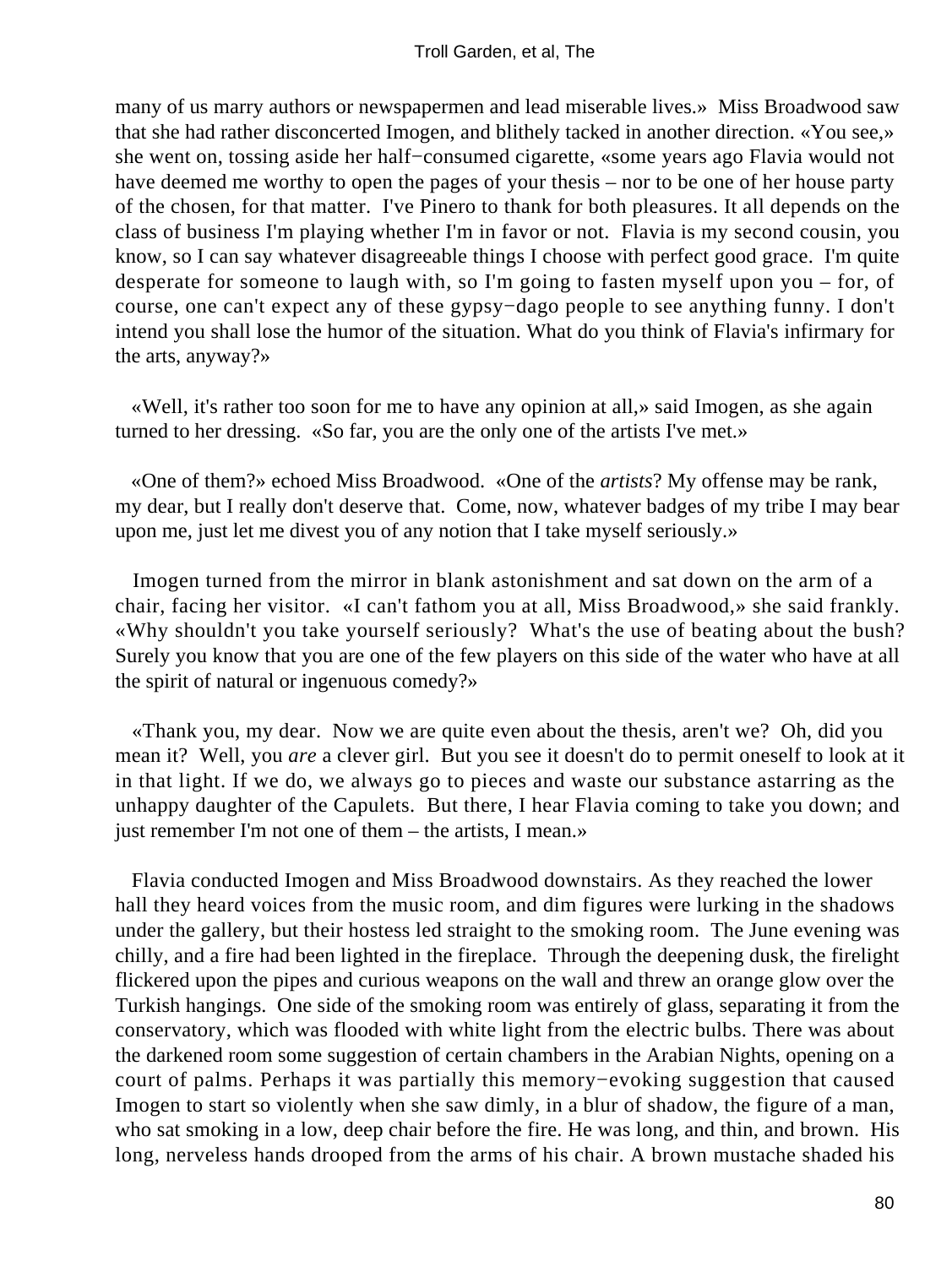mouth, and his eyes were sleepy and apathetic. When Imogen entered he rose indolently and gave her his hand, his manner barely courteous.

 «I am glad you arrived promptly, Miss Willard,» he said with an indifferent drawl. «Flavia was afraid you might be late. You had a pleasant ride up, I hope?»

 «Oh, very, thank you, Mr. Hamilton,» she replied, feeling that he did not particularly care whether she replied at all.

 Flavia explained that she had not yet had time to dress for dinner, as she had been attending to Mr. Will Maidenwood, who had become faint after hurting his finger in an obdurate window, and immediately excused herself As she left, Hamilton turned to Miss Broadwood with a rather spiritless smile.

 «Well, Jimmy,» he remarked, «I brought up a piano box full of fireworks for the boys. How do you suppose we'll manage to keep them until the Fourth?»

 «We can't, unless we steel ourselves to deny there are any on the premises,» said Miss Broadwood, seating herself on a low stool by Hamilton's chair and leaning back against the mantel. «Have you seen Helen, and has she told you the tragedy of the tooth?»

 «She met me at the station, with her tooth wrapped up in tissue paper. I had tea with her an hour ago. Better sit down, Miss Willard;» he rose and pushed a chair toward Imogen, who was standing peering into the conservatory. «We are scheduled to dine at seven, but they seldom get around before eight.»

 By this time Imogen had made out that here the plural pronoun, third person, always referred to the artists. As Hamilton's manner did not spur one to cordial intercourse, and as his attention seemed directed to Miss Broadwood, insofar as it could be said to be directed to anyone, she sat down facing the conservatory and watched him, unable to decide in how far he was identical with the man who had first met Flavia Malcolm in her mother's house, twelve years ago. Did he at all remember having known her as a little girl, and why did his indifference hurt her so, after all these years? Had some remnant of her childish affection for him gone on living, somewhere down in the sealed caves of her consciousness, and had she really expected to find it possible to be fond of him again? Suddenly she saw a light in the man's sleepy eyes, an unmistakable expression of interest and pleasure that fairly startled her. She turned quickly in the direction of his glance, and saw Flavia, just entering, dressed for dinner and lit by the effulgence of her most radiant manner. Most people considered Flavia handsome, and there was no gainsaying that she carried her five−and−thirty years splendidly. Her figure had never grown matronly, and her face was of the sort that does not show wear. Its blond tints were as fresh and enduring as enamel – and quite as hard. Its usual expression was one of tense, often strained, animation, which compressed her lips nervously. A perfect scream of animation, Miss Broadwood had called it, created and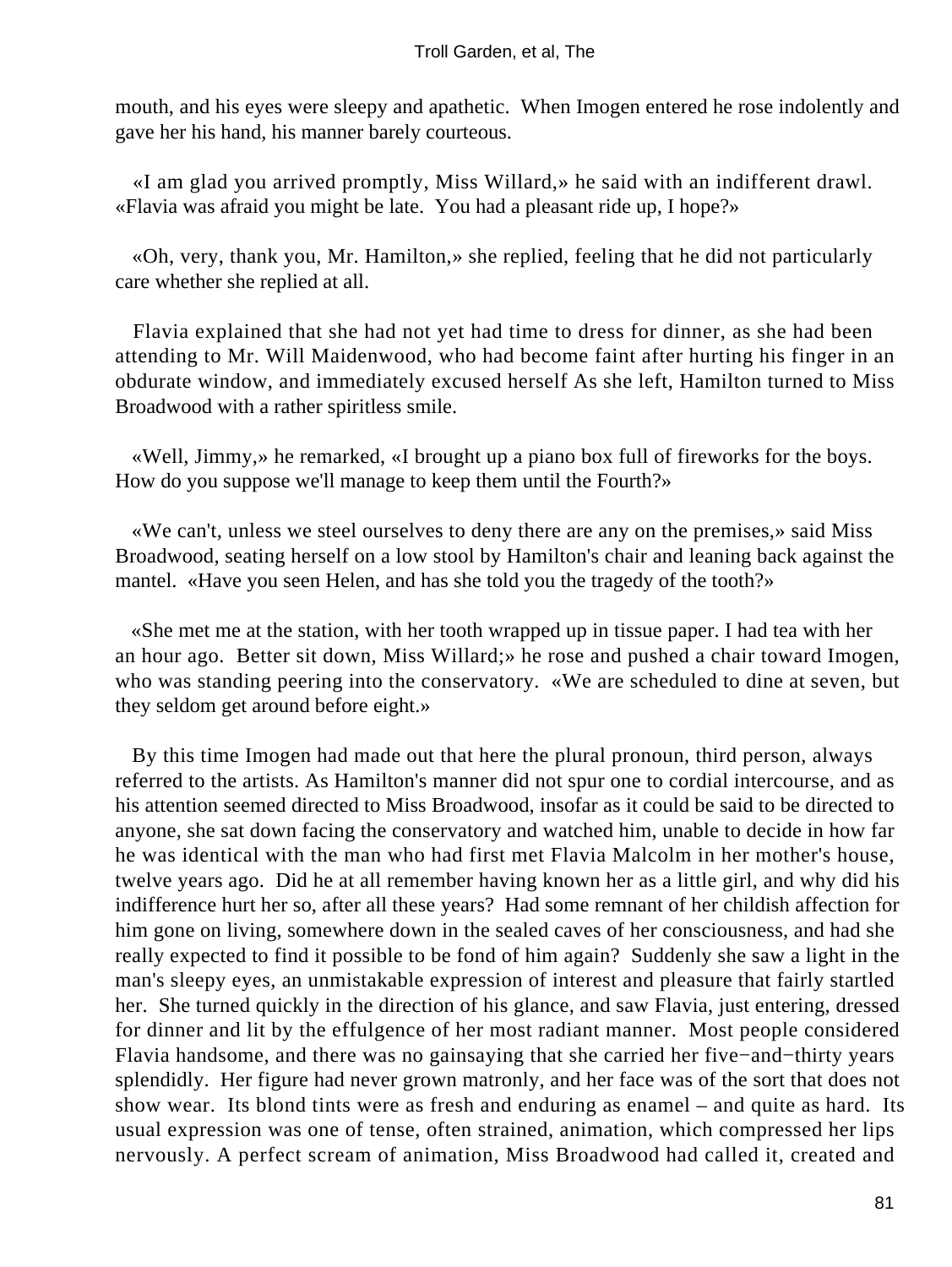maintained by sheer, indomitable force of will. Flavia's appearance on any scene whatever made a ripple, caused a certain agitation and recognition, and, among impressionable people, a certain uneasiness, For all her sparkling assurance of manner, Flavia was certainly always ill at ease and, even more certainly, anxious. She seemed not convinced of the established order of material things, seemed always trying to conceal her feeling that walls might crumble, chasms open, or the fabric of her life fly to the winds in irretrievable entanglement. At least this was the impression Imogen got from that note in Flavia which was so manifestly false.

 Hamilton's keen, quick, satisfied glance at his wife had recalled to Imogen all her inventory of speculations about them. She looked at him with compassionate surprise. As a child she had never permitted herself to believe that Hamilton cared at all for the woman who had taken him away from her; and since she had begun to think about them again, it had never occurred to her that anyone could become attached to Flavia in that deeply personal and exclusive sense. It seemed quite as irrational as trying to possess oneself of Broadway at noon.

 When they went out to dinner Imogen realized the completeness of Flavia's triumph. They were people of one name, mostly, like kings; people whose names stirred the imagination like a romance or a melody. With the notable exception of M. Roux, Imogen had seen most of them before, either in concert halls or lecture rooms; but they looked noticeably older and dimmer than she remembered them.

 Opposite her sat Schemetzkin, the Russian pianist, a short, corpulent man, with an apoplectic face and purplish skin, his thick, iron−gray hair tossed back from his forehead. Next to the German giantess sat the Italian tenor – the tiniest of men – pale, with soft, light hair, much in disorder, very red lips, and fingers yellowed by cigarettes. Frau Lichtenfeld shone in a gown of emerald green, fitting so closely as to enhance her natural floridness. However, to do the good lady justice, let her attire be never so modest, it gave an effect of barbaric splendor. At her left sat Herr Schotte, the Assyriologist, whose features were effectually concealed by the convergence of his hair and beard, and whose glasses were continually falling into his plate. This gentleman had removed more tons of earth in the course of his explorations than had any of his confreres, and his vigorous attack upon his food seemed to suggest the strenuous nature of his accustomed toil. His eyes were small and deeply set, and his forehead bulged fiercely above his eves in a bony ridge. His heavy brows completed the leonine suggestion of his face. Even to Imogen, who knew something of his work and greatly respected it, he was entirely too reminiscent of the Stone Age to be altogether an agreeable dinner companion. He seemed, indeed, to have absorbed something of the savagery of those early types of life which he continually studied.

 Frank Wellington, the young Kansas man who had been two years out of Harvard and had published three historical novels, sat next to Mr. Will Maidenwood, who was still pale from his recent sufferings and carried his hand bandaged. They took little part in the general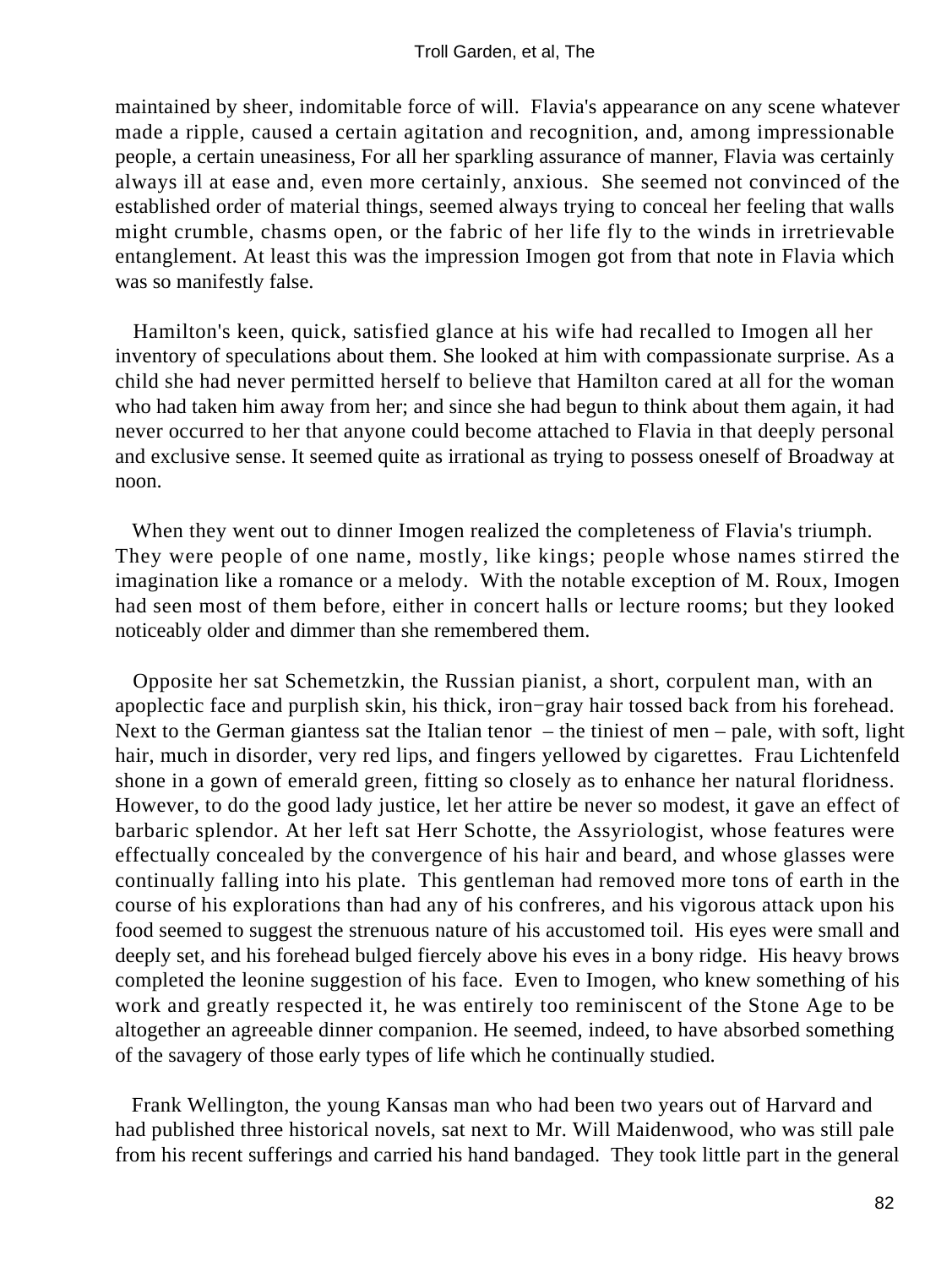conversation, but, like the lion and the unicorn, were always at it, discussing, every time they met, whether there were or were not passages in Mr. Wellington's works which should be eliminated, out of consideration for the Young Person. Wellington had fallen into the hands of a great American syndicate which most effectually befriended struggling authors whose struggles were in the right direction, and which had guaranteed to make him famous before he was thirty. Feeling the security of his position he stoutly defended those passages which jarred upon the sensitive nerves of the young editor of *Woman*. Maidenwood, in the smoothest of voices, urged the necessity of the author's recognizing certain restrictions at the outset, and Miss Broadwood, who joined the argument quite without invitation or encouragement, seconded him with pointed and malicious remarks which caused the young editor manifest discomfort. Restzhoff, the chemist, demanded the attention of the entire company for his exposition of his devices for manufacturing ice cream from vegetable oils and for administering drugs in bonbons.

 Flavia, always noticeably restless at dinner, was somewhat apathetic toward the advocate of peptonized chocolate and was plainly concerned about the sudden departure of M. Roux, who had announced that it would be necessary for him to leave tomorrow. M. Emile Roux, who sat at Flavia's right, was a man in middle life and quite bald, clearly without personal vanity, though his publishers preferred to circulate only those of his portraits taken in his ambrosial youth. Imogen was considerably shocked at his unlikeness to the slender, black−stocked Rolla he had looked at twenty. He had declined into the florid, settled heaviness of indifference and approaching age. There was, however, a certain look of durability and solidity about him; the look of a man who has earned the right to be fat and bald, and even silent at dinner if he chooses.

 Throughout the discussion between Wellington and Will Maidenwood, though they invited his participation, he remained silent, betraying no sign either of interest or contempt. Since his arrival he had directed most of his conversation to Hamilton, who had never read one of his twelve great novels. This perplexed and troubled Flavia. On the night of his arrival Jules Martel had enthusiastically declared, «There are schools and schools, manners and manners; but Roux is Roux, and Paris sets its watches by his clock.» Flavia bad already repeated this remark to Imogen. It haunted her, and each time she quoted it she was impressed anew.

 Flavia shifted the conversation uneasily, evidently exasperated and excited by her repeated failures to draw the novelist out. «Monsieur Roux,» she began abruptly, with her most animated smile, «I remember so well a statement I read some years ago in your 'Mes Etudes des Femmes' to the effect that you had never met a really intellectual woman. May I ask, without being impertinent, whether that assertion still represents your experience?»

 «I meant, madam,» said the novelist conservatively, «intellectual in a sense very special, as we say of men in whom the purely intellectual functions seem almost independent.»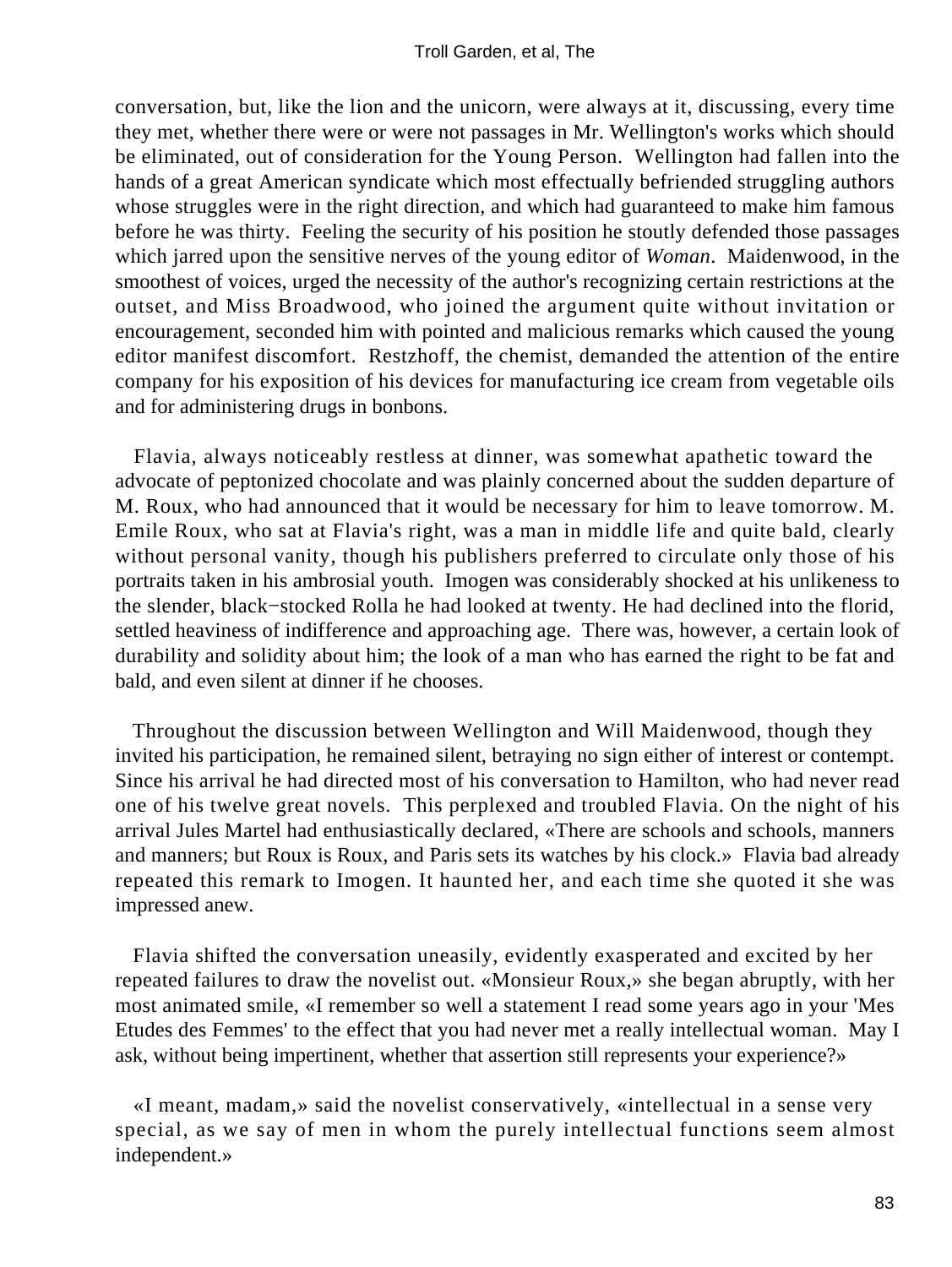«And you still think a woman so constituted a mythical personage?» persisted Flavia, nodding her head encouragingly.

 «*Une Meduse*, madam, who, if she were discovered, would transmute us all into stone,» said the novelist, bowing gravely. «If she existed at all,» he added deliberately, «it was my business to find her, and she has cost me many a vain pilgrimage. Like Rudel of Tripoli, I have crossed seas and penetrated deserts to seek her out. I have, indeed, encountered women of learning whose industry I have been compelled to respect; many who have possessed beauty and charm and perplexing cleverness; a few with remarkable information and a sort of fatal facility.»

 «And Mrs. Browning, George Eliot, and your own Mme. Dudevant?» queried Flavia with that fervid enthusiasm with which she could, on occasion, utter things simply incomprehensible for their banality – at her feats of this sort Miss Broadwood was wont to sit breathless with admiration.

 «Madam, while the intellect was undeniably present in the performances of those women, it was only the stick of the rocket. Although this woman has eluded me I have studied her conditions and perturbances as astronomers conjecture the orbits of planets they have never seen. if she exists, she is probably neither an artist nor a woman with a mission, but an obscure personage, with imperative intellectual needs, who absorbs rather than produces.»

 Flavia, still nodding nervously, fixed a strained glance of interrogation upon M. Roux. «Then you think she would be a woman whose first necessity would be to know, whose instincts would be satisfied only with the best, who could draw from others; appreciative, merely?»

 The novelist lifted his dull eyes to his interlocutress with an untranslatable smile and a slight inclination of his shoulders. «Exactly so; you are really remarkable, madam,» he added, in a tone of cold astonishment.

 After dinner the guests took their coffee in the music room, where Schemetzkin sat down at the piano to drum ragtime, and give his celebrated imitation of the boardingschool girl's execution of Chopin. He flatly refused to play anything more serious, and would practice only in the morning, when he had the music room to himself. Hamilton and M. Roux repaired to the smoking room to discuss the necessity of extending the tax on manufactured articles in France – one of those conversations which particularly exasperated Flavia.

 After Schemetzkin had grimaced and tortured the keyboard with malicious vulgarities for half an hour, Signor Donati, to put an end to his torture, consented to sing, and Flavia and Imogen went to fetch Arthur to play his accompaniments. Hamilton rose with an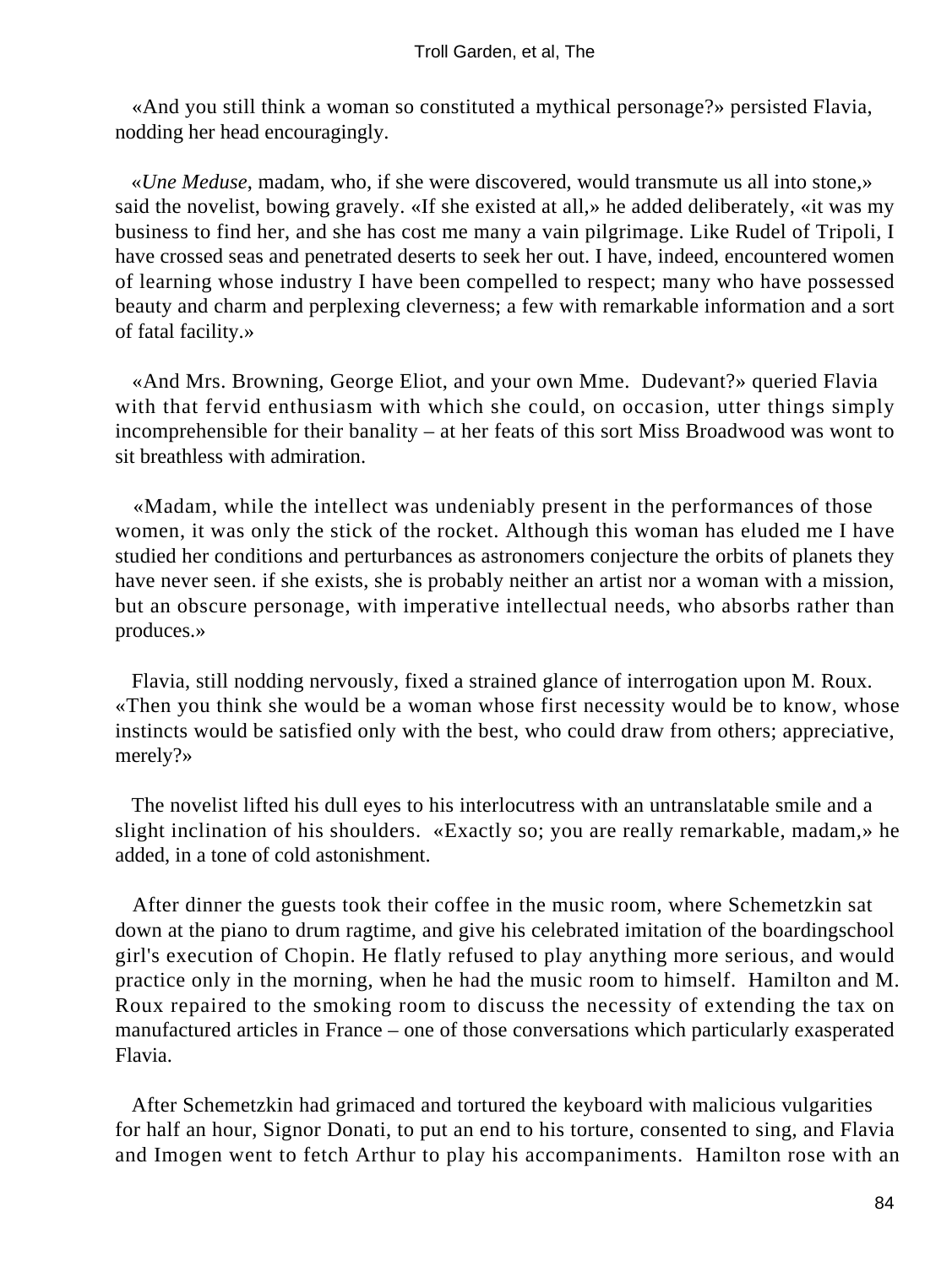annoyed look and placed his cigarette on the mantel. «Why yes, Flavia, I'll accompany him, provided he sings something with a melody, Italian arias or ballads, and provided the recital is not interminable.»

«You will join us, M. Roux?»

«Thank you, but I have some letters to write,» replied the novelist, bowing.

 As Flavia had remarked to Imogen, «Arthur really played accompaniments remarkably well.» To hear him recalled vividly the days of her childhood, when he always used to spend his business vacations at her mother's home in Maine. He had possessed for her that almost hypnotic influence which young men sometimes exert upon little girls. It was a sort of phantom love affair, subjective and fanciful, a precocity of instinct, like that tender and maternal concern which some little girls feel for their dolls. Yet this childish infatuation is capable of all the depressions and exaltations of love itself, it has its bitter jealousies, cruel disappointments, its exacting caprices.

 Summer after summer she had awaited his coming and wept at his departure, indifferent to the gayer young men who had called her their sweetheart and laughed at everything she said. Although Hamilton never said so, she had been always quite sure that he was fond of her. When he pulled her up the river to hunt for fairy knolls shut about by low, hanging willows, he was often silent for an hour at a time, yet she never felt he was bored or was neglecting her. He would lie in the sand smoking, his eyes half−closed, watching her play, and she was always conscious that she was entertaining him. Sometimes he would take a copy of «Alice in Wonderland» in his pocket, and no one could read it as he could, laughing at her with his dark eyes, when anything amused him. No one else could laugh so, with just their eyes, and without moving a muscle of their face. Though he usually smiled at passages that seemed not at all funny to the child, she always laughed gleefully, because he was so seldom moved to mirth that any such demonstration delighted her and she took the credit of it entirely to herself Her own inclination had been for serious stories, with sad endings, like the Little Mermaid, which he had once told her in an unguarded moment when she had a cold, and was put to bed early on her birthday night and cried because she could not have her party. But he highly disapproved of this preference, and had called it a morbid taste, and always shook his finger at her when she asked for the story. When she had been particularly good, or particularly neglected by other people, then he would sometimes melt and tell her the story, and never laugh at her if she enjoyed the «sad ending» even to tears. When Flavia had taken him away and he came no more, she wept inconsolably for the space of two weeks, and refused to learn her lessons. Then she found the story of the Little Mermaid herself, and forgot him.

 Imogen had discovered at dinner that he could still smile at one secretly, out of his eyes, and that he had the old manner of outwardly seeming bored, but letting you know that he was not. She was intensely curious about his exact state of feeling toward his wife, and more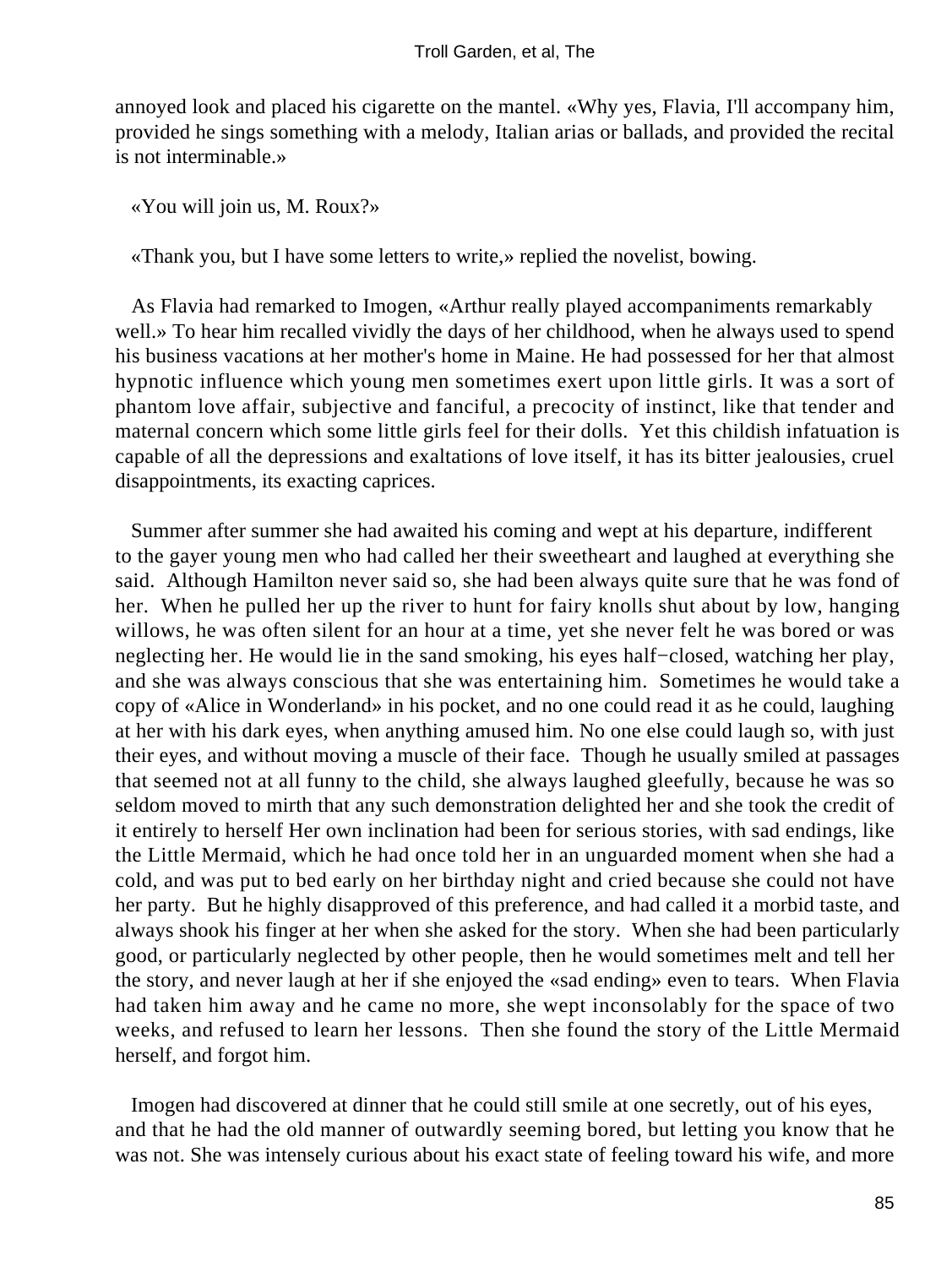curious still to catch a sense of his final adjustment to the conditions of life in general. This, she could not help feeling, she might get again – if she could have him alone for an hour, in some place where there was a little river and a sandy cove bordered by drooping willows, and a blue sky seen through white sycamore boughs.

 That evening, before retiring, Flavia entered her husband's room, where be sat in his smoking jacket, in one of his favorite low chairs.

 «I suppose it's a grave responsibility to bring an ardent, serious young thing like Imogen here among all these fascinating personages,» she remarked reflectively. «But, after all, one can never tell. These grave, silent girls have their own charm, even for facile people.»

 «Oh, so that is your plan?» queried her husband dryly. «I was wondering why you got her up here. She doesn't seem to mix well with the faciles. At least, so it struck me.»

 Flavia paid no heed to this jeering remark, but repeated, «No, after all, it may not be a bad thing.»

 «Then do consign her to that shaken reed, the tenor,» said her husband yawning. «I remember she used to have a taste for the pathetic.»

 «And then,» remarked Flavia coquettishly, «after all, I owe her mother a return in kind. She was not afraid to trifle with destiny.»

But Hamilton was asleep in his chair.

Next morning Imogen found only Miss Broadwood in the breakfast room.

 «Good morning, my dear girl, whatever are you doing up so early? They never breakfast before eleven. Most of them take their coffee in their room. Take this place by me.»

 Miss Broadwood looked particularly fresh and encouraging in her blue serge walking skirt, her open jacket displaying an expanse of stiff, white shirt bosom, dotted with some almost imperceptible figure, and a dark blue−and−white necktie, neatly knotted under her wide, rolling collar. She wore a white rosebud in the lapel of her coat, and decidedly she seemed more than ever like a nice, clean boy on his holiday. Imogen was just hoping that they would breakfast alone when Miss Broadwood exclaimed, «Ah, there comes Arthur with the children. That's the reward of early rising in this house; you never get to see the youngsters at any other time.»

 Hamilton entered, followed by two dark, handsome little boys. The girl, who was very tiny, blonde like her mother, and exceedingly frail, he carried in his arms. The boys came up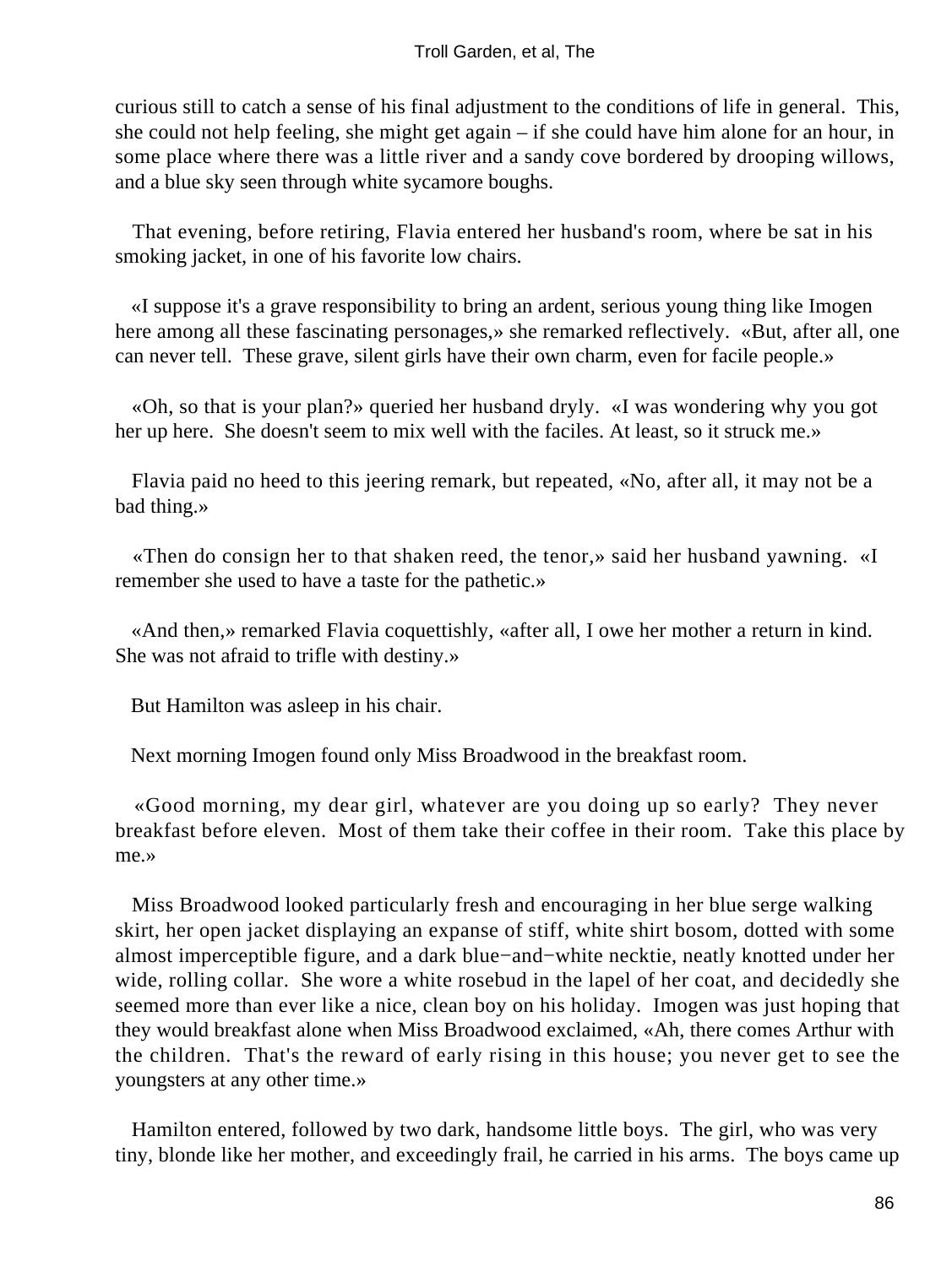and said good morning with an ease and cheerfulness uncommon, even in well−bred children, but the little girl hid her face on her father's shoulder.

 «She's a shy little lady,» he explained as he put her gently down in her chair. «I'm afraid she's like her father; she can't seem to get used to meeting people. And you, Miss Willard, did you dream of the White Rabbit or the Little Mermaid?»

 «Oh, I dreamed of them all! All the personages of that buried civilization,» cried Imogen, delighted that his estranged manner of the night before had entirely vanished and feeling that, somehow, the old confidential relations had been restored during the night.

 «Come, William,» said Miss Broadwood, turning to the younger of the two boys, «and what did you dream about?»

 «We dreamed,» said William gravely – he was the more assertive of the two and always spoke for both – «we dreamed that there were fireworks hidden in the basement of the carriage house; lots and lots of fireworks.»

 His elder brother looked up at him with apprehensive astonishment, while Miss Broadwood hastily put her napkin to her lips and Hamilton dropped his eyes. «If little boys dream things, they are so apt not to come true,» he reflected sadly. This shook even the redoubtable William, and he glanced nervously at his brother. «But do things vanish just because they have been dreamed?» he objected.

«Generally that is the very best reason for their vanishing,» said Arthur gravely.

«But, Father, people can't help what they dream,» remonstrated Edward gently.

 «Oh, come! You're making these children talk like a Maeterlinck dialogue,» laughed Miss Broadwood.

 Flavia presently entered, a book in her hand, and bade them all good morning. «Come, little people, which story shall it be this morning?» she asked winningly. Greatly excited, the children followed her into the garden. «She does then, sometimes,» murmured Imogen as they left the breakfast room.

 «Oh, yes, to be sure,» said Miss Broadwood cheerfully. «She reads a story to them every morning in the most picturesque part of the garden. The mother of the Gracchi, you know. She does so long, she says, for the time when they will be intellectual companions for her. What do you say to a walk over the hills?»

 As they left the house they met Frau Lichtenfeld and the bushy Herr Schotte – the professor cut an astonishing figure in golf stockings – returning from a walk and engaged in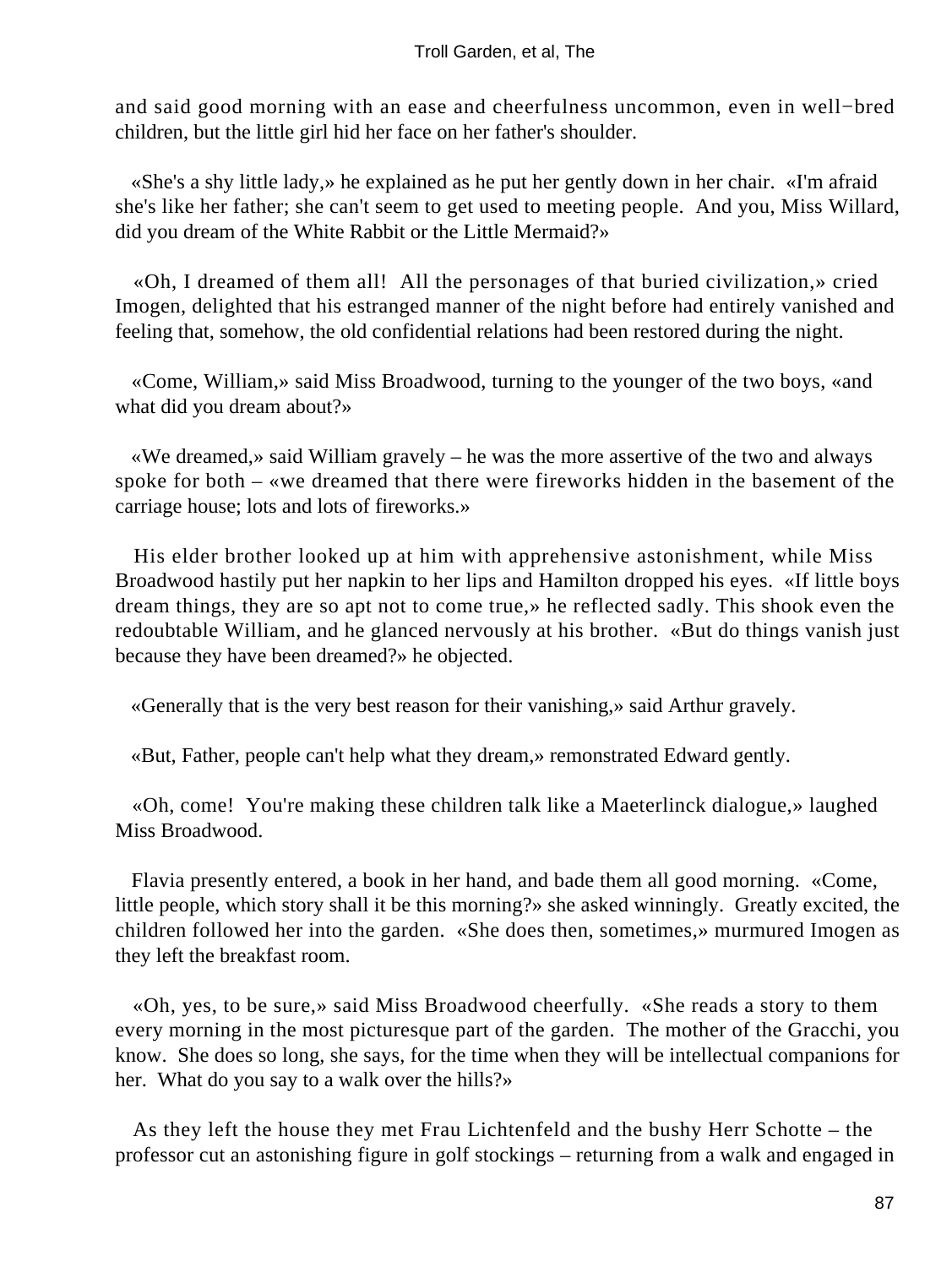an animated conversation on the tendencies of German fiction.

 «Aren't they the most attractive little children,» exclaimed Imogen as they wound down the road toward the river.

 «Yes, and you must not fail to tell Flavia that you think so. She will look at you in a sort of startled way and say, 'Yes, aren't they?' and maybe she will go off and hunt them up and have tea with them, to fully appreciate them. She is awfully afraid of missing anything good, is Flavia. The way those youngsters manage to conceal their guilty presence in the House of Song is a wonder.»

«But don't any of the artist−folk fancy children?» asked Imogen.

 «Yes, they just fancy them and no more. The chemist remarked the other day that children are like certain salts which need not be actualized because the formulae are quite sufficient for practical purposes. I don't see how even Flavia can endure to have that man about.»

 «I have always been rather curious to know what Arthur thinks of it all,» remarked Imogen cautiously.

 «Thinks of it!» ejaculated Miss Broadwood. «Why, my dear, what would any man think of having his house turned into an hotel, habited by freaks who discharge his servants, borrow his money, and insult his neighbors? This place is shunned like a lazaretto!»

Well, then, why does he – why does he – " persisted Imogen.

 «Bah!» interrupted Miss Broadwood impatiently, «why did he in the first place? That's the question.»

«Marry her, you mean?» said Imogen coloring.

«Exactly so,» said Miss Broadwood sharply, as she snapped the lid of her matchbox.

 «I suppose that is a question rather beyond us, and certainly one which we cannot discuss,» said Imogen. «But his toleration on this one point puzzles me, quite apart from other complications.»

 «Toleration? Why this point, as you call it, simply is Flavia. Who could conceive of her without it? I don't know where it's all going to end, I'm sure, and I'm equally sure that, if it were not for Arthur, I shouldn't care,» declared Miss Broadwood, drawing her shoulders together.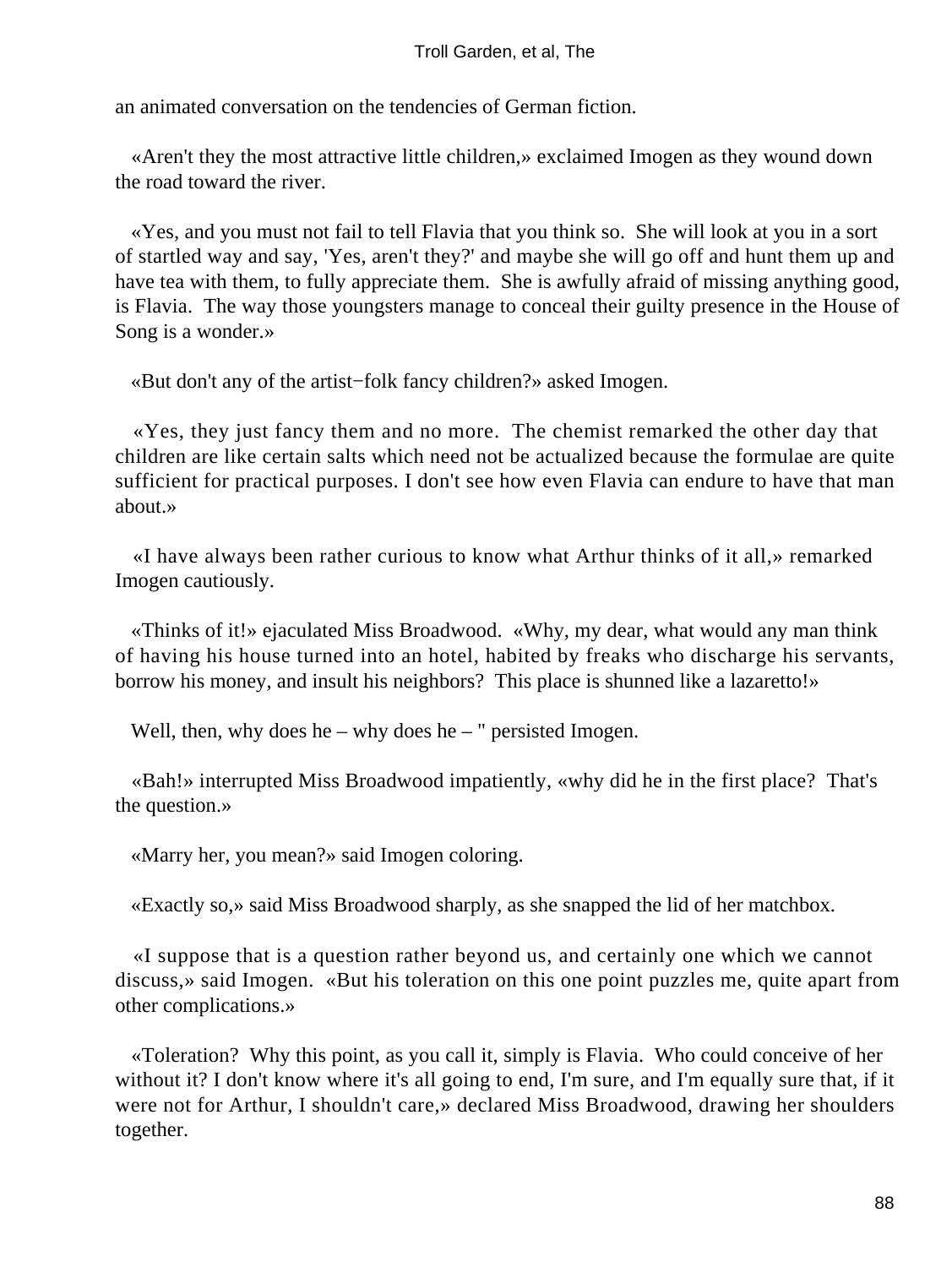«But will it end at all, now?»

 «Such an absurd state of things can't go on indefinitely. A man isn't going to see his wife make a guy of herself forever, is he? Chaos has already begun in the servants' quarters. There are six different languages spoken there now. You see, it's all on an entirely false basis. Flavia hasn't the slightest notion of what these people are really like, their good and their bad alike escape her. They, on the other hand, can't imagine what she is driving at. Now, Arthur is worse off than either faction; he is not in the fairy story in that he sees these people exactly as they are, *but* he is utterly unable to see Flavia as they see her. There you have the situation. Why can't he see her as we do? My dear, that has kept me awake o' nights. This man who has thought so much and lived so much, who is naturally a critic, really takes Flavia at very nearly her own estimate. But now I am entering upon a wilderness. From a brief acquaintance with her you can know nothing of the icy fastnesses of Flavia's self− esteem. It's like St. Peter's; you can't realize its magnitude at once. You have to grow into a sense of it by living under its shadow. It has perplexed even Emile Roux, that merciless dissector of egoism. She has puzzled him the more because be saw at a glance what some of them do not perceive at once, and what will be mercifully concealed from Arthur until the trump sounds; namely, that all Flavia's artists have done or ever will do means exactly as much to her as a symphony means to an oyster; that there is no bridge by which the significance of any work of art could be conveyed to her.»

 «Then, in the name of goodness, why does she bother?» gasped Imogen. «She is pretty, wealthy, well−established; why should she bother?»

 «That's what M. Roux has kept asking himself. I can't pretend to analyze it. She reads papers on the Literary Landmarks of Paris, the Loves of the Poets, and that sort of thing, to clubs out in Chicago. To Flavia it is more necessary to be called clever than to breathe. I would give a good deal to know that glum Frenchman's diagnosis. He has been watching her out of those fishy eyes of his as a biologist watches a hemisphereless frog.»

 For several days after M. Roux's departure Flavia gave an embarrassing share of her attention to Imogen. Embarrassing, because Imogen had the feeling of being energetically and futilely explored, she knew not for what. She felt herself under the globe of an air pump, expected to yield up something. When she confined the conversation to matters of general interest Flavia conveyed to her with some pique that her one endeavor in life had been to fit herself to converse with her friends upon those things which vitally interested them. «One has no right to accept their best from people unless one gives, isn't it so? I want to be able to give – !» she declared vaguely. Yet whenever Imogen strove to pay her tithes and plunged bravely into her plans for study next winter, Flavia grew absent−minded and interrupted her by amazing generalizations or by such embarrassing questions as, «And these grim studies really have charm for you; you are quite buried in them; they make other things seem light and ephemeral?»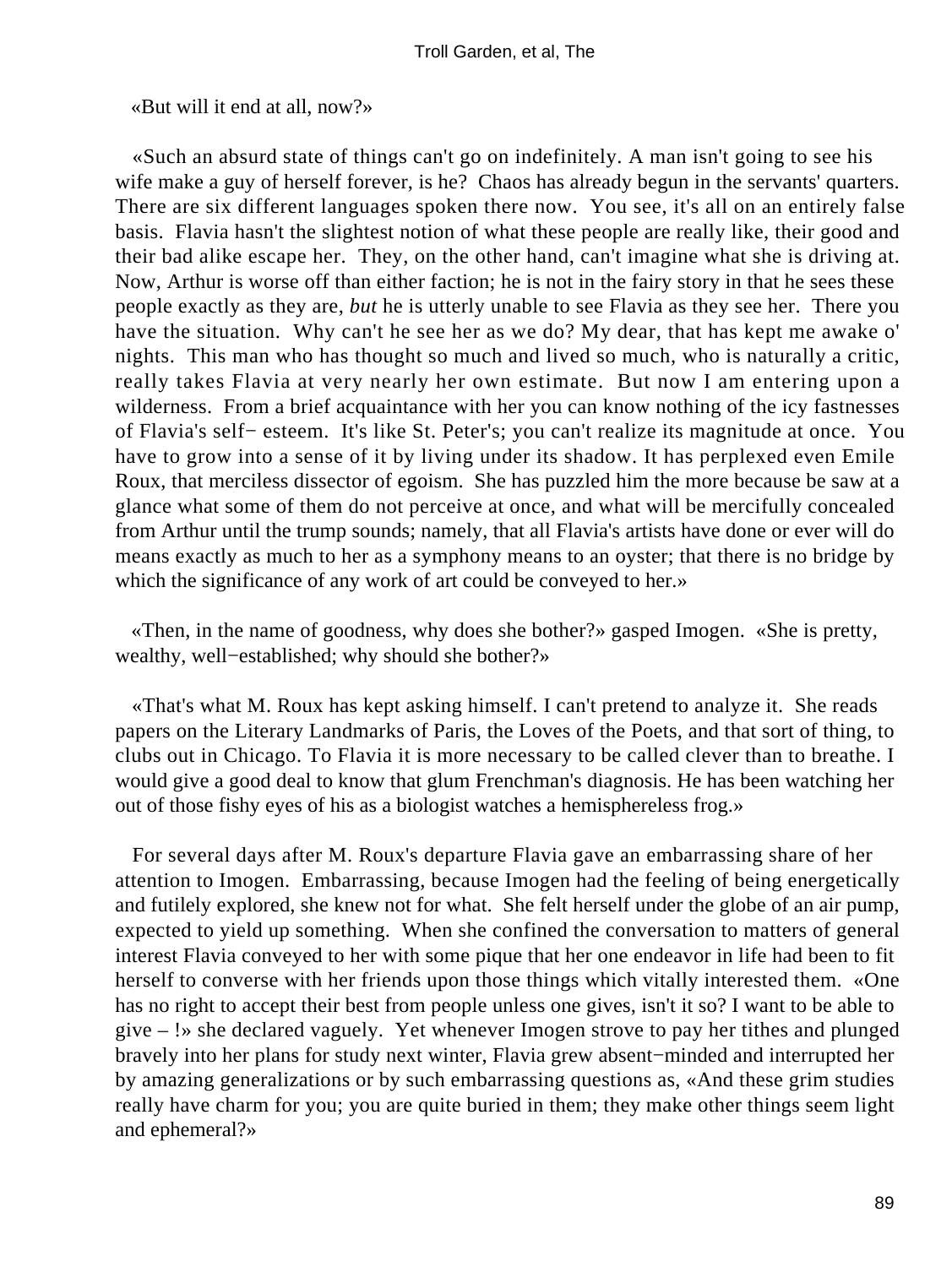«I rather feel as though I had got in here under false pretenses,» Imogen confided to Miss Broadwood. «I'm sure I don't know what it is that she wants of me.»

 «Ah,» chuckled Jemima, «you are not equal to these heart to heart talks with Flavia. You utterly fail to communicate to her the atmosphere of that untroubled joy in which you dwell. You must remember that she gets no feeling out of things herself, and she demands that you impart yours to her by some process of psychic transmission. I once met a blind girl, blind from birth, who could discuss the peculiarities of the Barbizon school with just Flavia's glibness and enthusiasm. Ordinarily Flavia knows how to get what she wants from people, and her memory is wonderful. One evening I heard her giving Frau Lichtenfeld some random impressions about Hedda Gabler which she extracted from me five years ago; giving them with an impassioned conviction of which I was never guilty. But I have known other people who could appropriate your stories and opinions; Flavia is infinitely more subtle than that; she can soak up the very thrash and drift of your daydreams, and take the very thrills off your back, as it were.»

 After some days of unsuccessful effort, Flavia withdrew herself, and Imogen found Hamilton ready to catch her when she was tossed afield. He seemed only to have been awaiting this crisis, and at once their old intimacy reestablished itself as a thing inevitable and beautifully prepared for. She convinced herself that she had not been mistaken in him, despite all the doubts that had come up in later years, and this renewal of faith set more than one question thumping in her brain. «How did he, how can he?» she kept repeating with a tinge of her childish resentment, «what right had he to waste anything so fine?»

 When Imogen and Arthur were returning from a walk before luncheon one morning about a week after M. Roux's departure, they noticed an absorbed group before one of the hall windows. Herr Schotte and Restzhoff sat on the window seat with a newspaper between them, while Wellington, Schemetzkin, and Will Maidenwood looked over their shoulders. They seemed intensely interested, Herr Schotte occasionally pounding his knees with his fists in ebullitions of barbaric glee. When imogen entered the hall, however, the men were all sauntering toward the breakfast room and the paper was lying innocently on the divan. During luncheon the personnel of that window group were unwontedly animated and agreeable all save Schemetzkin, whose stare was blanker than ever, as though Roux's mantle of insulting indifference had fallen upon him, in addition to his own oblivious self− absorption. Will Maidenwood seemed embarrassed and annoyed; the chemist employed himself with making polite speeches to Hamilton. Flavia did not come down to lunch – and there was a malicious gleam under Herr Schotte's eyebrows. Frank Wellington announced nervously that an imperative letter from his protecting syndicate summoned him to the city.

 After luncheon the men went to the golf links, and Imogen, at the first opportunity, possessed herself of the newspaper which had been left on the divan. One of the first things that caught her eye was an article headed «Roux on Tuft Hunters; The Advanced American Woman as He Sees Her; Aggressive, Superficial, and Insincere.» The entire interview was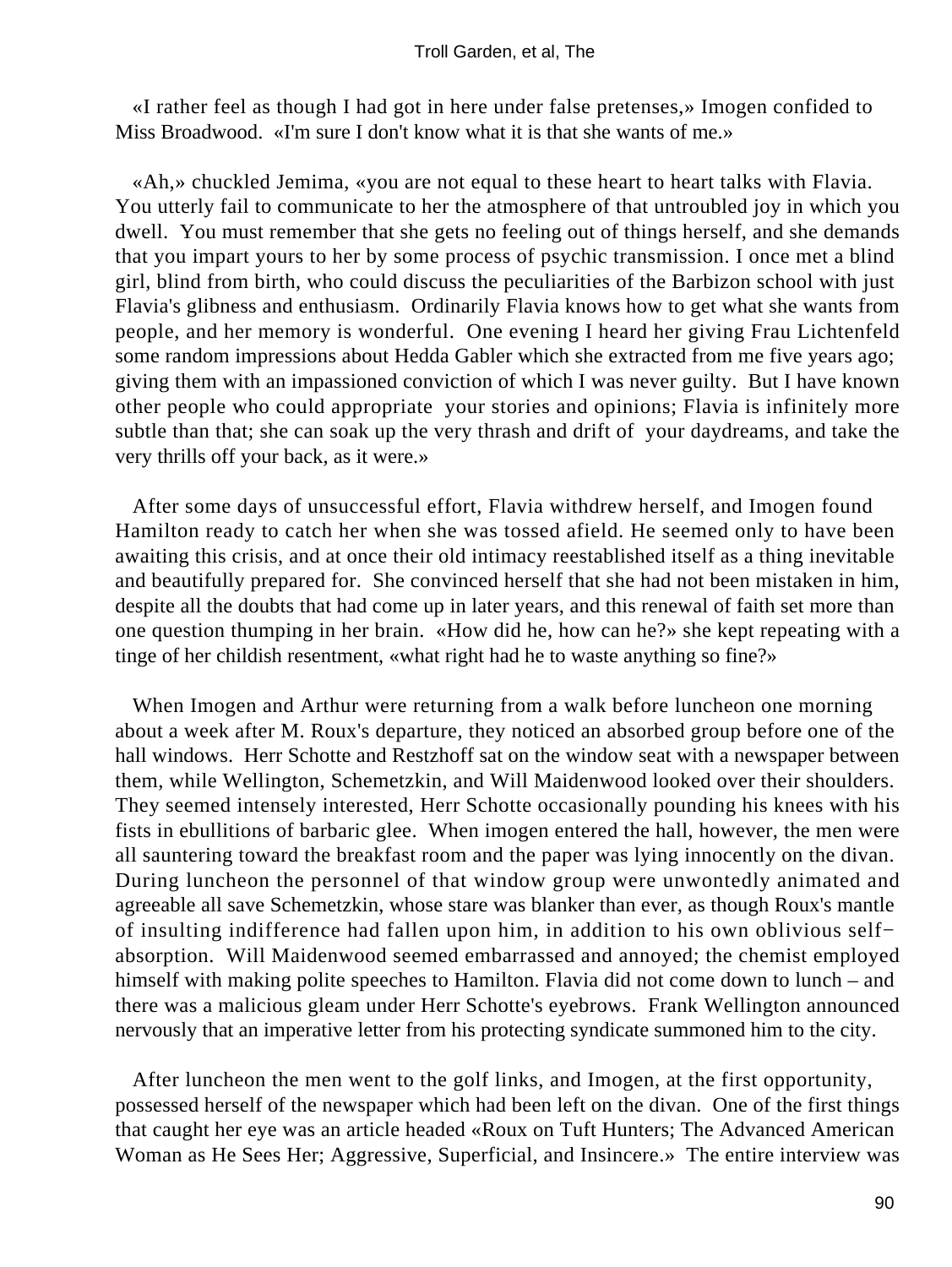nothing more nor less than a satiric characterization of Flavia, aquiver with irritation and vitriolic malice. No one could mistake it; it was done with all his deftness of portraiture. Imogen had not finished the article when she heard a footstep, and clutching the paper she started precipitately toward the stairway as Arthur entered. He put out his hand, looking critically at her distressed face.

 «Wait a moment, Miss Willard,» he said peremptorily, «I want to see whether we can find what it was that so interested our friends this morning. Give me the paper, please.»

 Imogen grew quite white as he opened the journal. She reached forward and crumpled it with her hands. «Please don't, please don't,» she pleaded; «it's something I don't want you to see. Oh, why will you? it's just something low and despicable that you can't notice.»

 Arthur had gently loosed her hands, and he pointed her to a chair. He lit a cigar and read the article through without comment. When he had finished it he walked to the fireplace, struck a match, and tossed the flaming journal between the brass andirons.

 «You are right,» he remarked as he came back, dusting his hands with his handkerchief. «It's quite impossible to comment. There are extremes of blackguardism for which we have no name. The only thing necessary is to see that Flavia gets no wind of this. This seems to be my cue to act; poor girl.»

Imogen looked at him tearfully; she could only murmur, «Oh, why did you read it!»

 Hamilton laughed spiritlessly. «Come, don't you worry about it. You always took other people's troubles too seriously. When you were little and all the world was gay and everybody happy, you must needs get the Little Mermaid's troubles to grieve over. Come with me into the music room. You remember the musical setting I once made you for the Lay of the Jabberwock? I was trying it over the other night, long after you were in bed, and I decided it was quite as fine as the Erl−King music. How I wish I could give you some of the cake that Alice ate and make you a little girl again. Then, when you had got through the glass door into the little garden, you could call to me, perhaps, and tell me all the fine things that were going on there. What a pity it is that you ever grew up!» he added, laughing; and Imogen, too, was thinking just that.

 At dinner that evening, Flavia, with fatal persistence, insisted upon turning the conversation to M. Roux. She had been reading one of his novels and had remembered anew that Paris set its watches by his clock. Imogen surmised that she was tortured by a feeling that she had not sufficiently appreciated him while she had had him. When she first mentioned his name she was answered only by the pall of silence that fell over the company. Then everyone began to talk at once, as though to correct a false position. They spoke of him with a fervid, defiant admiration, with the sort of hot praise that covers a double purpose. Imogen fancied she could see that they felt a kind of relief at what the man had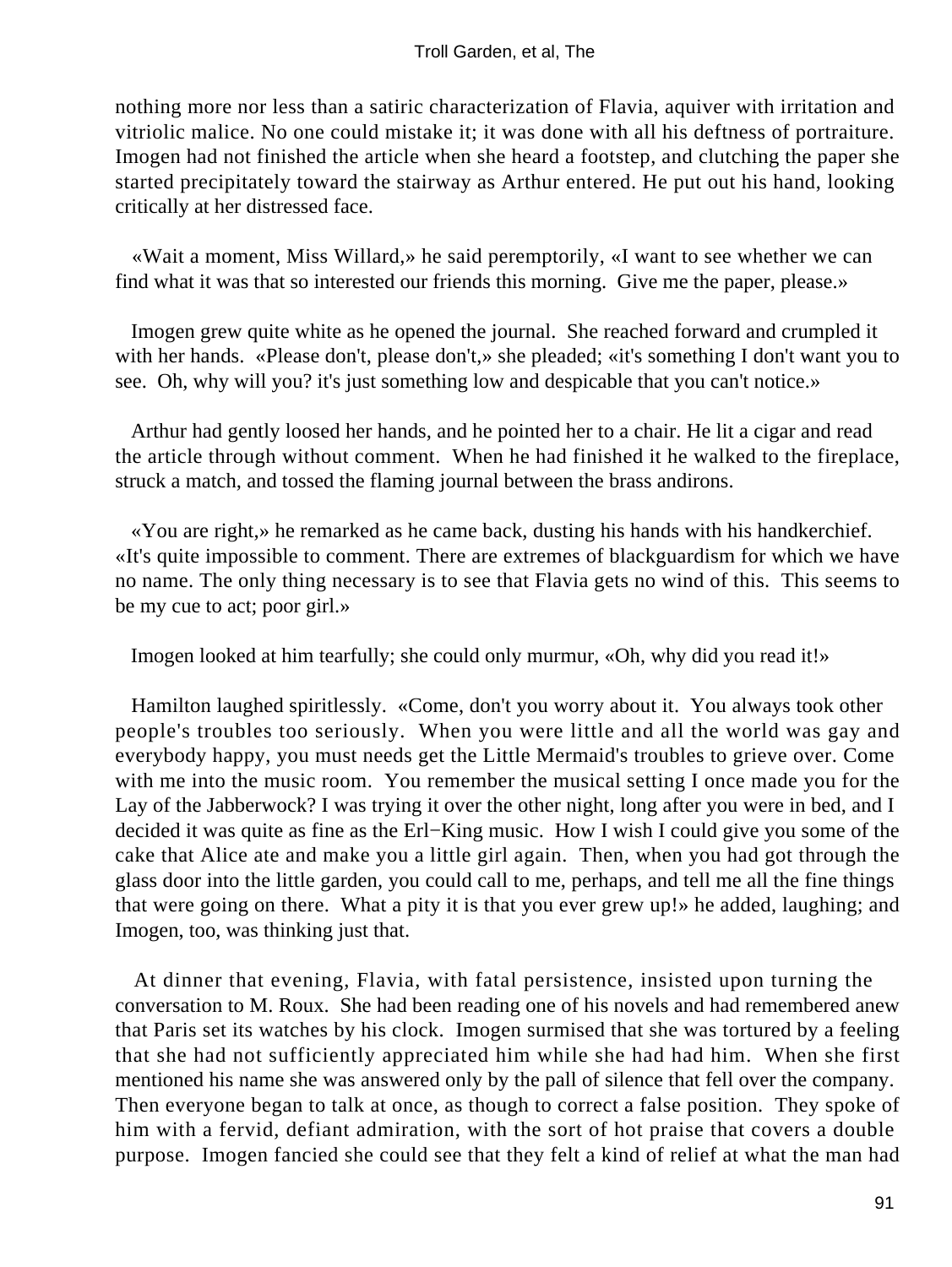done, even those who despised him for doing it; that they felt a spiteful hate against Flavia, as though she had tricked them, and a certain contempt for themselves that they had been beguiled. She was reminded of the fury of the crowd in the fairy tale, when once the child had called out that the king was in his night clothes. Surely these people knew no more about Flavia than they had known before, but the mere fact that the thing had been said altered the situation. Flavia, meanwhile, sat chattering amiably, pathetically unconscious of her nakedness.

 Hamilton lounged, fingering the stem of his wineglass, gazing down the table at one face after another and studying the various degrees of self−consciousness they exhibited. Imogen's eyes followed his, fearfully. When a lull came in the spasmodic flow of conversation, Arthur, leaning back in his chair, remarked deliberately, «As for M. Roux, his very profession places him in that class of men whom society has never been able to accept unconditionally because it has never been able to assume that they have any ordered notion of taste. He and his ilk remain, with the mountebanks and snake charmers, people indispensable to our civilization, but wholly unreclaimed by it; people whom we receive, but whose invitations we do not accept.»

 Fortunately for Flavia, this mine was not exploded until just before the coffee was brought. Her laughter was pitiful to hear; it echoed through the silent room as in a vault, while she made some tremulously light remark about her husband's drollery, grim as a jest from the dying. No one responded and she sat nodding her head like a mechanical toy and smiling her white, set smile through her teeth, until Alcee Buisson and Frau Lichtenfeld came to her support.

 After dinner the guests retired immediately to their rooms, and Imogen went upstairs on tiptoe, feeling the echo of breakage and the dust of crumbling in the air. She wondered whether Flavia's habitual note of uneasiness were not, in a manner, prophetic, and a sort of unconscious premonition, after all. She sat down to write a letter, but she found herself so nervous, her head so hot and her hands so cold, that she soon abandoned the effort. just as she was about to seek Miss Broadwood, Flavia entered and embraced her hysterically.

 «My dearest girl,» she began, «was there ever such an unfortunate and incomprehensible speech made before? Of course it is scarcely necessary to explain to you poor Arthur's lack of tact, and that he meant nothing. But they! Can they be expected to understand? He will feel wretchedly about it when he realizes what he has done, but in the meantime? And M. Roux, of all men! When we were so fortunate as to get him, and he made himself so unreservedly agreeable, and I fancied that, in his way, Arthur quite admired him. My dear, you have no idea what that speech has done. Schemetzkin and Herr Schotte have already sent me word that they must leave us tomorrow. Such a thing from a host!» Flavia paused, choked by tears of vexation and despair.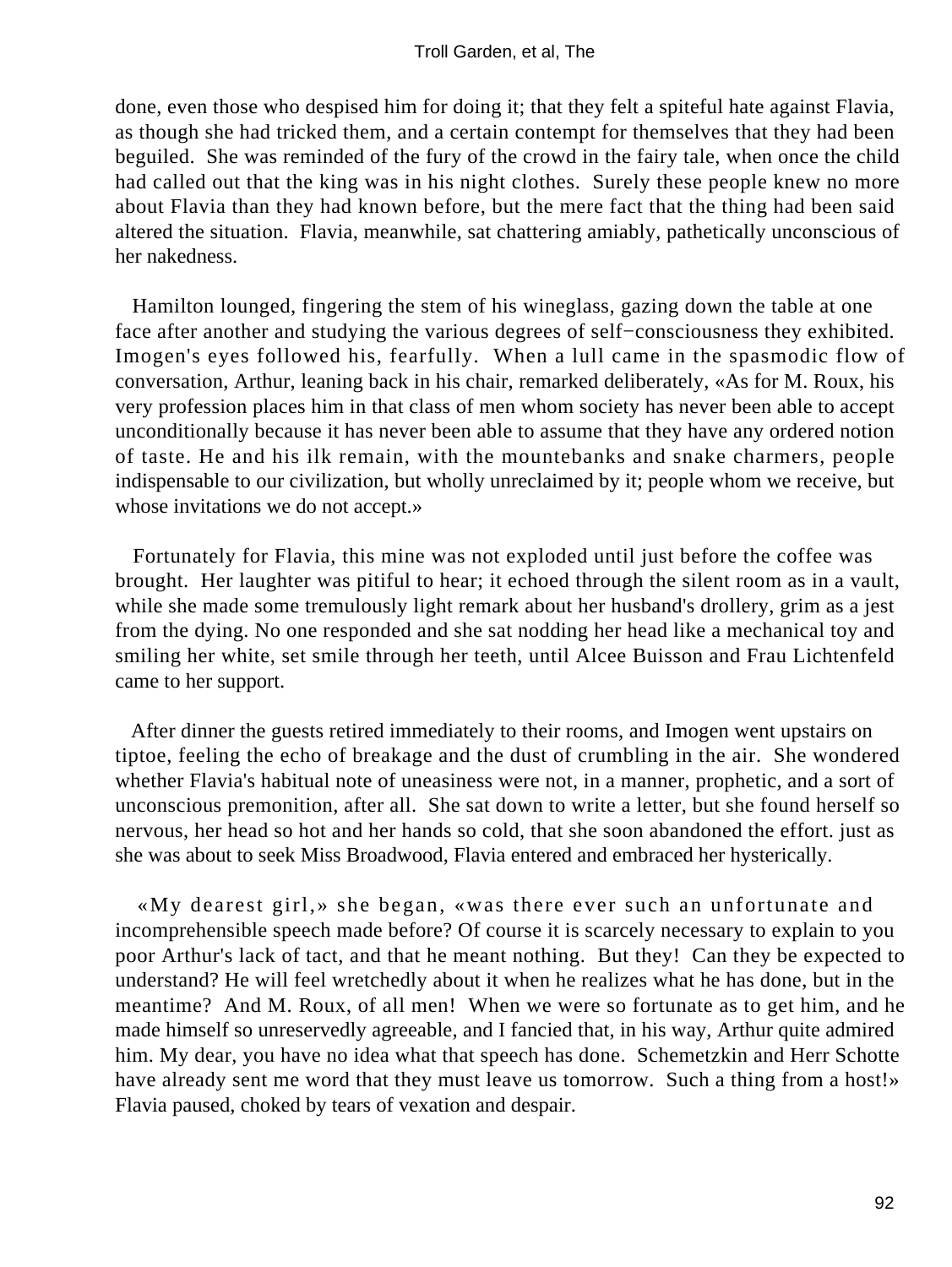Imogen was thoroughly disconcerted; this was the first time she had ever seen Flavia betray any personal emotion which was indubitably genuine. She replied with what consolation she could. «Need they take it personally at all? It was a mere observation upon a class of people  $-\infty$ 

 «Which he knows nothing whatever about, and with whom he has no sympathy,» interrupted Flavia. «Ah, my dear, you could not be *expected* to understand. You can't realize, knowing Arthur as you do, his entire lack of any aesthetic sense whatever. He is absolutely *nil*, stone deaf and stark blind, on that side. He doesn't mean to be brutal, it is just the brutality of utter ignorance. They always feel it – they are so sensitive to unsympathetic influences, you know; they know it the moment they come into the house. I have spent my life apologizing for him and struggling to conceal it; but in spite of me, he wounds them; his very attitude, even in silence, offends them. Heavens! Do I not know? Is it not perpetually and forever wounding me? But there has never been anything so dreadful as this – never! If I could conceive of any possible motive, even!»

 «But, surely, Mrs. Hamilton, it was, after all, a mere expression of opinion, such as we are any of us likely to venture upon any subject whatever. It was neither more personal nor more extravagant than many of M. Roux's remarks.»

 «But, Imogen, certainly M. Roux has the right. It is a part of his art, and that is altogether another matter. Oh, this is not the only instance!» continued Flavia passionately, «I've always had that narrow, bigoted prejudice to contend with. It has always held me back. But this  $-$ !»

 «I think you mistake his attitude,» replied Imogen, feeling a flush that made her ears tingle. «That is, I fancy he is more appreciative than he seems. A man can't be very demonstrative about those things – not if he is a real man. I should not think you would care much about saving the feelings of people who are too narrow to admit of any other point of view than their own.» She stopped, finding herself in the impossible position of attempting to explain Hamilton to his wife; a task which, if once begun, would necessitate an entire course of enlightenment which she doubted Flavia's ability to receive, and which she could offer only with very poor grace.

«That's just where it stings most» – here Flavia began pacing the floor  $-\text{ }$  «it is just because they have all shown such tolerance and have treated Arthur with such unfailing consideration that I can find no reasonable pretext for his rancor. How can he fail to see the value of such friendships on the children's account, if for nothing else! What an advantage for them to grow up among such associations! Even though he cares nothing about these things himself he might realize that. Is there nothing I could say by way of explanation? To them, I mean? If someone were to explain to them how unfortunately limited he is in these things  $-$  »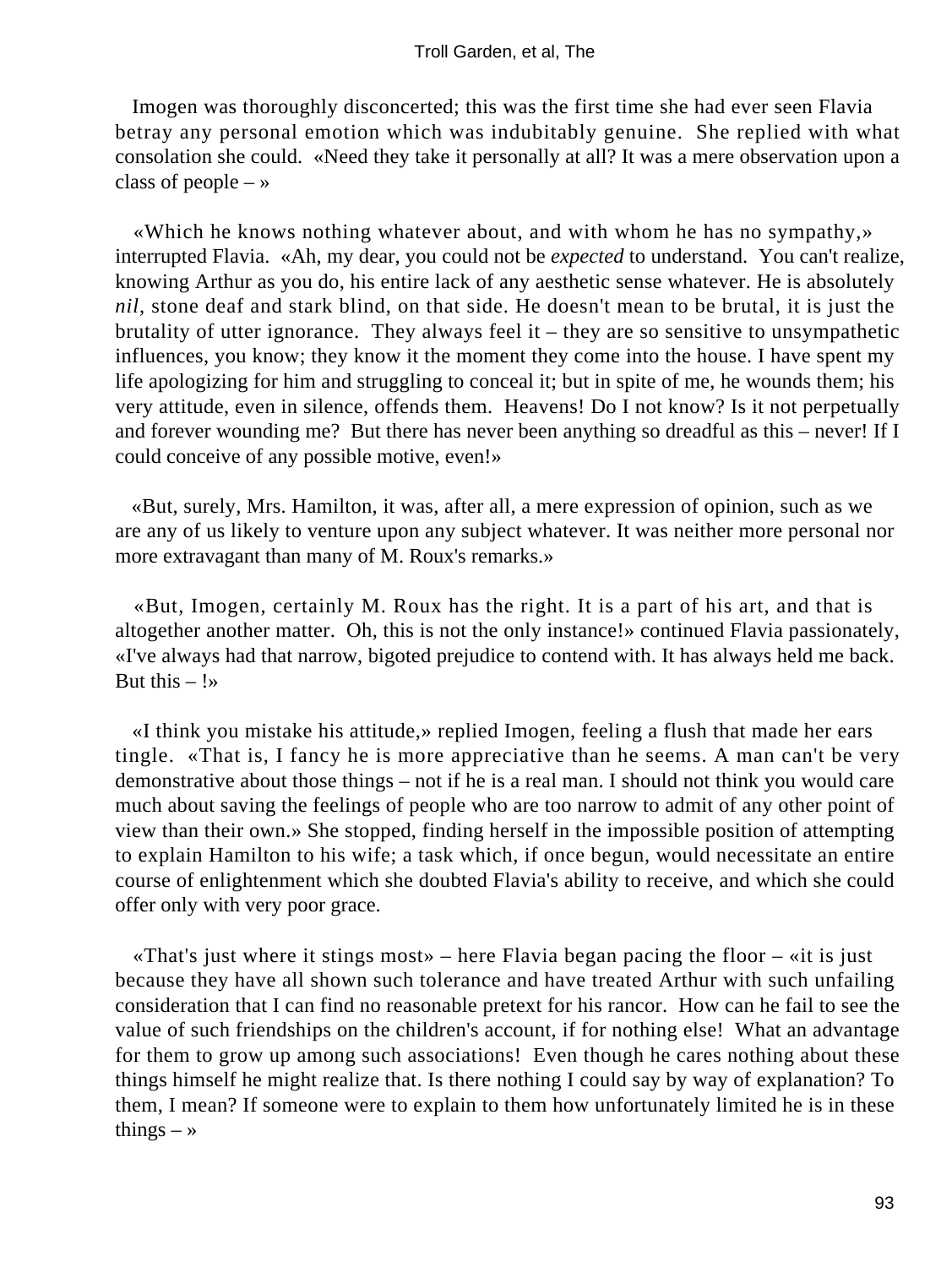«I'm afraid I cannot advise you,» said Imogen decidedly, «but that, at least, seems to me impossible.»

 Flavia took her hand and glanced at her affectionately, nodding nervously. «Of course, dear girl, I can't ask you to be quite frank with me. Poor child, you are trembling and your hands are icy. Poor Arthur! But you must not judge him by this altogether; think how much he misses in life. What a cruel shock you've had. I'll send you some sherry, Good night, my dear.»

When Flavia shut the door Imogen burst into a fit of nervous weeping.

 Next morning she awoke after a troubled and restless night. At eight o'clock Miss Broadwood entered in a red and white striped bathrobe.

 «Up, up, and see the great doom's image!» she cried, her eyes sparkling with excitement. «The hall is full of trunks, they are packing. What bolt has fallen? It's you, *ma cherie*, you've brought Ulysses home again and the slaughter has begun!» she blew a cloud of smoke triumphantly from her lips and threw herself into a chair beside the bed.

 Imogen, rising on her elbow, plunged excitedly into the story of the Roux interview, which Miss Broadwood heard with the keenest interest, frequently interrupting her with exclamations of delight. When Imogen reached the dramatic scene which terminated in the destruction of the newspaper, Miss Broadwood rose and took a turn about the room, violently switching the tasselled cords of her bathrobe.

 «Stop a moment,» she cried, «you mean to tell me that he had such a heaven−sent means to bring her to her senses and didn't use it – that he held such a weapon and threw it away?»

 «Use it?» cried Imogen unsteadily. «Of course he didn't! He bared his back to the tormentor, signed himself over to punishment in that speech he made at dinner, which everyone understands but Flavia. She was here for an hour last night and disregarded every limit of taste in her maledictions.»

 «My dear!» cried Miss Broadwood, catching her hand in inordinate delight at the situation, «do you see what he has done? There'll be no end to it. Why he has sacrificed himself to spare the very vanity that devours him, put rancors in the vessels of his peace, and his eternal jewel given to the common enemy of man, to make them kings, the seed of Banquo kings! He is magnificent!»

 «Isn't he always that?» cried Imogen hotly. «He's like a pillar of sanity and law in this house of shams and swollen vanities, where people stalk about with a sort of madhouse dignity, each one fancying himself a king or a pope. If you could have heard that woman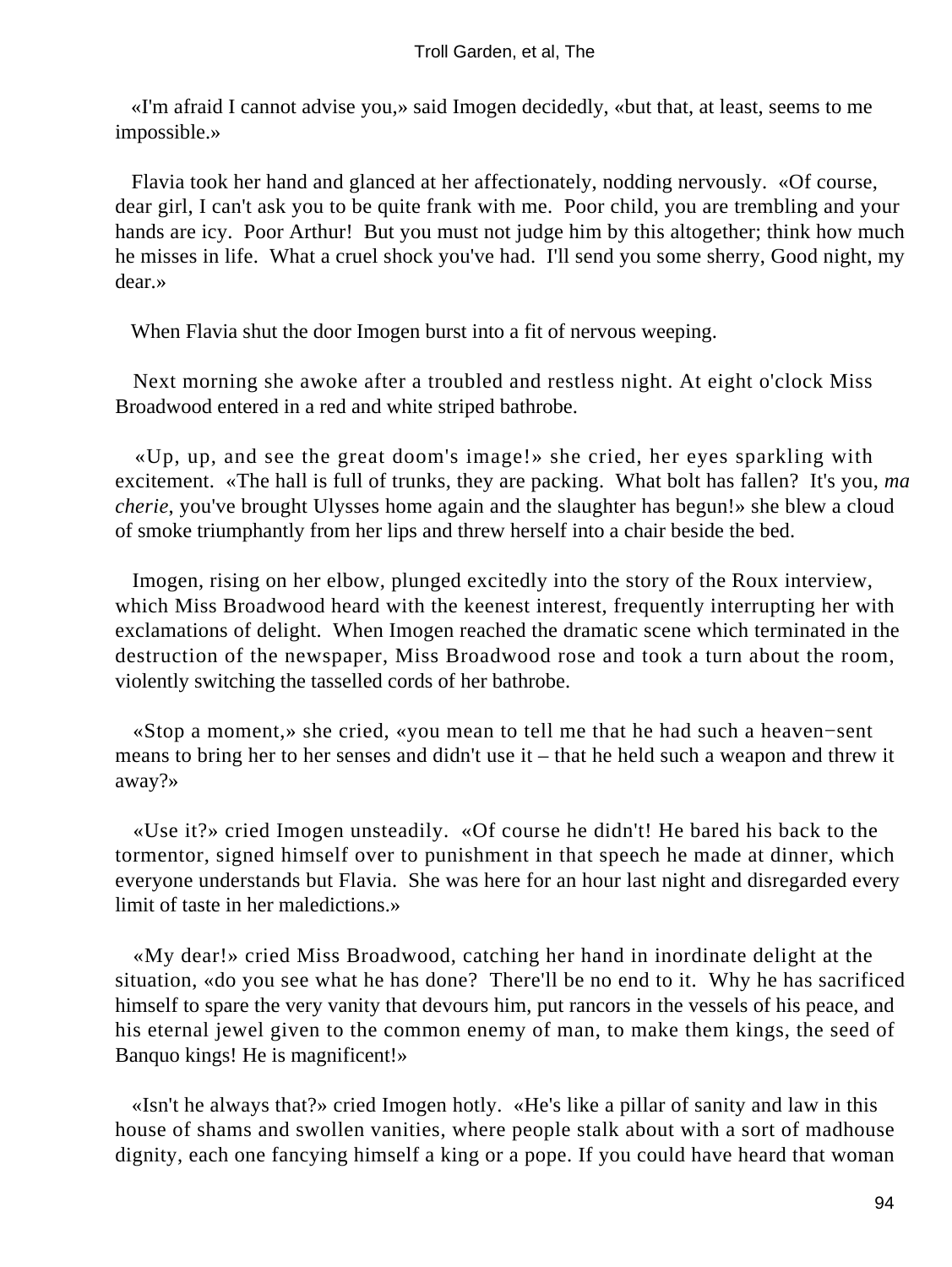talk of him! Why, she thinks him stupid, bigoted, blinded by middleclass prejudices. She talked about his having no aesthetic sense and insisted that her artists had always shown him tolerance. I don't know why it should get on my nerves so, I'm sure, but her stupidity and assurance are enough to drive one to the brink of collapse.»

 «Yes, as opposed to his singular fineness, they are calculated to do just that,» said Miss Broadwood gravely, wisely ignoring Imogen's tears. «But what has been is nothing to what will be. Just wait until Flavia's black swans have flown! You ought not to try to stick it out; that would only make it harder for everyone. Suppose you let me telephone your mother to wire you to come home by the evening train?»

 «Anything, rather than have her come at me like that again. It puts me in a perfectly impossible position, and he *is* so fine!»

 «Of course it does,» said Miss Broadwood sympathetically, «and there is no good to be got from facing it. I will stay because such things interest me, and Frau Lichtenfeld will stay because she has no money to get away, and Buisson will stay because he feels somewhat responsible. These complications are interesting enough to cold−blooded folk like myself who have an eye for the dramatic element, but they are distracting and demoralizing to young people with any serious purpose in life.»

 Miss Broadwood's counsel was all the more generous seeing that, for her, the most interesting element of this denouement would be eliminated by Imogen's departure. «If she goes now, she'll get over it,» soliloquized Miss Broadwood. «If she stays, she'll be wrung for him and the hurt may go deep enough to last. I haven't the heart to see her spoiling things for herself.» She telephoned Mrs. Willard and helped Imogen to pack. She even took it upon herself to break the news of Imogen's going to Arthur, who remarked, as he rolled a cigarette in his nerveless fingers:

 «Right enough, too. What should she do here with old cynics like you and me, Jimmy? Seeing that she is brim full of dates and formulae and other positivisms, and is so girt about with illusions that she still casts a shadow in the sun. You've been very tender of her, haven't you? I've watched you. And to think it may all be gone when we see her next. 'The common fate of all things rare,' you know. What a good fellow you are, anyway, Jimmy,» he added, putting his hands affectionately on her shoulders.

 Arthur went with them to the station. Flavia was so prostrated by the concerted action of her guests that she was able to see Imogen only for a moment in her darkened sleeping chamber, where she kissed her hysterically, without lifting her head, bandaged in aromatic vinegar. On the way to the station both Arthur and Imogen threw the burden of keeping up appearances entirely upon Miss Broadwood, who blithely rose to the occasion. When Hamilton carried Imogen's bag into the car, Miss Broadwood detained her for a moment, whispering as she gave her a large, warm handclasp, «I'll come to see you when I get back to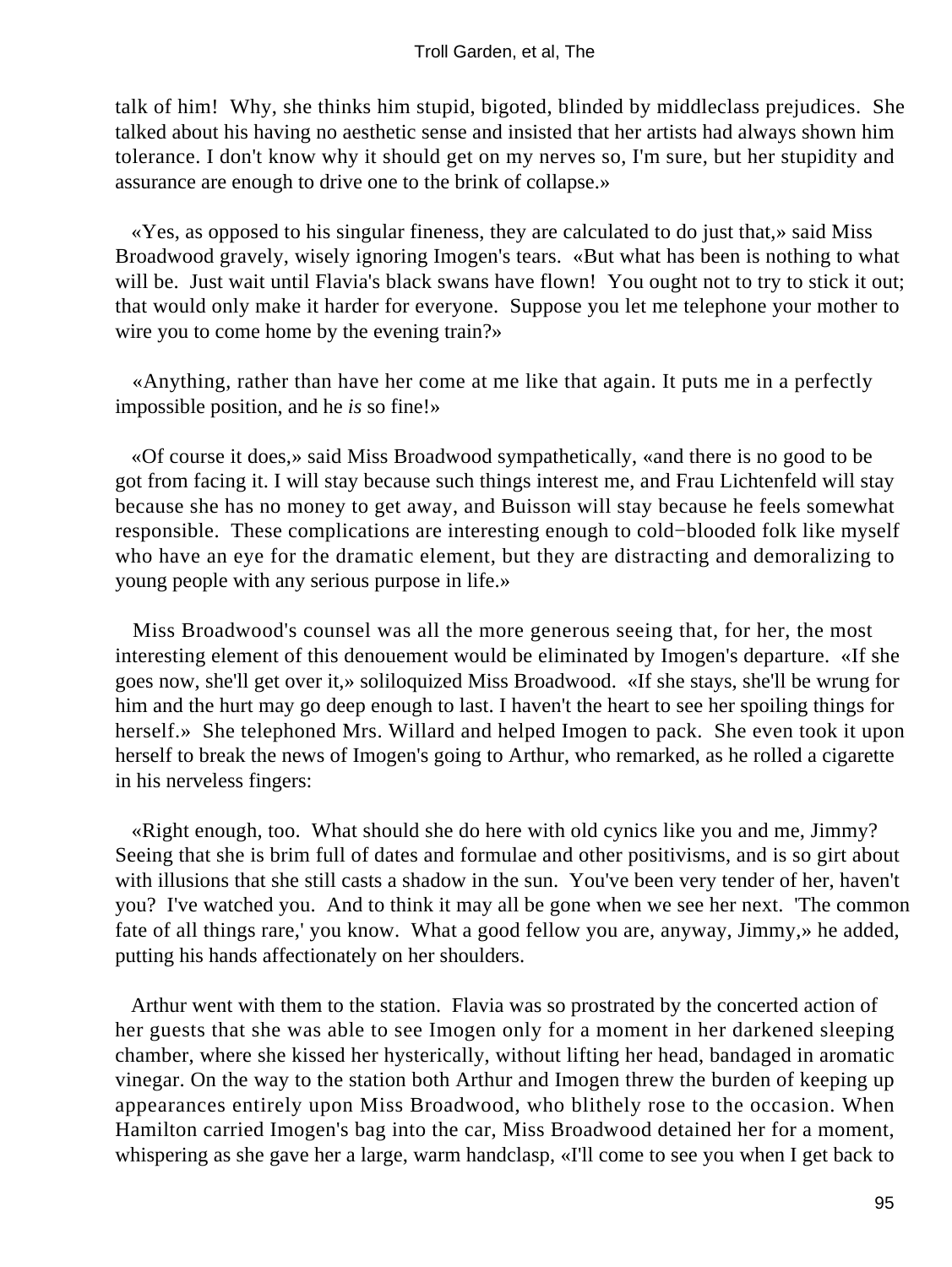town; and, in the meantime, if you meet any of our artists, tell them you have left Caius Marius among the ruins of Carthage.»

The Sculptor's Funeral

 A group of the townspeople stood on the station siding of a little Kansas town, awaiting the coming of the night train, which was already twenty minutes overdue. The snow had fallen thick over everything; in the pale starlight the line of bluffs across the wide, white meadows south of the town made soft, smoke− colored curves against the clear sky. The men on the siding stood first on one foot and then on the other, their hands thrust deep into their trousers pockets, their overcoats open, their shoulders screwed up with the cold; and they glanced from time to time toward the southeast, where the railroad track wound along the river shore. They conversed in low tones and moved about restlessly, seeming uncertain as to what was expected of them. There was but one of the company who looked as though he knew exactly why he was there; and he kept conspicuously apart; walking to the far end of the platform, returning to the station door, then pacing up the track again, his chin sunk in the high collar of his overcoat, his burly shoulders drooping forward, his gait heavy and dogged. Presently he was approached by a tall, spare, grizzled man clad in a faded Grand Army suit, who shuffled out from the group and advanced with a certain deference, craning his neck forward until his back made the angle of a jackknife three−quarters open.

 «I reckon she's agoin' to be pretty late ag'in tonight, Jim,» he remarked in a squeaky falsetto. «S'pose it's the snow?»

 «I don't know,» responded the other man with a shade of annoyance, speaking from out an astonishing cataract of red beard that grew fiercely and thickly in all directions.

 The spare man shifted the quill toothpick he was chewing to the other side of his mouth. «It ain't likely that anybody from the East will come with the corpse, I s'pose,» he went on reflectively.

«I don't know,» responded the other, more curtly than before.

 «It's too bad he didn't belong to some lodge or other. I like an order funeral myself. They seem more appropriate for people of some reputation,» the spare man continued, with an ingratiating concession in his shrill voice, as he carefully placed his toothpick in his vest pocket. He always carried the flag at the G. A. R. funerals in the town.

 The heavy man turned on his heel, without replying, and walked up the siding. The spare man shuffled back to the uneasy group. «Jim's ez full ez a tick, ez ushel,» he commented commiseratingly.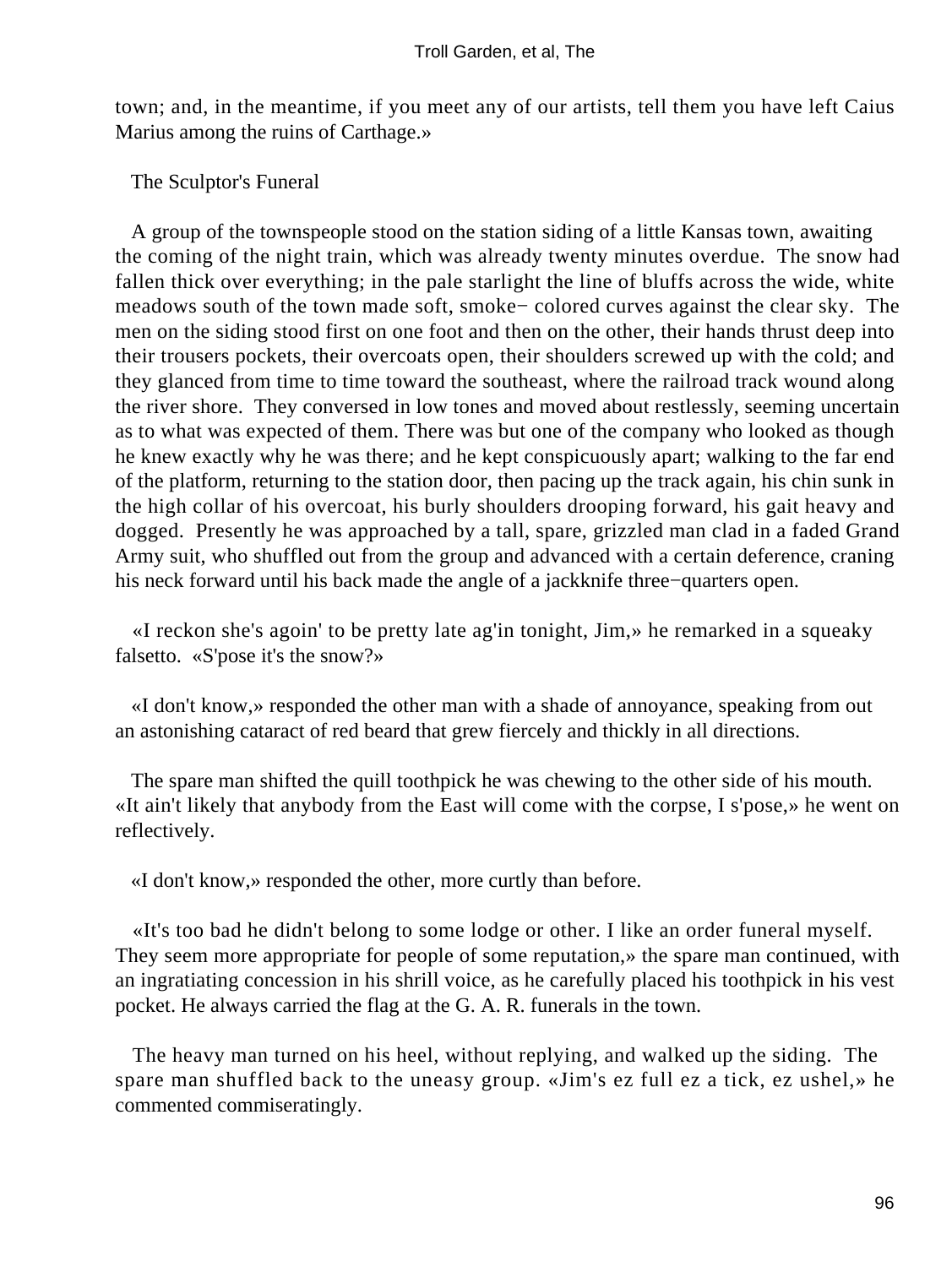Just then a distant whistle sounded, and there was a shuffling of feet on the platform. A number of lanky boys of all ages appeared as suddenly and slimily as eels wakened by the crack of thunder; some came from the waiting room, where they had been warming themselves by the red stove, or half−asleep on the slat benches; others uncoiled themselves from baggage trucks or slid out of express wagons. Two clambered down from the driver's seat of a hearse that stood backed up against the siding. They straightened their stooping shoulders and lifted their heads, and a flash of momentary animation kindled their dull eyes at that cold, vibrant scream, the world−wide call for men. It stirred them like the note of a trumpet; just as it had often stirred the man who was coming home tonight, in his boyhood.

 The night express shot, red as a rocket, from out the eastward marsh lands and wound along the river shore under the long lines of shivering poplars that sentineled the meadows, the escaping steam hanging in gray masses against the pale sky and blotting out the Milky Way. In a moment the red glare from the headlight streamed up the snow−covered track before the siding and glittered on the wet, black rails. The burly man with the disheveled red beard walked swiftly up the platform toward the approaching train, uncovering his head as he went. The group of men behind him hesitated, glanced questioningly at one another, and awkwardly followed his example. The train stopped, and the crowd shuffled up to the express car just as the door was thrown open, the spare man in the G. A. B. suit thrusting his head forward with curiosity. The express messenger appeared in the doorway, accompanied by a young man in a long ulster and traveling cap.

«Are Mr. Merrick's friends here?» inquired the young man.

 The group on the platform swayed and shuffled uneasily. Philip Phelps, the banker, responded with dignity: «We have come to take charge of the body. Mr. Merrick's father is very feeble and can't be about.»

 «Send the agent out here,» growled the express messenger, «and tell the operator to lend a hand.»

 The coffin was got out of its rough box and down on the snowy platform. The townspeople drew back enough to make room for it and then formed a close semicircle about it, looking curiously at the palm leaf which lay across the black cover. No one said anything. The baggage man stood by his truck, waiting to get at the trunks. The engine panted heavily, and the fireman dodged in and out among the wheels with his yellow torch and long oilcan, snapping the spindle boxes. The young Bostonian, one of the dead sculptor's pupils who had come with the body, looked about him helplessly. He turned to the banker, the only one of that black, uneasy, stoop−shouldered group who seemed enough of an individual to be addressed.

«None of Mr. Merrick's brothers are here?» he asked uncertainly.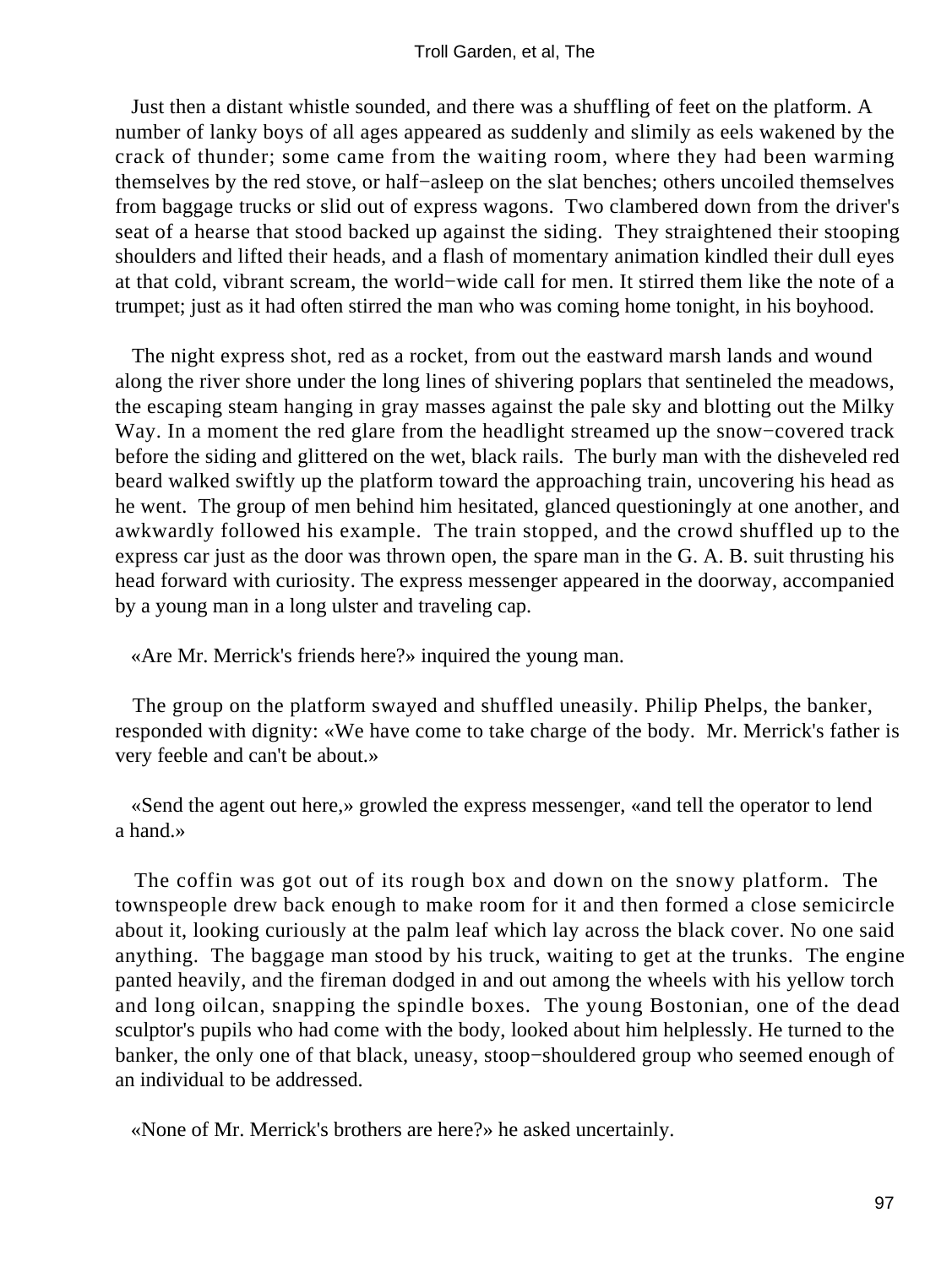The man with the red heard for the first time stepped up and joined the group. «No, they have not come yet; the family is scattered. The body will be taken directly to the house.» He stooped and took hold of one of the handles of the coffin.

 «Take the long hill road up, Thompson – it will be easier on the horses,» called the liveryman as the undertaker snapped the door of the hearse and prepared to mount to the driver's seat.

 Laird, the red−bearded lawyer, turned again to the stranger: «We didn't know whether there would be anyone with him or not,» he explained. «It's a long walk, so you'd better go up in the hack.» He pointed to a single, battered conveyance, but the young man replied stiffly: «Thank you, but I think I will go up with the hearse. If you don't object,» turning to the undertaker, «I'll ride with you.»

 They clambered up over the wheels and drove off in the starlight tip the long, white hill toward the town. The lamps in the still village were shining from under the low, snow–burdened roofs; and beyond, on every side, the plains reached out into emptiness, peaceful and wide as the soft sky itself, and wrapped in a tangible, white silence.

 When the hearse backed up to a wooden sidewalk before a naked, weatherbeaten frame house, the same composite, ill−defined group that had stood upon the station siding was huddled about the gate. The front yard was an icy swamp, and a couple of warped planks, extending from the sidewalk to the door, made a sort of rickety footbridge. The gate hung on one hinge and was opened wide with difficulty. Steavens, the young stranger, noticed that something black was tied to the knob of the front door.

 The grating sound made by the casket, as it was drawn from the hearse, was answered by a scream from the house; the front door was wrenched open, and a tall, corpulent woman rushed out bareheaded into the snow and flung herself upon the coffin, shrieking: «My boy, my boy! And this is how you've come home to me!»

 As Steavens turned away and closed his eyes with a shudder of unutterable repulsion, another woman, also tall, but flat and angular, dressed entirely in black, darted out of the house and caught Mrs. Merrick by the shoulders, crying sharply: «Come, come, Mother; you mustn't go on like this!» Her tone changed to one of obsequious solemnity as she turned to the banker: «The parlor is ready, Mr. Phelps.»

 The bearers carried the coffin along the narrow boards, while the undertaker ran ahead with the coffin−rests. They bore it into a large, unheated room that smelled of dampness and disuse and furniture polish, and set it down under a hanging lamp ornamented with jingling glass prisms and before a «Rogers group» of John Alden and Priscilla, wreathed with smilax. Henry Steavens stared about him with the sickening conviction that there had been some horrible mistake, and that he had somehow arrived at the wrong destination. He looked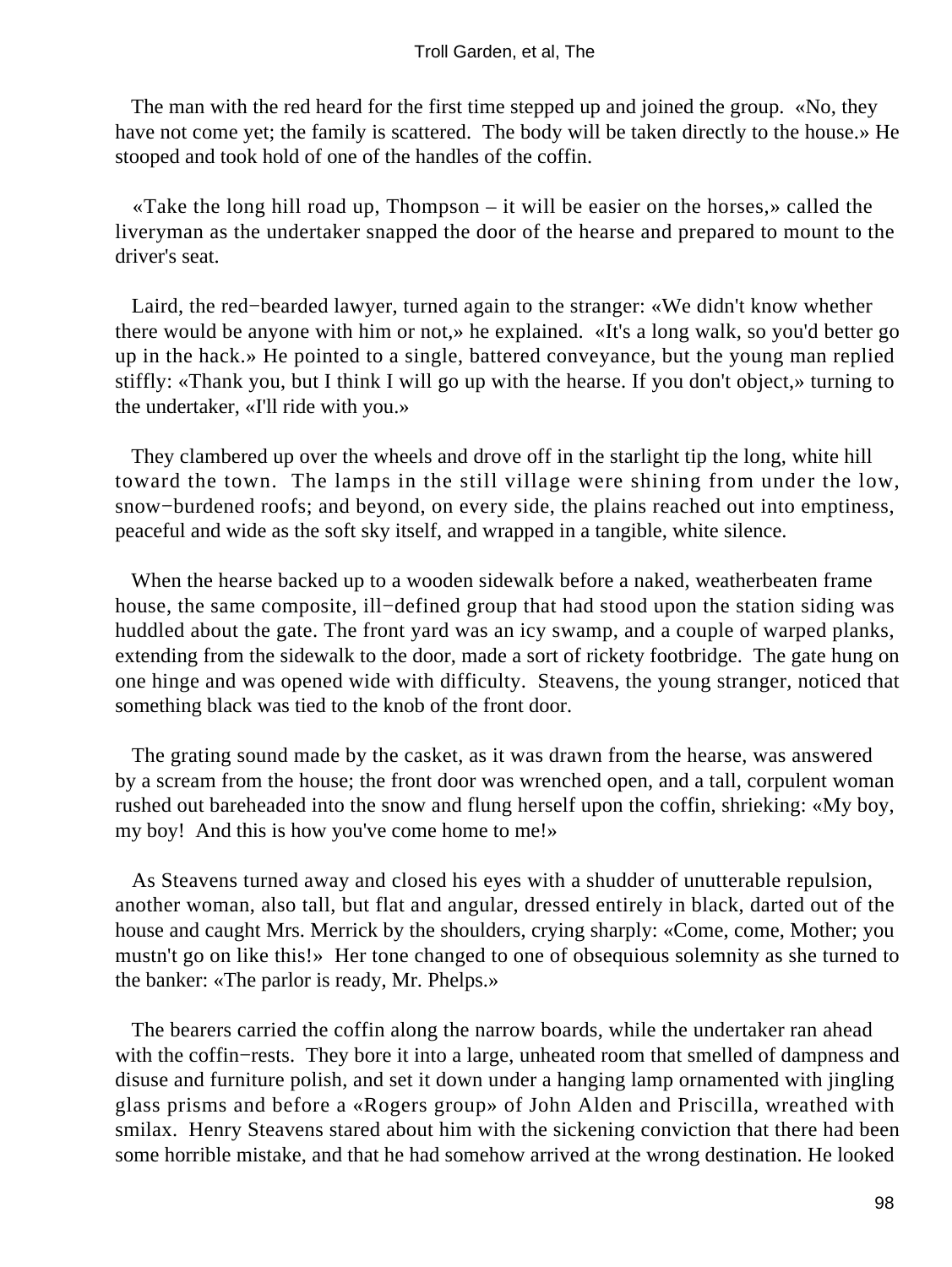painfully about over the clover−green Brussels, the fat plush upholstery, among the hand−painted china plaques and panels, and vases, for some mark of identification, for something that might once conceivably have belonged to Harvey Merrick. It was not until he recognized his friend in the crayon portrait of a little boy in kilts and curls hanging above the piano that he felt willing to let any of these people approach the coffin.

 «Take the lid off, Mr. Thompson; let me see my boy's face,» wailed the elder woman between her sobs. This time Steavens looked fearfully, almost beseechingly into her face, red and swollen under its masses of strong, black, shiny hair. He flushed, dropped his eyes, and then, almost incredulously, looked again. There was a kind of power about her face – a kind of brutal handsomeness, even, but it was scarred and furrowed by violence, and so colored and coarsened by fiercer passions that grief seemed never to have laid a gentle finger there. The long nose was distended and knobbed at the end, and there were deep lines on either side of it; her heavy, black brows almost met across her forehead; her teeth were large and square and set far apart – teeth that could tear. She filled the room; the men were obliterated, seemed tossed about like twigs in an angry water, and even Steavens felt himself being drawn into the whirlpool.

 The daughter – the tall, rawboned woman in crepe, with a mourning comb in her hair which curiously lengthened her long face sat stiffly upon the sofa, her hands, conspicuous for their large knuckles, folded in her lap, her mouth and eyes drawn down, solemnly awaiting the opening of the coffin. Near the door stood a mulatto woman, evidently a servant in the house, with a timid bearing and an emaciated face pitifully sad and gentle. She was weeping silently, the corner of her calico apron lifted to her eyes, occasionally suppressing a long, quivering sob. Steavens walked over and stood beside her.

 Feeble steps were heard on the stairs, and an old man, tall and frail, odorous of pipe smoke, with shaggy, unkept gray hair and a dingy beard, tobacco stained about the mouth, entered uncertainly. He went slowly up to the coffin and stood, rolling a blue cotton handkerchief between his hands, seeming so pained and embarrassed by his wife's orgy of grief that he had no consciousness of anything else.

 «There, there, Annie, dear, don't take on so,» he quavered timidly, putting out a shaking hand and awkwardly patting her elbow. She turned with a cry and sank upon his shoulder with such violence that he tottered a little. He did not even glance toward the coffin, but continued to look at her with a dull, frightened, appealing expression, as a spaniel looks at the whip. His sunken cheeks slowly reddened and burned with miserable shame. When his wife rushed from the room her daughter strode after her with set lips. The servant stole up to the coffin, bent over it for a moment, and then slipped away to the kitchen, leaving Steavens, the lawyer, and the father to themselves. The old man stood trembling and looking down at his dead son's face. The sculptor's splendid head seemed even more noble in its rigid stillness than in life. The dark hair had crept down upon the wide forehead; the face seemed strangely long, but in it there was not that beautiful and chaste repose which we expect to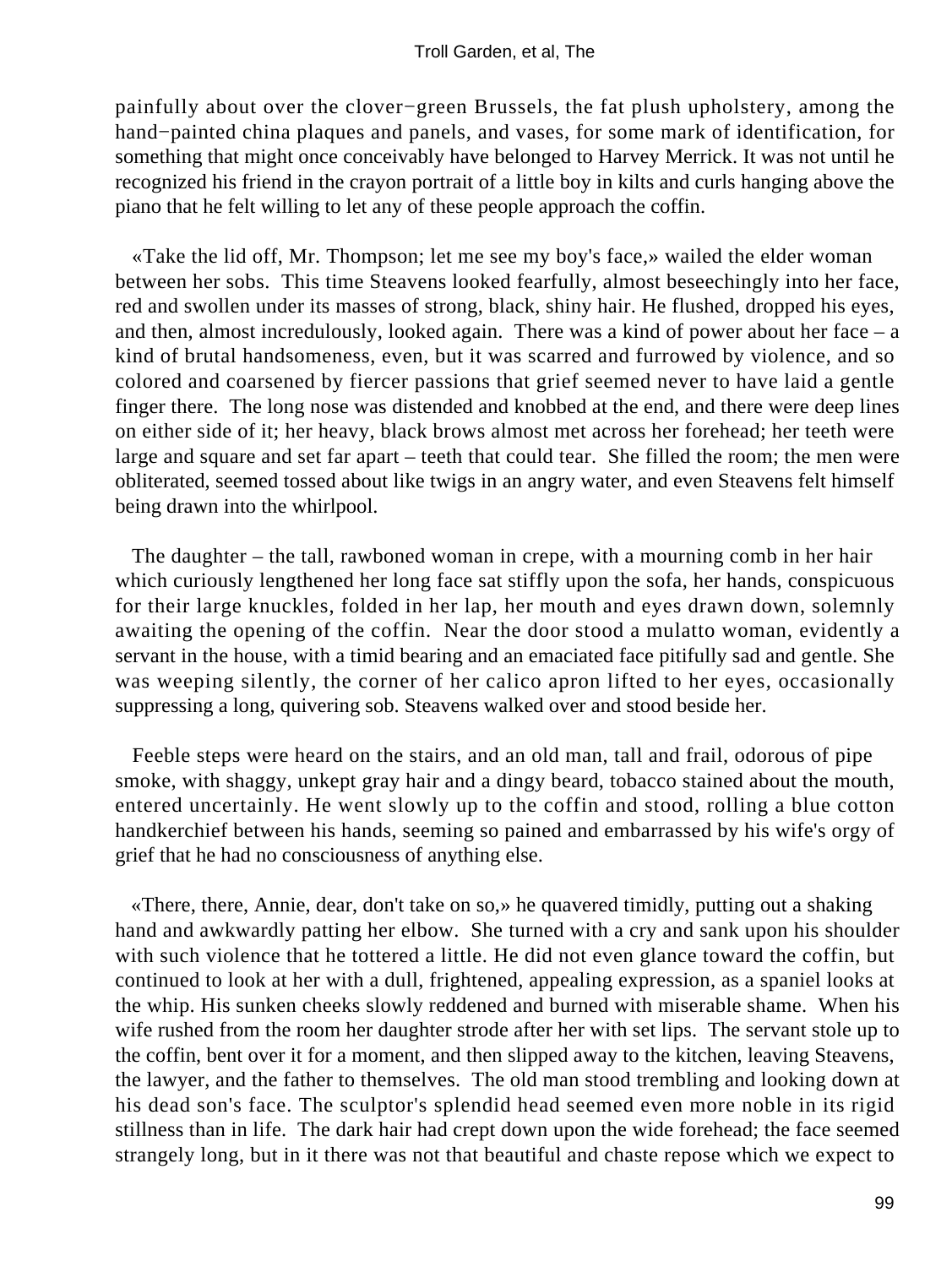find in the faces of the dead. The brows were so drawn that there were two deep lines above the beaked nose, and the chin was thrust forward defiantly. It was as though the strain of life had been so sharp and bitter that death could not at once wholly relax the tension and smooth the countenance into perfect peace – as though he were still guarding something precious and holy, which might even yet be wrested from him.

 The old man's lips were working under his stained beard. He turned to the lawyer with timid deference: «Phelps and the rest are comin' back to set up with Harve, ain't they?» he asked. «Thank 'ee, Jim, thank 'ee.» He brushed the hair back gently from his son's forehead. «He was a good boy, Jim; always a good boy. He was ez gentle ez a child and the kindest of 'em all – only we didn't none of us ever onderstand him.» The tears trickled slowly down his beard and dropped upon the sculptor's coat.

 «Martin, Martin. Oh, Martin! come here,» his wife wailed from the top of the stairs. The old man started timorously: «Yes, Annie, I'm coming.» He turned away, hesitated stood for a moment in miserable indecision; then he reached back and patted the dead man's hair softly, and stumbled from the room.

 «Poor old man, I didn't think he had any tears left. Seems as if his eyes would have gone dry long ago. At his age nothing cuts very deep,» remarked the lawyer.

 Something in his tone made Steavens glance up. While the mother had been in the room the young man had scarcely seen anyone else; but now, from the moment he first glanced into Jim Laird's florid face and bloodshot eyes, he knew that he had found what he had been heartsick at not finding before – the feeling, the understanding, that must exist in someone, even here.

 The man was red as his beard, with features swollen and blurred by dissipation, and a hot, blazing blue eye. His face was strained – that of a man who is controlling himself with difficulty – and he kept plucking at his beard with a sort of fierce resentment. Steavens, sitting by the window, watched him turn down the glaring lamp, still its jangling pendants with an angry gesture, and then stand with his hands locked behind him, staring down into the master's face. He could not help wondering what link there could have been between the porcelain vessel and so sooty a lump of potter's clay.

 From the kitchen an uproar was sounding; when the dining− room door opened the import of it was clear. The mother was abusing the maid for having forgotten to make the dressing for the chicken salad which had been prepared for the watchers. Steavens had never heard anything in the least like it; it was injured, emotional, dramatic abuse, unique and masterly in its excruciating cruelty, as violent and unrestrained as had been her grief of twenty minutes before. With a shudder of disgust the lawyer went into the dining room and closed the door into the kitchen.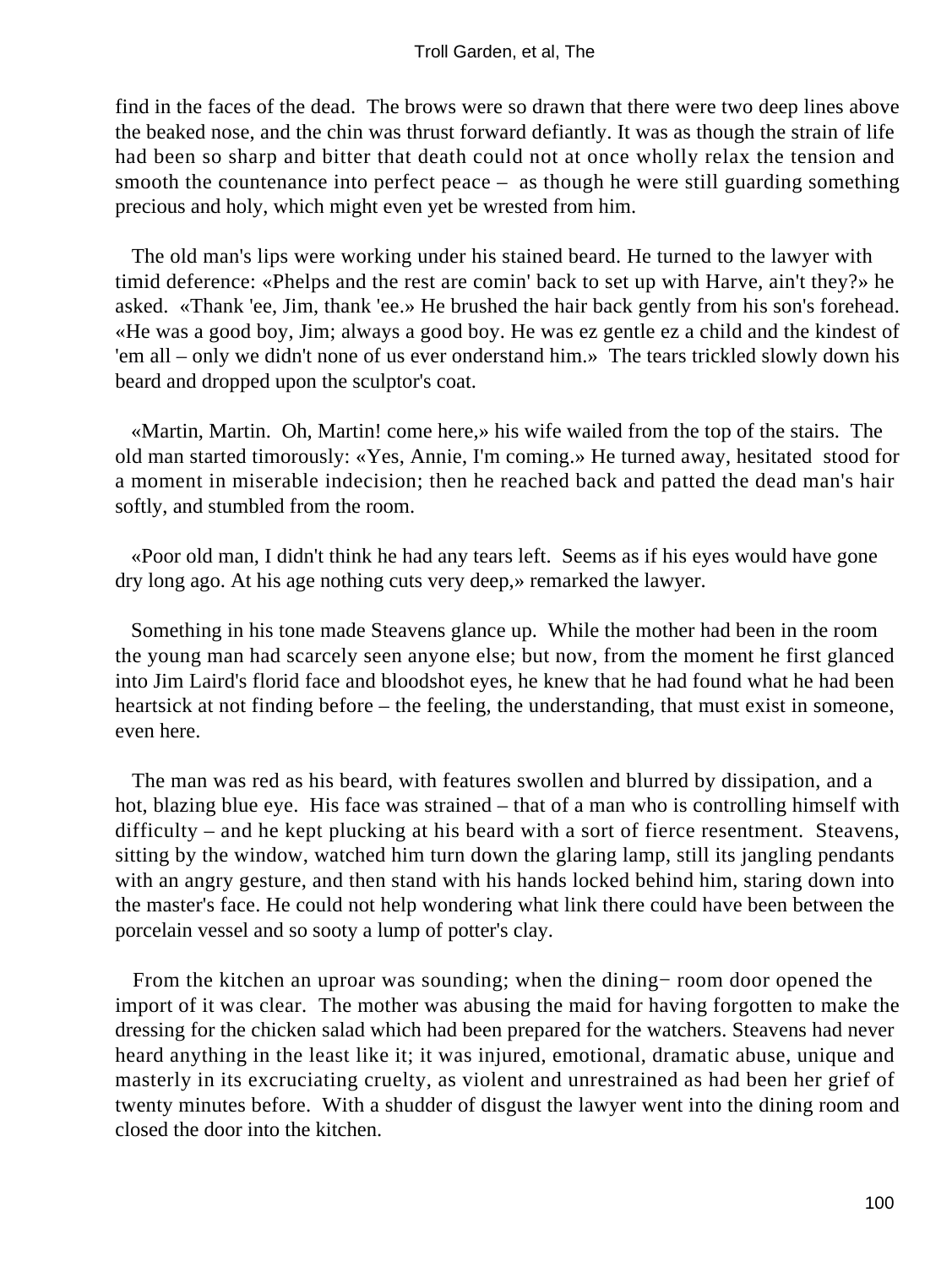«Poor Roxy's getting it now,» he remarked when he came back. «The Merricks took her out of the poorhouse years ago; and if her loyalty would let her, I guess the poor old thing could tell tales that would curdle your blood. She's the mulatto woman who was standing in here a while ago, with her apron to her eyes. The old woman is a fury; there never was anybody like her for demonstrative piety and ingenious cruelty. She made Harvey's life a hell for him when he lived at home; he was so sick ashamed of it. I never could see how he kept himself so sweet.»

 «He was wonderful,» said Steavens slowly, «wonderful; but until tonight I have never known how wonderful.»

 «That is the true and eternal wonder of it, anyway; that it can come even from such a dung heap as this,» the lawyer cried, with a sweeping gesture which seemed to indicate much more than the four walls within which they stood.

 «I think I'll see whether I can get a little air. The room is so close I am beginning to feel rather faint,» murmured Steavens, struggling with one of the windows. The sash was stuck, however, and would not yield, so he sat down dejectedly and began pulling at his collar. The lawyer came over, loosened the sash with one blow of his red fist, and sent the window up a few inches. Steavens thanked him, but the nausea which had been gradually climbing into his throat for the last half−hour left him with but one desire – a desperate feeling that he must get away from this place with what was left of Harvey Merrick. Oh, he comprehended well enough now the quiet bitterness of the smile that he had seen so often on his master's lips!

 He remembered that once, when Merrick returned from a visit home, he brought with him a singularly feeling and suggestive bas−relief of a thin, faded old woman, sitting and sewing something pinned to her knee; while a full−lipped, full−blooded little urchin, his trousers held up by a single gallows, stood beside her, impatiently twitching her gown to call her attention to a butterfly he had caught. Steavens, impressed by the tender and delicate modeling of the thin, tired face, had asked him if it were his mother. He remembered the dull flush that had burned up in the sculptor's face.

 The lawyer was sitting in a rocking chair beside the coffin, his head thrown back and his eyes closed. Steavens looked at him earnestly, puzzled at the line of the chin, and wondering why a man should conceal a feature of such distinction under that disfiguring shock of beard. Suddenly, as though he felt the young sculptor's keen glance, he opened his eyes.

 «Was he always a good deal of an oyster?» he asked abruptly. «He was terribly shy as a boy.»

 «Yes, he was an oyster, since you put it so,» rejoined Steavens. «Although he could be very fond of people, he always gave one the impression of being detached. He disliked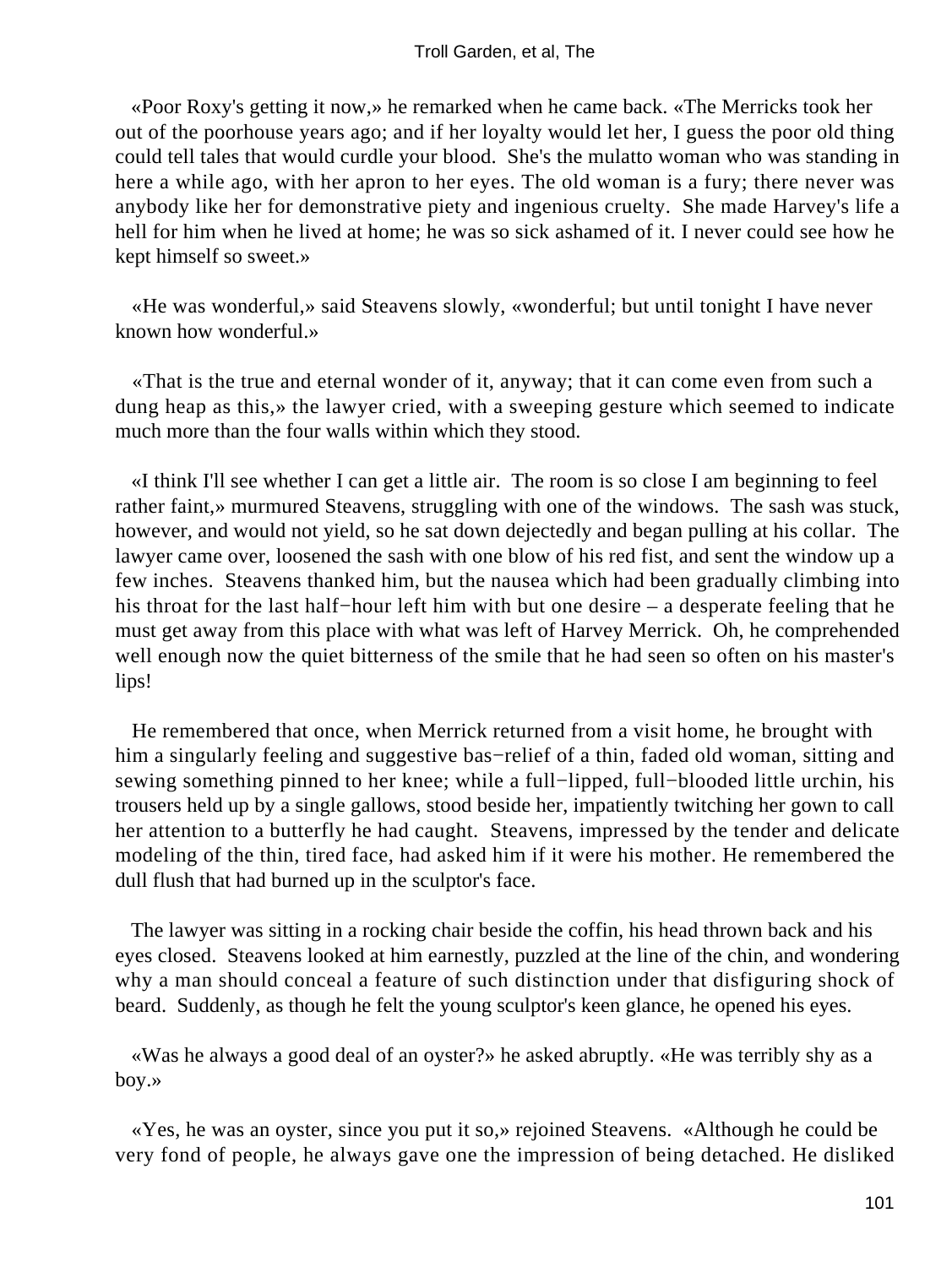violent emotion; he was reflective, and rather distrustful of himself – except, of course, as regarded his work. He was surefooted enough there. He distrusted men pretty thoroughly and women even more, yet somehow without believing ill of them. He was determined, indeed, to believe the best, but he seemed afraid to investigate.»

«A burnt dog dreads the fire,» said the lawyer grimly, and closed his eyes.

 Steavens went on and on, reconstructing that whole miserable boyhood. All this raw, biting ugliness had been the portion of the man whose tastes were refined beyond the limits of the reasonable – whose mind was an exhaustless gallery of beautiful impressions, and so sensitive that the mere shadow of a poplar leaf flickering against a sunny wall would be etched and held there forever. Surely, if ever a man had the magic word in his fingertips, it was Merrick. Whatever he touched, he revealed its holiest secret; liberated it from enchantment and restored it to its pristine loveliness, like the Arabian prince who fought the enchantress spell for spell. Upon whatever he had come in contact with, he had left a beautiful record of the experience – a sort of ethereal signature; a scent, a sound, a color that was his own.

 Steavens understood now the real tragedy of his master's life; neither love nor wine, as many had conjectured, but a blow which had fallen earlier and cut deeper than these could have done – a shame not his, and yet so unescapably his, to bide in his heart from his very boyhood. And without – the frontier warfare; the yearning of a boy, cast ashore upon a desert of newness and ugliness and sordidness, for all that is chastened and old, and noble with traditions.

 At eleven o'clock the tall, flat woman in black crepe entered, announced that the watchers were arriving, and asked them «to step into the dining room.» As Steavens rose the lawyer said dryly: «You go on – it'll be a good experience for you, doubtless; as for me, I'm not equal to that crowd tonight; I've had twenty years of them.»

 As Steavens closed the door after him be glanced back at the lawyer, sitting by the coffin in the dim light, with his chin resting on his hand.

 The same misty group that had stood before the door of the express car shuffled into the dining room. In the light of the kerosene lamp they separated and became individuals. The minister, a pale, feeble−looking man with white hair and blond chin−whiskers, took his seat beside a small side table and placed his Bible upon it. The Grand Army man sat down behind the stove and tilted his chair back comfortably against the wall, fishing his quill toothpick from his waistcoat pocket. The two bankers, Phelps and Elder, sat off in a corner behind the dinner table, where they could finish their discussion of the new usury law and its effect on chattel security loans. The real estate agent, an old man with a smiling, hypocritical face, soon joined them. The coal−and−lumber dealer and the cattle shipper sat on opposite sides of the hard coal−burner, their feet on the nickelwork. Steavens took a book from his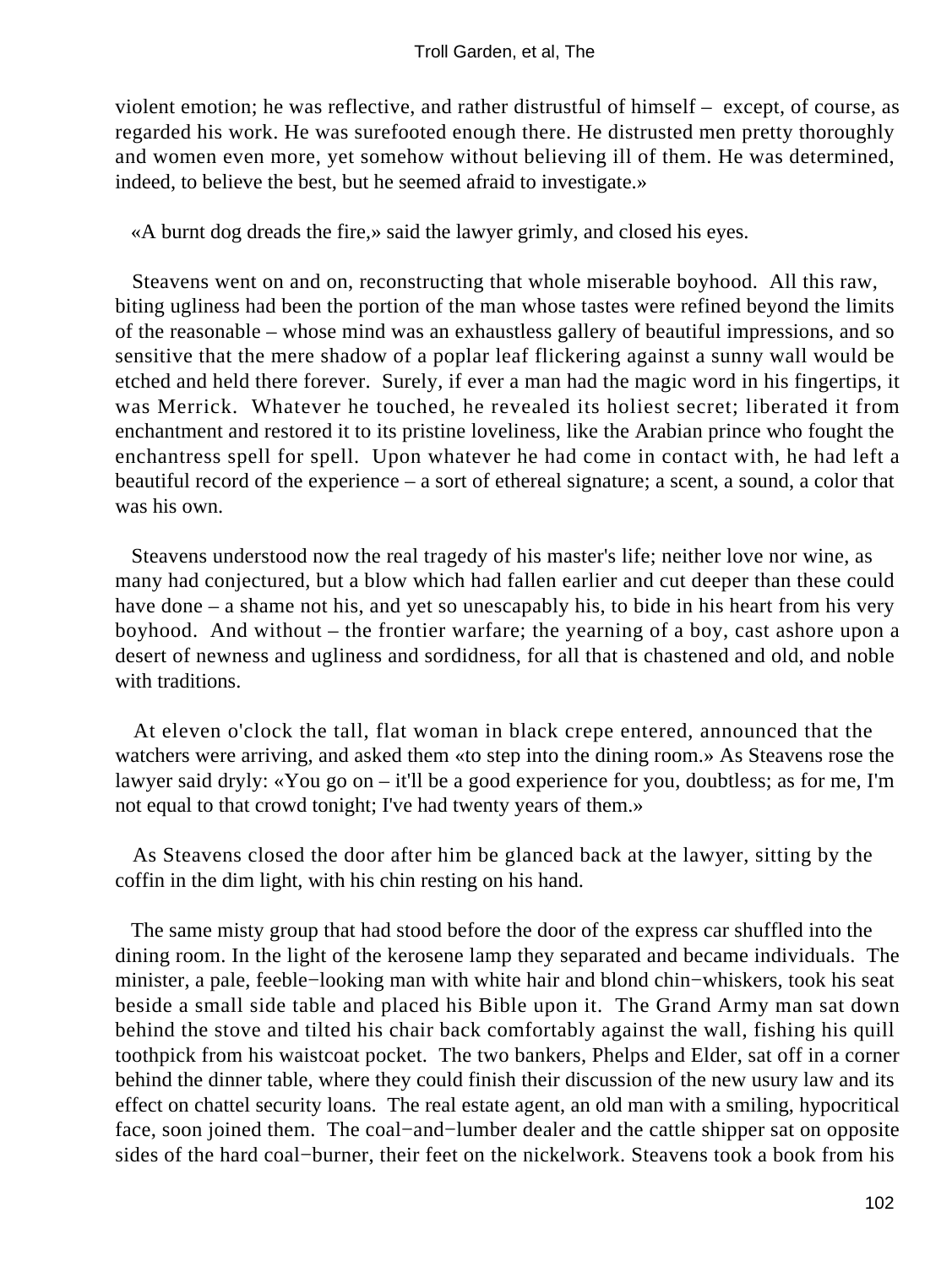pocket and began to read. The talk around him ranged through various topics of local interest while the house was quieting down. When it was clear that the members of the family were in bed the Grand Army man hitched his shoulders and, untangling his long legs, caught his heels on the rounds of his chair.

«S'pose there'll be a will, Phelps?» he queried in his weak falsetto.

 The banker laughed disagreeably and began trimming his nails with a pearl−handled pocketknife.

«There'll scarcely be any need for one, will there?» he queried in his turn.

 The restless Grand Army man shifted his position again, getting his knees still nearer his chin. «Why, the ole man says Harve's done right well lately,» he chirped.

 The other banker spoke up. «I reckon he means by that Harve ain't asked him to mortgage any more farms lately, so as he could go on with his education.»

 «Seems like my mind don't reach back to a time when Harve wasn't bein' edycated,» tittered the Grand Army man.

 There was a general chuckle. The minister took out his handkerchief and blew his nose sonorously. Banker Phelps closed his knife with a snap. «It's too bad the old man's sons didn't turn out better,» he remarked with reflective authority. «They never hung together. He spent money enough on Harve to stock a dozen cattle farms and he might as well have poured it into Sand Creek. If Harve had stayed at home and helped nurse what little they had, and gone into stock on the old man's bottom farm, they might all have been well fixed. But the old man had to trust everything to tenants and was cheated right and left.»

 «Harve never could have handled stock none,» interposed the cattleman. «He hadn't it in him to be sharp. Do you remember when he bought Sander's mules for eight−year−olds, when everybody in town knew that Sander's father−in−law give 'em to his wife for a wedding present eighteen years before, an' they was full−grown mules then.»

 Everyone chuckled, and the Grand Army man rubbed his knees with a spasm of childish delight.

 «Harve never was much account for anything practical, and he shore was never fond of work,» began the coal−and−lumber dealer. «I mind the last time he was home; the day he left, when the old man was out to the barn helpin' his hand hitch up to take Harve to the train, and Cal Moots was patchin' up the fence, Harve, he come out on the step and sings out, in his ladylike voice: 'Cal Moots, Cal Moots! please come cord my trunk.'»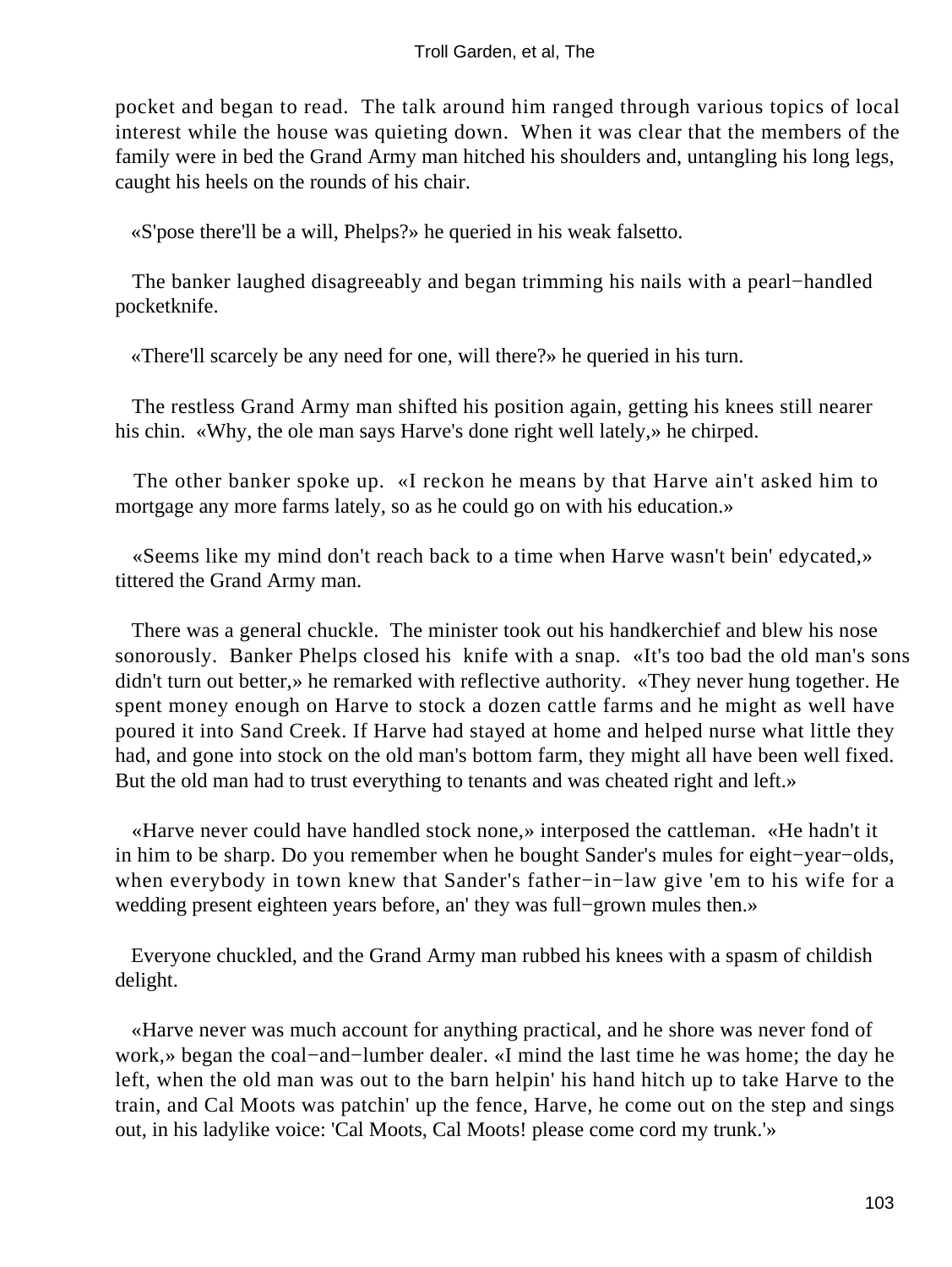«That's Harve for you,» approved the Grand Army man gleefully. «I kin hear him howlin' yet when he was a big feller in long pants and his mother used to whale him with a rawhide in the barn for lettin' the cows git foundered in the cornfield when he was drivin' 'em home from pasture. He killed a cow of mine that−a−way onc't – a pure Jersey and the best milker I had, an' the ole man had to put up for her. Harve, he was watchin' the sun set acros't the marshes when the anamile got away; he argued that sunset was oncommon fine.»

 «Where the old man made his mistake was in sending the boy East to school,» said Phelps, stroking his goatee and speaking in a deliberate, judicial tone. «There was where he got his head full of traipsing to Paris and all such folly. What Harve needed, of all people, was a course in some first−class Kansas City business college.»

 The letters were swimming before Steavens's eyes. Was it possible that these men did not understand, that the palm on the coffin meant nothing to them? The very name of their town would have remained forever buried in the postal guide had it not been now and again mentioned in the world in connection with Harvey Merrick's. He remembered what his master had said to him on the day of his death, after the congestion of both lungs had shut off any probability of recovery, and the sculptor had asked his pupil to send his body home. «It's not a pleasant place to be lying while the world is moving and doing and bettering,» he had said with a feeble smile, «but it rather seems as though we ought to go back to the place we came from in the end. The townspeople will come in for a look at me; and after they have had their say I shan't have much to fear from the judgment of God. The wings of the Victory, in there» – with a weak gesture toward his studio – will not shelter me."

 The cattleman took up the comment. «Forty's young for a Merrick to cash in; they usually hang on pretty well. Probably he helped it along with whisky.»

 «His mother's people were not long−lived, and Harvey never had a robust constitution,» said the minister mildly. He would have liked to say more. He had been the boy's Sunday−school teacher, and had been fond of him; but he felt that he was not in a position to speak. His own sons had turned out badly, and it was not a year since one of them had made his last trip home in the express car, shot in a gambling house in the Black Hills.

 «Nevertheless, there is no disputin' that Harve frequently looked upon the wine when it was red, also variegated, and it shore made an oncommon fool of him,» moralized the cattleman.

 Just then the door leading into the parlor rattled loudly, and everyone started involuntarily, looking relieved when only Jim Laird came out. His red face was convulsed with anger, and the Grand Army man ducked his head when he saw the spark in his blue, bloodshot eye. They were all afraid of Jim; he was a drunkard, but he could twist the law to suit his client's needs as no other man in all western Kansas could do; and there were many who tried. The lawyer closed the door gently behind him, leaned back against it and folded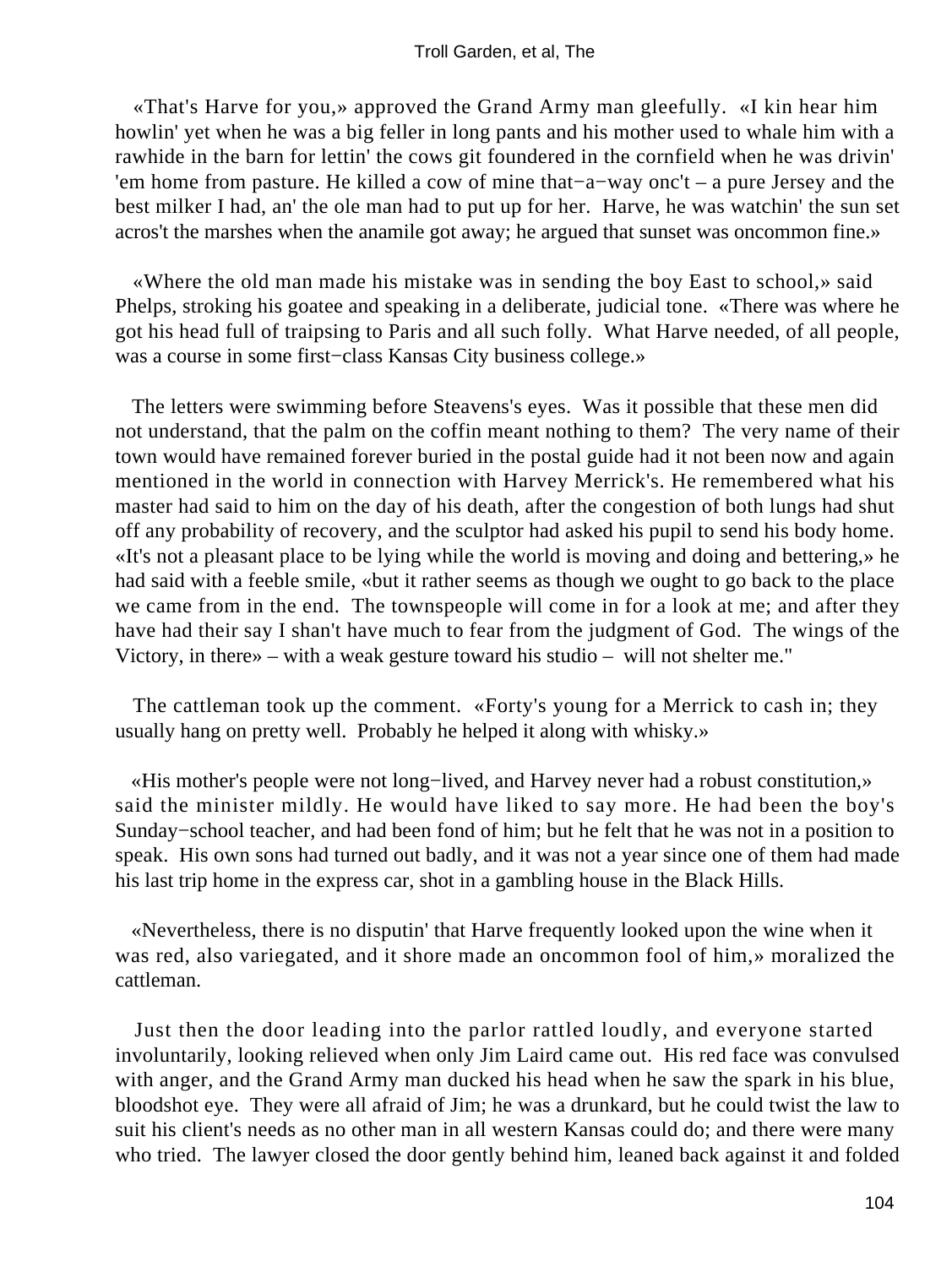his arms, cocking his head a little to one side. When he assumed this attitude in the courtroom, ears were always pricked up, as it usually foretold a flood of withering sarcasm.

 «I've been with you gentlemen before,» he began in a dry, even tone, «when you've sat by the coffins of boys born and raised in this town; and, if I remember rightly, you were never any too well satisfied when you checked them up. What's the matter, anyhow? Why is it that reputable young men are as scarce as millionaires in Sand City? It might almost seem to a stranger that there was some way something the matter with your progressive town. Why did Ruben Sayer, the brightest young lawyer you ever turned out, after he had come home from the university as straight as a die, take to drinking and forge a check and shoot himself? Why did Bill Merrit's son die of the shakes in a saloon in Omaha? Why was Mr. Thomas's son, here, shot in a gambling house? Why did young Adams burn his mill to beat the insurance companies and go to the pen?»

 The lawyer paused and unfolded his arms, laying one clenched fist quietly on the table. "I'll tell you why. Because you drummed nothing but money and knavery into their ears from the time they wore knickerbockers; because you carped away at them as you've been carping here tonight, holding our friends Phelps and Elder up to them for their models, as our grandfathers held up George Washington and John Adams. But the boys, worse luck, were young and raw at the business you put them to; and how could they match coppers with such artists as Phelps and Elder? You wanted them to be successful rascals; they were only unsuccessful ones – that's all the difference. There was only one boy ever raised in this borderland between ruffianism and civilization who didn't come to grief, and you hated Harvey Merrick more for winning out than you hated all the other boys who got under the wheels. Lord, Lord, how you did hate him! Phelps, here, is fond of saying that he could buy and sell us all out any time he's a mind to; but he knew Harve wouldn't have given a tinker's damn for his bank and all his cattle farms put together; and a lack of appreciation, that way, goes hard with Phelps.

 «Old Nimrod, here, thinks Harve drank too much; and this from such as Nimrod and me!»

 «Brother Elder says Harve was too free with the old man's money – fell short in filial consideration, maybe. Well, we can all remember the very tone in which brother Elder swore his own father was a liar, in the county court; and we all know that the old man came out of that partnership with his son as bare as a sheared lamb. But maybe I'm getting personal, and I'd better be driving ahead at what I want to say.»

 The lawyer paused a moment, squared his heavy shoulders, and went on: "Harvey Merrick and I went to school together, back East. We were dead in earnest, and we wanted you all to be proud of us some day. We meant to be great men. Even 1, and I haven't lost my sense of humor, gentlemen, I meant to be a great man. I came back here to practice, and I found you didn't in the least want me to be a great man. You wanted me to be a shrewd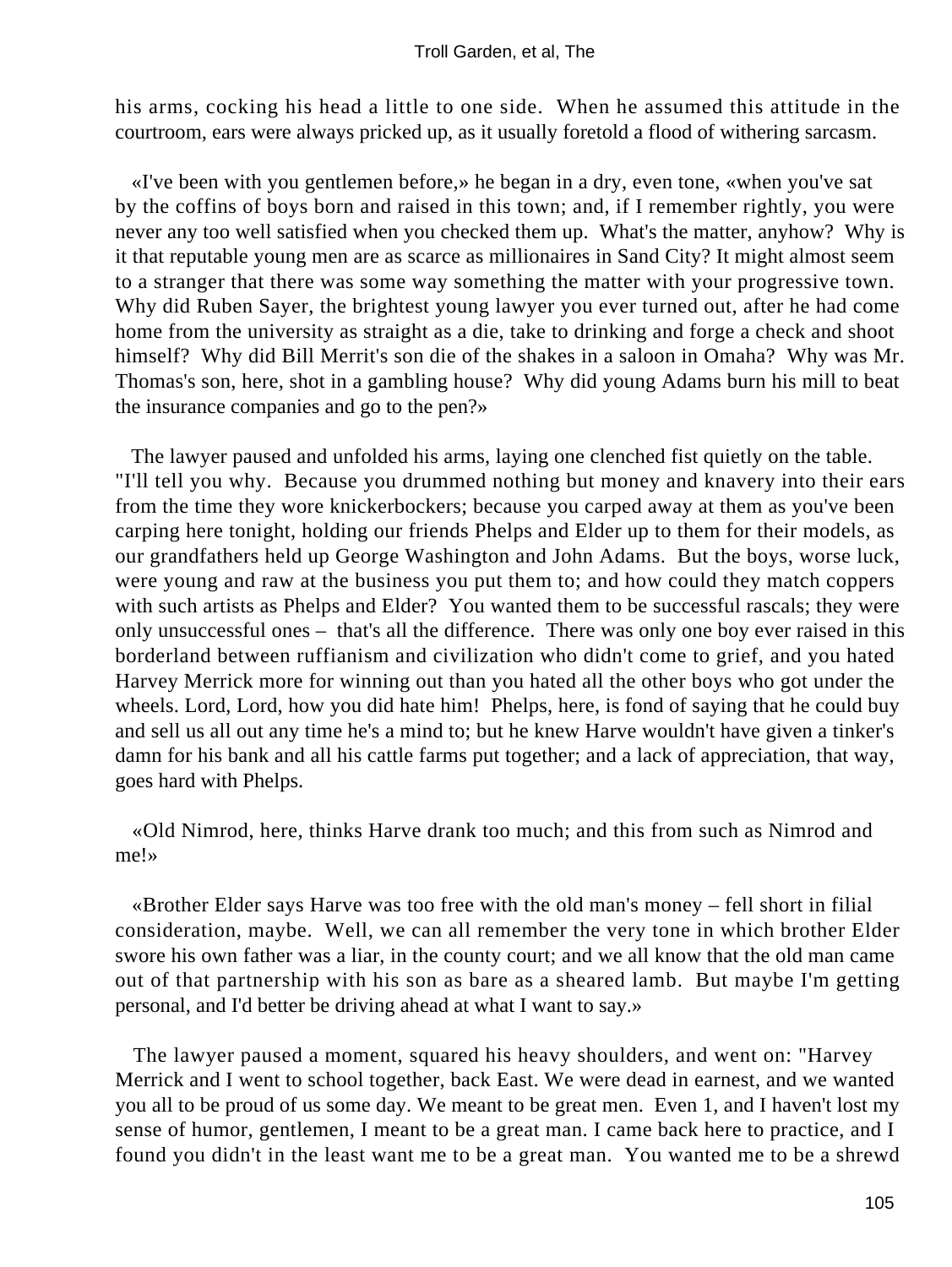lawyer – oh, yes! Our veteran here wanted me to get him an increase of pension, because he had dyspepsia; Phelps wanted a new county survey that would put the widow Wilson's little bottom farm inside his south line; Elder wanted to lend money at 5 per cent a month and get it collected; old Stark here wanted to wheedle old women up in Vermont into investing their annuities in real estate mortgages that are not worth the paper they are written on. Oh, you needed me hard enough, and you'll go on needing me; and that's why I'm not afraid to plug the truth home to you this once.

 "Well, I came back here and became the damned shyster you wanted me to be. You pretend to have some sort of respect for me; and yet you'll stand up and throw mud at Harvey Merrick, whose soul you couldn't dirty and whose hands you couldn't tie. Oh, you're a discriminating lot of Christians! There have been times when the sight of Harvey's name in some Eastern paper has made me hang my head like a whipped dog; and, again, times when I liked to think of him off there in the world, away from all this hog wallow, doing his great work and climbing the big, clean upgrade he'd set for himself.

 «And we? Now that we've fought and lied and sweated and stolen, and hated as only the disappointed strugglers in a bitter, dead little Western town know how to do, what have we got to show for it? Harvey Merrick wouldn't have given one sunset over your marshes for all you've got put together, and you know it. It's not for me to say why, in the inscrutable wisdom of God, a genius should ever have been called from this place of hatred and bitter waters; but I want this Boston man to know that the drivel he's been hearing here tonight is the only tribute any truly great man could ever have from such a lot of sick, side− tracked, burnt−dog, land−poor sharks as the here−present financiers of Sand City – upon which town may God have mercy!»

 The lawyer thrust out his hand to Steavens as he passed him, caught up his overcoat in the hall, and had left the house before the Grand Army man had had time to lift his ducked head and crane his long neck about at his fellows.

 Next day Jim Laird was drunk and unable to attend the funeral services. Steavens called twice at his office, but was compelled to start East without seeing him. He had a presentiment that he would hear from him again, and left his address on the lawyer's table; but if Laird found it, he never acknowledged it. The thing in him that Harvey Merrick had loved must have gone underground with Harvey Merrick's coffin; for it never spoke again, and Jim got the cold he died of driving across the Colorado mountains to defend one of Phelps's sons, who had got into trouble out there by cutting government timber.

# «A Death in the Desert»

 Everett Hilgarde was conscious that the man in the seat across the aisle was looking at him intently. He was a large, florid man, wore a conspicuous diamond solitaire upon his third finger, and Everett judged him to be a traveling salesman of some sort. He had the air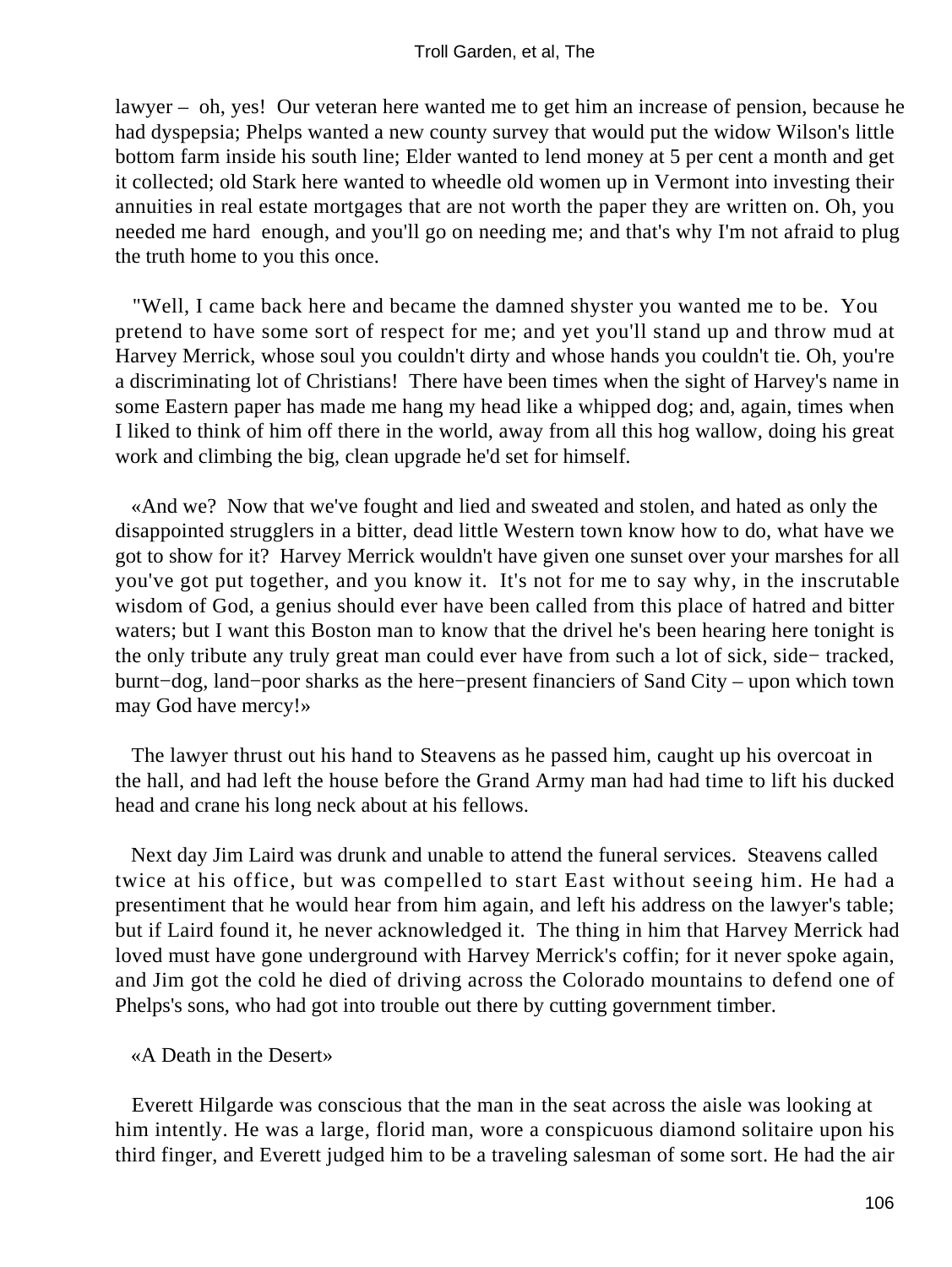of an adaptable fellow who had been about the world and who could keep cool and clean under almost any circumstances.

 The «High Line Flyer,» as this train was derisively called among railroad men, was jerking along through the hot afternoon over the monotonous country between Holdridge and Cheyenne. Besides the blond man and himself the only occupants of the car were two dusty, bedraggled−looking girls who had been to the Exposition at Chicago, and who were earnestly discussing the cost of their first trip out of Colorado. The four uncomfortable passengers were covered with a sediment of fine, yellow dust which clung to their hair and eyebrows like gold powder. It blew up in clouds from the bleak, lifeless country through which they passed, until they were one color with the sagebrush and sandhills. The gray−and−yellow desert was varied only by occasional ruins of deserted towns, and the little red boxes of station houses, where the spindling trees and sickly vines in the bluegrass yards made little green reserves fenced off in that confusing wilderness of sand.

 As the slanting rays of the sun beat in stronger and stronger through the car windows, the blond gentleman asked the ladies' permission to remove his coat, and sat in his lavender striped shirt sleeves, with a black silk handkerchief tucked carefully about his collar. He had seemed interested in Everett since they had boarded the train at Holdridge, and kept glancing at him curiously and then looking reflectively out of the window, as though he were trying to recall something. But wherever Everett went someone was almost sure to look at him with that curious interest, and it had ceased to embarrass or annoy him. Presently the stranger, seeming satisfied with his observation, leaned back in his seat, half−closed his eyes, and began softly to whistle the «Spring Song» from *Proserpine*, the cantata that a dozen years before had made its young composer famous in a night. Everett had heard that air on guitars in Old Mexico, on mandolins at college glees, on cottage organs in New England hamlets, and only two weeks ago he had heard it played on sleighbells at a variety theater in Denver. There was literally no way of escaping his brother's precocity. Adriance could live on the other side of the Atlantic, where his youthful indiscretions were forgotten in his mature achievements, but his brother had never been able to outrun *Proserpine*, and here he found it again in the Colorado sand hills. Not that Everett was exactly ashamed of *Proserpine*; only a man of genius could have written it, but it was the sort of thing that a man of genius outgrows as soon as he can.

 Everett unbent a trifle and smiled at his neighbor across the aisle. Immediately the large man rose and, coming over, dropped into the seat facing Hilgarde, extending his card.

 «Dusty ride, isn't it? I don't mind it myself; I'm used to it. Born and bred in de briar patch, like Br'er Rabbit. I've been trying to place you for a long time; I think I must have met you before.»

 «Thank you,» said Everett, taking the card; «my name is Hilgarde. You've probably met my brother, Adriance; people often mistake me for him.»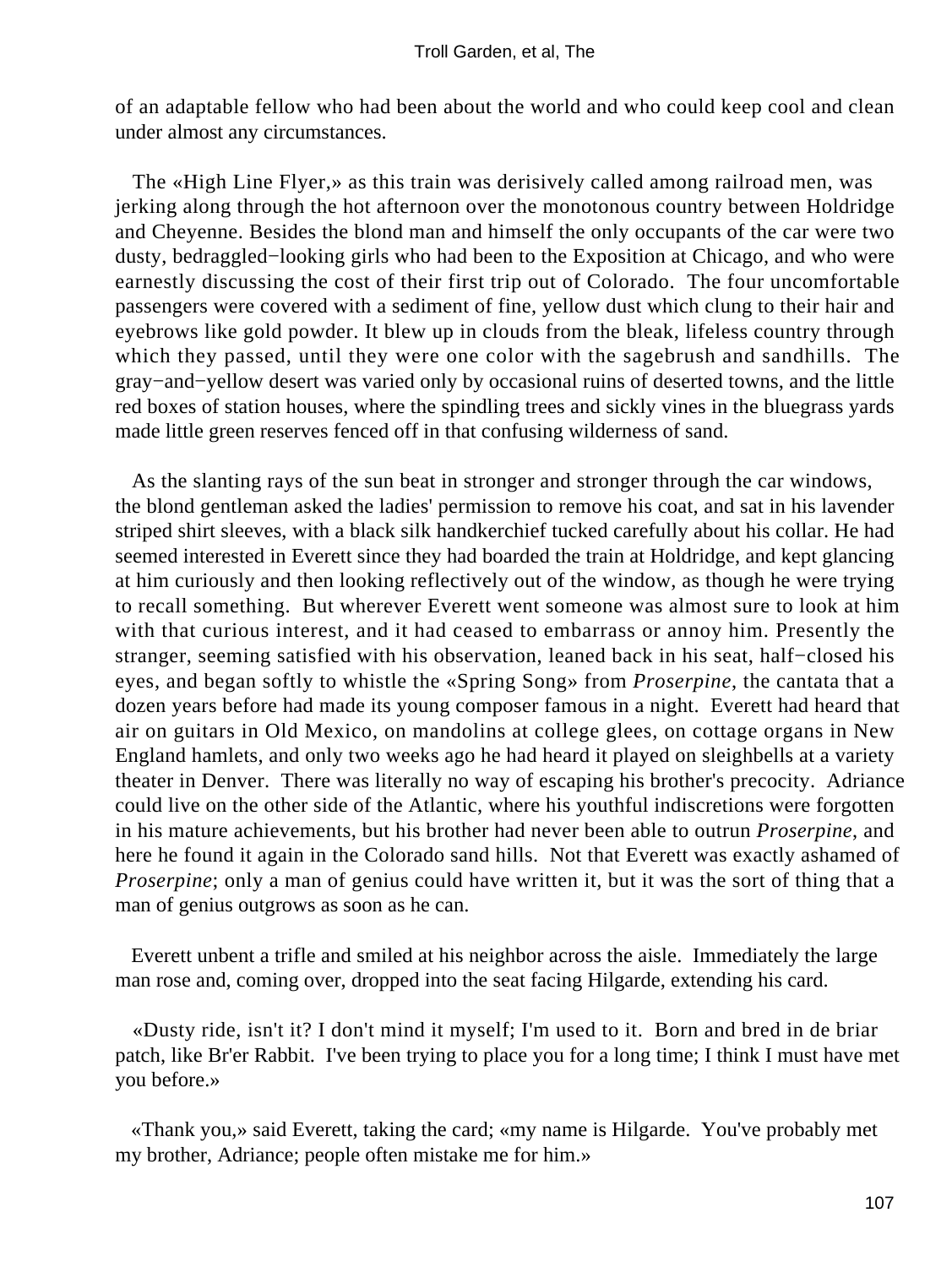The traveling man brought his hand down upon his knee with such vehemence that the solitaire blazed.

 «So I was right after all, and if you're not Adriance Hilgarde, you're his double. I thought I couldn't be mistaken. Seen him? Well, I guess! I never missed one of his recitals at the Auditorium, and he played the piano score of *Proserpine* through to us once at the Chicago Press Club. I used to be on the *Commercial* there before I *146* began to travel for the publishing department of the concern. So you're Hilgarde's brother, and here I've run into you at the jumping−off place. Sounds like a newspaper yarn, doesn't it?»

 The traveling man laughed and offered Everett a cigar, and plied him with questions on the only subject that people ever seemed to care to talk to Everett about. At length the salesman and the two girls alighted at a Colorado way station, and Everett went on to Cheyenne alone.

 The train pulled into Cheyenne at nine o'clock, late by a matter of four hours or so; but no one seemed particularly concerned at its tardiness except the station agent, who grumbled at being kept in the office overtime on a summer night. When Everett alighted from the train he walked down the platform and stopped at the track crossing, uncertain as to what direction he should take to reach a hotel. A phaeton stood near the crossing, and a woman held the reins. She was dressed in white, and her figure was clearly silhouetted against the cushions, though it was too dark to see her face. Everett had scarcely noticed her, when the switch engine came puffing up from the opposite direction, and the headlight threw a strong glare of light on his face. Suddenly the woman in the phaeton uttered a low cry and dropped the reins. Everett started forward and caught the horse's head, but the animal only lifted its ears and whisked its tail in impatient surprise. The woman sat perfectly still, her head sunk between her shoulders and her handkerchief pressed to her face. Another woman came out of the depot and hurried toward the phaeton, crying, «Katharine, dear, what is the matter?»

 Everett hesitated a moment in painful embarrassment, then lifted his hat and passed on. He was accustomed to sudden recognitions in the most impossible places, especially by women, but this cry out of the night had shaken him.

 While Everett was breakfasting the next morning, the headwaiter leaned over his chair to murmur that there was a gentleman waiting to see him in the parlor. Everett finished his coffee and went in the direction indicated, where he found his visitor restlessly pacing the floor. His whole manner betrayed a high degree of agitation, though his physique was not that of a man whose nerves lie near the surface. He was something below medium height, square−shouldered and solidly built. His thick, closely cut hair was beginning to show gray about the ears, and his bronzed face was heavily lined. His square brown hands were locked behind him, and he held his shoulders like a man conscious of responsibilities; yet, as he turned to greet Everett, there was an incongruous diffidence in his address.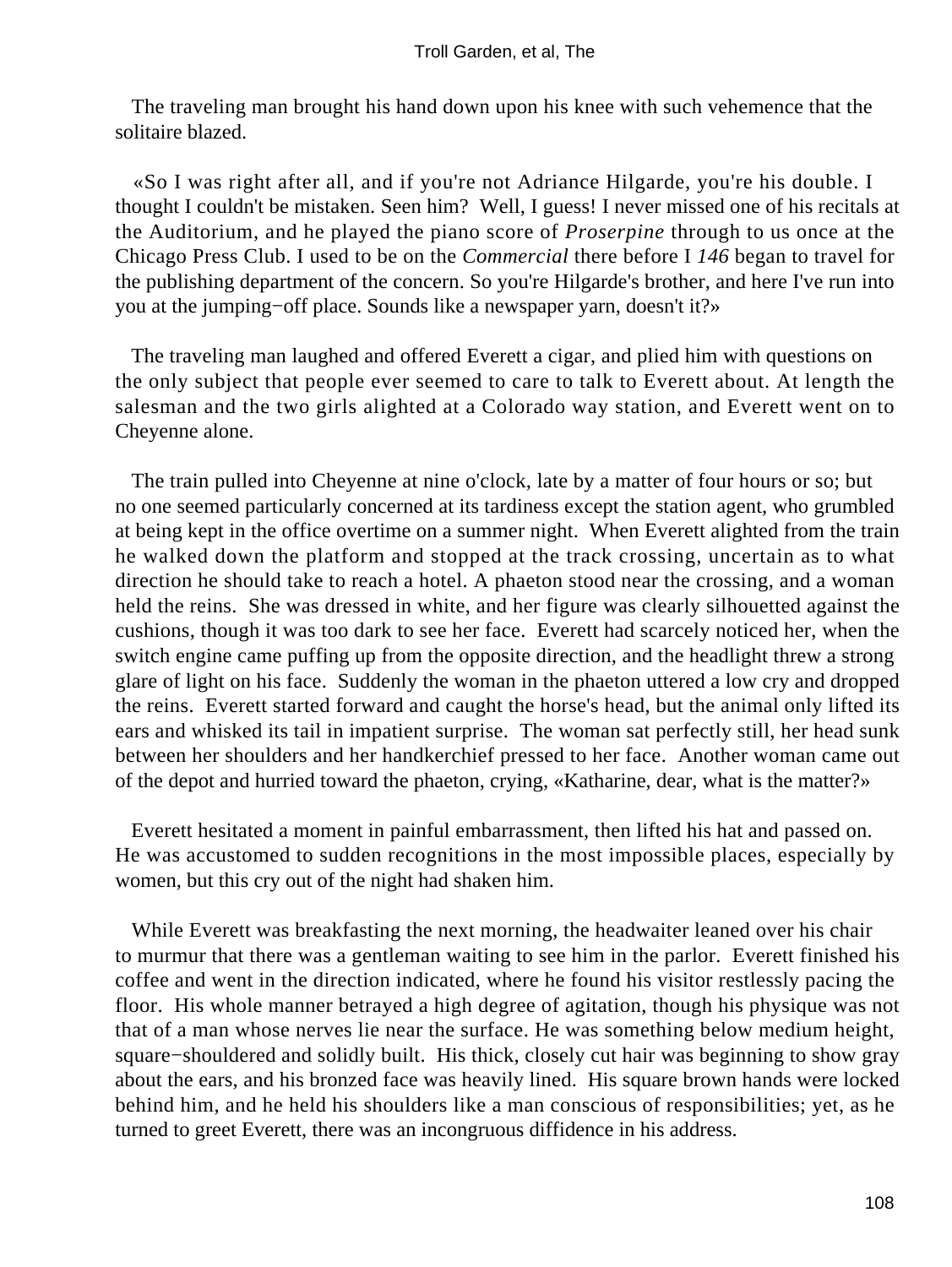«Good morning, Mr. Hilgarde,» he said, extending his hand; «I found your name on the hotel register. My name is Gaylord. I'm afraid my sister startled you at the station last night, Mr. Hilgarde, and I've come around to apologize.»

 «Ah! The young lady in the phaeton? I'm sure I didn't know whether I had anything to do with her alarm or not. If I did, it is I who owe the apology.»

The man colored a little under the dark brown of his face.

 «Oh, it's nothing you could help, sir, I fully understand that. You see, my sister used to be a pupil of your brother's, and it seems you favor him; and when the switch engine threw a light on your face it startled her.»

 Everett wheeled about in his chair. «Oh! *Katharine* Gaylord! Is it possible! Now it's you who have given me a turn. Why, I used to know her when I was a boy. What on earth  $-\infty$ 

 «Is she doing here?» said Gaylord, grimly filling out the pause. «You've got at the heart of the matter. You knew my sister had been in bad health for a long time?»

 «No, I had never heard a word of that. The last I knew of her she was singing in London. My brother and I correspond infrequently and seldom get beyond family matters. I am deeply sorry to hear this. There are more reasons why I am concerned than I can tell you.»

The lines in Charley Gaylord's brow relaxed a little.

 «What I'm trying to say, Mr. Hilgarde, is that she wants to see you. I hate to ask you, but she's so set on it. We live several miles out of town, but my rig's below, and I can take you out anytime you can go.»

 «I can go now, and it will give me real pleasure to do so,» said Everett, quickly. «I'll get my hat and be with you in a moment.»

 When he came downstairs Everett found a cart at the door, and Charley Gaylord drew a long sigh of relief as he gathered up the reins and settled back into his own element.

 «You see, I think I'd better tell you something about my sister before you see her, and I don't know just where to begin. She traveled in Europe with your brother and his wife, and sang at a lot of his concerts; but I don't know just how much you know about her.»

 «Very little, except that my brother always thought her the most gifted of his pupils, and that when I knew her she was very young and very beautiful and turned my head sadly for a while.»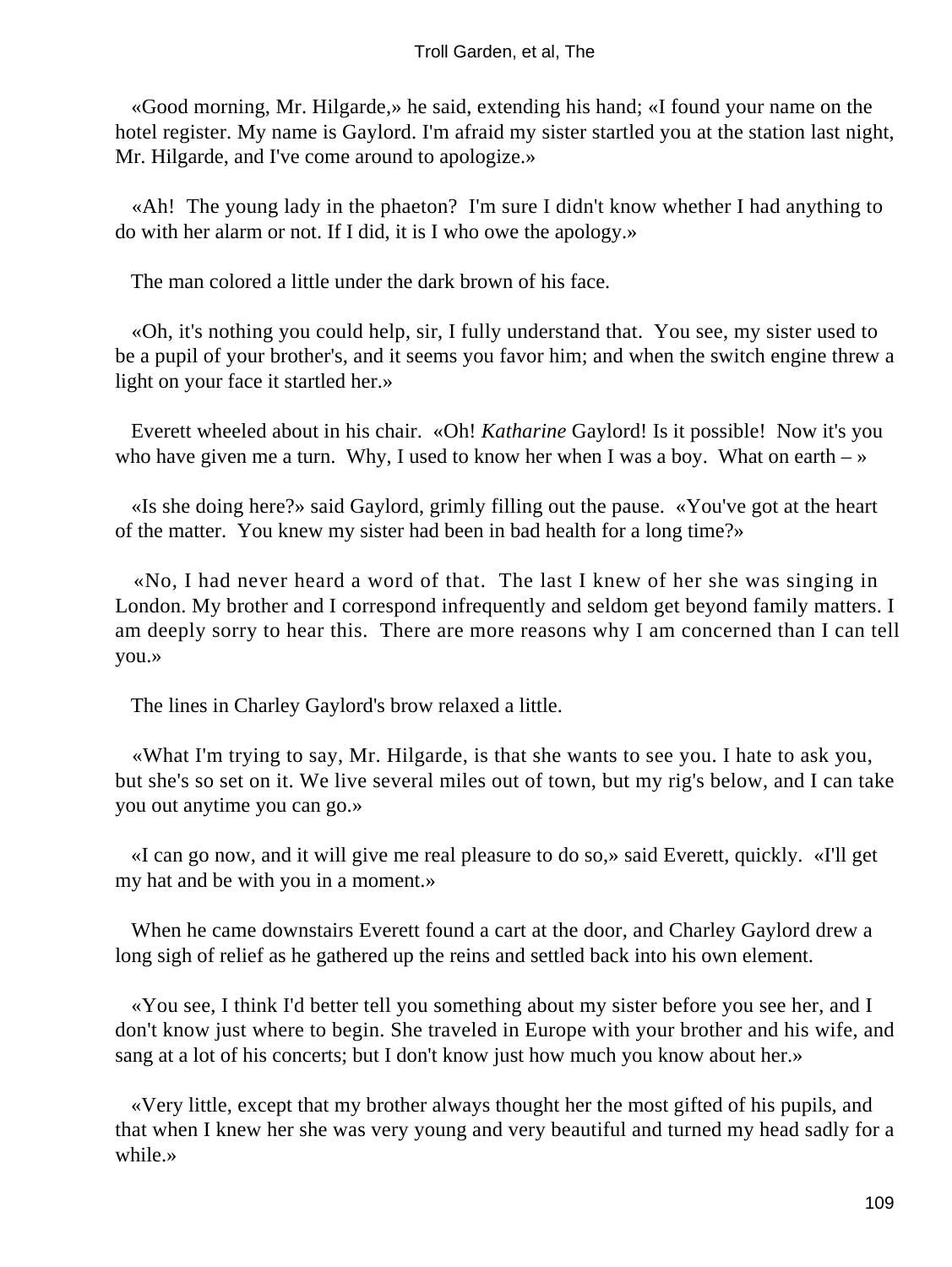Everett saw that Gaylord's mind was quite engrossed by his grief. He was wrought up to the point where his reserve and sense of proportion had quite left him, and his trouble was the one vital thing in the world. «That's the whole thing,» he went on, flicking his horses with the whip.

 «She was a great woman, as you say, and she didn't come of a great family. She had to fight her own way from the first. She got to Chicago, and then to New York, and then to Europe, where she went up like lightning, and got a taste for it all; and now she's dying here like a rat in a hole, out of her own world, and she can't fall back into ours. We've grown apart, some way – miles and miles apart – and I'm afraid she's fearfully unhappy.»

 «It's a very tragic story that you are telling me, Gaylord,» said Everett. They were well out into the country now, spinning along over the dusty plains of red grass, with the ragged−blue outline of the mountains before them.

 «Tragic!» cried Gaylord, starting up in his seat, «my God, man, nobody will ever know how tragic. It's a tragedy I live with and eat with and sleep with, until I've lost my grip on everything. You see she had made a good bit of money, but she spent it all going to health resorts. It's her lungs, you know. I've got money enough to send her anywhere, but the doctors all say it's no use. She hasn't the ghost of a chance. It's just getting through the days now. I had no notion she was half so bad before she came to me. She just wrote that she was all run down. Now that she's here, I think she'd be happier anywhere under the sun, but she won't leave. She says it's easier to let go of life here, and that to go East would be dying twice. There was a time when I was a brakeman with a run out of Bird City, Iowa, and she was a little thing I could carry on my shoulder, when I could get her everything on earth she wanted, and she hadn't a wish my \$80 a month didn't cover; and now, when I've got a little property together, I can't buy her a night's sleep!»

 Everett saw that, whatever Charley Gaylord's present status in the world might be, he had brought the brakeman's heart up the ladder with him, and the brakeman's frank avowal of sentiment. Presently Gaylord went on:

 «You can understand how she has outgrown her family. We're all a pretty common sort, railroaders from away back. My father was a conductor. He died when we were kids. Maggie, my other sister, who lives with me, was a telegraph operator here while I was getting my grip on things. We had no education to speak of. I have to hire a stenographer because I can't spell straight – the Almighty couldn't teach me to spell. The things that make up life to Kate are all Greek to me, and there's scarcely a point where we touch any more, except in our recollections of the old times when we were all young and happy together, and Kate sang in a church choir in Bird City. But I believe, Mr. Hilgarde, that if she can see just one person like you, who knows about the things and people she's interested in, it will give her about the only comfort she can have now.»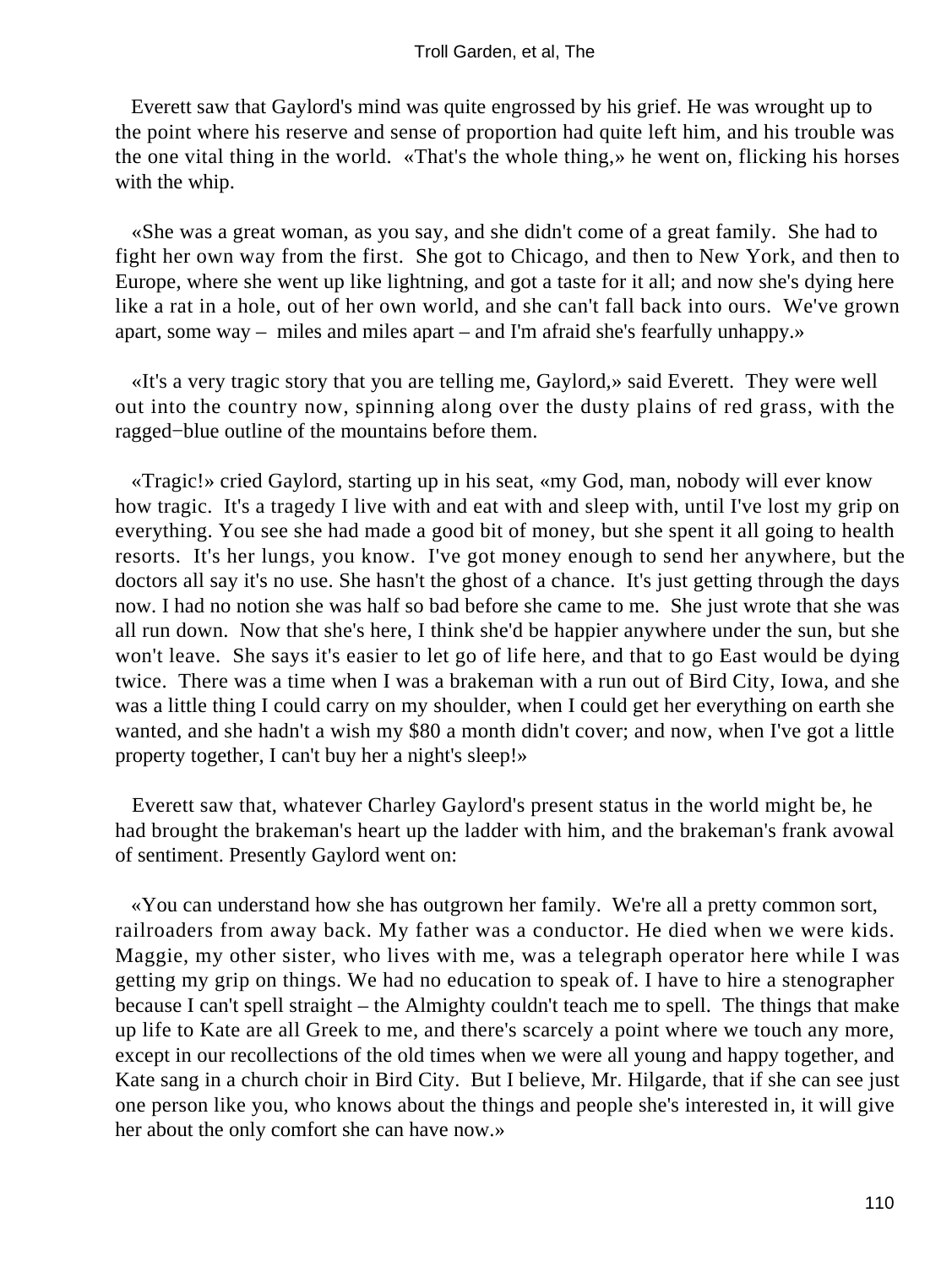The reins slackened in Charley Gaylord's hand as they drew up before a showily painted house with many gables and a round tower. «Here we are,» he said, turning to Everett, «and I guess we understand each other.»

 They were met at the door by a thin, colorless woman, whom Gaylord introduced as «my sister, Maggie.» She asked her brother to show Mr. Hilgarde into the music room, where Katharine wished to see him alone.

 When Everett entered the music room he gave a little start of surprise, feeling that he had stepped from the glaring Wyoming sunlight into some New York studio that he had always known. He wondered which it was of those countless studios, high up under the roofs, over banks and shops and wholesale houses, that this room resembled, and he looked incredulously out of the window at the gray plain that ended in the great upheaval of the Rockies.

 The haunting air of familiarity about the room perplexed him. Was it a copy of some particular studio he knew, or was it merely the studio atmosphere that seemed so individual and poignantly reminiscent here in Wyoming? He sat down in a reading chair and looked keenly about him. Suddenly his eye fell upon a large photograph of his brother above the piano. Then it all became clear to him: this was veritably his brother's room. If it were not an exact copy of one of the many studios that Adriance had fitted up in various parts of the world, wearying of them and leaving almost before the renovator's varnish had dried, it was at least in the same tone. In every detail Adriance's taste was so manifest that the room seemed to exhale his personality.

 Among the photographs on the wall there was one of Katharine Gaylord, taken in the days when Everett had known her, and when the flash of her eye or the flutter of her skirt was enough to set his boyish heart in a tumult. Even now, he stood before the portrait with a certain degree of embarrassment. It was the face of a woman already old in her first youth, thoroughly sophisticated and a trifle hard, and it told of what her brother had called her fight. The camaraderie of her frank, confident eyes was qualified by the deep lines about her mouth and the curve of the lips, which was both sad and cynical. Certainly she had more good will than confidence toward the world, and the bravado of her smile could not conceal the shadow of an unrest that was almost discontent. The chief charm of the woman, as Everett had known her, lay in her superb figure and in her eyes, which possessed a warm, lifegiving quality like the sunlight; eyes which glowed with a sort of perpetual *salutat* to the world. Her head, Everett remembered as peculiarly well−shaped and proudly poised. There had been always a little of the imperatrix about her, and her pose in the photograph revived all his old impressions of her unattachedness, of how absolutely and valiantly she stood alone.

 Everett was still standing before the picture, his hands behind him and his head inclined, when he heard the door open. A very tall woman advanced toward him, holding out her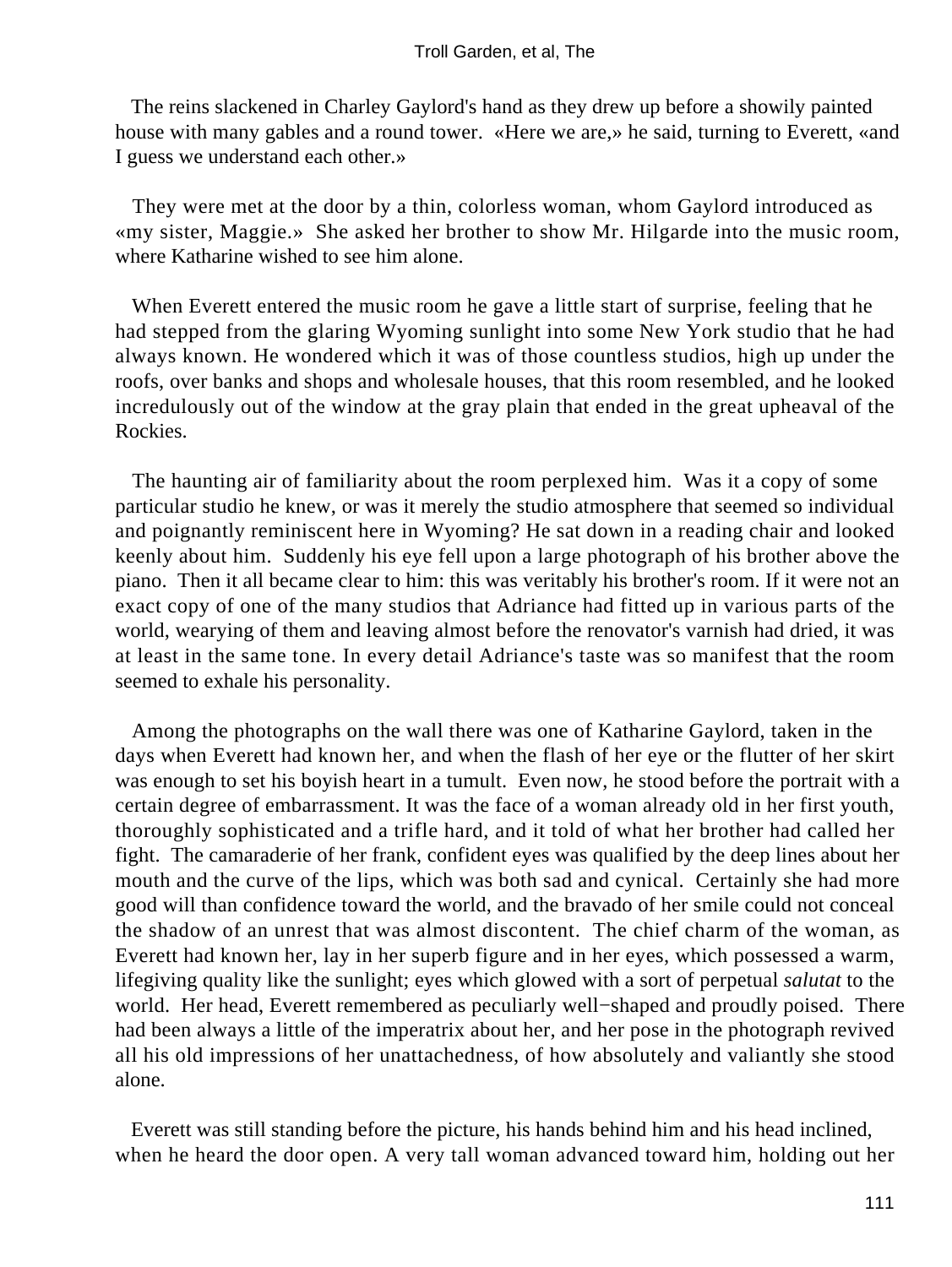hand. As she started to speak, she coughed slightly; then, laughing, said, in a low, rich voice, a trifle husky: «You see I make the traditional Camille entrance – with the cough. How good of you to come, Mr. Hilgarde.»

 Everett was acutely conscious that while addressing him she was not looking at him at all, and, as he assured her of his pleasure in coming, he was glad to have an opportunity to collect himself. He had not reckoned upon the ravages of a long illness. The long, loose folds of her white gown had been especially designed to conceal the sharp outlines of her emaciated body, but the stamp of her disease was there; simple and ugly and obtrusive, a pitiless fact that could not be disguised or evaded. The splendid shoulders were stooped, there was a swaying unevenness in her gait, her arms seemed disproportionately long, and her hands were transparently white and cold to the touch. The changes in her face were less obvious; the proud carriage of the head, the warm, clear eyes, even the delicate flush of color in her cheeks, all defiantly remained, though they were all in a lower key – older, sadder, softer.

 She sat down upon the divan and began nervously to arrange the pillows. «I know I'm not an inspiring object to look upon, but you must be quite frank and sensible about that and get used to it at once, for we've no time to lose. And if I'm a trifle irritable you won't mind? – for I'm more than usually nervous.»

 «Don't bother with me this morning, if you are tired,» urged Everett. «I can come quite as well tomorrow.»

 «Gracious, no!» she protested, with a flash of that quick, keen humor that he remembered as a part of her. «It's solitude that I'm tired to death of – solitude and the wrong kind of people. You see, the minister, not content with reading the prayers for the sick, called on me this morning. He happened to be riding by on his bicycle and felt it his duty to stop. Of course, he disapproves of my profession, and I think he takes it for granted that I have a dark past. The funniest feature of his conversation is that he is always excusing my own vocation to me – condoning it, you know – and trying to patch up my peace with my conscience by suggesting possible noble uses for what he kindly calls my talent.»

 Everett laughed. «Oh! I'm afraid I'm not the person to call after such a serious gentleman – I can't sustain the situation. At my best I don't reach higher than low comedy. Have you decided to which one of the noble uses you will devote yourself?»

 Katharine lifted her hands in a gesture of renunciation and exclaimed: «I'm not equal to any of them, not even the least noble. I didn't study that method.»

 She laughed and went on nervously: «The parson's not so bad. His English never offends me, and he has read Gibbon's *Decline and Fall*, all five volumes, and that's something. Then, he has been to New York, and that's a great deal. But how we are losing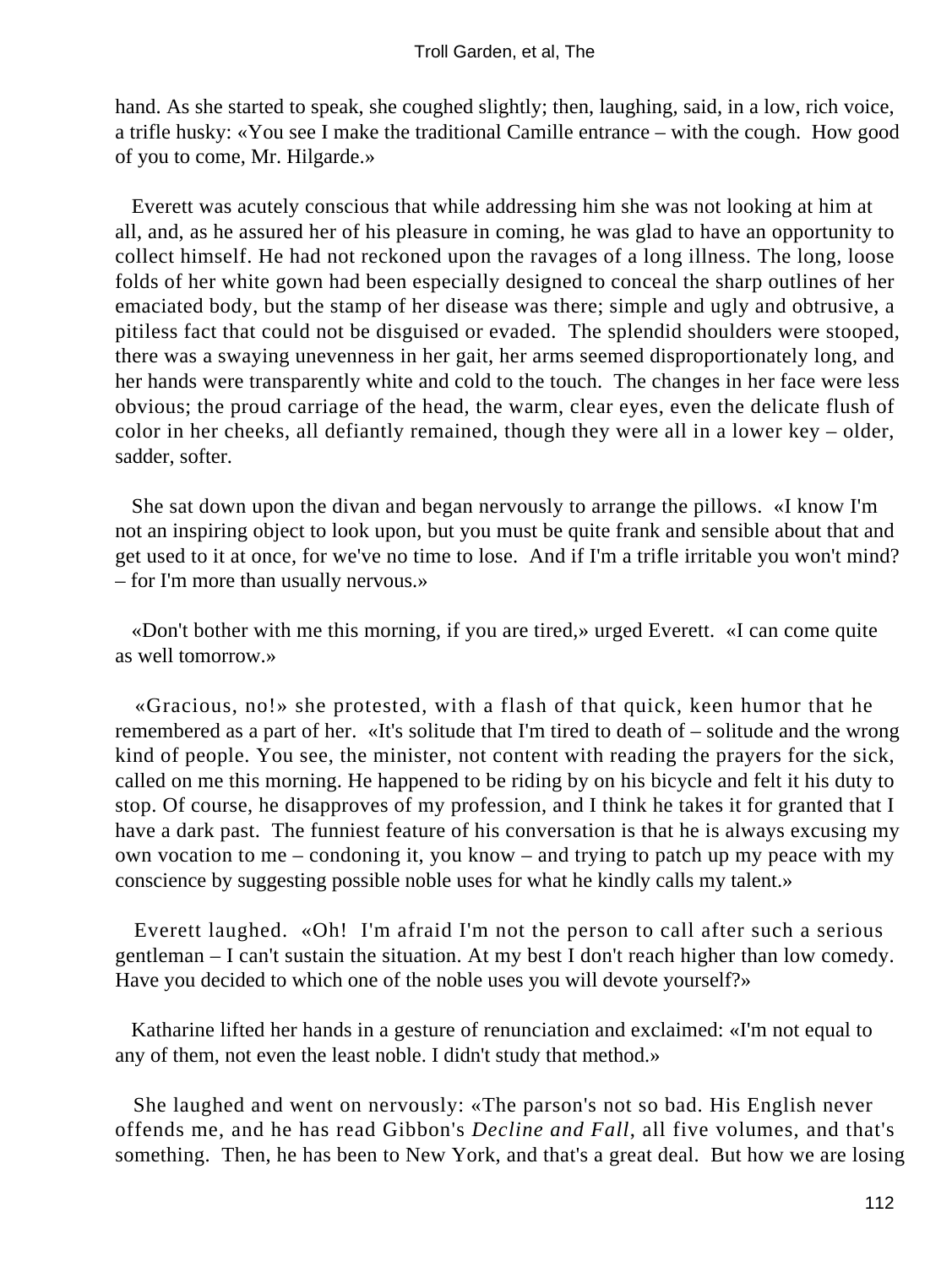time! Do tell me about New York; Charley says you're just on from there. How does it look and taste and smell just now? I think a whiff of the Jersey ferry would be as flagons of cod−liver oil to me. Who conspicuously walks the Rialto now, and what does he or she wear? Are the trees still green in Madison Square, or have they grown brown and dusty? Does the chaste Diana on the Garden Theatre still keep her vestal vows through all the exasperating changes of weather? Who has your brother's old studio now, and what misguided aspirants practice their scales in the rookeries about Carnegie Hall? What do people go to see at the theaters, and what do they eat and drink there in the world nowadays? You see, I'm homesick for it all, from the Battery to Riverside. Oh, let me die in Harlem!» She was interrupted by a violent attack of coughing, and Everett, embarrassed by her discomfort, plunged into gossip about the professional people he had met in town during the summer and the musical outlook for the winter. He was diagraming with his pencil, on the back of an old envelope he found in his pocket, some new mechanical device to be used at the Metropolitan in the production of the *Rheingold*, when he became conscious that she was looking at him intently, and that he was talking to the four walls.

 Katharine was lying back among the pillows, watching him through half−closed eyes, as a painter looks at a picture. He finished his explanation vaguely enough and put the envelope back in his pocket. As he did so she said, quietly: «How wonderfully like Adriance you are!» and he felt as though a crisis of some sort had been met and tided over.

 He laughed, looking up at her with a touch of pride in his eyes that made them seem quite boyish. «Yes, isn't it absurd? It's almost as awkward as looking like Napoleon – but, after all, there are some advantages. It has made some of his friends like me, and I hope it will make you.»

 Katharine smiled and gave him a quick, meaning glance from under her lashes. «Oh, it did that long ago. What a haughty, reserved youth you were then, and how you used to stare at people and then blush and look cross if they paid you back in your own coin. Do you remember that night when you took me home from a rehearsal and scarcely spoke a word to me?»

 «It was the silence of admiration,» protested Everett, "very crude and boyish, but very sincere and not a little painful. Perhaps you suspected something of the sort? I remember you saw fit to be very grown−up and worldly.

 «I believe I suspected a pose; the one that college boys usually affect with singers – 'an earthen vessel in love with a star,' you know. But it rather surprised me in you, for you must have seen a good deal of your brother's pupils. Or had you an omnivorous capacity, and elasticity that always met the occasion?»

 «Don't ask a man to confess the follies of his youth,» said Everett, smiling a little sadly; «I am sensitive about some of them even now. But I was not so sophisticated as you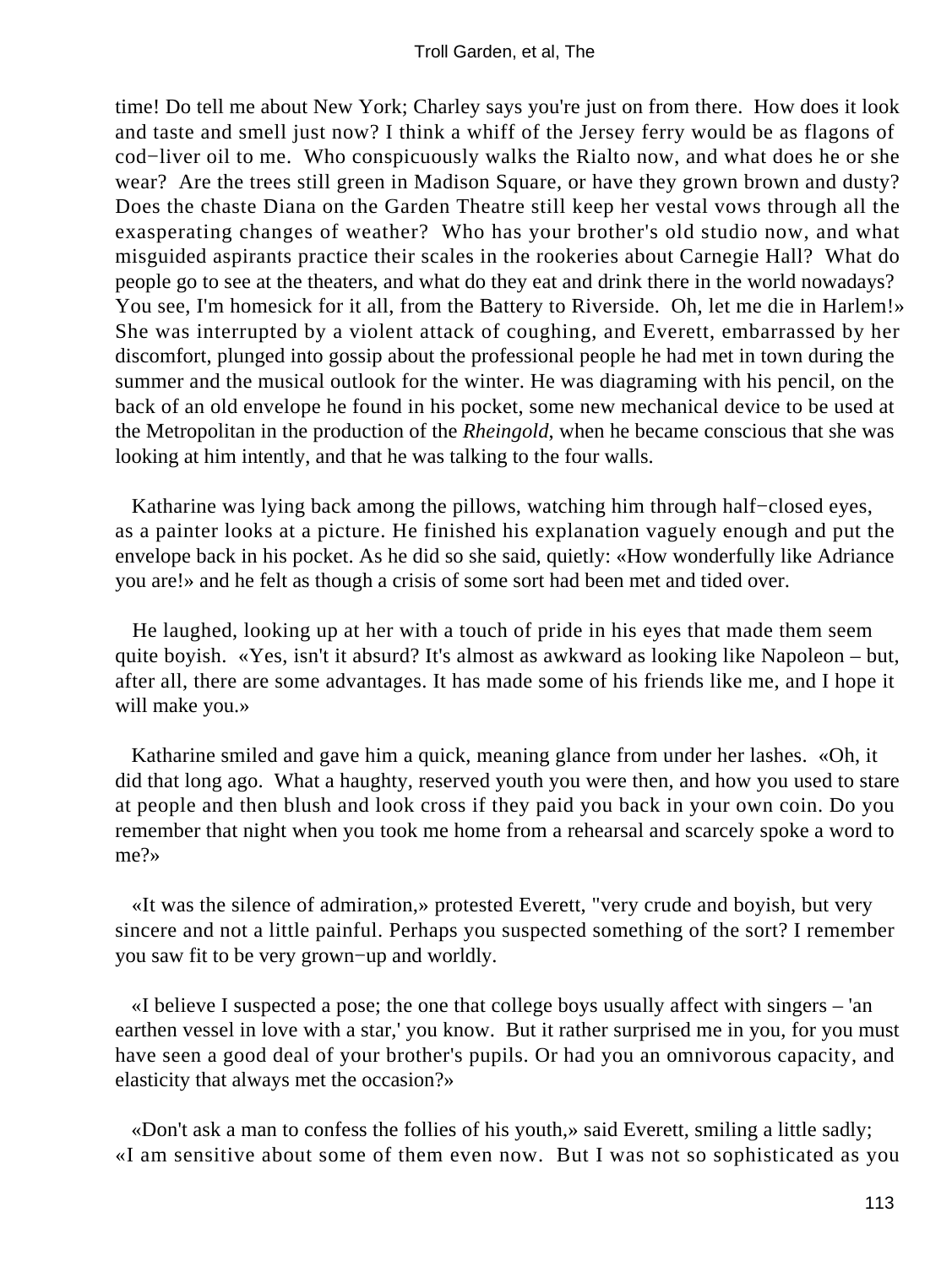imagined. I saw my brother's pupils come and go, but that was about all. Sometimes I was called on to play accompaniments, or to fill out a vacancy at a rehearsal, or to order a carriage for an infuriated soprano who had thrown up her part. But they never spent any time on me, unless it was to notice the resemblance you speak of.»

 «Yes», observed Katharine, thoughtfully, «I noticed it then, too; but it has grown as you have grown older. That is rather strange, when you have lived such different lives. It's not merely an ordinary family likeness of feature, you know, but a sort of interchangeable individuality; the suggestion of the other man's personality in your face like an air transposed to another key. But I'm not attempting to define it; it's beyond me; something altogether unusual and a trifle – well, uncanny,» she finished, laughing.

 «I remember,» Everett said seriously, twirling the pencil between his fingers and looking, as he sat with his head thrown back, out under the red window blind which was raised just a little, and as it swung back and forth in the wind revealed the glaring panorama of the desert – a blinding stretch of yellow, flat as the sea in dead calm, splotched here and there with deep purple shadows; and, beyond, the ragged−blue outline of the mountains and the peaks of snow, white as the white clouds – «I remember, when I was a little fellow I used to be very sensitive about it. I don't think it exactly displeased me, or that I would have had it otherwise if I could, but it seemed to me like a birthmark, or something not to be lightly spoken of. People were naturally always fonder of Ad than of me, and I used to feel the chill of reflected light pretty often. It came into even my relations with my mother. Ad went abroad to study when he was absurdly young, you know, and mother was all broken up over it. She did her whole duty by each of us, but it was sort of generally understood among us that she'd have made burnt offerings of us all for Ad any day. I was a little fellow then, and when she sat alone on the porch in the summer dusk she used sometimes to call me to her and turn my face up in the light that streamed out through the shutters and kiss me, and then I always knew she was thinking of Adriance.»

 «Poor little chap,» said Katharine, and her tone was a trifle huskier than usual. «How fond people have always been of Adriance! Now tell me the latest news of him. I haven't heard, except through the press, for a year or more. He was in Algeria then, in the valley of the Chelif, riding horseback night and day in an Arabian costume, and in his usual enthusiastic fashion he had quite made up his mind to adopt the Mohammedan faith and become as nearly an Arab as possible. How many countries and faiths has be adopted, I wonder? Probably he was playing Arab to himself all the time. I remember he was a sixteenth−century duke in Florence once for weeks together.»

 «Oh, that's Adriance,» chuckled Everett. «He is himself barely long enough to write checks and be measured for his clothes. I didn't hear from him while he was an Arab; I missed that.»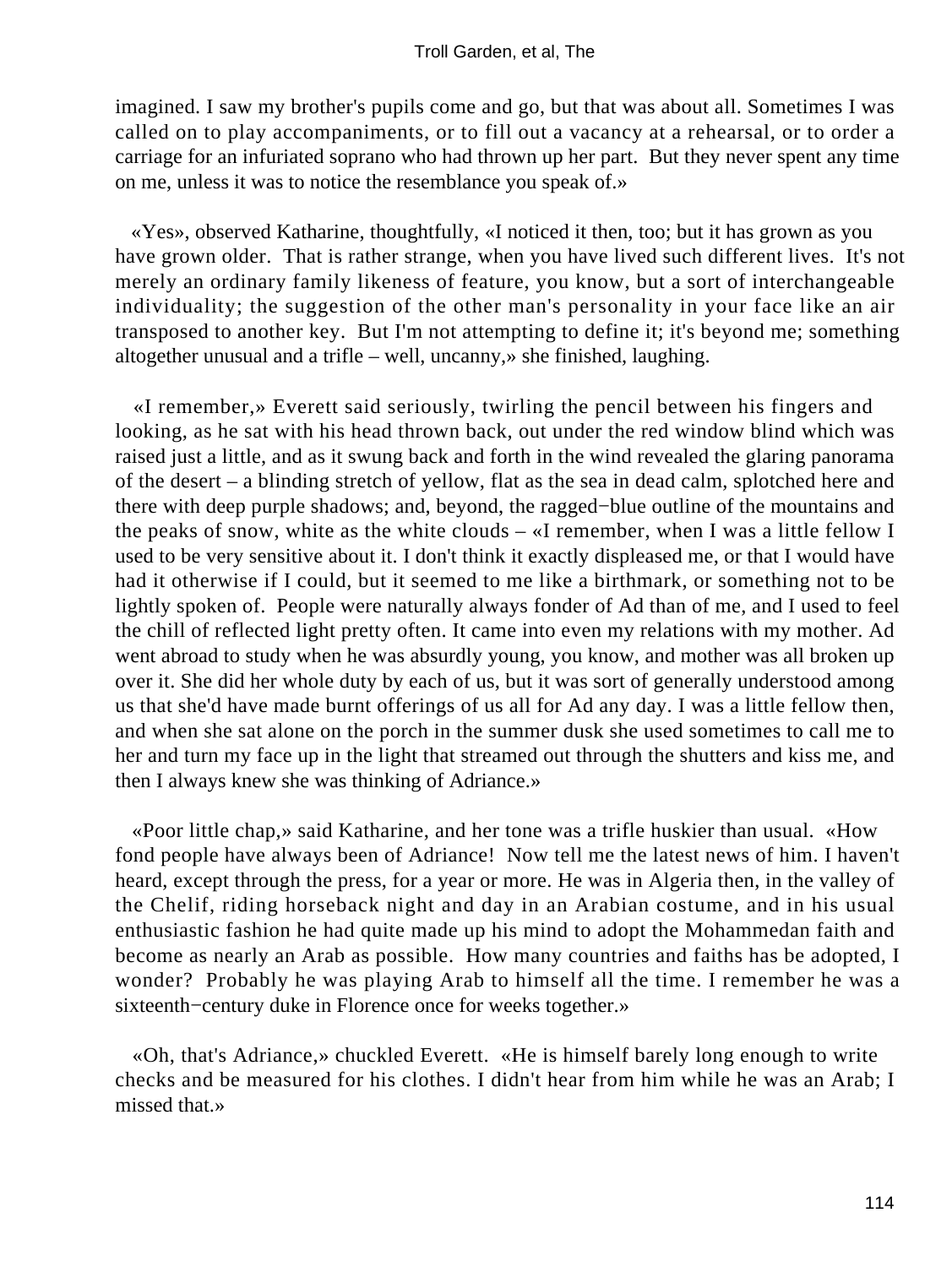«He was writing an Algerian suite for the piano then; it must be in the publisher's hands by this time. I have been too ill to answer his letter, and have lost touch with him.»

 Everett drew a letter from his pocket. «This came about a month ago. It's chiefly about his new opera, which is to be brought out in London next winter. Read it at your leisure.»

 «I think I shall keep it as a hostage, so that I may be sure you will come again. Now I want you to play for me. Whatever you like; but if there is anything new in the world, in mercy let me hear it. For nine months I have heard nothing but 'The Baggage Coach Ahead' and 'She Is My Baby's Mother.'»

 He sat down at the piano, and Katharine sat near him, absorbed in his remarkable physical likeness to his brother and trying to discover in just what it consisted. She told herself that it was very much as though a sculptor's finished work had been rudely copied in wood. He was of a larger build than Adriance, and his shoulders were broad and heavy, while those of his brother were slender and rather girlish. His face was of the same oval mold, but it was gray and darkened about the mouth by continual shaving. His eyes were of the same inconstant April color, but they were reflective and rather dull; while Adriance's were always points of highlight, and always meaning another thing than the thing they meant yesterday. But it was hard to see why this earnest man should so continually suggest that lyric, youthful face that was as gay as his was grave. For Adriance, though he was ten years the elder, and though his hair was streaked with silver, had the face of a boy of twenty, so mobile that it told his thoughts before he could put them into words. A contralto, famous for the extravagance of her vocal methods and of her affections, had once said to him that the shepherd boys who sang in the Vale of Tempe must certainly have looked like young Hilgarde; and the comparison had been appropriated by a hundred shyer women who preferred to quote.

 As Everett sat smoking on the veranda of the InterOcean House that night, he was a victim to random recollections. His infatuation for Katharine Gaylord, visionary as it was, had been the most serious of his boyish love affairs, and had long disturbed his bachelor dreams. He was painfully timid in everything relating to the emotions, and his hurt had withdrawn him from the society of women. The fact that it was all so done and dead and far behind him, and that the woman had lived her life out since then, gave him an oppressive sense of age and loss. He bethought himself of something he had read about «sitting by the hearth and remembering the faces of women without desire,» and felt himself an octogenarian.

 He remembered how bitter and morose he had grown during his stay at his brother's studio when Katharine Gaylord was working there, and how he had wounded Adriance on the night of his last concert in New York. He had sat there in the box while his brother and Katharine were called back again and again after the last number, watching the roses go up over the footlights until they were stacked half as high as the piano, brooding, in his sullen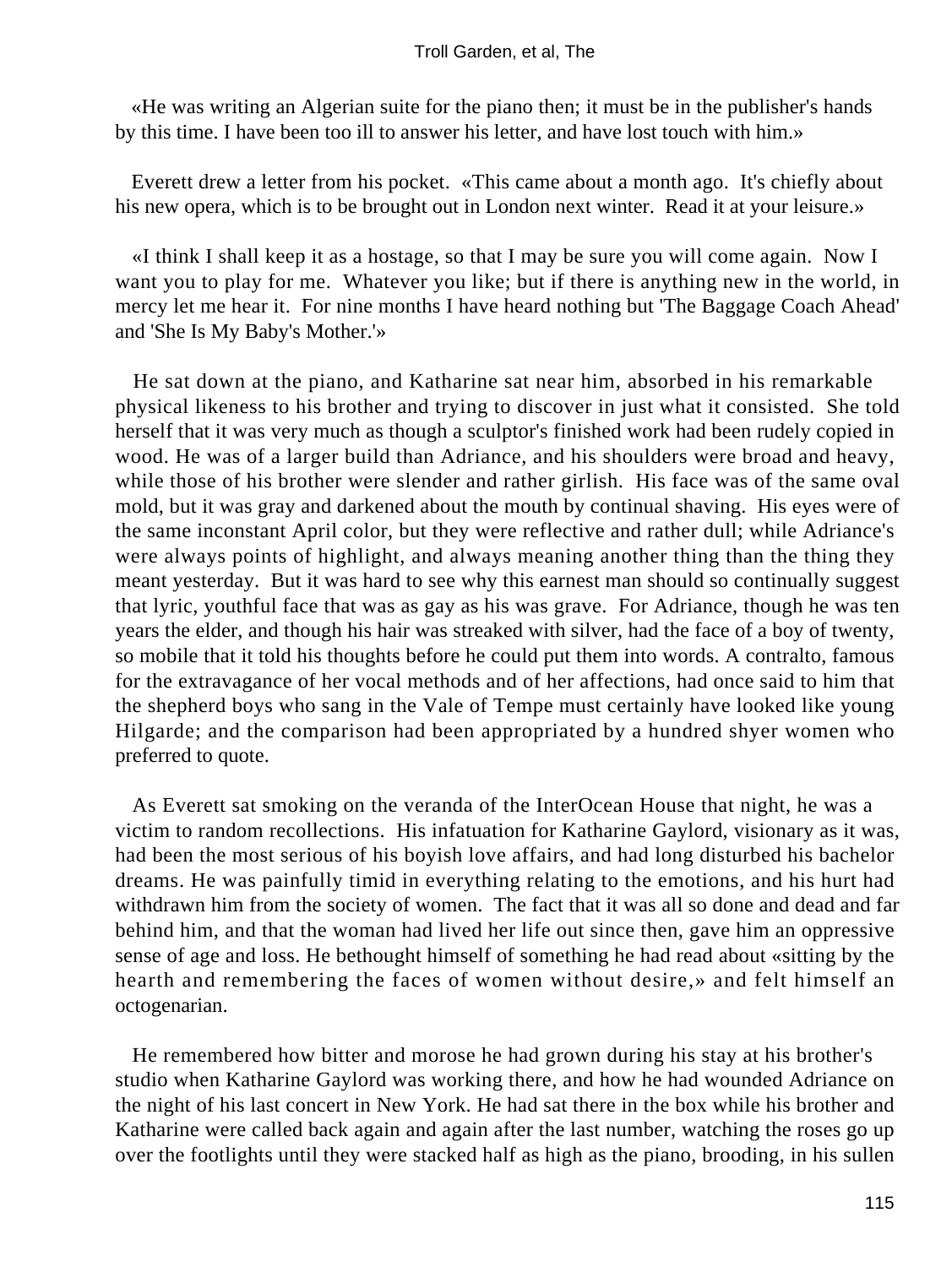boy's heart, upon the pride those two felt in each other's work – spurring each other to their best and beautifully contending in song. The footlights had seemed a hard, glittering line drawn sharply between their life and his; a circle of flame set about those splendid children of genius. He walked back to his hotel alone and sat in his window staring out on Madison Square until long after midnight, resolving to beat no more at doors that he could never enter and realizing more keenly than ever before how far this glorious world of beautiful creations lay from the paths of men like himself. He told himself that he had in common with this woman only the baser uses of life.

 Everett's week in Cheyenne stretched to three, and he saw no prospect of release except through the thing he dreaded. The bright, windy days of the Wyoming autumn passed swiftly. Letters and telegrams came urging him to hasten his trip to the coast, but he resolutely postponed his business engagements. The mornings he spent on one of Charley Gaylord's ponies, or fishing in the mountains, and in the evenings he sat in his room writing letters or reading. In the afternoon he was usually at his post of duty. Destiny, he reflected, seems to have very positive notions about the sort of parts we are fitted to play. The scene changes and the compensation varies, but in the end we usually find that we have played the same class of business from first to last. Everett had been a stopgap all his life. He remembered going through a looking glass labyrinth when he was a boy and trying gallery after gallery, only at every turn to bump his nose against his own face – which, indeed, was not his own, but his brother's. No matter what his mission, east or west, by land or sea, he was sure to find himself employed in his brother's business, one of the tributary lives which helped to swell the shining current of Adriance Hilgarde's. It was not the first time that his duty had been to comfort, as best he could, one of the broken things his brother's imperious speed had cast aside and forgotten. He made no attempt to analyze the situation or to state it in exact terms; but he felt Katharine Gaylord's need for him, and he accepted it as a commission from his brother to help this woman to die. Day by day he felt her demands on him grow more imperious, her need for him grow more acute and positive; and day by day he felt that in his peculiar relation to her his own individuality played a smaller and smaller part. His power to minister to her comfort, he saw, lay solely in his link with his brother's life. He understood all that his physical resemblance meant to her. He knew that she sat by him always watching for some common trick of gesture, some familiar play of expression, some illusion of light and shadow, in which he should seem wholly Adriance. He knew that she lived upon this and that her disease fed upon it; that it sent shudders of remembrance through her and that in the exhaustion which followed this turmoil of her dying senses, she slept deep and sweet and dreamed of youth and art and days in a certain old Florentine garden, and not of bitterness and death.

 The question which most perplexed him was, «How much shall I know? How much does she wish me to know?» A few days after his first meeting with Katharine Gaylord, he had cabled his brother to write her. He had merely said that she was mortally ill; he could depend on Adriance to say the right thing – that was a part of his gift. Adriance always said not only the right thing, but the opportune, graceful, exquisite thing. His phrases took the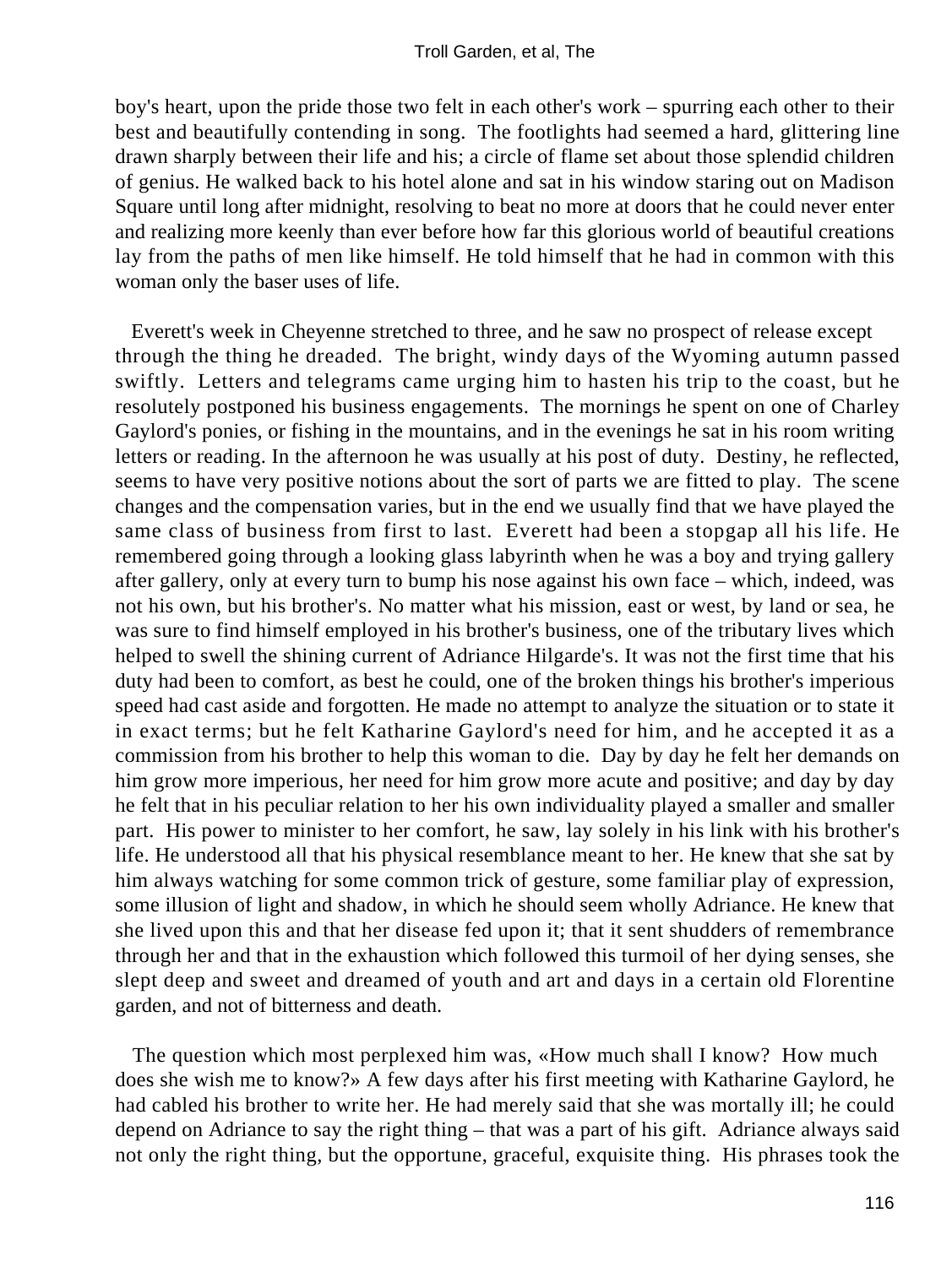color of the moment and the then−present condition, so that they never savored of perfunctory compliment or frequent usage. He always caught the lyric essence of the moment, the poetic suggestion of every situation. Moreover, he usually did the right thing, the opportune, graceful, exquisite thing – except, when he did very cruel things – bent upon making people happy when their existence touched his, just as he insisted that his material environment should be beautiful; lavishing upon those near him all the warmth and radiance of his rich nature, all the homage of the poet and troubadour, and, when they were no longer near, forgetting – for that also was a part of Adriance's gift.

 Three weeks after Everett had sent his cable, when he made his daily call at the gaily painted ranch house, he found Katharine laughing like a schoolgirl. «Have you ever thought,» she said, as he entered the music room, «how much these seances of ours are like Heine's 'Florentine Nights,' except that I don't give you an opportunity to monopolize the conversation as Heine did?» She held his hand longer than usual, as she greeted him, and looked searchingly up into his face. «You are the kindest man living; the kindest,» she added, softly.

 Everett's gray face colored faintly as he drew his hand away, for he felt that this time she was looking at him and not at a whimsical caricature of his brother. «Why, what have I done now?» he asked, lamely. «I can't remember having sent you any stale candy or champagne since yesterday.»

 She drew a letter with a foreign postmark from between the leaves of a book and held it out, smiling. «You got him to write it. Don't say you didn't, for it came direct, you see, and the last address I gave him was a place in Florida. This deed shall be remembered of you when I am with the just in Paradise. But one thing you did not ask him to do, for you didn't know about it. He has sent me his latest work, the new sonata, the most ambitious thing he has ever done, and you are to play it for me directly, though it looks horribly intricate. But first for the letter; I think you would better read it aloud to me.»

 Everett sat down in a low chair facing the window seat in which she reclined with a barricade of pillows behind her. He opened the letter, his lashes half−veiling his kind eyes, and saw to his satisfaction that it was a long one – wonderfully tactful and tender, even for Adriance, who was tender with his valet and his stable boy, with his old gondolier and the beggar−women who prayed to the saints for him.

 The letter was from Granada, written in the Alhambra, as he sat by the fountain of the Patio di Lindaraxa. The air was heavy, with the warm fragrance of the South and full of the sound of splashing, running water, as it had been in a certain old garden in Florence, long ago. The sky was one great turquoise, heated until it glowed. The wonderful Moorish arches threw graceful blue shadows all about him. He had sketched an outline of them on the margin of his notepaper. The subtleties of Arabic decoration had cast an unholy spell over him, and the brutal exaggerations of Gothic art were a bad dream, easily forgotten. The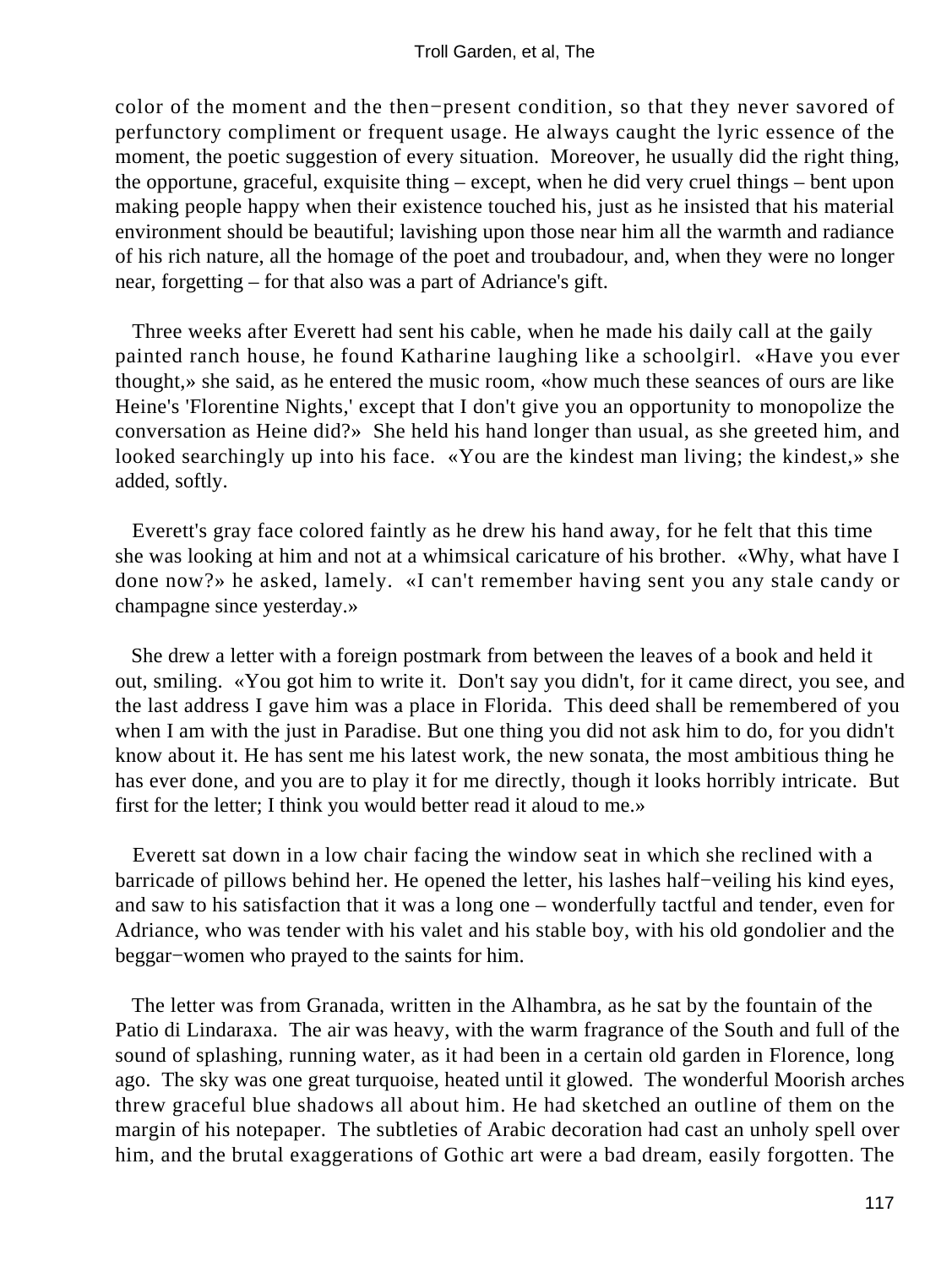Alhambra itself had, from the first, seemed perfectly familiar to him, and he knew that he must have trod that court, sleek and brown and obsequious, centuries before Ferdinand rode into Andalusia. The letter was full of confidences about his work, and delicate allusions to their old happy days of study and comradeship, and of her own work, still so warmly remembered and appreciatively discussed everywhere he went.

 As Everett folded the letter he felt that Adriance had divined the thing needed and had risen to it in his own wonderful way. The letter was consistently egotistical and seemed to him even a trifle patronizing, yet it was just what she had wanted. A strong realization of his brother's charm and intensity and power came over him; he felt the breath of that whirlwind of flame in which Adriance passed, consuming all in his path, and himself even more resolutely than he consumed others. Then he looked down at this white, burnt−out brand that lay before him. «Like him, isn't it?» she said, quietly.

 «I think I can scarcely answer his letter, but when you see him next you can do that for me. I want you to tell him many things for me, yet they can all be summed up in this: I want him to grow wholly into his best and greatest self, even at the cost of the dear boyishness that is half his charm to you and me. Do you understand me?»

 «I know perfectly well what you mean,» answered Everett, thoughtfully. «I have often felt so about him myself. And yet it's difficult to prescribe for those fellows; so little makes, so little mars.»

 Katharine raised herself upon her elbow, and her face flushed with feverish earnestness. «Ah, but it is the waste of himself that I mean; his lashing himself out on stupid and uncomprehending people until they take him at their own estimate. He can kindle marble, strike fire from putty, but is it worth what it costs him?»

 «Come, come,» expostulated Everett, alarmed at her excitement. «Where is the new sonata? Let him speak for himself.»

 He sat down at the piano and began playing the first movement, which was indeed the voice of Adriance, his proper speech. The sonata was the most ambitious work he had done up to that time and marked the transition from his purely lyric vein to a deeper and nobler style. Everett played intelligently and with that sympathetic comprehension which seems peculiar to a certain lovable class of men who never accomplish anything in particular. When he had finished he turned to Katharine.

 «How he has grown!» she cried. «What the three last years have done for him! He used to write only the tragedies of passion; but this is the tragedy of the soul, the shadow coexistent with the soul. This is the tragedy of effort and failure, the thing Keats called hell. This is my tragedy, as I lie here spent by the racecourse, listening to the feet of the runners as they pass me. Ah, God! The swift feet of the runners!»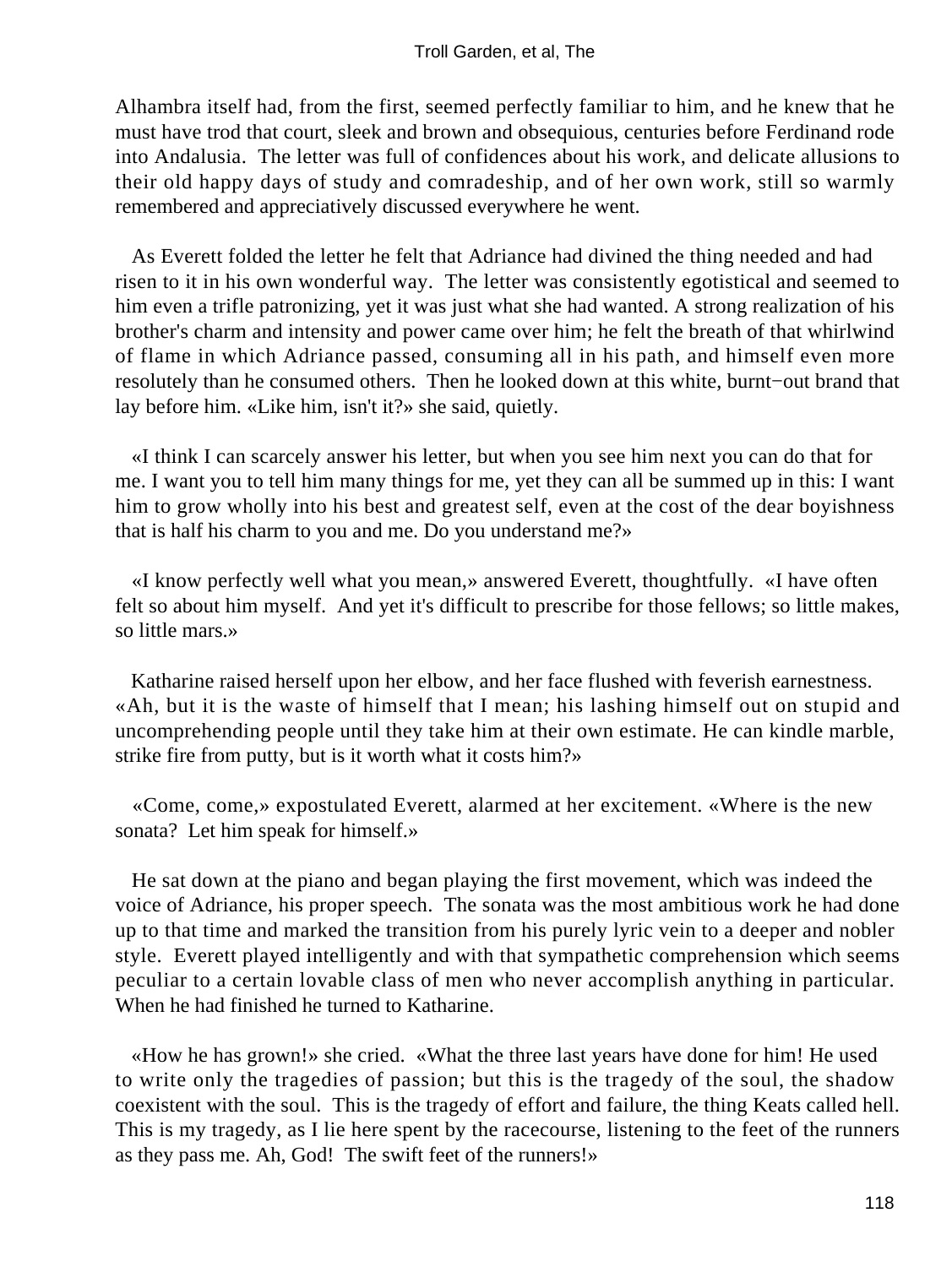She turned her face away and covered it with her straining hands. Everett crossed over to her quickly and knelt beside her. In all the days he had known her she had never before, beyond an occasional ironical jest, given voice to the bitterness of her own defeat. Her courage had become a point of pride with him, and to see it going sickened him.

 «Don't do it,» he gasped. «I can't stand it, I really can't, I feel it too much. We mustn't speak of that; it's too tragic and too vast.»

 When she turned her face back to him there was a ghost of the old, brave, cynical smile on it, more bitter than the tears she could not shed. «No, I won't be so ungenerous; I will save that for the watches of the night when I have no better company. Now you may mix me another drink of some sort. Formerly, when it was not *if* I should ever sing Brunnhilde, but quite simply when I *should* sing Brunnhilde, I was always starving myself and thinking what I might drink and what I might not. But broken music boxes may drink whatsoever they list, and no one cares whether they lose their figure. Run over that theme at the beginning again. That, at least, is not new. It was running in his head when we were in Venice years ago, and he used to drum it on his glass at the dinner table. He had just begun to work it out when the late autumn came on, and the paleness of the Adriatic oppressed him, and he decided to go to Florence for the winter, and lost touch with the theme during his illness. Do you remember those frightful days? All the people who have loved him are not strong enough to save him from himself! When I got word from Florence that he had been ill I was in Nice filling a concert engagement. His wife was hurrying to him from Paris, but I reached him first. I arrived at dusk, in a terrific storm. They had taken an old palace there for the winter, and I found him in the library – a long, dark room full of old Latin books and heavy furniture and bronzes. He was sitting by a wood fire at one end of the room, looking, oh, so worn and pale! – as he always does when he is ill, you know. Ah, it is so good that you *do* know! Even his red smoking jacket lent no color to his face. His first words were not to tell me how ill he had been, but that that morning he had been well enough to put the last strokes to the score of his *Souvenirs d'Automne*. He was as I most like to remember him: so calm and happy and tired; not gay, as he usually is, but just contented and tired with that heavenly tiredness that comes after a good work done at last. Outside, the rain poured down in torrents, and the wind moaned for the pain of all the world and sobbed in the branches of the shivering olives and about the walls of that desolated old palace. How that night comes back to me! There were no lights in the room, only the wood fire which glowed upon the hard features of the bronze Dante, like the reflection of purgatorial flames, and threw long black shadows about us; beyond us it scarcely penetrated the gloom at all, Adriance sat staring at the fire with the weariness of all his life in his eves, and of all the other lives that must aspire and suffer to make up one such life as his. Somehow the wind with all its world−pain had got into the room, and the cold rain was in our eyes, and the wave came up in both of us at once – that awful, vague, universal pain, that cold fear of life and death and God and hope – and we were like two clinging together on a spar in midocean after the shipwreck of everything. Then we heard the front door open with a great gust of wind that shook even the walls, and the servants came running with lights, announcing that Madam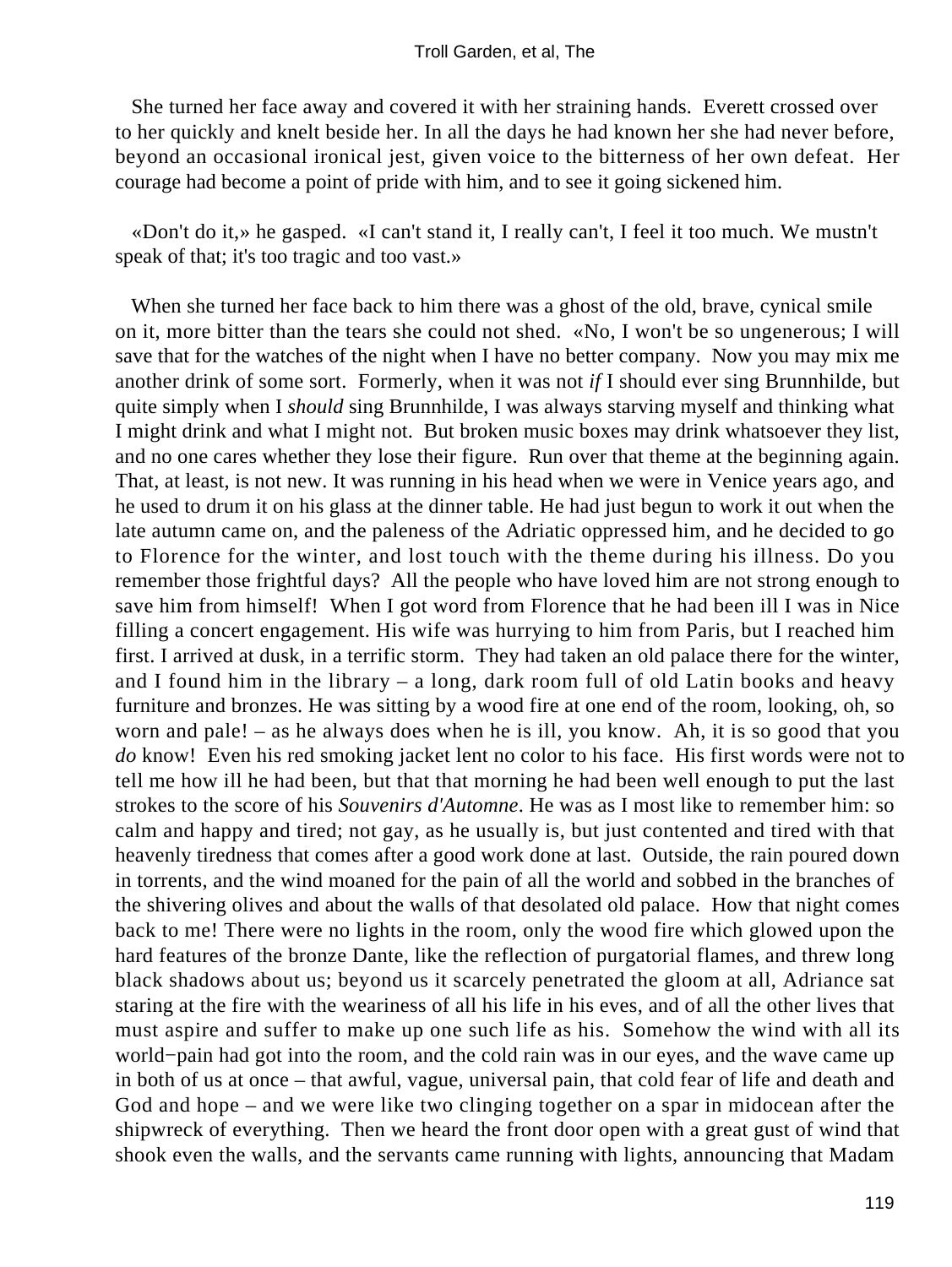## Troll Garden, et al, The

had returned, *'and in the book we read no more that night.'*»

 She gave the old line with a certain bitter humor, and with the hard, bright smile in which of old she had wrapped her weakness as in a glittering garment. That ironical smile, worn like a mask through so many years, had gradually changed even the lines of her face completely, and when she looked in the mirror she saw not herself, but the scathing critic, the amused observer and satirist of herself. Everett dropped his head upon his hand and sat looking at the rug. «How much you have cared!» he said.

 «Ah, yes, I cared,» she replied, closing her eyes with a long−drawn sigh of relief; and lying perfectly still, she went on: «You can't imagine what a comfort it is to have you know how I cared, what a relief it is to be able to tell it to someone. I used to want to shriek it out to the world in the long nights when I could not sleep. It seemed to me that I could not die with it. It demanded some sort of expression. And now that you know, you would scarcely believe how much less sharp the anguish of it is.»

 Everett continued to look helplessly at the floor. «I was not sure how much you wanted me to know,» he said.

 «Oh, I intended you should know from the first time I looked into your face, when you came that day with Charley. I flatter myself that I have been able to conceal it when I chose, though I suppose women always think that. The more observing ones may have seen, but discerning people are usually discreet and often kind, for we usually bleed a little before we begin to discern. But I wanted you to know; you are so like him that it is almost like telling him himself. At least, I feel now that he will know some day, and then I will be quite sacred from his compassion, for we none of us dare pity the dead. Since it was what my life has chiefly meant, I should like him to know. On the whole I am not ashamed of it. I have fought a good fight.»

«And has he never known at all?» asked Everett, in a thick voice.

 «Oh! Never at all in the way that you mean. Of course, he is accustomed to looking into the eyes of women and finding love there; when he doesn't find it there he thinks he must have been guilty of some discourtesy and is miserable about it. He has a genuine fondness for everyone who is not stupid or gloomy, or old or preternaturally ugly. Granted youth and cheerfulness, and a moderate amount of wit and some tact, and Adriance will always be glad to see you coming around the corner. I shared with the rest; shared the smiles and the gallantries and the droll little sermons. It was quite like a Sunday−school picnic; we wore our best clothes and a smile and took our turns. It was his kindness that was hardest. I have pretty well used my life up at standing punishment.»

«Don't; you'll make me hate him,» groaned Everett.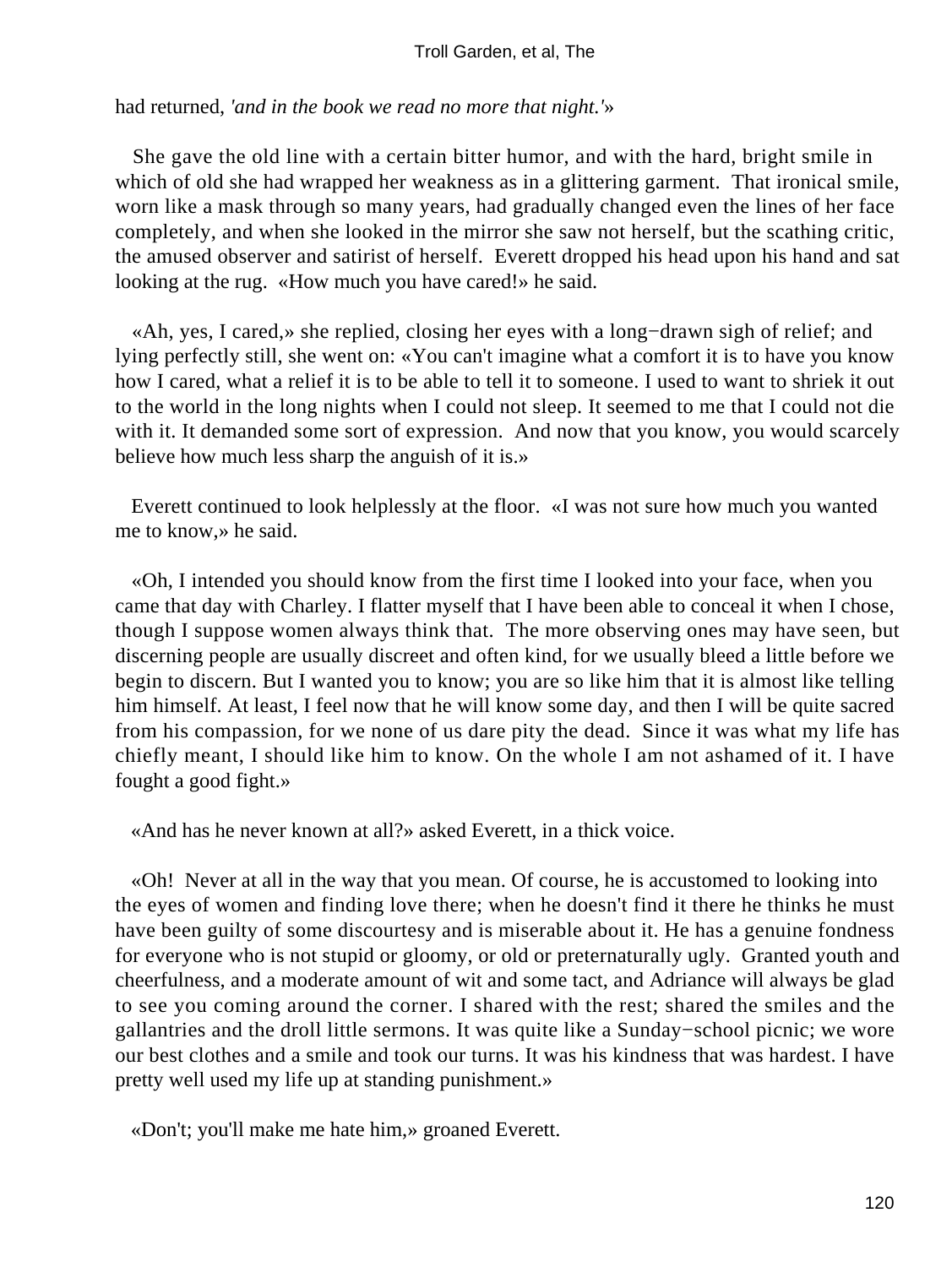Katharine laughed and began to play nervously with her fan. «It wasn't in the slightest degree his fault; that is the most grotesque part of it. Why, it had really begun before I ever met him. I fought my way to him, and I drank my doom greedily enough.»

 Everett rose and stood hesitating. «I think I must go. You ought to be quiet, and I don't think I can hear any more just now.»

 She put out her hand and took his playfully. «You've put in three weeks at this sort of thing, haven't you? Well, it may never be to your glory in this world, perhaps, but it's been the mercy of heaven to me, and it ought to square accounts for a much worse life than yours will ever be.»

 Everett knelt beside her, saying, brokenly: «I stayed because I wanted to be with you, that's all. I have never cared about other women since I met you in New York when I was a lad. You are a part of my destiny, and I could not leave you if I would.»

 She put her hands on his shoulders and shook her head. «No, no; don't tell me that. I have seen enough of tragedy, God knows. Don't show me any more just as the curtain is going down. No, no, it was only a boy's fancy, and your divine pity and my utter pitiableness have recalled it for a moment. One does not love the dying, dear friend. If some fancy of that sort had been left over from boyhood, this would rid you of it, and that were well. Now go, and you will come again tomorrow, as long as there are tomorrows, will you not?» She took his hand with a smile that lifted the mask from her soul, that was both courage and despair, and full of infinite loyalty and tenderness, as she said softly:

 For ever and for ever, farewell, Cassius; If we do meet again, why, we shall smile; If not, why then, this parting was well made.

The courage in her eyes was like the clear light of a star to him as he went out.

 On the night of Adriance Hilgarde's opening concert in Paris Everett sat by the bed in the ranch house in Wyoming, watching over the last battle that we have with the flesh before we are done with it and free of it forever. At times it seemed that the serene soul of her must have left already and found some refuge from the storm, and only the tenacious animal life were left to do battle with death. She labored under a delusion at once pitiful and merciful, thinking that she was in the Pullman on her way to New York, going back to her life and her work. When she aroused from her stupor it was only to ask the porter to waken her half an hour out of Jersey City, or to remonstrate with him about the delays and the roughness of the road. At midnight Everett and the nurse were left alone with her. Poor Charley Gaylord had lain down on a couch outside the door. Everett sat looking at the sputtering night lamp until it made his eyes ache. His head dropped forward on the foot of the bed, and he sank into a heavy, distressful slumber. He was dreaming of Adriance's concert in Paris, and of Adriance, the troubadour, smiling and debonair, with his boyish face and the touch of silver gray in his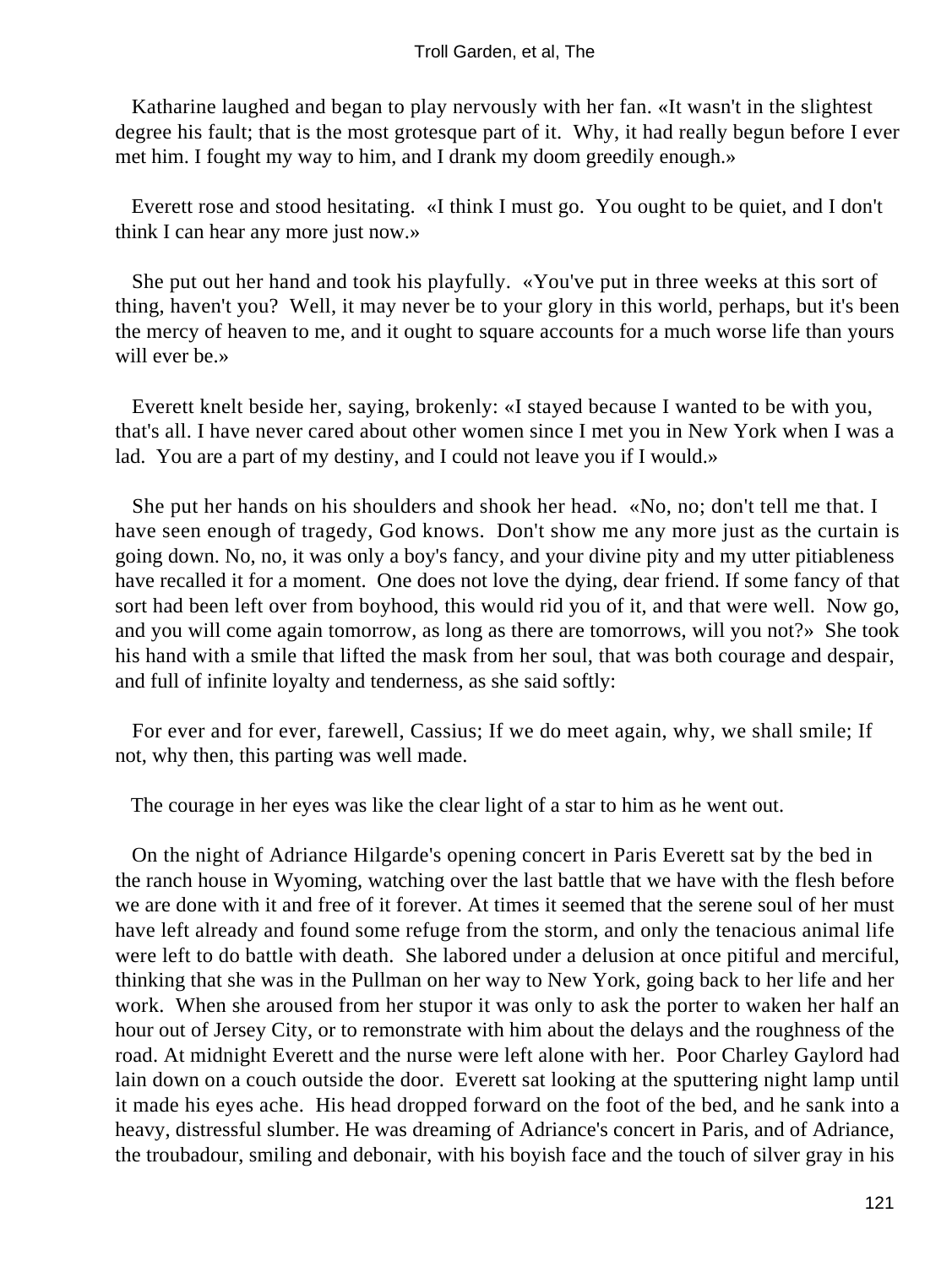## Troll Garden, et al, The

hair. He heard the applause and he saw the roses going up over the footlights until they were stacked half as high as the piano, and the petals fell and scattered, making crimson splotches on the floor. Down this crimson pathway came Adriance with his youthful step, leading his prima donna by the hand; a dark woman this time, with Spanish eyes.

 The nurse touched him on the shoulder; he started and awoke. She screened the lamp with her hand. Everett saw that Katharine was awake and conscious, and struggling a little. He lifted her gently on his arm and began to fan her. She laid her hands lightly on his hair and looked into his face with eyes that seemed never to have wept or doubted. «Ah, dear Adriance, dear, dear,» she whispered.

 Everett went to call her brother, but when they came back the madness of art was over for Katharine.

 Two days later Everett was pacing the station siding, waiting for the westbound train. Charley Gaylord walked beside him, but the two men had nothing to say to each other. Everett's bags were piled on the truck, and his step was hurried and his eyes were full of impatience, as he gazed again and again up the track, watching for the train. Gaylord's impatience was not less than his own; these two, who had grown so close, had now become painful and impossible to each other, and longed for the wrench of farewell.

 As the train pulled in Everett wrung Gaylord's hand among the crowd of alighting passengers. The people of a German opera company, en route to the coast, rushed by them in frantic haste to snatch their breakfast during the stop. Everett heard an exclamation in a broad German dialect, and a massive woman whose figure persistently escaped from her stays in the most improbable places rushed up to him, her blond hair disordered by the wind, and glowing with joyful surprise she caught his coat sleeve with her tightly gloved hands.

«*Herr Gott*, Adriance, *lieber Freund*,» she cried, emotionally.

 Everett quickly withdrew his arm and lifted his hat, blushing. «Pardon me, madam, but I see that you have mistaken me for Adriance Hilgarde. I am his brother,» he said quietly, and turning from the crestfallen singer, he hurried into the car.

# The Garden Lodge

 When Caroline Noble's friends learned that Raymond d'Esquerre was to spend a month at her place on the Sound before he sailed to fill his engagement for the London opera season, they considered it another striking instance of the perversity of things. That the month was May, and the most mild and florescent of all the blue−and−white Mays the middle coast had known in years, but added to their sense of wrong. D'Esquerre, they learned, was ensconced in the lodge in the apple orchard, just beyond Caroline's glorious garden, and report went that at almost any hour the sound of the tenor's voice and of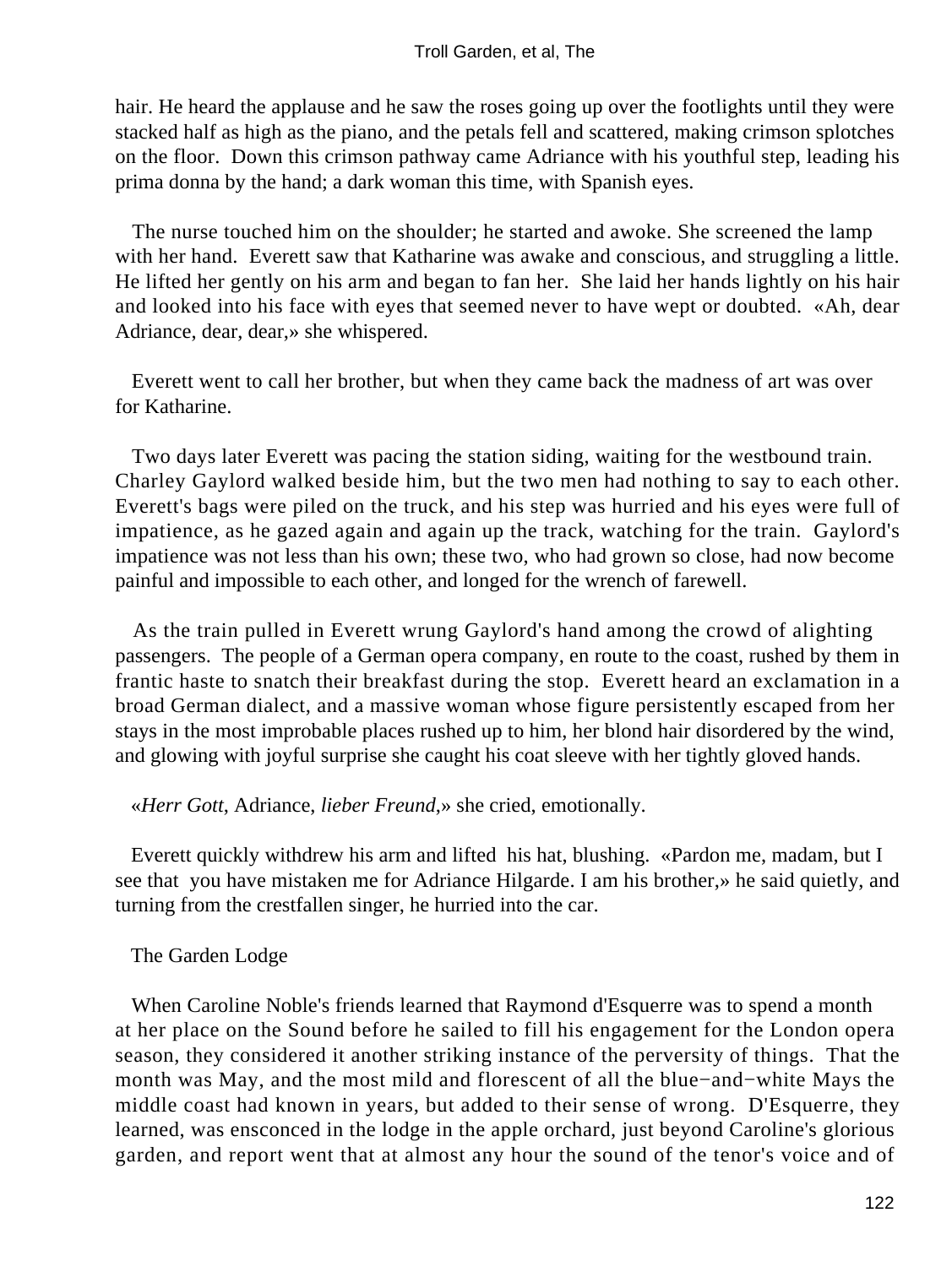Caroline's crashing accompaniment could be heard floating through the open windows, out among the snowy apple boughs. The Sound, steel−blue and dotted with white sails, was splendidly seen from the windows of the lodge. The garden to the left and the orchard to the right had never been so riotous with spring, and had burst into impassioned bloom, as if to accommodate Caroline, though she was certainly the last woman to whom the witchery of Freya could be attributed; the last woman, as her friends affirmed, to at all adequately appreciate and make the most of such a setting for the great tenor.

 Of course, they admitted, Caroline was musical – well, she ought to be! – but in that, as in everything, she was paramountly cool−headed, slow of impulse, and disgustingly practical; in that, as in everything else, she had herself so provokingly well in hand. Of course, it would be she, always mistress of herself in any situation, she, who would never be lifted one inch from the ground by it, and who would go on superintending her gardeners and workmen as usual – it would be she who got him. Perhaps some of them suspected that this was exactly why she did get him, and it but nettled them the more.

 Caroline's coolness, her capableness, her general success, especially exasperated people because they felt that, for the most part, she had made herself what she was; that she had cold− bloodedly set about complying with the demands of life and making her position comfortable and masterful. That was why, everyone said, she had married Howard Noble. Women who did not get through life so well as Caroline, who could not make such good terms either with fortune or their husbands, who did not find their health so unfailingly good, or hold their looks so well, or manage their children so easily, or give such distinction to all they did, were fond of stamping Caroline as a materialist, and called her hard.

 The impression of cold calculation, of having a definite policy, which Caroline gave, was far from a false one; but there was this to be said for her – that there were extenuating circumstances which her friends could not know.

 If Caroline held determinedly to the middle course, if she was apt to regard with distrust everything which inclined toward extravagance, it was not because she was unacquainted with other standards than her own, or had never seen another side of life. She had grown up in Brooklyn, in a shabby little house under the vacillating administration of her father, a music teacher who usually neglected his duties to write orchestral compositions for which the world seemed to have no especial need. His spirit was warped by bitter vindictiveness and puerile self−commiseration, and he spent his days in scorn of the labor that brought him bread and in pitiful devotion to the labor that brought him only disappointment, writing interminable scores which demanded of the orchestra everything under heaven except melody.

 It was not a cheerful home for a girl to grow up in. The mother, who idolized her husband as the music lord of the future, was left to a lifelong battle with broom and dustpan, to neverending conciliatory overtures to the butcher and grocer, to the making of her own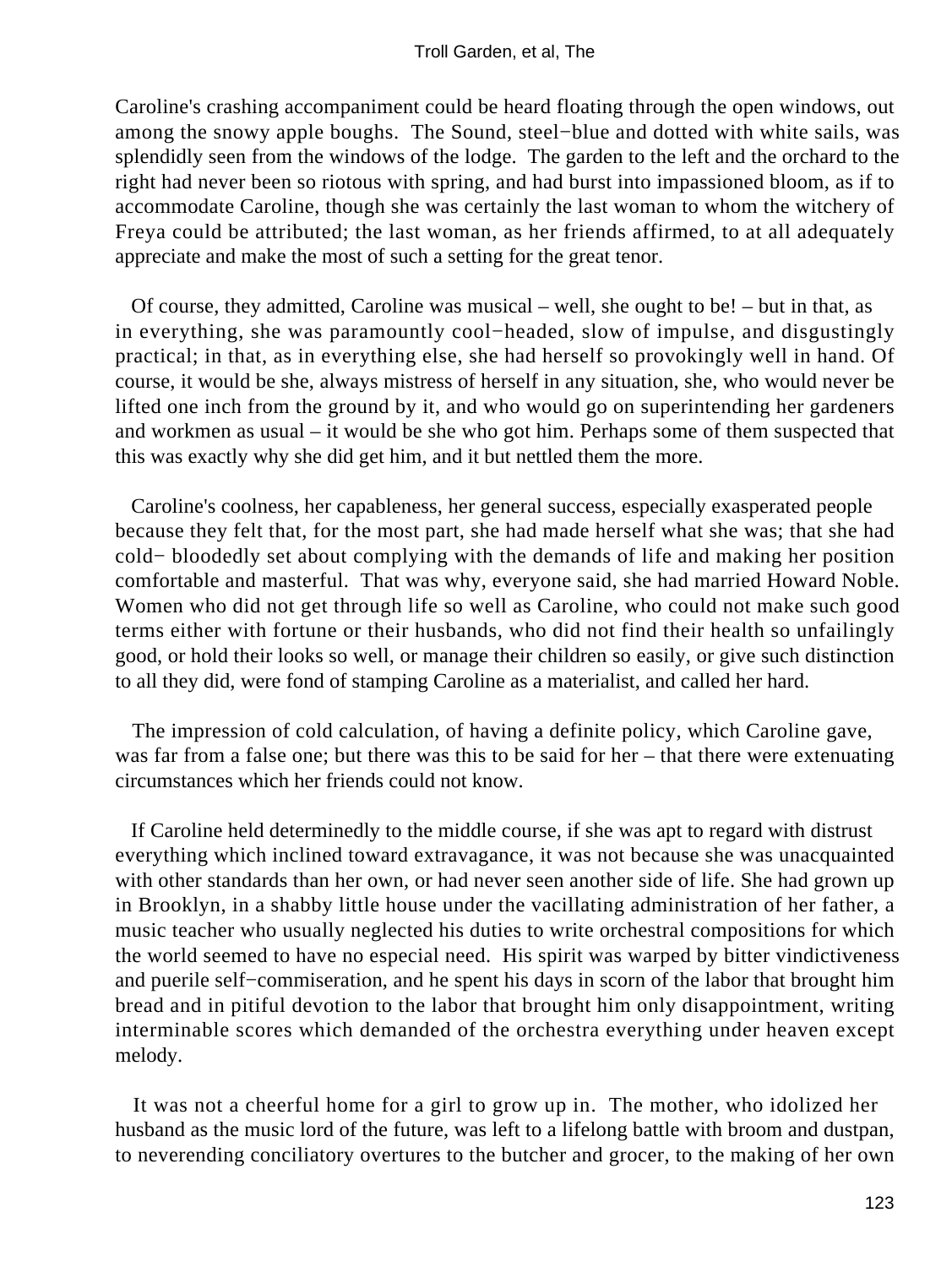gowns and of Caroline's, and to the delicate task of mollifying Auguste's neglected pupils.

 The son, Heinrich, a painter, Caroline's only brother, had inherited all his father's vindictive sensitiveness without his capacity for slavish application. His little studio on the third floor had been much frequented by young men as unsuccessful as himself, who met there to give themselves over to contemptuous derision of this or that artist whose industry and stupidity had won him recognition. Heinrich, when he worked at all, did newspaper sketches at twenty−five dollars a week. He was too indolent and vacillating to set himself seriously to his art, too irascible and poignantly self−conscious to make a living, too much addicted to lying late in bed, to the incontinent reading of poetry, and to the use of chloral to be anything very positive except painful. At twenty−six he shot himself in a frenzy, and the whole wretched affair had effectually shattered his mother's health and brought on the decline of which she died. Caroline had been fond of him, but she felt a certain relief when he no longer wandered about the little house, commenting ironically upon its shabbiness, a Turkish cap on his head and a cigarette hanging from between his long, tremulous fingers.

 After her mother's death Caroline assumed the management of that bankrupt establishment. The funeral expenses were unpaid, and Auguste's pupils had been frightened away by the shock of successive disasters and the general atmosphere of wretchedness that pervaded the house. Auguste himself was writing a symphonic poem, Icarus, dedicated to the memory of his son. Caroline was barely twenty when she was called upon to face this tangle of difficulties, but she reviewed the situation candidly. The house had served its time at the shrine of idealism; vague, distressing, unsatisfied yearnings had brought it low enough. Her mother, thirty years before, had eloped and left Germany with her music teacher, to give herself over to lifelong, drudging bondage at the kitchen range. Ever since Caroline could remember, the law in the house had been a sort of mystic worship of things distant, intangible and unattainable. The family had lived in successive ebullitions of generous enthusiasm, in talk of masters and masterpieces, only to come down to the cold facts in the case; to boiled mutton and to the necessity of turning the dining−room carpet. All these emotional pyrotechnics had ended in petty jealousies, in neglected duties, and in cowardly fear of the little grocer on the corner.

 From her childhood she had hated it, that humiliating and uncertain existence, with its glib tongue and empty pockets, its poetic ideals and sordid realities, its indolence and poverty tricked out in paper roses. Even as a little girl, when vague dreams beset her, when she wanted to lie late in bed and commune with visions, or to leap and sing because the sooty little trees along the street were putting out their first pale leaves in the sunshine, she would clench her hands and go to help her mother sponge the spots from her father's waistcoat or press Heinrich's trousers. Her mother never permitted the slightest question concerning anything Auguste or Heinrich saw fit to do, but from the time Caroline could reason at all she could not help thinking that many things went wrong at home. She knew, for example, that her father's pupils ought not to be kept waiting half an hour while he discussed Schopenhauer with some bearded socialist over a dish of herrings and a spotted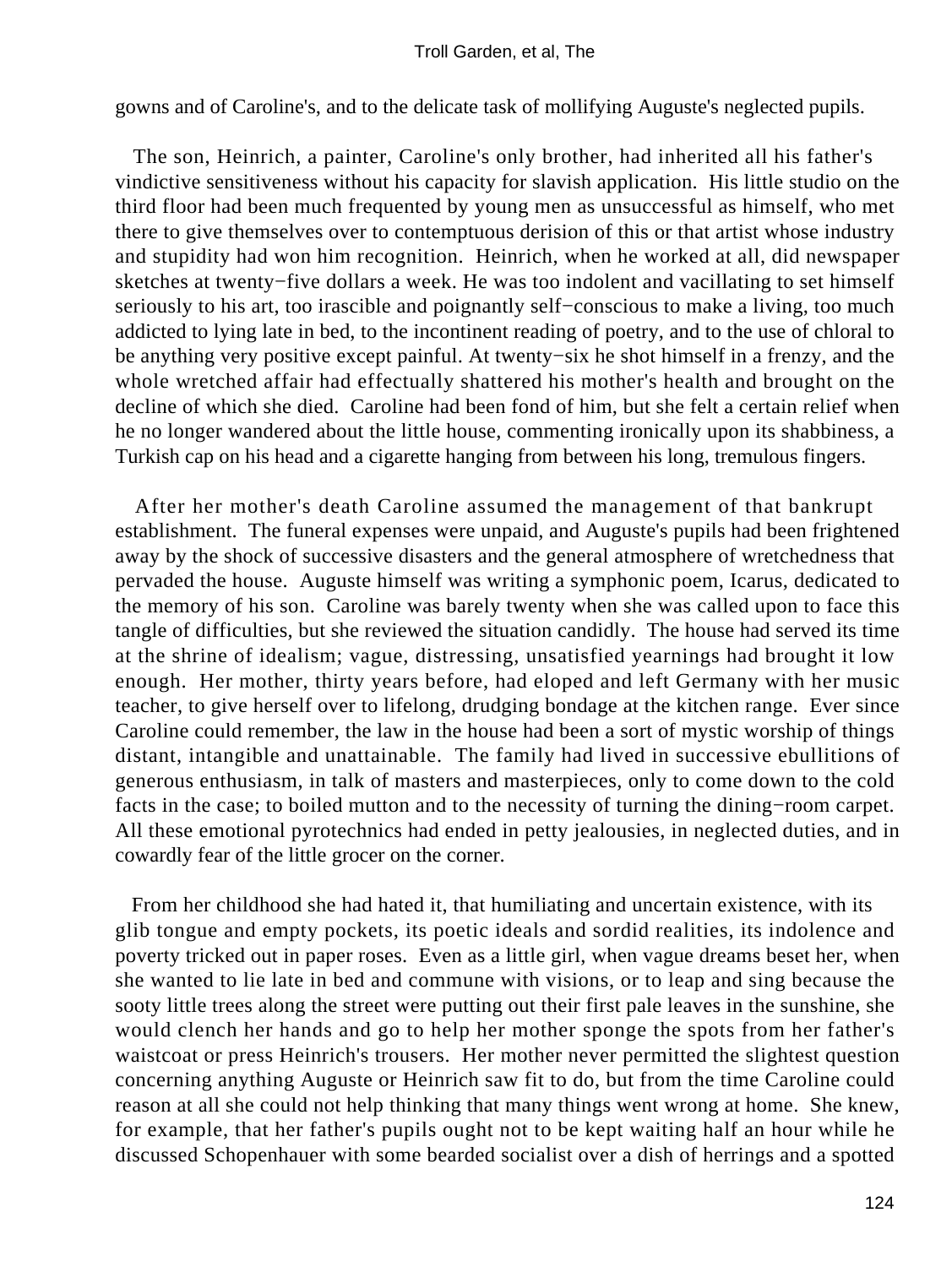tablecloth. She knew that Heinrich ought not to give a dinner on Heine's birthday, when the laundress had not been paid for a month and when he frequently had to ask his mother for carfare. Certainly Caroline had served her apprenticeship to idealism and to all the embarrassing inconsistencies which it sometimes entails, and she decided to deny herself this diffuse, ineffectual answer to the sharp questions of life.

 When she came into the control of herself and the house she refused to proceed any further with her musical education. Her father, who had intended to make a concert pianist of her, set this down as another item in his long list of disappointments and his grievances against the world. She was young and pretty, and she had worn turned gowns and soiled gloves and improvised hats all her life. She wanted the luxury of being like other people, of being honest from her hat to her boots, of having nothing to hide, not even in the matter of stockings, and she was willing to work for it. She rented a little studio away from that house of misfortune and began to give lessons. She managed well and was the sort of girl people liked to help. The bills were paid and Auguste went on composing, growing indignant only when she refused to insist that her pupils should study his compositions for the piano. She began to get engagements in New York to play accompaniments at song recitals. She dressed well, made herself agreeable, and gave herself a chance. She never permitted herself to look further than a step ahead, and set herself with all the strength of her will to see things as they are and meet them squarely in the broad day. There were two things she feared even more than poverty: the part of one that sets up an idol and the part of one that bows down and worships it.

 When Caroline was twenty−four she married Howard Noble, then a widower of forty, who had been for ten years a power in Wall Street. Then, for the first time, she had paused to take breath. It took a substantialness as unquestionable as his; his money, his position, his energy, the big vigor of his robust person, to satisfy her that she was entirely safe. Then she relaxed a little, feeling that there was a barrier to be counted upon between her and that world of visions and quagmires and failure.

 Caroline had been married for six years when Raymond d'Esquerre came to stay with them. He came chiefly because Caroline was what she was; because he, too, felt occasionally the need of getting out of Klingsor's garden, of dropping down somewhere for a time near a quiet nature, a cool head, a strong hand. The hours he had spent in the garden lodge were hours of such concentrated study as, in his fevered life, he seldom got in anywhere. She had, as he told Noble, a fine appreciation of the seriousness of work.

 One evening two weeks after d'Esquerre had sailed, Caroline was in the library giving her husband an account of the work she had laid out for the gardeners. She superintended the care of the grounds herself. Her garden, indeed, had become quite a part of her; a sort of beautiful adjunct, like gowns or jewels. It was a famous spot, and Noble was very proud of it.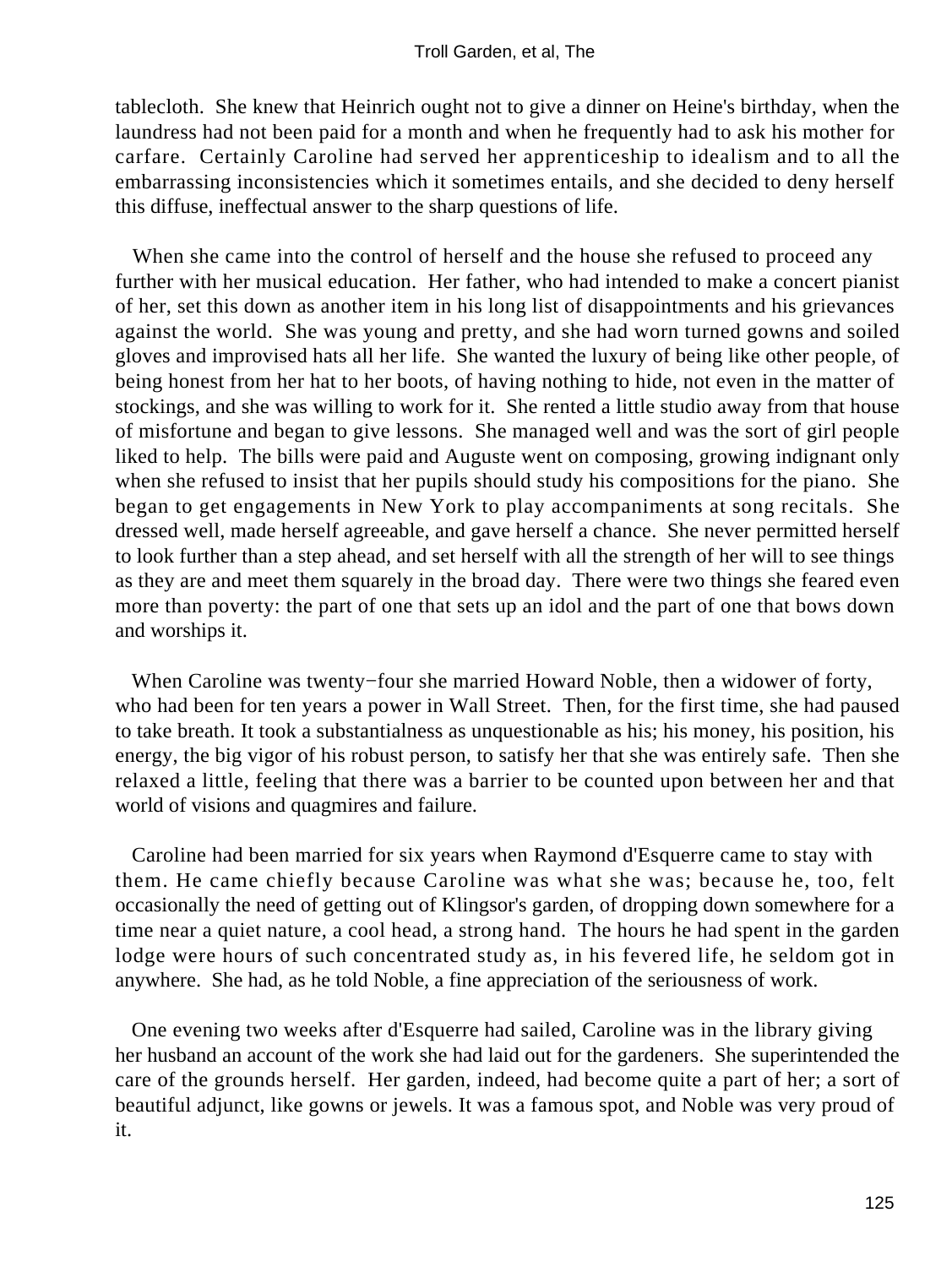«What do you think, Caroline, of having the garden lodge torn down and putting a new summer house there at the end of the arbor; a big rustic affair where you could have tea served in midsummer?» he asked.

 «The lodge?» repeated Caroline looking at him quickly. «Why, that seems almost a shame, doesn't it, after d'Esquerre has used it?»

Noble put down his book with a smile of amusement.

 «Are you going to be sentimental about it? Why, I'd sacrifice the whole place to see that come to pass. But I don't believe you could do it for an hour together.»

«I don't believe so, either,» said his wife, smiling.

 Noble took up his book again and Caroline went into the music room to practice. She was not ready to have the lodge torn down. She had gone there for a quiet hour every day during the two weeks since d'Esquerre had left them. It was the sheerest sentiment she had ever permitted herself. She was ashamed of it, but she was childishly unwilling to let it go.

 Caroline went to bed soon after her husband, but she was not able to sleep. The night was close and warm, presaging storm. The wind had fallen, and the water slept, fixed and motionless as the sand. She rose and thrust her feet into slippers and, putting a dressing gown over her shoulders, opened the door of her husband's room; he was sleeping soundly. She went into the hall and down the stairs; then, leaving the house through a side door, stepped into the vine−covered arbor that led to the garden lodge. The scent of the June roses was heavy in the still air, and the stones that paved the path felt pleasantly cool through the thin soles of her slippers. Heat−lightning flashed continuously from the bank of clouds that had gathered over the sea, but the shore was flooded with moonlight and, beyond, the rim of the Sound lay smooth and shining. Caroline had the key of the lodge, and the door creaked as she opened it. She stepped into the long, low room radiant with the moonlight which streamed through the bow window and lay in a silvery pool along the waxed floor. Even that part of the room which lay in the shadow was vaguely illuminated; the piano, the tall candlesticks, the picture frames and white casts standing out as clearly in the half−light as did the sycamores and black poplars of the garden against the still, expectant night sky. Caroline sat down to think it all over. She had come here to do just that every day of the two weeks since d'Esquerre's departure, but, far from ever having reached a conclusion, she had succeeded only in losing her way in a maze of memories – sometimes bewilderingly confused, sometimes too acutely distinct – where there was neither path, nor clue, nor any hope of finality. She had, she realized, defeated a lifelong regimen; completely confounded herself by falling unaware and incontinently into that luxury of reverie which, even as a little girl, she had so determinedly denied herself, she had been developing with alarming celerity that part of one which sets up an idol and that part of one which bows down and worships it.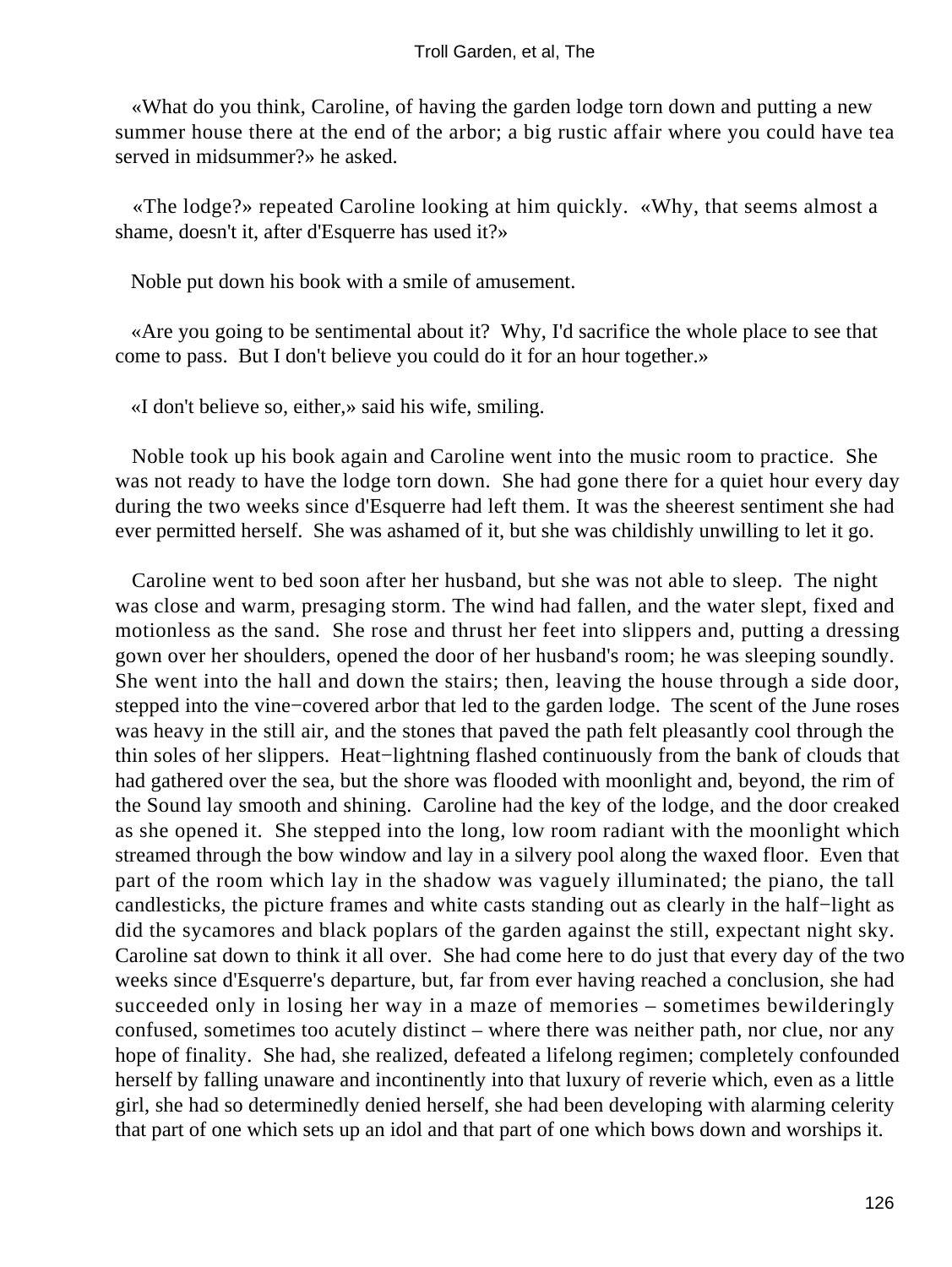It was a mistake, she felt, ever to have asked d'Esquerre to come at all. She had an angry feeling that she had done it rather in self−defiance, to rid herself finally of that instinctive fear of him which had always troubled and perplexed her. She knew that she had reckoned with herself before he came; but she had been equal to so much that she had never really doubted she would be equal to this. She had come to believe, indeed, almost arrogantly in her own malleability and endurance; she had done so much with herself that she had come to think that there was nothing which she could not do; like swimmers, overbold, who reckon upon their strength and their power to hoard it, forgetting the ever−changing moods of their adversary, the sea.

 And d'Esquerre was a man to reckon with. Caroline did not deceive herself now upon that score. She admitted it humbly enough, and since she had said good−by to him she had not been free for a moment from the sense of his formidable power. It formed the undercurrent of her consciousness; whatever she might be doing or thinking, it went on, involuntarily, like her breathing, sometimes welling up until suddenly she found herself suffocating. There was a moment of this tonight, and Caroline rose and stood shuddering, looking about her in the blue duskiness of the silent room. She had not been here at night before, and the spirit of the place seemed more troubled and insistent than ever it had in the quiet of the afternoons. Caroline brushed her hair back from her damp forehead and went over to the bow window. After raising it she sat down upon the low seat. Leaning her head against the sill, and loosening her nightgown at the throat, she half−closed her eyes and looked off into the troubled night, watching the play of the heat−lightning upon the massing clouds between the pointed tops of the poplars.

 Yes, she knew, she knew well enough, of what absurdities this spell was woven; she mocked, even while she winced. His power, she knew, lay not so much in anything that he actually had – though he had so much – or in anything that he actually was, but in what he suggested, in what he seemed picturesque enough to have or be and that was just anything that one chose to believe or to desire. His appeal was all the more persuasive and alluring in that it was to the imagination alone, in that it was as indefinite and impersonal as those cults of idealism which so have their way with women. What he had was that, in his mere personality, he quickened and in a measure gratified that something without which – to women – life is no better than sawdust, and to the desire for which most of their mistakes and tragedies and astonishingly poor bargains are due.

 D'Esquerre had become the center of a movement, and the Metropolitan had become the temple of a cult. When he could be induced to cross the Atlantic, the opera season in New York was successful; when he could not, the management lost money; so much everyone knew. It was understood, too, that his superb art had disproportionately little to do with his peculiar position. Women swayed the balance this way or that; the opera, the orchestra, even his own glorious art, achieved at such a cost, were but the accessories of himself; like the scenery and costumes and even the soprano, they all went to produce atmosphere, were the mere mechanics of the beautiful illusion.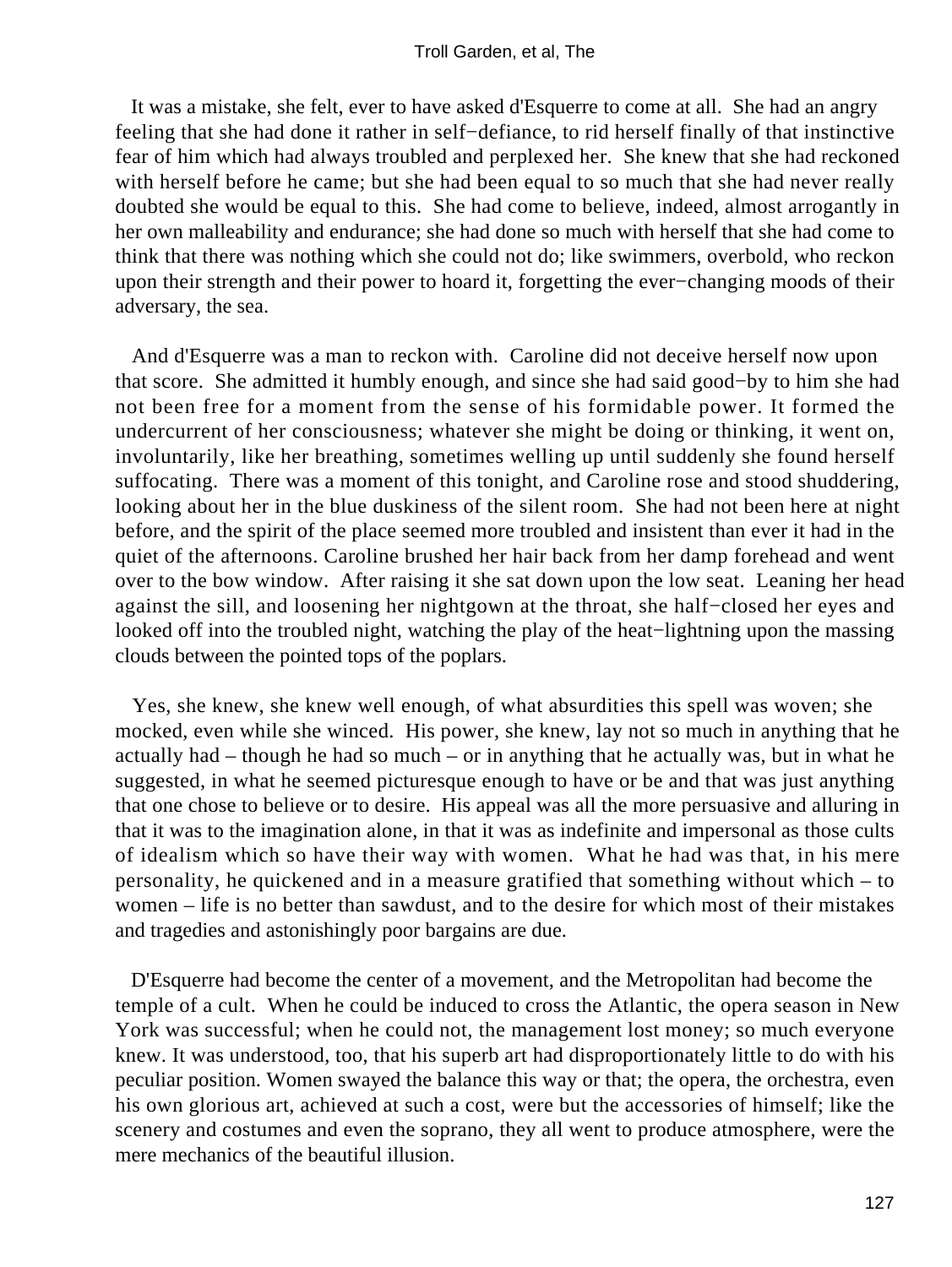Caroline understood all this; tonight was not the first time that she had put it to herself so. She had seen the same feeling in other people, watched for it in her friends, studied it in the house night after night when he sang, candidly putting herself among a thousand others.

 D'Esquerre's arrival in the early winter was the signal for a feminine hegira toward New York. On the nights when he sang women flocked to the Metropolitan from mansions and hotels, from typewriter desks, schoolrooms, shops, and fitting rooms. They were of all conditions and complexions. Women of the world who accepted him knowingly as they sometimes took champagne for its agreeable effect; sisters of charity and overworked shopgirls, who received him devoutly; withered women who had taken doctorate degrees and who worshipped furtively through prism spectacles; business women and women of affairs, the Amazons who dwelt afar from men in the stony fastnesses of apartment houses. They all entered into the same romance; dreamed, in terms as various as the hues of fantasy, the same dream; drew the same quick breath when he stepped upon the stage, and, at his exit, felt the same dull pain of shouldering the pack again.

 There were the maimed, even; those who came on crutches, who were pitted by smallpox or grotesquely painted by cruel birth stains. These, too, entered with him into enchantment. Stout matrons became slender girls again; worn spinsters felt their cheeks flush with the tenderness of their lost youth. Young and old, however hideous, however fair, they yielded up their heat – whether quick or latent – sat hungering for the mystic bread wherewith he fed them at this eucharist of sentiment.

 Sometimes, when the house was crowded from the orchestra to the last row of the gallery, when the air was charged with this ecstasy of fancy, he himself was the victim of the burning reflection of his power. They acted upon him in turn; he felt their fervent and despairing appeal to him; it stirred him as the spring drives the sap up into an old tree; he, too, burst into bloom. For the moment he, too, believed again, desired again, he knew not what, but something.

 But it was not in these exalted moments that Caroline had learned to fear him most. It was in the quiet, tired reserve, the dullness, even, that kept him company between these outbursts that she found that exhausting drain upon her sympathies which was the very pith and substance of their alliance. It was the tacit admission of disappointment under all this glamour of success – the helplessness of the enchanter to at all enchant himself – that awoke in her an illogical, womanish desire to in some way compensate, to make it up to him.

 She had observed drastically to herself that it was her eighteenth year he awoke in her – those hard years she had spent in turning gowns and placating tradesmen, and which she had never had time to live. After all, she reflected, it was better to allow one's self a little youth – to dance a little at the carnival and to live these things when they are natural and lovely, not to have them coming back on one and demanding arrears when they are humiliating and impossible. She went over tonight all the catalogue of her self−deprivations; recalled how, in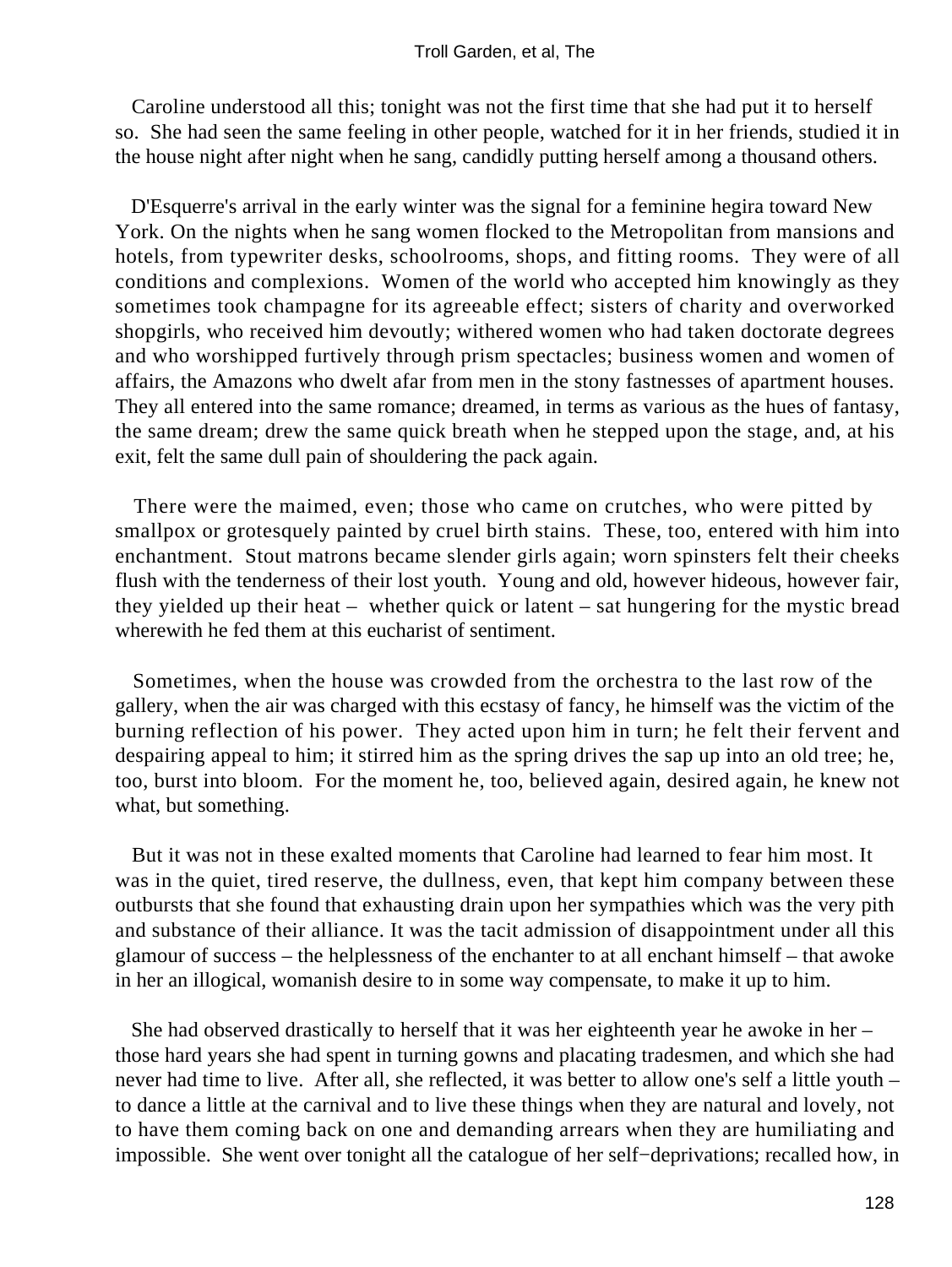the light of her father's example, she had even refused to humor her innocent taste for improvising at the piano; how, when she began to teach, after her mother's death, she had struck out one little indulgence after another, reducing her life to a relentless routine, unvarying as clockwork. It seemed to her that ever since d'Esquerre first came into the house she had been haunted by an imploring little girlish ghost that followed her about, wringing its hands and entreating for an hour of life.

 The storm had held off unconscionably long; the air within the lodge was stifling, and without the garden waited, breathless. Everything seemed pervaded by a poignant distress; the hush of feverish, intolerable expectation. The still earth, the heavy flowers, even the growing darkness, breathed the exhaustion of protracted waiting. Caroline felt that she ought to go; that it was wrong to stay; that the hour and the place were as treacherous as her own reflections. She rose and began to pace the floor, stepping softly, as though in fear of awakening someone, her figure, in its thin drapery, diaphanously vague and white. Still unable to shake off the obsession of the intense stillness, she sat down at the piano and began to run over the first act of the *Walkure*, the last of his roles they had practiced together; playing listlessly and absently at first, but with gradually increasing seriousness. Perhaps it was the still heat of the summer night, perhaps it was the heavy odors from the garden that came in through the open windows; but as she played there grew and grew the feeling that he was there, beside her, standing in his accustomed place. In the duet at the end of the first act she heard him clearly: *«Thou art the Spring for which I sighed in Winter's cold embraces.» Once as he sang it, he had put his arm about her, his one hand under her heart, while with the other he took her right from the keyboard, holding her as he always held Sieglinde when he drew her toward the window. She had been wonderfully the mistress of herself at the time; neither repellent nor acquiescent. She remembered that she had rather exulted, then, in her self−control – which he had seemed to take for granted, though there was perhaps the whisper of a question from the hand under her heart. «Thou art the Spring for which I sighed in Winter's cold embraces.» Caroline lifted her hands quickly from the keyboard, and she bowed her head in them, sobbing.* 

 The storm broke and the rain beat in, spattering her nightdress until she rose and lowered the windows. She dropped upon the couch and began fighting over again the battles of other days, while the ghosts of the slain rose as from a sowing of dragon's teeth, The shadows of things, always so scorned and flouted, bore down upon her merciless and triumphant. It was not enough; this happy, useful, well−ordered life was not enough. It did not satisfy, it was not even real. No, the other things, the shadows−they were the realities. Her father, poor Heinrich, even her mother, who had been able to sustain her poor romance and keep her little illusions amid the tasks of a scullion, were nearer happiness than she. Her sure foundation was but made ground, after all, and the people in Klingsor's garden were more fortunate, however barren the sands from which they conjured their paradise.

 The lodge was still and silent; her fit of weeping over, Caroline made no sound, and within the room, as without in the garden, was the blackness of storm. Only now and then a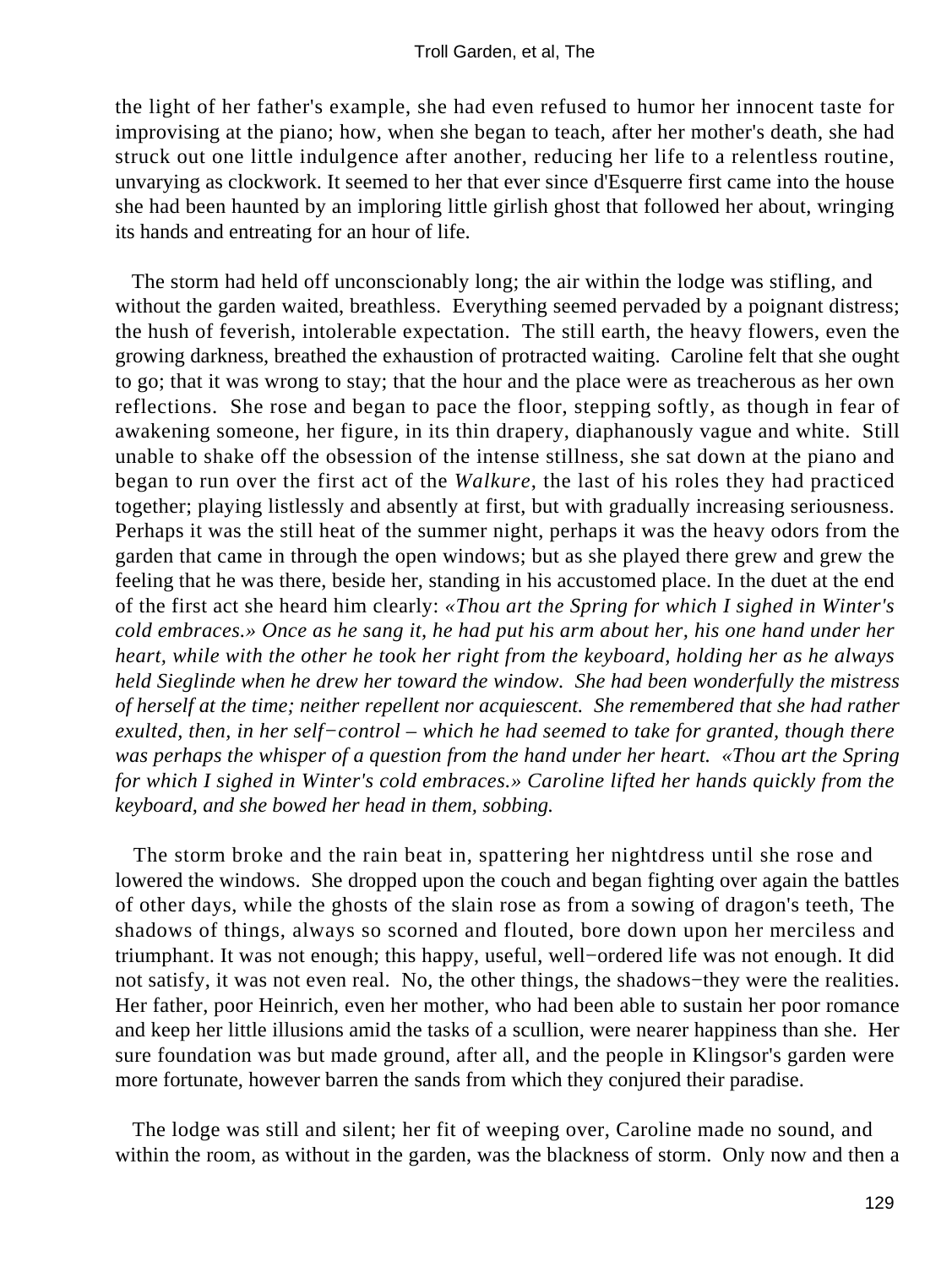flash of lightning showed a woman's slender figure rigid on the couch, her face buried in her hands.

 Toward morning, when the occasional rumbling of thunder was heard no more and the beat of the raindrops upon the orchard leaves was steadier, she fell asleep and did not waken until the first red streaks of dawn shone through the twisted boughs of the apple trees. There was a moment between world and world, when, neither asleep nor awake, she felt her dream grow thin, melting away from her, felt the warmth under her heart growing cold. Something seemed to slip from the clinging hold of her arms, and she groaned protestingly through her parted lips, following it a little way with fluttering hands. Then her eyes opened wide and she sprang up and sat holding dizzily to the cushions of the couch, staring down at her bare, cold feet, at her laboring breast, rising and falling under her open nightdress.

 The dream was gone, but the feverish reality of it still pervaded her and she held it as the vibrating string holds a tone. In the last hour the shadows had had their way with Caroline. They had shown her the nothingness of time and space, of system and discipline, of closed doors and broad waters. Shuddering, she thought of the Arabian fairy tale in which the genie brought the princess of China to the sleeping prince of Damascus and carried her through the air back to her palace at dawn. Caroline closed her eyes and dropped her elbows weakly upon her knees, her shoulders sinking together. The horror was that it had not come from without, but from within. The dream was no blind chance; it was the expression of something she had kept so close a prisoner that she had never seen it herself, it was the wail from the donjon deeps when the watch slept. Only as the outcome of such a night of sorcery could the thing have been loosed to straighten its limbs and measure itself with her; so heavy were the chains upon it, so many a fathom deep, it was crushed down into darkness. The fact that d'Esquerre happened to be on the other side of the world meant nothing; had he been here, beside her, it could scarcely have hurt her self−respect so much. As it was, she was without even the extenuation of an outer impulse, and she could scarcely have despised herself more had she come to him here in the night three weeks ago and thrown herself down upon the stone slab at the door there.

 Caroline rose unsteadily and crept guiltily from the lodge and along the path under the arbor, terrified lest the servants should be stirring, trembling with the chill air, while the wet shrubbery, brushing against her, drenched her nightdress until it clung about her limbs.

 At breakfast her husband looked across the table at her with concern. «It seems to me that you are looking rather fagged, Caroline. It was a beastly night to sleep. Why don't you go up to the mountains until this hot weather is over? By the way, were you in earnest about letting the lodge stand?»

 Caroline laughed quietly. «No, I find I was not very serious. I haven't sentiment enough to forego a summer house. Will you tell Baker to come tomorrow to talk it over with me? If we are to have a house party, I should like to put him to work on it at once.»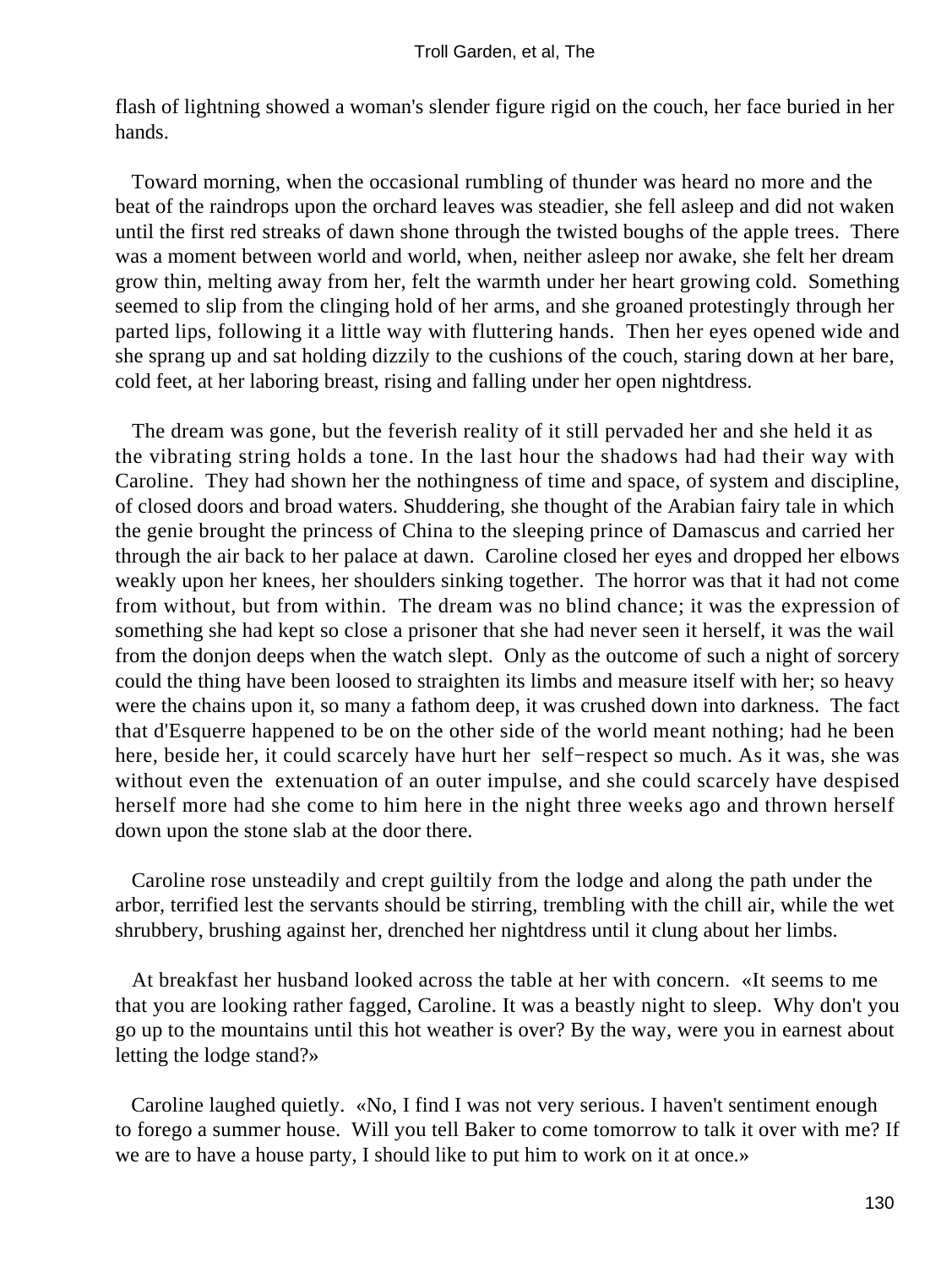Noble gave her a glance, half−humorous, half−vexed. «Do you know I am rather disappointed?» he said. «I had almost hoped that, just for once, you know, you would be a little bit foolish.»

 «Not now that I've slept over it,» replied Caroline, and they both rose from the table, laughing.

# The Marriage of Phaedra

 The sequence of events was such that MacMaster did not make his pilgrimage to Hugh Treffinger's studio until three years after that painter's death. MacMaster was himself a painter, an American of the Gallicized type, who spent his winters in New York, his summers in Paris, and no inconsiderable amount of time on the broad waters between. He had often contemplated stopping in London on one of his return trips in the late autumn, but he had always deferred leaving Paris until the prick of necessity drove him home by the quickest and shortest route.

 Treffinger was a comparatively young man at the time of his death, and there had seemed no occasion for haste until haste was of no avail. Then, possibly, though there had been some correspondence between them, MacMaster felt certain qualms about meeting in the flesh a man who in the flesh was so diversely reported. His intercourse with Treffinger's work had been so deep and satisfying, so apart from other appreciations, that he rather dreaded a critical juncture of any sort. He had always felt himself singularly inept in personal relations, and in this case he had avoided the issue until it was no longer to be feared or hoped for. There still remained, however, Treffinger's great unfinished picture, the *Marriage of Phaedra*, which had never left his studio, and of which MacMaster's friends had now and again brought report that it was the painter's most characteristic production.

 The young man arrived in London in the evening, and the next morning went out to Kensington to find Treffinger's studio. It lay in one of the perplexing bystreets off Holland Road, and the number he found on a door set in a high garden wall, the top of which was covered with broken green glass and over which a budding lilac bush nodded. Treffinger's plate was still there, and a card requesting visitors to ring for the attendant. In response to MacMaster's ring, the door was opened by a cleanly built little man, clad in a shooting jacket and trousers that had been made for an ampler figure. He had a fresh complexion, eyes of that common uncertain shade of gray, and was closely shaven except for the incipient muttonchops on his ruddy cheeks. He bore himself in a manner strikingly capable, and there was a sort of trimness and alertness about him, despite the too−generous shoulders of his coat. In one hand he held a bulldog pipe, and in the other a copy of *Sporting Life*. While MacMaster was explaining the purpose of his call he noticed that the man surveyed him critically, though not impertinently. He was admitted into a little tank of a lodge made of whitewashed stone, the back door and windows opening upon a garden. A visitor's book and a pile of catalogues lay on a deal table, together with a bottle of ink and some rusty pens.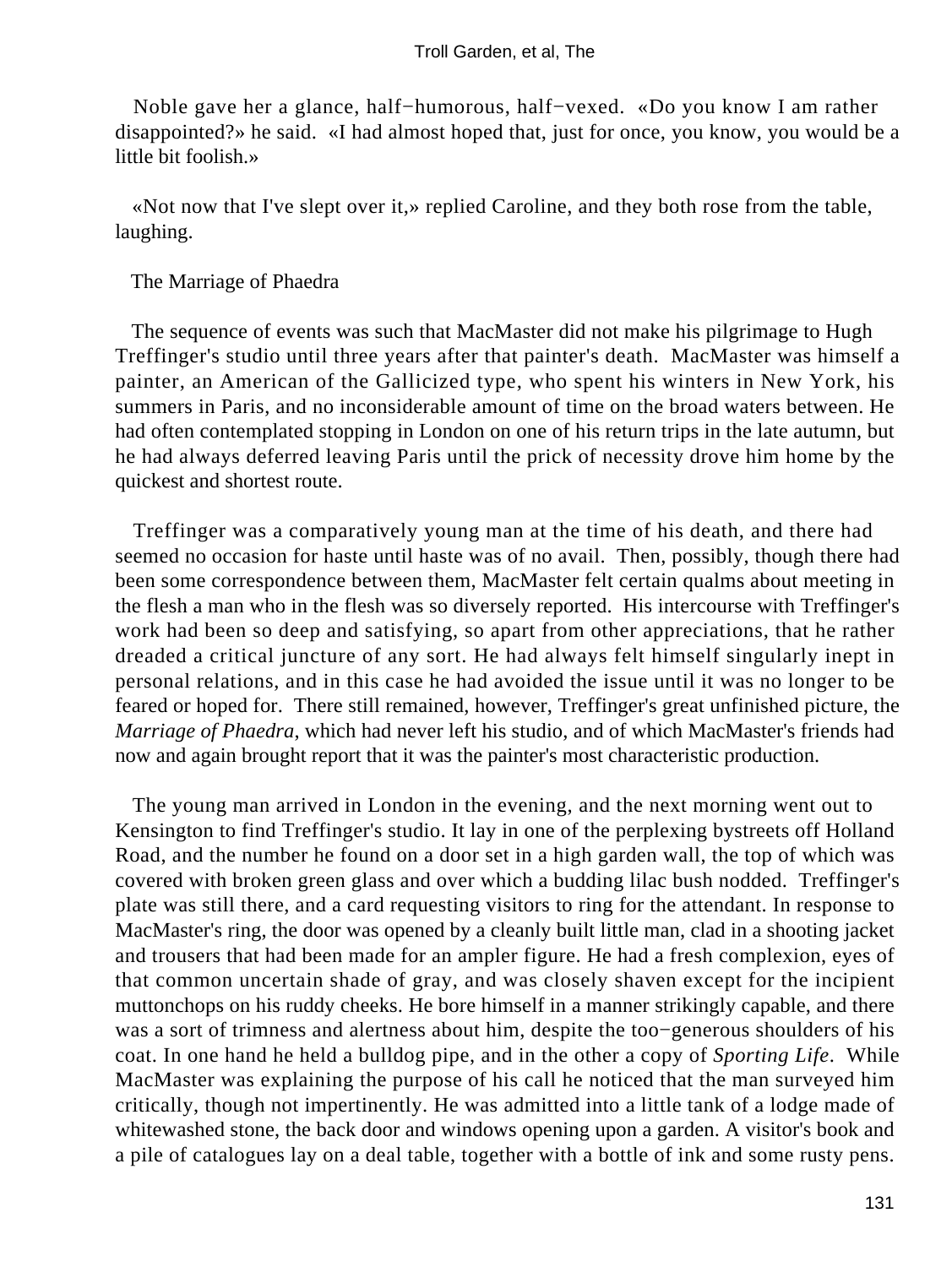The wall was ornamented with photographs and colored prints of racing favorites.

 «The studio is h'only open to the public on Saturdays and Sundays,» explained the man – he referred to himself as «Jymes» – «but of course we make exceptions in the case of pynters. Lydy Elling Treffinger 'erself is on the Continent, but Sir 'Ugh's orders was that pynters was to 'ave the run of the place.» He selected a key from his pocket and threw open the door into the studio which, like the lodge, was built against the wall of the garden.

 MacMaster entered a long, narrow room, built of smoothed planks, painted a light green; cold and damp even on that fine May morning. The room was utterly bare of furniture – unless a stepladder, a model throne, and a rack laden with large leather portfolios could be accounted such – and was windowless, without other openings than the door and the skylight, under which hung the unfinished picture itself. MacMaster had never seen so many of Treffinger's paintings together. He knew the painter had married a woman with money and had been able to keep such of his pictures as he wished. These, with all of *182* his replicas and studies, he had left as a sort of common legacy to the younger men of the school he had originated.

 As soon as he was left alone MacMaster sat down on the edge of the model throne before the unfinished picture. Here indeed was what he had come for; it rather paralyzed his receptivity for the moment, but gradually the thing found its way to him.

 At one o'clock he was standing before the collection of studies done for *Boccaccio's Garden* when he heard a voice at his elbow.

 «Pardon, sir, but I was just about to lock up and go to lunch. Are you lookin' for the figure study of Boccaccio 'imself?» James queried respectfully. «Lydy Elling Treffinger give it to Mr. Rossiter to take down to Oxford for some lectures he's been agiving there.»

 «Did he never paint out his studies, then?» asked MacMaster with perplexity. «Here are two completed ones for this picture. Why did he keep them?»

 «I don't know as I could say as to that, sir,» replied James, smiling indulgently, «but that was 'is way. That is to say, 'e pynted out very frequent, but 'e always made two studies to stand; one in watercolors and one in oils, before 'e went at the final picture – to say nothink of all the pose studies 'e made in pencil before he begun on the composition proper at all. He was that particular. You see, 'e wasn't so keen for the final effect as for the proper pyntin' of 'is pictures. 'E used to say they ought to be well made, the same as any other h'article of trade. I can lay my 'and on the pose studies for you, sir.» He rummaged in one of the portfolios and produced half a dozen drawings, «These three,» he continued, "was discarded; these two was the pose he finally accepted; this one without alteration, as it were.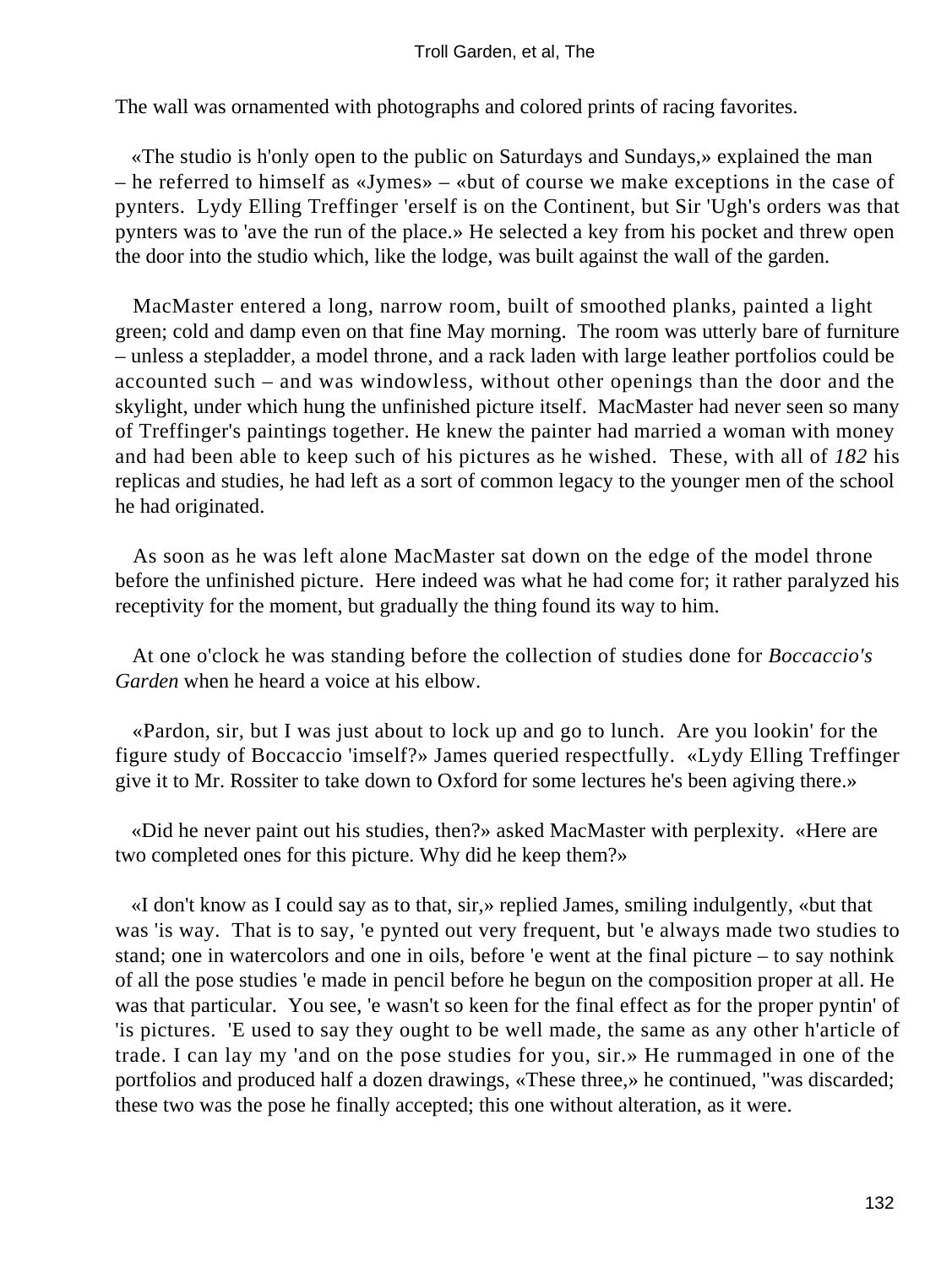#### Troll Garden, et al, The

 «That's in Paris, as I remember,» James continued reflectively. «It went with the *Saint Cecilia* into the Baron H – −'s collection. Could you tell me, sir, 'as 'e it still? I don't like to lose account of them, but some 'as changed 'ands since Sir 'Ugh's death.»

 «H – −'s collection is still intact, I believe,» replied MacMaster. «You were with Treffinger long?»

 «From my boyhood, sir,» replied James with gravity. «I was a stable boy when 'e took me.»

«You were his man, then?»

 «That's it, sir. Nobody else ever done anything around the studio. I always mixed 'is colors and 'e taught me to do a share of the varnishin'; 'e said as 'ow there wasn't a 'ouse in England as could do it proper. You ayn't looked at the *Marriage* yet, sir?» he asked abruptly, glancing doubtfully at MacMaster, and indicating with his thumb the picture under the north light.

 «Not very closely. I prefer to begin with something simpler; that's rather appalling, at first glance,» replied MacMaster.

 «Well may you say that, sir,» said James warmly. «That one regular killed Sir 'Ugh; it regular broke 'im up, and nothink will ever convince me as 'ow it didn't bring on 'is second stroke.»

 When MacMaster walked back to High Street to take his bus his mind was divided between two exultant convictions. He felt that he had not only found Treffinger's greatest picture, but that, in James, he had discovered a kind of cryptic index to the painter's personality – a clue which, if tactfully followed, might lead to much.

 Several days after his first visit to the studio, MacMaster wrote to Lady Mary Percy, telling her that he would be in London for some time and asking her if he might call. Lady Mary was an only sister of Lady Ellen Treffinger, the painter's widow, and MacMaster had known her during one winter he spent at Nice. He had known her, indeed, very well, and Lady Mary, who was astonishingly frank and communicative upon all subjects, had been no less so upon the matter of her sister's unfortunate marriage.

 In her reply to his note Lady Mary named an afternoon when she would be alone. She was as good as her word, and when MacMaster arrived he found the drawing room empty. Lady Mary entered shortly after he was announced. She was a tall woman, thin and stiffly jointed, and her body stood out under the folds of her gown with the rigor of cast iron. This rather metallic suggestion was further carried out in her heavily knuckled hands, her stiff gray hair, and her long, bold−featured face, which was saved from freakishness only by her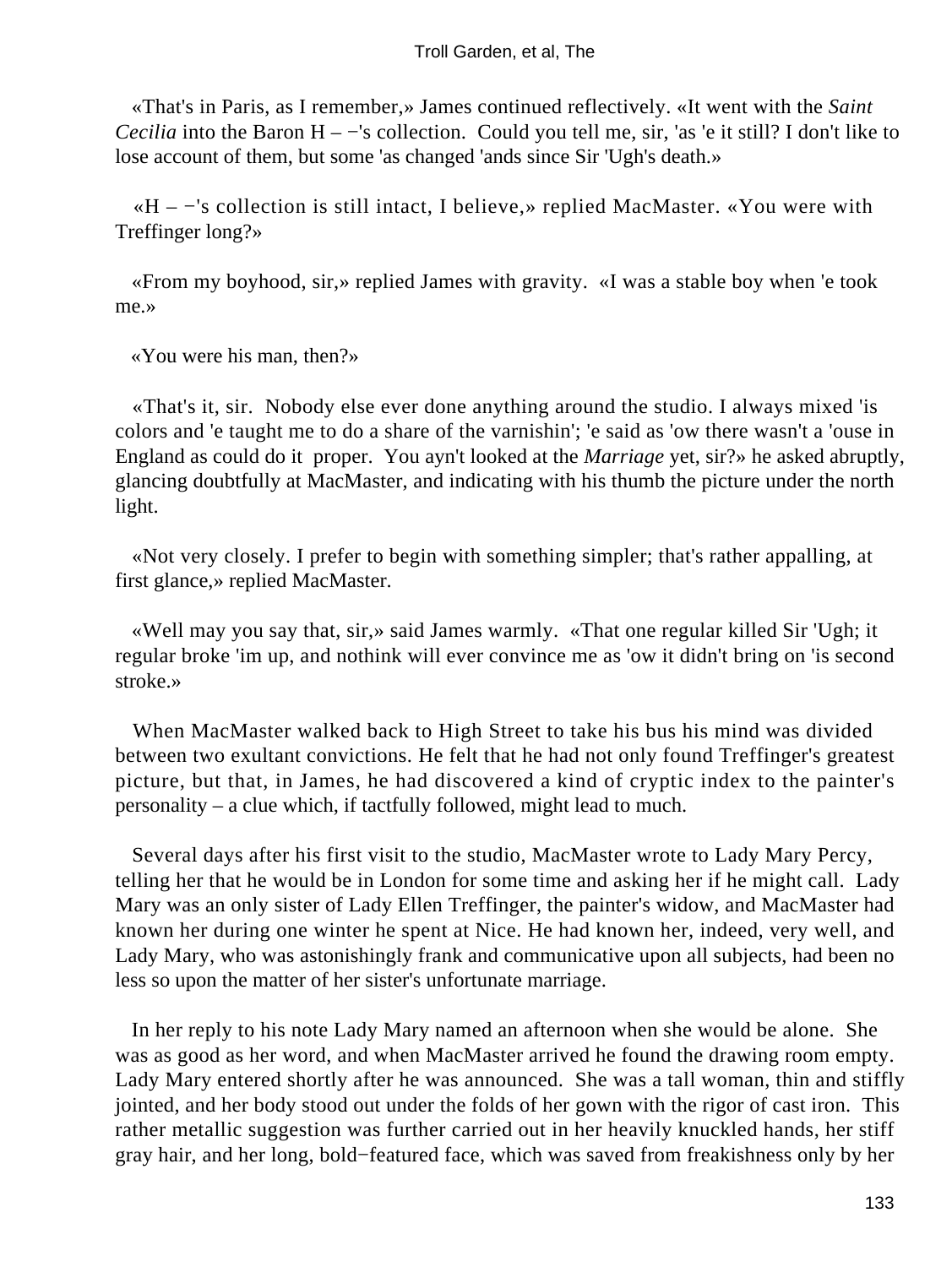alert eyes.

 «Really,» said Lady Mary, taking a seat beside him and giving him a sort of military inspection through her nose glasses, «really, I had begun to fear that I had lost you altogether. It's four years since I saw you at Nice, isn't it? I was in Paris last winter, but I heard nothing from you.»

«I was in New York then.»

«It occurred to me that you might be. And why are you in London?»

«Can you ask?» replied MacMaster gallantly.

Lady Mary smiled ironically. «But for what else, incidentally?»

 «Well, incidentally, I came to see Treffinger's studio and his unfinished picture. Since I've been here, I've decided to stay the summer. I'm even thinking of attempting to do a biography of him.»

«So that is what brought you to London?»

 «Not exactly. I had really no intention of anything so serious when I came. It's his last picture, I fancy, that has rather thrust it upon me. The notion has settled down on me like a thing destined.»

 «You'll not be offended if I question the clemency of such a destiny,» remarked Lady Mary dryly. «Isn't there rather a surplus of books on that subject already?»

 «Such as they are. Oh, I've read them all» – here MacMaster faced Lady Mary triumphantly. «He has quite escaped your amiable critics,» he added, smiling.

 «I know well enough what you think, and I daresay we are not much on art,» said Lady Mary with tolerant good humor. «We leave that to peoples who have no physique. Treffinger made a stir for a time, but it seems that we are not capable of a sustained appreciation of such extraordinary methods. In the end we go back to the pictures we find agreeable and unperplexing. He was regarded as an experiment, I fancy; and now it seems that he was rather an unsuccessful one. If you've come to us in a missionary spirit, we'll tolerate you politely, but we'll laugh in our sleeve, I warn you.»

 «That really doesn't daunt me, Lady Mary,» declared MacMaster blandly. «As I told you, I'm a man with a mission.»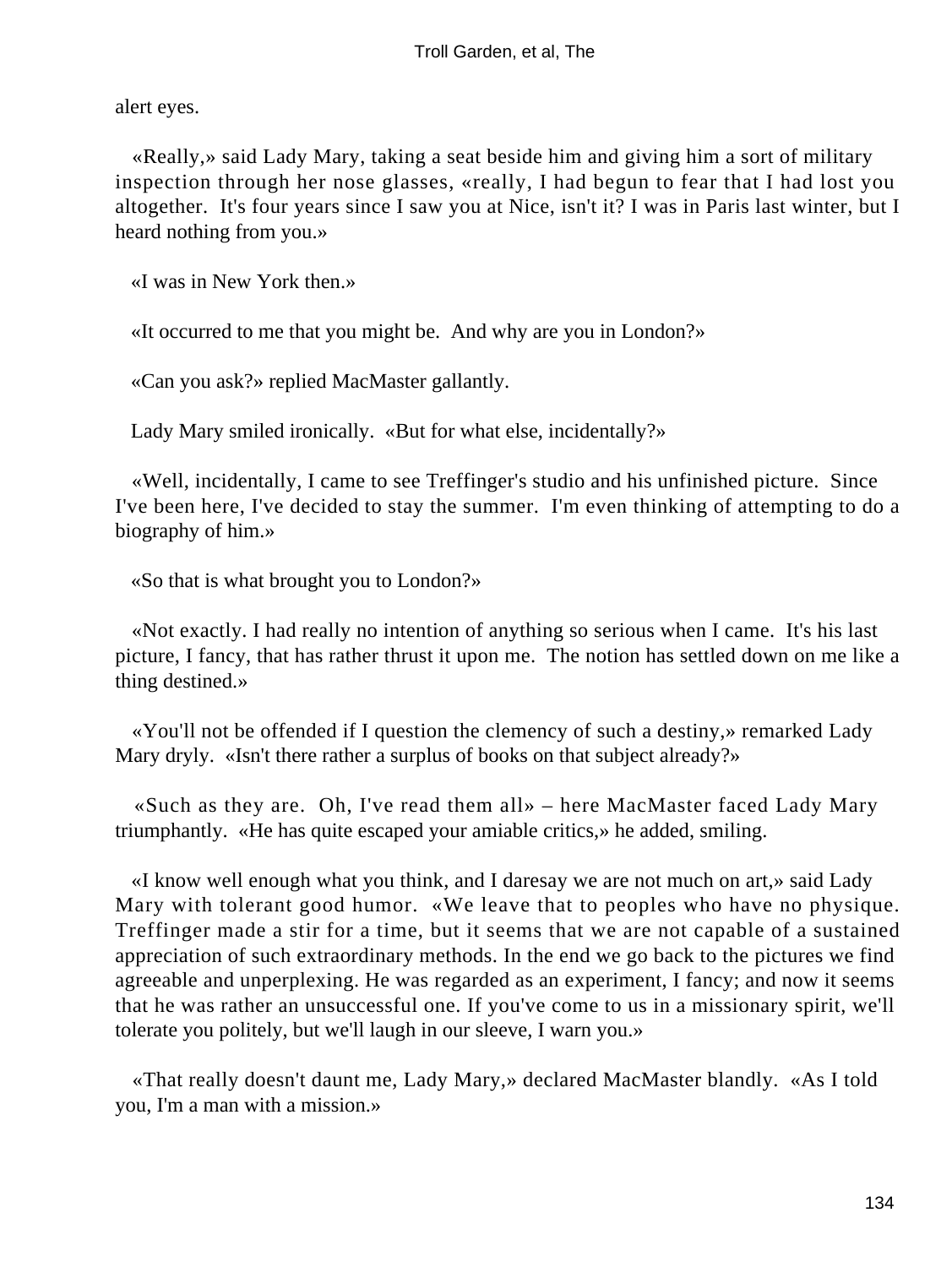Lady Mary laughed her hoarse, baritone laugh. «Bravo! And you've come to me for inspiration for your panegyric?»

 MacMaster smiled with some embarrassment. «Not altogether for that purpose. But I want to consult you, Lady Mary, about the advisability of troubling Lady Ellen Treffinger in the matter. It seems scarcely legitimate to go on without asking her to give some sort of grace to my proceedings, yet I feared the whole subject might be painful to her. I shall rely wholly upon your discretion.»

 «I think she would prefer to be consulted,» replied Lady Mary judicially. «I can't understand how she endures to have the wretched affair continually raked up, but she does. She seems to feel a sort of moral responsibility. Ellen has always been singularly conscientious about this matter, insofar as her light goes, – which rather puzzles me, as hers is not exactly a magnanimous nature. She is certainly trying to do what she believes to be the right thing. I shall write to her, and you can see her when she returns from Italy.»

 «I want very much to meet her. She is, I hope, quite recovered in every way,» queried MacMaster, hesitatingly.

 «No, I can't say that she is. She has remained in much the same condition she sank to before his death. He trampled over pretty much whatever there was in her, I fancy. Women don't recover from wounds of that sort – at least, not women of Ellen's grain. They go on bleeding inwardly.»

«You, at any rate, have not grown more reconciled,» MacMaster ventured.

 «Oh I give him his dues. He was a colorist, I grant you; but that is a vague and unsatisfactory quality to marry to; Lady Ellen Treffinger found it so.»

 «But, my dear Lady Mary,» expostulated MacMaster, «and just repress me if I'm becoming too personal – but it must, in the first place, have been a marriage of choice on her part as well as on his.»

 Lady Mary poised her glasses on her large forefinger and assumed an attitude suggestive of the clinical lecture room as she replied. «Ellen, my dear boy, is an essentially romantic person. She is quiet about it, but she runs deep. I never knew how deep until I came against her on the issue of that marriage. She was always discontented as a girl; she found things dull and prosaic, and the ardor of his courtship was agreeable to her. He met her during her first season in town. She is handsome, and there were plenty of other men, but I grant you your scowling brigand was the most picturesque of the lot. In his courtship, as in everything else, he was theatrical to the point of being ridiculous, but Ellen's sense of humor is not her strongest quality. He had the charm of celebrity, the air of a man who could storm his way through anything to get what he wanted. That sort of vehemence is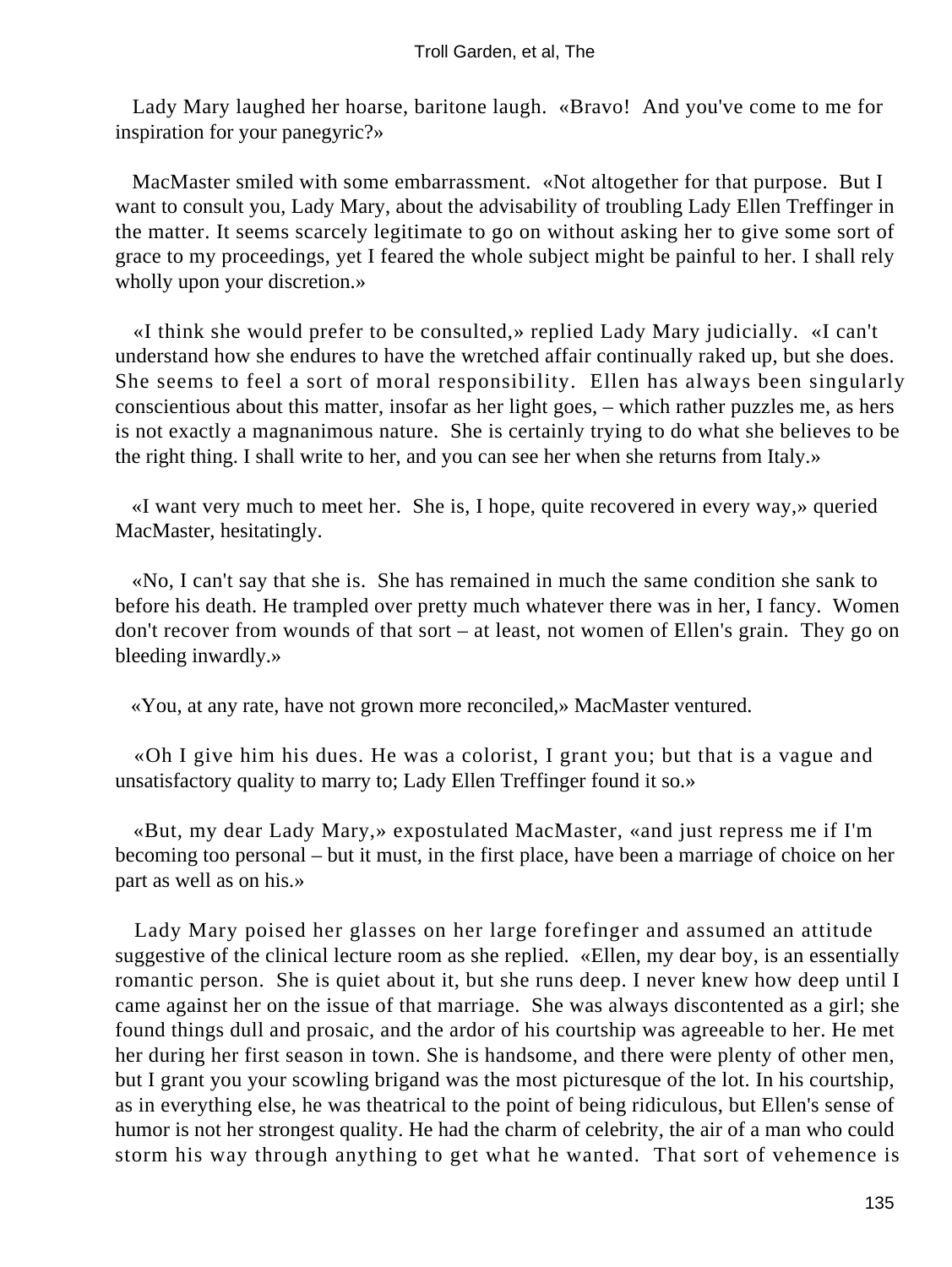particularly effective with women like Ellen, who can be warmed only by reflected heat, and she couldn't at all stand out against it. He convinced her of his necessity; and that done, all's done.»

 «I can't help thinking that, even on such a basis, the marriage should have turned out better,» MacMaster remarked reflectively.

 «The marriage,» Lady Mary continued with a shrug, "was made on the basis of a mutual misunderstanding. Ellen, in the nature of the case, believed that she was doing something quite out of the ordinary in accepting him, and expected concessions which, apparently, it never occurred to him to make. After his marriage he relapsed into his old habits of incessant work, broken by violent and often brutal relaxations. He insulted her friends and foisted his own upon her – many of them well calculated to arouse aversion in any well−bred girl. He had Ghillini constantly at the house – a homeless vagabond, whose conversation was impossible. I don't say, mind you, that he had not grievances on his side. He had probably overrated the girl's possibilities, and he let her see that he was disappointed in her. Only a large and generous nature could have borne with him, and Ellen's is not that. She could not at all understand that odious strain of plebeian pride which plumes itself upon not having risen above its sources.

 As MacMaster drove back to his hotel he reflected that Lady Mary Percy had probably had good cause for dissatisfaction with her brother−in−law. Treffinger was, indeed, the last man who should have married into the Percy family. The son of a small tobacconist, he had grown up a sign−painter's apprentice; idle, lawless, and practically letterless until he had drifted into the night classes of the Albert League, where Ghillini sometimes lectured. From the moment he came under the eye and influence of that erratic Italian, then a political exile, his life had swerved sharply from its old channel. This man had been at once incentive and guide, friend and master, to his pupil. He had taken the raw clay out of the London streets and molded it anew. Seemingly he had divined at once where the boy's possibilities lay, and had thrown aside every canon of orthodox instruction in the training of him. Under him Treffinger acquired his superficial, yet facile, knowledge of the classics; had steeped himself in the monkish Latin and medieval romances which later gave his work so naive and remote a quality. That was the beginning of the wattle fences, the cobble pave, the brown roof beams, the cunningly wrought fabrics that gave to his pictures such a richness of decorative effect.

 As he had told Lady Mary Percy, MacMaster had found the imperative inspiration of his purpose in Treffinger's unfinished picture, the *Marriage of Phaedra*. He had always believed that the key to Treffinger's individuality lay in his singular education; in the *Roman de la Rose*, in Boccaccio, and Amadis, those works which had literally transcribed themselves upon the blank soul of the London street boy, and through which he had been born into the world of spiritual things. Treffinger had been a man who lived after his imagination; and his mind, his ideals and, as MacMaster believed, even his personal ethics, had to the last been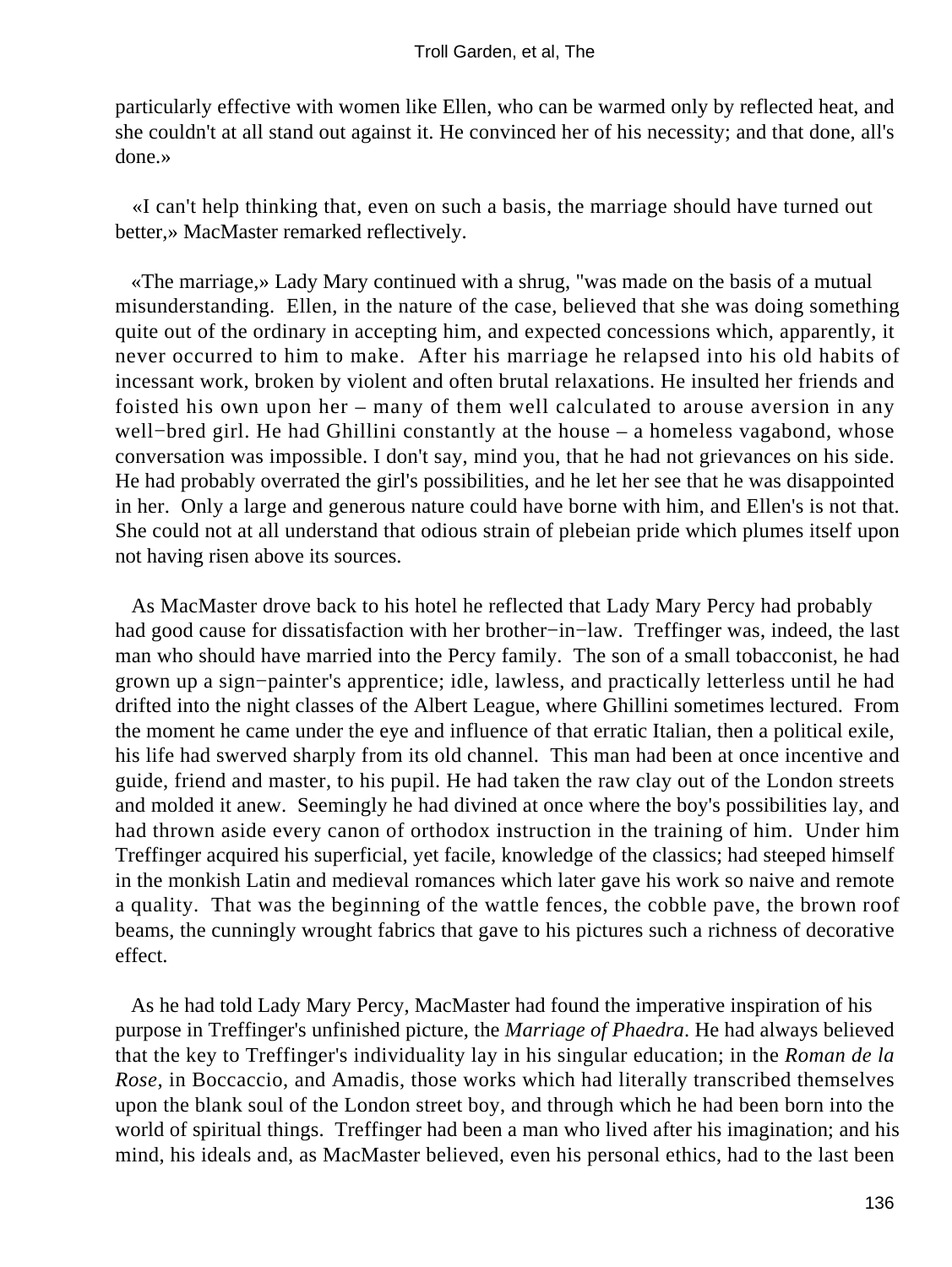colored by the trend of his early training. There was in him alike the freshness and spontaneity, the frank brutality and the religious mysticism, which lay well back of the fifteenth century. In the *Marriage of Phaedra* MacMaster found the ultimate expression of this spirit, the final word as to Treffinger's point of view.

 As in all Treffinger's classical subjects, the conception was wholly medieval. This Phaedra, just turning from her husband and maidens to greet her husband's son, giving him her first fearsome glance from under her half−lifted veil, was no daughter of Minos. The daughter of *heathenesse* and the early church she was; doomed to torturing visions and scourgings, and the wrangling of soul with flesh. The venerable Theseus might have been victorious Charlemagne, and Phaedra's maidens belonged rather in the train of Blanche of Castile than at the Cretan court. In the earlier studies Hippolytus had been done with a more pagan suggestion; but in each successive drawing the glorious figure bad been deflowered of something of its serene unconsciousness, until, in the canvas under the skylight, he appeared a very Christian knight. This male figure, and the face of Phaedra, painted with such magical preservation of tone under the heavy shadow of the veil, were plainly Treffinger's highest achievements of craftsmanship. By what labor he had reached the seemingly inevitable composition of the picture – with its twenty figures, its plenitude of light and air, its restful distances seen through white porticoes – countless studies bore witness.

 From James's attitude toward the picture MacMaster could well conjecture what the painter's had been. This picture was always uppermost in James's mind; its custodianship formed, in his eyes, his occupation. He was manifestly apprehensive when visitors – not many came nowadays – lingered near it. «It was the *Marriage* as killed 'im,» he would often say, «and for the matter 'o that, it did like to 'av been the death of all of us.»

 By the end of his second week in London MacMaster had begun the notes for his study of Hugh Treffinger and his work. When his researches led him occasionally to visit the studios of Treffinger's friends and erstwhile disciples, he found their Treffinger manner fading as the ring of Treffinger's personality died out in them. One by one they were stealing back into the fold of national British art; the hand that had wound them up was still. MacMaster despaired of them and confined himself more and more exclusively to the studio, to such of Treffinger's letters as were available – they were for the most part singularly negative and colorless – and to his interrogation of Treffinger's man.

 He could not himself have traced the successive steps by which he was gradually admitted into James's confidence. Certainly most of his adroit strategies to that end failed humiliatingly, and whatever it was that built up an understanding between them must have been instinctive and intuitive on both sides. When at last James became anecdotal, personal, there was that in every word he let fall which put breath and blood into MacMaster's book. James had so long been steeped in that penetrating personality that he fairly exuded it. Many of his very phrases, mannerisms, and opinions were impressions that he had taken on like wet plaster in his daily contact with Treffinger. Inwardly he was lined with cast−off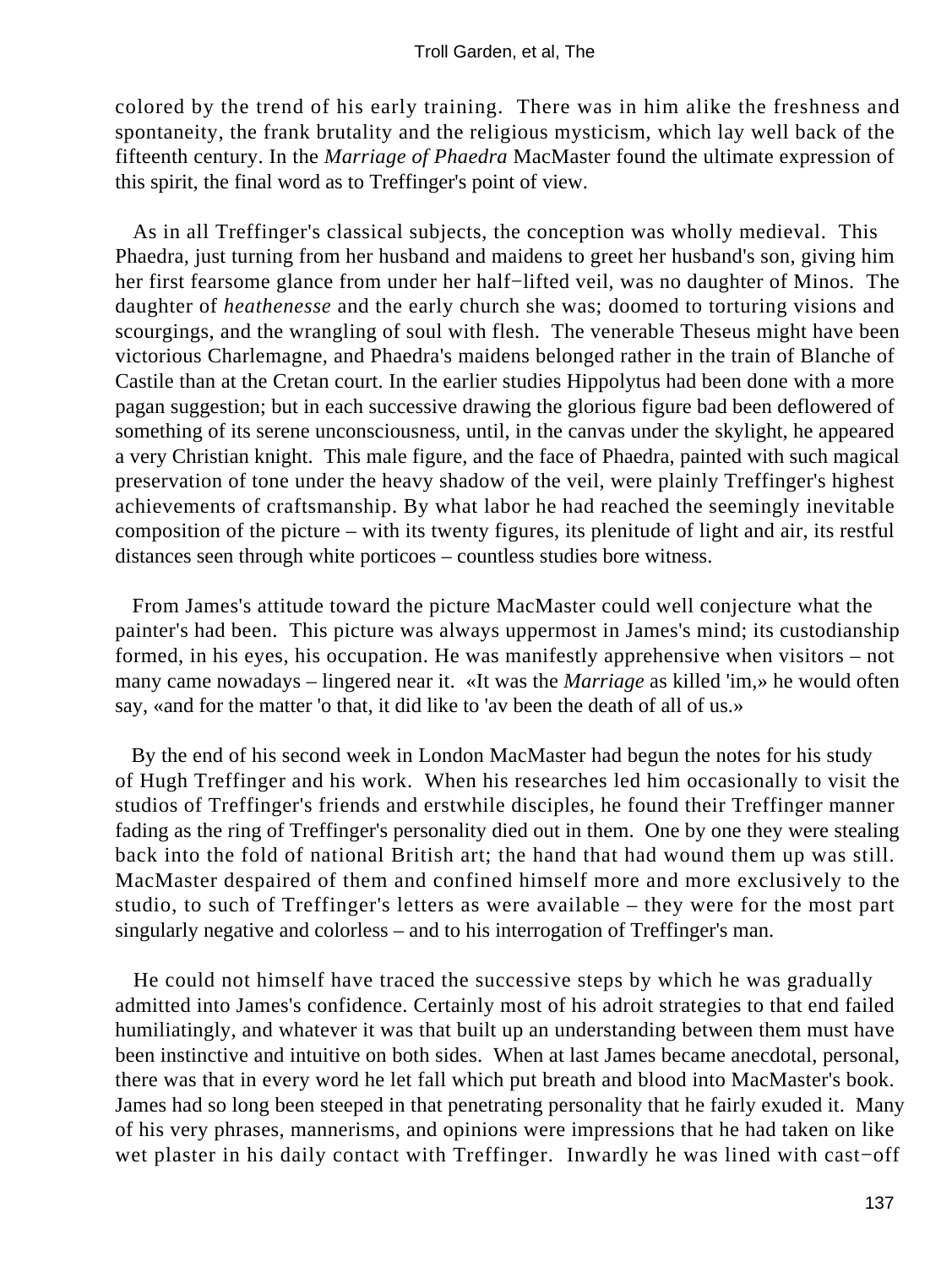epitheliums, as outwardly he was clad in the painter's discarded coats. If the painter's letters were formal and perfunctory, if his expressions to his friends had been extravagant, contradictory, and often apparently insincere – still, MacMaster felt himself not entirely without authentic sources. It was James who possessed Treffinger's legend; it was with James that he had laid aside his pose. Only in his studio, alone, and face to face with his work, as it seemed, had the man invariably been himself. James had known him in the one attitude in which he was entirely honest; their relation had fallen well within the painter's only indubitable integrity. James's report of Treffinger was distorted by no hallucination of artistic insight, colored by no interpretation of his own. He merely held what he had heard and seen; his mind was a sort of camera obscura. His very limitations made him the more literal and minutely accurate.

 One morning, when MacMaster was seated before the *Marriage of Phaedra*, James entered on his usual round of dusting.

 «I've 'eard from Lydy Elling by the post, sir,» he remarked, «an' she's give h'orders to 'ave the 'ouse put in readiness. I doubt she'll be 'ere by Thursday or Friday next.»

 «She spends most of her time abroad?» queried MacMaster; on the subject of Lady Treffinger James consistently maintained a very delicate reserve.

 «Well, you could 'ardly say she does that, sir. She finds the 'ouse a bit dull, I daresay, so durin' the season she stops mostly with Lydy Mary Percy, at Grosvenor Square. Lydy Mary's a h'only sister.» After a few moments he continued, speaking in jerks governed by the rigor of his dusting: «H'only this morning I come upon this scarfpin,» exhibiting a very striking instance of that article, «an' I recalled as 'ow Sir 'Ugh give it me when 'e was acourting of Lydy Elling. Blowed if I ever see a man go in for a 'oman like 'im! 'E was that gone, sir. 'E never went in on anythink so 'ard before nor since, till 'e went in on the *Marriage* there – though 'e mostly went in on things pretty keen; 'ad the measles when 'e was thirty, strong as cholera, an' come close to dyin' of 'em. 'E wasn't strong for Lydy Elling's set; they was a bit too stiff for 'im. A free an' easy gentleman, 'e was; 'e liked 'is dinner with a few friends an' them jolly, but 'e wasn't much on what you might call big affairs. But once 'e went in for Lydy Elling 'e broke 'imself to new paces; He give away 'is rings an' pins, an' the tylor's man an' the 'aberdasher's man was at 'is rooms continual. 'E got 'imself put up for a club in Piccadilly; 'e starved 'imself thin, an' worrited 'imself white, an' ironed 'imself out, an' drawed 'imself tight as a bow string. It was a good job 'e come a winner, or I don't know w'at'd 'a been to pay.»

 The next week, in consequence of an invitation from Lady Ellen Treffinger, MacMaster went one afternoon to take tea with her. He was shown into the garden that lay between the residence and the studio, where the tea table was set under a gnarled pear tree. Lady Ellen rose as he approached – he was astonished to note how tall she was−and greeted him graciously, saying that she already knew him through her sister. MacMaster felt a certain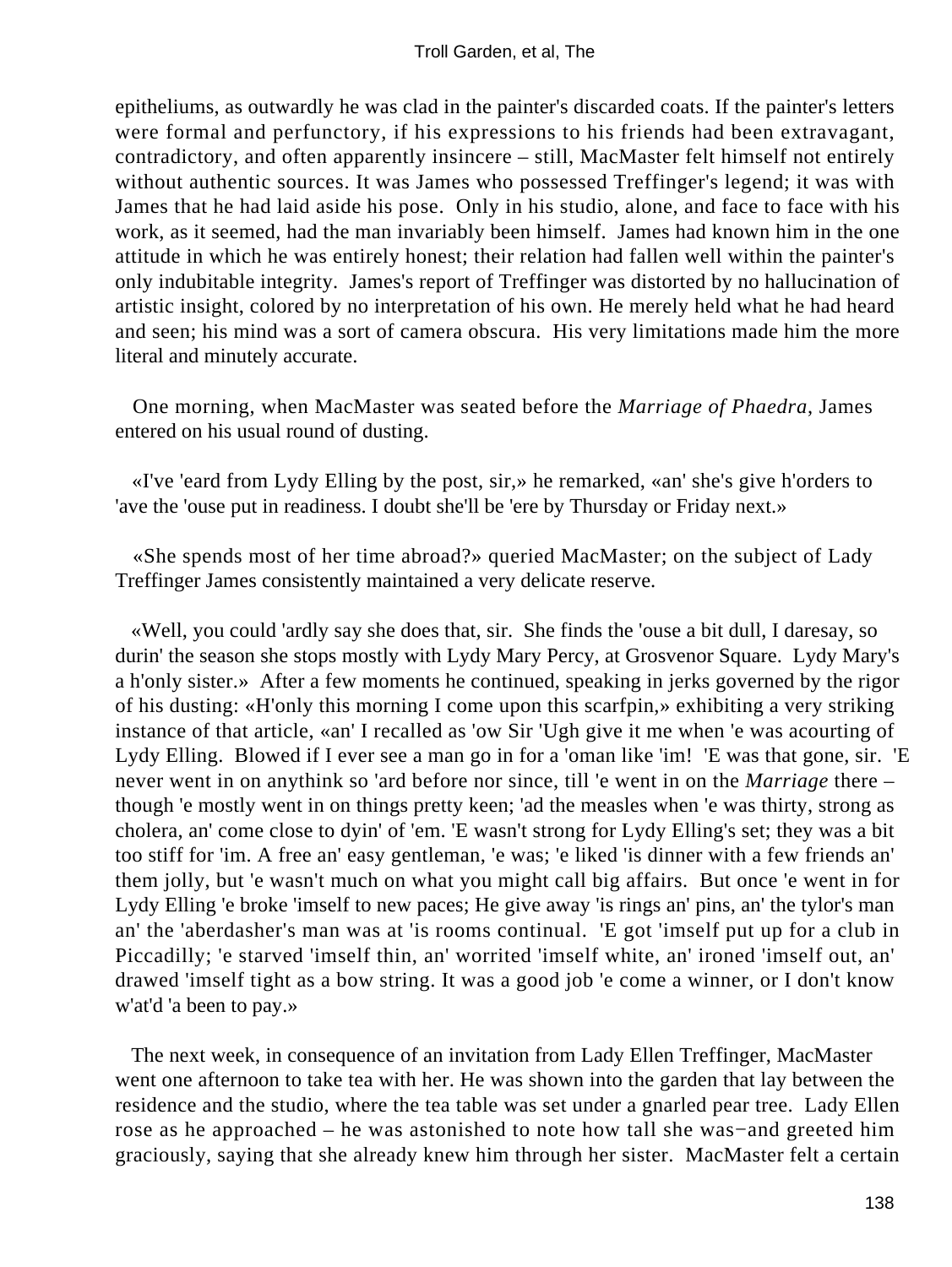satisfaction in her; in her reassuring poise and repose, in the charming modulations of her voice and the indolent reserve of her full, almond eyes. He was even delighted to find her face so inscrutable, though it chilled his own warmth and made the open frankness he had wished to permit himself impossible. It was a long face, narrow at the chin, very delicately featured, yet steeled by an impassive mask of self−control. It was behind just such finely cut, close−sealed faces, MacMaster reflected, that nature sometimes hid astonishing secrets. But in spite of this suggestion of hardness he felt that the unerring taste that Treffinger had always shown in larger matters had not deserted him when he came to the choosing of a wife, and he admitted that he could not himself have selected a woman who looked more as Treffinger's wife should look.

 While he was explaining the purpose of his frequent visits to the studio she heard him with courteous interest. «I have read, I think, everything that has been published on Sir Hugh Treffinger's work, and it seems to me that there is much left to be said,» he concluded.

 «I believe they are rather inadequate,» she remarked vaguely. She hesitated a moment, absently fingering the ribbons of her gown, then continued, without raising her eyes; «I hope you will not think me too exacting if I ask to see the proofs of such chapters of your work as have to do with Sir Hugh's personal life. I have always asked that privilege.»

 MacMaster hastily assured her as to this, adding, «I mean to touch on only such facts in his personal life as have to do directly with his work – such as his monkish education under Ghillini.»

 «I see your meaning, I think,» said Lady Ellen, looking at him with wide, uncomprehending eyes.

 When MacMaster stopped at the studio on leaving the house he stood for some time before Treffinger's one portrait of himself, that brigand of a picture, with its full throat and square head; the short upper lip blackened by the close−clipped mustache, the wiry hair tossed down over the forehead, the strong white teeth set hard on a short pipestem. He could well understand what manifold tortures the mere grain of the man's strong red and brown flesh might have inflicted upon a woman like Lady Ellen. He could conjecture, too, Treffinger's impotent revolt against that very repose which had so dazzled him when it first defied his daring; and how once possessed of it, his first instinct had been to crush it, since he could not melt it.

 Toward the close of the season Lady Ellen Treffinger left town. MacMaster's work was progressing rapidly, and he and James wore away the days in their peculiar relation, which by this time had much of friendliness. Excepting for the regular visits of a Jewish picture dealer, there were few intrusions upon their solitude. Occasionally a party of Americans rang at the little door in the garden wall, but usually they departed speedily for the Moorish hall and tinkling fountain of the great show studio of London, not far away.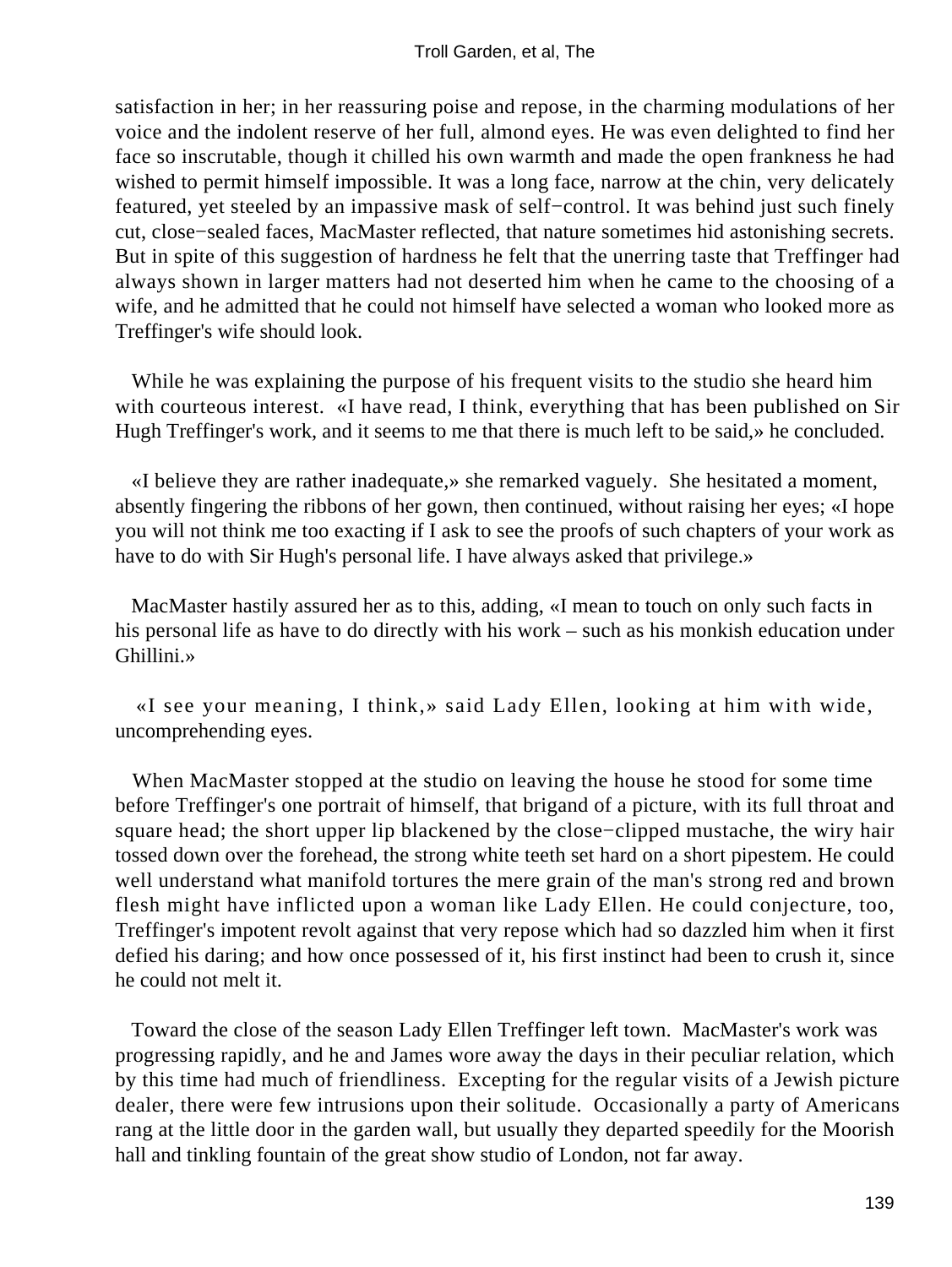This Jew, an Austrian by birth, who had a large business in Melbourne, Australia, was a man of considerable discrimination, and at once selected the *Marriage of Phaedra* as the object of his especial interest. When, upon his first visit, Lichtenstein had declared the picture one of the things done for time, MacMaster had rather warmed toward him and had talked to him very freely. Later, however, the man's repulsive personality and innate vulgarity so wore upon him that, the more genuine the Jew's appreciation, the more he resented it and the more base he somehow felt it to be. It annoyed him to see Lichtenstein walking up and down before the picture, shaking his head and blinking his watery eyes over his nose glasses, ejaculating: «Dot is a chem, a chem! It is wordt to gome den dousant miles for such a bainting, eh? To make Eurobe abbreciate such a work of ardt it is necessary to take it away while she is napping. She has never abbreciated until she has lost, but,» knowingly, «she will buy back.»

 James had, from the first, felt such a distrust of the man that he would never leave him alone in the studio for a moment. When Lichtenstein insisted upon having Lady Ellen Treffinger's address James rose to the point of insolence. «It ayn't no use to give it, noway. Lydy Treffinger never has nothink to do with dealers.» MacMaster quietly repented his rash confidences, fearing that he might indirectly cause Lady Ellen annoyance from this merciless speculator, and he recalled with chagrin that Lichtenstein had extorted from him, little by little, pretty much the entire plan of his book, and especially the place in it which the *Marriage of Phaedra* was to occupy.

 By this time the first chapters of MacMaster's book were in the hands of his publisher, and his visits to the studio were necessarily less frequent. The greater part of his time was now employed with the engravers who were to reproduce such of Treffinger's pictures as he intended to use as illustrations.

 He returned to his hotel late one evening after a long and vexing day at the engravers to find James in his room, seated on his steamer trunk by the window, with the outline of a great square draped in sheets resting against his knee.

 «Why, James, what's up?» he cried in astonishment, glancing inquiringly at the sheeted object.

«Ayn't you seen the pypers, sir?» jerked out the man.

 «No, now I think of it, I haven't even looked at a paper. I've been at the engravers' plant all day. I haven't seen anything.»

 James drew a copy of the *Times* from his pocket and handed it to him, pointing with a tragic finger to a paragraph in the social column. It was merely the announcement of Lady Ellen Treffinger's engagement to Captain Alexander Gresham.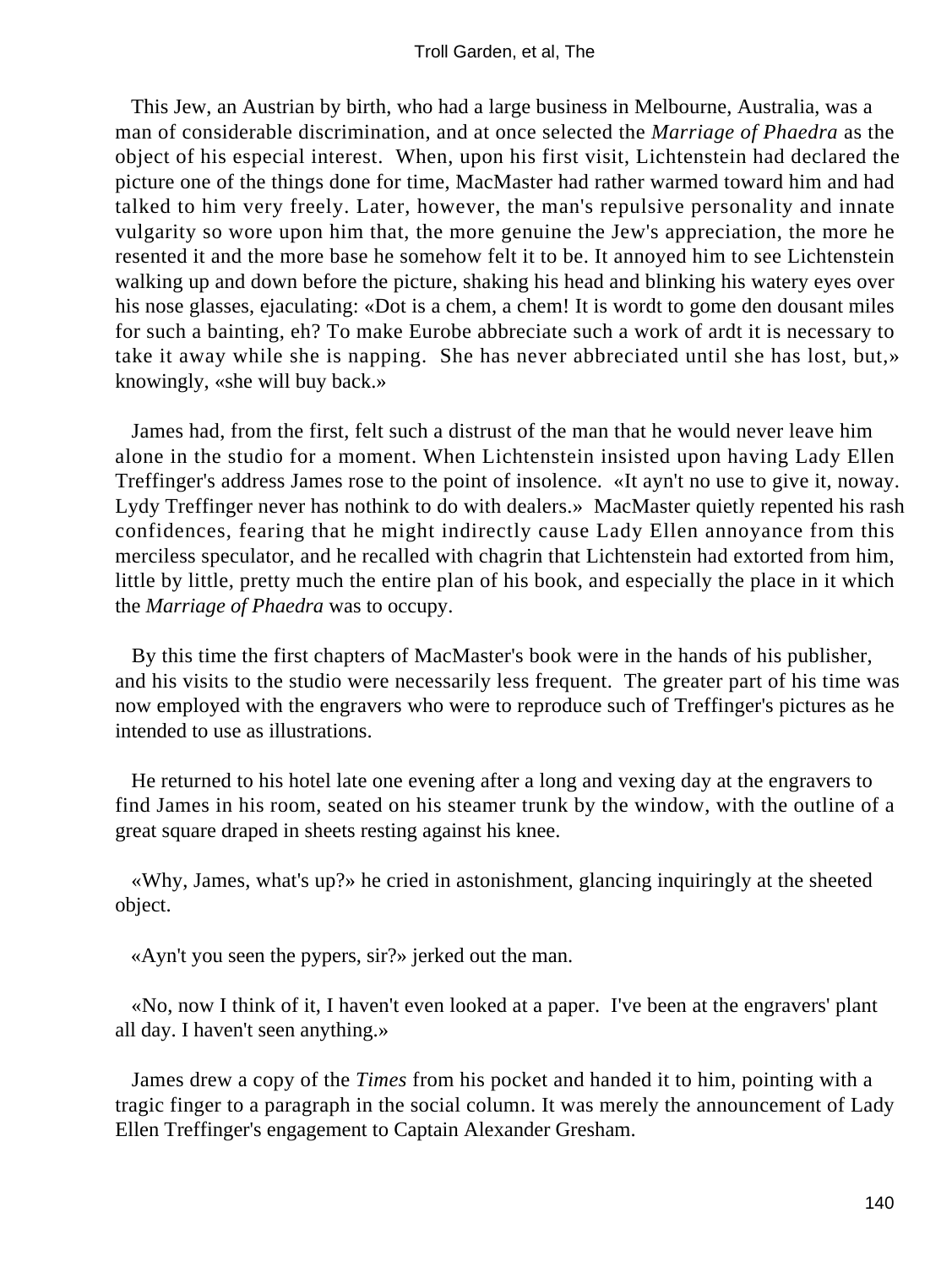«Well, what of it, my man? That surely is her privilege.»

 James took the paper, turned to another page, and silently pointed to a paragraph in the art notes which stated that Lady Treffinger had presented to the  $X -$  gallery the entire collection of paintings and sketches now in her late husband's studio, with the exception of his unfinished picture, the *Marriage Of Phaedra*, which she had sold for a large sum to an Australian dealer who had come to London purposely to secure some of Treffinger's paintings.

 MacMaster pursed up his lips and sat down, his overcoat still on. «Well, James, this is something of a – something of a jolt, eh? It never occurred to me she'd really do it.»

 «Lord, you don't know 'er, sir,» said James bitterly, still staring at the floor in an attitude of abandoned dejection.

 MacMaster started up in a flash of enlightenment, «What on earth have you got there, James? It's not−surely it's not – »

 Yes, it is, sir,« broke in the man excitedly. »It's the *Marriage* itself. It ayn't agoing to H'Australia, no'ow!"

 «But man, what are you going to do with it? It's Lichtenstein's property now, as it seems.»

 It ayn't, sir, that it ayn't. No, by Gawd, it ayn't!« shouted James, breaking into a choking fury. He controlled himself with an effort and added supplicatingly: »Oh, sir, you ayn't agoing to see it go to H'Australia, w'ere they send convic's?" He unpinned and flung aside the sheets as though to let *Phaedra* plead for herself.

 MacMaster sat down again and looked sadly at the doomed masterpiece. The notion of James having carried it across London that night rather appealed to his fancy. There was certainly a flavor about such a highhanded proceeding. «However did you get it here?» he queried.

 «I got a four−wheeler and come over direct, sir. Good job I 'appened to 'ave the chaynge about me.»

 «You came up High Street, up Piccadilly, through the Haymarket and Trafalgar Square, and into the Strand?» queried MacMaster with a relish.

«Yes, sir. Of course, sir, » assented James with surprise.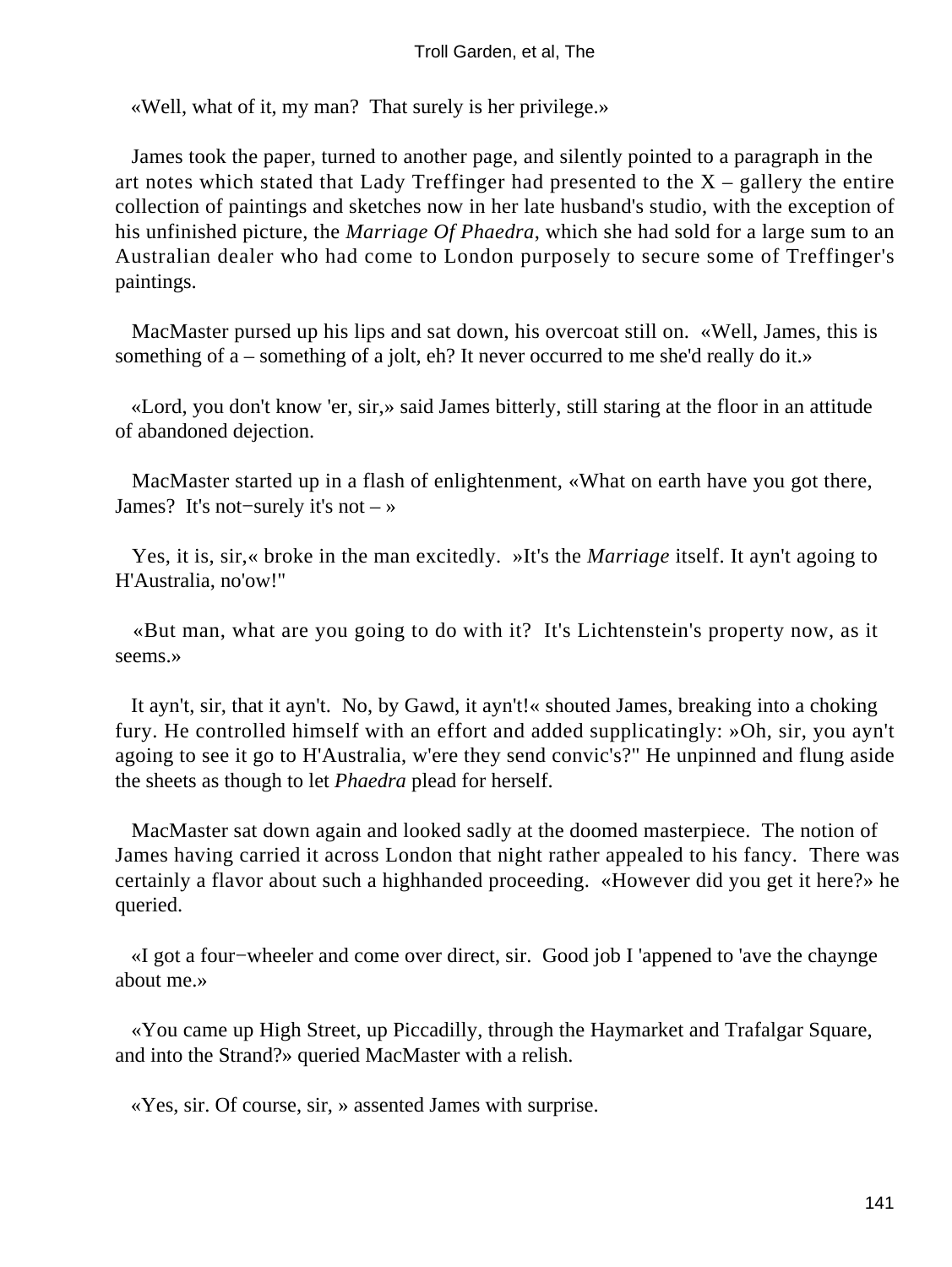MacMaster laughed delightedly. «It was a beautiful idea, James, but I'm afraid we can't carry it any further.»

 «I was thinkin' as 'ow it would be a rare chance to get you to take the *Marriage* over to Paris for a year or two, sir, until the thing blows over?» suggested James blandly.

 «I'm afraid that's out of the question, James. I haven't the right stuff in me for a pirate, or even a vulgar smuggler, I'm afraid.» MacMaster found it surprisingly difficult to say this, and he busied himself with the lamp as he said it. He heard James's hand fall heavily on the trunk top, and he discovered that he very much disliked sinking in the man's estimation.

 «Well, sir,» remarked James in a more formal tone, after a protracted silence; «then there's nothink for it but as 'ow I'll 'ave to make way with it myself.»

 «And how about your character, James? The evidence would be heavy against you, and even if Lady Treffinger didn't prosecute you'd be done for.»

 «Blow my character! – your pardon, sir,» cried James, starting to his feet. «W'at do I want of a character? I'll chuck the 'ole thing, and damned lively, too. The shop's to be sold out, an' my place is gone any'ow. I'm agoing to enlist, or try the gold fields. I've lived too long with h'artists; I'd never give satisfaction in livery now. You know 'ow it is yourself, sir; there ayn't no life like it, no'ow.»

 For a moment MacMaster was almost equal to abetting James in his theft. He reflected that pictures had been whitewashed, or hidden in the crypts of churches, or under the floors of palaces from meaner motives, and to save them from a fate less ignominious. But presently, with a sigh, he shook his head.

 «No, James, it won't do at all. It has been tried over and over again, ever since the world has been agoing and pictures amaking. It was tried in Florence and in Venice, but the pictures were always carried away in the end. You see, the difficulty is that although Treffinger told you what was not to be done with the picture, he did not say definitely what was to be done with it. Do you think Lady Treffinger really understands that he did not want it to be sold?»

 «Well, sir, it was like this, sir,» said James, resuming his seat on the trunk and again resting the picture against his knee. "My memory is as clear as glass about it. After Sir 'Ugh got up from 'is first stroke, 'e took a fresh start at the *Marriage*. Before that 'e 'ad been working at it only at night for a while back; the *Legend* was the big picture then, an' was under the north light w'ere 'e worked of a morning. But one day 'e bid me take the *Legend* down an' put the *Marriage* in its place, an' 'e says, dashin' on 'is jacket, 'Jymes, this is a start for the finish, this time.'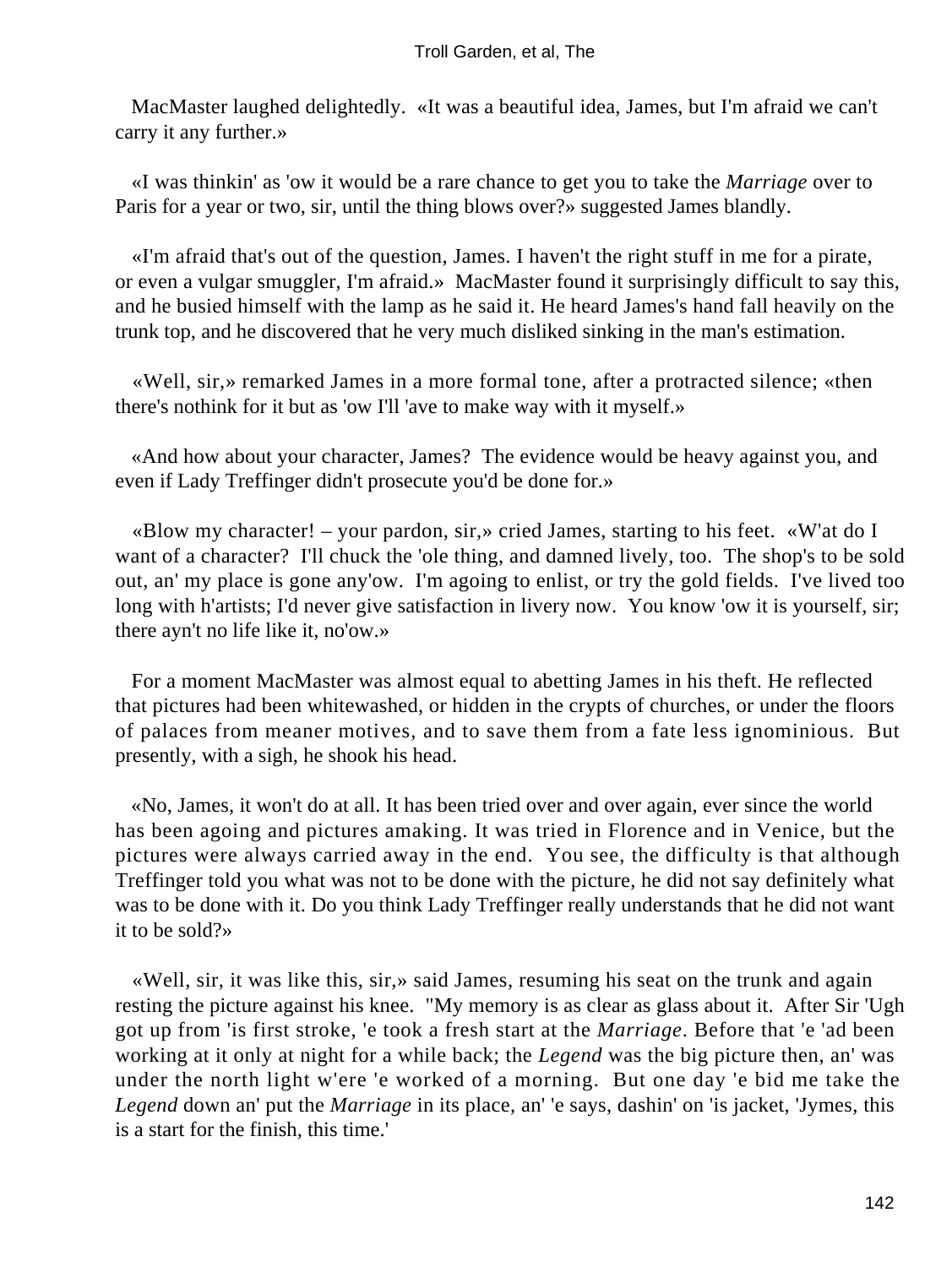"From that on 'e worked at the night picture in the mornin' – a thing contrary to 'is custom. The *Marriage* went wrong, and wrong – an' Sir 'Ugh agettin' seedier an' seedier every day. 'E tried models an' models, an' smudged an' pynted out on account of 'er face goin' wrong in the shadow. Sometimes 'e layed it on the colors, an' swore at me an' things in general. He got that discouraged about 'imself that on 'is low days 'e used to say to me: 'Jymes, remember one thing; if anythink 'appens to me, the *Marriage* is not to go out of 'ere unfinished. It's worth the lot of 'em, my boy, an' it's not agoing to go shabby for lack of pains.' 'E said things to that effect repeated.

 "He was workin' at the picture the last day, before 'e went to 'is club. 'E kept the carriage waitin' near an hour while 'e put on a stroke an' then drawed back for to look at it, an' then put on another, careful like. After 'e 'ad 'is gloves on, 'e come back an' took away the brushes I was startin' to clean, an' put in another touch or two. 'It's acomin', Jymes,' 'e says, 'by gad if it ayn't.' An' with that 'e goes out. It was cruel sudden, w'at come after.

 "That night I was lookin' to 'is clothes at the 'ouse when they brought 'im 'ome. He was conscious, but w'en I ran downstairs for to 'elp lift 'im up, I knowed 'e was a finished man. After we got 'im into bed 'e kept lookin' restless at me and then at Lydy Elling and ajerkin' of 'is 'and. Finally 'e quite raised it an' shot 'is thumb out toward the wall. 'He wants water; ring, Jymes,' says Lydy Elling, placid. But I knowed 'e was pointin' to the shop.

 "'Lydy Treffinger,' says I, bold, 'he's pointin' to the studio. He means about the *Marriage*; 'e told me today as 'ow 'e never wanted it sold unfinished. Is that it, Sir 'Ugh?'

 "He smiled an' nodded slight an' closed 'is eyes. 'Thank you, Jymes,' says Lydy Elling, placid. Then 'e opened 'is eyes an' looked long and 'ard at Lydy Elling.

 "'Of course I'll try to do as you'd wish about the picture, 'Ugh, if that's w'at's troublin' you,' she says quiet. With that 'e closed 'is eyes and 'e never opened 'em. He died unconscious at four that mornin'.

 «You see, sir, Lydy Elling was always cruel 'ard on the *Marriage*. From the first it went wrong, an' Sir 'Ugh was out of temper pretty constant. She came into the studio one day and looked at the picture an 'asked 'im why 'e didn't throw it up an' quit aworriting 'imself. He answered sharp, an' with that she said as 'ow she didn't see w'at there was to make such a row about, no'ow. She spoke 'er mind about that picture, free; an' Sir 'Ugh swore 'ot an' let a 'andful of brushes fly at 'is study, an' Lydy Elling picked up 'er skirts careful an' chill, an' drifted out of the studio with 'er eyes calm and 'er chin 'igh. If there was one thing Lydy Elling 'ad no comprehension of, it was the usefulness of swearin'. So the *Marriage* was a sore thing between 'em. She is uncommon calm, but uncommon bitter, is Lydy Elling. She's never come anear the studio since that day she went out 'oldin' up of 'er skirts. W'en 'er friends goes over she excuses 'erself along o' the strain. Strain – Gawd!» James ground his wrath short in his teeth.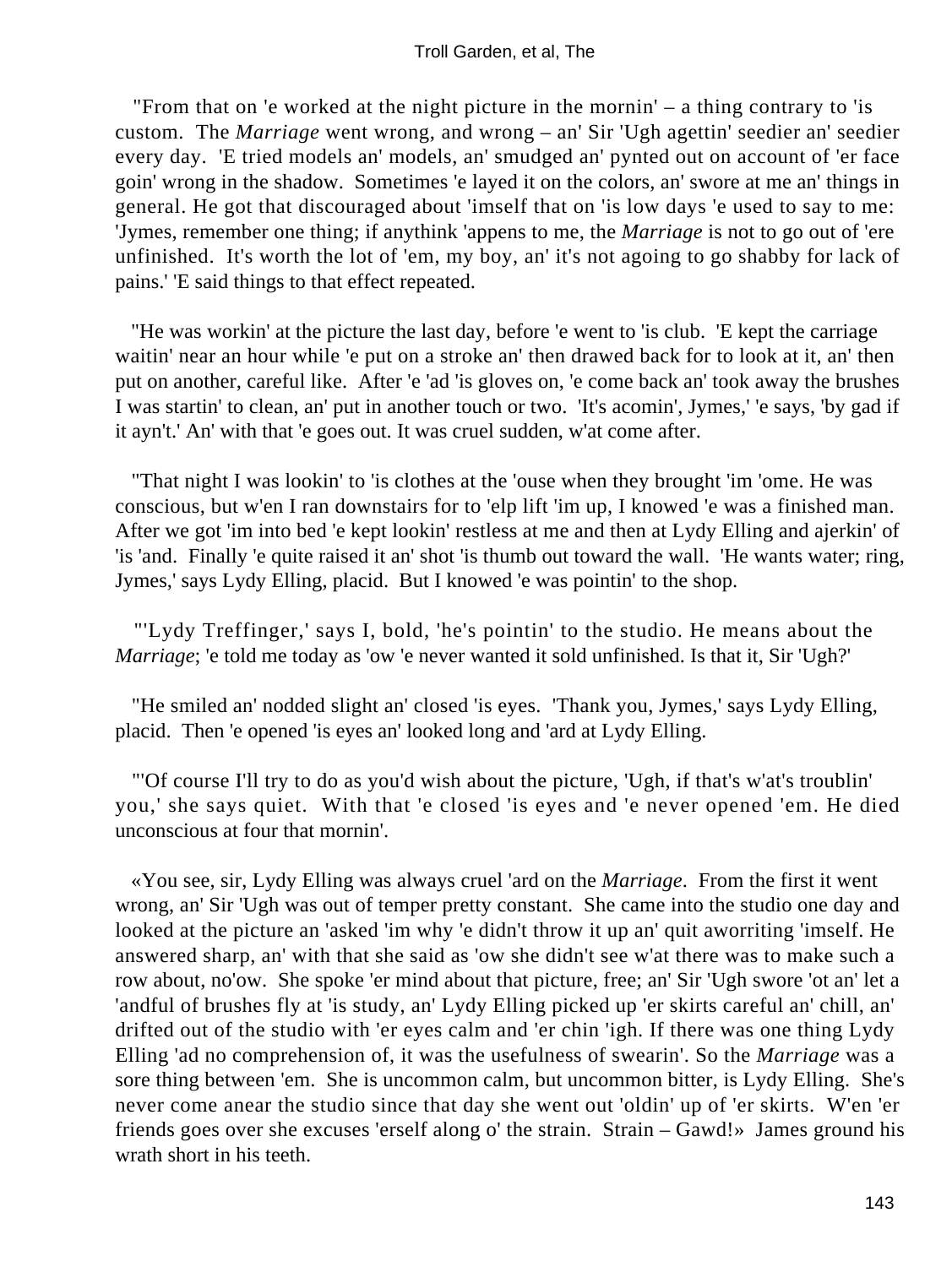«I'll tell you what I'll do, James, and it's our only hope. I'll see Lady Ellen tomorrow. The *Times* says she returned today. You take the picture back to its place, and I'll do what I can for it. If anything is done to save it, it must be done through Lady Ellen Treffinger herself, that much is clear. I can't think that she fully understands the situation. If she did, you know, she really couldn't have any motive – » He stopped suddenly. Somehow, in the dusky lamplight, her small, close−sealed face came ominously back to him. He rubbed his forehead and knitted his brows thoughtfully. After a moment he shook his head and went on: «I am positive that nothing can be gained by highhanded methods, James. Captain Gresham is one of the most popular men in London, and his friends would tear up Treffinger's bones if he were annoyed by any scandal of our making – and this scheme you propose would inevitably result in scandal. Lady Ellen has, of course, every legal right to sell the picture. Treffinger made considerable inroads upon her estate, and, as she is about to marry a man without income, she doubtless feels that she has a right to replenish her patrimony.»

 He found James amenable, though doggedly skeptical. He went down into the street, called a carriage, and saw James and his burden into it. Standing in the doorway, he watched the carriage roll away through the drizzling mist, weave in and out among the wet, black vehicles and darting cab lights, until it was swallowed up in the glare and confusion of the Strand. «It is rather a fine touch of irony,» he reflected, «that he, who is so out of it, should be the one to really care. Poor Treffinger,» he murmured as, with a rather spiritless smile, he turned back into his hotel. «Poor Treffinger; *sic transit gloria*.»

 The next afternoon MacMaster kept his promise. When he arrived at Lady Mary Percy's house he saw preparations for a function of some sort, but he went resolutely up the steps, telling the footman that his business was urgent. Lady Ellen came down alone, excusing her sister. She was dressed for receiving, and MacMaster had never seen one so beautiful. The color in her cheeks sent a softening glow over her small, delicately cut features.

 MacMaster apologized for his intrusion and came unflinchingly to the object of his call. He had come, he said, not only to offer her his warmest congratulations, but to express his regret that a great work of art was to leave England.

 Lady Treffinger looked at him in wide−eyed astonishment. Surely, she said, she had been careful to select the best of the pictures for the  $X - -$  gallery, in accordance with Sir Hugh Treffinger's wishes.

 «And did he – pardon me, Lady Treffinger, but in mercy set my mind at rest – did he or did he not express any definite wish concerning this one picture, which to me seems worth all the others, unfinished as it is?»

 Lady Treffinger paled perceptibly, but it was not the pallor of confusion. When she spoke there was a sharp tremor in her smooth voice, the edge of a resentment that tore her like pain. «I think his man has some such impression, but I believe it to be utterly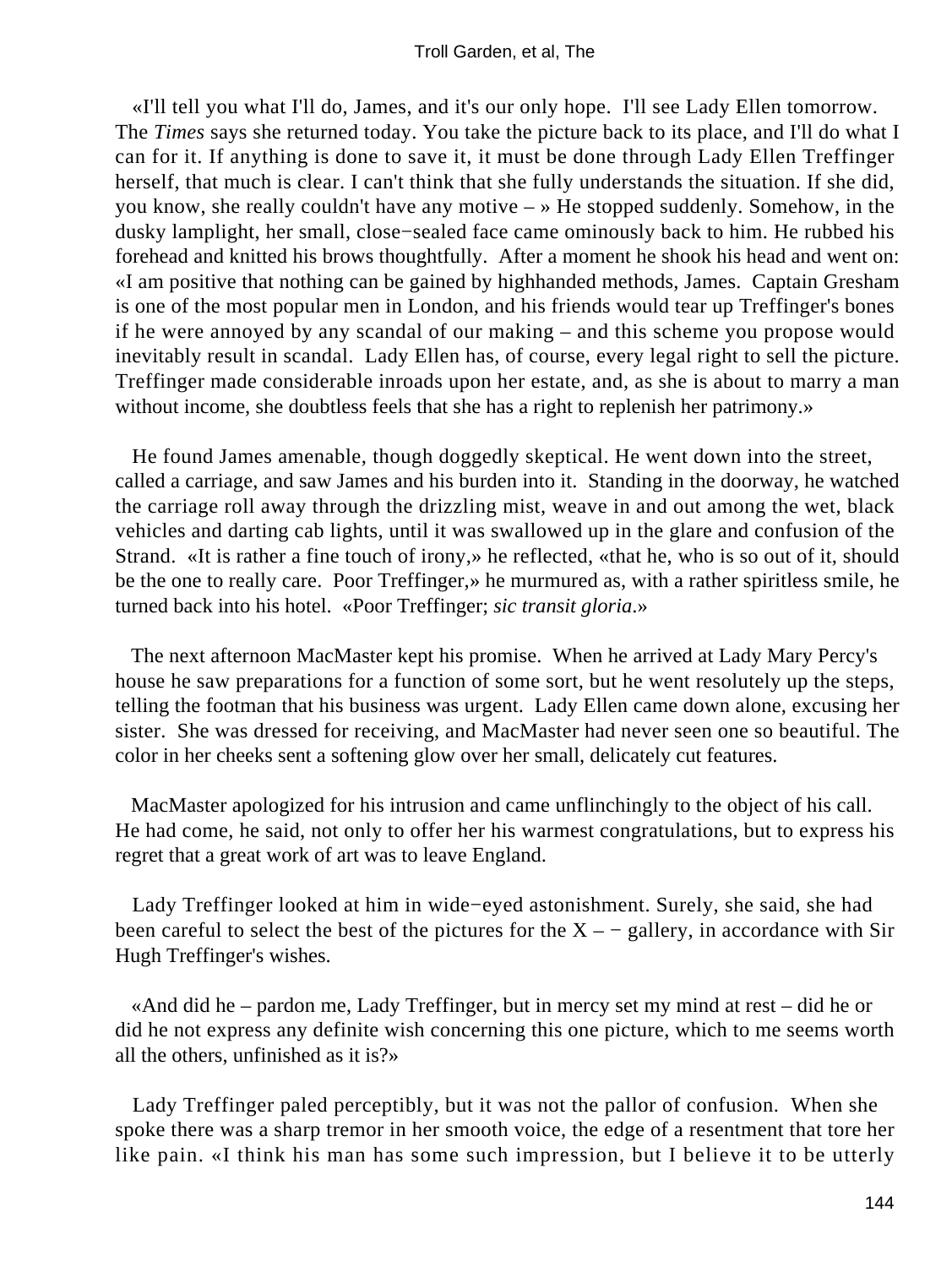unfounded. I cannot find that he ever expressed any wish concerning the disposition of the picture to any of his friends. Unfortunately, Sir Hugh was not always discreet in his remarks to his servants.»

 «Captain Gresham, Lady Ellingham, and Miss Ellingham,» announced a servant, appearing at the door.

 There was a murmur in the hall, and MacMaster greeted the smiling Captain and his aunt as he bowed himself out.

 To all intents and purposes the *Marriage of Phaedra* was already entombed in a vague continent in the Pacific, somewhere on the other side of the world.

## A Wagner Matinee

 I received one morning a letter, written in pale ink on glassy, blue−lined notepaper, and bearing the postmark of a little Nebraska village. This communication, worn and rubbed, looking as though it had been carried for some days in a coat pocket that was none too clean, was from my Uncle Howard and informed me that his wife had been left a small legacy by a bachelor relative who had recently died, and that it would be necessary for her to go to Boston to attend to the settling of the estate. He requested me to meet her at the station and render her whatever services might be necessary. On examining the date indicated as that of her arrival I found it no later than tomorrow. He had characteristically delayed writing until, had I been away from home for a day, I must have missed the good woman altogether.

 The name of my Aunt Georgiana called up not alone her own figure, at once pathetic and grotesque, but opened before my feet a gulf of recollection so wide and deep that, as the letter dropped from my hand, I felt suddenly a stranger to all the present conditions of my existence, wholly ill at ease and out of place amid the familiar surroundings of my study. I became, in short, the gangling farm boy my aunt had known, scourged with chilblains and bashfulness, my hands cracked and sore from the corn husking. I felt the knuckles of my thumb tentatively, as though they were raw again. I sat again before her parlor organ, fumbling the scales with my stiff, red hands, while she, beside me, made canvas mittens for the huskers.

 The next morning, after preparing my landlady somewhat, I set out for the station. When the train arrived I had some difficulty in finding my aunt. She was the last of the passengers to alight, and it was not until I got her into the carriage that she seemed really to recognize me. She had come all the way in a day coach; her linen duster had become black with soot, and her black bonnet gray with dust, during the journey. When we arrived at my boardinghouse the landlady put her to bed at once and I did not see her again until the next morning.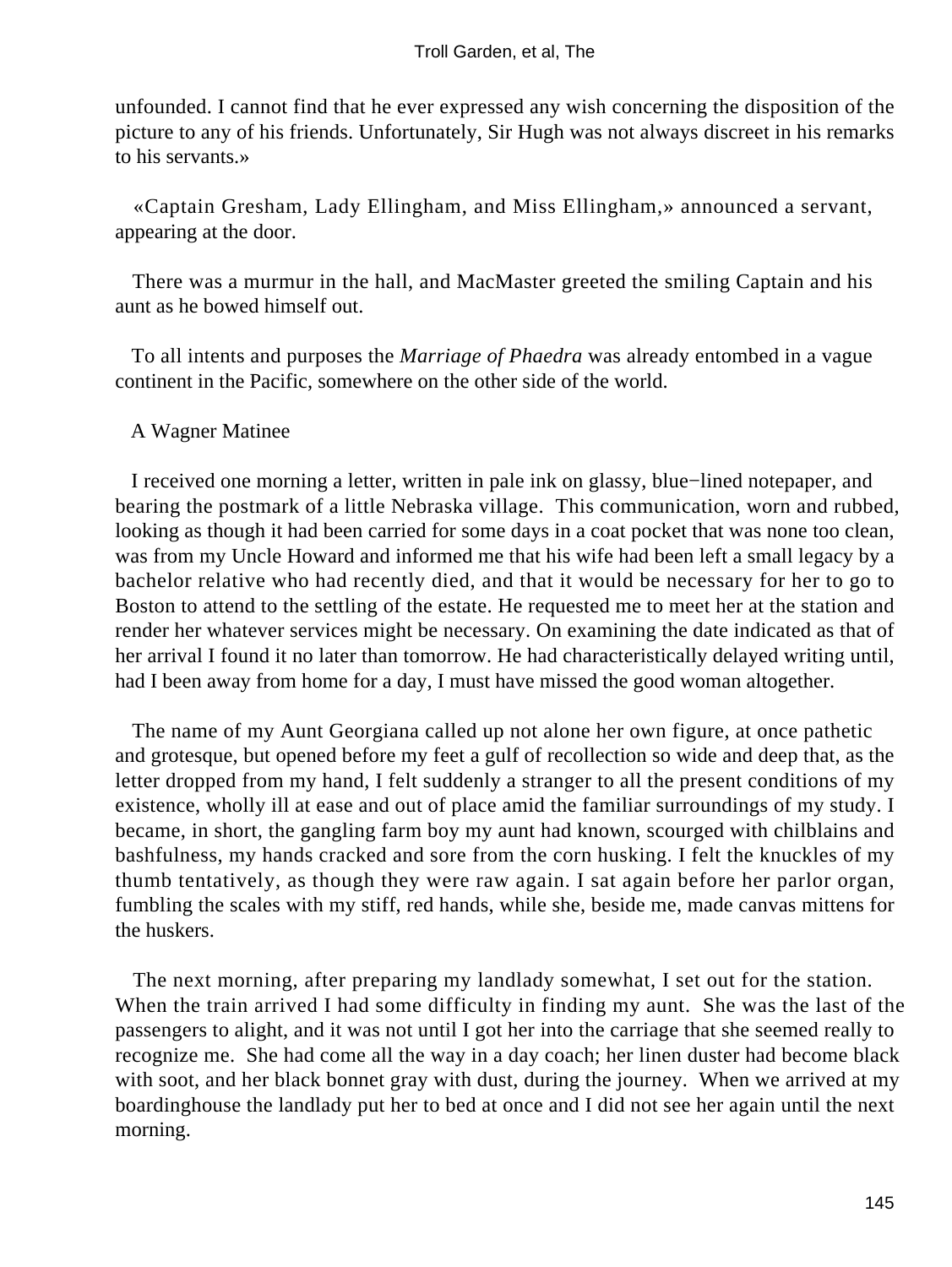Whatever shock Mrs. Springer experienced at my aunt's appearance she considerately concealed. As for myself, I saw my aunt's misshapen figure with that feeling of awe and respect with which we behold explorers who have left their ears and fingers north of Franz Josef Land, or their health somewhere along the Upper Congo. My Aunt Georgiana had been a music teacher at the Boston Conservatory, somewhere back in the latter sixties. One summer, while visiting in the little village among the Green Mountains where her ancestors had dwelt for generations, she had kindled the callow fancy of the most idle and shiftless of all the village lads, and had conceived for this Howard Carpenter one of those extravagant passions which a handsome country boy of twenty−one sometimes inspires in an angular, spectacled woman of thirty. When she returned to her duties in Boston, Howard followed her, and the upshot of this inexplicable infatuation was that she eloped with him, eluding the reproaches of her family and the criticisms of her friends by going with him to the Nebraska frontier. Carpenter, who, of course, had no money, had taken a homestead in Red Willow County, fifty miles from the railroad. There they had measured off their quarter section themselves by driving across the prairie in a wagon, to the wheel of which they had tied a red cotton handkerchief, and counting off its revolutions. They built a dugout in the red hillside, one of those cave dwellings whose inmates so often reverted to primitive conditions. Their water they got from the lagoons where the buffalo drank, and their slender stock of provisions was always at the mercy of bands of roving Indians. For thirty years my aunt had not been further than fifty miles from the homestead.

 But Mrs. Springer knew nothing of all this, and must have been considerably shocked at what was left of my kinswoman. Beneath the soiled linen duster which, on her arrival, was the most conspicuous feature of her costume, she wore a black stuff dress, whose ornamentation showed that she had surrendered herself unquestioningly into the hands of a country dressmaker. My poor aunt's figure, however, would have presented astonishing difficulties to any dressmaker. Originally stooped, her shoulders were now almost bent together over her sunken chest. She wore no stays, and her gown, which trailed unevenly behind, rose in a sort of peak over her abdomen. She wore ill−fitting false teeth, and her skin was as yellow as a Mongolian's from constant exposure to a pitiless wind and to the alkaline water which hardens the most transparent cuticle into a sort of flexible leather.

 I owed to this woman most of the good that ever came my way in my boyhood, and had a reverential affection for her. During the years when I was riding herd for my uncle, my aunt, after cooking the three meals – the first of which was ready at six o'clock in the morning−and putting the six children to bed, would often stand until midnight at her ironing board, with me at the kitchen table beside her, hearing me recite Latin declensions and conjugations, gently shaking me when my drowsy head sank down over a page of irregular verbs. It was to her, at her ironing or mending, that I read my first Shakespeare', and her old textbook on mythology was the first that ever came into my empty hands. She taught me my scales and exercises, too – on the little parlor organ, which her husband had bought her after fifteen years, during which she had not so much as seen any instrument, but an accordion that belonged to one of the Norwegian farmhands. She would sit beside me by the hour,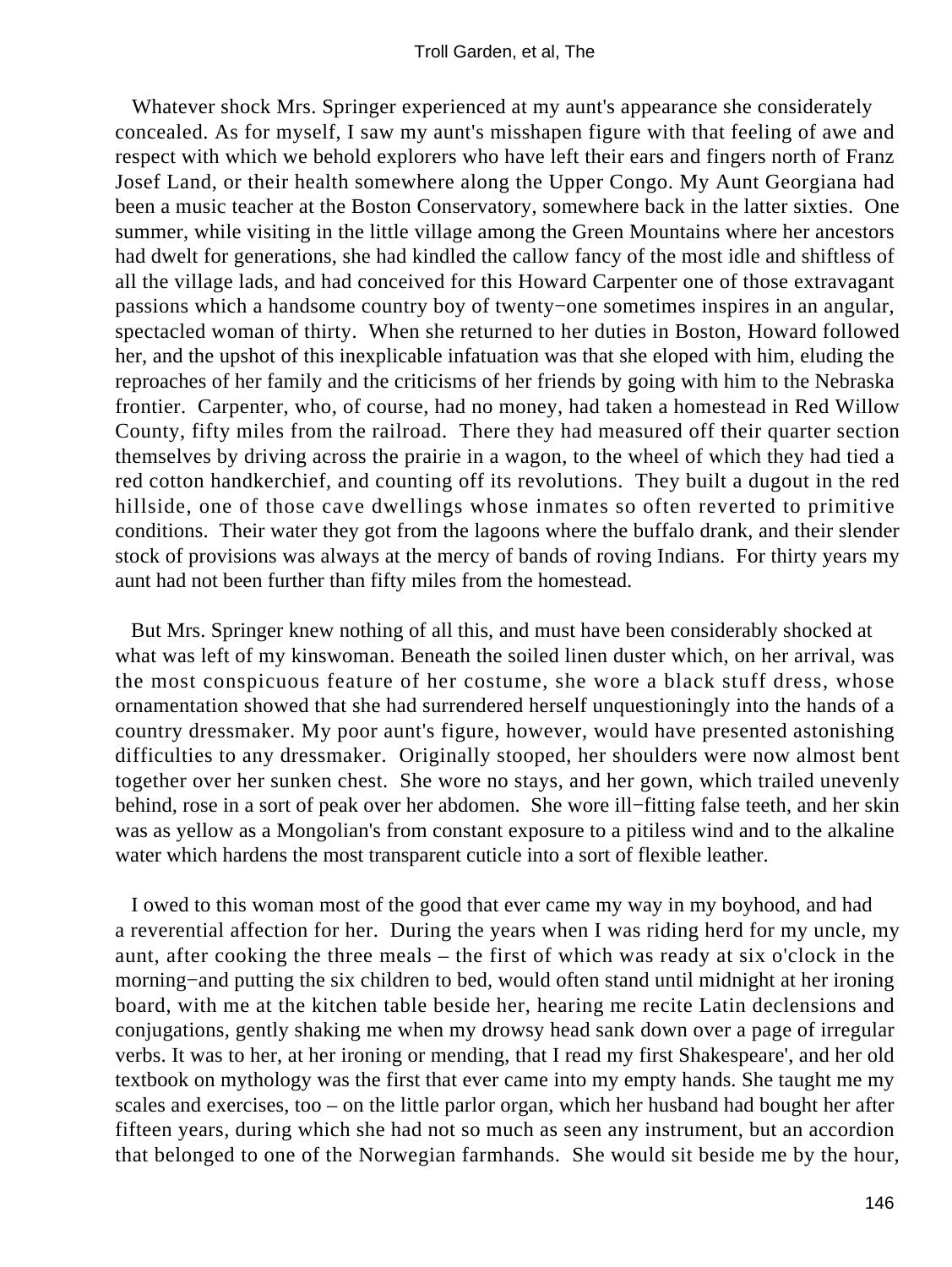darning and counting while I struggled with the «Joyous Farmer,» but she seldom talked to me about music, and I understood why. She was a pious woman; she had the consolations of religion and, to her at least, her martyrdom was not wholly sordid. Once when I had been doggedly beating out some easy passages from an old score of *Euryanthe* I had found among her music books, she came up to me and, putting her hands over my eyes, gently drew my head back upon her shoulder, saying tremulously, «Don't love it so well, Clark, or it may be taken from you. Oh, dear boy, pray that whatever your sacrifice may be, it be not that.»

 When my aunt appeared on the morning after her arrival she was still in a semi−somnambulant state. She seemed not to realize that she was in the city where she had spent her youth, the place longed for hungrily half a lifetime. She had been so wretchedly train−sick throughout the journey that she bad no recollection of anything but her discomfort, and, to all intents and purposes, there were but a few hours of nightmare between the farm in Red Willow County and my study on Newbury Street. I had planned a little pleasure for her that afternoon, to repay her for some of the glorious moments she had given me when we used to milk together in the straw−thatched cowshed and she, because I was more than usually tired, or because her husband had spoken sharply to me, would tell me of the splendid performance of the *Huguenots* she had seen in Paris, in her youth. At two o'clock the Symphony Orchestra was to give a Wagner program, and I intended to take my aunt; though, as I conversed with her I grew doubtful about her enjoyment of it. Indeed, for her own sake, I could only wish her taste for such things quite dead, and the long struggle mercifully ended at last. I suggested our visiting the Conservatory and the Common before lunch, but she seemed altogether too timid to wish to venture out. She questioned me absently about various changes in the city, but she was chiefly concerned that she had forgotten to leave instructions about feeding half−skimmed milk to a certain weakling calf, «old Maggie's calf, you know, Clark,» she explained, evidently having forgotten how long I had been away. She was further troubled because she had neglected to tell her daughter about the freshly opened kit of mackerel in the cellar, which would spoil if it were not used directly.

 I asked her whether she had ever heard any of the Wagnerian operas and found that she had not, though she was perfectly familiar with their respective situations, and had once possessed the piano score of *The Flying Dutchman*. I began to think it would have been best to get her back to Red Willow County without waking her, and regretted having suggested the concert.

 From the time we entered the concert hall, however, she was a trifle less passive and inert, and for the first time seemed to perceive her surroundings. I had felt some trepidation lest she might become aware of the absurdities of her attire, or might experience some painful embarrassment at stepping suddenly into the world to which she had been dead for a quarter of a century. But, again, I found how superficially I had judged her. She sat looking about her with eyes as impersonal, almost as stony, as those with which the granite Rameses in a museum watches the froth and fret that ebbs and flows about his pedestal−separated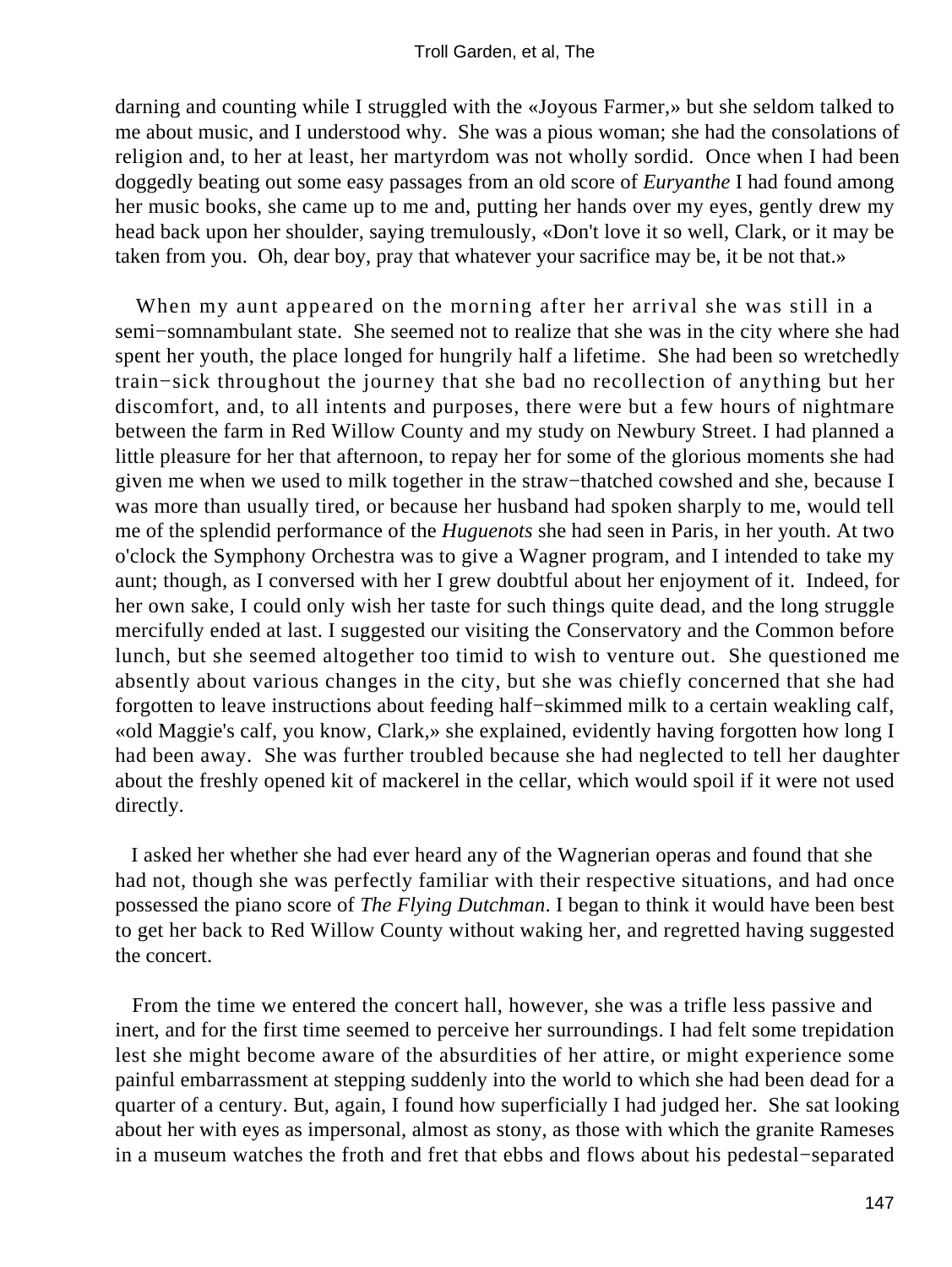from it by the lonely stretch of centuries. I have seen this same aloofness in old miners who drift into the Brown Hotel at Denver, their pockets full of bullion, their linen soiled, their haggard faces unshaven; standing in the thronged corridors as solitary as though they were still in a frozen camp on the Yukon, conscious that certain experiences have isolated them from their fellows by a gulf no haberdasher could bridge.

 We sat at the extreme left of the first balcony, facing the arc of our own and the balcony above us, veritable hanging gardens, brilliant as tulip beds. The matinee audience was made up chiefly of women. One lost the contour of faces and figures – indeed, any effect of line whatever−and there was only the color of bodices past counting, the shimmer of fabrics soft and firm, silky and sheer: red, mauve, pink, blue, lilac, purple, ecru, rose, yellow, cream, and white, all the colors that an impressionist finds in a sunlit landscape, with here and there the dead shadow of a frock coat. My Aunt Georgiana regarded them as though they had been so many daubs of tube−paint on a palette.

 When the musicians came out and took their places, she gave a little stir of anticipation and looked with quickening interest down over the rail at that invariable grouping, perhaps the first wholly familiar thing that had greeted her eye since she had left old Maggie and her weakling calf. I could feel how all those details sank into her soul, for I had not forgotten how they had sunk into mine when. I came fresh from plowing forever and forever between green aisles of corn, where, as in a treadmill, one might walk from daybreak to dusk without perceiving a shadow of change. The clean profiles of the musicians, the gloss of their linen, the dull black of their coats, the beloved shapes of the instruments, the patches of yellow light thrown by the green− shaded lamps on the smooth, varnished bellies of the cellos and the bass viols in the rear, the restless, wind−tossed forest of fiddle necks and bows−I recalled how, in the first orchestra I had ever heard, those long bow strokes seemed to draw the heart out of me, as a conjurer's stick reels out yards of paper ribbon from a hat.

 The first number was the *Tannhauser* overture. When the horns drew out the first strain of the Pilgrim's chorus my Aunt Georgiana clutched my coat sleeve. Then it was I first realized that for her this broke a silence of thirty years; the inconceivable silence of the plains. With the battle between the two motives, with the frenzy of the Venusberg theme and its ripping of strings, there came to me an overwhelming sense of the waste and wear we are so powerless to combat; and I saw again the tall, naked house on the prairie, black and grim as a wooden fortress; the black pond where I had learned to swim, its margin pitted with sun−dried cattle tracks; the rain−gullied clay banks about the naked house, the four dwarf ash seedlings where the dishcloths were always hung to dry before the kitchen door. The world there was the flat world of the ancients; to the east, a cornfield that stretched to daybreak; to the west, a corral that reached to sunset; between, the conquests of peace, dearer bought than those of war.

 The overture closed; my aunt released my coat sleeve, but she said nothing. She sat staring at the orchestra through a dullness of thirty years, through the films made little by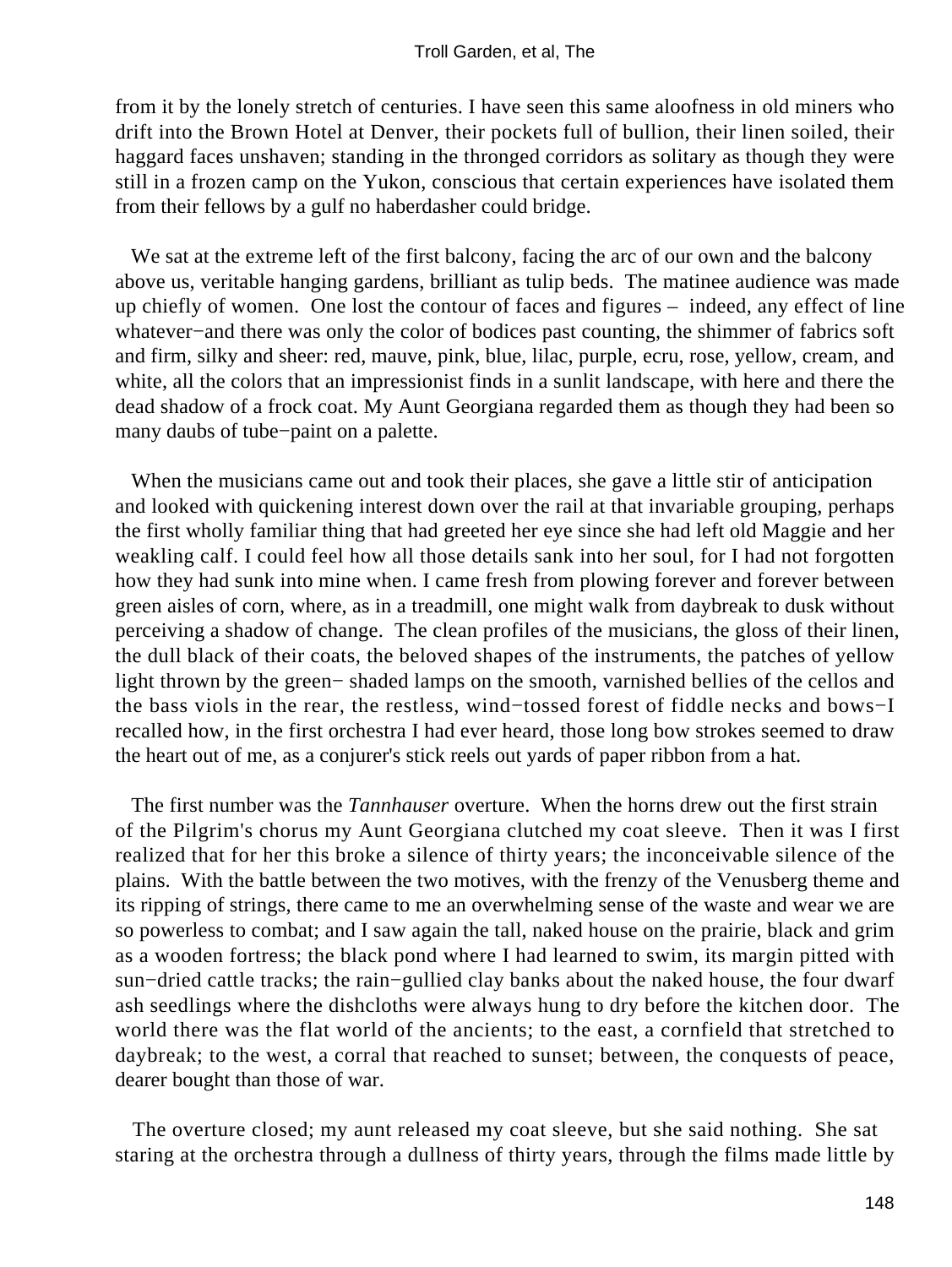little by each of the three hundred and sixty−five days in every one of them. What, I wondered, did she get from it? She had been a good pianist in her day I knew, and her musical education had been broader than that of most music teachers of a quarter of a century ago. She had often told me of Mozart's operas and Meyerbeer's, and I could remember hearing her sing, years ago, certain melodies of Verdi's. When I had fallen ill with a fever in her house she used to sit by my cot in the evening – when the cool, night wind blew in through the faded mosquito netting tacked over the window, and I lay watching a certain bright star that burned red above the cornfield – and sing «Home to our mountains, O, let us return!» in a way fit to break the heart of a Vermont boy near dead of homesickness already.

 I watched her closely through the prelude to *Tristan and Isolde*, trying vainly to conjecture what that seething turmoil of strings and winds might mean to her, but she sat mutely staring at the violin bows that drove obliquely downward, like the pelting streaks of rain in a summer shower. Had this music any message for her? Had she enough left to at all comprehend this power which had kindled the world since she had left it? I was in a fever of curiosity, but Aunt Georgiana sat silent upon her peak in Darien. She preserved this utter immobility throughout the number from *The Flying Dutchman*, though her fingers worked mechanically upon her black dress, as though, of themselves, they were recalling the piano score they had once played. Poor old hands! They had been stretched and twisted into mere tentacles to hold and lift and knead with; the palms unduly swollen, the fingers bent and knotted – on one of them a thin, worn band that had once been a wedding ring. As I pressed and gently quieted one of those groping hands I remembered with quivering eyelids their services for me in other days.

 Soon after the tenor began the «Prize Song,» I heard a quick drawn breath and turned to my aunt. Her eyes were closed, but the tears were glistening on her cheeks, and I think, in a moment more, they were in my eyes as well. It never really died, then – the soul that can suffer so excruciatingly and so interminably; it withers to the outward eye only; like that strange moss which can lie on a dusty shelf half a century and yet, if placed in water, grows green again. She wept so throughout the development and elaboration of the melody.

 During the intermission before the second half of the concert, I questioned my aunt and found that the «Prize Song» was not new to her. Some years before there had drifted to the farm in Red Willow County a young German, a tramp cowpuncher, who had sung the chorus at Bayreuth, when he was a boy, along with the other peasant boys and girls. Of a Sunday morning he used to sit on his gingham−sheeted bed in the hands' bedroom which opened off the kitchen, cleaning the leather of his boots and saddle, singing the «Prize Song,» while my aunt went about her work in the kitchen. She had hovered about him until she had prevailed upon him to join the country church, though his sole fitness for this step, insofar as I could gather, lay in his boyish face and his possession of this divine melody. Shortly afterward he had gone to town on the Fourth of July, been drunk for several days, lost his money at a faro table, ridden a saddled Texan steer on a bet, and disappeared with a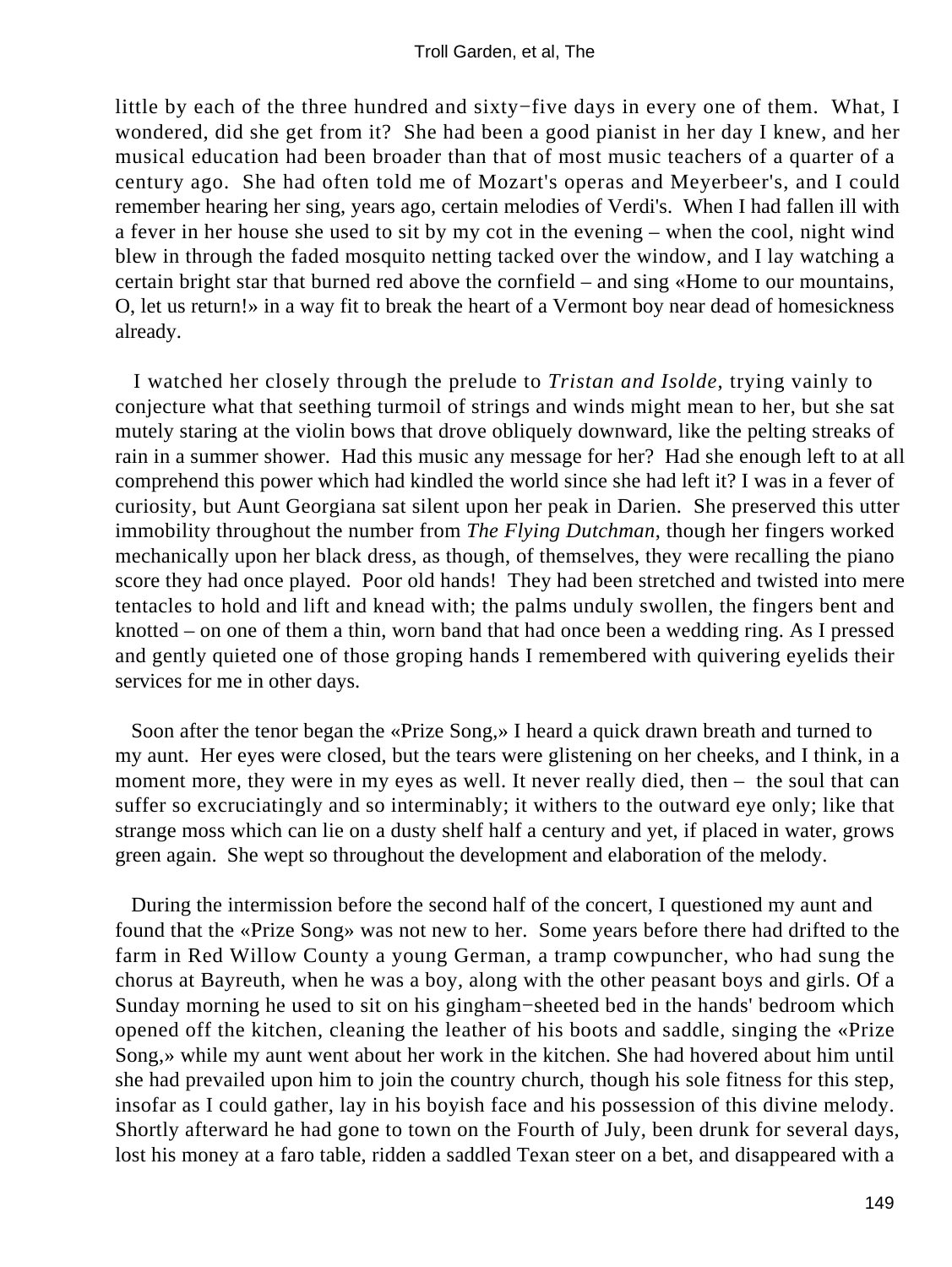fractured collarbone. All this my aunt told me huskily, wanderingly, as though she were talking in the weak lapses of illness.

 «Well, we have come to better things than the old *Trovatore* at any rate, Aunt Georgie?» I queried, with a well−meant effort at jocularity.

 Her lip quivered and she hastily put her handkerchief up to her mouth. From behind it she murmured, «And you have been hearing this ever since you left me, Clark?» Her question was the gentlest and saddest of reproaches.

 The second half of the program consisted of four numbers from the *Ring*, and closed with Siegfried's funeral march. My aunt wept quietly, but almost continuously, as a shallow vessel overflows in a rainstorm. From time to time her dim eyes looked up at the lights which studded the ceiling, burning softly under their dull glass globes; doubtless they were stars in truth to her. I was still perplexed as to what measure of musical comprehension was left to her, she who had heard nothing but the singing of gospel hymns at Methodist services in the square frame schoolhouse on Section Thirteen for so many years. I was wholly unable to gauge how much of it had been dissolved in soapsuds, or worked into bread, or milked into the bottom of a pail.

 The deluge of sound poured on and on; I never knew what she found in the shining current of it; I never knew how far it bore her, or past what happy islands. From the trembling of her face I could well believe that before the last numbers she had been carried out where the myriad graves are, into the gray, nameless burying grounds of the sea; or into some world of death vaster yet, where, from the beginning of the world, hope has lain down with hope and dream with dream and, renouncing, slept.

 The concert was over; the people filed out of the hall chattering and laughing, glad to relax and find the living level again, but my kinswoman made no effort to rise. The harpist slipped its green felt cover over his instrument; the flute players shook the water from their mouthpieces; the men of the orchestra went out one by one, leaving the stage to the chairs and music stands, empty as a winter cornfield.

 I spoke to my aunt. She burst into tears and sobbed pleadingly. «I don't want to go, Clark, I don't want to go!»

 I understood. For her, just outside the door of the concert hall, lay the black pond with the cattle−tracked bluffs; the tall, unpainted house, with weather−curled boards; naked as a tower, the crook−backed ash seedlings where the dishcloths hung to dry; the gaunt, molting turkeys picking up refuse about the kitchen door.

Paul's Case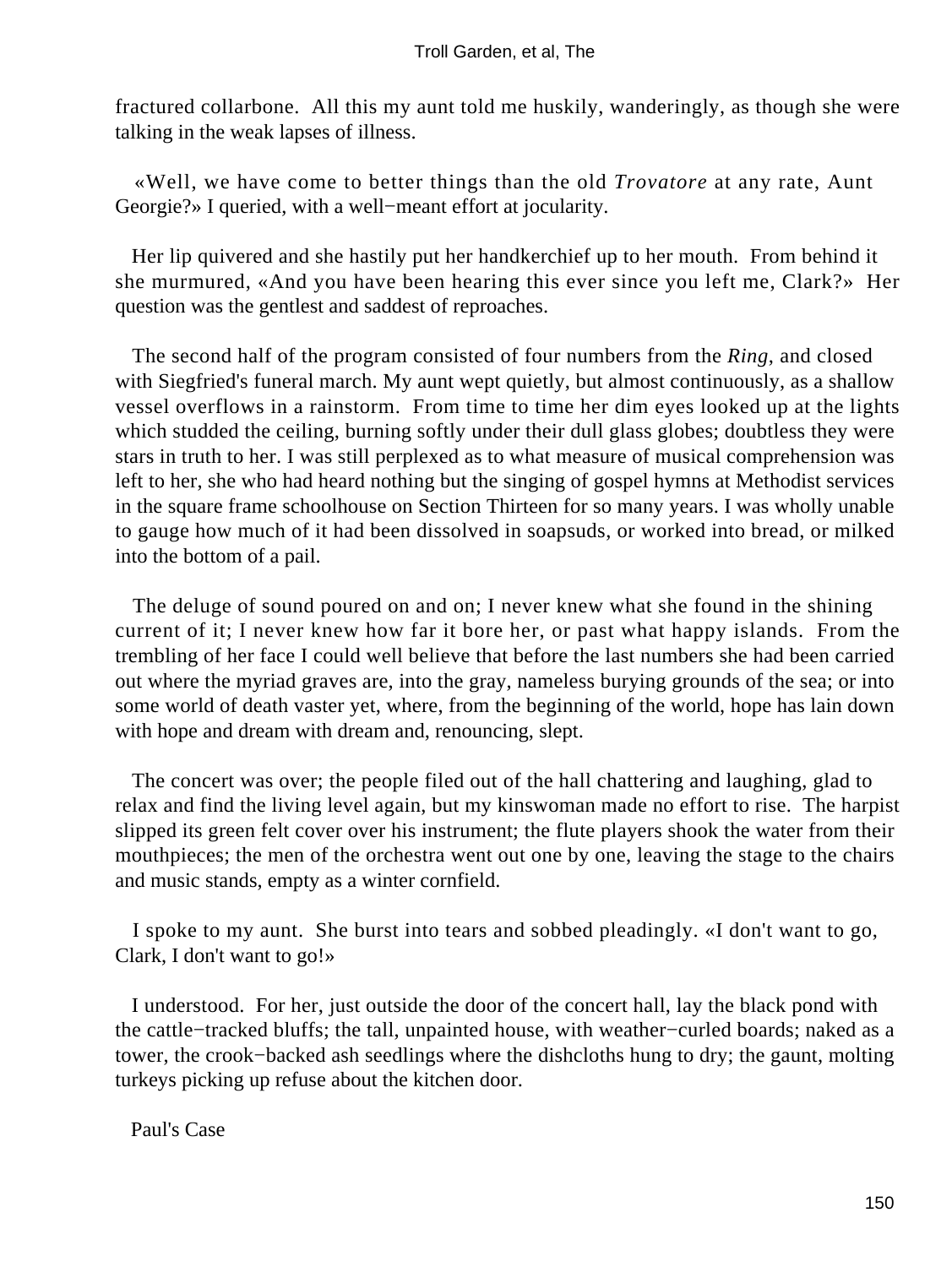## *A Study in Temperament*

 It was Paul's afternoon to appear before the faculty of the Pittsburgh High School to account for his various misdemeanors. He had been suspended a week ago, and his father had called at the Principal's office and confessed his perplexity about his son. Paul entered the faculty room suave and smiling. His clothes were a trifle outgrown, and the tan velvet on the collar of his open overcoat was frayed and worn; but for all that there was something of the dandy about him, and he wore an opal pin in his neatly knotted black four−in−hand, and a red carnation in his buttonhole. This latter adornment the faculty somehow felt was not properly significant of the contrite spirit befitting a boy under the ban of suspension.

 Paul was tall for his age and very thin, with high, cramped shoulders and a narrow chest. His eyes were remarkable for a certain hysterical brilliancy, and he continually used them in a conscious, theatrical sort of way, peculiarly offensive in a boy. The pupils were abnormally large, as though he were addicted to belladonna, but there was a glassy glitter about them which that drug does not produce.

 When questioned by the Principal as to why he was there Paul stated, politely enough, that he wanted to come back to school. This was a lie, but Paul was quite accustomed to lying; found it, indeed, indispensable for overcoming friction. His teachers were asked to state their respective charges against him, which they did with such a rancor and aggrievedness as evinced that this was not a usual case, Disorder and impertinence were among the offenses named, yet each of his instructors felt that it was scarcely possible to put into words the real cause of the trouble, which lay in a sort of hysterically defiant manner of the boy's; in the contempt which they all knew he felt for them, and which he seemingly made not the least effort to conceal. Once, when he had been making a synopsis of a paragraph at the blackboard, his English teacher had stepped to his side and attempted to guide his hand. Paul had started back with a shudder and thrust his hands violently behind him. The astonished woman could scarcely have been more hurt and embarrassed had he struck at her. The insult was so involuntary and definitely personal as to be unforgettable. in one way and another he had made all his teachers, men and women alike, conscious of the same feeling of physical aversion. In one class he habitually sat with his hand shading his eyes; in another he always looked out of the window during the recitation; in another he made a running commentary on the lecture, with humorous intention.

 His teachers felt this afternoon that his whole attitude was symbolized by his shrug and his flippantly red carnation flower, and they fell upon him without mercy, his English teacher leading the pack. He stood through it smiling, his pale lips parted over his white teeth. (His lips were continually twitching, and be had a habit of raising his eyebrows that was contemptuous and irritating to the last degree.) Older boys than Paul had broken down and shed tears under that baptism of fire, but his set smile did not once desert him, and his only sign of discomfort was the nervous trembling of the fingers that toyed with the buttons of his overcoat, and an occasional jerking of the other hand that held his hat. Paul was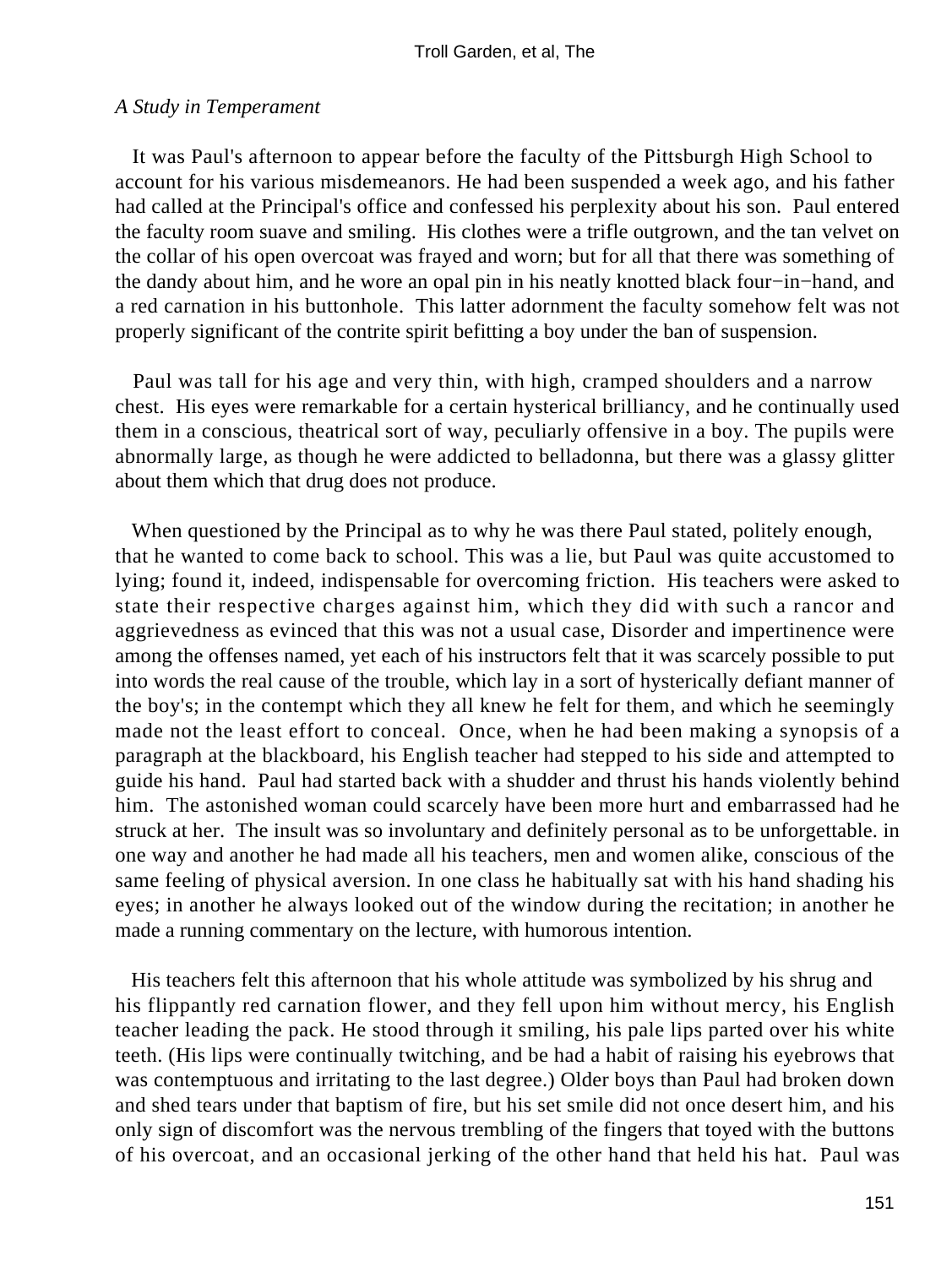always smiling, always glancing about him, seeming to feel that people might be watching him and trying to detect something. This conscious expression, since it was as far as possible from boyish mirthfulness, was usually attributed to insolence or «smartness.»

 As the inquisition proceeded one of his instructors repeated an impertinent remark of the boy's, and the Principal asked him whether he thought that a courteous speech to have made a woman. Paul shrugged his shoulders slightly and his eyebrows twitched.

 «I don't know,» he replied. «I didn't mean to be polite or impolite, either. I guess it's a sort of way I have of saying things regardless.»

 The Principal, who was a sympathetic man, asked him whether he didn't think that a way it would be well to get rid of. Paul grinned and said he guessed so. When he was told that he could go he bowed gracefully and went out. His bow was but a repetition of the scandalous red carnation.

 His teachers were in despair, and his drawing master voiced the feeling of them all when he declared there was something about the boy which none of them understood. He added: «I don't really believe that smile of his comes altogether from insolence; there's something sort of haunted about it. The boy is not strong, for one thing. I happen to know that he was born in Colorado, only a few months before his mother died out there of a long illness. There is something wrong about the fellow.»

 The drawing master had come to realize that, in looking at Paul, one saw only his white teeth and the forced animation of his eyes. One warm afternoon the boy had gone to sleep at his drawing board, and his master had noted with amazement what a white, blue−veined face it was; drawn and wrinkled like an old man's about the eyes, the lips twitching even in his sleep, and stiff with a nervous tension that drew them back from his teeth.

 His teachers left the building dissatisfied and unhappy; humiliated to have felt so vindictive toward a mere boy, to have uttered this feeling in cutting terms, and to have set each other on, as it were, in the gruesome game of intemperate reproach. Some of them remembered having seen a miserable street cat set at bay by a ring of tormentors.

 As for Paul, he ran down the hill whistling the «Soldiers' Chorus» from *Faust*, looking wildly behind him now and then to see whether some of his teachers were not there to writhe under his lightheartedness. As it was now late in the afternoon and Paul was on duty that evening as usher at Carnegie Hall, he decided that he would not go home to supper. When he reached the concert hall the doors were not yet open and, as it was chilly outside, he decided to go up into the picture gallery – always deserted at this hour – where there were some of Raffelli's gay studies of Paris streets and an airy blue Venetian scene or two that always exhilarated him. He was delighted to find no one in the gallery but the old guard, who sat in one corner, a newspaper on his knee, a black patch over one eye and the other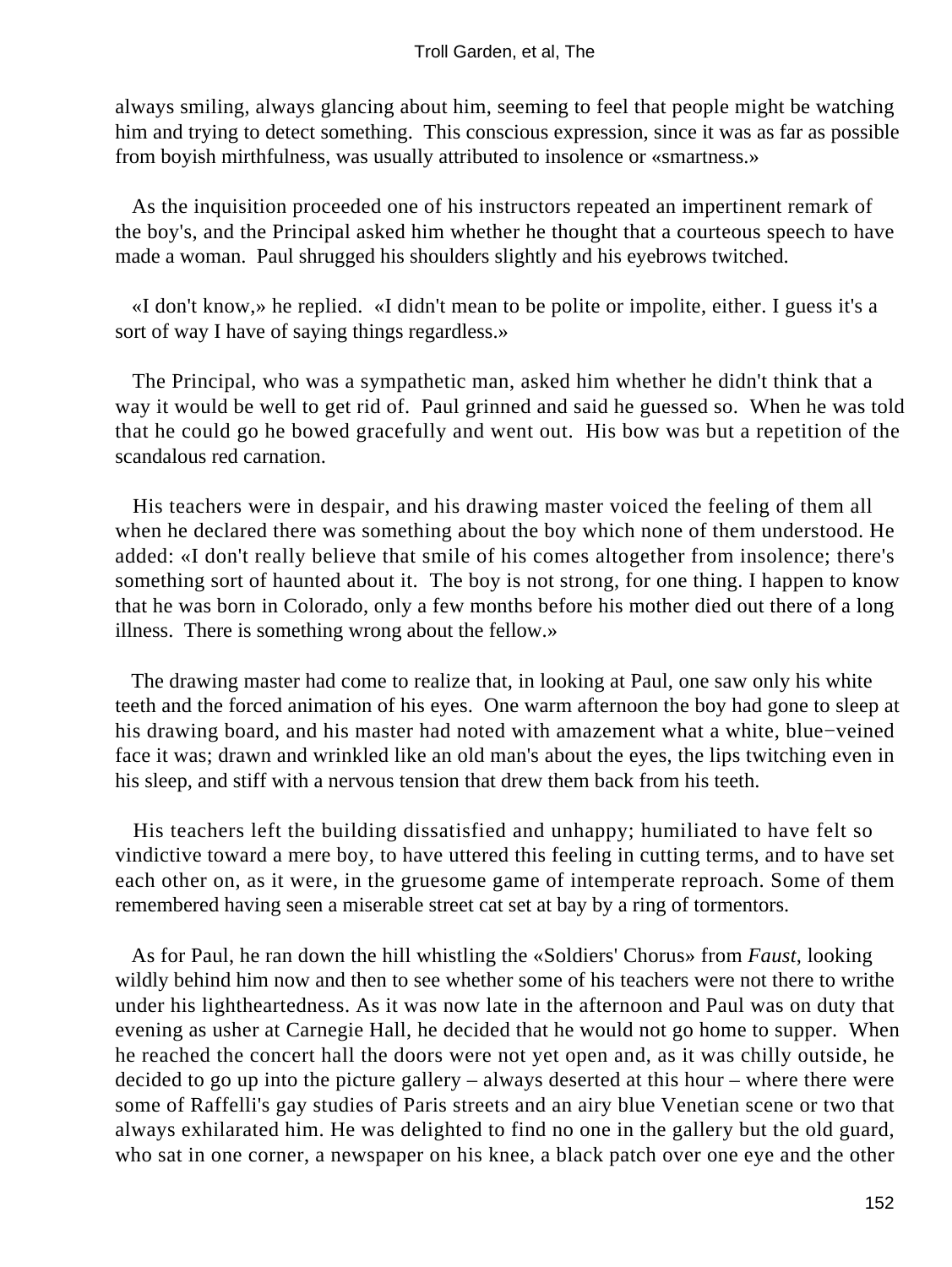closed. Paul possessed himself of the peace and walked confidently up and down, whistling under his breath. After a while he sat down before a blue Rico and lost himself. When he bethought him to look at his watch, it was after seven o'clock, and he rose with a start and ran downstairs, making a face at Augustus, peering out from the cast room, and an evil gesture at the Venus de Milo as he passed her on the stairway.

 When Paul reached the ushers' dressing room half a dozen boys were there already, and he began excitedly to tumble into his uniform. It was one of the few that at all approached fitting, and Paul thought it very becoming−though he knew that the tight, straight coat accentuated his narrow chest, about which he was exceedingly sensitive. He was always considerably excited while be dressed, twanging all over to the tuning of the strings and the preliminary flourishes of the horns in the music room; but tonight he seemed quite beside himself, and he teased and plagued the boys until, telling him that he was crazy, they put him down on the floor and sat on him.

 Somewhat calmed by his suppression, Paul dashed out to the front of the house to seat the early comers. He was a model usher; gracious and smiling he ran up and down the aisles; nothing was too much trouble for him; he carried messages and brought programs as though it were his greatest pleasure in life, and all the people in his section thought him a charming boy, feeling that he remembered and admired them. As the house filled, he grew more and more vivacious and animated, and the color came to his cheeks and lips. It was very much as though this were a great reception and Paul were the host. just as the musicians came out to take their places, his English teacher arrived with checks for the seats which a prominent manufacturer had taken for the season. She betrayed some embarrassment when she handed Paul the tickets, and a hauteur which subsequently made her feel very foolish. Paul was startled for a moment, and had the feeling of wanting to put her out; what business had she here among all these fine people and gay colors? He looked her over and decided that she was not appropriately dressed and must be a fool to sit downstairs in such togs. The tickets had probably been sent her out of kindness, he reflected as he put down a seat for her, and she had about as much right to sit there as he had.

 When the symphony began Paul sank into one of the rear seats with a long sigh of relief, and lost himself as he had done before the Rico. It was not that symphonies, as such, meant anything in particular to Paul, but the first sigh of the instruments seemed to free some hilarious and potent spirit within him; something that struggled there like the genie in the bottle found by the Arab fisherman. He felt a sudden zest of life; the lights danced before his eyes and the concert hall blazed into unimaginable splendor. When the soprano soloist came on Paul forgot even the nastiness of his teacher's being there and gave himself up to the peculiar stimulus such personages always had for him. The soloist chanced to be a German woman, by no means in her first youth, and the mother of many children; but she wore an elaborate gown and a tiara, and above all she had that indefinable air of achievement, that world−shine upon her, which, in Paul's eyes, made her a veritable queen of Romance.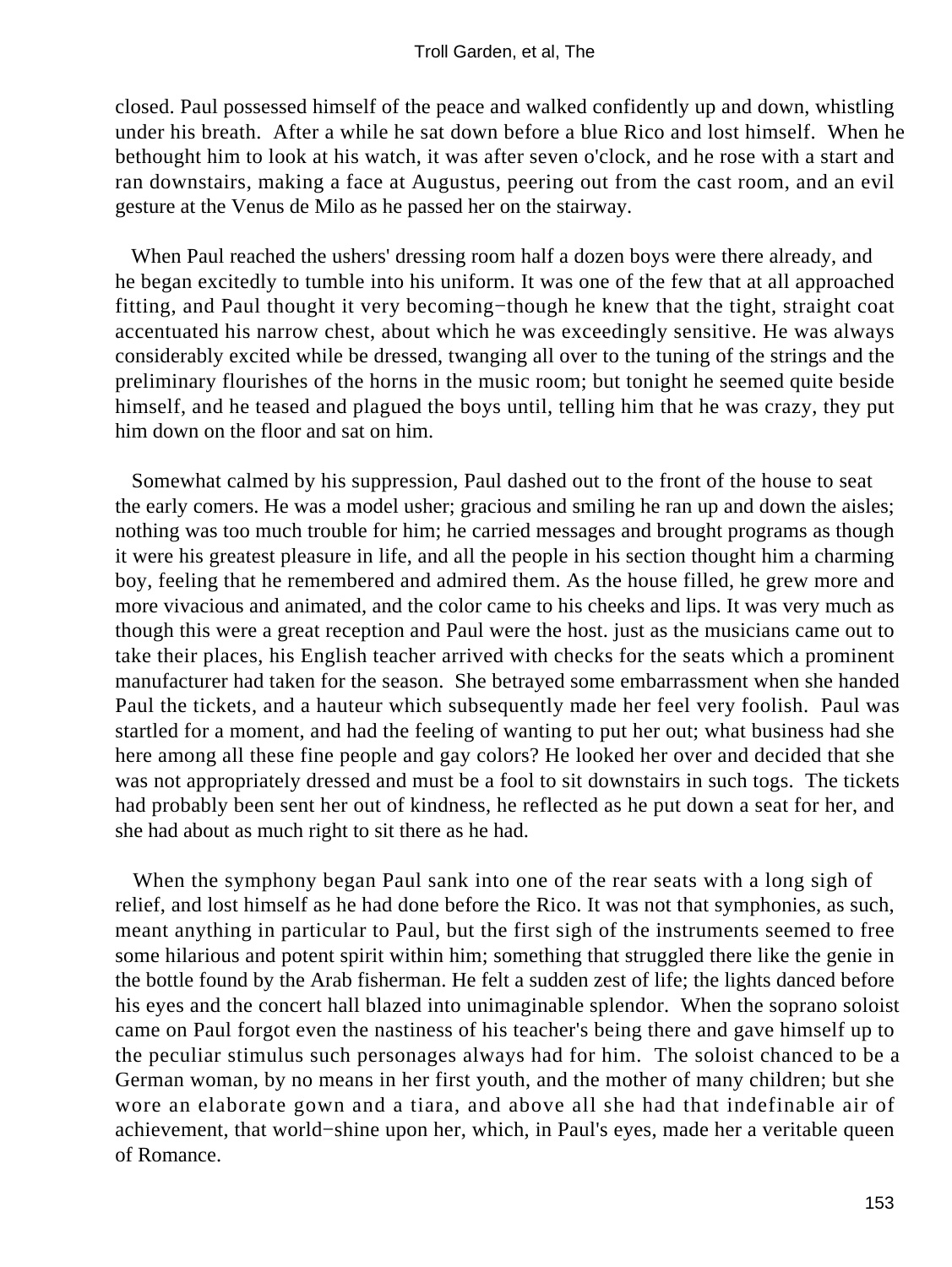After a concert was over Paul was always irritable and wretched until he got to sleep, and tonight he was even more than usually restless. He had the feeling of not being able to let down, of its being impossible to give up this delicious excitement which was the only thing that could be called living at all. During the last number he withdrew and, after hastily changing his clothes in the dressing room, slipped out to the side door where the soprano's carriage stood. Here he began pacing rapidly up and down the walk, waiting to see her come out.

 Over yonder, the Schenley, in its vacant stretch, loomed big and square through the fine rain, the windows of its twelve stories glowing like those of a lighted cardboard house under a Christmas tree. All the actors and singers of the better class stayed there when they were in the city, and a number of the big manufacturers of the place lived there in the winter. Paul had often hung about the hotel, watching the people go in and out, longing to enter and leave schoolmasters and dull care behind him forever.

 At last the singer came out, accompanied by the conductor, who helped her into her carriage and closed the door with a cordial *auf wiedersehen* which set Paul to wondering whether she were not an old sweetheart of his. Paul followed the carriage over to the hotel, walking so rapidly as not to be far from the entrance when the singer alighted, and disappeared behind the swinging glass doors that were opened by a Negro in a tall hat and a long coat. In the moment that the door was ajar it seemed to Paul that he, too, entered. He seemed to feel himself go after her up the steps, into the warm, lighted building, into an exotic, tropical world of shiny, glistening surfaces and basking ease. He reflected upon the mysterious dishes that were brought into the dining room, the green bottles in buckets of ice, as he had seen them in the supper party pictures of the *Sunday World* supplement. A quick gust of wind brought the rain down with sudden vehemence, and Paul was startled to find that he was still outside in the slush of the gravel driveway; that his boots were letting in the water and his scanty overcoat was clinging wet about him; that the lights in front of the concert hall were out and that the rain was driving in sheets between him and the orange glow of the windows above him. There it was, what be wanted – tangibly before him, like the fairy world of a Christmas pantomime – but mocking spirits stood guard at the doors, and, as the rain beat in his face, Paul wondered whether he were destined always to shiver in the black night outside, looking up at it.

 He turned and walked reluctantly toward the car tracks. The end had to come sometime; his father in his nightclothes at the top of the stairs, explanations that did not explain, hastily improvised fictions that were forever tripping him up, his upstairs room and its horrible yellow wallpaper, the creaking bureau with the greasy plush collarbox, and over his painted wooden bed the pictures of George Washington and John Calvin, and the framed motto, «Feed my Lambs,» which had been worked in red worsted by his mother.

 Half an hour later Paul alighted from his car and went slowly down one of the side streets off the main thoroughfare. It was a highly respectable street, where all the houses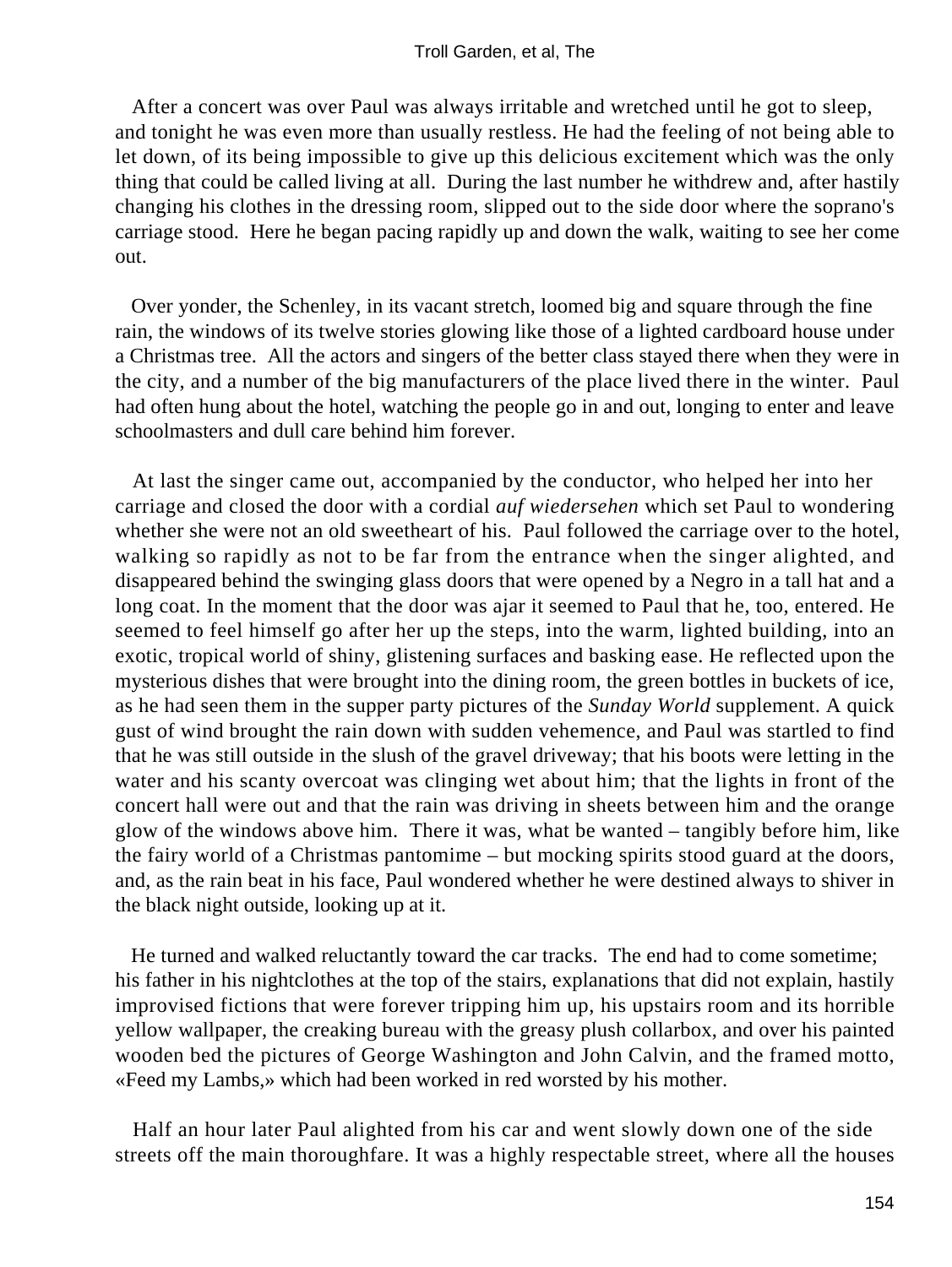were exactly alike, and where businessmen of moderate means begot and reared large families of children, all of whom went to Sabbath school and learned the shorter catechism, and were interested in arithmetic; all of whom were as exactly alike as their homes, and of a piece with the monotony in which they lived. Paul never went up Cordelia Street without a shudder of loathing. His home was next to the house of the Cumberland minister. He approached it tonight with the nerveless sense Of defeat, the hopeless feeling of sinking back forever into ugliness and commonness that he had always had when he came home. The moment he turned into Cordelia Street he felt the waters close above his head. After each of these orgies of living he experienced all the physical depression which follows a debauch; the loathing of respectable beds, of common food, of a house penetrated by kitchen odors; a shuddering repulsion for the flavorless, colorless mass of everyday existence; a morbid desire for cool things and soft lights and fresh flowers.

 The nearer he approached the house, the more absolutely unequal Paul felt to the sight of it all: his ugly sleeping chamber; the cold bathroom with the grimy zinc tub, the cracked mirror, the dripping spiggots; his father, at the top of the stairs, his hairy legs sticking out from his nightshirt, his feet thrust into carpet slippers. He was so much later than usual that there would certainly be inquiries and reproaches. Paul stopped short before the door. He felt that he could not be accosted by his father tonight; that he could not toss again on that miserable bed. He would not go in. He would tell his father that he had no carfare and it was raining so hard he had gone home with one of the boys and stayed all night.

 Meanwhile, he was wet and cold. He went around to the back of the house and tried one of the basement windows, found it open, raised it cautiously, and scrambled down the cellar wall to the floor. There he stood, holding his breath, terrified by the noise he had made, but the floor above him was silent, and there was no creak on the stairs. He found a soapbox, and carried it over to the soft ring of light that streamed from the furnace door, and sat down. He was horribly afraid of rats, so he did not try to sleep, but sat looking distrustfully at the dark, still terrified lest he might have awakened his father. In such reactions, after one of the experiences which made days and nights out of the dreary blanks of the calendar, when his senses were deadened, Paul's head was always singularly clear. Suppose his father had heard him getting in at the window and had come down and shot him for a burglar? Then, again, suppose his father had come down, pistol in hand, and he had cried out in time to save himself, and his father had been horrified to think how nearly he had killed him? Then, again, suppose a day should come when his father would remember that night, and wish there had been no warning cry to stay his hand? With this last supposition Paul entertained himself until daybreak.

 The following Sunday was fine; the sodden November chill was broken by the last flash of autumnal summer. In the morning Paul had to go to church and Sabbath school, as always. On seasonable Sunday afternoons the burghers of Cordelia Street always sat out on their front stoops and talked to their neighbors on the next stoop, or called to those across the street in neighborly fashion. The men usually sat on gay cushions placed upon the steps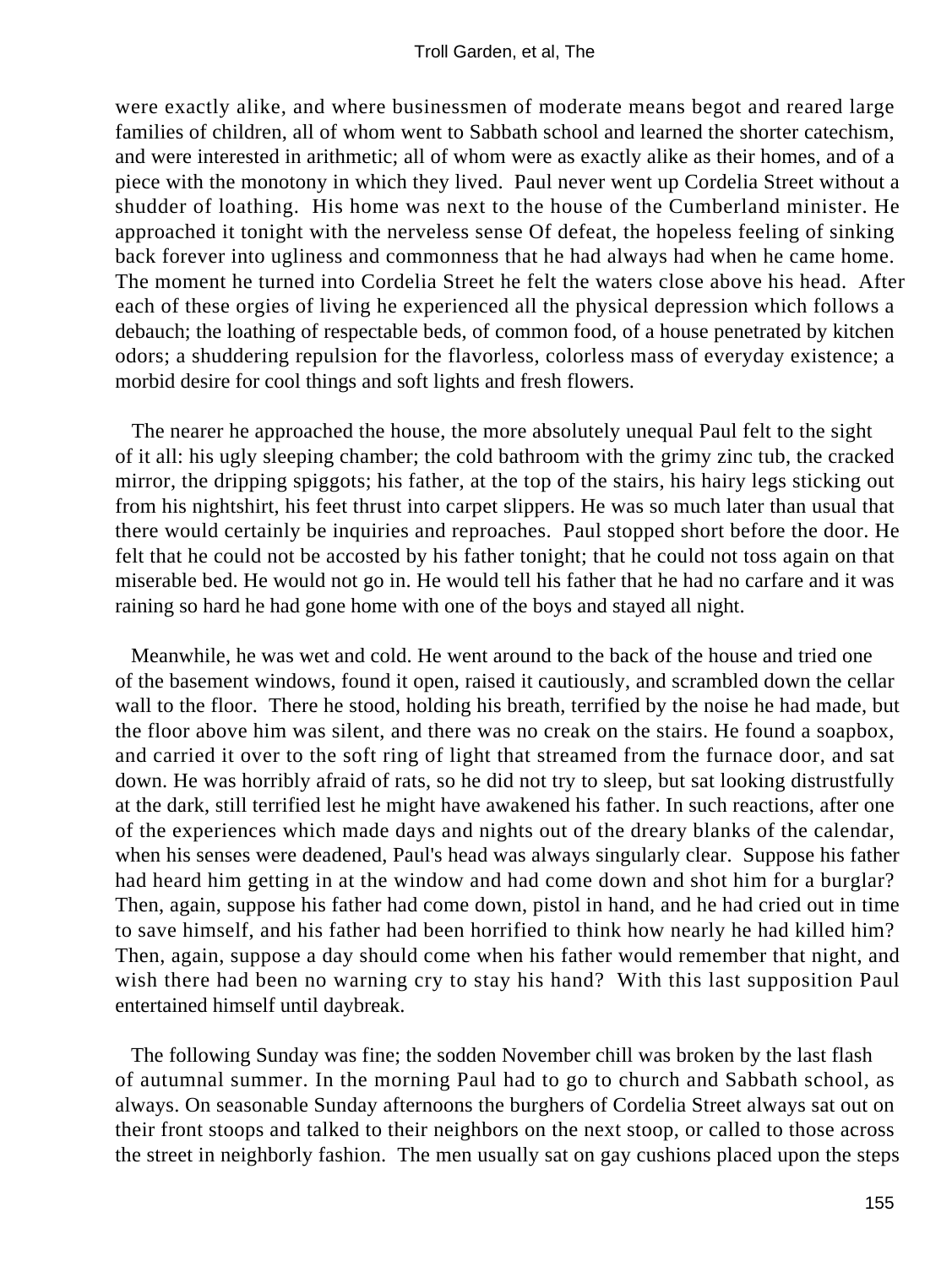that led down to the sidewalk, while the women, in their Sunday «waists,» sat in rockers on the cramped porches, pretending to be greatly at their ease. The children played in the streets; there were so many of them that the place resembled the recreation grounds of a kindergarten. The men on the steps – all in their shirt sleeves, their vests unbuttoned – sat with their legs well apart, their stomachs comfortably protruding, and talked of the prices of things, or told anecdotes of the sagacity of their various chiefs and overlords. They occasionally looked over the multitude of squabbling children, listened affectionately to their high−pitched, nasal voices, smiling to see their own proclivities reproduced in their offspring, and interspersed their legends of the iron kings with remarks about their sons' progress at school, their grades in arithmetic, and the amounts they had saved in their toy banks.

 On this last Sunday of November Paul sat all the afternoon on the lowest step of his stoop, staring into the street, while his sisters, in their rockers, were talking to the minister's daughters next door about how many shirtwaists they had made in the last week, and bow many waffles someone had eaten at the last church supper. When the weather was warm, and his father was in a particularly jovial frame of mind, the girls made lemonade, which was always brought out in a red−glass pitcher, ornamented with forget−me−nots in blue enamel. This the girls thought very fine, and the neighbors always joked about the suspicious color of the pitcher.

 Today Paul's father sat on the top step, talking to a young man who shifted a restless baby from knee to knee. He happened to be the young man who was daily held up to Paul as a model, and after whom it was his father's dearest hope that he would pattern. This young man was of a ruddy complexion, with a compressed, red mouth, and faded, nearsighted eyes, over which he wore thick spectacles, with gold bows that curved about his ears. He was clerk to one of the magnates of a great steel corporation, and was looked upon in Cordelia Street as a young man with a future. There was a story that, some five years ago – he was now barely twenty−six – he had been a trifle dissipated, but in order to curb his appetites and save the loss of time and strength that a sowing of wild oats might have entailed, he had taken his chief's advice, oft reiterated to his employees, and at twenty− one had married the first woman whom he could persuade to share his fortunes. She happened to be an angular schoolmistress, much older than he, who also wore thick glasses, and who had now borne him four children, all nearsighted, like herself.

 The young man was relating how his chief, now cruising in the Mediterranean, kept in touch with all the details of the business, arranging his office hours on his yacht just as though he were at home, and «knocking off work enough to keep two stenographers busy.» His father told, in turn, the plan his corporation was considering, of putting in an electric railway plant in Cairo. Paul snapped his teeth; he had an awful apprehension that they might spoil it all before he got there. Yet he rather liked to hear these legends of the iron kings that were told and retold on Sundays and holidays; these stories of palaces in Venice, yachts on the Mediterranean, and high play at Monte Carlo appealed to his fancy, and he was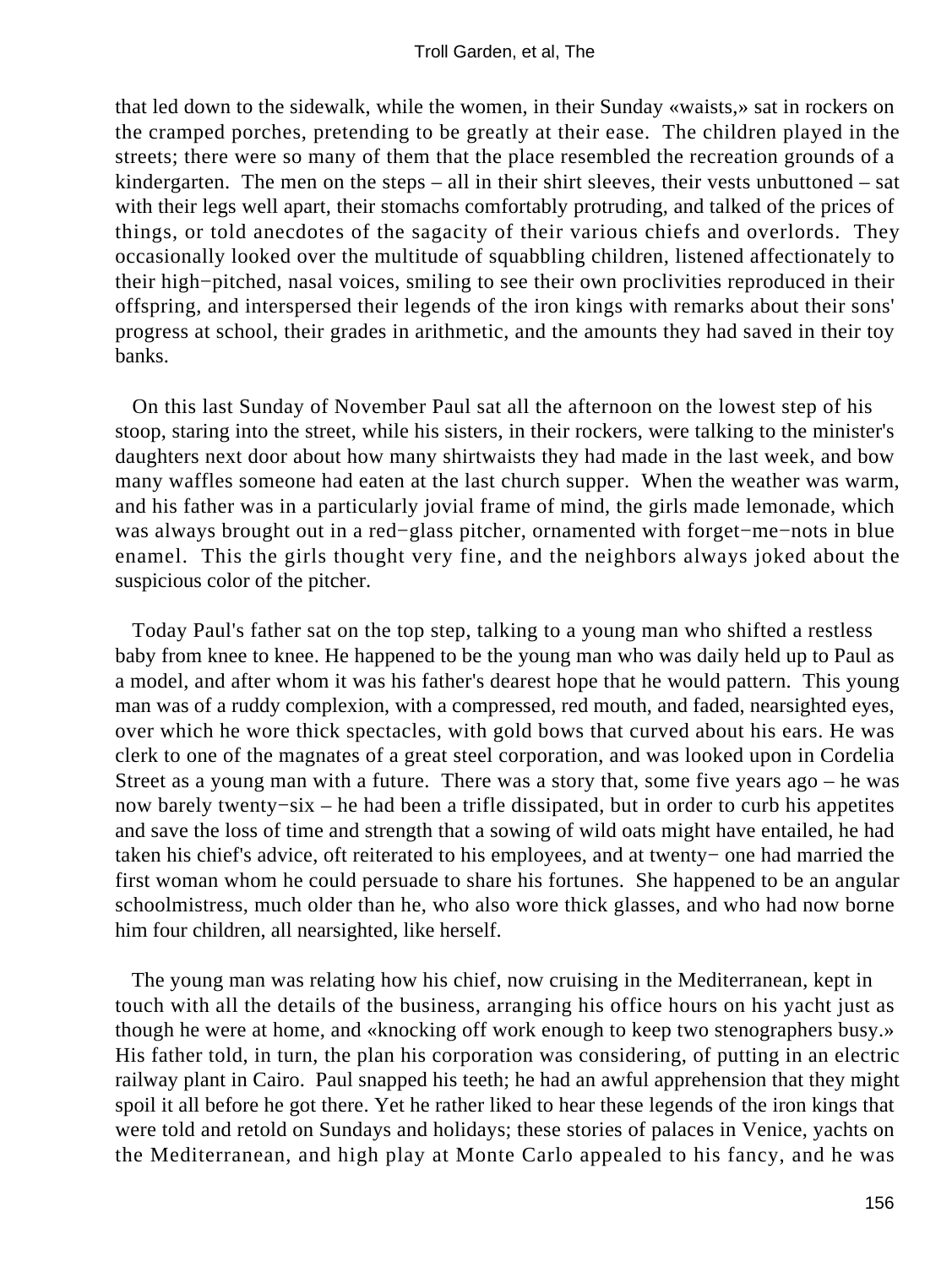interested in the triumphs of these cash boys who had become famous, though he had no mind for the cash−boy stage.

 After supper was over and he had helped to dry the dishes, Paul nervously asked his father whether he could go to George's to get some help in his geometry, and still more nervously asked for carfare. This latter request he had to repeat, as his father, on principle, did not like to hear requests for money, whether much or little. He asked Paul whether he could not go to some boy who lived nearer, and told him that he ought not to leave his schoolwork until Sunday; but he gave him the dime. He was not a poor man, but he had a worthy ambition to come up in the world. His only reason for allowing Paul to usher was that he thought a boy ought to be earning a little.

 Paul bounded upstairs, scrubbed the greasy odor of the dishwater from his hands with the ill−smelling soap he hated, and then shook over his fingers a few drops of violet water from the bottle he kept hidden in his drawer. He left the house with his geometry conspicuously under his arm, and the moment he got out of Cordelia Street and boarded a downtown car, he shook off the lethargy of two deadening days and began to live again.

 The leading juvenile of the permanent stock company which played at one of the downtown theaters was an acquaintance of Paul's, and the boy had been invited to drop in at the Sunday−night rehearsals whenever he could. For more than a year Paul had spent every available moment loitering about Charley Edwards's dressing room. He had won a place among Edwards's following not only because the young actor, who could not afford to employ a dresser, often found him useful, but because he recognized in Paul something akin to what churchmen term «vocation.»

 It was at the theater and at Carnegie Hall that Paul really lived; the rest was but a sleep and a forgetting. This was Paul's fairy tale, and it had for him all the allurement of a secret love. The moment he inhaled the gassy, painty, dusty odor behind the scenes, he breathed like a prisoner set free, and felt within him the possibility of doing or saying splendid, brilliant, poetic things. The moment the cracked orchestra beat out the overture from *Martha*, or jerked at the serenade from *Rigoletto*, all stupid and ugly things slid from him, and his senses were deliciously, yet delicately fired.

 Perhaps it was because, in Paul's world, the natural nearly always wore the guise of ugliness, that a certain element of artificiality seemed to him necessary in beauty. Perhaps it was because his experience of life elsewhere was so full of Sabbath− school picnics, petty economies, wholesome advice as to how to succeed in life, and the inescapable odors of cooking, that he found this existence so alluring, these smartly clad men and women so attractive, that he was so moved by these starry apple orchards that bloomed perennially under the limelight.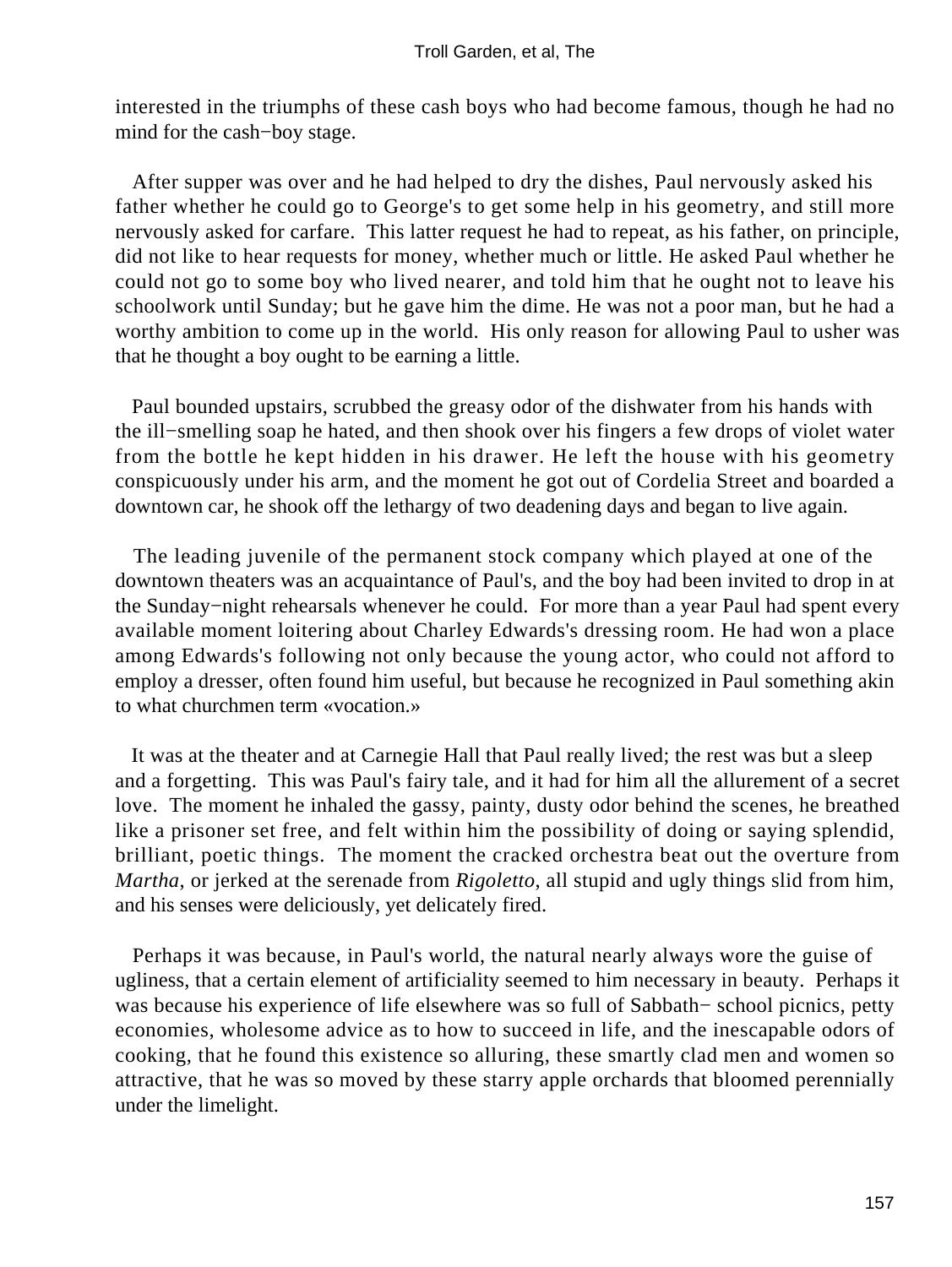It would be difficult to put it strongly enough how convincingly the stage entrance of that theater was for Paul the actual portal of Romance. Certainly none of the company ever suspected it, least of all Charley Edwards. It was very like the old stories that used to float about London of fabulously rich Jews, who had subterranean halls there, with palms, and fountains, and soft lamps and richly appareled women who never saw the disenchanting light of London day. So, in the midst of that smoke−palled city, enamored of figures and grimy toil, Paul had his secret temple, his wishing carpet, his bit of blue−and− white Mediterranean shore bathed in perpetual sunshine.

 Several of Paul's teachers had a theory that his imagination had been perverted by garish fiction, but the truth was that he scarcely ever read at all. The books at home were not such as would either tempt or corrupt a youthful mind, and as for reading the novels that some of his friends urged upon him – well, he got what he wanted much more quickly from music; any sort of music, from an orchestra to a barrel organ. He needed only the spark, the indescribable thrill that made his imagination master of his senses, and he could make plots and pictures enough of his own. It was equally true that he was not stagestruck−not, at any rate, in the usual acceptation of that expression. He had no desire to become an actor, any more than he had to become a musician. He felt no necessity to do any of these things; what he wanted was to see, to be in the atmosphere, float on the wave of it, to be carried out, blue league after blue league, away from everything.

 After a night behind the scenes Paul found the schoolroom more than ever repulsive; the bare floors and naked walls; the prosy men who never wore frock coats, or violets in their buttonholes; the women with their dull gowns, shrill voices, and pitiful seriousness about prepositions that govern the dative. He could not bear to have the other pupils think, for a moment, that he took these people seriously; he must convey to them that he considered it all trivial, and was there only by way of a jest, anyway. He had autographed pictures of all the members of the stock company which he showed his classmates, telling them the most incredible stories of his familiarity with these people, of his acquaintance with the soloists who came to Carnegie Hall, his suppers with them and the flowers he sent them. When these stories lost their effect, and his audience grew listless, he became desperate and would bid all the boys good−by, announcing that he was going to travel for a while; going to Naples, to Venice, to Egypt. Then, next Monday, he would slip back, conscious and nervously smiling; his sister was ill, and he should have to defer his voyage until spring.

 Matters went steadily worse with Paul at school. In the itch to let his instructors know how heartily he despised them and their homilies, and how thoroughly he was appreciated elsewhere, he mentioned once or twice that he had no time to fool with theorems; adding – with a twitch of the eyebrows and a touch of that nervous bravado which so perplexed them – that he was helping the people down at the stock company; they were old friends of his.

 The upshot of the matter was that the Principal went to Paul's father, and Paul was taken out of school and put to work. The manager at Carnegie Hall was told to get another usher in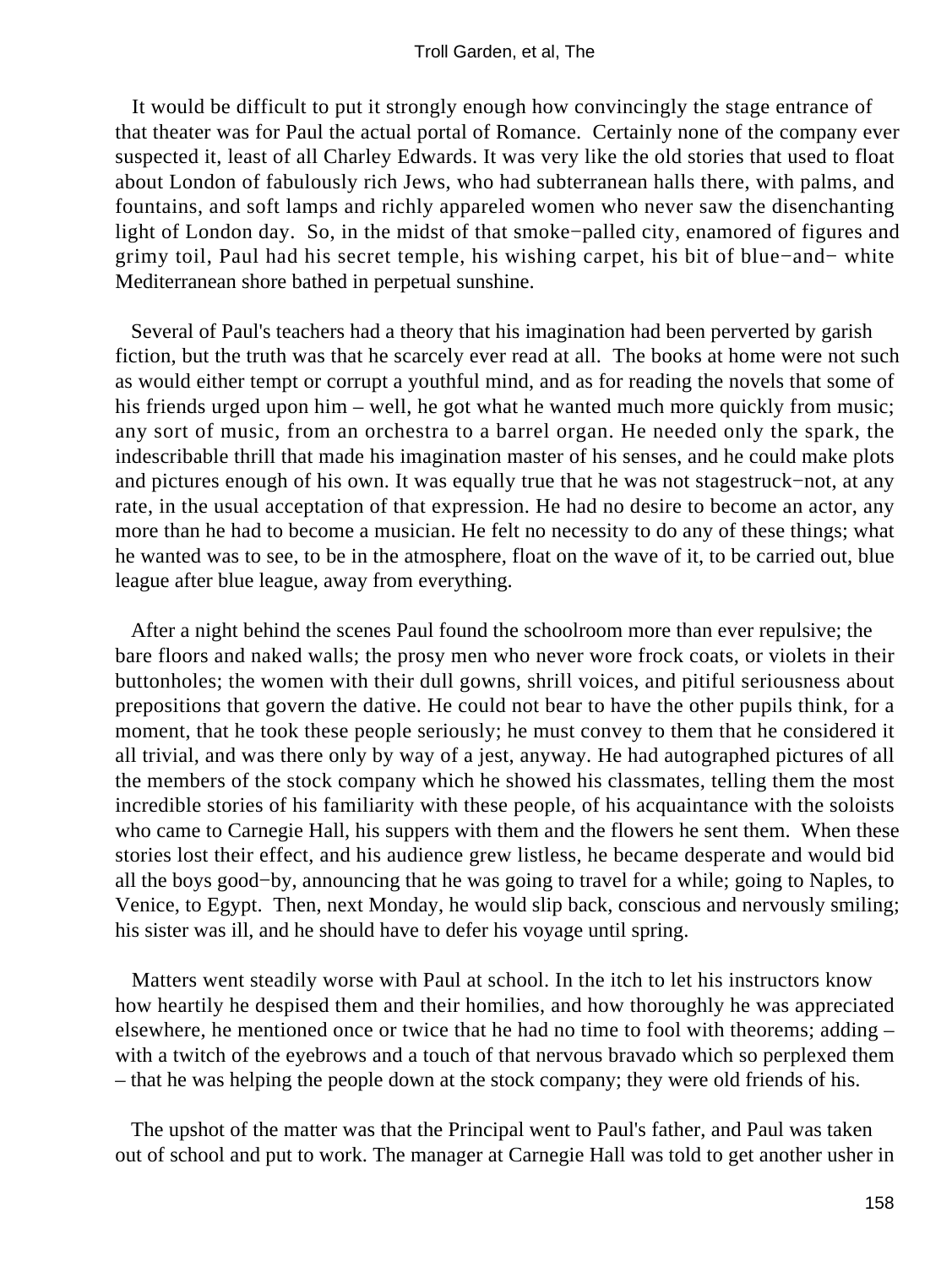his stead; the doorkeeper at the theater was warned not to admit him to the house; and Charley Edwards remorsefully promised the boy's father not to see him again.

 The members of the stock company were vastly amused when some of Paul's stories reached them – especially the women. They were hardworking women, most of them supporting indigent husbands or brothers, and they laughed rather bitterly at having stirred the boy to such fervid and florid inventions. They agreed with the faculty and with his father that Paul's was a bad case.

 The eastbound train was plowing through a January snowstorm; the dull dawn was beginning to show gray when the engine whistled a mile out of Newark. Paul started up from the seat where he had lain curled in uneasy slumber, rubbed the breath−misted window glass with his hand, and peered out. The snow was whirling in curling eddies above the white bottom lands, and the drifts lay already deep in the fields and along the fences, while here and there the long dead grass and dried weed stalks protruded black above it. Lights shone from the scattered houses, and a gang of laborers who stood beside the track waved their lanterns.

 Paul had slept very little, and he felt grimy and uncomfortable. He had made the all−night journey in a day coach, partly because he was ashamed, dressed as he was, to go into a Pullman, and partly because he was afraid of being seen there by some Pittsburgh businessman, who might have noticed him in Denny Carson's office. When the whistle awoke him, he clutched quickly at his breast pocket, glancing about him with an uncertain smile. But the little, clay−bespattered Italians were still sleeping, the slatternly women across the aisle were in open−mouthed oblivion, and even the crumby, crying babies were for the nonce stilled. Paul settled back to struggle with his impatience as best he could.

When he arrived at the Jersey City station he hurried through his breakfast, manifestly ill at ease and keeping a sharp eye about him. After he reached the Twenty−third Street station, he consulted a cabman and had himself driven to a men's−furnishings establishment that was just opening for the day. He spent upward of two hours there, buying with endless reconsidering and great care. His new street suit he put on in the fitting room; the frock coat and dress clothes he had bundled into the cab with his linen. Then he drove to a hatter's and a shoe house. His next errand was at Tiffany's, where he selected his silver and a new scarf pin. He would not wait to have his silver marked, he said. Lastly, he stopped at a trunk shop on Broadway and had his purchases packed into various traveling bags.

 It was a little after one o'clock when he drove up to the Waldorf, and after settling with the cabman, went into the office. He registered from Washington; said his mother and father had been abroad, and that he had come down to await the arrival of their steamer. He told his story plausibly and had no trouble, since he volunteered to pay for them in advance, in engaging his rooms; a sleeping room, sitting room, and bath.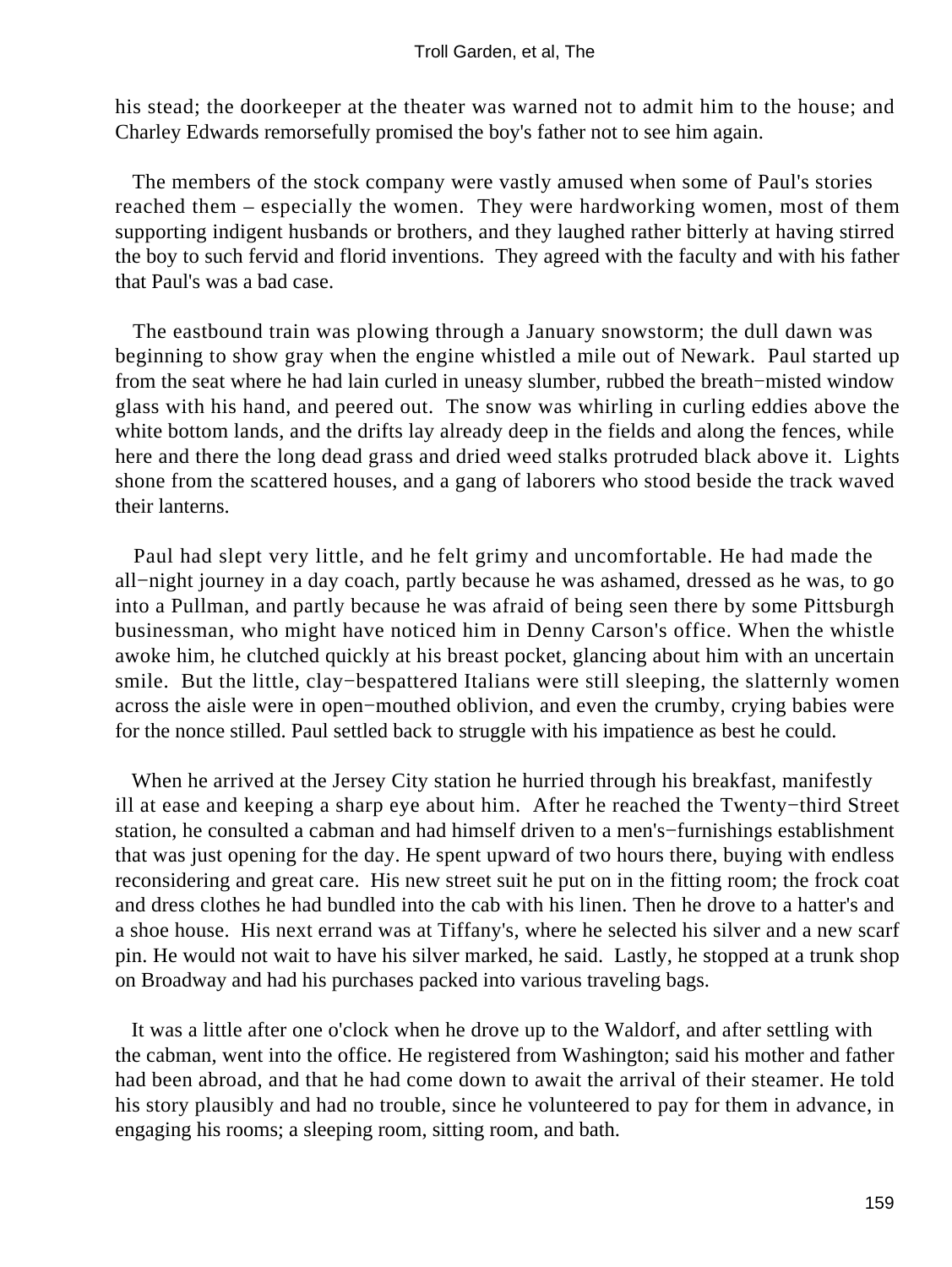Not once, but a hundred times, Paul had planned this entry into New York. He had gone over every detail of it with Charley Edwards, and in his scrapbook at home there were pages of description about New York hotels, cut from the Sunday papers. When he was shown to his sitting room on the eighth floor he saw at a glance that everything was as it should be; there was but one detail in his mental picture that the place did not realize, so he rang for the bellboy and sent him down for flowers. He moved about nervously until the boy returned, putting away his new linen and fingering it delightedly as he did so. When the flowers came he put them hastily into water, and then tumbled into a hot bath. Presently he came out of his white bathroom, resplendent in his new silk underwear, and playing with the tassels of his red robe. The snow was whirling so fiercely outside his windows that he could scarcely see across the street, but within the air was deliciously soft and fragrant. He put the violets and jonquils on the taboret beside the couch, and threw himself down, with a long sigh, covering himself with a Roman blanket. He was thoroughly tired; he had been in such haste, he had stood up to such a strain, covered so much ground in the last twenty−four hours, that he wanted to think how it had all come about. Lulled by the sound of the wind, the warm air, and the cool fragrance of the flowers, he sank into deep, drowsy retrospection.

 It had been wonderfully simple; when they had shut him out of the theater and concert hall, when they had taken away his bone, the whole thing was virtually determined. The rest was a mere matter of opportunity. The only thing that at all surprised him was his own courage−for he realized well enough that he had always been tormented by fear, a sort of apprehensive dread that, of late years, as the meshes of the lies he had told closed about him, had been pulling the muscles of his body tighter and tighter. Until now he could not remember the time when he had not been dreading something. Even when he was a little boy it was always there – behind him, or before, or on either side. There had always been the shadowed corner, the dark place into which he dared not look, but from which something seemed always to be watching him – and Paul had done things that were not pretty to watch, he knew.

 But now he had a curious sense of relief, as though he had at last thrown down the gauntlet to the thing in the corner.

 Yet it was but a day since he had been sulking in the traces; but yesterday afternoon that he had been sent to the bank with Denny Carson's deposit, as usual – but this time he was instructed to leave the book to be balanced. There was above two thousand dollars in checks, and nearly a thousand in the bank notes which he had taken from the book and quietly transferred to his pocket. At the bank he had made out a new deposit slip. His nerves had been steady enough to permit of his returning to the office, where he had finished his work and asked for a full day's holiday tomorrow, Saturday, giving a perfectly reasonable pretext. The bankbook, be knew, would not be returned before Monday or Tuesday, and his father would be out of town for the next week. From the time he slipped the bank notes into his pocket until he boarded the night train for New York, he had not known a moment's hesitation. It was not the first time Paul had steered through treacherous waters.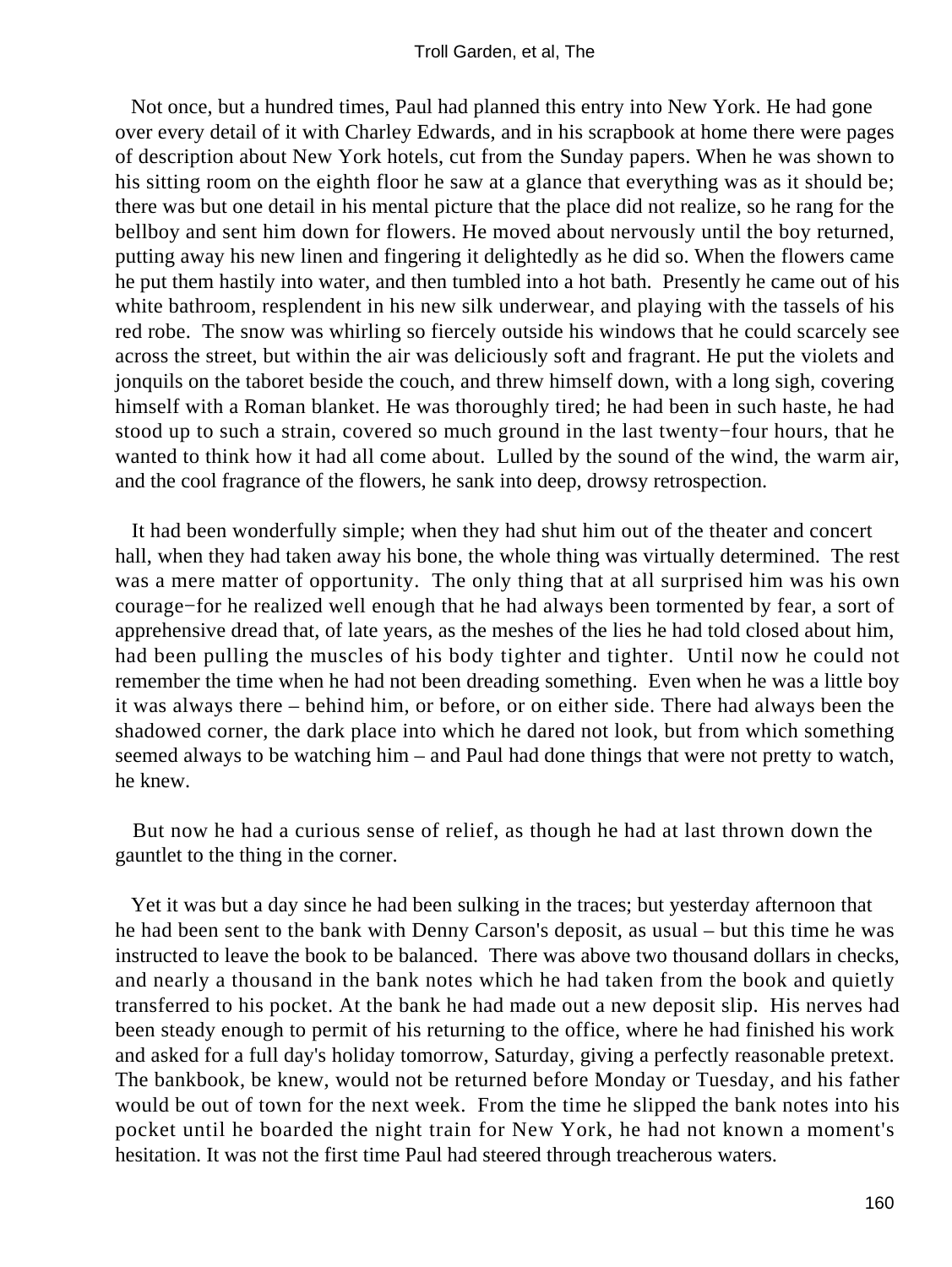How astonishingly easy it had all been; here he was, the thing done; and this time there would be no awakening, no figure at the top of the stairs. He watched the snowflakes whirling by his window until he fell asleep.

When he awoke, it was three o'clock in the afternoon. He bounded up with a start; half of one of his precious days gone already! He spent more than an hour in dressing, watching every stage of his toilet carefully in the mirror. Everything was quite perfect; he was exactly the kind of boy he had always wanted to be.

 When he went downstairs Paul took a carriage and drove up Fifth Avenue toward the Park. The snow had somewhat abated; carriages and tradesmen's wagons were hurrying soundlessly to and fro in the winter twilight; boys in woolen mufflers were shoveling off the doorsteps; the avenue stages made fine spots of color against the white street. Here and there on the corners were stands, with whole flower gardens blooming under glass cases, against the sides of which the snowflakes stuck and melted; violets, roses, carnations, lilies of the valley – somehow vastly more lovely and alluring that they blossomed thus unnaturally in the snow. The Park itself was a wonderful stage winterpiece.

 When he returned, the pause of the twilight had ceased and the tune of the streets had changed. The snow was falling faster, lights streamed from the hotels that reared their dozen stories fearlessly up into the storm, defying the raging Atlantic winds. A long, black stream of carriages poured down the avenue, intersected here and there by other streams, tending horizontally. There were a score of cabs about the entrance of his hotel, and his driver had to wait. Boys in livery were running in and out of the awning stretched across the sidewalk, up and down the red velvet carpet laid from the door to the street. Above, about, within it all was the rumble and roar, the hurry and toss of thousands of human beings as hot for pleasure as himself, and on every side of him towered the glaring affirmation of the omnipotence of wealth.

 The boy set his teeth and drew his shoulders together in a spasm of realization; the plot of all dramas, the text of all romances, the nerve−stuff of all sensations was whirling about him like the snowflakes. He burnt like a faggot in a tempest.

 When Paul went down to dinner the music of the orchestra came floating up the elevator shaft to greet him. His head whirled as he stepped into the thronged corridor, and he sank back into one of the chairs against the wall to get his breath. The lights, the chatter, the perfumes, the bewildering medley of color – he had, for a moment, the feeling of not being able to stand it. But only for a moment; these were his own people, he told himself. He went slowly about the corridors, through the writing rooms, smoking rooms, reception rooms, as though he were exploring the chambers of an enchanted palace, built and peopled for him alone.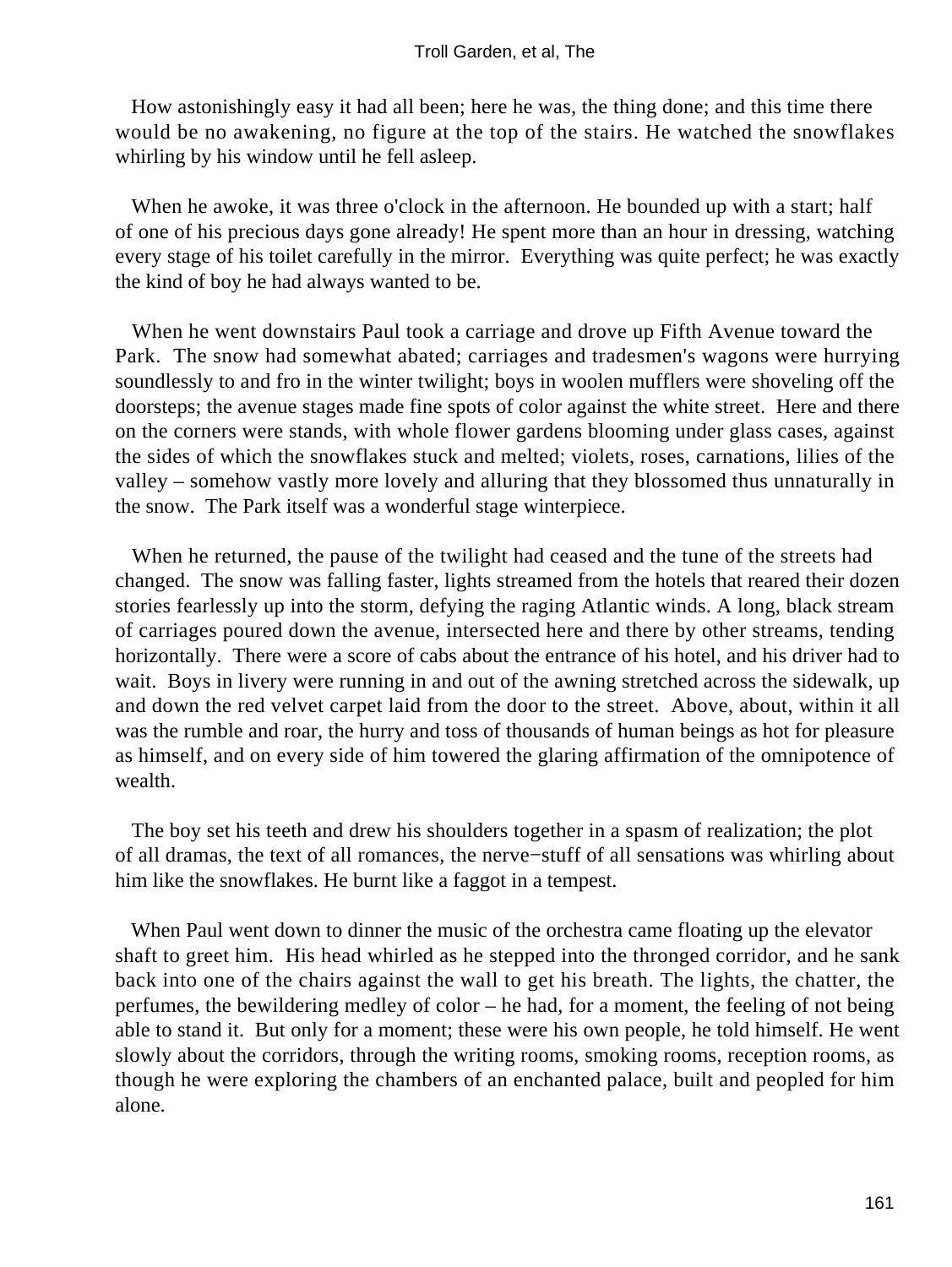When he reached the dining room he sat down at a table near a window. The flowers, the white linen, the many−colored wineglasses, the gay toilettes of the women, the low popping of corks, the undulating repetitions of the *Blue Danube* from the orchestra, all flooded Paul's dream with bewildering radiance. When the roseate tinge of his champagne was added – that cold, precious, bubbling stuff that creamed and foamed in his glass – Paul wondered that there were honest men in the world at all. This was what all the world was fighting for, he reflected; this was what all the struggle was about. He doubted the reality of his past. Had he ever known a place called Cordelia Street, a place where fagged−looking businessmen got on the early car; mere rivets in a machine they seemed to Paul, – sickening men, with combings of children's hair always hanging to their coats, and the smell of cooking in their clothes. Cordelia Street – Ah, that belonged to another time and country; had he not always been thus, had he not sat here night after night, from as far back as he could remember, looking pensively over just such shimmering textures and slowly twirling the stem of a glass like this one between his thumb and middle finger? He rather thought he had.

 He was not in the least abashed or lonely. He had no especial desire to meet or to know any of these people; all he demanded was the right to look on and conjecture, to watch the pageant. The mere stage properties were all he contended for. Nor was he lonely later in the evening, in his lodge at the Metropolitan. He was now entirely rid of his nervous misgivings, of his forced aggressiveness, of the imperative desire to show himself different from his surroundings. He felt now that his surroundings explained him. Nobody questioned the purple; he had only to wear it passively. He had only to glance down at his attire to reassure himself that here it would be impossible for anyone to humiliate him.

 He found it hard to leave his beautiful sitting room to go to bed that night, and sat long watching the raging storm from his turret window. When he went to sleep it was with the lights turned on in his bedroom; partly because of his old timidity, and partly so that, if he should wake in the night, there would be no wretched moment of doubt, no horrible suspicion of yellow wallpaper, or of Washington and Calvin above his bed.

 Sunday morning the city was practically snowbound. Paul breakfasted late, and in the afternoon he fell in with a wild San Francisco boy, a freshman at Yale, who said he had run down for a «little flyer» over Sunday. The young man offered to show Paul the night side of the town, and the two boys went out together after dinner, not returning to the hotel until seven o'clock the next morning. They had started out in the confiding warmth of a champagne friendship, but their parting in the elevator was singularly cool. The freshman pulled himself together to make his train, and Paul went to bed. He awoke at two o'clock in the afternoon, very thirsty and dizzy, and rang for icewater, coffee, and the Pittsburgh papers.

 On the part of the hotel management, Paul excited no suspicion. There was this to be said for him, that he wore his spoils with dignity and in no way made himself conspicuous.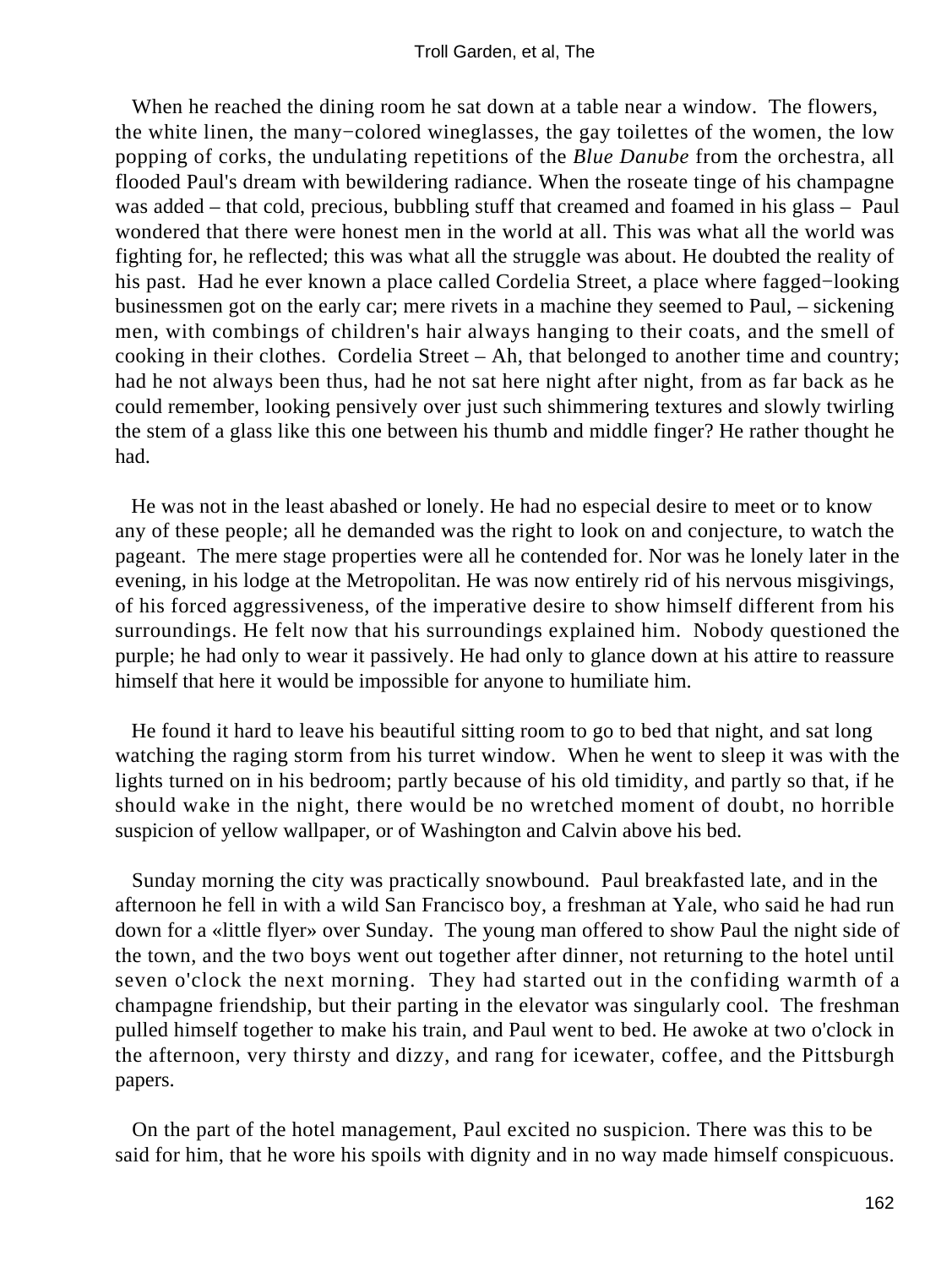Even under the glow of his wine he was never boisterous, though he found the stuff like a magician's wand for wonder−building. His chief greediness lay in his ears and eyes, and his excesses were not offensive ones. His dearest pleasures were the gray winter twilights in his sitting room; his quiet enjoyment of his flowers, his clothes, his wide divan, his cigarette, and his sense of power. He could not remember a time when he had felt so at peace with himself. The mere release from the necessity of petty lying, lying every day and every day, restored his self−respect. He had never lied for pleasure, even at school; but to be noticed and admired, to assert his difference from other Cordelia Street boys; and he felt a good deal more manly, more honest, even, now that he had no need for boastful pretensions, now that he could, as his actor friends used to say, «dress the part.» It was characteristic that remorse did not occur to him. His golden days went by without a shadow, and he made each as perfect as he could.

 On the eighth day after his arrival in New York he found the whole affair exploited in the Pittsburgh papers, exploited with a wealth of detail which indicated that local news of a sensational nature was at a low ebb. The firm of Denny Carson announced that the boy's father had refunded the full amount of the theft and that they had no intention of prosecuting. The Cumberland minister had been interviewed, and expressed his hope of yet reclaiming the motherless lad, and his Sabbath−school teacher declared that she would spare no effort to that end. The rumor had reached Pittsburgh that the boy had been seen in a New York hotel, and his father had gone East to find him and bring him home.

 Paul had just come in to dress for dinner; he sank into a chair, weak to the knees, and clasped his head in his hands. It was to be worse than jail, even; the tepid waters of Cordelia Street were to close over him finally and forever. The gray monotony stretched before him in hopeless, unrelieved years; Sabbath school, Young People's Meeting, the yellow−papered room, the damp dishtowels; it all rushed back upon him with a sickening vividness. He had the old feeling that the orchestra had suddenly stopped, the sinking sensation that the play was over. The sweat broke out on his face, and he sprang to his feet, looked about him with his white, conscious smile, and winked at himself in the mirror, With something of the old childish belief in miracles with which he had so often gone to class, all his lessons unlearned, Paul dressed and dashed whistling down the corridor to the elevator.

 He had no sooner entered the dining room and caught the measure of the music than his remembrance was lightened by his old elastic power of claiming the moment, mounting with it, and finding it all−sufficient. The glare and glitter about him, the mere scenic accessories had again, and for the last time, their old potency. He would show himself that he was game, he would finish the thing splendidly. He doubted, more than ever, the existence of Cordelia Street, and for the first time he drank his wine recklessly. Was he not, after all, one of those fortunate beings born to the purple, was he not still himself and in his own place? He drummed a nervous accompaniment to the Pagliacci music and looked about him, telling himself over and over that it had paid.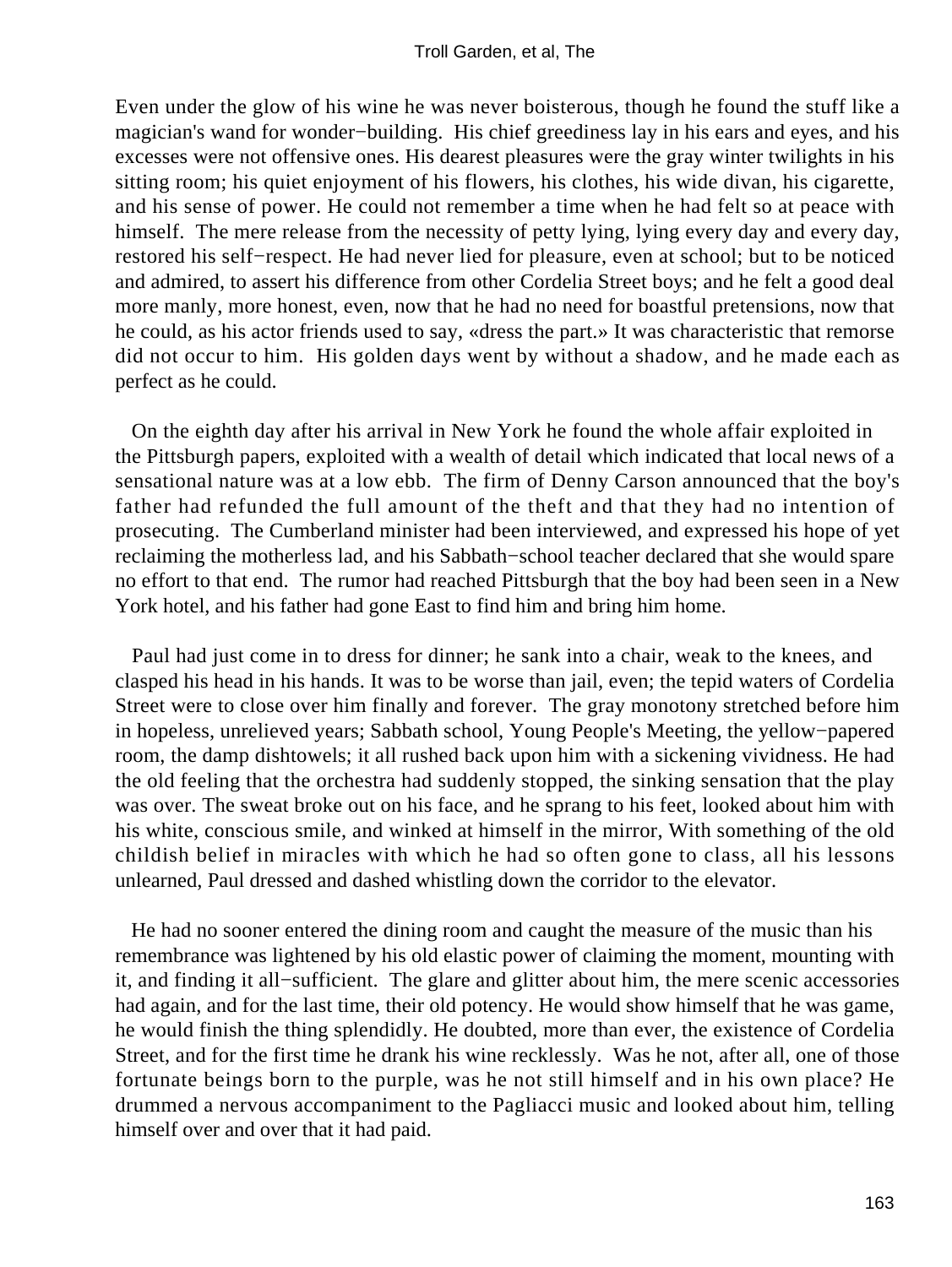He reflected drowsily, to the swell of the music and the chill sweetness of his wine, that he might have done it more wisely. He might have caught an outbound steamer and been well out of their clutches before now. But the other side of the world had seemed too far away and too uncertain then; he could not have waited for it; his need had been too sharp. If he had to choose over again, he would do the same thing tomorrow. He looked affectionately about the dining room, now gilded with a soft mist. Ah, it had paid indeed!

 Paul was awakened next morning by a painful throbbing in his head and feet. He had thrown himself across the bed without undressing, and had slept with his shoes on. His limbs and hands were lead heavy, and his tongue and throat were parched and burnt. There came upon him one of those fateful attacks of clearheadedness that never occurred except when he was physically exhausted and his nerves hung loose. He lay still, closed his eyes, and let the tide of things wash over him.

 His father was in New York; «stopping at some joint or other,» he told himself. The memory of successive summers on the front stoop fell upon him like a weight of black water. He had not a hundred dollars left; and he knew now, more than ever, that money was everything, the wall that stood between all he loathed and all he wanted. The thing was winding itself up; he had thought of that on his first glorious day in New York, and had even provided a way to snap the thread. It lay on his dressing table now; he had got it out last night when he came blindly up from dinner, but the shiny metal hurt his eyes, and he disliked the looks of it.

 He rose and moved about with a painful effort, succumbing now and again to attacks of nausea. It was the old depression exaggerated; all the world had become Cordelia Street. Yet somehow he was not afraid of anything, was absolutely calm; perhaps because he had looked into the dark corner at last and knew. It was bad enough, what he saw there, but somehow not so bad as his long fear of it had been. He saw everything clearly now. He had a feeling that he had made the best of it, that he had lived the sort of life he was meant to live, and for half an hour he sat staring at the revolver. But he told himself that was not the way, so he went downstairs and took a cab to the ferry.

 When Paul arrived in Newark he got off the train and took another cab, directing the driver to follow the Pennsylvania tracks out of the town. The snow lay heavy on the roadways and had drifted deep in the open fields. Only here and there the dead grass or dried weed stalks projected, singularly black, above it. Once well into the country, Paul dismissed the carriage and walked, floundering along the tracks, his mind a medley of irrelevant things. He seemed to hold in his brain an actual picture of everything he had seen that morning. He remembered every feature of both his drivers, of the toothless old woman from whom he had bought the red flowers in his coat, the agent from whom he had got his ticket, and all of his fellow passengers on the ferry. His mind, unable to cope with vital matters near at hand, worked feverishly and deftly at sorting and grouping these images. They made for him a part of the ugliness of the world, of the ache in his head, and the bitter burning on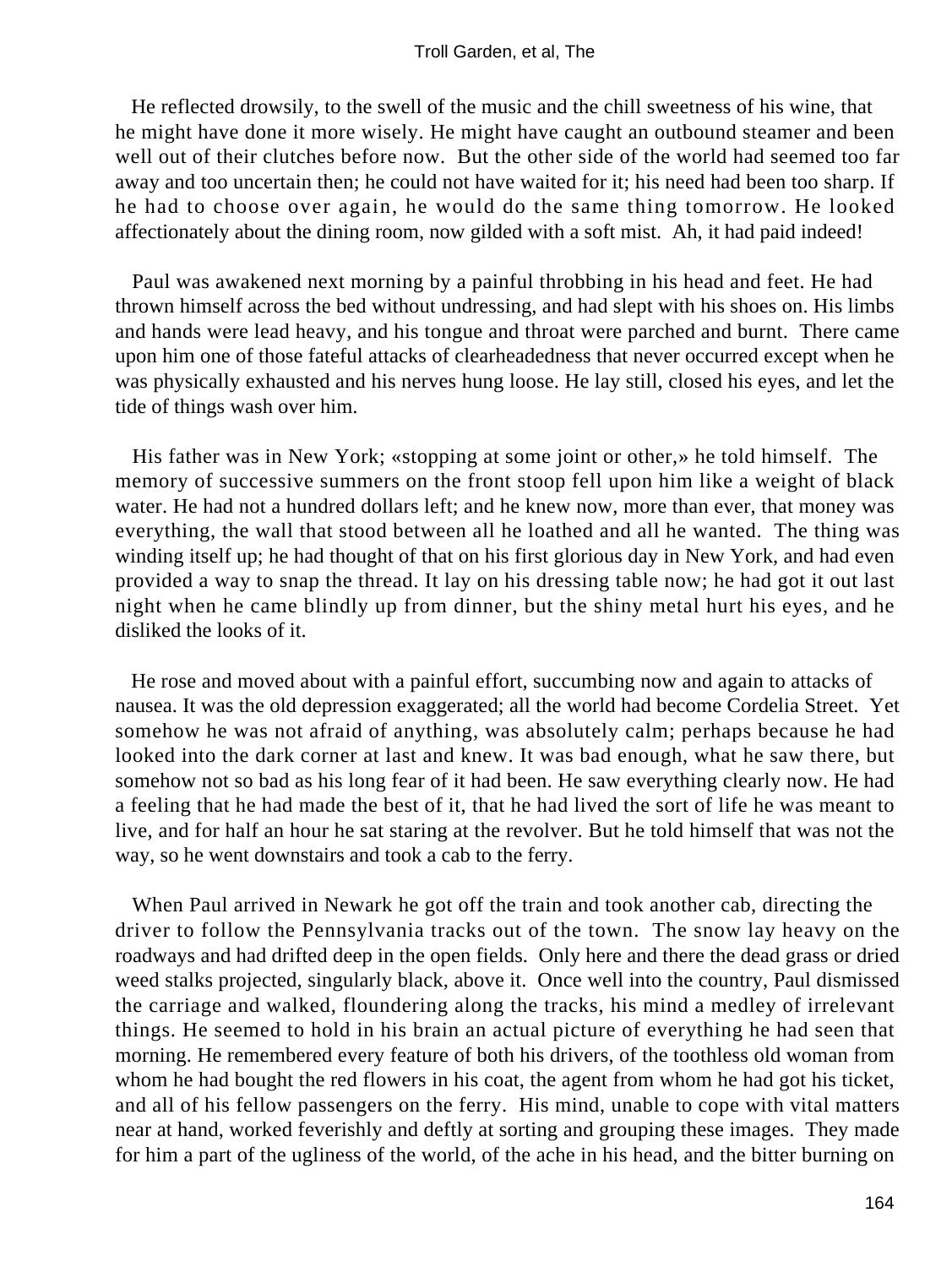his tongue. He stooped and put a handful of snow into his mouth as he walked, but that, too, seemed hot. When he reached a little hillside, where the tracks ran through a cut some twenty feet below him, he stopped and sat down.

 The carnations in his coat were drooping with the cold, he noticed, their red glory all over. It occurred to him that all the flowers he had seen in the glass cases that first night must have gone the same way, long before this. It was only one splendid breath they had, in spite of their brave mockery at the winter outside the glass; and it was a losing game in the end, it seemed, this revolt against the homilies by which the world is run. Paul took one of the blossoms carefully from his coat and scooped a little hole in the snow, where he covered it up. Then he dozed awhile, from his weak condition, seemingly insensible to the cold.

 The sound of an approaching train awoke him, and he started to his feet, remembering only his resolution, and afraid lest he should be too late. He stood watching the approaching locomotive, his teeth chattering, his lips drawn away from them in a frightened smile; once or twice he glanced nervously sidewise, as though he were being watched. When the right moment came, he jumped. As he fell, the folly of his haste occurred to him with merciless clearness, the vastness of what he had left undone. There flashed through his brain, clearer than ever before, the blue of Adriatic water, the yellow of Algerian sands.

 He felt something strike his chest, and that his body was being thrown swiftly through the air, on and on, immeasurably far and fast, while his limbs were gently relaxed. Then, because the picture−making mechanism was crushed, the disturbing visions flashed into black, and Paul dropped back into the immense design of things.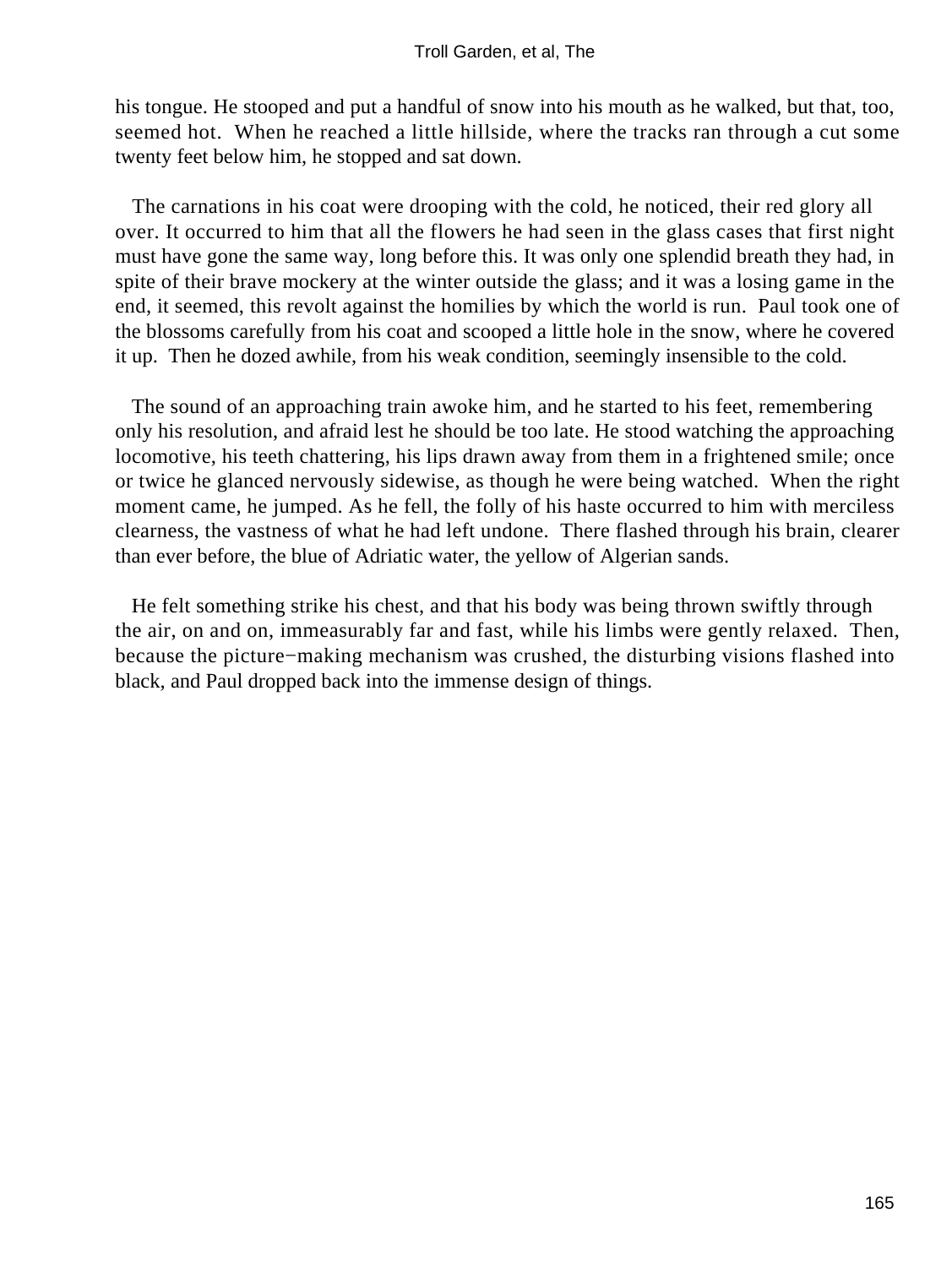Troll Garden, et al, The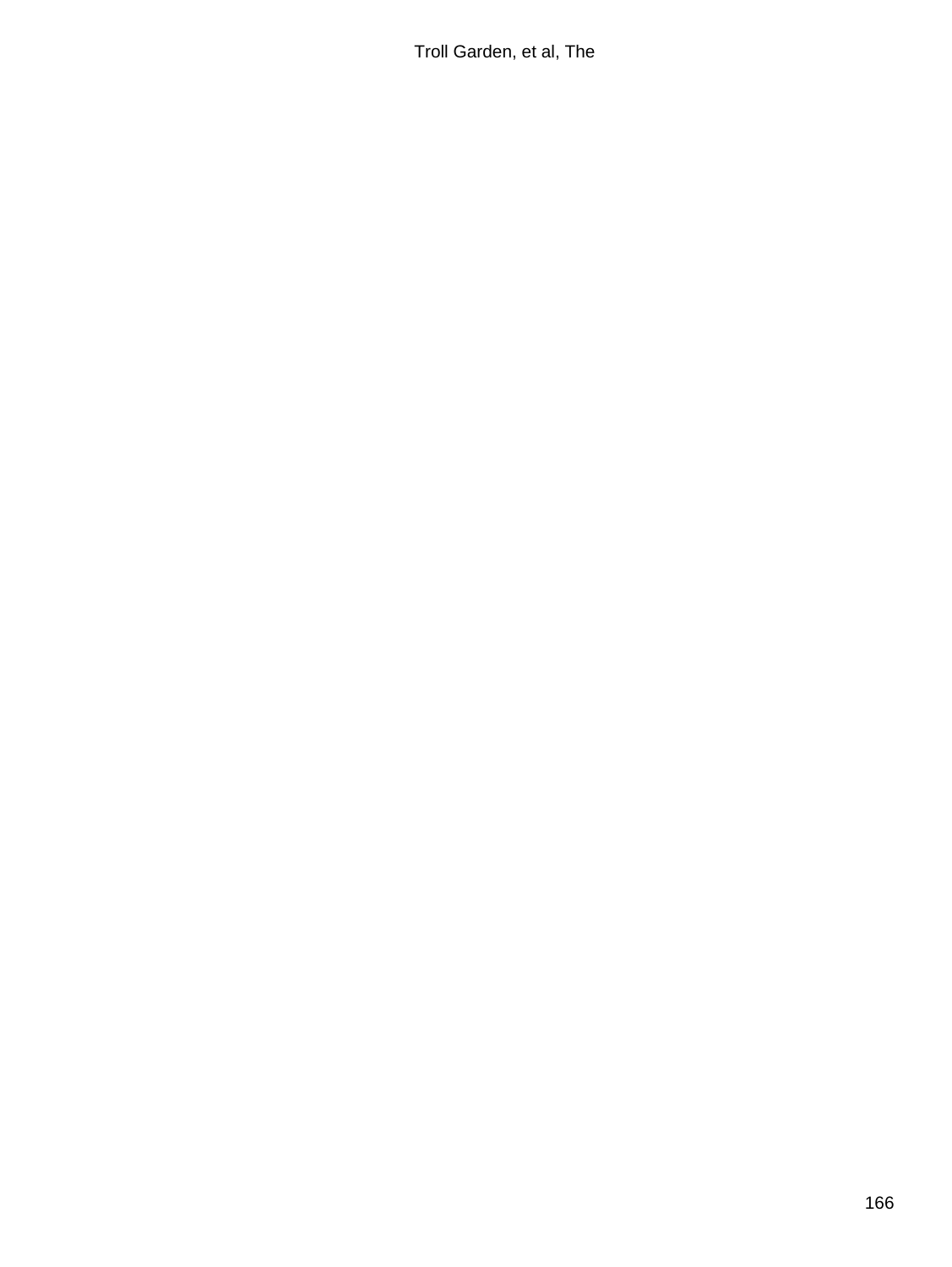## **You are reading a Phoenix Edition:**

It was converted from clean and standard xhtml/xml files. It uses metatags to identify content, and other data. The available resources specific to each ebook format were used to give the reader a pleasant reading experience.

More detais available at Phoenix−Library.org website.

Any suggestion that helps us to improve these editions are welcome.

**The Phoenix−Library Team**